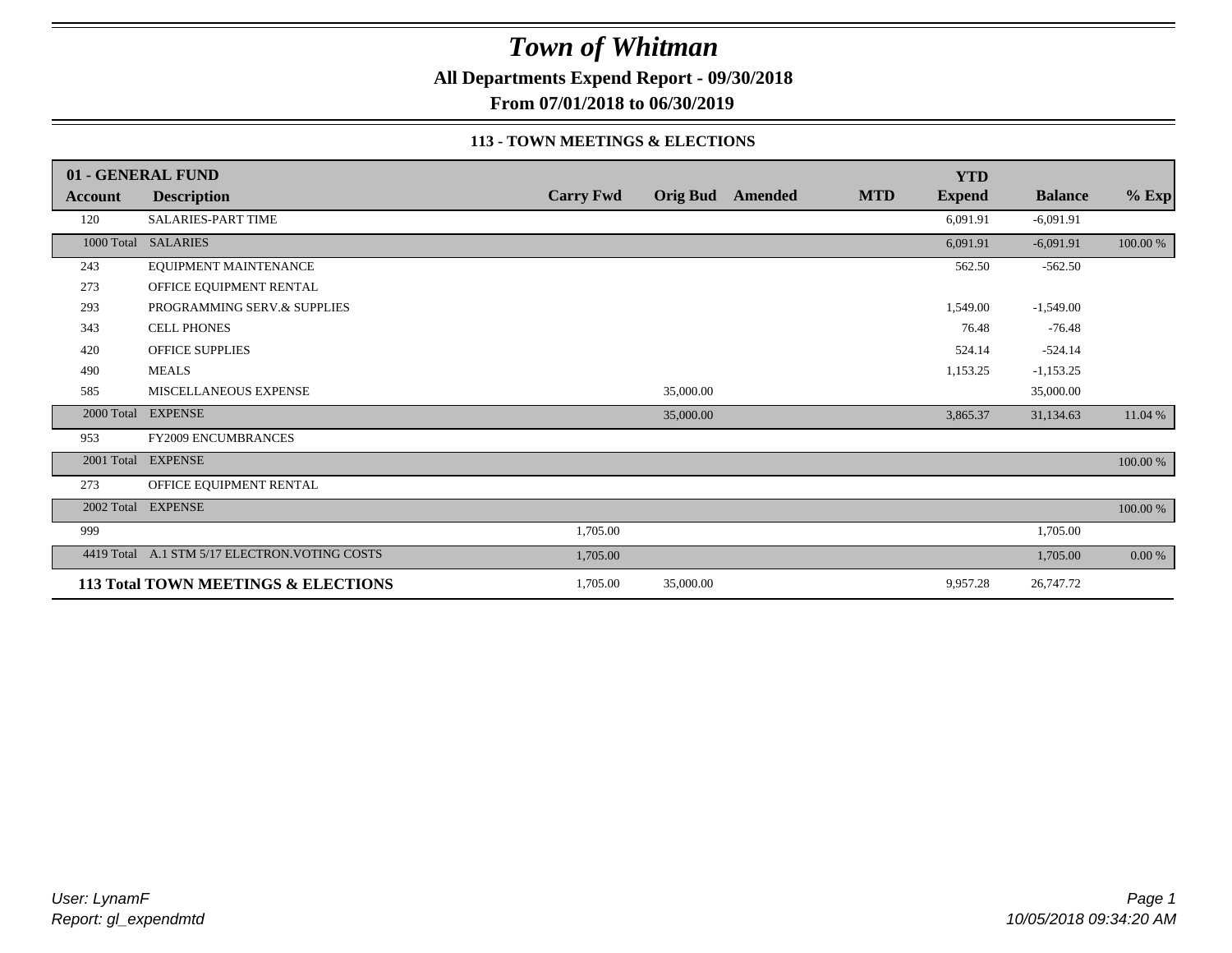**All Departments Expend Report - 09/30/2018**

### **From 07/01/2018 to 06/30/2019**

#### **114 - MODERATOR**

|         | 01 - GENERAL FUND          |                  |                  |            | <b>YTD</b>    |                |          |
|---------|----------------------------|------------------|------------------|------------|---------------|----------------|----------|
| Account | <b>Description</b>         | <b>Carry Fwd</b> | Orig Bud Amended | <b>MTD</b> | <b>Expend</b> | <b>Balance</b> | $%$ Exp  |
| 120     | <b>SALARIES-PART TIME</b>  |                  |                  |            |               |                |          |
|         | 1000 Total SALARIES        |                  |                  |            |               |                | 100.00 % |
|         | <b>114 Total MODERATOR</b> |                  |                  |            |               |                |          |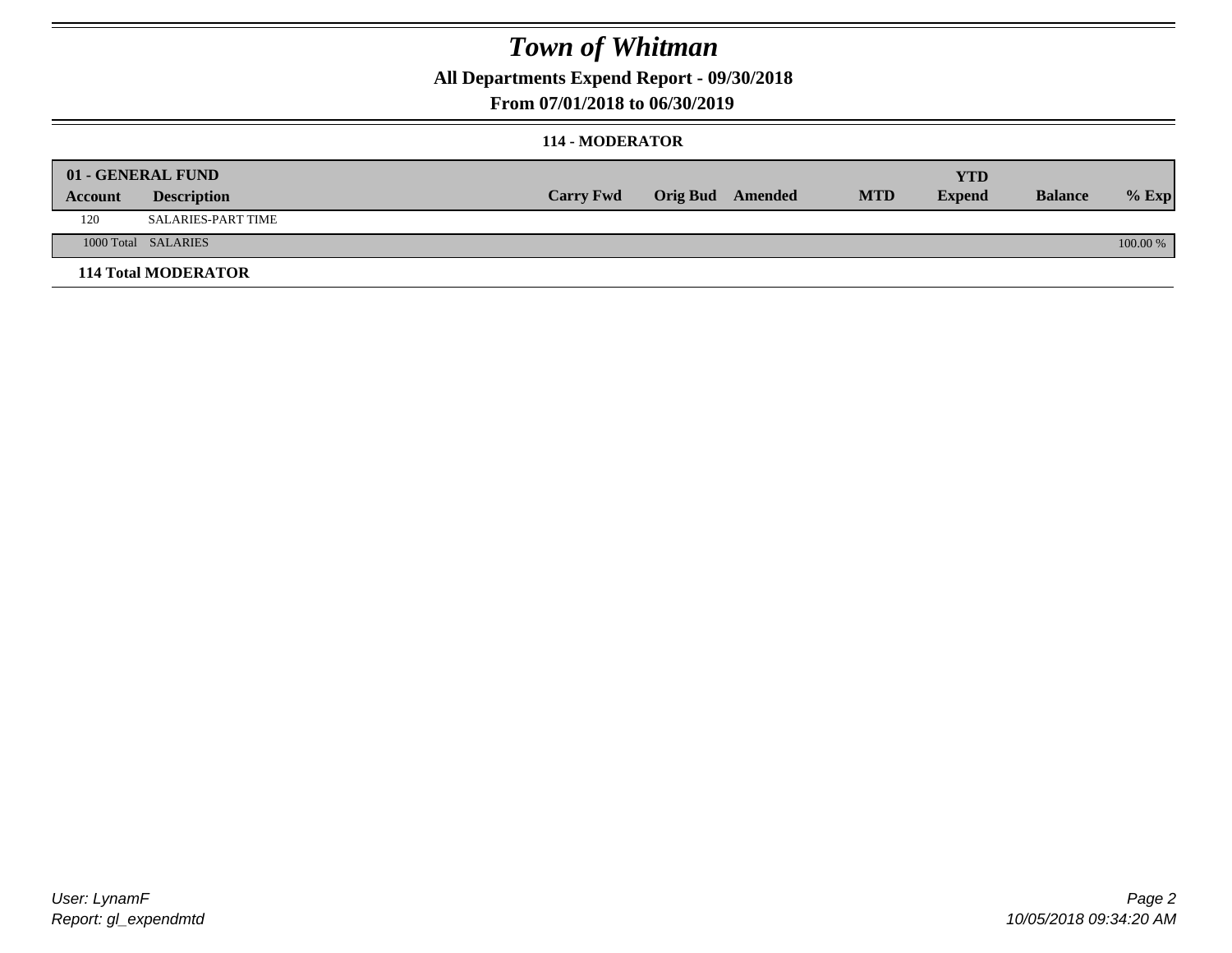**All Departments Expend Report - 09/30/2018**

**From 07/01/2018 to 06/30/2019**

#### **122 - SELECTMEN**

|                | 01 - GENERAL FUND            |                  |           |                         |            | <b>YTD</b>    |                |             |
|----------------|------------------------------|------------------|-----------|-------------------------|------------|---------------|----------------|-------------|
| <b>Account</b> | <b>Description</b>           | <b>Carry Fwd</b> |           | <b>Orig Bud</b> Amended | <b>MTD</b> | <b>Expend</b> | <b>Balance</b> | $%$ Exp     |
| 110            | SALARIES-BOARD MEMBERS       |                  |           |                         |            |               |                |             |
| 111            | SALARIES-ADMINSTRATIVE       |                  |           |                         |            |               |                |             |
|                | 1000 Total SALARIES          |                  |           |                         |            |               |                | $100.00~\%$ |
| 115            | SECRETARIAL                  |                  | 47,100.00 |                         |            | 12,142.38     | 34,957.62      |             |
|                | 1001 Total SALARIES          |                  | 47,100.00 |                         |            | 12,142.38     | 34,957.62      | 25.78 %     |
| 121            | <b>CLERICAL I</b>            |                  |           |                         |            |               |                |             |
| 123            | RECORDING SECRETARY          |                  | 1,681.00  |                         |            | 367.38        | 1,313.62       |             |
|                | 1003 Total SALARIES          |                  | 1,681.00  |                         |            | 367.38        | 1,313.62       | 21.85 %     |
| 211            | MUNICIPAL HEARINGS OFFICER   |                  | 2,500.00  |                         |            | 624.99        | 1,875.01       |             |
|                | 1004 Total SALARIES          |                  | 2,500.00  |                         |            | 624.99        | 1,875.01       | 24.99 %     |
| 121            | <b>CLERICAL I</b>            |                  | 1,209.00  |                         |            |               | 1,209.00       |             |
|                | 1005 Total SALARIES          |                  | 1,209.00  |                         |            |               | 1,209.00       | $0.00~\%$   |
| 244            | OFFICE EQUIPMENT MAINTENANCE |                  |           |                         |            |               |                |             |
| 304            | <b>ADVERTISING</b>           |                  |           |                         |            | 142.25        | $-142.25$      |             |
| 340            | <b>TELEPHONE</b>             |                  |           |                         |            |               |                |             |
| 605            | CONSULTING SERVICES          |                  |           |                         |            |               |                |             |
| 420            | <b>OFFICE SUPPLIES</b>       |                  |           |                         |            | 100.30        | $-100.30$      |             |
| 585            | MISCELLANEOUS EXPENSE        |                  | 11,000.00 |                         |            | 184.43        | 10,815.57      |             |
| 710            | IN STATE TRAVEL              |                  |           |                         |            |               |                |             |
| 730            | <b>ASSOCIATION DUES</b>      |                  |           |                         |            | 3,340.05      | $-3,340.05$    |             |
| 731            | <b>MEETINGS</b>              |                  |           |                         |            |               |                |             |
| 870            | OFFICE EQUIPMENT             |                  |           |                         |            |               |                |             |
|                | 2000 Total EXPENSE           |                  | 11,000.00 |                         |            | 3,767.03      | 7,232.97       | 34.24 %     |
| 304            | <b>ADVERTISING</b>           |                  |           |                         |            |               |                |             |
|                | 2001 Total EXPENSE           |                  |           |                         |            |               |                | 100.00 %    |
| 306            | <b>BOOKBINDING</b>           |                  |           |                         |            |               |                |             |
| 946            | FY2010 ENCUMBRANCES          |                  |           |                         |            |               |                |             |
|                | 2002 Total EXPENSE           |                  |           |                         |            |               |                | 100.00 %    |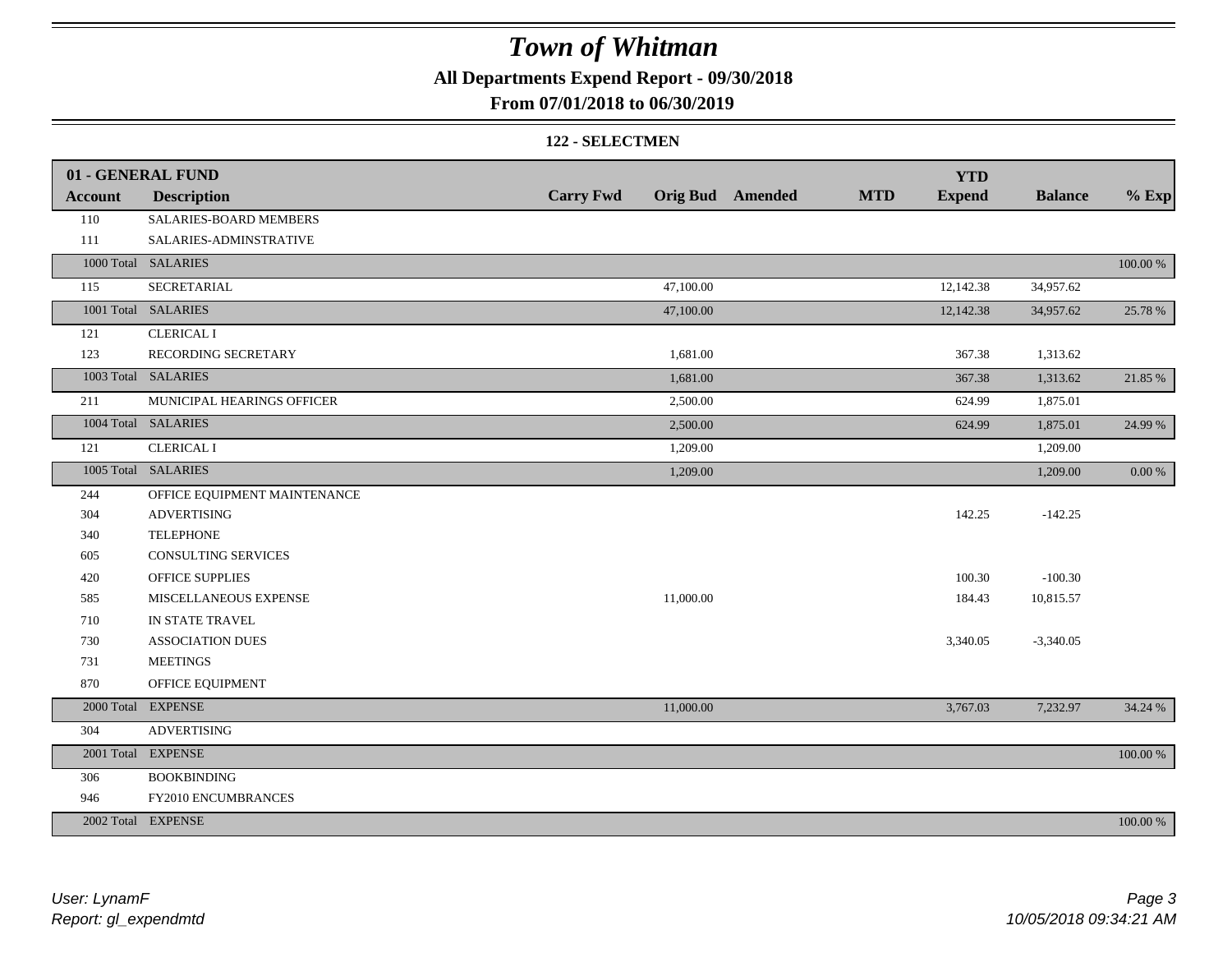**All Departments Expend Report - 09/30/2018**

### **From 07/01/2018 to 06/30/2019**

#### **122 - SELECTMEN**

|                | 01 - GENERAL FUND                                   |                  |           |                         |            | <b>YTD</b>    |                |             |
|----------------|-----------------------------------------------------|------------------|-----------|-------------------------|------------|---------------|----------------|-------------|
| <b>Account</b> | <b>Description</b>                                  | <b>Carry Fwd</b> |           | <b>Orig Bud</b> Amended | <b>MTD</b> | <b>Expend</b> | <b>Balance</b> | $%$ Exp     |
| 711            | EDUC.EXP.-SELECTMEN'S OFFICE                        |                  |           |                         |            |               |                |             |
|                | 2003 Total EXPENSE                                  |                  |           |                         |            |               |                | 100.00 %    |
| 713            | SICK LEAVE BUY-BACK-ALL DEPTS                       |                  | 11,000.00 |                         |            |               | 11,000.00      |             |
| 714            | SICK LEAVE BUY BACK -NON UNION                      |                  |           |                         |            |               |                |             |
| 715            | LONGEVITY-TOWN HALL & NON-UNIO                      |                  | 6,675.00  |                         |            | 2,125.00      | 4,550.00       |             |
| 716            | ASST.DEPT.HEADS - STIPEND                           |                  | 2,500.00  |                         |            | 2,500.00      |                |             |
| 712            | EDUCATION EXPENSE - ALL DEPTS                       |                  | 10,000.00 |                         |            | 852.44        | 9,147.56       |             |
| 949            | FY2014 ENCUMBRANCES                                 |                  |           |                         |            |               |                |             |
|                | 2004 Total EXPENSE                                  |                  | 30,175.00 |                         |            | 5,477.44      | 24,697.56      | 18.15 %     |
| 940            | FY2016 ENCUMBRANCES                                 |                  |           |                         |            |               |                |             |
| 945            | FY2013 ENCUMBRANCES                                 |                  |           |                         |            |               |                |             |
| 948            | <b>FY07 ENCUMBRANCES</b>                            |                  |           |                         |            |               |                |             |
|                | 2006 Total EXPENSE                                  |                  |           |                         |            |               |                | 100.00 %    |
| 999            |                                                     |                  |           |                         |            |               |                |             |
|                | 4403 Total A.14STM.5/16 DEMOLISH 215 SO.AVE.        |                  |           |                         |            |               |                | 100.00 %    |
| 999            |                                                     |                  |           |                         |            |               |                |             |
|                | 4409 Total A.7 STM 1/12/15 DEMOLISH 36 EAST AVENUE  |                  |           |                         |            |               |                | 100.00 %    |
| 123            | RECORDING SECRETARY                                 |                  |           |                         |            |               |                |             |
|                | 4424 Total ESTABLISH PETTY CASH - TOWN CLERK        |                  |           |                         |            |               |                | 100.00 %    |
| 999            |                                                     |                  |           |                         |            |               |                |             |
|                | 4434 Total ART19 ATM5/18 LEASE/PCH 2016 FORD INTER  |                  |           |                         |            |               |                | 100.00 %    |
| 999            |                                                     |                  |           |                         |            |               |                |             |
|                | 4454 Total S1ATM5/18SECURITYIMPDUVALSCHOOL          |                  |           |                         |            |               |                | $100.00~\%$ |
| 999            |                                                     | 20,000.00        |           |                         |            |               | 20,000.00      |             |
|                | 4549 Total A.22 ATM 5/16 cons.fees-solar ener.proj. | 20,000.00        |           |                         |            |               | 20,000.00      | 0.00 %      |
|                | <b>122 Total SELECTMEN</b>                          | 20,000.00        | 93,665.00 |                         |            | 22,379.22     | 91,285.78      |             |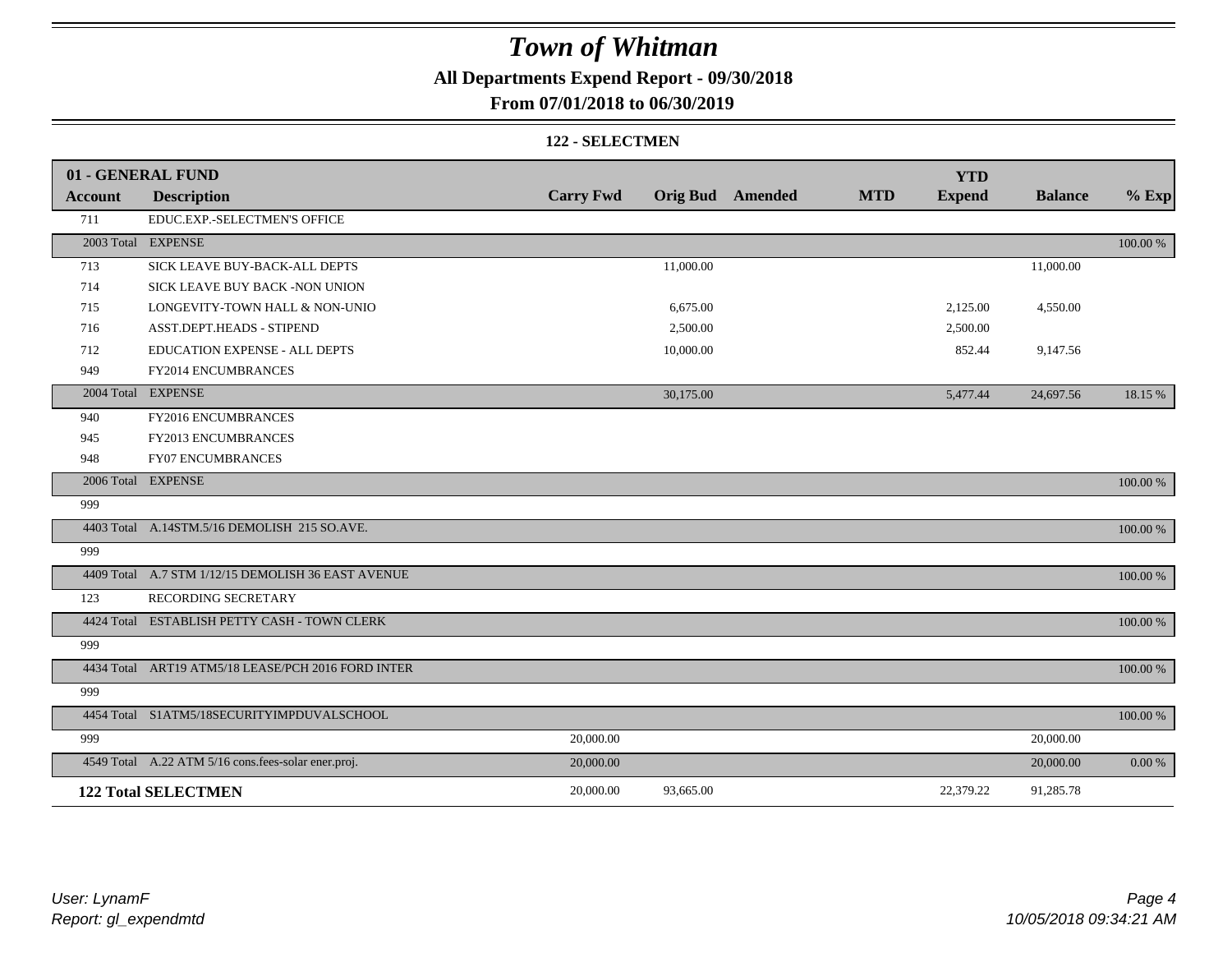**All Departments Expend Report - 09/30/2018**

**From 07/01/2018 to 06/30/2019**

#### **123 - TOWN ADMINISTRATOR**

|                | 01 - GENERAL FUND                                   |                  |            |                         |            | <b>YTD</b>    |                |             |
|----------------|-----------------------------------------------------|------------------|------------|-------------------------|------------|---------------|----------------|-------------|
| <b>Account</b> | <b>Description</b>                                  | <b>Carry Fwd</b> |            | <b>Orig Bud</b> Amended | <b>MTD</b> | <b>Expend</b> | <b>Balance</b> | $%$ Exp     |
| 111            | SALARIES-ADMINSTRATIVE                              |                  | 126,900.00 |                         |            | 31,724.94     | 95,175.06      |             |
|                | 1000 Total SALARIES                                 |                  | 126,900.00 |                         |            | 31,724.94     | 95,175.06      | 24.99 %     |
| 133            | <b>ASSISTANT</b>                                    |                  | 87,800.00  |                         |            | 21,949.98     | 65,850.02      |             |
|                | 1001 Total SALARIES                                 |                  | 87,800.00  |                         |            | 21,949.98     | 65,850.02      | 24.99 %     |
| 420            | OFFICE SUPPLIES                                     |                  |            |                         |            |               |                |             |
| 585            | MISCELLANEOUS EXPENSE                               |                  |            |                         |            |               |                |             |
| 710            | IN STATE TRAVEL                                     |                  |            |                         |            |               |                |             |
| 730            | <b>ASSOCIATION DUES</b>                             |                  |            |                         |            |               |                |             |
| 731            | <b>MEETINGS</b>                                     |                  |            |                         |            |               |                |             |
|                | 2000 Total EXPENSE                                  |                  |            |                         |            |               |                | 100.00 %    |
| 945            | FY2013 ENCUMBRANCES                                 |                  |            |                         |            |               |                |             |
|                | 2001 Total EXPENSE                                  |                  |            |                         |            |               |                | $100.00~\%$ |
| 999            |                                                     |                  |            |                         |            |               |                |             |
|                | 4404 Total Res.Fnd. Board up Park Ave. School       |                  |            |                         |            |               |                | 100.00 %    |
| 999            |                                                     |                  |            |                         |            |               |                |             |
|                | 4405 Total RES.FND.TR-UPDATE STDY DPW BARN/GAR.     |                  |            |                         |            |               |                | $100.00~\%$ |
| 999            |                                                     | 9,707.50         |            |                         |            |               | 9,707.50       |             |
|                | 4406 Total A.37ATM5/17MAINTAIN T.T/FORECL.PROPERTIE | 9,707.50         |            |                         |            |               | 9,707.50       | $0.00\ \%$  |
| 999            |                                                     |                  | 6,200.00   |                         |            |               | 6,200.00       |             |
|                | 4407 Total PILOT PMT.TO ROCKLAND                    |                  | 6,200.00   |                         |            |               | 6,200.00       | $0.00\ \%$  |
| 999            |                                                     | 10,000.00        |            |                         |            |               | 10,000.00      |             |
|                | 4408 Total A.26ATM5/14SFTY.&COND.ASSESS.TN.BLDGS.   | 10,000.00        |            |                         |            |               | 10,000.00      | $0.00\ \%$  |
| 999            |                                                     |                  | 11,000.00  |                         |            |               | 11,000.00      |             |
|                | 4414 Total ART26ATM5/18CODIFY/DIGITIZETOWNBY-LAWS   |                  | 11,000.00  |                         |            |               | 11,000.00      | $0.00~\%$   |
| 999            |                                                     | 196.35           |            |                         |            |               | 196.35         |             |
|                | 4575 Total A35ATM5/17INSTL.CARD ACCESS TN.BLDGS     | 196.35           |            |                         |            |               | 196.35         | $0.00~\%$   |
| 999            |                                                     |                  |            |                         |            |               |                |             |
|                | 5620 Total A.31ATM5/07 WEB SITE DEVELOPMT           |                  |            |                         |            |               |                | 100.00 %    |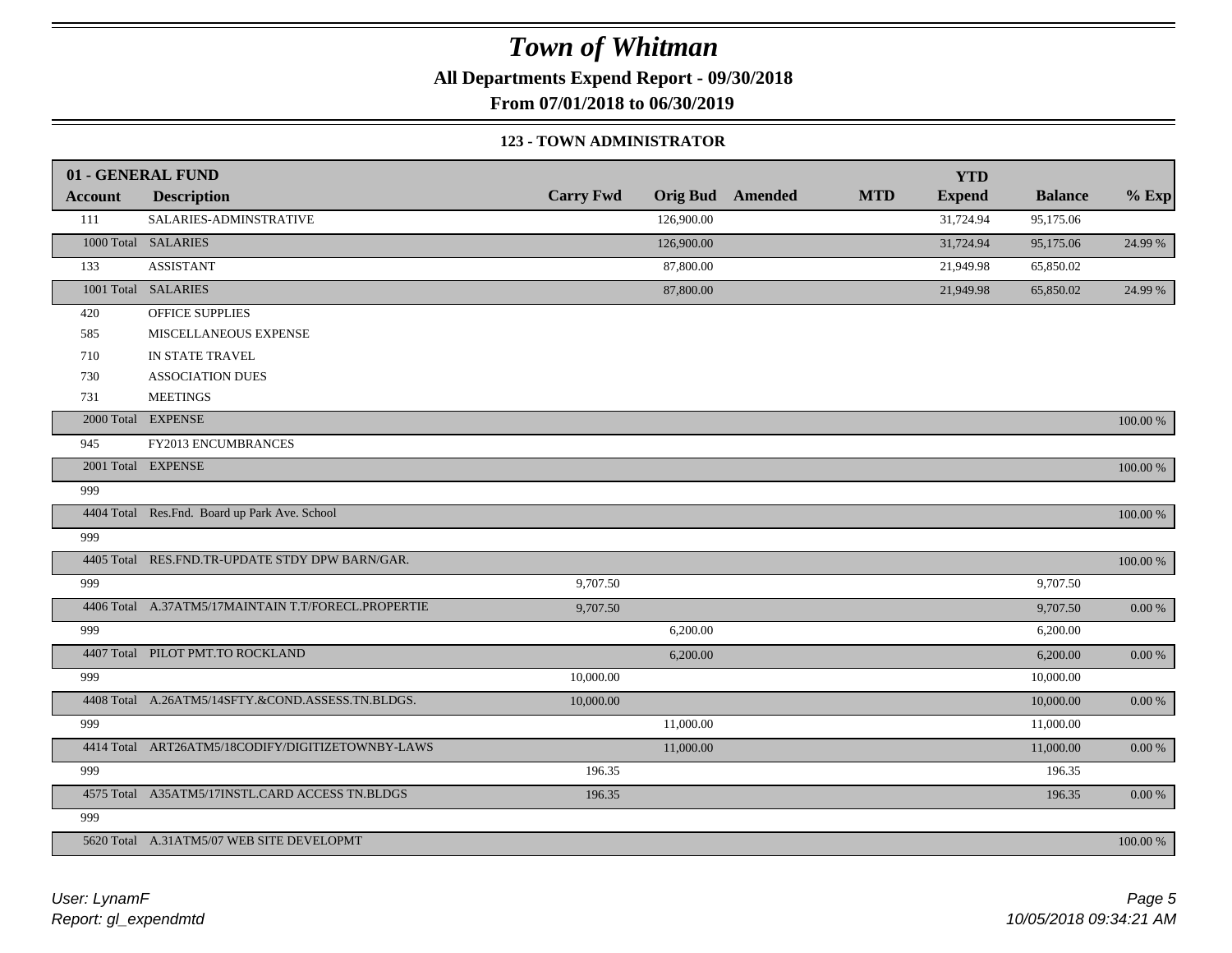**All Departments Expend Report - 09/30/2018**

**From 07/01/2018 to 06/30/2019**

#### **123 - TOWN ADMINISTRATOR**

| 01 - GENERAL FUND                   |                  |                  |            | YTD           |                |         |
|-------------------------------------|------------------|------------------|------------|---------------|----------------|---------|
| <b>Description</b><br>Account       | <b>Carry Fwd</b> | Orig Bud Amended | <b>MTD</b> | <b>Expend</b> | <b>Balance</b> | $%$ Exp |
| <b>123 Total TOWN ADMINISTRATOR</b> | 19.903.85        | 231,900.00       |            | 53.674.92     | 198.128.93     |         |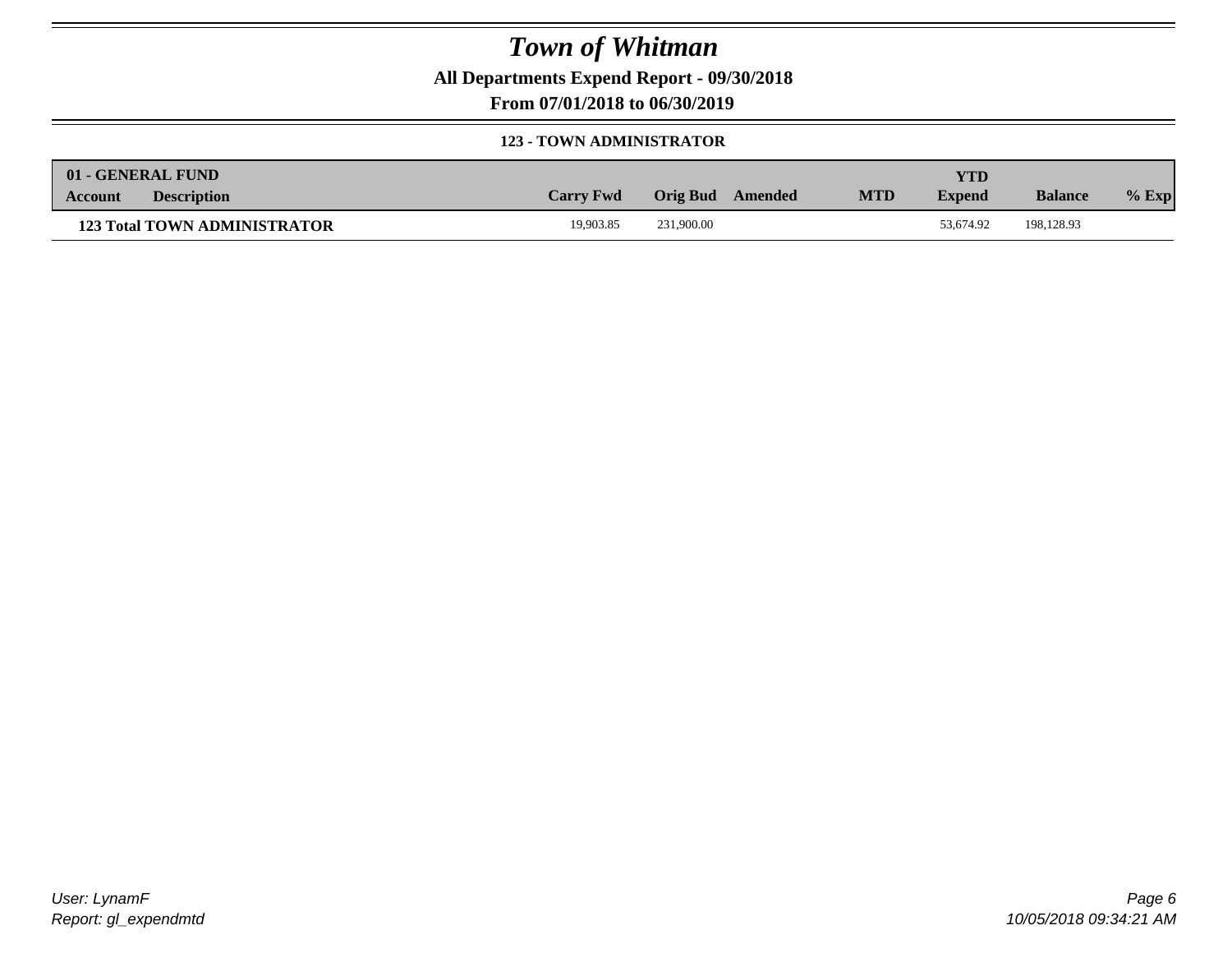**All Departments Expend Report - 09/30/2018**

#### **From 07/01/2018 to 06/30/2019**

#### **129 - BUSINESS MANAGER**

|            | 01 - GENERAL FUND                 |                  |                         |            | <b>YTD</b>    |                |          |
|------------|-----------------------------------|------------------|-------------------------|------------|---------------|----------------|----------|
| Account    | <b>Description</b>                | <b>Carry Fwd</b> | <b>Orig Bud</b> Amended | <b>MTD</b> | <b>Expend</b> | <b>Balance</b> | $%$ Exp  |
| 111        | SALARIES-ADMINSTRATIVE            |                  |                         |            |               |                |          |
|            | 1000 Total SALARIES               |                  |                         |            |               |                | 100.00 % |
| 420        | <b>OFFICE SUPPLIES</b>            |                  |                         |            |               |                |          |
| 585        | MISCELLANEOUS EXPENSE             |                  |                         |            |               |                |          |
| 710        | IN STATE TRAVEL                   |                  |                         |            |               |                |          |
| 730        | <b>ASSOCIATION DUES</b>           |                  |                         |            |               |                |          |
| 731        | <b>MEETINGS</b>                   |                  |                         |            |               |                |          |
| 2000 Total | <b>EXPENSE</b>                    |                  |                         |            |               |                | 100.00 % |
| 304        | <b>ADVERTISING</b>                |                  |                         |            |               |                |          |
| 2001 Total | <b>EXPENSE</b>                    |                  |                         |            |               |                | 100.00 % |
| 593        | RECRUITING EXPENSE                |                  |                         |            |               |                |          |
|            | 2002 Total EXPENSE                |                  |                         |            |               |                | 100.00 % |
| 948        | FY07 ENCUMBRANCES                 |                  |                         |            |               |                |          |
|            | 2003 Total EXPENSE                |                  |                         |            |               |                | 100.00 % |
|            | <b>129 Total BUSINESS MANAGER</b> |                  |                         |            |               |                |          |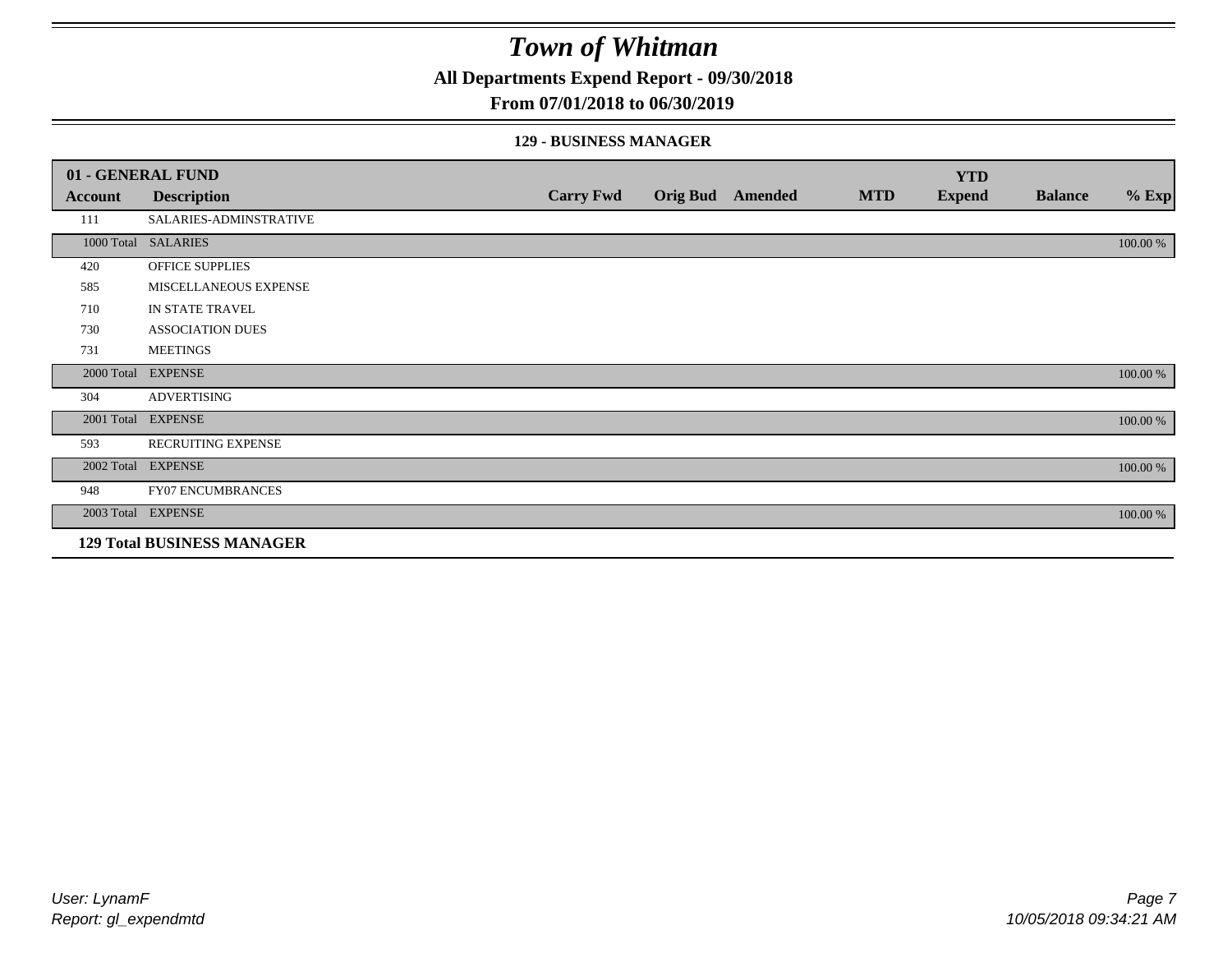**All Departments Expend Report - 09/30/2018**

**From 07/01/2018 to 06/30/2019**

#### **131 - FINANCE COMMITTEE**

|            | 01 - GENERAL FUND                  |                                     |                |            | <b>YTD</b>    |                |          |
|------------|------------------------------------|-------------------------------------|----------------|------------|---------------|----------------|----------|
| Account    | <b>Description</b>                 | <b>Carry Fwd</b><br><b>Orig Bud</b> | <b>Amended</b> | <b>MTD</b> | <b>Expend</b> | <b>Balance</b> | $%$ Exp  |
| 116        | <b>CLERICAL</b>                    | 3,447.00                            |                |            | 162.72        | 3,284.28       |          |
| 1000 Total | <b>SALARIES</b>                    | 3,447.00                            |                |            | 162.72        | 3,284.28       | 4.72 %   |
| 949        | FY2014 ENCUMBRANCES                |                                     |                |            |               |                |          |
|            | 1001 Total SALARIES                |                                     |                |            |               |                | 100.00 % |
| 420        | <b>OFFICE SUPPLIES</b>             |                                     |                |            |               |                |          |
| 585        | MISCELLANEOUS EXPENSE              | 695.00                              |                |            |               | 695.00         |          |
| 730        | <b>ASSOCIATION DUES</b>            |                                     |                |            | 210.00        | $-210.00$      |          |
| 731        | <b>MEETINGS</b>                    |                                     |                |            |               |                |          |
|            | 2000 Total EXPENSE                 | 695.00                              |                |            | 210.00        | 485.00         | 30.21 %  |
|            | <b>131 Total FINANCE COMMITTEE</b> | 4,142.00                            |                |            | 372.72        | 3,769.28       |          |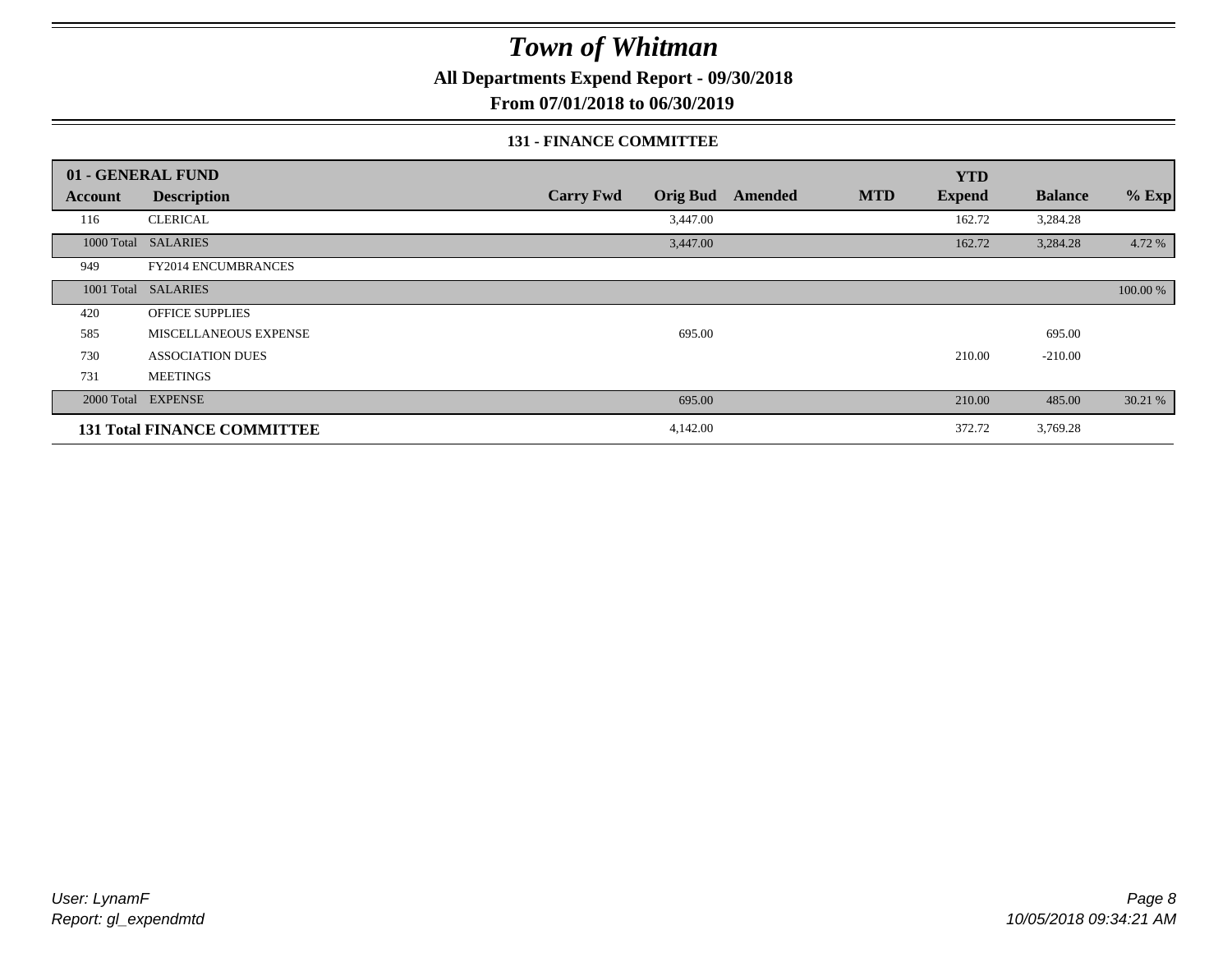**All Departments Expend Report - 09/30/2018**

**From 07/01/2018 to 06/30/2019**

#### **132 - RESERVE FUND**

| 01 - GENERAL FUND                 |                  |                 |             |            | <b>YTD</b>    |                |          |
|-----------------------------------|------------------|-----------------|-------------|------------|---------------|----------------|----------|
| <b>Description</b><br>Account     | <b>Carry Fwd</b> | <b>Orig Bud</b> | Amended     | <b>MTD</b> | <b>Expend</b> | <b>Balance</b> | $%$ Exp  |
| 999                               |                  | 50,000.00       | $-1,800.00$ |            |               | 48,200.00      |          |
| 4301 Total RESERVE FUND TRANSFERS |                  | 50,000.00       | $-1,800.00$ |            |               | 48,200,00      | $0.00\%$ |
| <b>132 Total RESERVE FUND</b>     |                  | 50,000.00       | $-1,800.00$ |            |               | 48,200.00      |          |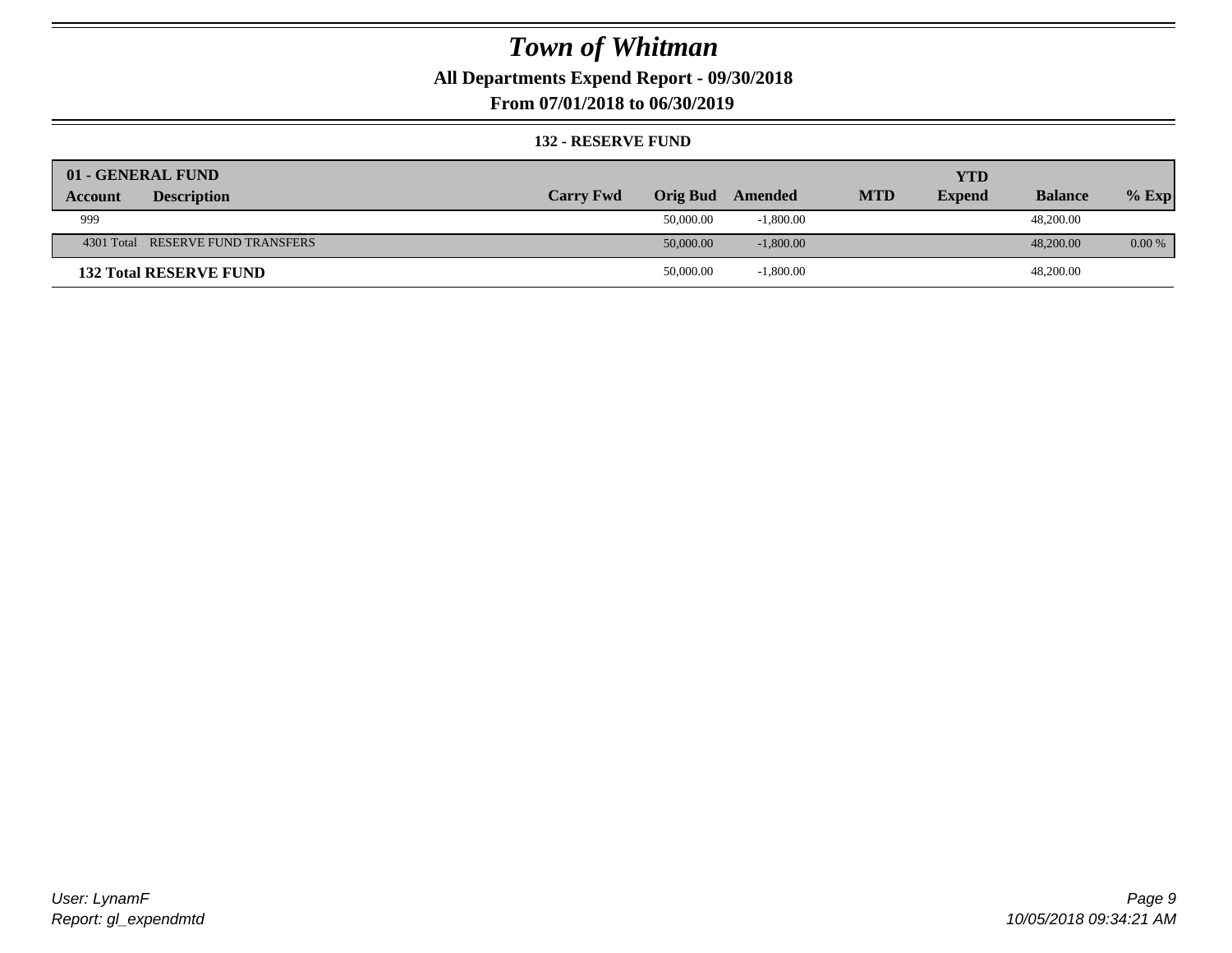**All Departments Expend Report - 09/30/2018**

**From 07/01/2018 to 06/30/2019**

### **135 - ACCOUNTANT**

|         | 01 - GENERAL FUND            |                                     | <b>YTD</b>                             |                |          |
|---------|------------------------------|-------------------------------------|----------------------------------------|----------------|----------|
| Account | <b>Description</b>           | <b>Carry Fwd</b><br><b>Orig Bud</b> | <b>MTD</b><br>Amended<br><b>Expend</b> | <b>Balance</b> | $%$ Exp  |
| 112     | <b>SALARIES</b>              | 67,450.00                           | 14,451.34                              | 52,998.66      |          |
| 146     | SALARIES-LONGEVITY           |                                     |                                        |                |          |
|         | 1000 Total SALARIES          | 67,450.00                           | 14,451.34                              | 52,998.66      | 21.42 %  |
| 121     | <b>CLERICAL I</b>            |                                     |                                        |                |          |
|         | 1001 Total SALARIES          |                                     |                                        |                | 100.00 % |
| 116     | <b>CLERICAL</b>              | 41,220.00                           | 10,304.97                              | 30,915.03      |          |
|         | 1002 Total SALARIES          | 41,220.00                           | 10,304.97                              | 30,915.03      | 24.99 %  |
| 130     | <b>SALARIES-OVERTIME</b>     |                                     |                                        |                |          |
|         | 1004 Total SALARIES          |                                     |                                        |                | 100.00 % |
| 143     | SALARIES-COLLEGE INCENTIVE   |                                     |                                        |                |          |
| 186     | <b>CERTIFICATION STIPEND</b> | 1,000.00                            |                                        | 1,000.00       |          |
|         | 1005 Total SALARIES          | 1,000.00                            |                                        | 1,000.00       | 0.00 %   |
| 244     | OFFICE EQUIPMENT MAINTENANCE |                                     |                                        |                |          |
| 304     | <b>ADVERTISING</b>           |                                     |                                        |                |          |
| 340     | <b>TELEPHONE</b>             |                                     |                                        |                |          |
| 420     | <b>OFFICE SUPPLIES</b>       |                                     | 39.83                                  | $-39.83$       |          |
| 585     | MISCELLANEOUS EXPENSE        | 1,100.00                            |                                        | 1,100.00       |          |
| 710     | IN STATE TRAVEL              |                                     |                                        |                |          |
| 730     | <b>ASSOCIATION DUES</b>      |                                     | 45.00                                  | $-45.00$       |          |
| 731     | <b>MEETINGS</b>              |                                     |                                        |                |          |
| 870     | OFFICE EQUIPMENT             |                                     |                                        |                |          |
|         | 2000 Total EXPENSE           | 1,100.00                            | 84.83                                  | 1,015.17       | 7.71 %   |
|         | <b>135 Total ACCOUNTANT</b>  | 110,770.00                          | 24,841.14                              | 85,928.86      |          |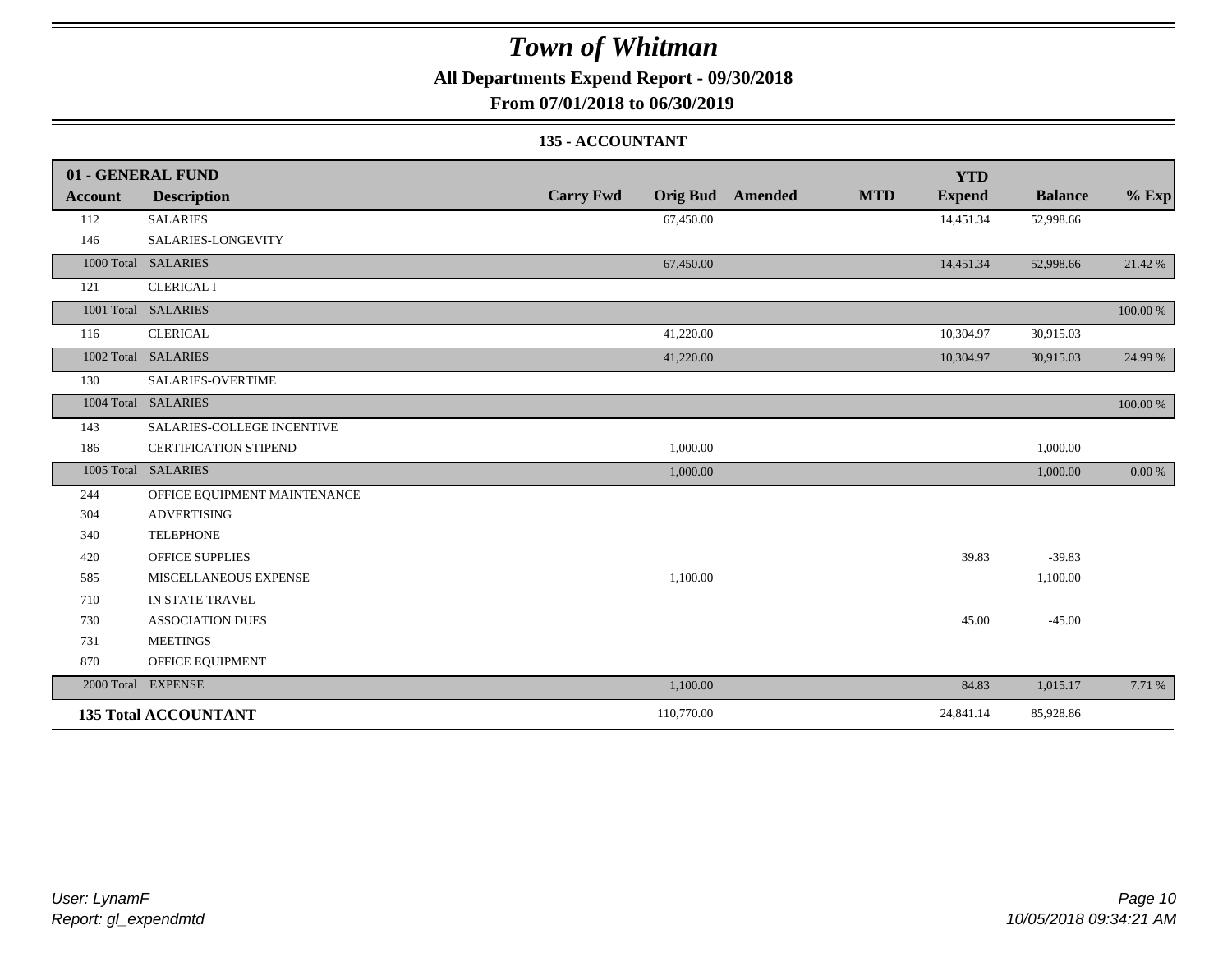**All Departments Expend Report - 09/30/2018**

**From 07/01/2018 to 06/30/2019**

#### **136 - AUDIT MUNICIPAL ACCOUNTS**

|                | 01 - GENERAL FUND                         |                  |                 |         |            | <b>YTD</b>    |                |          |
|----------------|-------------------------------------------|------------------|-----------------|---------|------------|---------------|----------------|----------|
| <b>Account</b> | <b>Description</b>                        | <b>Carry Fwd</b> | <b>Orig Bud</b> | Amended | <b>MTD</b> | <b>Expend</b> | <b>Balance</b> | $%$ Exp  |
| 252            | <b>SERVICES</b>                           |                  | 45,000.00       |         |            | 8,500.00      | 36,500.00      |          |
| 2000 Total     | <b>EXPENSE</b>                            |                  | 45,000.00       |         |            | 8,500.00      | 36,500.00      | 18.88%   |
| 938            | FY 2018 ENCUMBRANCES                      | 5,000.00         |                 |         |            |               | 5,000.00       |          |
| 939            | <b>FY2015 ENCUMBRANCES</b>                |                  |                 |         |            |               |                |          |
| 940            | <b>FY2016 ENCUMBRANCES</b>                |                  |                 |         |            |               |                |          |
| 945            | FY2013 ENCUMBRANCES                       |                  |                 |         |            |               |                |          |
| 948            | <b>FY07 ENCUMBRANCES</b>                  |                  |                 |         |            |               |                |          |
| 949            | <b>FY2014 ENCUMBRANCES</b>                |                  |                 |         |            |               |                |          |
| 953            | <b>FY2009 ENCUMBRANCES</b>                |                  |                 |         |            |               |                |          |
| 958            | <b>FY2005 ENCUMBRANCES</b>                |                  |                 |         |            |               |                |          |
| 959            | <b>FY2006 ENCUMBRANCES</b>                |                  |                 |         |            |               |                |          |
| 2001 Total     | <b>EXPENSE</b>                            | 5,000.00         |                 |         |            |               | 5,000.00       | 0.00 %   |
| 999            |                                           |                  |                 |         |            |               |                |          |
|                | 4421 Total A.39ATM5/02GASB34FIX.ASSET SYS |                  |                 |         |            |               |                | 100.00 % |
| 999            |                                           |                  |                 |         |            |               |                |          |
|                | 4552 Total A.11 STM 5/05 GASB34 FIX.ASSET |                  |                 |         |            |               |                | 100.00 % |
|                | <b>136 Total AUDIT MUNICIPAL ACCOUNTS</b> | 5,000.00         | 45,000.00       |         |            | 8,500.00      | 41,500.00      |          |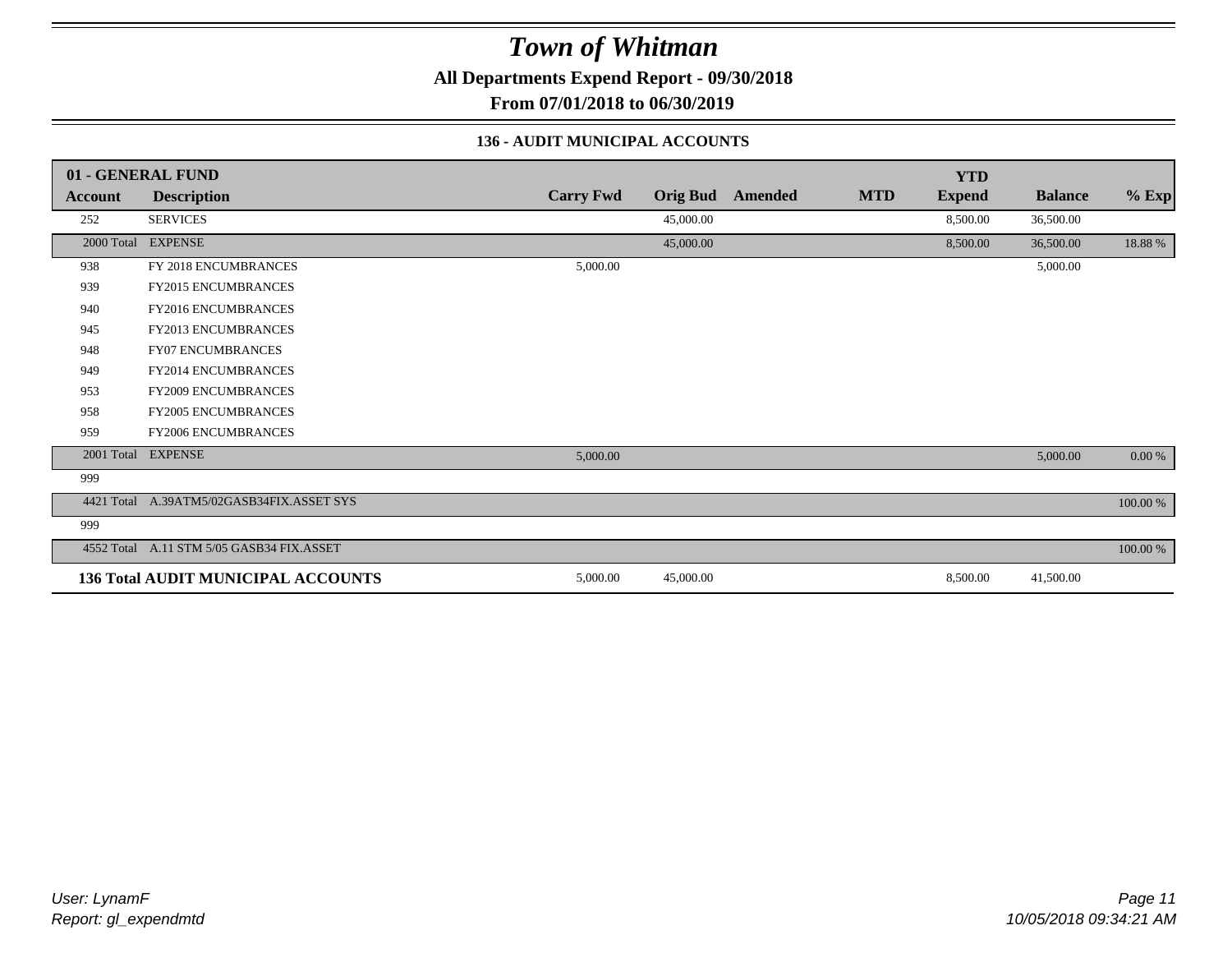**All Departments Expend Report - 09/30/2018**

**From 07/01/2018 to 06/30/2019**

#### **137 - CAPITAL IMPROV.ADVISORY COMM.**

|         | 01 - GENERAL FUND                       |                                     |         |            | <b>YTD</b>    |                |          |
|---------|-----------------------------------------|-------------------------------------|---------|------------|---------------|----------------|----------|
| Account | <b>Description</b>                      | <b>Orig Bud</b><br><b>Carry Fwd</b> | Amended | <b>MTD</b> | <b>Expend</b> | <b>Balance</b> | $%$ Exp  |
| 123     | <b>RECORDING SECRETARY</b>              | 1,500.00                            |         |            |               | 1,500.00       |          |
| 959     | <b>FY2006 ENCUMBRANCES</b>              |                                     |         |            |               |                |          |
|         | 1001 Total SALARIES                     | 1,500.00                            |         |            |               | 1,500.00       | 0.00 %   |
| 585     | MISCELLANEOUS EXPENSE                   | 200.00                              |         |            |               | 200.00         |          |
|         | 2000 Total EXPENSE                      | 200.00                              |         |            |               | 200.00         | 0.00 %   |
| 940     | <b>FY2016 ENCUMBRANCES</b>              |                                     |         |            |               |                |          |
|         | 2001 Total EXPENSE                      |                                     |         |            |               |                | 100.00 % |
|         | 137 Total CAPITAL IMPROV.ADVISORY COMM. | 1,700.00                            |         |            |               | 1,700.00       |          |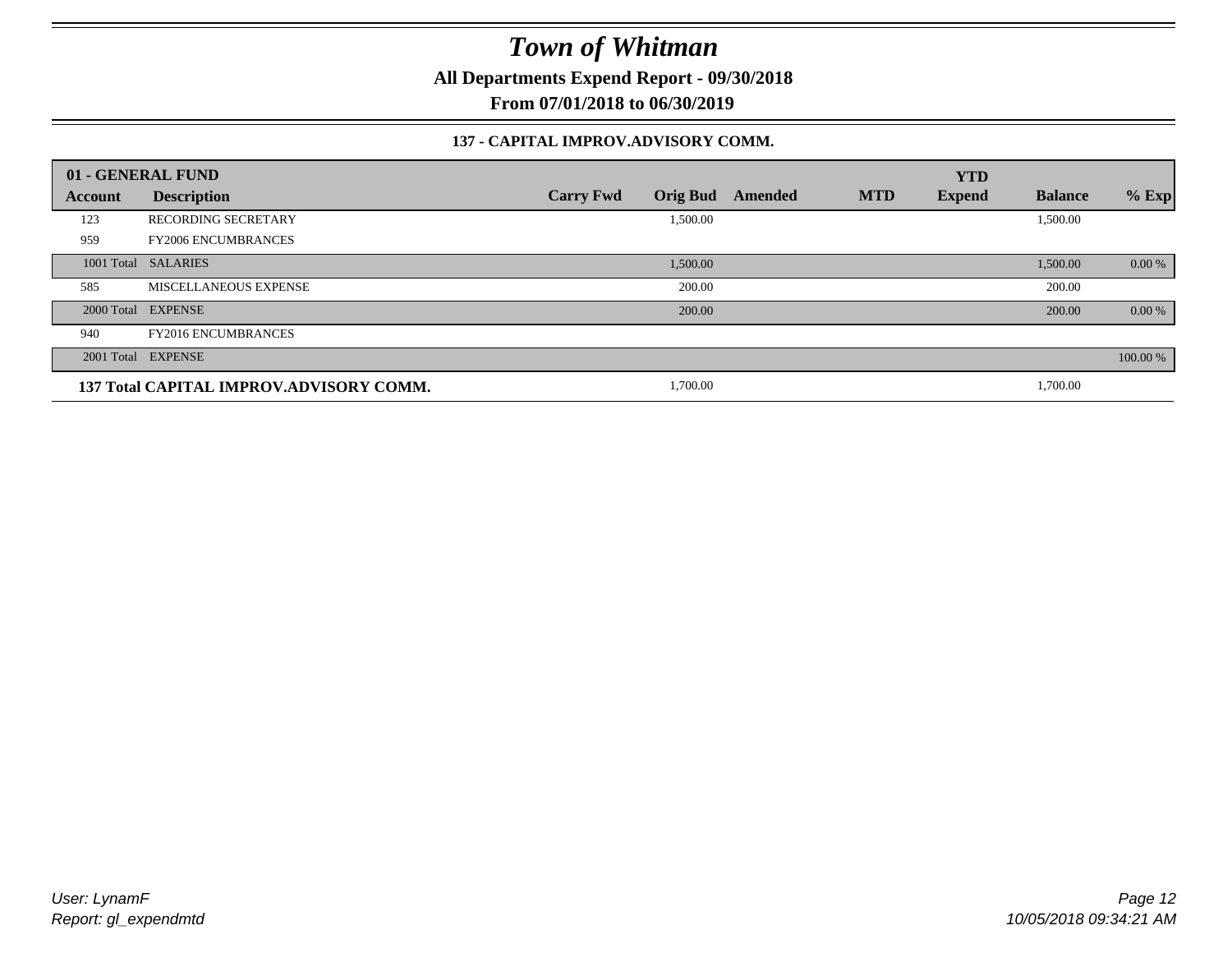**All Departments Expend Report - 09/30/2018**

**From 07/01/2018 to 06/30/2019**

#### **138 - BY-LAW STUDY COMMITTEE**

|         | 01 - GENERAL FUND                                   |                  |                 |         |            | <b>YTD</b>    |                |          |
|---------|-----------------------------------------------------|------------------|-----------------|---------|------------|---------------|----------------|----------|
| Account | <b>Description</b>                                  | <b>Carry Fwd</b> | <b>Orig Bud</b> | Amended | <b>MTD</b> | <b>Expend</b> | <b>Balance</b> | $%$ Exp  |
| 585     | MISCELLANEOUS EXPENSE                               |                  | 800.00          |         |            |               | 800.00         |          |
|         | 2000 Total EXPENSE                                  |                  | 800.00          |         |            |               | 800.00         | $0.00\%$ |
| 999     |                                                     |                  |                 |         |            |               |                |          |
|         | 4516 Total ART24 ATM5/18 PCH 100 REMOTE DESKTOP USE |                  |                 |         |            |               |                | 100.00 % |
|         | <b>138 Total BY-LAW STUDY COMMITTEE</b>             |                  | 800.00          |         |            |               | 800.00         |          |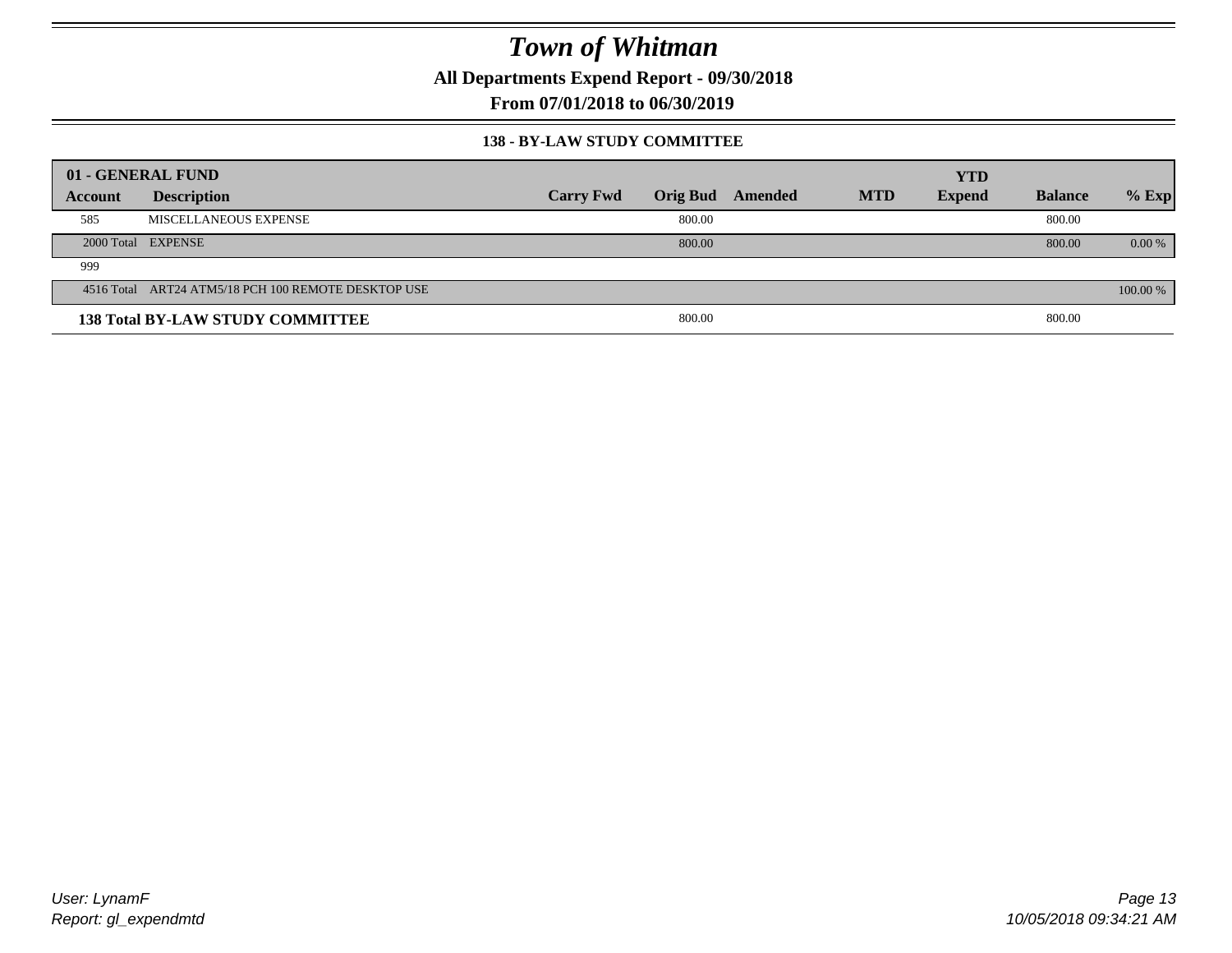**All Departments Expend Report - 09/30/2018**

### **From 07/01/2018 to 06/30/2019**

#### **141 - ASSESSORS**

|                | 01 - GENERAL FUND            |                  |           |                  |            | <b>YTD</b>    |                |          |
|----------------|------------------------------|------------------|-----------|------------------|------------|---------------|----------------|----------|
| <b>Account</b> | <b>Description</b>           | <b>Carry Fwd</b> |           | Orig Bud Amended | <b>MTD</b> | <b>Expend</b> | <b>Balance</b> | $%$ Exp  |
| 110            | SALARIES-BOARD MEMBERS       |                  |           |                  |            |               |                |          |
|                | 1000 Total SALARIES          |                  |           |                  |            |               |                | 100.00 % |
| 112            | <b>SALARIES</b>              |                  | 67,450.00 |                  |            | 16,862.56     | 50,587.44      |          |
| 146            | SALARIES-LONGEVITY           |                  |           |                  |            |               |                |          |
|                | 1001 Total SALARIES          |                  | 67,450.00 |                  |            | 16,862.56     | 50,587.44      | 25.00 %  |
| 116            | <b>CLERICAL</b>              |                  | 42,453.00 |                  |            | 10,500.16     | 31,952.84      |          |
|                | 1002 Total SALARIES          |                  | 42,453.00 |                  |            | 10,500.16     | 31,952.84      | 24.73 %  |
| 121            | <b>CLERICAL I</b>            |                  | 38,854.00 |                  |            | 9,594.47      | 29,259.53      |          |
|                | 1003 Total SALARIES          |                  | 38,854.00 |                  |            | 9,594.47      | 29,259.53      | 24.69 %  |
| 123            | RECORDING SECRETARY          |                  |           |                  |            |               |                |          |
| 126            | <b>CLERICAL II</b>           |                  |           |                  |            |               |                |          |
|                | 1004 Total SALARIES          |                  |           |                  |            |               |                | 100.00 % |
| 123            | RECORDING SECRETARY          |                  |           |                  |            |               |                |          |
|                | 1005 Total SALARIES          |                  |           |                  |            |               |                | 100.00 % |
| 186            | CERTIFICATION STIPEND        |                  | 1,000.00  |                  |            | 1,000.00      |                |          |
|                | 1006 Total SALARIES          |                  | 1,000.00  |                  |            | 1,000.00      |                | 100.00 % |
| 244            | OFFICE EQUIPMENT MAINTENANCE |                  |           |                  |            |               |                |          |
| 306            | <b>BOOKBINDING</b>           |                  |           |                  |            |               |                |          |
| 311            | <b>COMPUTER SERVICES</b>     |                  |           |                  |            |               |                |          |
| 313            | <b>DEEDS &amp; PROBATE</b>   |                  |           |                  |            | 2.00          | $-2.00$        |          |
| 340            | <b>TELEPHONE</b>             |                  |           |                  |            |               |                |          |
| 420            | OFFICE SUPPLIES              |                  |           |                  |            |               |                |          |
| 585            | MISCELLANEOUS EXPENSE        |                  | 4,500.00  |                  |            | 15.96         | 4,484.04       |          |
| 710            | IN STATE TRAVEL              |                  |           |                  |            |               |                |          |
| 730            | <b>ASSOCIATION DUES</b>      |                  |           |                  |            | 300.00        | $-300.00$      |          |
| 731            | <b>MEETINGS</b>              |                  |           |                  |            | 90.00         | $-90.00$       |          |
|                | 2000 Total EXPENSE           |                  | 4,500.00  |                  |            | 407.96        | 4,092.04       | 9.06 %   |
| 312            | <b>REVALUATION</b>           |                  | 24,700.00 |                  |            | 8,645.00      | 16,055.00      |          |
|                | 2001 Total EXPENSE           |                  | 24,700.00 |                  |            | 8,645.00      | 16,055.00      | 35.00 %  |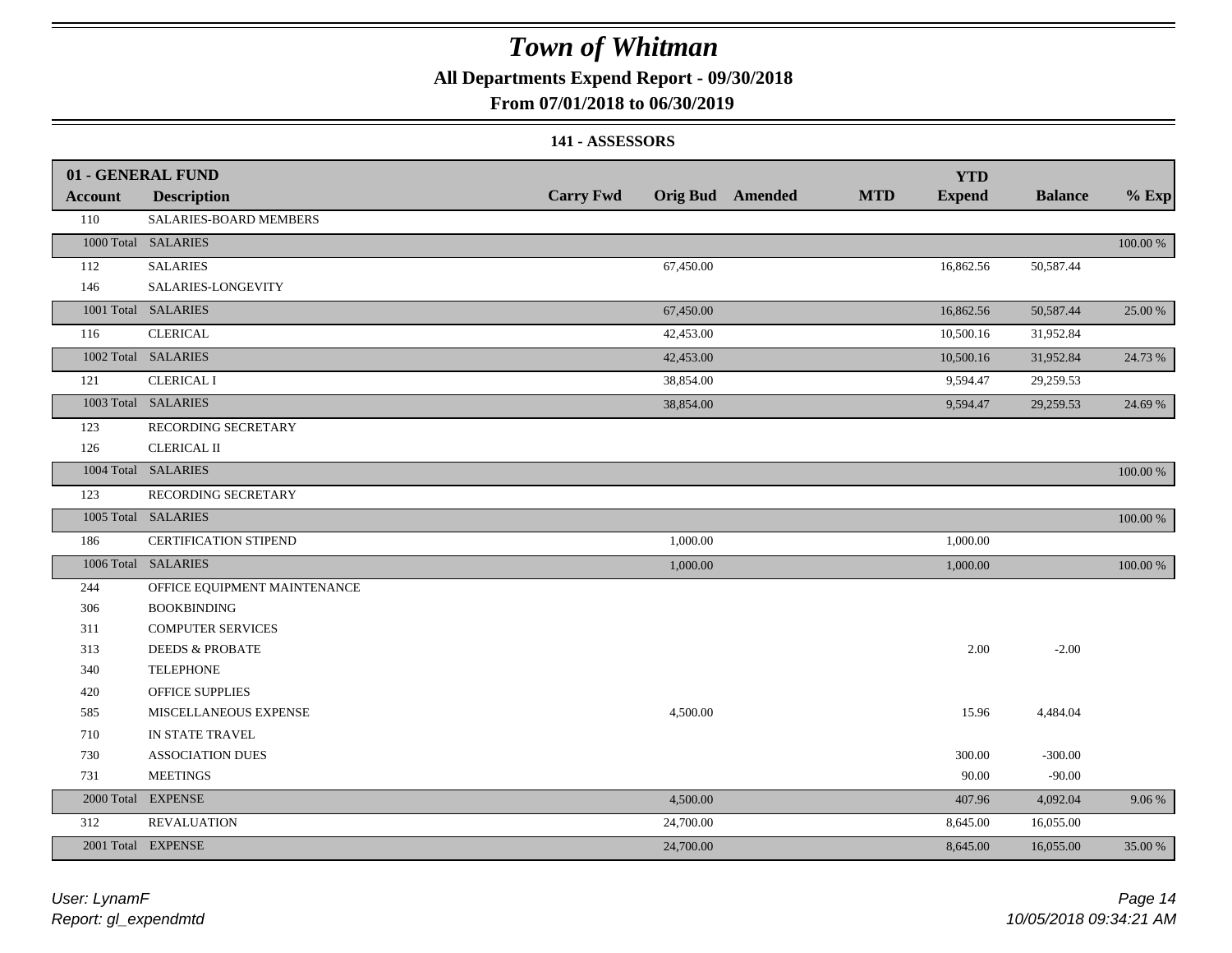**All Departments Expend Report - 09/30/2018**

### **From 07/01/2018 to 06/30/2019**

### **141 - ASSESSORS**

|         | 01 - GENERAL FUND                                  |                  |                 |         |            | <b>YTD</b>    |                |            |
|---------|----------------------------------------------------|------------------|-----------------|---------|------------|---------------|----------------|------------|
| Account | <b>Description</b>                                 | <b>Carry Fwd</b> | <b>Orig Bud</b> | Amended | <b>MTD</b> | <b>Expend</b> | <b>Balance</b> | $%$ Exp    |
| 939     | <b>FY2015 ENCUMBRANCES</b>                         |                  |                 |         |            |               |                |            |
| 943     | <b>FY2012 ENCUMBRANCES</b>                         |                  |                 |         |            |               |                |            |
| 946     | <b>FY2010 ENCUMBRANCES</b>                         |                  |                 |         |            |               |                |            |
| 949     | <b>FY2014 ENCUMBRANCES</b>                         |                  |                 |         |            |               |                |            |
|         | 2002 Total EXPENSE                                 |                  |                 |         |            |               |                | 100.00 %   |
| 999     |                                                    |                  |                 |         |            |               |                |            |
|         | 4410 Total A.15 ATM 5/16 PUR.COPIER-ASSESSORS OFF. |                  |                 |         |            |               |                | $100.00\%$ |
|         | 141 Total ASSESSORS                                |                  | 178,957.00      |         |            | 47,010.15     | 131,946.85     |            |
|         |                                                    |                  |                 |         |            |               |                |            |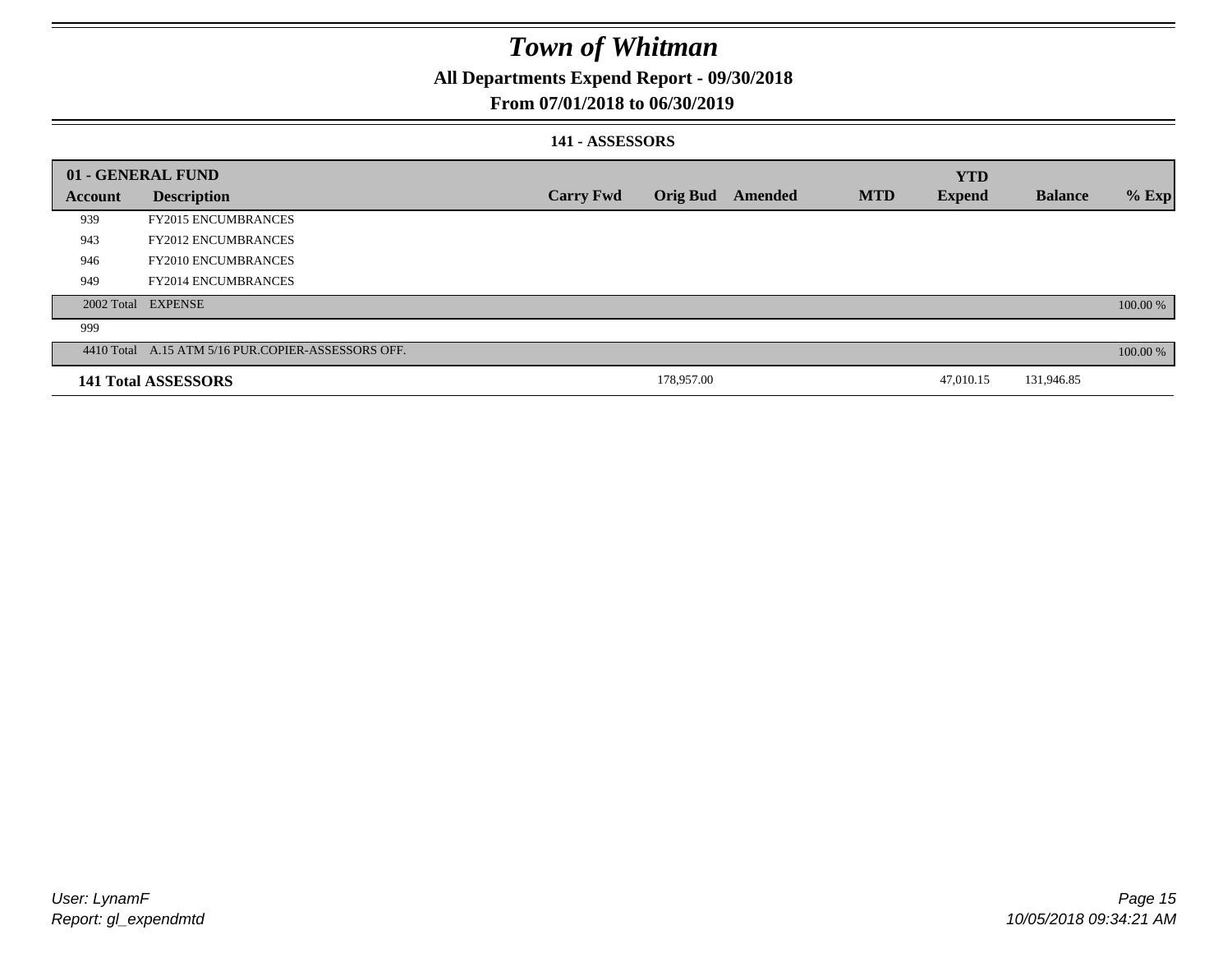**All Departments Expend Report - 09/30/2018**

**From 07/01/2018 to 06/30/2019**

#### **145 - TREASURER**

|                | 01 - GENERAL FUND            |                  |                         |            | <b>YTD</b>    |                |             |
|----------------|------------------------------|------------------|-------------------------|------------|---------------|----------------|-------------|
| <b>Account</b> | <b>Description</b>           | <b>Carry Fwd</b> | <b>Orig Bud</b> Amended | <b>MTD</b> | <b>Expend</b> | <b>Balance</b> | $%$ Exp     |
| 112            | <b>SALARIES</b>              | 90,492.00        |                         |            | 22,622.99     | 67,869.01      |             |
| 146            | SALARIES-LONGEVITY           |                  |                         |            |               |                |             |
|                | 1000 Total SALARIES          | 90,492.00        |                         |            | 22,622.99     | 67,869.01      | 24.99 %     |
| 116            | <b>CLERICAL</b>              | 37,537.00        |                         |            | 9,159.26      | 28,377.74      |             |
|                | 1001 Total SALARIES          | 37,537.00        |                         |            | 9,159.26      | 28,377.74      | 24.40 %     |
| 121            | <b>CLERICAL I</b>            | 32,306.00        |                         |            | 7,917.80      | 24,388.20      |             |
|                | 1002 Total SALARIES          | 32,306.00        |                         |            | 7,917.80      | 24,388.20      | 24.50 %     |
| 126            | <b>CLERICAL II</b>           | 41,236.00        |                         |            | 10,205.30     | 31,030.70      |             |
|                | 1003 Total SALARIES          | 41,236.00        |                         |            | 10,205.30     | 31,030.70      | 24.74 %     |
| 139            | <b>CERTIFICATION STIPEND</b> | 2,000.00         |                         |            | 2,000.00      |                |             |
|                | 1004 Total SALARIES          | 2,000.00         |                         |            | 2,000.00      |                | 100.00 %    |
| 244            | OFFICE EQUIPMENT MAINTENANCE |                  |                         |            |               |                |             |
| 310            | NOTE CERTIFICATION           |                  |                         |            |               |                |             |
| 311            | <b>COMPUTER SERVICES</b>     |                  |                         |            | 407.09        | $-407.09$      |             |
| 340            | <b>TELEPHONE</b>             |                  |                         |            |               |                |             |
| 343            | <b>CELL PHONES</b>           |                  |                         |            | 152.97        | $-152.97$      |             |
| 420            | OFFICE SUPPLIES              |                  |                         |            | 200.59        | $-200.59$      |             |
| 585            | MISCELLANEOUS EXPENSE        | 19,200.00        |                         |            | 173.88        | 19,026.12      |             |
| 710            | IN STATE TRAVEL              |                  |                         |            |               |                |             |
| 730            | <b>ASSOCIATION DUES</b>      |                  |                         |            | 75.00         | $-75.00$       |             |
| 731            | <b>MEETINGS</b>              |                  |                         |            |               |                |             |
| 741            | SURETY BONDS                 |                  |                         |            |               |                |             |
| 870            | OFFICE EQUIPMENT             |                  |                         |            |               |                |             |
|                | 2000 Total EXPENSE           | 19,200.00        |                         |            | 1,009.53      | 18,190.47      | 5.25 %      |
| 308            | <b>BANK CHARGES</b>          | 500.00           |                         |            |               | 500.00         |             |
| 953            | <b>FY2009 ENCUMBRANCES</b>   |                  |                         |            |               |                |             |
|                | 2001 Total EXPENSE           | 500.00           |                         |            |               | 500.00         | $0.00\ \%$  |
| 946            | FY2010 ENCUMBRANCES          |                  |                         |            |               |                |             |
| 959            | FY2006 ENCUMBRANCES          |                  |                         |            |               |                |             |
|                | 2002 Total EXPENSE           |                  |                         |            |               |                | $100.00~\%$ |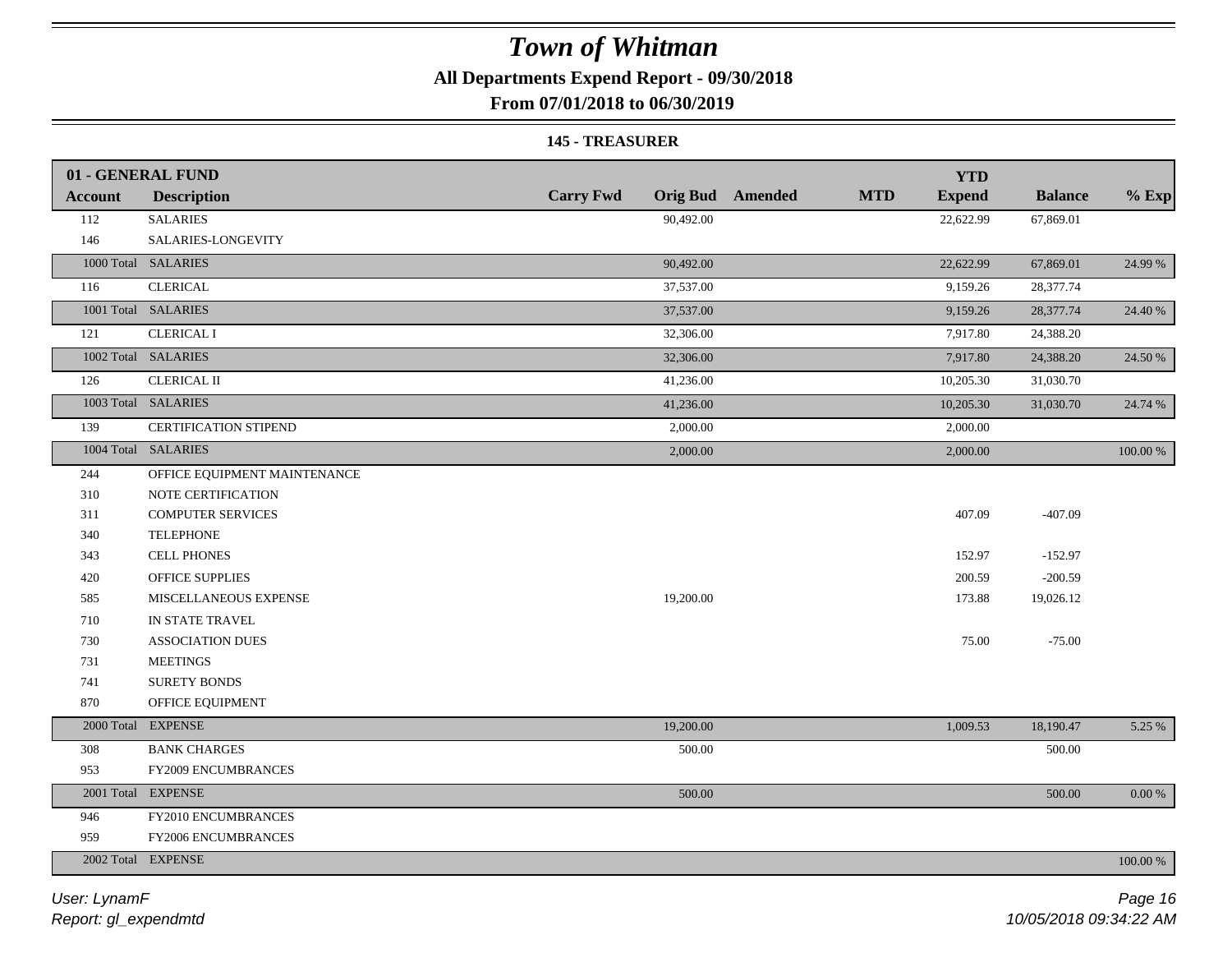**All Departments Expend Report - 09/30/2018**

### **From 07/01/2018 to 06/30/2019**

#### **145 - TREASURER**

|         | 01 - GENERAL FUND                          |                  |                 |         |            | <b>YTD</b>    |                |          |
|---------|--------------------------------------------|------------------|-----------------|---------|------------|---------------|----------------|----------|
| Account | <b>Description</b>                         | <b>Carry Fwd</b> | <b>Orig Bud</b> | Amended | <b>MTD</b> | <b>Expend</b> | <b>Balance</b> | $%$ Exp  |
| 744     | PENALTY & INTEREST ON PR TAXES             |                  |                 |         |            |               |                |          |
|         | 2003 Total EXPENSE                         |                  |                 |         |            |               |                | 100.00 % |
| 999     |                                            |                  |                 |         |            |               |                |          |
|         | 4572 Total A13ATM5/17 GASB45 ACTUARY SERV. |                  |                 |         |            |               |                | 100.00 % |
|         | <b>145 Total TREASURER</b>                 |                  | 223,271.00      |         |            | 52,914.88     | 170,356.12     |          |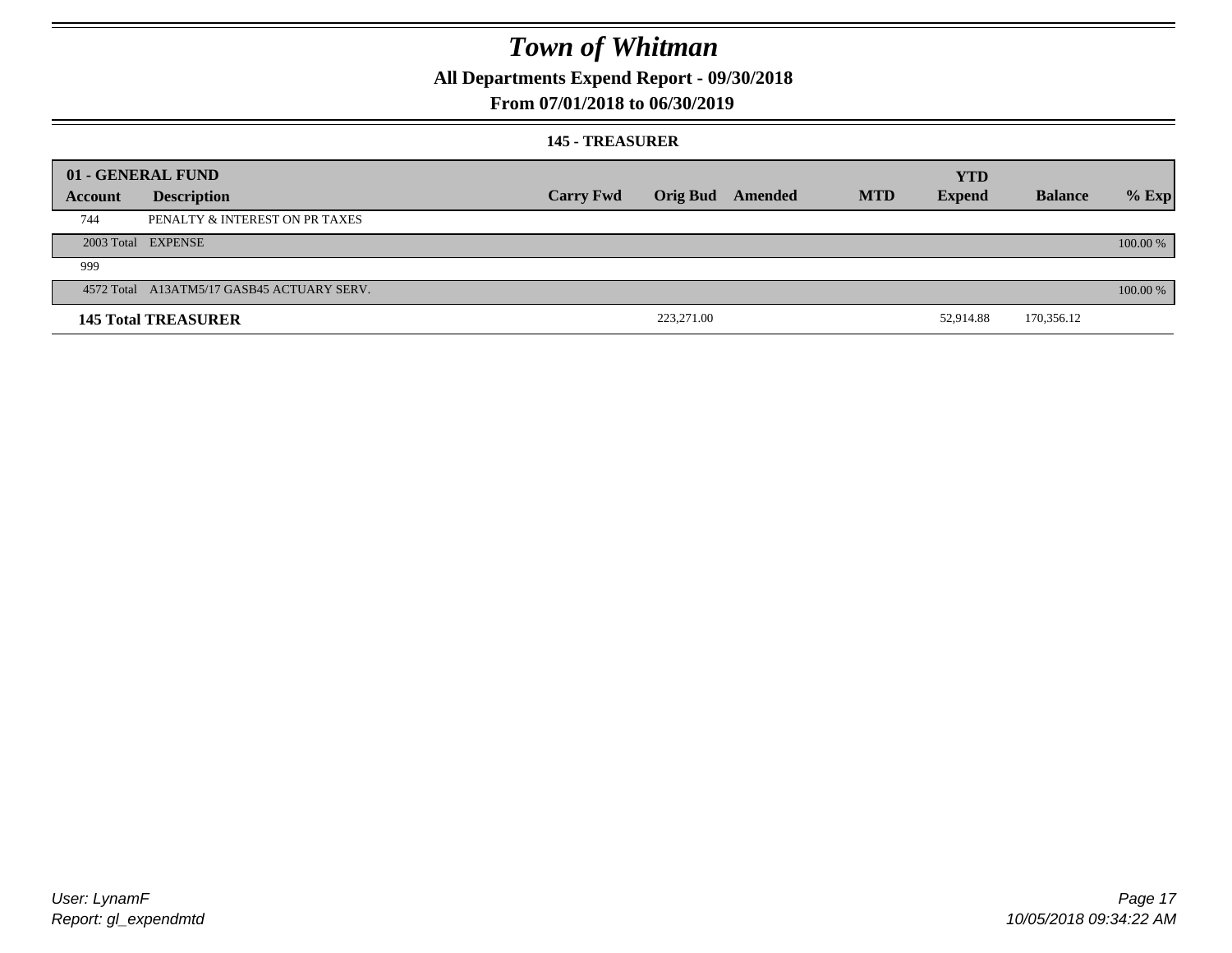**All Departments Expend Report - 09/30/2018**

### **From 07/01/2018 to 06/30/2019**

#### **146 - COLLECTOR**

|                | 01 - GENERAL FUND            |                  |           |                         |            | <b>YTD</b>    |                |             |
|----------------|------------------------------|------------------|-----------|-------------------------|------------|---------------|----------------|-------------|
| <b>Account</b> | <b>Description</b>           | <b>Carry Fwd</b> |           | <b>Orig Bud</b> Amended | <b>MTD</b> | <b>Expend</b> | <b>Balance</b> | $%$ Exp     |
| 112            | <b>SALARIES</b>              |                  |           |                         |            |               |                |             |
| 146            | SALARIES-LONGEVITY           |                  |           |                         |            |               |                |             |
|                | 1000 Total SALARIES          |                  |           |                         |            |               |                | 100.00 %    |
| 116            | <b>CLERICAL</b>              |                  | 42,453.00 |                         |            | 10,500.16     | 31,952.84      |             |
|                | 1001 Total SALARIES          |                  | 42,453.00 |                         |            | 10,500.16     | 31,952.84      | 24.73 %     |
| 121            | <b>CLERICAL I</b>            |                  | 41,236.00 |                         |            | 10,199.20     | 31,036.80      |             |
|                | 1002 Total SALARIES          |                  | 41,236.00 |                         |            | 10,199.20     | 31,036.80      | 24.73 %     |
| 126            | <b>CLERICAL II</b>           |                  |           |                         |            |               |                |             |
|                | 1003 Total SALARIES          |                  |           |                         |            |               |                | 100.00 %    |
| 130            | SALARIES-OVERTIME            |                  | 2,000.00  |                         |            | 923.48        | 1,076.52       |             |
|                | 1004 Total SALARIES          |                  | 2,000.00  |                         |            | 923.48        | 1,076.52       | 46.17%      |
| 186            | CERTIFICATION STIPEND        |                  |           |                         |            |               |                |             |
|                | 1005 Total SALARIES          |                  |           |                         |            |               |                | 100.00 %    |
| 244            | OFFICE EQUIPMENT MAINTENANCE |                  |           |                         |            |               |                |             |
| 340            | <b>TELEPHONE</b>             |                  |           |                         |            |               |                |             |
| 343            | <b>CELL PHONES</b>           |                  |           |                         |            |               |                |             |
| 420            | OFFICE SUPPLIES              |                  |           |                         |            |               |                |             |
| 585            | MISCELLANEOUS EXPENSE        |                  |           |                         |            |               |                |             |
| 710            | IN STATE TRAVEL              |                  |           |                         |            |               |                |             |
| 730            | <b>ASSOCIATION DUES</b>      |                  |           |                         |            |               |                |             |
| 731            | <b>MEETINGS</b>              |                  |           |                         |            |               |                |             |
| 741            | <b>SURETY BONDS</b>          |                  |           |                         |            |               |                |             |
| 870            | OFFICE EQUIPMENT             |                  |           |                         |            |               |                |             |
|                | 2000 Total EXPENSE           |                  |           |                         |            |               |                | $100.00~\%$ |
| 311            | <b>COMPUTER SERVICES</b>     |                  |           |                         |            |               |                |             |
|                | 2001 Total EXPENSE           |                  |           |                         |            |               |                | 100.00 %    |
| 958            | FY2005 ENCUMBRANCES          |                  |           |                         |            |               |                |             |
| 939            | FY2015 ENCUMBRANCES          |                  |           |                         |            |               |                |             |
| 943            | FY2012 ENCUMBRANCES          |                  |           |                         |            |               |                |             |
| 948            | FY07 ENCUMBRANCES            |                  |           |                         |            |               |                |             |
|                |                              |                  |           |                         |            |               |                |             |

*Report: gl\_expendmtd User: LynamF*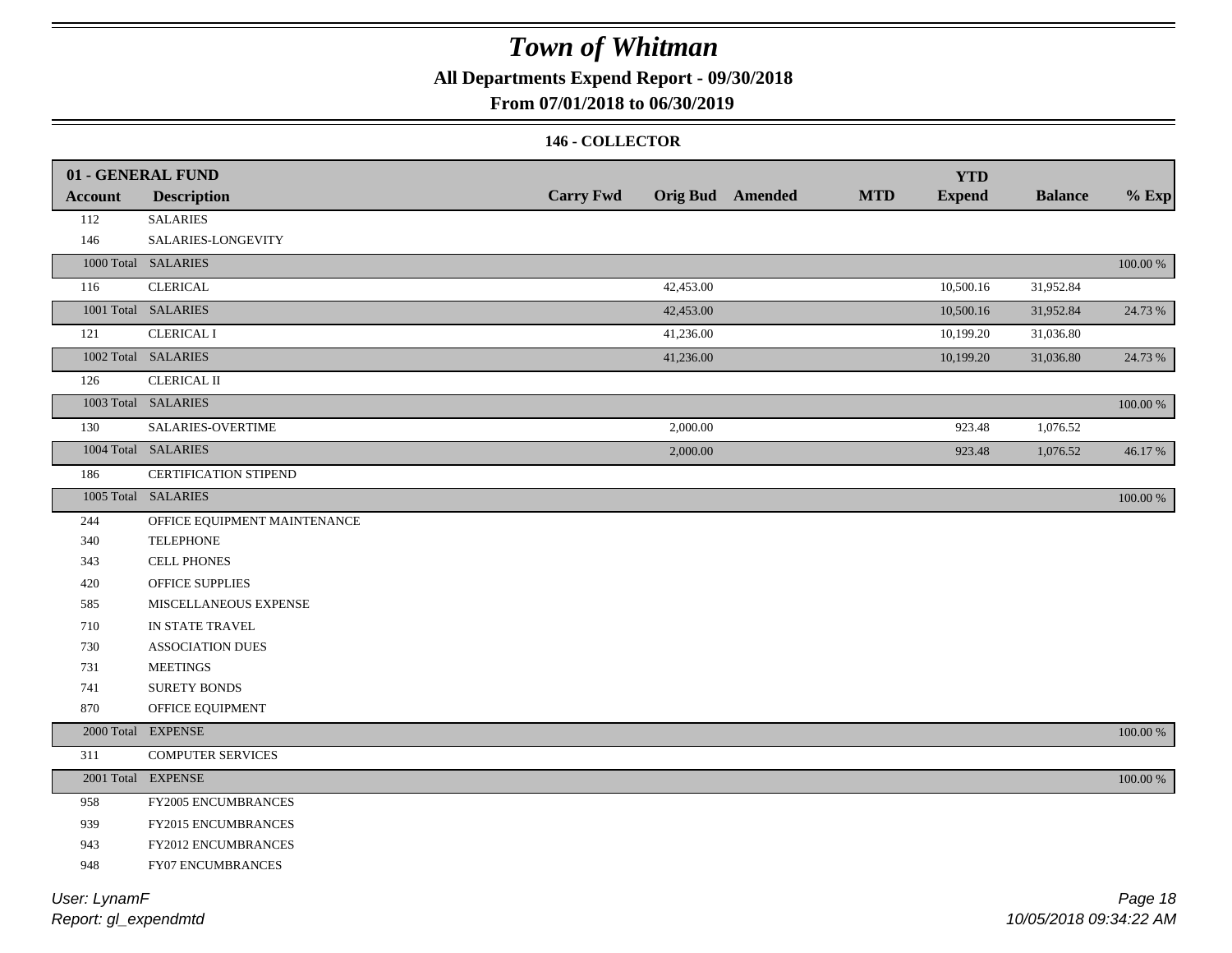**All Departments Expend Report - 09/30/2018**

### **From 07/01/2018 to 06/30/2019**

#### **146 - COLLECTOR**

|         | 01 - GENERAL FUND                     |                  |                 |         |            | <b>YTD</b>    |                |          |
|---------|---------------------------------------|------------------|-----------------|---------|------------|---------------|----------------|----------|
| Account | <b>Description</b>                    | <b>Carry Fwd</b> | <b>Orig Bud</b> | Amended | <b>MTD</b> | <b>Expend</b> | <b>Balance</b> | $%$ Exp  |
| 959     | <b>FY2006 ENCUMBRANCES</b>            |                  |                 |         |            |               |                |          |
|         | 2002 Total EXPENSE                    |                  |                 |         |            |               |                | 100.00 % |
| 999     |                                       |                  |                 |         |            |               |                |          |
|         | 4570 Total A.1 STM 5/07 THEFT REFUNDS |                  |                 |         |            |               |                | 100.00 % |
|         | <b>146 Total COLLECTOR</b>            |                  | 85,689.00       |         |            | 21,622.84     | 64,066.16      |          |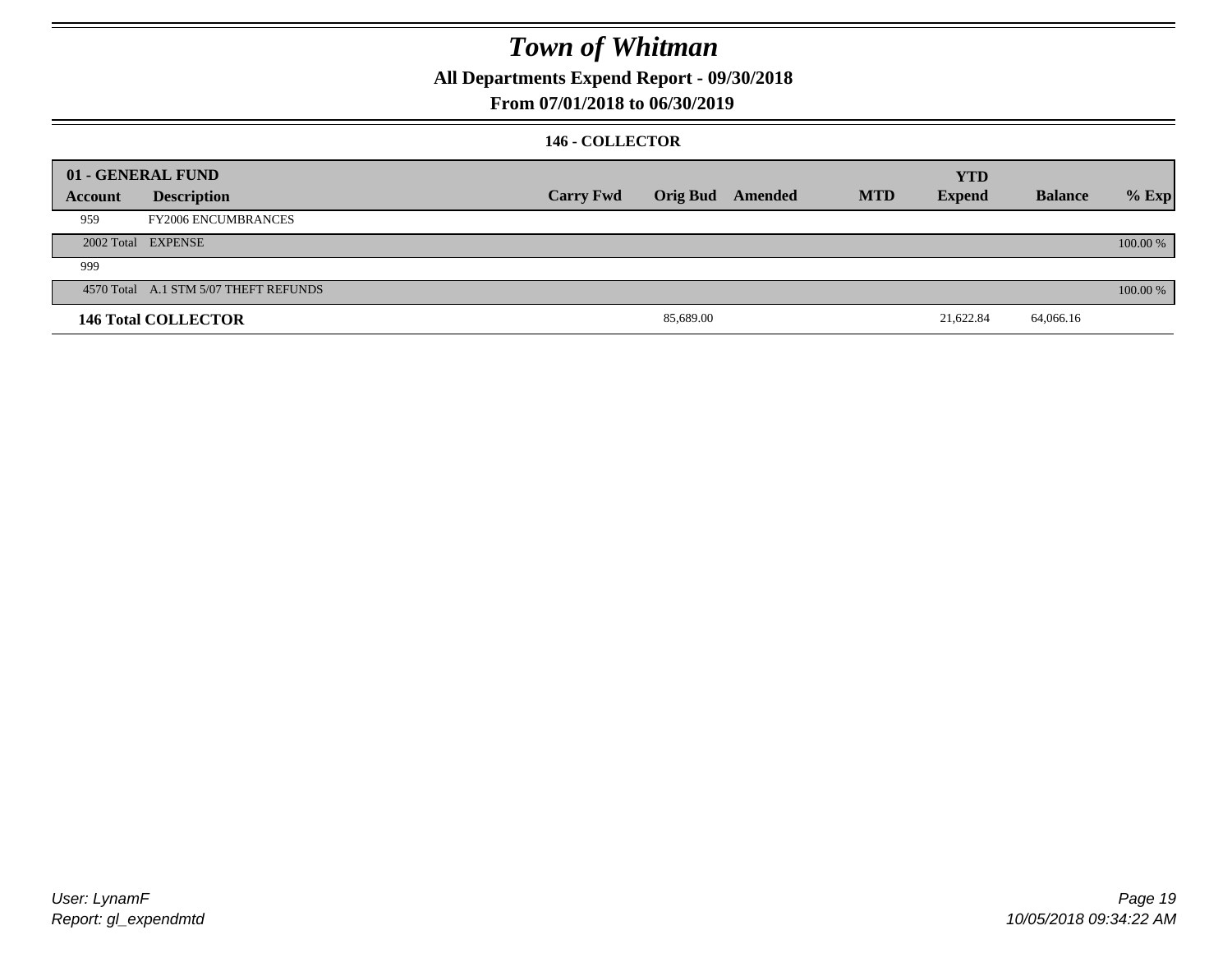**All Departments Expend Report - 09/30/2018**

**From 07/01/2018 to 06/30/2019**

#### **151 - LAW DEPARTMENT**

|            | 01 - GENERAL FUND               |                                     |         |            | <b>YTD</b>    |                |          |
|------------|---------------------------------|-------------------------------------|---------|------------|---------------|----------------|----------|
| Account    | <b>Description</b>              | <b>Carry Fwd</b><br><b>Orig Bud</b> | Amended | <b>MTD</b> | <b>Expend</b> | <b>Balance</b> | $%$ Exp  |
| 301        | <b>LEGAL SERVICES</b>           | 145,000.00                          |         |            | 35,141.00     | 109,859.00     |          |
| 585        | MISCELLANEOUS EXPENSE           | 15,000.00                           |         |            | 553.94        | 14,446.06      |          |
| 2000 Total | <b>EXPENSE</b>                  | 160,000.00                          |         |            | 35,694.94     | 124,305.06     | 22.30 %  |
| 302        | <b>CLAIMS SETTLEMENT</b>        | 5,000.00                            |         |            |               | 5,000.00       |          |
| 2001 Total | <b>EXPENSE</b>                  | 5,000.00                            |         |            |               | 5,000.00       | 0.00 %   |
| 943        | <b>FY2012 ENCUMBRANCES</b>      |                                     |         |            |               |                |          |
| 940        | <b>FY2016 ENCUMBRANCES</b>      |                                     |         |            |               |                |          |
| 945        | <b>FY2013 ENCUMBRANCES</b>      |                                     |         |            |               |                |          |
|            | 2002 Total EXPENSE              |                                     |         |            |               |                | 100.00 % |
|            | <b>151 Total LAW DEPARTMENT</b> | 165,000.00                          |         |            | 35,694.94     | 129,305.06     |          |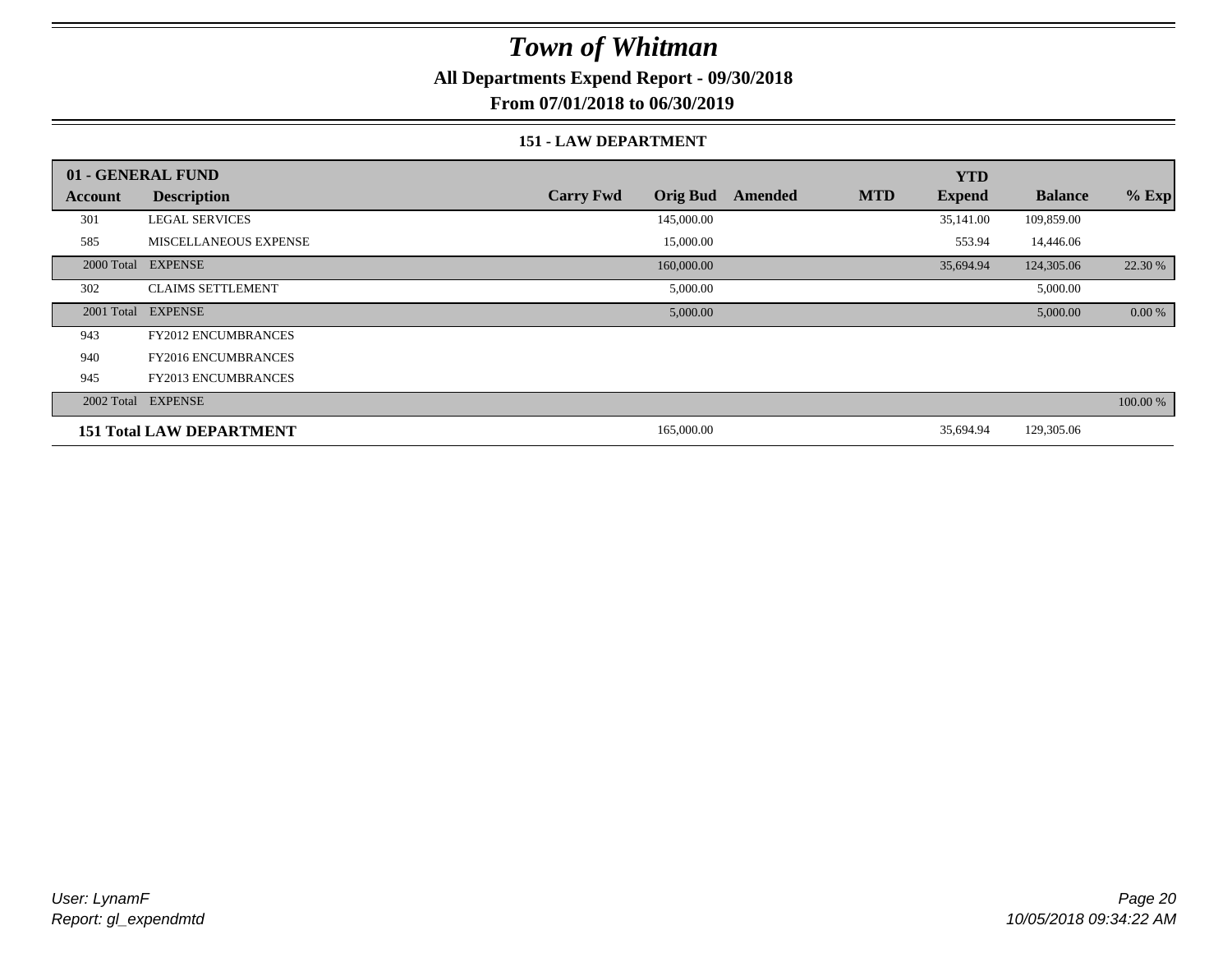**All Departments Expend Report - 09/30/2018**

**From 07/01/2018 to 06/30/2019**

#### **155 - TECHNOLOGY**

|                | 01 - GENERAL FUND                                |                  |            |                         |            | <b>YTD</b>    |                |             |
|----------------|--------------------------------------------------|------------------|------------|-------------------------|------------|---------------|----------------|-------------|
| <b>Account</b> | <b>Description</b>                               | <b>Carry Fwd</b> |            | <b>Orig Bud</b> Amended | <b>MTD</b> | <b>Expend</b> | <b>Balance</b> | $%$ Exp     |
| 112            | <b>SALARIES</b>                                  |                  | 126,327.00 |                         |            | 31,581.81     | 94,745.19      |             |
|                | 1000 Total SALARIES                              |                  | 126,327.00 |                         |            | 31,581.81     | 94,745.19      | 25.00 %     |
| 116            | <b>CLERICAL</b>                                  |                  |            |                         |            |               |                |             |
|                | 1001 Total SALARIES                              |                  |            |                         |            |               |                | 100.00 %    |
| 243            | EQUIPMENT MAINTENANCE                            |                  |            |                         |            | 11,684.32     | $-11,684.32$   |             |
| 280            | <b>SUPPORT SERVICES</b>                          |                  |            |                         |            |               |                |             |
| 311            | <b>COMPUTER SERVICES</b>                         |                  |            |                         |            | 28,193.62     | $-28,193.62$   |             |
| 340            | <b>TELEPHONE</b>                                 |                  |            |                         |            |               |                |             |
| 343            | <b>CELL PHONES</b>                               |                  |            |                         |            | 272.94        | $-272.94$      |             |
| 420            | OFFICE SUPPLIES                                  |                  |            |                         |            | 69.99         | $-69.99$       |             |
| 585            | MISCELLANEOUS EXPENSE                            |                  | 177,128.00 |                         |            | 68.01         | 177,059.99     |             |
| 269            | DATA PROCESSING SOFTWARE                         |                  |            |                         |            | 50,839.68     | $-50,839.68$   |             |
| 276            | DATA PROCESSING EQUIP.                           |                  |            |                         |            | 1,867.69      | $-1,867.69$    |             |
|                | 2000 Total EXPENSE                               |                  | 177,128.00 |                         |            | 92,996.25     | 84,131.75      | 52.50 %     |
| 938            | FY 2018 ENCUMBRANCES                             | 681.98           |            |                         |            | 681.98        |                |             |
| 940            | FY2016 ENCUMBRANCES                              |                  |            |                         |            |               |                |             |
| 941            | FY 2017 ENCUMBRANCES                             |                  |            |                         |            |               |                |             |
| 943            | FY2012 ENCUMBRANCES                              |                  |            |                         |            |               |                |             |
| 948            | FY07 ENCUMBRANCES                                |                  |            |                         |            |               |                |             |
| 949            | FY2014 ENCUMBRANCES                              |                  |            |                         |            |               |                |             |
| 953            | FY2009 ENCUMBRANCES                              |                  |            |                         |            |               |                |             |
| 958            | FY2005 ENCUMBRANCES                              |                  |            |                         |            |               |                |             |
| 945            | FY2013 ENCUMBRANCES                              |                  |            |                         |            |               |                |             |
| 946            | FY2010 ENCUMBRANCES                              |                  |            |                         |            |               |                |             |
|                | 2001 Total EXPENSE                               | 681.98           |            |                         |            | 681.98        |                | $100.00~\%$ |
| 281            | <b>GIS SYSTEM MAINTENANCE</b>                    |                  | 15,000.00  |                         |            |               | 15,000.00      |             |
| 941            | FY 2017 ENCUMBRANCES                             |                  |            |                         |            |               |                |             |
|                | 2002 Total EXPENSE                               |                  | 15,000.00  |                         |            |               | 15,000.00      | $0.00\%$    |
| 999            |                                                  |                  |            |                         |            |               |                |             |
|                | 4402 Total A.16ATM5/16 PUR. WIRELESS NTWK CNTRLR |                  |            |                         |            |               |                | 100.00 %    |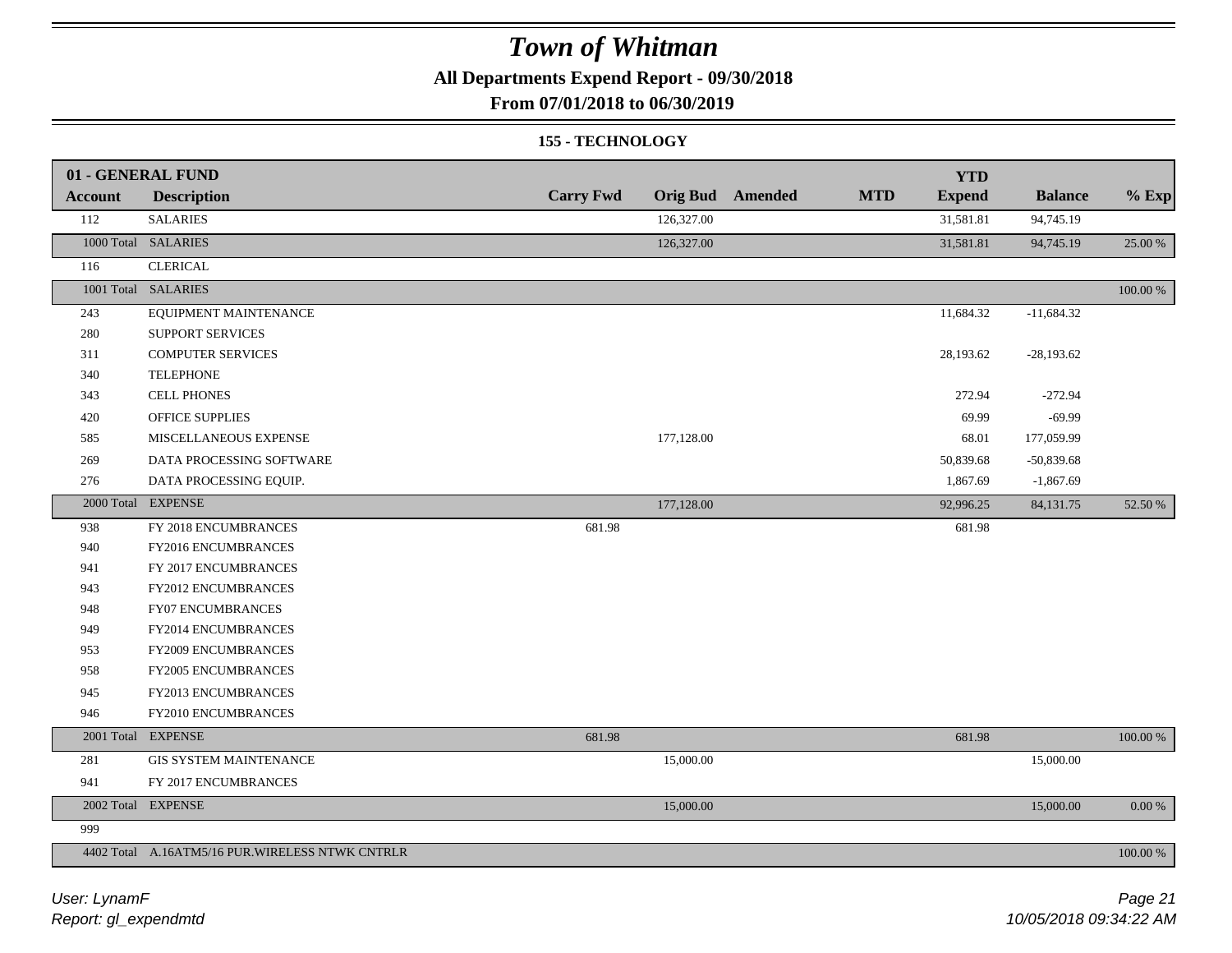**All Departments Expend Report - 09/30/2018**

### **From 07/01/2018 to 06/30/2019**

#### **155 - TECHNOLOGY**

| 01 - GENERAL FUND |                                                     |                  |            |                         |            | <b>YTD</b>    |                |            |
|-------------------|-----------------------------------------------------|------------------|------------|-------------------------|------------|---------------|----------------|------------|
| <b>Account</b>    | <b>Description</b>                                  | <b>Carry Fwd</b> |            | <b>Orig Bud</b> Amended | <b>MTD</b> | <b>Expend</b> | <b>Balance</b> | $%$ Exp    |
| 999               |                                                     | 638.58           |            |                         |            | 184.50        | 454.08         |            |
|                   | 4411 Total A.17ATM5/16 PUR.BATT.-POLICE NTWRK       | 638.58           |            |                         |            | 184.50        | 454.08         | 28.89 %    |
| 999               |                                                     |                  | 10,000.00  |                         |            |               | 10,000.00      |            |
|                   | 4500 Total ART21ATM5/1830MSOFFICE2016LICENSES       |                  | 10,000.00  |                         |            |               | 10,000.00      | 0.00 %     |
| 999               |                                                     |                  | 11,000.00  |                         |            |               | 11,000.00      |            |
|                   | 4509 Total ART22ATM5/18PCHMLTIFUNCPRTFORTWNNTWK     |                  | 11,000.00  |                         |            |               | 11,000.00      | 0.00 %     |
| 999               |                                                     |                  | 4,700.00   |                         |            |               | 4,700.00       |            |
|                   | 4510 Total ART23ATM5/18DEPTHEADERPKGSFORP&FWEBSITE  |                  | 4,700.00   |                         |            |               | 4,700.00       | 0.00 %     |
| 999               |                                                     |                  |            |                         |            |               |                |            |
|                   | 4512 Total A.37ATM 5/15 PUR.2 COPIERS/TOWN OFFICES  |                  |            |                         |            |               |                | 100.00 %   |
| 999               |                                                     |                  | 8,500.00   |                         |            |               | 8,500.00       |            |
|                   | 4516 Total ART24 ATM5/18 PCH 100 REMOTE DESKTOP USE |                  | 8,500.00   |                         |            |               | 8,500.00       | $0.00 \%$  |
| 999               |                                                     |                  |            |                         |            |               |                |            |
|                   | 4519 Total A.34ATM 5/17 PUR.MULTI-FUNCTION PRINTER  |                  |            |                         |            |               |                | 100.00 %   |
| 999               |                                                     |                  |            |                         |            |               |                |            |
|                   | 4520 Total A33ATM 5/17 PUR.FIREWALLS                |                  |            |                         |            |               |                | 100.00 %   |
| 999               |                                                     |                  | 5,000.00   |                         |            |               | 5,000.00       |            |
|                   | 4523 Total ART25 ATM5/18 PCH & INSTALL 6 SURVEILL C |                  | 5,000.00   |                         |            |               | 5,000.00       | 0.00 %     |
| 999               |                                                     | 3,413.38         |            |                         |            |               | 3,413.38       |            |
|                   | 4526 Total A.36 ATM5/15PUR.POW.SUPPLY/NETWK.EQ.     | 3,413.38         |            |                         |            |               | 3,413.38       | $0.00\ \%$ |
| 999               |                                                     | 1,018.65         |            |                         |            |               | 1,018.65       |            |
|                   | 4527 Total A.14ATM5/16 PUR.SFTWR NET.SECURITY       | 1,018.65         |            |                         |            |               | 1,018.65       | 0.00 %     |
| 999               |                                                     | 12,300.15        |            |                         |            |               | 12,300.15      |            |
|                   | 4564 Total A36ATM5/17PUR.COMP.EQ.TN.BLDGS           | 12,300.15        |            |                         |            |               | 12,300.15      | 0.00 %     |
|                   | <b>155 Total TECHNOLOGY</b>                         | 18,052.74        | 357,655.00 |                         |            | 125,444.54    | 250,263.20     |            |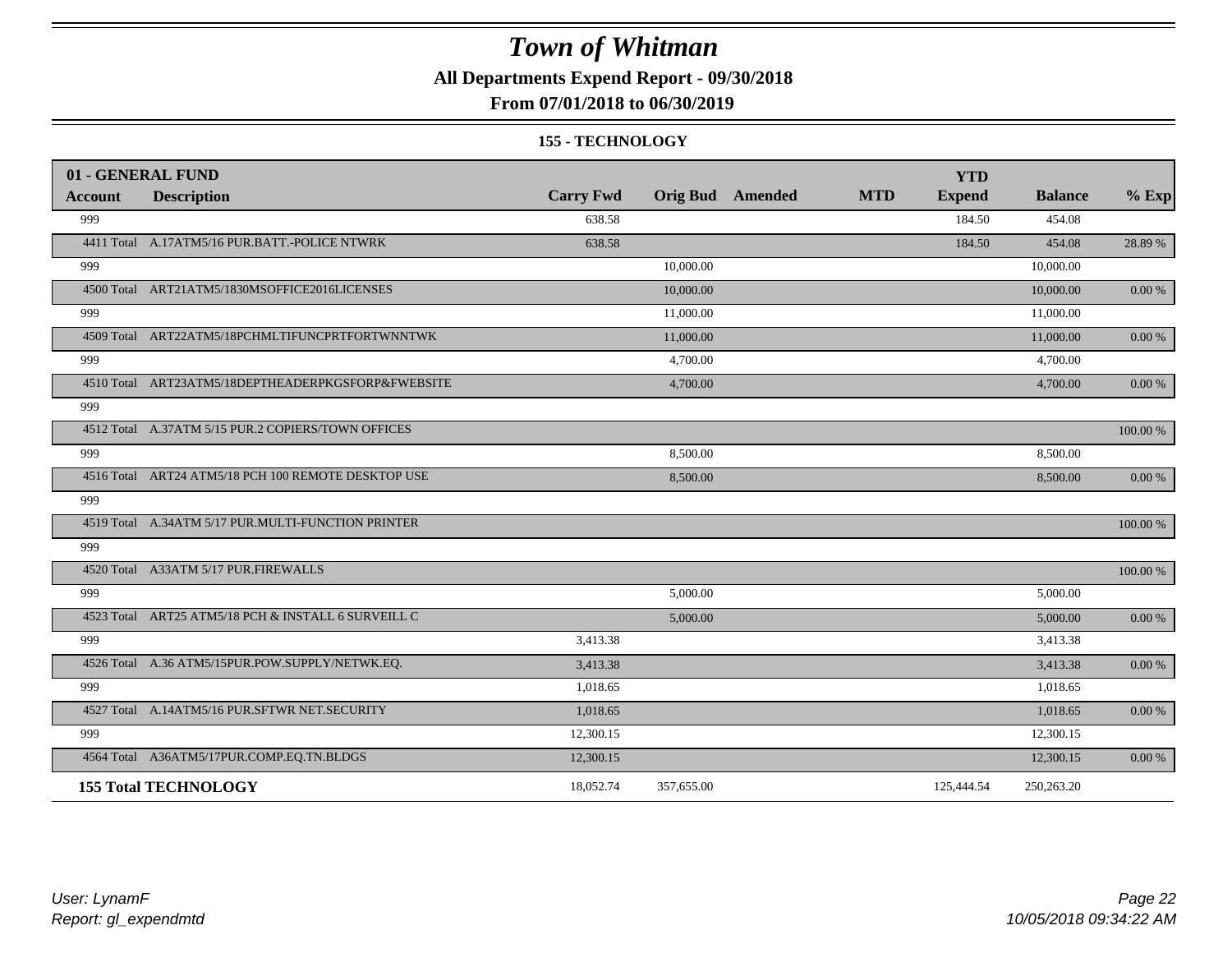**All Departments Expend Report - 09/30/2018**

**From 07/01/2018 to 06/30/2019**

#### **158 - TAX TITLE FORECLOSURE-TREAS.**

|                | 01 - GENERAL FUND                             |                  |                 |         |            | <b>YTD</b>    |                |          |
|----------------|-----------------------------------------------|------------------|-----------------|---------|------------|---------------|----------------|----------|
| <b>Account</b> | <b>Description</b>                            | <b>Carry Fwd</b> | <b>Orig Bud</b> | Amended | <b>MTD</b> | <b>Expend</b> | <b>Balance</b> | $%$ Exp  |
| 252            | <b>SERVICES</b>                               |                  | 40,000.00       |         |            | 3.074.00      | 36,926.00      |          |
|                | 2000 Total EXPENSE                            |                  | 40,000.00       |         |            | 3.074.00      | 36,926,00      | 7.68 %   |
| 948            | <b>FY07 ENCUMBRANCES</b>                      |                  |                 |         |            |               |                |          |
|                | 2001 Total EXPENSE                            |                  |                 |         |            |               |                | 100.00 % |
|                | <b>158 Total TAX TITLE FORECLOSURE-TREAS.</b> |                  | 40,000.00       |         |            | 3.074.00      | 36,926.00      |          |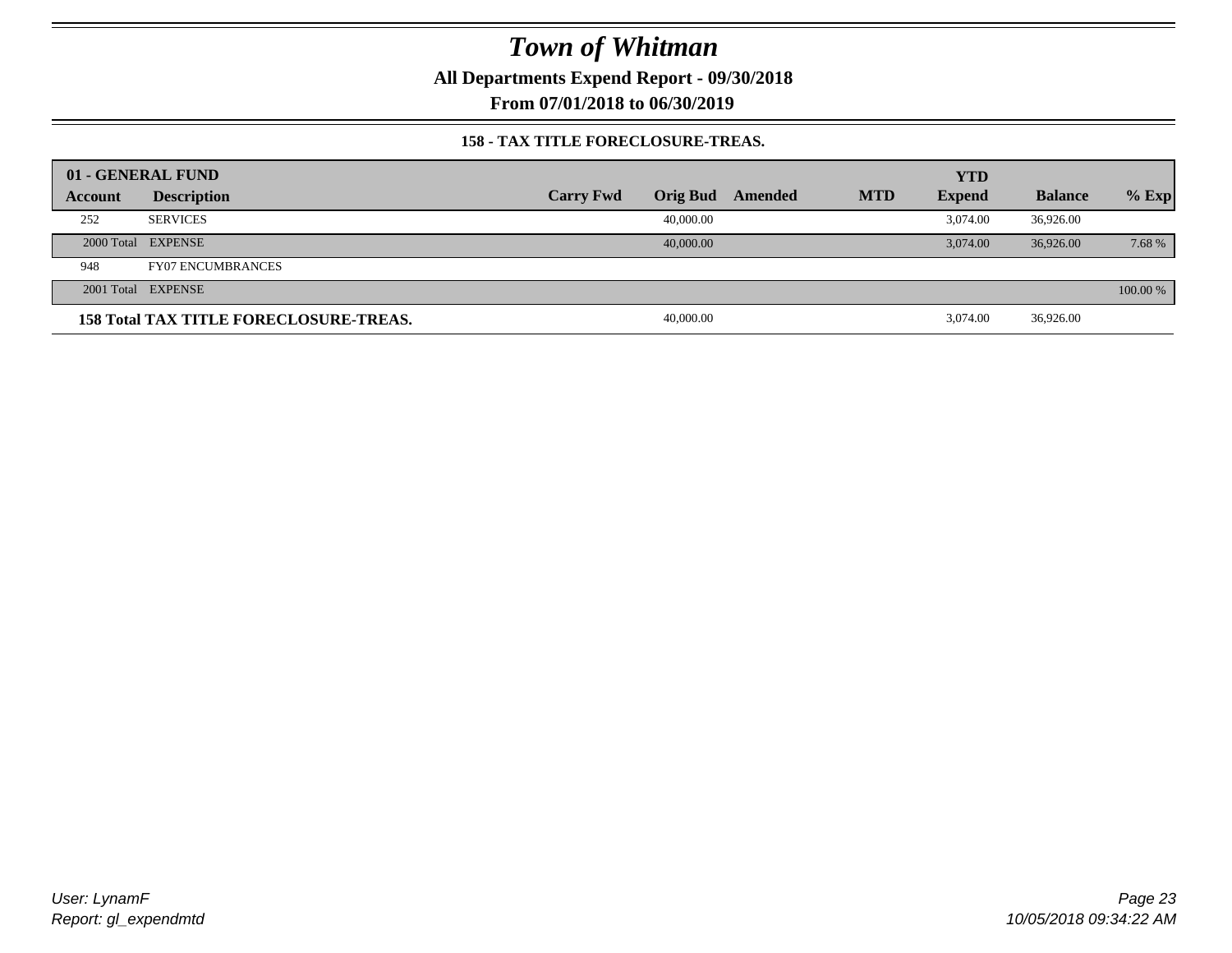**All Departments Expend Report - 09/30/2018**

**From 07/01/2018 to 06/30/2019**

#### **159 - TAX TITLE EXPENSE-COLLECTOR**

| 01 - GENERAL FUND |                                              |                  |                         |            | <b>YTD</b>    |                |            |
|-------------------|----------------------------------------------|------------------|-------------------------|------------|---------------|----------------|------------|
| Account           | <b>Description</b>                           | <b>Carry Fwd</b> | <b>Orig Bud</b> Amended | <b>MTD</b> | <b>Expend</b> | <b>Balance</b> | $%$ Exp    |
| 252               | <b>SERVICES</b>                              |                  |                         |            |               |                |            |
|                   | 2000 Total EXPENSE                           |                  |                         |            |               |                | $100.00\%$ |
|                   | <b>159 Total TAX TITLE EXPENSE-COLLECTOR</b> |                  |                         |            |               |                |            |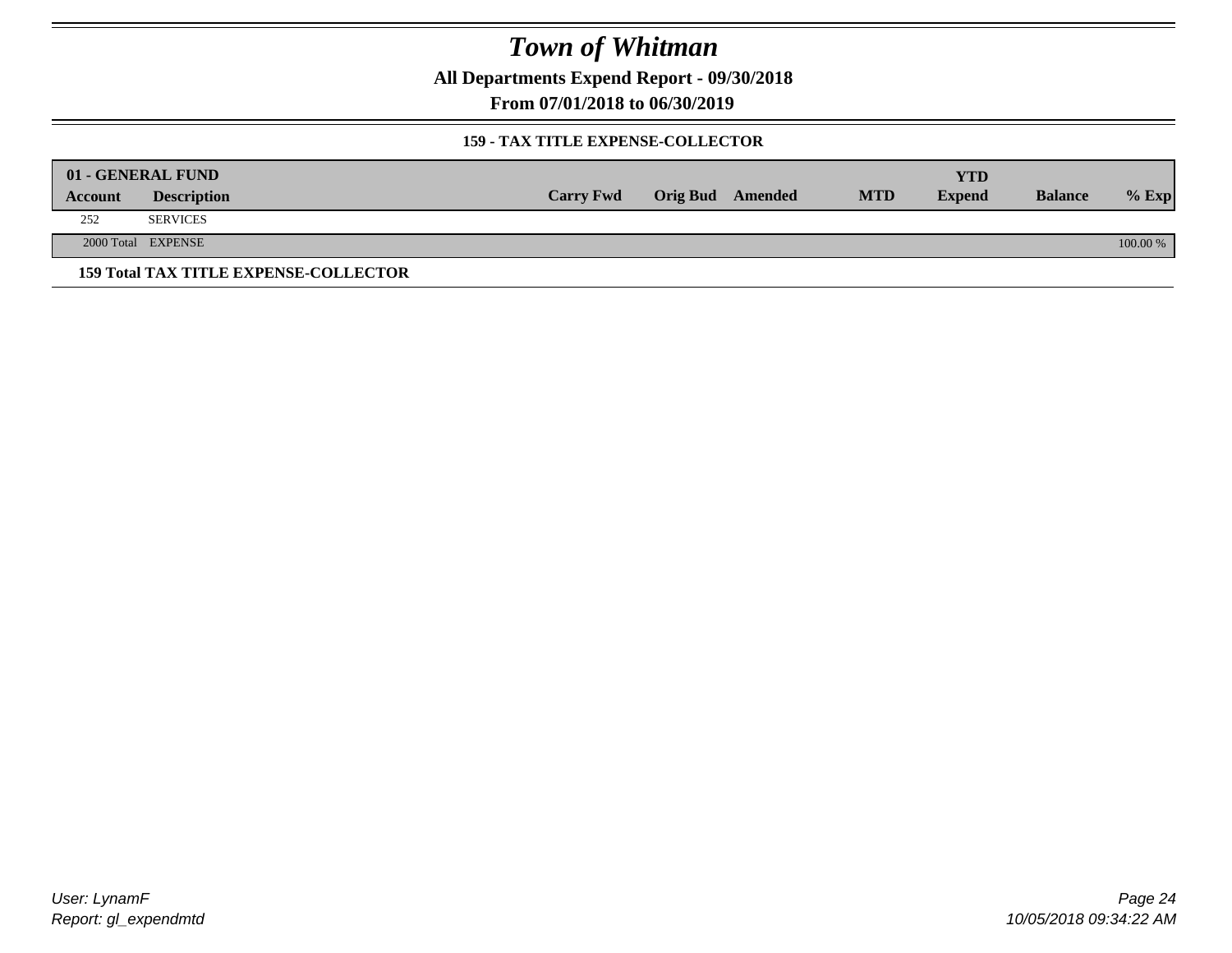**All Departments Expend Report - 09/30/2018**

**From 07/01/2018 to 06/30/2019**

#### **161 - TOWN CLERK**

|                | 01 - GENERAL FUND            |                  | <b>YTD</b>                                             |                |           |
|----------------|------------------------------|------------------|--------------------------------------------------------|----------------|-----------|
| <b>Account</b> | <b>Description</b>           | <b>Carry Fwd</b> | <b>MTD</b><br><b>Orig Bud</b> Amended<br><b>Expend</b> | <b>Balance</b> | $%$ Exp   |
| 112            | <b>SALARIES</b>              | 67,450.00        | 16,862.56                                              | 50,587.44      |           |
| 146            | SALARIES-LONGEVITY           |                  |                                                        |                |           |
|                | 1000 Total SALARIES          | 67,450.00        | 16,862.56                                              | 50,587.44      | 25.00 %   |
| 116            | <b>CLERICAL</b>              | 41,220.00        | 10,268.37                                              | 30,951.63      |           |
|                | 1001 Total SALARIES          | 41,220.00        | 10,268.37                                              | 30,951.63      | 24.91 %   |
| 126            | <b>CLERICAL II</b>           | 40,037.00        | 9,961.82                                               | 30,075.18      |           |
|                | 1002 Total SALARIES          | 40,037.00        | 9,961.82                                               | 30,075.18      | 24.88 %   |
| 130            | SALARIES-OVERTIME            | 2,000.00         | 47.38                                                  | 1,952.62       |           |
|                | 1004 Total SALARIES          | 2,000.00         | 47.38                                                  | 1,952.62       | 2.36 %    |
| 142            | <b>CERTIFICATION STIPEND</b> | 1,000.00         | 1,000.00                                               |                |           |
|                | 1005 Total SALARIES          | 1,000.00         | 1,000.00                                               |                | 100.00 %  |
| 244            | OFFICE EQUIPMENT MAINTENANCE |                  |                                                        |                |           |
| 306            | <b>BOOKBINDING</b>           |                  |                                                        |                |           |
| 314            | MICRO FILM STORAGE           |                  |                                                        |                |           |
| 340            | <b>TELEPHONE</b>             |                  |                                                        |                |           |
| 343            | <b>CELL PHONES</b>           |                  | 76.49                                                  | $-76.49$       |           |
| 736            | TOWN RECORDS RESTORATION     |                  |                                                        |                |           |
| 420            | <b>OFFICE SUPPLIES</b>       |                  | 152.55                                                 | $-152.55$      |           |
| 585            | MISCELLANEOUS EXPENSE        | 3,950.00         |                                                        | 3,950.00       |           |
| 732            | DOG LICENSES & SUPPLIES      |                  |                                                        |                |           |
| 710            | IN STATE TRAVEL              |                  |                                                        |                |           |
| 730            | <b>ASSOCIATION DUES</b>      |                  | 385.00                                                 | $-385.00$      |           |
| 731            | <b>MEETINGS</b>              |                  | 443.54                                                 | $-443.54$      |           |
| 741            | <b>SURETY BONDS</b>          |                  |                                                        |                |           |
| 870            | OFFICE EQUIPMENT             |                  |                                                        |                |           |
|                | 2000 Total EXPENSE           | 3,950.00         | 1,057.58                                               | 2,892.42       | 26.77 %   |
| 736            | TOWN RECORDS RESTORATION     | 2,500.00         |                                                        | 2,500.00       |           |
|                | 2001 Total EXPENSE           | 2,500.00         |                                                        | 2,500.00       | $0.00 \%$ |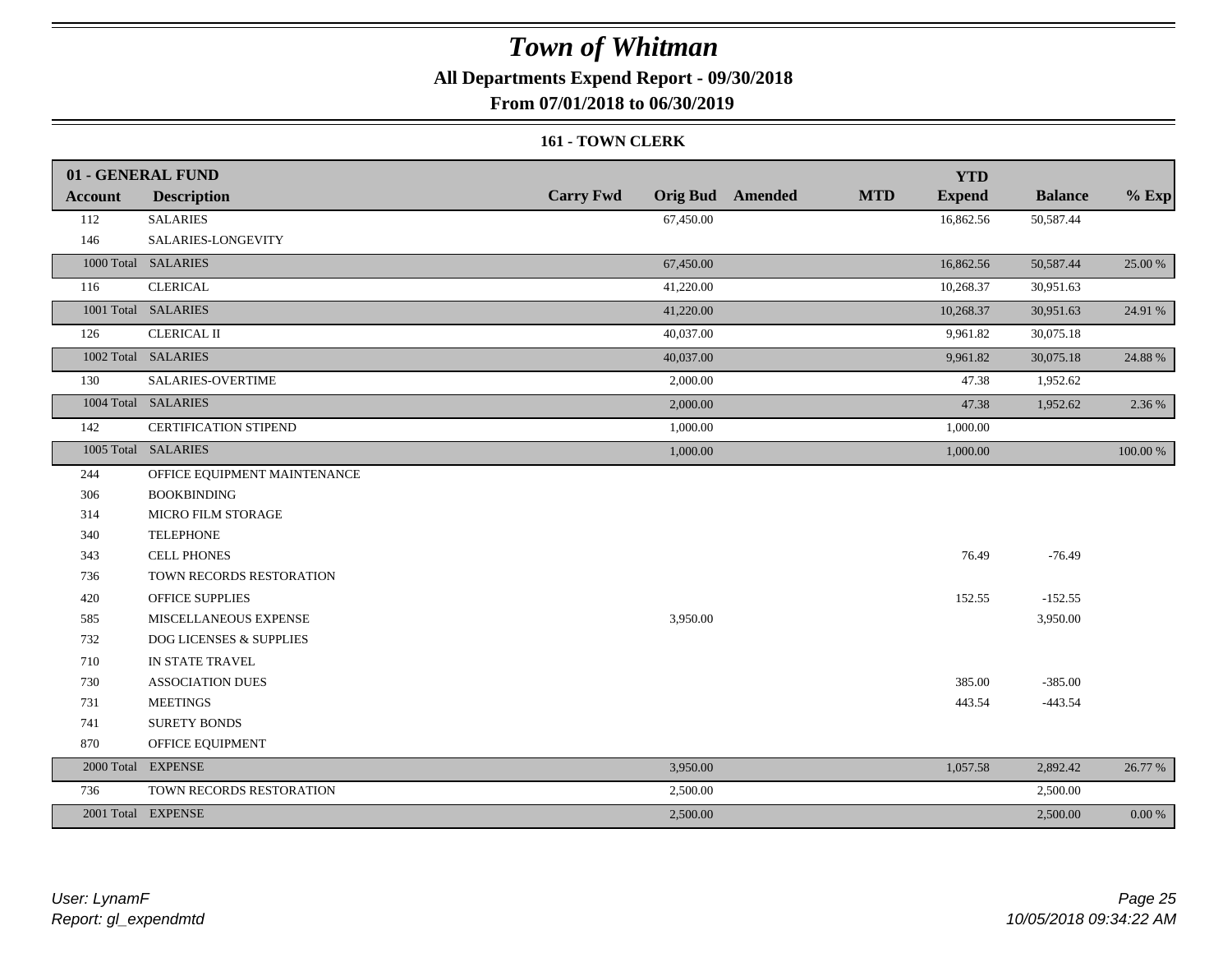**All Departments Expend Report - 09/30/2018**

#### **From 07/01/2018 to 06/30/2019**

#### **161 - TOWN CLERK**

|            | 01 - GENERAL FUND                         |                  |            |                  |            | <b>YTD</b>    |                |          |
|------------|-------------------------------------------|------------------|------------|------------------|------------|---------------|----------------|----------|
| Account    | <b>Description</b>                        | <b>Carry Fwd</b> |            | Orig Bud Amended | <b>MTD</b> | <b>Expend</b> | <b>Balance</b> | $%$ Exp  |
| 946        | FY2010 ENCUMBRANCES                       |                  |            |                  |            |               |                |          |
| 953        | FY2009 ENCUMBRANCES                       |                  |            |                  |            |               |                |          |
|            | 2002 Total EXPENSE                        |                  |            |                  |            |               |                | 100.00 % |
| 732        | <b>DOG LICENSES &amp; SUPPLIES</b>        |                  |            |                  |            |               |                |          |
|            | 2003 Total EXPENSE                        |                  |            |                  |            |               |                | 100.00 % |
| 999        |                                           |                  |            |                  |            |               |                |          |
|            | 4422 Total A30ATM5/07PURCHASE PRINTER     |                  |            |                  |            |               |                | 100.00 % |
| 999        |                                           |                  |            |                  |            |               |                |          |
| 4424 Total | ESTABLISH PETTY CASH - TOWN CLERK         |                  |            |                  |            |               |                | 100.00 % |
| 999        |                                           |                  |            |                  |            |               |                |          |
|            | 4425 Total A.36ATM5/06MICROF.TN.REC.93-05 |                  |            |                  |            |               |                | 100.00 % |
|            | <b>161 Total TOWN CLERK</b>               |                  | 158,157.00 |                  |            | 39,197.71     | 118,959.29     |          |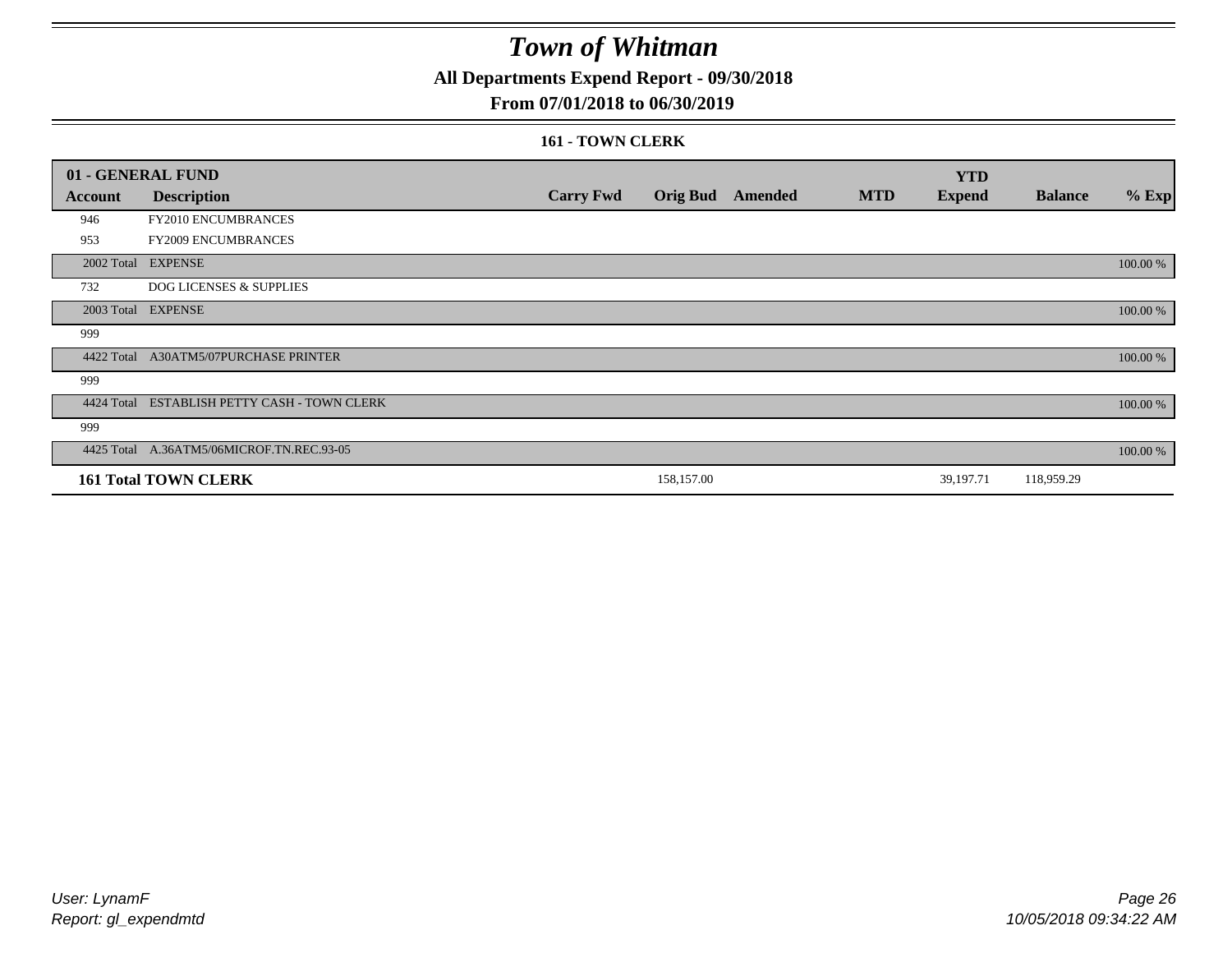**All Departments Expend Report - 09/30/2018**

### **From 07/01/2018 to 06/30/2019**

#### **163 - REGISTRARS**

|            | 01 - GENERAL FUND             |                  |                                       | <b>YTD</b>    |                |             |
|------------|-------------------------------|------------------|---------------------------------------|---------------|----------------|-------------|
| Account    | <b>Description</b>            | <b>Carry Fwd</b> | <b>Orig Bud Amended</b><br><b>MTD</b> | <b>Expend</b> | <b>Balance</b> | $%$ Exp     |
| 110        | <b>SALARIES-BOARD MEMBERS</b> | 3,782.00         |                                       | 945.45        | 2,836.55       |             |
| 128        | <b>TOWN CLERK</b>             | 723.00           |                                       | 361.50        | 361.50         |             |
| 1000 Total | <b>SALARIES</b>               | 4,505.00         |                                       | 1,306.95      | 3,198.05       | 29.01 %     |
| 121        | <b>CLERICAL I</b>             |                  |                                       |               |                |             |
|            | 1001 Total SALARIES           |                  |                                       |               |                | $100.00~\%$ |
| 122        | <b>CANVAS LIST SERVICES</b>   | 4,178.00         |                                       |               | 4,178.00       |             |
|            | 1002 Total SALARIES           | 4,178.00         |                                       |               | 4,178.00       | 0.00 %      |
| 244        | OFFICE EQUIPMENT MAINTENANCE  |                  |                                       |               |                |             |
| 340        | <b>TELEPHONE</b>              |                  |                                       |               |                |             |
| 420        | <b>OFFICE SUPPLIES</b>        | 400.00           |                                       |               | 400.00         |             |
| 731        | <b>MEETINGS</b>               |                  |                                       | 180.00        | $-180.00$      |             |
| 2000 Total | <b>EXPENSE</b>                | 400.00           |                                       | 180.00        | 220.00         | 45.00 %     |
| 342        | <b>PRINTING</b>               | 2,000.00         |                                       |               | 2,000.00       |             |
|            | 2001 Total EXPENSE            | 2,000.00         |                                       |               | 2,000.00       | 0.00 %      |
| 590        | <b>CENSUS SUPPLIES</b>        | 1,900.00         |                                       |               | 1,900.00       |             |
| 2002 Total | <b>EXPENSE</b>                | 1,900.00         |                                       |               | 1,900.00       | 0.00 %      |
| 943        | FY2012 ENCUMBRANCES           |                  |                                       |               |                |             |
| 945        | <b>FY2013 ENCUMBRANCES</b>    |                  |                                       |               |                |             |
| 946        | FY2010 ENCUMBRANCES           |                  |                                       |               |                |             |
|            | 2003 Total EXPENSE            |                  |                                       |               |                | 100.00 %    |
|            | <b>163 Total REGISTRARS</b>   | 12,983.00        |                                       | 1,486.95      | 11,496.05      |             |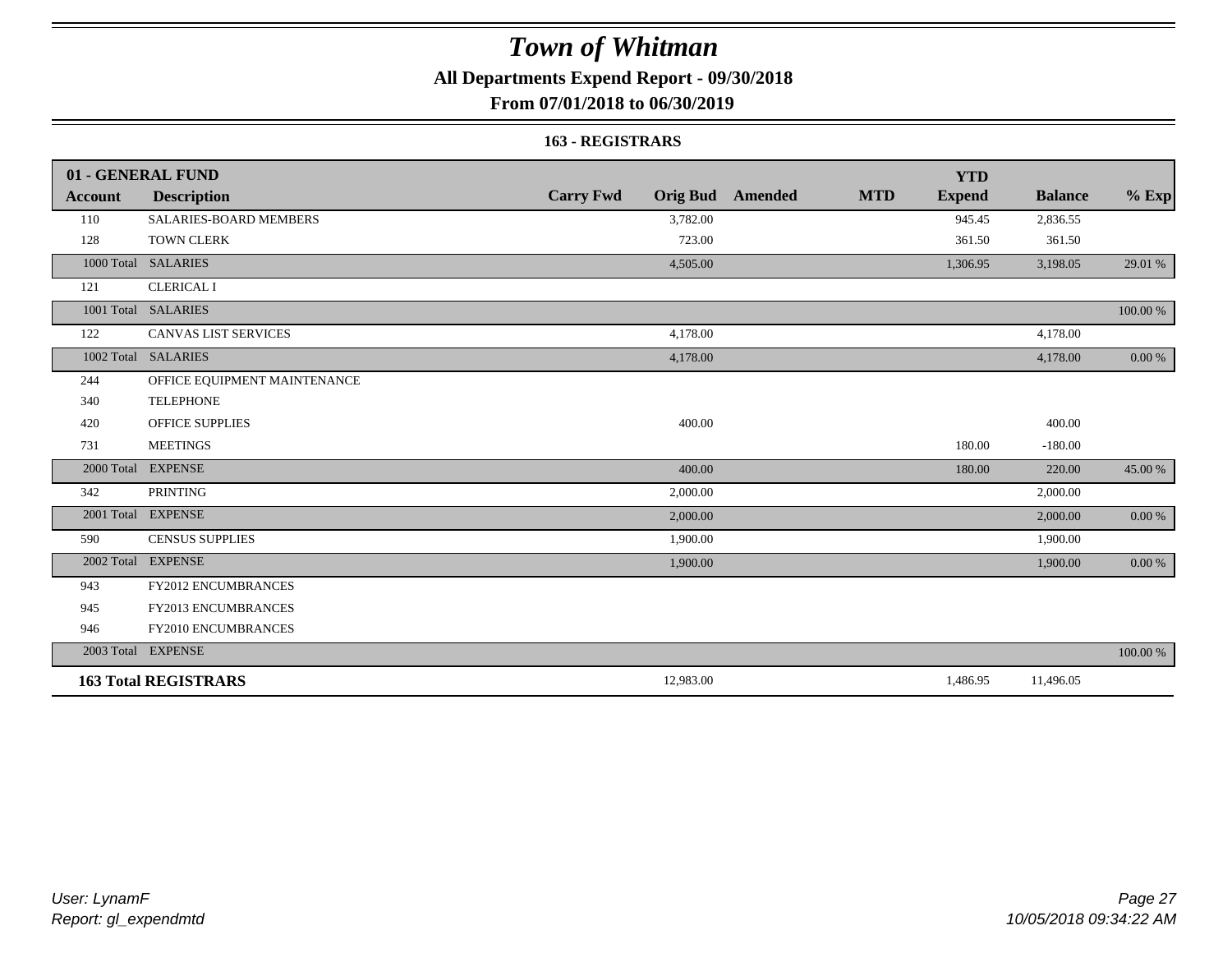**All Departments Expend Report - 09/30/2018**

**From 07/01/2018 to 06/30/2019**

#### **171 - CONSERVATION COMMISSION**

|                | 01 - GENERAL FUND                              |                  |                 |                |            | <b>YTD</b>    |                |          |
|----------------|------------------------------------------------|------------------|-----------------|----------------|------------|---------------|----------------|----------|
| <b>Account</b> | <b>Description</b>                             | <b>Carry Fwd</b> | <b>Orig Bud</b> | <b>Amended</b> | <b>MTD</b> | <b>Expend</b> | <b>Balance</b> | $%$ Exp  |
| 121            | <b>CLERICAL I</b>                              |                  | 1,340.00        |                |            | 295.85        | 1,044.15       |          |
|                | 1000 Total SALARIES                            |                  | 1,340.00        |                |            | 295.85        | 1,044.15       | 22.07 %  |
| 949            | FY2014 ENCUMBRANCES                            |                  |                 |                |            |               |                |          |
|                | 1001 Total SALARIES                            |                  |                 |                |            |               |                | 100.00 % |
| 304            | <b>ADVERTISING</b>                             |                  |                 |                |            |               |                |          |
| 307            | ENGINEERING/ARCHITECTURAL                      |                  |                 |                |            |               |                |          |
| 420            | <b>OFFICE SUPPLIES</b>                         |                  |                 |                |            |               |                |          |
| 585            | MISCELLANEOUS EXPENSE                          |                  | 580.00          |                |            |               | 580.00         |          |
| 710            | IN STATE TRAVEL                                |                  |                 |                |            |               |                |          |
| 730            | <b>ASSOCIATION DUES</b>                        |                  |                 |                |            | 417.00        | $-417.00$      |          |
| 731            | <b>MEETINGS</b>                                |                  |                 |                |            |               |                |          |
| 2000 Total     | <b>EXPENSE</b>                                 |                  | 580.00          |                |            | 417.00        | 163.00         | 71.89 %  |
| 733            | CONS. N.O.I. FEES APPROPRIATED                 |                  |                 |                |            |               |                |          |
|                | 2001 Total EXPENSE                             |                  |                 |                |            |               |                | 100.00 % |
| 943            | <b>FY2012 ENCUMBRANCES</b>                     |                  |                 |                |            |               |                |          |
|                | 2002 Total EXPENSE                             |                  |                 |                |            |               |                | 100.00 % |
| 999            |                                                | 2,100.00         |                 |                |            |               | 2,100.00       |          |
|                | 4401 Total A.12STM12/17PHS1 ASSESS.HOBART POND | 2,100.00         |                 |                |            |               | 2,100.00       | 0.00 %   |
|                | 171 Total CONSERVATION COMMISSION              | 2,100.00         | 1,920.00        |                |            | 712.85        | 3,307.15       |          |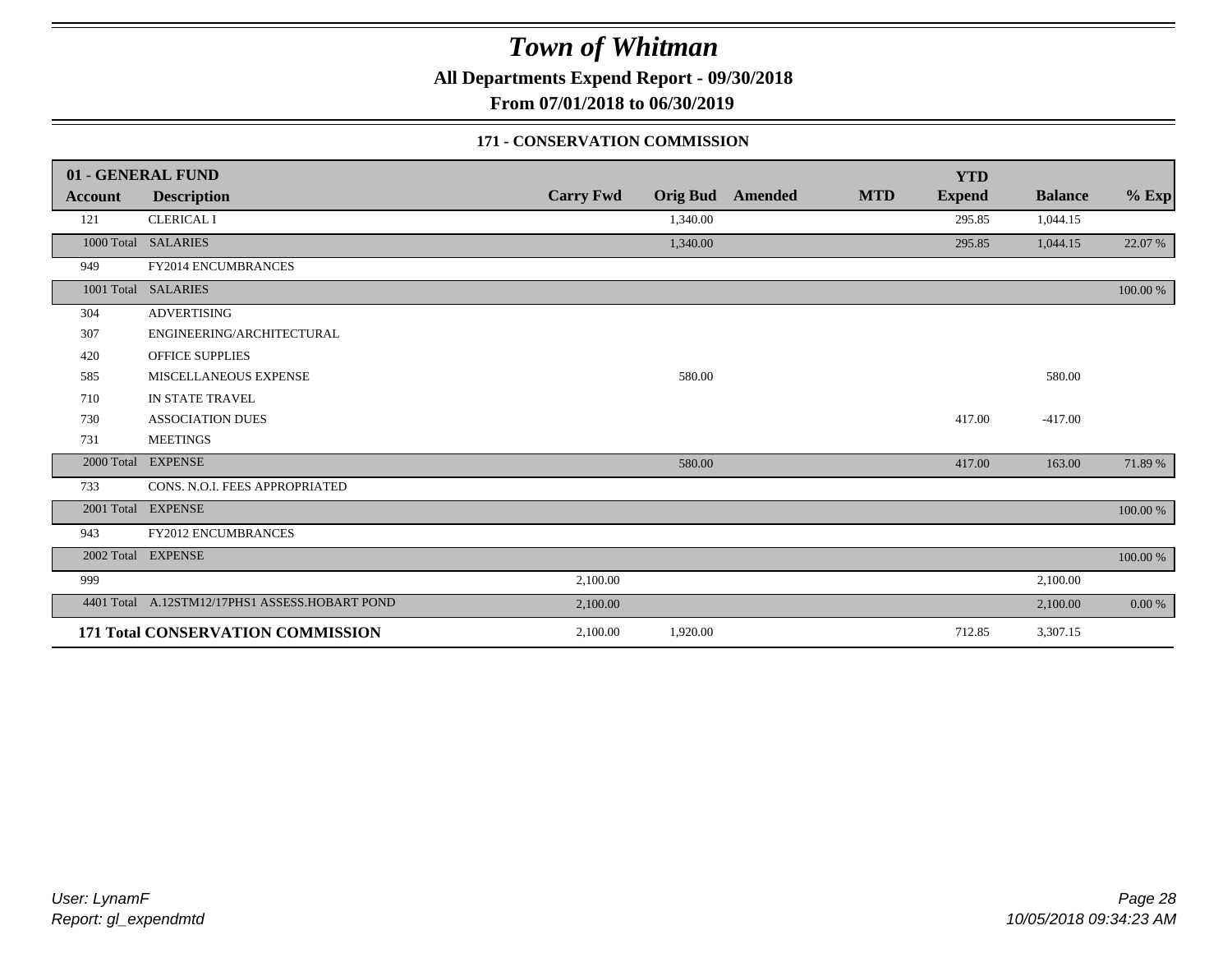**All Departments Expend Report - 09/30/2018**

**From 07/01/2018 to 06/30/2019**

#### **175 - PLANNING BOARD**

|                | 01 - GENERAL FUND               |                                     | <b>YTD</b>                                    |                           |
|----------------|---------------------------------|-------------------------------------|-----------------------------------------------|---------------------------|
| <b>Account</b> | <b>Description</b>              | <b>Carry Fwd</b><br><b>Orig Bud</b> | <b>MTD</b><br><b>Expend</b><br><b>Amended</b> | $%$ Exp<br><b>Balance</b> |
| 121            | <b>CLERICAL I</b>               | 6,805.00                            | 526.50                                        | 6,278.50                  |
|                | 1000 Total SALARIES             | 6,805.00                            | 526.50                                        | 7.73 %<br>6,278.50        |
| 939            | <b>FY2015 ENCUMBRANCES</b>      |                                     |                                               |                           |
|                | 1001 Total SALARIES             |                                     |                                               | 100.00 %                  |
| 304            | <b>ADVERTISING</b>              |                                     |                                               |                           |
| 420            | <b>OFFICE SUPPLIES</b>          |                                     |                                               |                           |
| 585            | MISCELLANEOUS EXPENSE           | 400.00                              | 59.00                                         | 341.00                    |
| 730            | <b>ASSOCIATION DUES</b>         |                                     |                                               |                           |
| 2000 Total     | <b>EXPENSE</b>                  | 400.00                              | 59.00                                         | 14.75 %<br>341.00         |
| 121            | <b>CLERICAL I</b>               |                                     |                                               |                           |
| 852            | A.21STM11/00 TOWN MASTER PLAN   |                                     |                                               |                           |
|                | 2001 Total EXPENSE              |                                     |                                               | 100.00 %                  |
|                | <b>175 Total PLANNING BOARD</b> | 7,205.00                            | 585.50                                        | 6,619.50                  |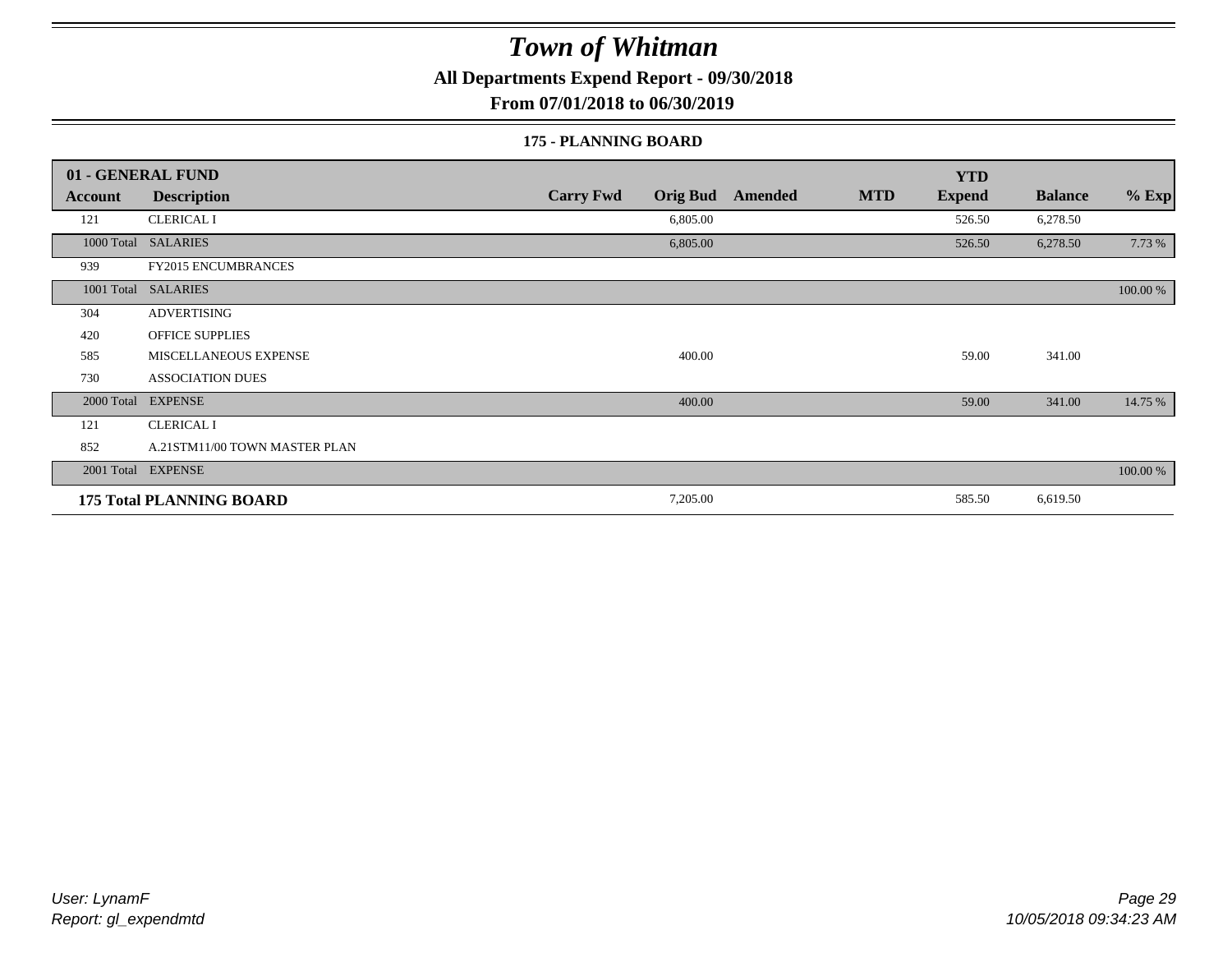**All Departments Expend Report - 09/30/2018**

**From 07/01/2018 to 06/30/2019**

### **176 - ZONING BOARD OF APPEALS**

|            | 01 - GENERAL FUND                 |                  |                 |                |            | <b>YTD</b>    |                |          |
|------------|-----------------------------------|------------------|-----------------|----------------|------------|---------------|----------------|----------|
| Account    | <b>Description</b>                | <b>Carry Fwd</b> | <b>Orig Bud</b> | <b>Amended</b> | <b>MTD</b> | <b>Expend</b> | <b>Balance</b> | $%$ Exp  |
| 110        | SALARIES-BOARD MEMBERS            |                  |                 |                |            |               |                |          |
|            | 1000 Total SALARIES               |                  |                 |                |            |               |                | 100.00 % |
| 121        | <b>CLERICAL I</b>                 |                  | 5,202.00        |                |            | 1,122.00      | 4,080.00       |          |
| 1001 Total | <b>SALARIES</b>                   |                  | 5,202.00        |                |            | 1,122.00      | 4,080.00       | 21.56 %  |
| 304        | <b>ADVERTISING</b>                |                  |                 |                |            |               |                |          |
| 420        | <b>OFFICE SUPPLIES</b>            |                  |                 |                |            |               |                |          |
| 585        | MISCELLANEOUS EXPENSE             |                  | 500.00          |                |            |               | 500.00         |          |
| 710        | IN STATE TRAVEL                   |                  |                 |                |            |               |                |          |
| 730        | <b>ASSOCIATION DUES</b>           |                  |                 |                |            |               |                |          |
| 731        | <b>MEETINGS</b>                   |                  |                 |                |            |               |                |          |
|            | 2000 Total EXPENSE                |                  | 500.00          |                |            |               | 500.00         | $0.00\%$ |
|            | 176 Total ZONING BOARD OF APPEALS |                  | 5,702.00        |                |            | 1,122.00      | 4,580.00       |          |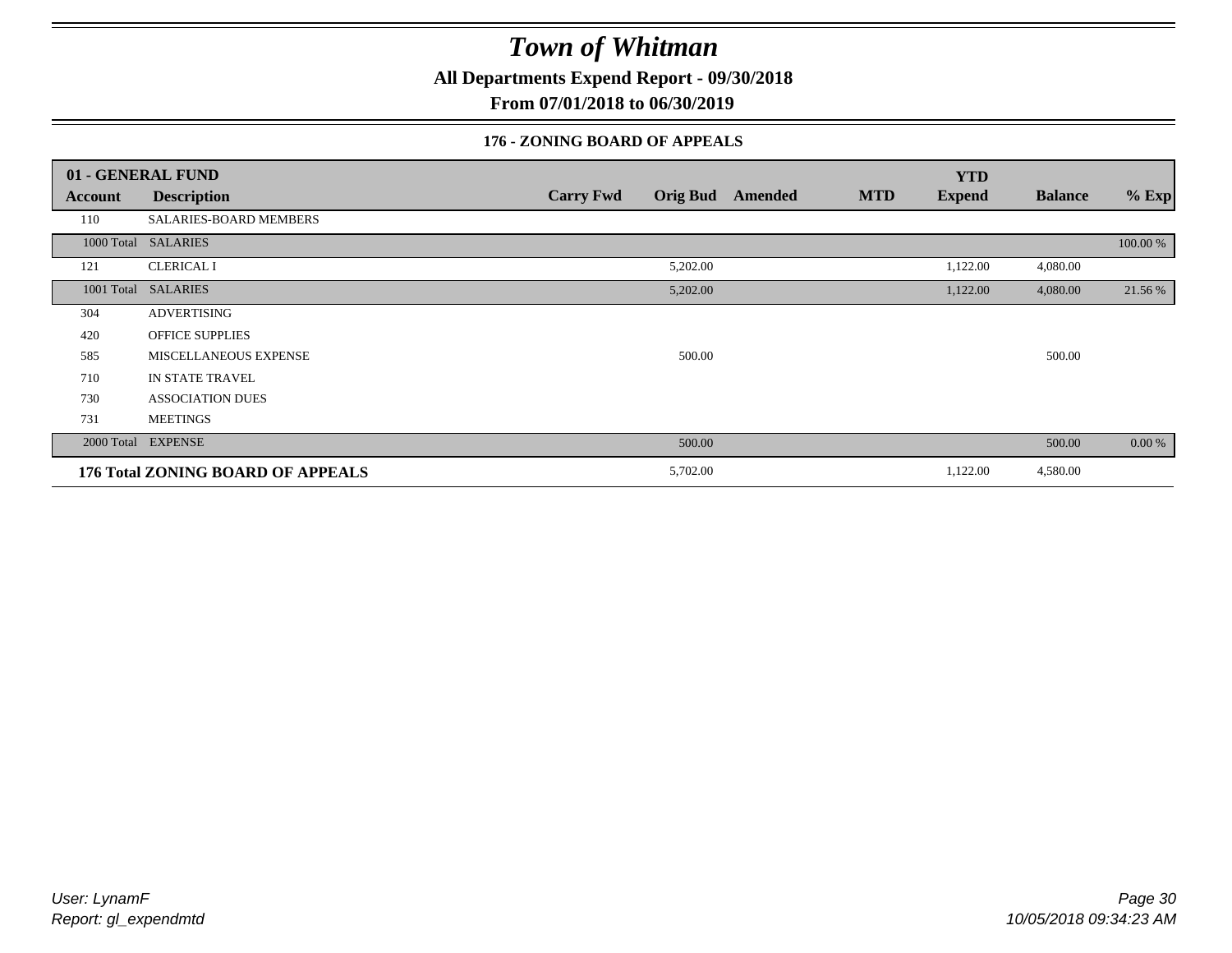**All Departments Expend Report - 09/30/2018**

**From 07/01/2018 to 06/30/2019**

#### **189 - AFFIRMATIVE ACTION OFFICER**

|         | 01 - GENERAL FUND                           |                  |                 |         |            | <b>YTD</b>    |                |          |
|---------|---------------------------------------------|------------------|-----------------|---------|------------|---------------|----------------|----------|
| Account | <b>Description</b>                          | <b>Carry Fwd</b> | <b>Orig Bud</b> | Amended | <b>MTD</b> | <b>Expend</b> | <b>Balance</b> | $%$ Exp  |
| 112     | <b>SALARIES</b>                             |                  |                 |         |            |               |                |          |
| 167     | <b>INTERPRETIVE SERVICES</b>                |                  |                 |         |            |               |                |          |
|         | 1000 Total SALARIES                         |                  |                 |         |            |               |                | 100.00 % |
| 167     | <b>INTERPRETIVE SERVICES</b>                |                  | 500.00          |         |            |               | 500.00         |          |
|         | 2000 Total EXPENSE                          |                  | 500.00          |         |            |               | 500.00         | 0.00 %   |
|         | <b>189 Total AFFIRMATIVE ACTION OFFICER</b> |                  | 500.00          |         |            |               | 500.00         |          |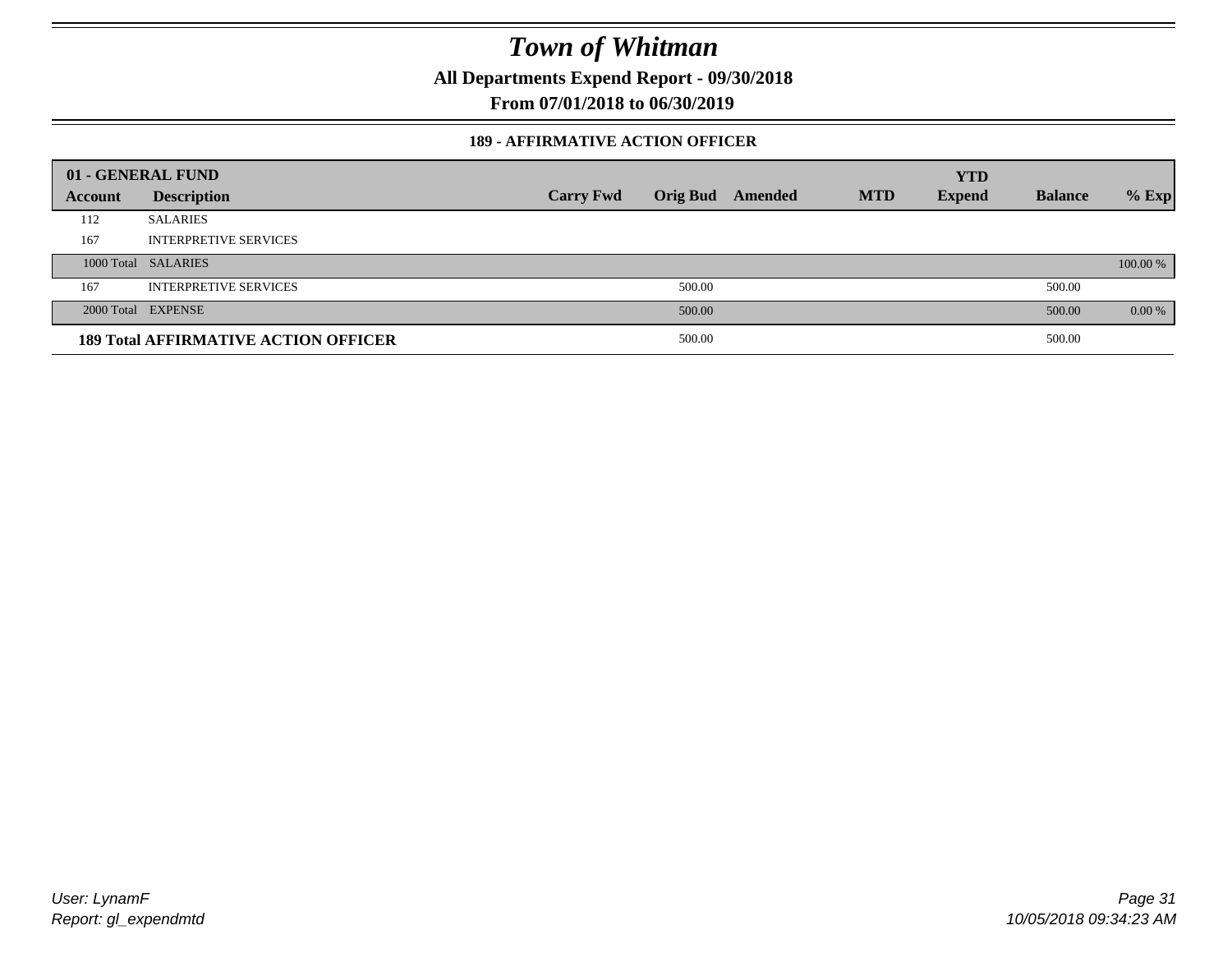**All Departments Expend Report - 09/30/2018**

**From 07/01/2018 to 06/30/2019**

#### **192 - TOWN HALL MAINTENANCE**

|         | 01 - GENERAL FUND                        |                  |           |                  |            | <b>YTD</b>    |                |             |
|---------|------------------------------------------|------------------|-----------|------------------|------------|---------------|----------------|-------------|
| Account | <b>Description</b>                       | <b>Carry Fwd</b> |           | Orig Bud Amended | <b>MTD</b> | <b>Expend</b> | <b>Balance</b> | $%$ Exp     |
| 112     | <b>SALARIES</b>                          |                  | 51,173.00 |                  |            | 12,526.80     | 38,646.20      |             |
| 117     | <b>CUSTODIAL</b>                         |                  |           |                  |            |               |                |             |
|         | 1000 Total SALARIES                      |                  | 51,173.00 |                  |            | 12,526.80     | 38,646.20      | 24.47 %     |
| 120     | SALARIES-PART TIME                       |                  | 5,000.00  |                  |            | 668.59        | 4,331.41       |             |
| 130     | <b>SALARIES-OVERTIME</b>                 |                  | 4,000.00  |                  |            | 262.02        | 3,737.98       |             |
| 188     | MAINTENANCE TECHNICIAN                   |                  | 23,770.00 |                  |            | 5,742.60      | 18,027.40      |             |
|         | 1001 Total SALARIES                      |                  | 32,770.00 |                  |            | 6,673.21      | 26,096.79      | 20.36 %     |
| 943     | FY2012 ENCUMBRANCES                      |                  |           |                  |            |               |                |             |
|         | 1002 Total SALARIES                      |                  |           |                  |            |               |                | 100.00 %    |
| 130     | SALARIES-OVERTIME                        |                  |           |                  |            |               |                |             |
|         | 1003 Total SALARIES                      |                  |           |                  |            |               |                | $100.00~\%$ |
| 210     | <b>ELECTRICITY</b>                       |                  |           |                  |            | 11,601.15     | $-11,601.15$   |             |
| 212     | <b>GAS (NATURAL)</b>                     |                  |           |                  |            | 310.51        | $-310.51$      |             |
| 214     | OIL (HEATING)                            |                  |           |                  |            |               |                |             |
| 243     | EQUIPMENT MAINTENANCE                    |                  |           |                  |            | 75.00         | $-75.00$       |             |
| 340     | <b>TELEPHONE</b>                         |                  |           |                  |            |               |                |             |
| 343     | <b>CELL PHONES</b>                       |                  |           |                  |            | 152.97        | $-152.97$      |             |
| 430     | <b>BUILDING MAINTENANCE &amp; REPAIR</b> |                  |           |                  |            | 2,044.99      | $-2,044.99$    |             |
| 450     | <b>CUSTODIAL SUPPLIES</b>                |                  |           |                  |            | 1,329.20      | $-1,329.20$    |             |
| 481     | <b>GASOLINE</b>                          |                  |           |                  |            |               |                |             |
| 585     | MISCELLANEOUS EXPENSE                    |                  | 90,000.00 |                  |            | 1,532.09      | 88,467.91      |             |
|         | 2000 Total EXPENSE                       |                  | 90,000.00 |                  |            | 17,045.91     | 72,954.09      | 18.93%      |
| 221     | <b>CUSTODIAL SERVICES</b>                |                  | 45,320.00 |                  |            | 10,358.03     | 34,961.97      |             |
| 239     | ELEVATOR MAINTENANCE                     |                  | 7,500.00  |                  |            | 600.00        | 6,900.00       |             |
|         | 2001 Total EXPENSE                       |                  | 52,820.00 |                  |            | 10,958.03     | 41,861.97      | 20.74 %     |
| 948     | FY07 ENCUMBRANCES                        |                  |           |                  |            |               |                |             |
| 949     | FY2014 ENCUMBRANCES                      |                  |           |                  |            |               |                |             |
| 941     | FY 2017 ENCUMBRANCES                     |                  |           |                  |            |               |                |             |
| 939     | FY2015 ENCUMBRANCES                      |                  |           |                  |            |               |                |             |
| 940     | FY2016 ENCUMBRANCES                      |                  |           |                  |            |               |                |             |
|         |                                          |                  |           |                  |            |               |                |             |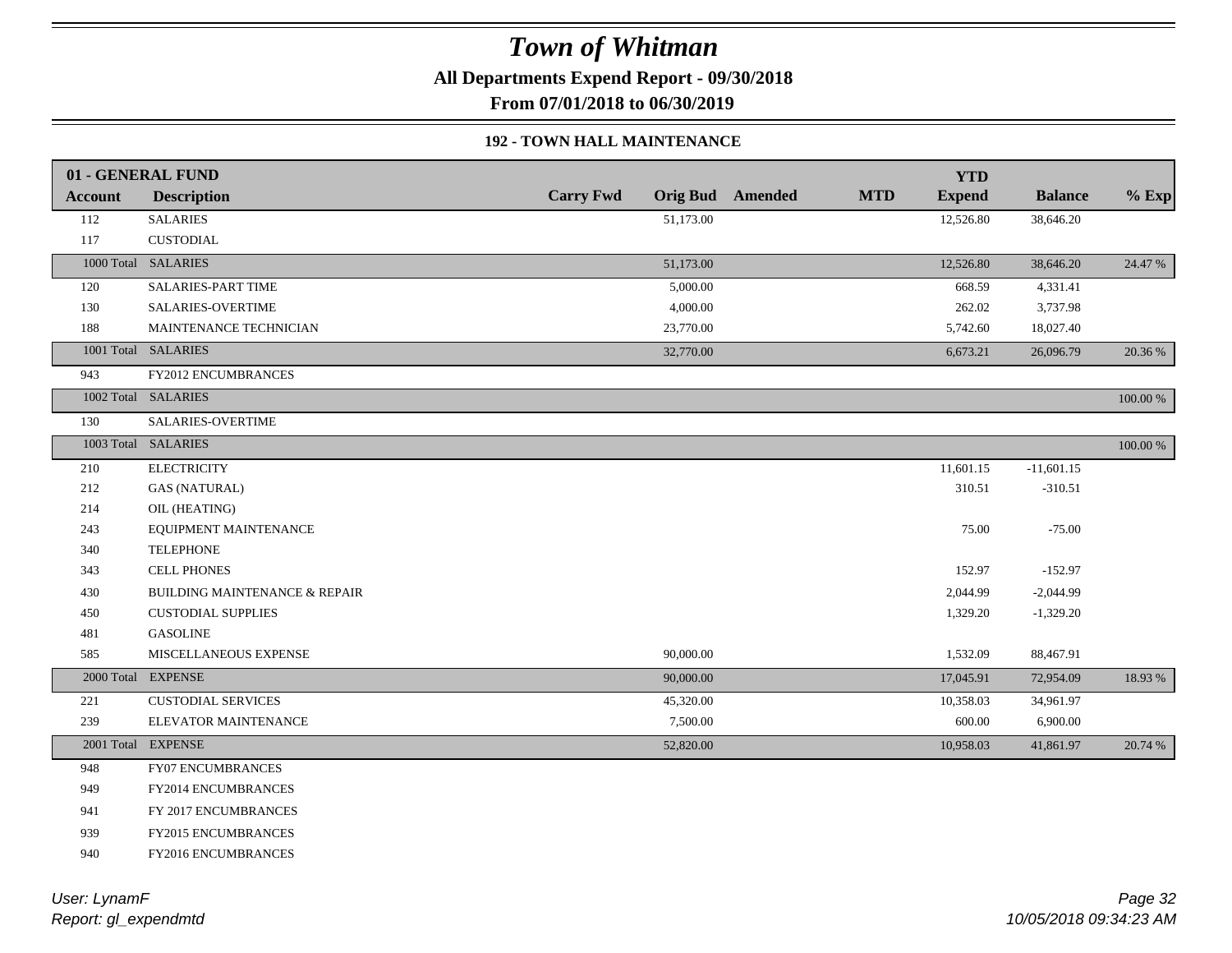**All Departments Expend Report - 09/30/2018**

**From 07/01/2018 to 06/30/2019**

#### **192 - TOWN HALL MAINTENANCE**

|                | 01 - GENERAL FUND                                   |                  |            |                         |            | <b>YTD</b>    |                |          |
|----------------|-----------------------------------------------------|------------------|------------|-------------------------|------------|---------------|----------------|----------|
| <b>Account</b> | <b>Description</b>                                  | <b>Carry Fwd</b> |            | <b>Orig Bud</b> Amended | <b>MTD</b> | <b>Expend</b> | <b>Balance</b> | $%$ Exp  |
| 943            | FY2012 ENCUMBRANCES                                 |                  |            |                         |            |               |                |          |
|                | 2002 Total EXPENSE                                  |                  |            |                         |            |               |                | 100.00 % |
| 999            |                                                     |                  |            |                         |            |               |                |          |
|                | 4400 Total A.41ATM 5/05T.HALL BRICK REPOI           |                  |            |                         |            |               |                | 100.00 % |
| 999            |                                                     |                  |            |                         |            |               |                |          |
|                | 4415 Total A.15ATM5/17REPLACE T.HALL FIRE PANEL     |                  |            |                         |            |               |                | 100.00 % |
| 999            |                                                     |                  |            |                         |            |               |                |          |
|                | 4417 Total A.6STM9/15/03PAVE T.H.PKG.LOT            |                  |            |                         |            |               |                | 100.00 % |
| 999            |                                                     |                  |            |                         |            |               |                |          |
| 999            |                                                     |                  |            |                         |            |               |                |          |
|                | 4418 Total A.37B ATM5/03REPLACE T.H.DOOR            |                  |            |                         |            |               |                | 100.00 % |
| 999            |                                                     |                  |            |                         |            |               |                |          |
|                | 4420 Total A.2STM 5/6/02REPLACE T/H DOORS           |                  |            |                         |            |               |                | 100.00 % |
| 999            |                                                     |                  |            |                         |            |               |                |          |
|                | 4435 Total A27A ATM5/16TN.KEN.-REP.FLR.INST.FENC    |                  |            |                         |            |               |                | 100.00 % |
| 999            |                                                     |                  |            |                         |            |               |                |          |
|                | 4462 Total S3ATM5/18UPDATEEXISTINGCAMARASDUVALSCHOO |                  |            |                         |            |               |                | 100.00 % |
| 999            |                                                     |                  |            |                         |            |               |                |          |
|                | 4468 Total A.28ATM5/16PUR.DOCMT.STOR.SYS-TN.HALL    |                  |            |                         |            |               |                | 100.00 % |
| 999            |                                                     |                  |            |                         |            |               |                |          |
|                | 4553 Total A.16 STM 5/05 RE-KEY ACCESS TO           |                  |            |                         |            |               |                | 100.00 % |
|                | <b>192 Total TOWN HALL MAINTENANCE</b>              |                  | 226,763.00 |                         |            | 47,203.95     | 179,559.05     |          |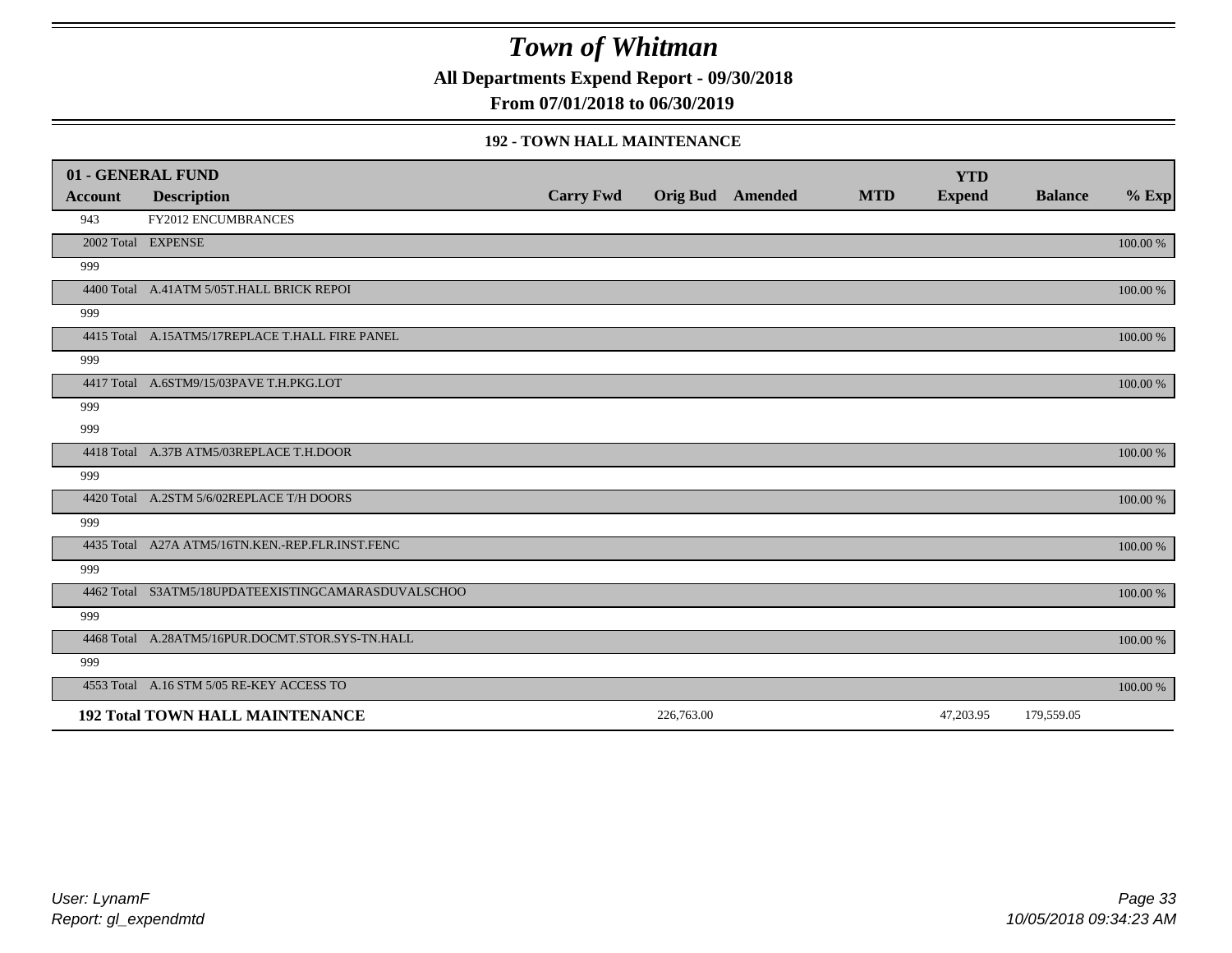**All Departments Expend Report - 09/30/2018**

**From 07/01/2018 to 06/30/2019**

#### **193 - FACILITIES MANAGER**

|         | 01 - GENERAL FUND                   |                  |                 |         |            | <b>YTD</b>    |                |         |
|---------|-------------------------------------|------------------|-----------------|---------|------------|---------------|----------------|---------|
| Account | <b>Description</b>                  | <b>Carry Fwd</b> | <b>Orig Bud</b> | Amended | <b>MTD</b> | <b>Expend</b> | <b>Balance</b> | $%$ Exp |
| 137     | <b>FACILITIES MANAGER</b>           |                  | 13,690.00       |         |            | 3,422.51      | 10,267.49      |         |
|         | 1000 Total SALARIES                 |                  | 13,690.00       |         |            | 3.422.51      | 10.267.49      | 25.00 % |
|         | <b>193 Total FACILITIES MANAGER</b> |                  | 13,690.00       |         |            | 3,422.51      | 10,267.49      |         |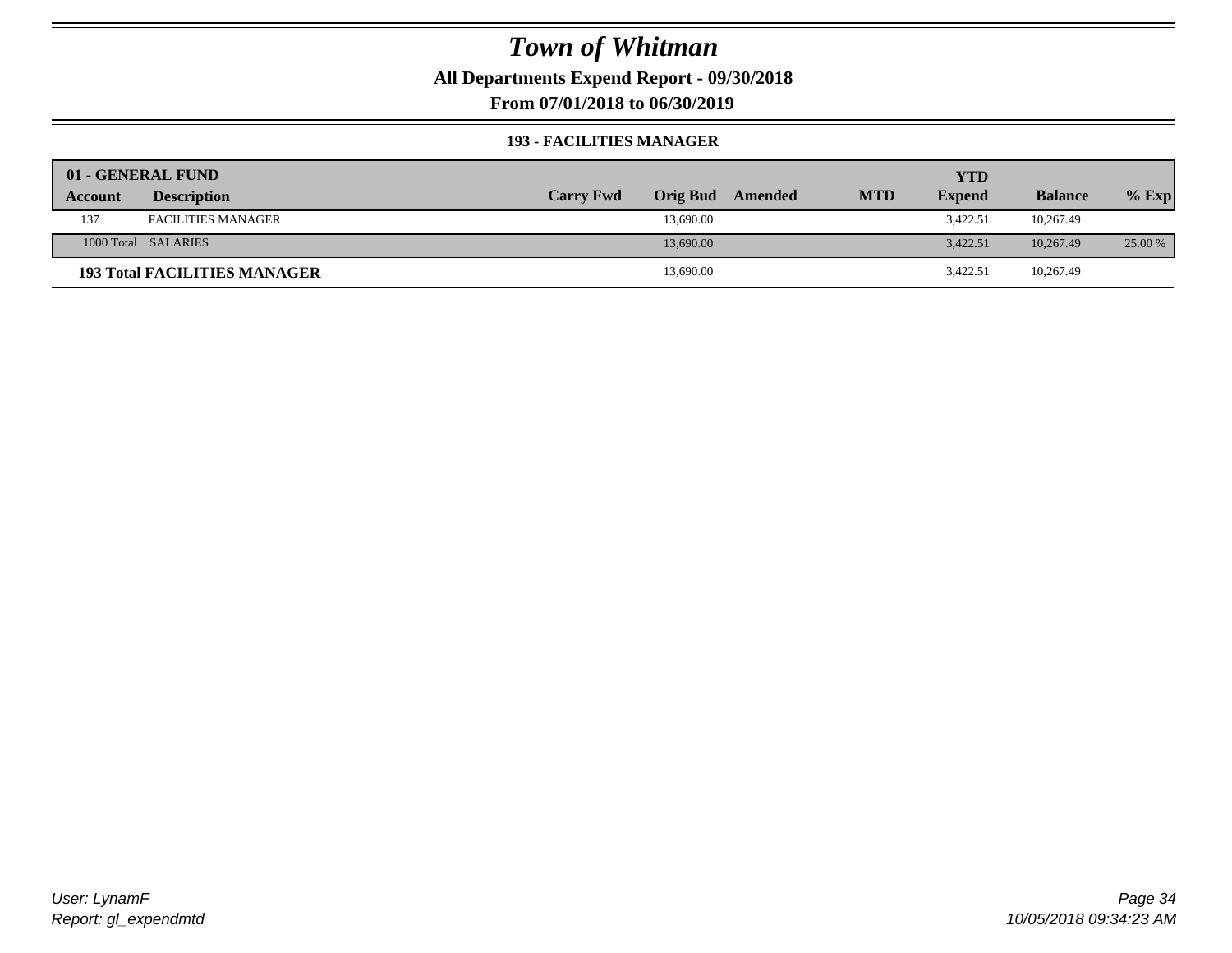**All Departments Expend Report - 09/30/2018**

### **From 07/01/2018 to 06/30/2019**

#### **195 - TOWN REPORTS**

|         | 01 - GENERAL FUND             |                  |          |                         |            | <b>YTD</b>    |                |          |
|---------|-------------------------------|------------------|----------|-------------------------|------------|---------------|----------------|----------|
| Account | <b>Description</b>            | <b>Carry Fwd</b> |          | <b>Orig Bud</b> Amended | <b>MTD</b> | <b>Expend</b> | <b>Balance</b> | $%$ Exp  |
| 252     | <b>SERVICES</b>               |                  |          |                         |            |               |                |          |
| 342     | PRINTING                      |                  | 7,000.00 |                         |            |               | 7,000.00       |          |
|         | 2000 Total EXPENSE            |                  | 7,000.00 |                         |            |               | 7,000.00       | $0.00\%$ |
| 945     | <b>FY2013 ENCUMBRANCES</b>    |                  |          |                         |            |               |                |          |
| 958     | <b>FY2005 ENCUMBRANCES</b>    |                  |          |                         |            |               |                |          |
|         | 2001 Total EXPENSE            |                  |          |                         |            |               |                | 100.00 % |
|         | <b>195 Total TOWN REPORTS</b> |                  | 7,000.00 |                         |            |               | 7,000.00       |          |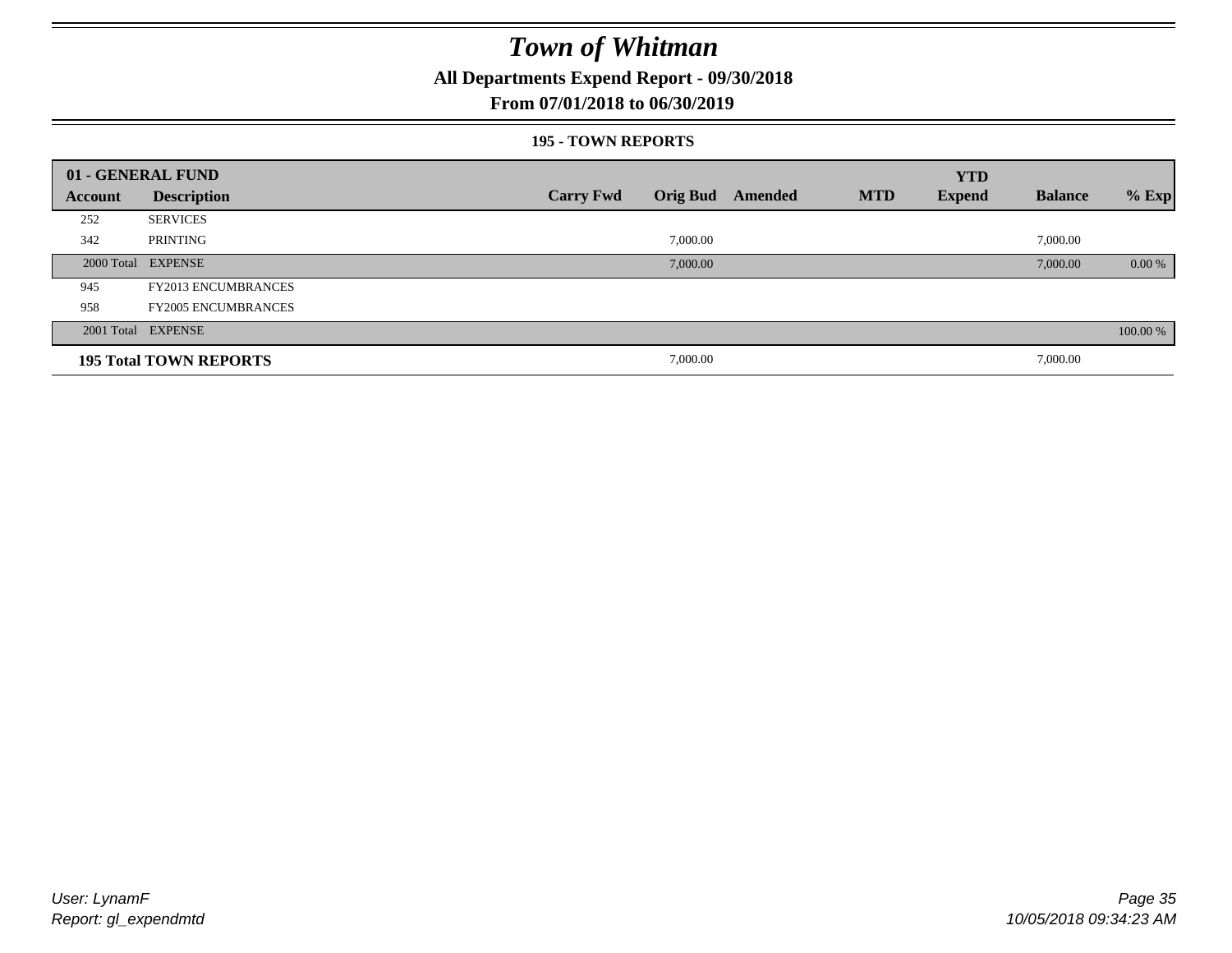**All Departments Expend Report - 09/30/2018**

**From 07/01/2018 to 06/30/2019**

### **196 - MAILING & DUPLICATING**

|            | 01 - GENERAL FUND               |                  |                 |         |            | <b>YTD</b>    |                |          |
|------------|---------------------------------|------------------|-----------------|---------|------------|---------------|----------------|----------|
| Account    | <b>Description</b>              | <b>Carry Fwd</b> | <b>Orig Bud</b> | Amended | <b>MTD</b> | <b>Expend</b> | <b>Balance</b> | $%$ Exp  |
| 277        | POSTAGE METER RENTAL            |                  |                 |         |            |               |                |          |
| 279        | MAILING EQUIPMENT MAINTENANCE   |                  | 4,000.00        |         |            | 971.49        | 3,028.51       |          |
| 344        | POSTAGE                         |                  | 48,000.00       |         |            | 3,033.28      | 44,966.72      |          |
| 585        | MISCELLANEOUS EXPENSE           |                  |                 |         |            | 425.00        | $-425.00$      |          |
| 2000 Total | <b>EXPENSE</b>                  |                  | 52,000.00       |         |            | 4,429.77      | 47,570.23      | 8.51 %   |
| 278        | LEASE/PUR.MAINT.POSTAL METER    |                  |                 |         |            |               |                |          |
| 2001 Total | <b>EXPENSE</b>                  |                  |                 |         |            |               |                | 100.00 % |
| 275        | PHOTOCOPIER MAINTENANCE         |                  |                 |         |            | 2,355.00      | $-2,355.00$    |          |
| 421        | <b>DUPLICATING SUPPLIES</b>     |                  |                 |         |            | 173.99        | $-173.99$      |          |
| 2002 Total | <b>EXPENSE</b>                  |                  |                 |         |            | 2,528.99      | $-2,528.99$    | 100.00 % |
| 940        | FY2016 ENCUMBRANCES             |                  |                 |         |            |               |                |          |
| 941        | FY 2017 ENCUMBRANCES            |                  |                 |         |            |               |                |          |
| 2003 Total | <b>EXPENSE</b>                  |                  |                 |         |            |               |                | 100.00 % |
|            | 196 Total MAILING & DUPLICATING |                  | 52,000.00       |         |            | 6,958.76      | 45,041.24      |          |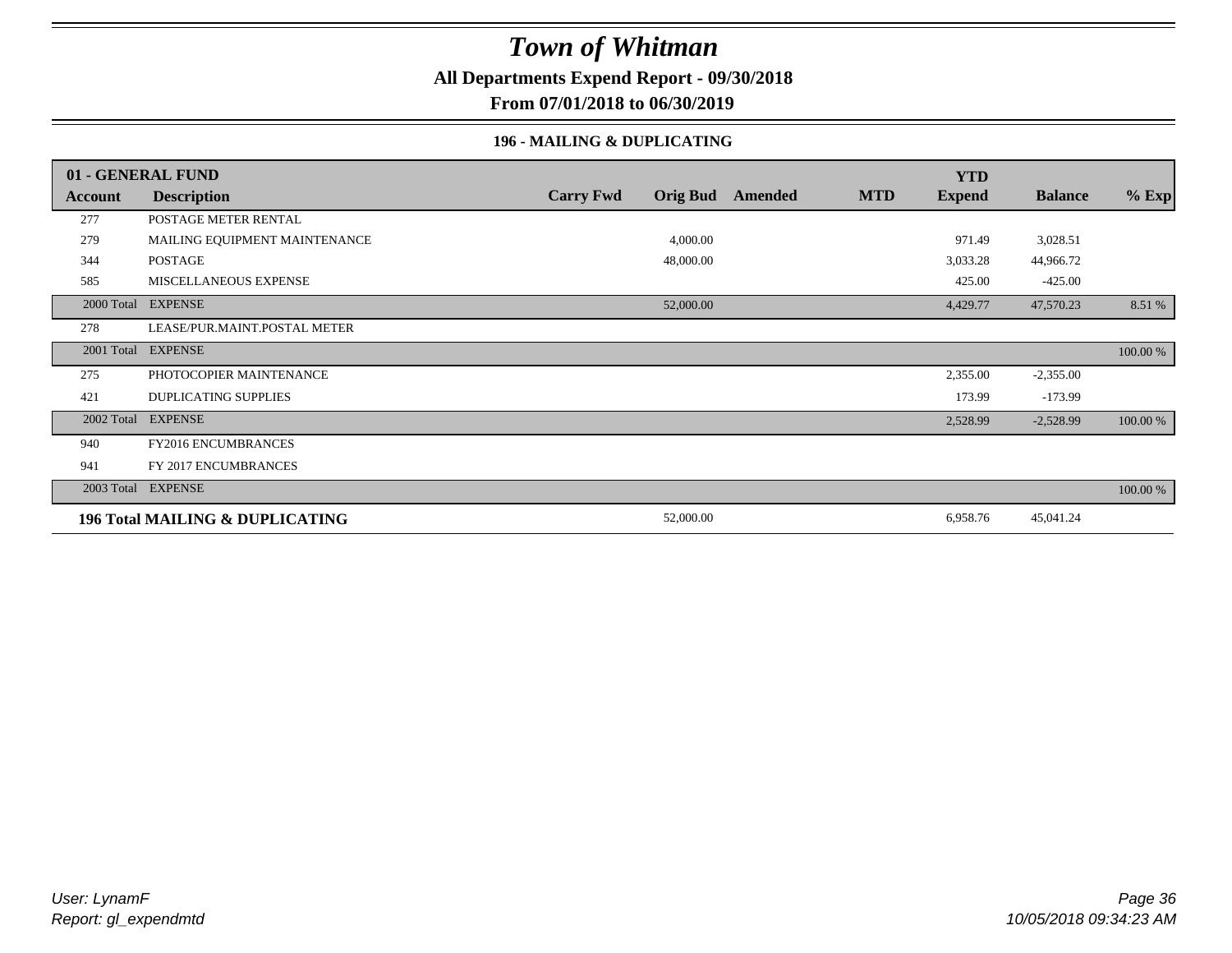**All Departments Expend Report - 09/30/2018**

**From 07/01/2018 to 06/30/2019**

#### **197 - CENTRAL TELEPHONE SYSTEM**

|                | 01 - GENERAL FUND                         |                  |                 |                |            | <b>YTD</b>    |                |          |
|----------------|-------------------------------------------|------------------|-----------------|----------------|------------|---------------|----------------|----------|
| <b>Account</b> | <b>Description</b>                        | <b>Carry Fwd</b> | <b>Orig Bud</b> | <b>Amended</b> | <b>MTD</b> | <b>Expend</b> | <b>Balance</b> | $%$ Exp  |
| 340            | <b>TELEPHONE</b>                          |                  | 36,000.00       |                |            | 10,465.33     | 25,534.67      |          |
| 343            | <b>CELL PHONES</b>                        |                  |                 |                |            | 422.93        | $-422.93$      |          |
| 2000 Total     | <b>EXPENSE</b>                            |                  | 36,000.00       |                |            | 10,888.26     | 25,111.74      | 30.24 %  |
| 340            | <b>TELEPHONE</b>                          |                  |                 |                |            |               |                |          |
| 939            | <b>FY2015 ENCUMBRANCES</b>                |                  |                 |                |            |               |                |          |
| 946            | FY2010 ENCUMBRANCES                       |                  |                 |                |            |               |                |          |
|                | 2001 Total EXPENSE                        |                  |                 |                |            |               |                | 100.00 % |
| 939            | FY2015 ENCUMBRANCES                       |                  |                 |                |            |               |                |          |
| 940            | FY2016 ENCUMBRANCES                       |                  |                 |                |            |               |                |          |
| 943            | <b>FY2012 ENCUMBRANCES</b>                |                  |                 |                |            |               |                |          |
| 945            | FY2013 ENCUMBRANCES                       |                  |                 |                |            |               |                |          |
| 948            | <b>FY07 ENCUMBRANCES</b>                  |                  |                 |                |            |               |                |          |
| 949            | <b>FY2014 ENCUMBRANCES</b>                |                  |                 |                |            |               |                |          |
| 953            | FY2009 ENCUMBRANCES                       |                  |                 |                |            |               |                |          |
| 959            | FY2006 ENCUMBRANCES                       |                  |                 |                |            |               |                |          |
| 941            | FY 2017 ENCUMBRANCES                      |                  |                 |                |            |               |                |          |
|                | 2002 Total EXPENSE                        |                  |                 |                |            |               |                | 100.00 % |
|                | <b>197 Total CENTRAL TELEPHONE SYSTEM</b> |                  | 36,000.00       |                |            | 10,888.26     | 25,111.74      |          |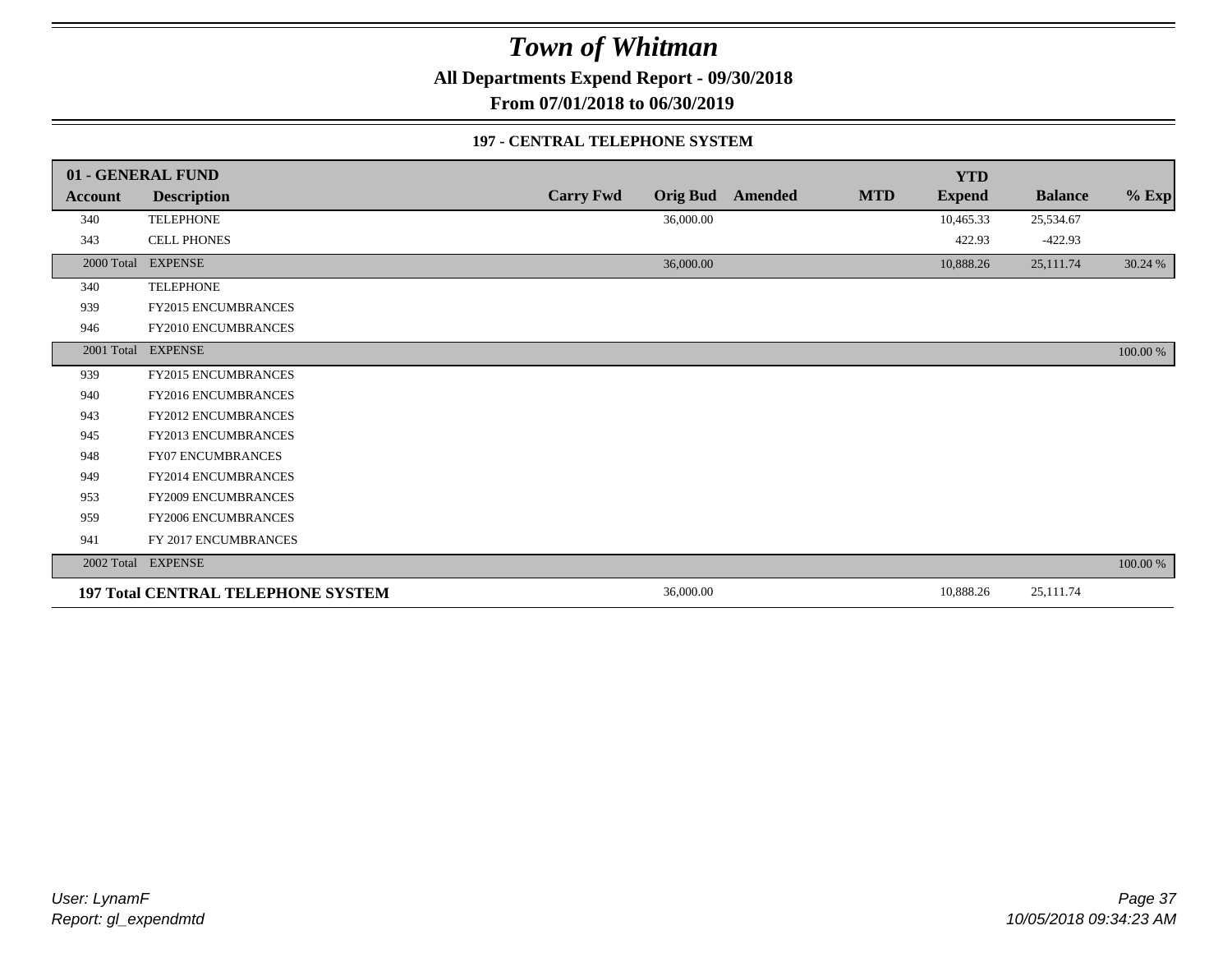**All Departments Expend Report - 09/30/2018**

### **From 07/01/2018 to 06/30/2019**

#### **199 - FAIR HOUSING COMMITTEE**

|         | 01 - GENERAL FUND                       |                  |                         |            | <b>YTD</b>    |                |          |
|---------|-----------------------------------------|------------------|-------------------------|------------|---------------|----------------|----------|
| Account | <b>Description</b>                      | <b>Carry Fwd</b> | <b>Orig Bud</b> Amended | <b>MTD</b> | <b>Expend</b> | <b>Balance</b> | $%$ Exp  |
| 111     | <b>SALARIES-ADMINSTRATIVE</b>           |                  |                         |            |               |                |          |
|         | 1000 Total SALARIES                     |                  |                         |            |               |                | 100.00 % |
| 121     | <b>CLERICAL I</b>                       |                  |                         |            |               |                |          |
|         | 1001 Total SALARIES                     |                  |                         |            |               |                | 100.00 % |
| 420     | <b>OFFICE SUPPLIES</b>                  |                  |                         |            |               |                |          |
| 585     | MISCELLANEOUS EXPENSE                   |                  |                         |            |               |                |          |
|         | 2000 Total EXPENSE                      |                  |                         |            |               |                | 100.00 % |
|         | <b>199 Total FAIR HOUSING COMMITTEE</b> |                  |                         |            |               |                |          |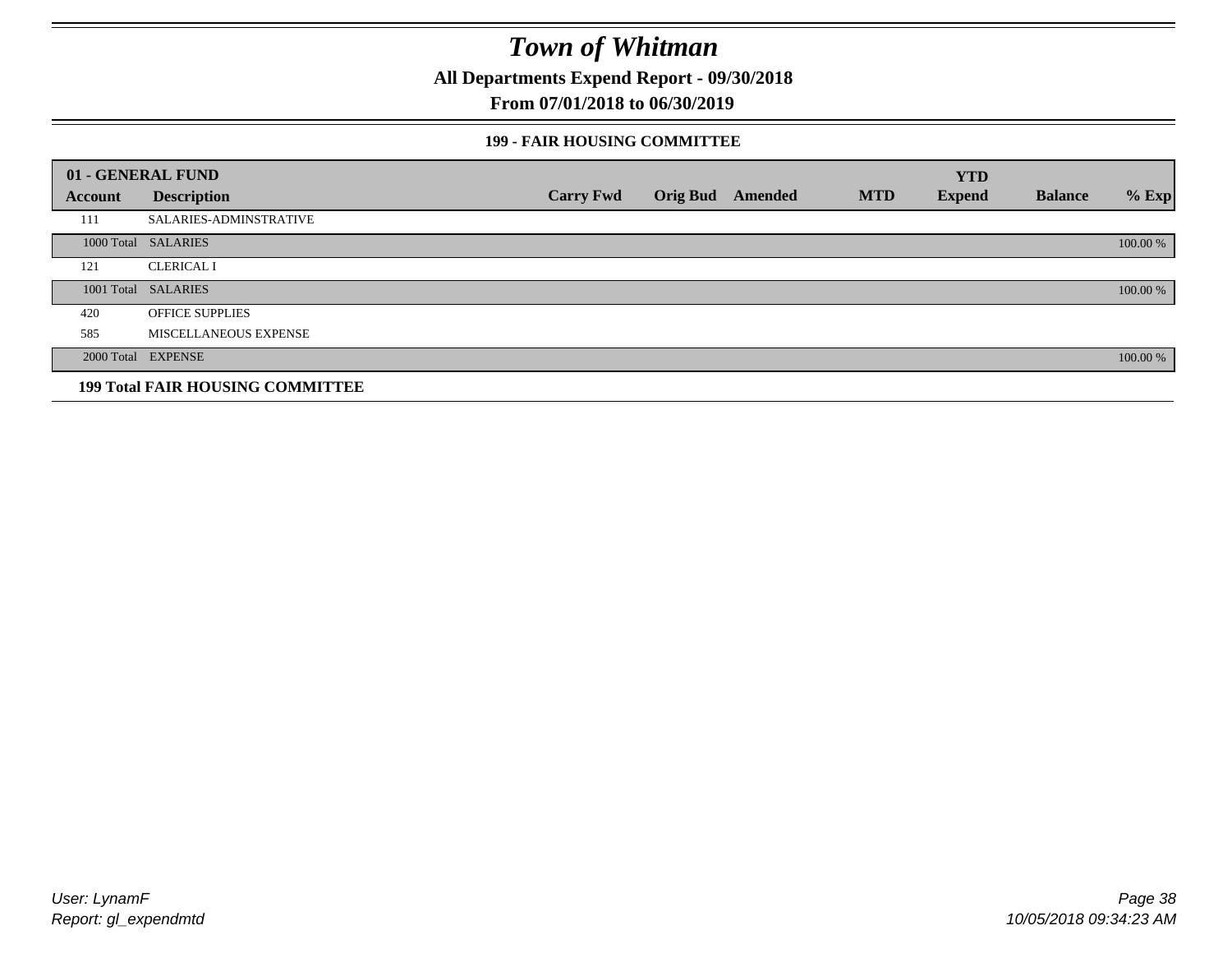### **All Departments Expend Report - 09/30/2018**

### **From 07/01/2018 to 06/30/2019**

|         | 01 - GENERAL FUND              |                  |                         |            | <b>YTD</b>    |                |             |
|---------|--------------------------------|------------------|-------------------------|------------|---------------|----------------|-------------|
| Account | <b>Description</b>             | <b>Carry Fwd</b> | <b>Orig Bud</b> Amended | <b>MTD</b> | <b>Expend</b> | <b>Balance</b> | $%$ Exp     |
| 111     | SALARIES-ADMINSTRATIVE         | 171,658.00       |                         |            | 42,796.91     | 128,861.09     |             |
| 282     | DEPUTY CHIEF-SALARY            | 136,222.00       |                         |            | 33,962.24     | 102,259.76     |             |
|         | 1000 Total SALARIES            | 307,880.00       |                         |            | 76,759.15     | 231,120.85     | 24.93 %     |
| 112     | <b>SALARIES</b>                | 2,582,494.00     |                         |            | 395,444.66    | 2,187,049.34   |             |
| 130     | SALARIES-OVERTIME              |                  |                         |            | 121,208.02    | $-121,208.02$  |             |
| 132     | SALARIES-RESERVE SERVICES      |                  |                         |            |               |                |             |
| 134     | <b>SALARIES-DPW COVERAGE</b>   |                  |                         |            |               |                |             |
| 135     | SALARIES-COURT TIME            |                  |                         |            | 9,510.66      | $-9,510.66$    |             |
| 143     | SALARIES-COLLEGE INCENTIVE     |                  |                         |            | 52,765.07     | $-52,765.07$   |             |
| 145     | SALARIES-HOLIDAY               |                  |                         |            |               |                |             |
| 146     | SALARIES-LONGEVITY             |                  |                         |            |               |                |             |
| 147     | SALARIES-SHIFT DIFFERENTIAL    |                  |                         |            | 21,447.56     | $-21,447.56$   |             |
| 148     | SERVICE TRAINING               |                  |                         |            | 17,280.15     | $-17,280.15$   |             |
| 149     | SERVICE TRAINING-COLLEGE INCEN |                  |                         |            |               |                |             |
| 188     | MAINTENANCE TECHNICIAN         |                  |                         |            |               |                |             |
|         | 1001 Total SALARIES            | 2,582,494.00     |                         |            | 617,656.12    | 1,964,837.88   | 23.91 %     |
| 130     | SALARIES-OVERTIME              |                  |                         |            |               |                |             |
|         | 1002 Total SALARIES            |                  |                         |            |               |                | 100.00 %    |
| 132     | SALARIES-RESERVE SERVICES      |                  |                         |            |               |                |             |
|         | 1003 Total SALARIES            |                  |                         |            |               |                | $100.00~\%$ |
| 134     | <b>SALARIES-DPW COVERAGE</b>   |                  |                         |            |               |                |             |
|         | 1004 Total SALARIES            |                  |                         |            |               |                | 100.00 %    |
| 135     | <b>SALARIES-COURT TIME</b>     |                  |                         |            |               |                |             |
|         | 1005 Total SALARIES            |                  |                         |            |               |                | 100.00 %    |
| 140     | SALARIES-CHIEF-COLLEGE INCENT. |                  |                         |            |               |                |             |
| 284     | DEPUTY CHIEF-COLLEGE INCENTIVE |                  |                         |            |               |                |             |
|         | 1006 Total SALARIES            |                  |                         |            |               |                | 100.00 %    |
| 141     | SALARIES-CHIEF-HOLIDAY         |                  |                         |            |               |                |             |
| 283     | DEPUTY CHIEF-HOLIDAY PAY       |                  |                         |            |               |                |             |
|         | 1007 Total SALARIES            |                  |                         |            |               |                | 100.00 %    |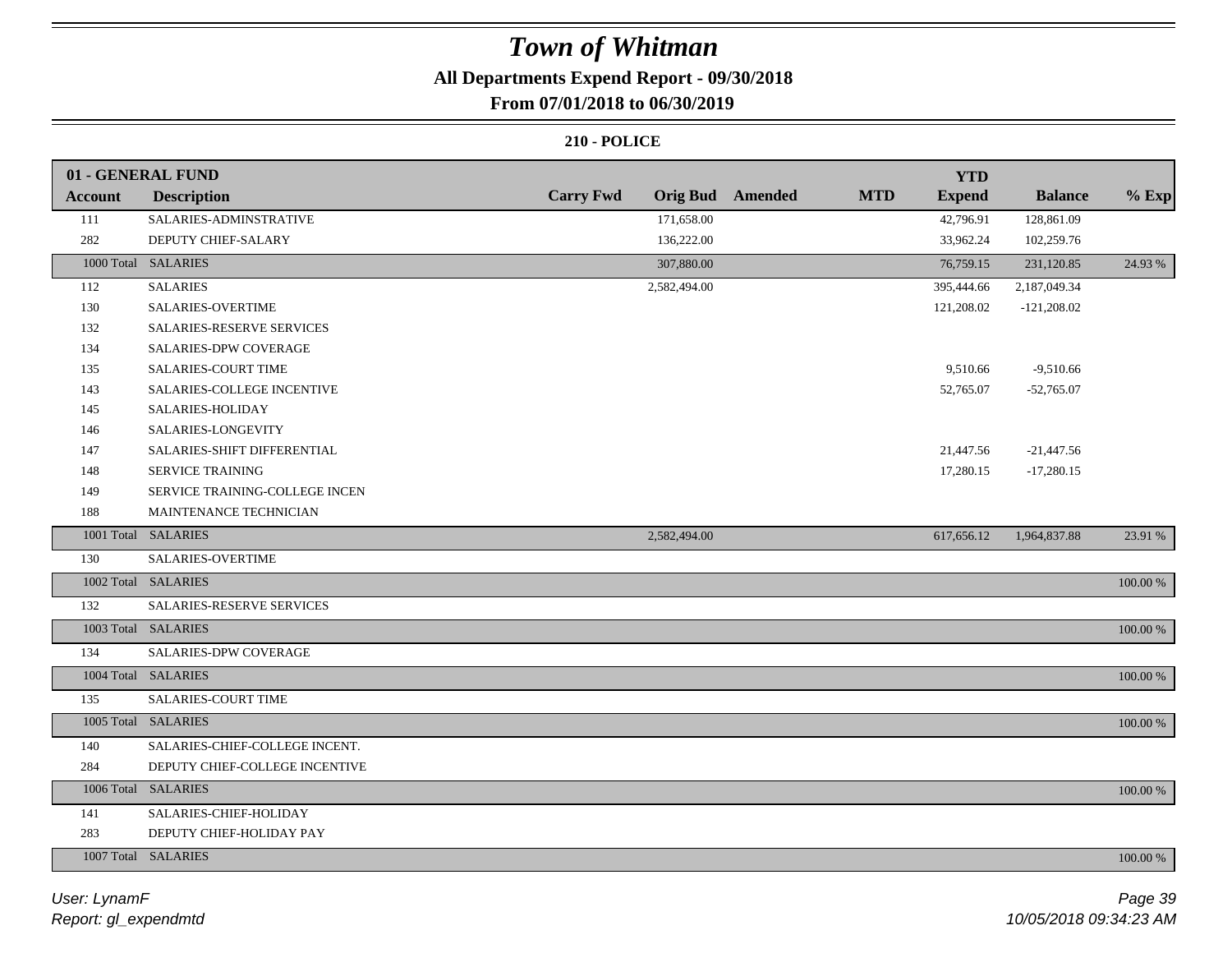**All Departments Expend Report - 09/30/2018**

### **From 07/01/2018 to 06/30/2019**

|                | 01 - GENERAL FUND              |                  |           |                         |            | <b>YTD</b>    |                |          |
|----------------|--------------------------------|------------------|-----------|-------------------------|------------|---------------|----------------|----------|
| <b>Account</b> | <b>Description</b>             | <b>Carry Fwd</b> |           | <b>Orig Bud</b> Amended | <b>MTD</b> | <b>Expend</b> | <b>Balance</b> | $%$ Exp  |
| 143            | SALARIES-COLLEGE INCENTIVE     |                  |           |                         |            |               |                |          |
|                | 1008 Total SALARIES            |                  |           |                         |            |               |                | 100.00 % |
| 145            | SALARIES-HOLIDAY               |                  |           |                         |            |               |                |          |
|                | 1009 Total SALARIES            |                  |           |                         |            |               |                | 100.00 % |
| 146            | SALARIES-LONGEVITY             |                  |           |                         |            |               |                |          |
|                | 1010 Total SALARIES            |                  |           |                         |            |               |                | 100.00 % |
| 147            | SALARIES-SHIFT DIFFERENTIAL    |                  |           |                         |            |               |                |          |
|                | 1011 Total SALARIES            |                  |           |                         |            |               |                | 100.00 % |
| 148            | <b>SERVICE TRAINING</b>        |                  |           |                         |            |               |                |          |
|                | 1012 Total SALARIES            |                  |           |                         |            |               |                | 100.00 % |
| 149            | SERVICE TRAINING-COLLEGE INCEN |                  |           |                         |            |               |                |          |
|                | 1013 Total SALARIES            |                  |           |                         |            |               |                | 100.00 % |
| 152            | <b>CELL WATCH</b>              |                  |           |                         |            |               |                |          |
|                | 1014 Total SALARIES            |                  |           |                         |            |               |                | 100.00 % |
| 158            | <b>KEEPER OF THE JAILS</b>     |                  |           |                         |            |               |                |          |
|                | 1015 Total SALARIES            |                  |           |                         |            |               |                | 100.00 % |
| 116            | <b>CLERICAL</b>                |                  | 48,984.00 |                         |            | 12,246.00     | 36,738.00      |          |
| 120            | SALARIES-PART TIME             |                  | 22,040.00 |                         |            | 5,380.36      | 16,659.64      |          |
|                | 1016 Total SALARIES            |                  | 71,024.00 |                         |            | 17,626.36     | 53,397.64      | 24.81 %  |
| 117            | <b>CUSTODIAL</b>               |                  |           |                         |            |               |                |          |
|                | 1017 Total SALARIES            |                  |           |                         |            |               |                | 100.00 % |
| 210            | <b>ELECTRICITY</b>             |                  |           |                         |            |               |                |          |
| 242            | VEHICLE MAINTENANCE            |                  |           |                         |            | 5,235.26      | $-5,235.26$    |          |
| 243            | EQUIPMENT MAINTENANCE          |                  |           |                         |            | 2,240.85      | $-2,240.85$    |          |
| 275            | PHOTOCOPIER MAINTENANCE        |                  |           |                         |            |               |                |          |
| 303            | RESERVE OFFICERS - STIPEND     |                  |           |                         |            |               |                |          |
| 305            | <b>INSTRUCTIONAL</b>           |                  |           |                         |            | 2,245.54      | $-2,245.54$    |          |
| 311            | <b>COMPUTER SERVICES</b>       |                  |           |                         |            | 6,871.30      | $-6,871.30$    |          |
| 340            | <b>TELEPHONE</b>               |                  |           |                         |            |               |                |          |

| User: LynamF         | Page 40                |
|----------------------|------------------------|
| Report: gl_expendmtd | 10/05/2018 09:34:24 AM |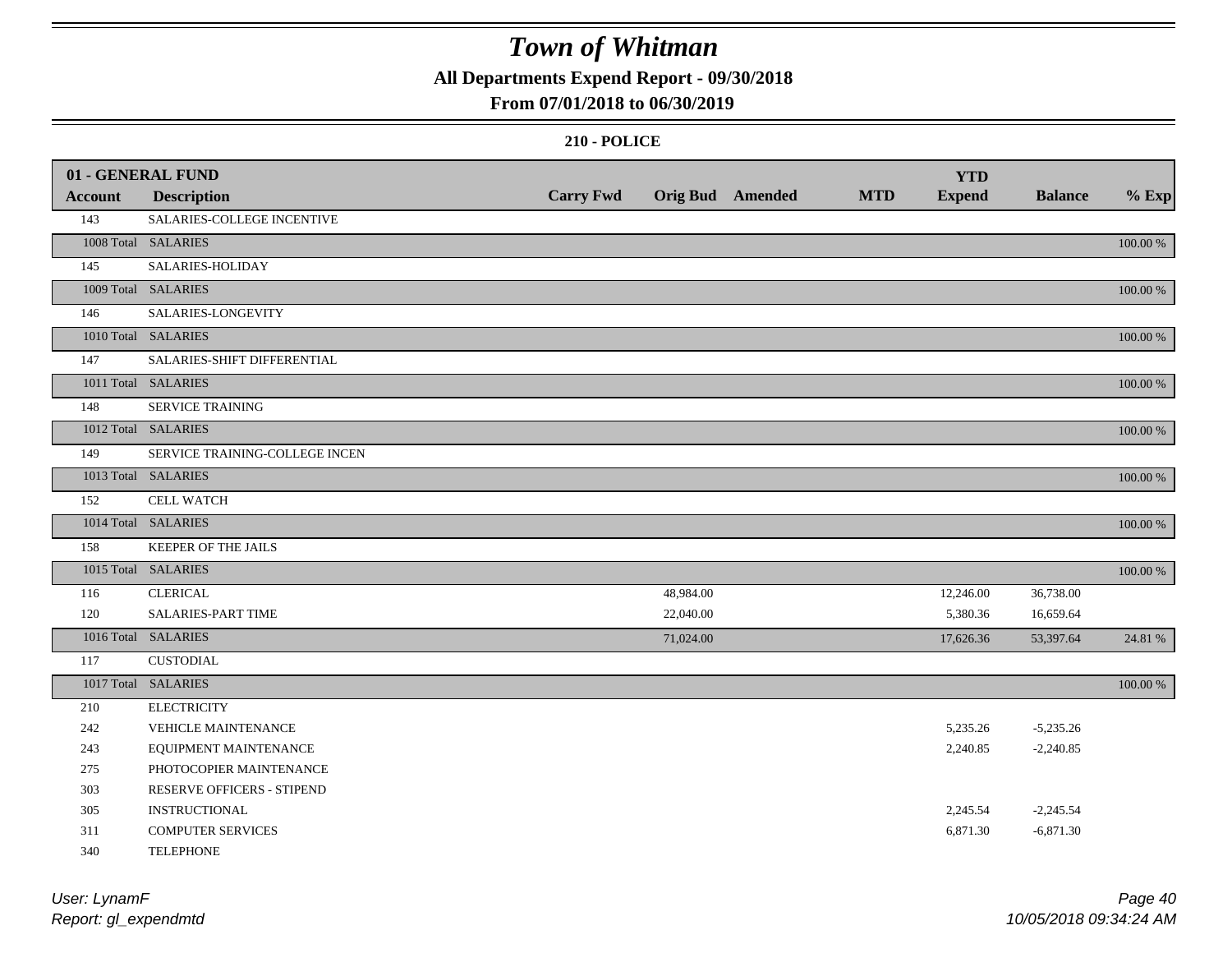### **All Departments Expend Report - 09/30/2018**

### **From 07/01/2018 to 06/30/2019**

|                | 01 - GENERAL FUND                                 |                  |                         |            | <b>YTD</b>    |                |          |
|----------------|---------------------------------------------------|------------------|-------------------------|------------|---------------|----------------|----------|
| <b>Account</b> | <b>Description</b>                                | <b>Carry Fwd</b> | <b>Orig Bud</b> Amended | <b>MTD</b> | <b>Expend</b> | <b>Balance</b> | $%$ Exp  |
| 343            | <b>CELL PHONES</b>                                |                  |                         |            | 3,743.34      | $-3,743.34$    |          |
| 420            | <b>OFFICE SUPPLIES</b>                            |                  |                         |            | 877.15        | $-877.15$      |          |
| 430            | <b>BUILDING MAINTENANCE &amp; REPAIR</b>          |                  |                         |            | 7,136.92      | $-7,136.92$    |          |
| 450            | <b>CUSTODIAL SUPPLIES</b>                         |                  |                         |            | 663.18        | $-663.18$      |          |
| 481            | <b>GASOLINE</b>                                   |                  |                         |            | 11,041.15     | $-11,041.15$   |          |
| 582            | <b>UNIFORMS</b>                                   |                  |                         |            | 5,196.27      | $-5,196.27$    |          |
| 583            | <b>CRIME PREVENTION</b>                           |                  |                         |            | 12,608.35     | $-12,608.35$   |          |
| 585            | MISCELLANEOUS EXPENSE                             | 236,500.00       |                         |            | 1,823.58      | 234,676.42     |          |
| 320            | HEALTH CLUB MEMBERSHIPS                           |                  |                         |            |               |                |          |
| 596            | OCCUPANCY-UTILITIES                               |                  |                         |            |               |                |          |
| 730            | <b>ASSOCIATION DUES</b>                           |                  |                         |            | 5,050.00      | $-5,050.00$    |          |
| 731            | <b>MEETINGS</b>                                   |                  |                         |            | 120.00        | $-120.00$      |          |
|                | 2000 Total EXPENSE                                | 236,500.00       |                         |            | 64,852.89     | 171,647.11     | 27.42 %  |
| 596            | OCCUPANCY-UTILITIES                               | 57,200.00        |                         |            | 11,884.95     | 45,315.05      |          |
| 595            | DRUG ENFORCEMENT EXPENSE                          |                  |                         |            |               |                |          |
|                | 2001 Total EXPENSE                                | 57,200.00        |                         |            | 11,884.95     | 45,315.05      | 20.77 %  |
| 939            | FY2015 ENCUMBRANCES                               |                  |                         |            |               |                |          |
| 953            | FY2009 ENCUMBRANCES                               |                  |                         |            |               |                |          |
| 958            | FY2005 ENCUMBRANCES                               |                  |                         |            |               |                |          |
| 948            | FY07 ENCUMBRANCES                                 |                  |                         |            |               |                |          |
| 959            | FY2006 ENCUMBRANCES                               |                  |                         |            |               |                |          |
| 949            | FY2014 ENCUMBRANCES                               |                  |                         |            |               |                |          |
| 940            | FY2016 ENCUMBRANCES                               |                  |                         |            |               |                |          |
| 945            | FY2013 ENCUMBRANCES                               |                  |                         |            |               |                |          |
| 2002 Total     | <b>EXPENSE</b>                                    |                  |                         |            |               |                | 100.00 % |
| 739            | <b>AUXILIARY POLICE</b>                           | 3,833.00         |                         |            | 119.97        | 3,713.03       |          |
|                | 2003 Total EXPENSE                                | 3,833.00         |                         |            | 119.97        | 3,713.03       | 3.12%    |
| 999            |                                                   |                  |                         |            |               |                |          |
|                | 4426 Total A.20ATM5/17PUR26MOTOROLA POLICE RADIOS |                  |                         |            |               |                | 100.00 % |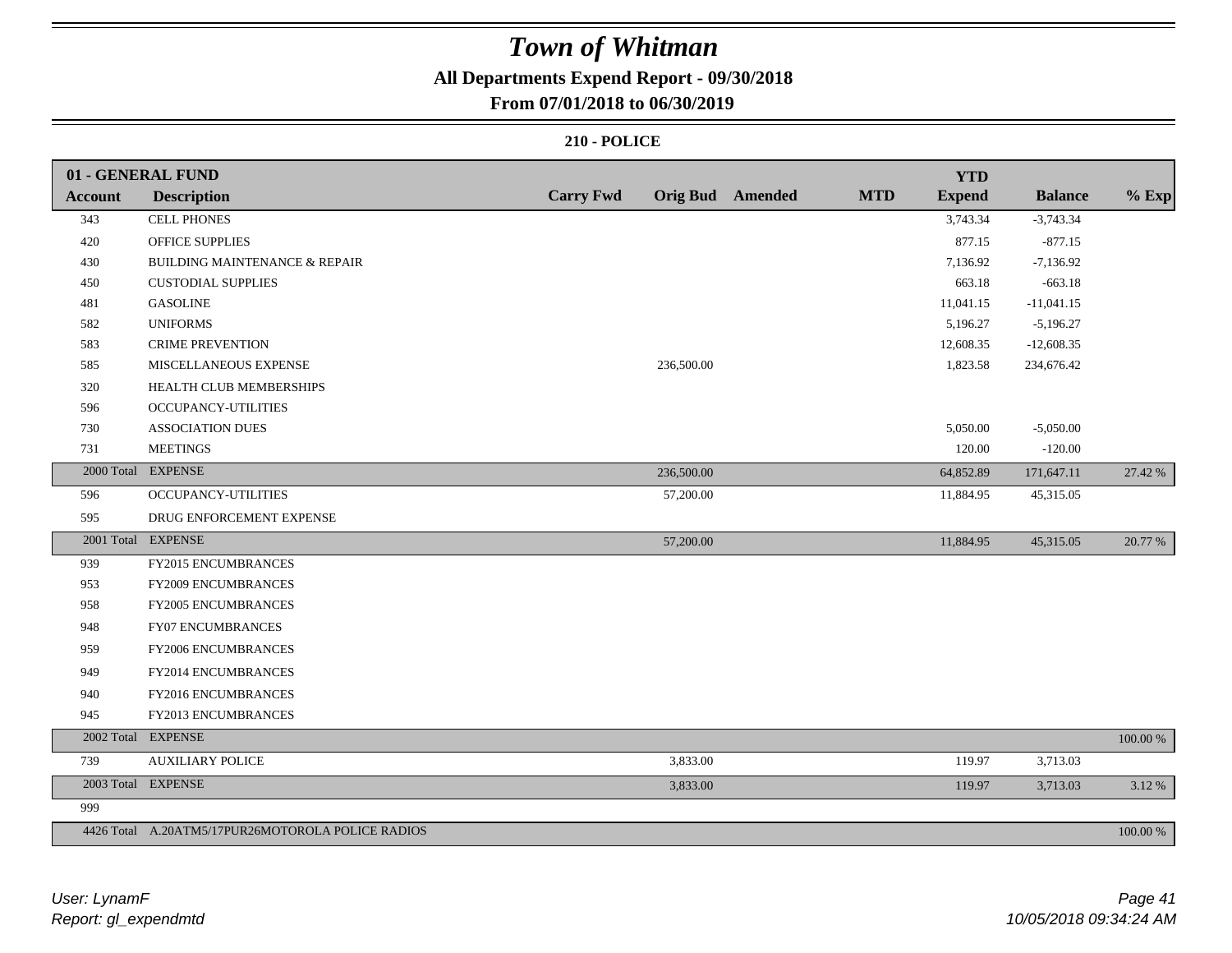**All Departments Expend Report - 09/30/2018**

### **From 07/01/2018 to 06/30/2019**

|         | 01 - GENERAL FUND                                   |                  |                         |            | <b>YTD</b>    |                |             |
|---------|-----------------------------------------------------|------------------|-------------------------|------------|---------------|----------------|-------------|
| Account | <b>Description</b>                                  | <b>Carry Fwd</b> | <b>Orig Bud</b> Amended | <b>MTD</b> | <b>Expend</b> | <b>Balance</b> | $%$ Exp     |
| 999     |                                                     |                  |                         |            |               |                |             |
|         | 4427 Total A19ATM5/18 LEASE/PCH 2017 FORD EXPLORER  |                  |                         |            |               |                | 100.00 %    |
| 999     |                                                     |                  |                         |            |               |                |             |
|         | 4428 Total A25ATM5/15 LEA/PUR CRUIS.1OF3            |                  |                         |            |               |                | 100.00 %    |
| 999     |                                                     |                  |                         |            |               |                |             |
|         | 4429 Total A34ATM5/16PUR.45 BULLET PROOF VESTS      |                  |                         |            |               |                | 100.00 %    |
| 999     |                                                     |                  |                         |            |               |                |             |
|         | 4430 Total A22ATM5/17 PUR.BODY ARMOR KITS           |                  |                         |            |               |                | 100.00 %    |
| 999     |                                                     |                  | 13,772.42               |            | 13,772.42     |                |             |
|         | 4431 Total ART19 ATM5/18 LEASE/PCH 2017 FORD EXPLOR |                  | 13,772.42               |            | 13,772.42     |                | 100.00 %    |
| 999     |                                                     |                  |                         |            |               |                |             |
|         | 4432 Total A.14ATM5/14PUR.ELECTROSHOCK WEAPONS      |                  |                         |            |               |                | 100.00 %    |
| 999     |                                                     |                  | 16,398.44               |            | 16,398.00     | 0.44           |             |
|         | 4433 Total ART20ATM5/18LEASE/PCH22017FORDINT(1/3)   |                  | 16,398.44               |            | 16,398.00     | 0.44           | 99.99 %     |
| 999     |                                                     |                  | 30,260.57               |            | 30,260.57     |                |             |
|         | 4434 Total ART19 ATM5/18 LEASE/PCH 2016 FORD INTER  |                  | 30,260.57               |            | 30,260.57     |                | 100.00 %    |
| 999     |                                                     |                  |                         |            |               |                |             |
|         | 4444 Total A25 ATM5/14 PUR. VOICE RECORD. SYS.      |                  |                         |            |               |                | 100.00 %    |
| 999     |                                                     |                  |                         |            |               |                |             |
|         | 4445 Total A.21ATM5/17 PUR.6 TASERS-POLICE          |                  |                         |            |               |                | 100.00 %    |
| 999     |                                                     |                  |                         |            |               |                |             |
|         | 4446 Total A12 ATM5/16 PUR.6 POLICE TASERS          |                  |                         |            |               |                | 100.00 %    |
| 999     |                                                     |                  | 4,000.00                |            | 4,000.00      |                |             |
|         | 4513 Total ART19 ATM5/18 LEASE MOTORCYCLE           |                  | 4,000.00                |            | 4,000.00      |                | 100.00 %    |
| 999     |                                                     |                  |                         |            |               |                |             |
|         | 4514 Total A26 ATM 5/15 LEASE MOTORCYCLE            |                  |                         |            |               |                | $100.00~\%$ |
| 999     |                                                     |                  |                         |            |               |                |             |
|         | 4524 Total A18ATM5/17LEASE / HARLEY-DAV (1YR)       |                  |                         |            |               |                | 100.00 %    |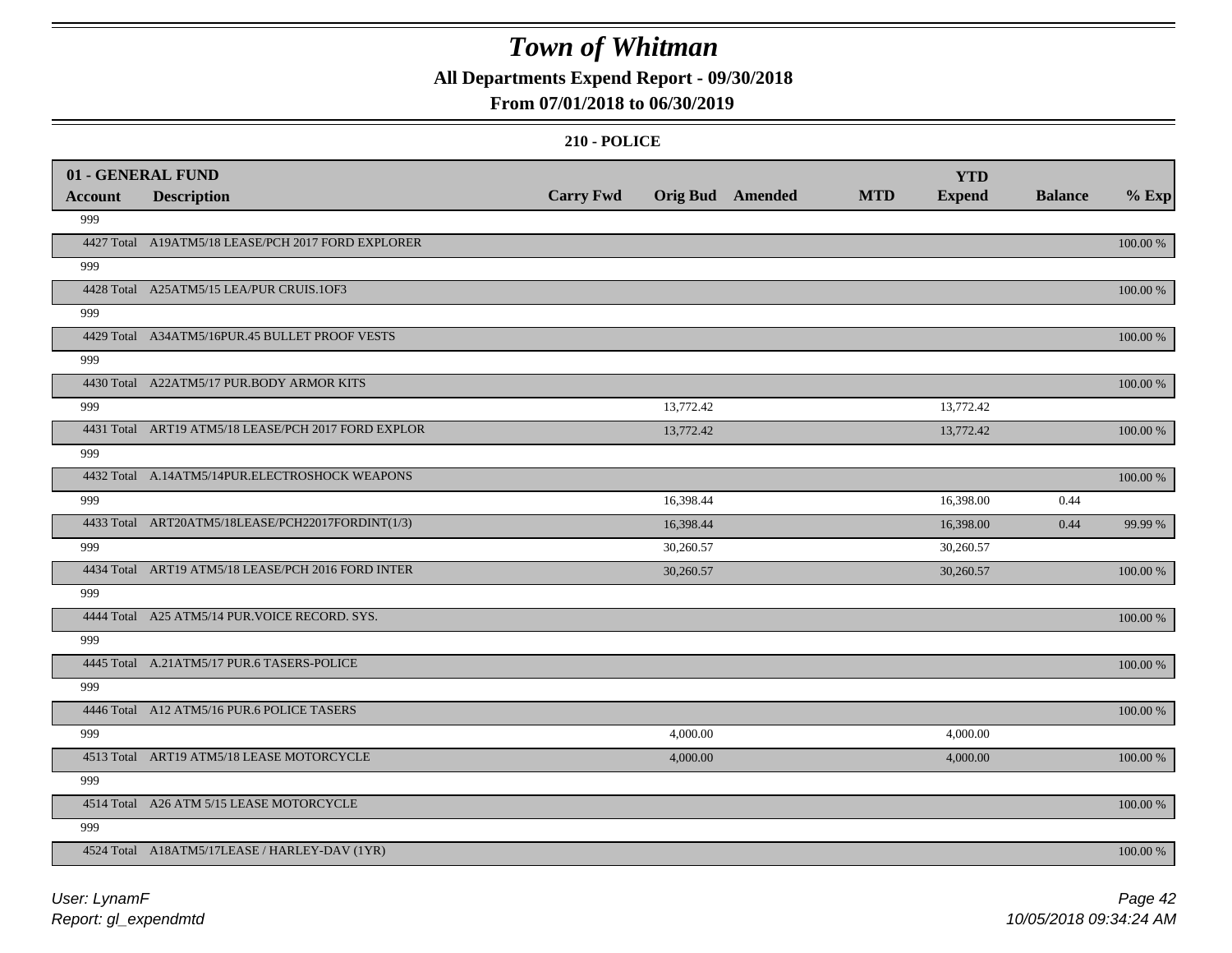**All Departments Expend Report - 09/30/2018**

### **From 07/01/2018 to 06/30/2019**

|                         | 01 - GENERAL FUND                                |                  |                 |         |            | <b>YTD</b>    |                |          |
|-------------------------|--------------------------------------------------|------------------|-----------------|---------|------------|---------------|----------------|----------|
| <b>Account</b>          | <b>Description</b>                               | <b>Carry Fwd</b> | <b>Orig Bud</b> | Amended | <b>MTD</b> | <b>Expend</b> | <b>Balance</b> | $%$ Exp  |
| 999                     |                                                  |                  |                 |         |            |               |                |          |
|                         | 4544 Total A.16ATM 5/17L/P 2016 FORD SUV(2)2ND/3 |                  |                 |         |            |               |                | 100.00 % |
| 999                     |                                                  |                  |                 |         |            |               |                |          |
|                         | 4545 Total A.33ATM 5/16 L/P 2014CRUIS.3RD/3      |                  |                 |         |            |               |                | 100.00 % |
| 999                     |                                                  |                  |                 |         |            |               |                |          |
|                         | 4546 Total A13ATM5/16PUR 2 MOBILE DATA TERM      |                  |                 |         |            |               |                | 100.00 % |
| 999                     |                                                  |                  |                 |         |            |               |                |          |
|                         | 4550 Total A.24 ATM 5/15 L/P CRUISER 2ND 0F 3    |                  |                 |         |            |               |                | 100.00 % |
| 999                     |                                                  |                  |                 |         |            |               |                |          |
|                         | 4551 Total A.19 ATM 5/17 L/P FORD EXPLORER 1/3   |                  |                 |         |            |               |                | 100.00 % |
| 999                     |                                                  |                  |                 |         |            |               |                |          |
|                         | 4571 Total A.17ATM5/17L/P 2015 CRUIS.3/3         |                  |                 |         |            |               |                | 100.00 % |
| <b>210 Total POLICE</b> |                                                  |                  | 3,323,362.43    |         |            | 853,330.43    | 2,470,032.00   |          |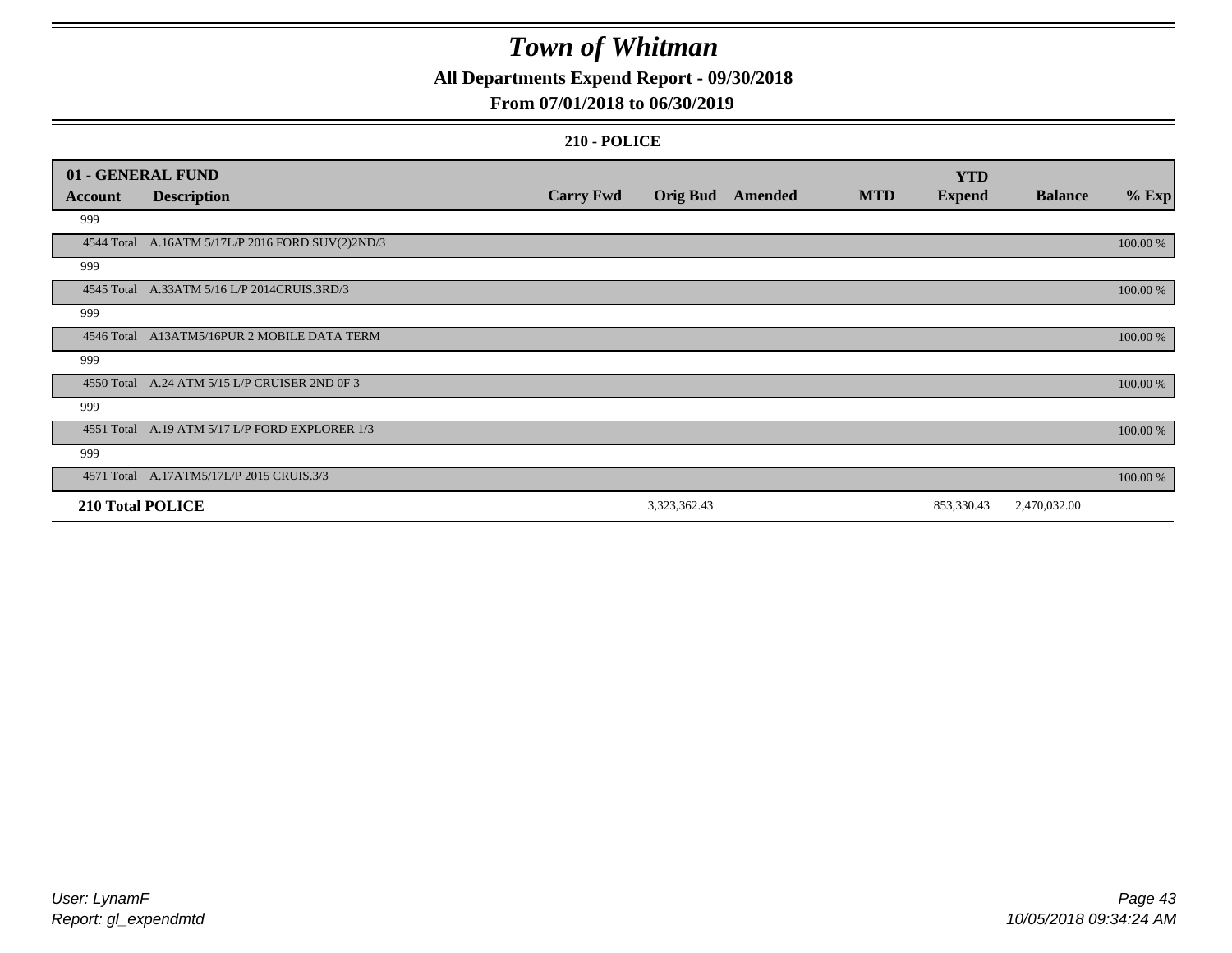### **All Departments Expend Report - 09/30/2018**

### **From 07/01/2018 to 06/30/2019**

### **220 - FIRE**

|                | 01 - GENERAL FUND              |                  |                 |         |            | <b>YTD</b>    |                |             |
|----------------|--------------------------------|------------------|-----------------|---------|------------|---------------|----------------|-------------|
| <b>Account</b> | <b>Description</b>             | <b>Carry Fwd</b> | <b>Orig Bud</b> | Amended | <b>MTD</b> | <b>Expend</b> | <b>Balance</b> | $%$ Exp     |
| 111            | SALARIES-ADMINSTRATIVE         |                  | 159,075.00      |         |            | 39,659.75     | 119,415.25     |             |
|                | 1000 Total SALARIES            |                  | 159,075.00      |         |            | 39,659.75     | 119,415.25     | 24.93 %     |
| 112            | <b>SALARIES</b>                |                  | 3,055,609.00    |         |            | 477,544.25    | 2,578,064.75   |             |
| 130            | <b>SALARIES-OVERTIME</b>       |                  |                 |         |            | 202,714.51    | $-202,714.51$  |             |
| 138            | SICK LEAVE BUY-BACK            |                  |                 |         |            |               |                |             |
| 143            | SALARIES-COLLEGE INCENTIVE     |                  |                 |         |            |               |                |             |
| 145            | SALARIES-HOLIDAY               |                  |                 |         |            |               |                |             |
| 146            | SALARIES-LONGEVITY             |                  |                 |         |            |               |                |             |
| 938            | FY 2018 ENCUMBRANCES           | 24,734.90        |                 |         |            | 15,834.46     | 8,900.44       |             |
| 940            | FY2016 ENCUMBRANCES            |                  |                 |         |            |               |                |             |
| 941            | FY 2017 ENCUMBRANCES           |                  |                 |         |            |               |                |             |
| 949            | FY2014 ENCUMBRANCES            |                  |                 |         |            |               |                |             |
| 959            | FY2006 ENCUMBRANCES            |                  |                 |         |            |               |                |             |
|                | 1001 Total SALARIES            | 24,734.90        | 3,055,609.00    |         |            | 696,093.22    | 2,384,250.68   | 22.59 %     |
| 140            | SALARIES-CHIEF-COLLEGE INCENT. |                  |                 |         |            |               |                |             |
|                | 1002 Total SALARIES            |                  |                 |         |            |               |                | 100.00 %    |
| 141            | SALARIES-CHIEF-HOLIDAY         |                  |                 |         |            |               |                |             |
|                | 1003 Total SALARIES            |                  |                 |         |            |               |                | $100.00~\%$ |
| 121            | <b>CLERICAL I</b>              |                  | 41,248.00       |         |            | 10,308.48     | 30,939.52      |             |
|                | 1004 Total SALARIES            |                  | 41,248.00       |         |            | 10,308.48     | 30,939.52      | 24.99 %     |
| 130            | SALARIES-OVERTIME              |                  |                 |         |            |               |                |             |
|                | 1005 Total SALARIES            |                  |                 |         |            |               |                | 100.00 %    |
| 138            | <b>SICK LEAVE BUY-BACK</b>     |                  |                 |         |            |               |                |             |
|                | 1007 Total SALARIES            |                  |                 |         |            |               |                | 100.00 %    |
| 210            | <b>ELECTRICITY</b>             |                  |                 |         |            | 5,648.58      | $-5,648.58$    |             |
| 212            | <b>GAS (NATURAL)</b>           |                  |                 |         |            | 441.61        | $-441.61$      |             |
| 214            | OIL (HEATING)                  |                  |                 |         |            |               |                |             |
| 242            | VEHICLE MAINTENANCE            |                  |                 |         |            | 16,605.88     | $-16,605.88$   |             |
| 243            | EQUIPMENT MAINTENANCE          |                  |                 |         |            | 2,204.59      | $-2,204.59$    |             |
| 271            | <b>VEHICLE RENTAL</b>          |                  |                 |         |            |               |                |             |

*Report: gl\_expendmtd User: LynamF*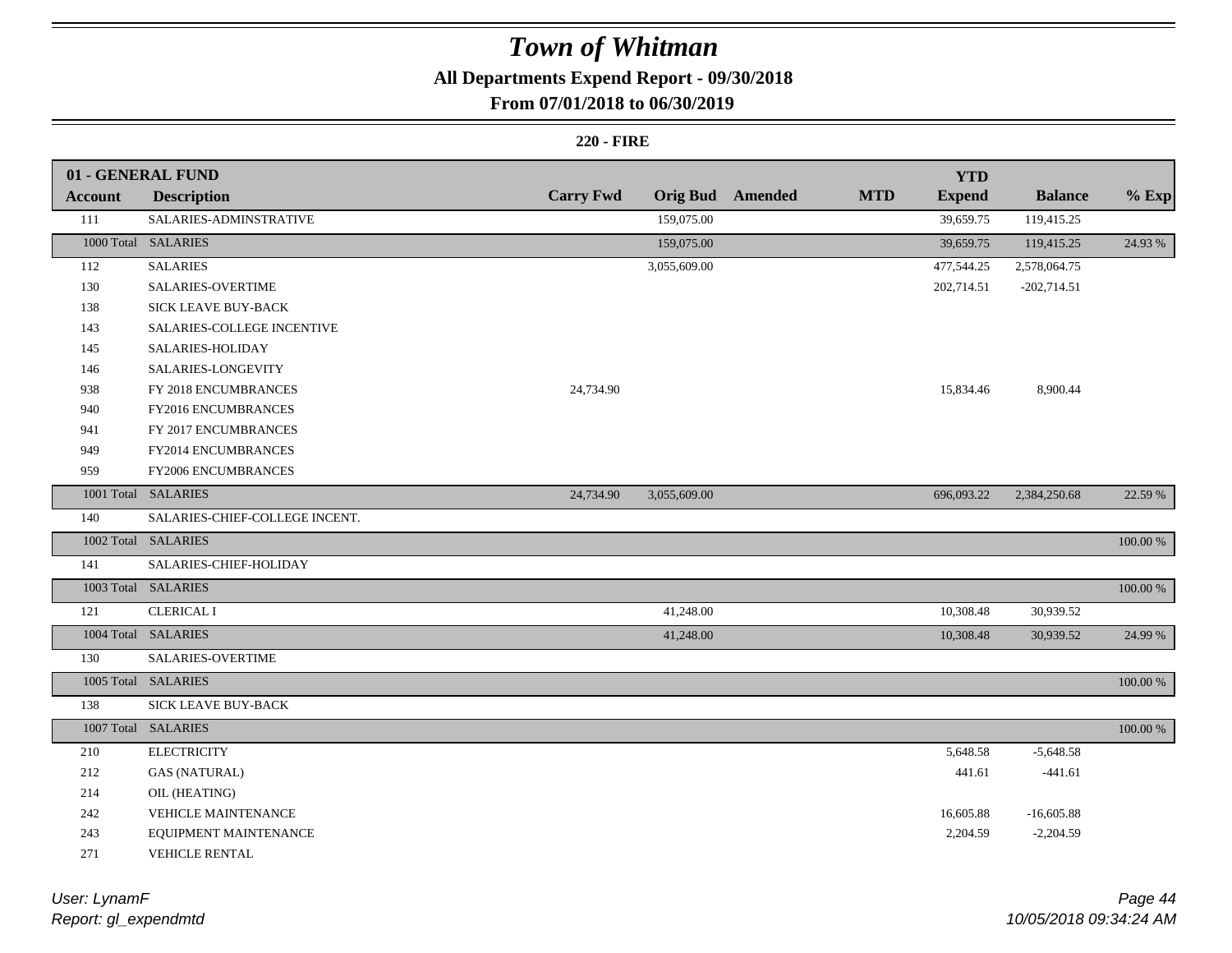### **All Departments Expend Report - 09/30/2018**

### **From 07/01/2018 to 06/30/2019**

### **220 - FIRE**

|         | 01 - GENERAL FUND                        |                  |            |                         |            | <b>YTD</b>    |                |          |
|---------|------------------------------------------|------------------|------------|-------------------------|------------|---------------|----------------|----------|
| Account | <b>Description</b>                       | <b>Carry Fwd</b> |            | <b>Orig Bud</b> Amended | <b>MTD</b> | <b>Expend</b> | <b>Balance</b> | $%$ Exp  |
| 305     | <b>INSTRUCTIONAL</b>                     |                  |            |                         |            | 3,892.20      | $-3,892.20$    |          |
| 340     | <b>TELEPHONE</b>                         |                  |            |                         |            |               |                |          |
| 341     | <b>AMBULANCE LICENSES</b>                |                  |            |                         |            | 2,795.00      | $-2,795.00$    |          |
| 343     | <b>CELL PHONES</b>                       |                  |            |                         |            | 1,092.30      | $-1,092.30$    |          |
| 420     | <b>OFFICE SUPPLIES</b>                   |                  |            |                         |            | 169.99        | $-169.99$      |          |
| 430     | <b>BUILDING MAINTENANCE &amp; REPAIR</b> |                  |            |                         |            | 5,045.03      | $-5,045.03$    |          |
| 481     | <b>GASOLINE</b>                          |                  |            |                         |            | 4,701.81      | $-4,701.81$    |          |
| 580     | FIRE SUPPLIES/PROTECT GEAR               |                  |            |                         |            | 1,809.05      | $-1,809.05$    |          |
| 581     | AMBULANCE SUPPLIES & EXPENSE             |                  |            |                         |            | 136.30        | $-136.30$      |          |
| 582     | <b>UNIFORMS</b>                          |                  |            |                         |            | 1,225.00      | $-1,225.00$    |          |
| 585     | MISCELLANEOUS EXPENSE                    |                  | 220,000.00 |                         |            | 1,540.59      | 218,459.41     |          |
| 320     | HEALTH CLUB MEMBERSHIPS                  |                  |            |                         |            |               |                |          |
| 717     | FIRE/SPRINKLER ALARM SYS.MAINT           |                  |            |                         |            |               |                |          |
| 730     | <b>ASSOCIATION DUES</b>                  |                  |            |                         |            | 2,074.00      | $-2,074.00$    |          |
| 731     | <b>MEETINGS</b>                          |                  |            |                         |            | 295.00        | $-295.00$      |          |
|         | 2000 Total EXPENSE                       |                  | 220,000.00 |                         |            | 49,676.93     | 170,323.07     | 22.58 %  |
| 354     | FIRE / SPRINKLER ALARM SYSTEM            |                  | 12,500.00  |                         |            | 4,000.70      | 8,499.30       |          |
|         | 2001 Total EXPENSE                       |                  | 12,500.00  |                         |            | 4,000.70      | 8,499.30       | 32.00 %  |
| 948     | FY07 ENCUMBRANCES                        |                  |            |                         |            |               |                |          |
| 939     | <b>FY2015 ENCUMBRANCES</b>               |                  |            |                         |            |               |                |          |
| 940     | FY2016 ENCUMBRANCES                      |                  |            |                         |            |               |                |          |
| 941     | FY 2017 ENCUMBRANCES                     |                  |            |                         |            |               |                |          |
| 943     | FY2012 ENCUMBRANCES                      |                  |            |                         |            |               |                |          |
| 945     | FY2013 ENCUMBRANCES                      |                  |            |                         |            |               |                |          |
| 946     | FY2010 ENCUMBRANCES                      |                  |            |                         |            |               |                |          |
| 949     | FY2014 ENCUMBRANCES                      |                  |            |                         |            |               |                |          |
| 953     | FY2009 ENCUMBRANCES                      |                  |            |                         |            |               |                |          |
| 958     | FY2005 ENCUMBRANCES                      |                  |            |                         |            |               |                |          |
| 959     | FY2006 ENCUMBRANCES                      |                  |            |                         |            |               |                |          |
|         | 2002 Total EXPENSE                       |                  |            |                         |            |               |                | 100.00 % |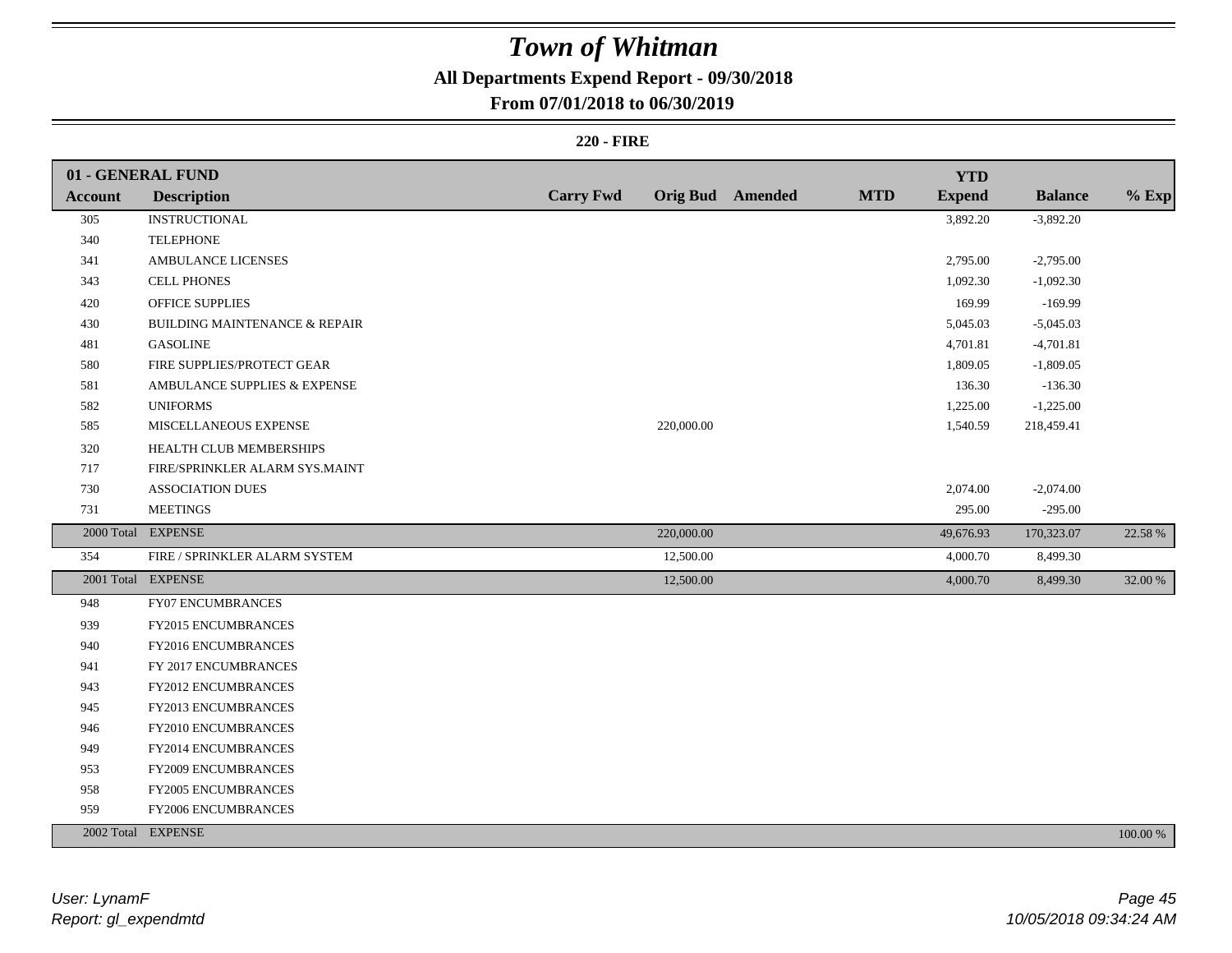### **All Departments Expend Report - 09/30/2018**

### **From 07/01/2018 to 06/30/2019**

#### **220 - FIRE**

|         | 01 - GENERAL FUND                                   |                  |                 |         |            | <b>YTD</b>    |                |            |
|---------|-----------------------------------------------------|------------------|-----------------|---------|------------|---------------|----------------|------------|
| Account | <b>Description</b>                                  | <b>Carry Fwd</b> | <b>Orig Bud</b> | Amended | <b>MTD</b> | <b>Expend</b> | <b>Balance</b> | $%$ Exp    |
| 382     | ARMORY BUILDING MAINTENANCE                         |                  | 10,000.00       |         |            | 300.00        | 9,700.00       |            |
|         | 2003 Total EXPENSE                                  |                  | 10,000.00       |         |            | 300.00        | 9,700.00       | 3.00 %     |
| 353     | REGIONAL DISPATCH                                   |                  | 54,105.00       |         |            | 28,942.50     | 25,162.50      |            |
|         | 2004 Total EXPENSE                                  |                  | 54,105.00       |         |            | 28,942.50     | 25,162.50      | 53.49 %    |
| 999     |                                                     |                  |                 |         |            |               |                |            |
|         | 4436 Total A.2 STM 5/4/15 PUR.FIRE/CHF AUTO         |                  |                 |         |            |               |                | 100.00 %   |
| 999     |                                                     |                  |                 |         |            |               |                |            |
|         | 4437 Total A20ATM5/15LEA/PUR2015PUMP.ENG.1/8        |                  |                 |         |            |               |                | 100.00 %   |
| 580     | FIRE SUPPLIES/PROTECT GEAR                          |                  |                 |         |            |               |                |            |
|         | 4438 Total A.23ATM 5/17EQUIP NEW FIREFIGHTERS       |                  |                 |         |            |               |                | 100.00 %   |
| 999     |                                                     |                  |                 |         |            |               |                |            |
|         | 4439 Total A24ATM5/17L/P 2015 PUMP.ENG.3/8          |                  |                 |         |            |               |                | 100.00 %   |
| 999     |                                                     |                  |                 |         |            |               |                |            |
|         | 4440 Total A21ATM 5/09 PUR.FIRE/CHF AUTO            |                  |                 |         |            |               |                | 100.00 %   |
| 999     |                                                     |                  |                 |         |            |               |                |            |
|         | 4441 Total A11ATM5/16 FUND REGIONAL DISPATCH        |                  |                 |         |            |               |                | 100.00 %   |
| 999     |                                                     |                  |                 |         |            |               |                |            |
|         | 4442 Total A.42 ATM5/16 PUR.PROT.EQ./FIRE DEPT      |                  |                 |         |            |               |                | 100.00 %   |
| 999     |                                                     |                  |                 |         |            |               |                |            |
|         | 4443 Total A27ATM5/17 SELF CONT.BR.APPAR.10%MTCH    |                  |                 |         |            |               |                | 100.00 %   |
| 999     |                                                     |                  |                 |         |            |               |                |            |
|         | 4458 Total A.16STM12/17REPL.ROOFTOP UNITS-FIRE STA. |                  |                 |         |            |               |                | 100.00 %   |
| 999     |                                                     |                  | 50,000.00       |         |            |               | 50,000.00      |            |
|         | 4502 Total A15ATM5/18 PURCHASE SUV FOR FIRE DEPT    |                  | 50,000.00       |         |            |               | 50,000.00      | $0.00\ \%$ |
| 999     |                                                     |                  | 70,926.90       |         |            | 70,926.90     |                |            |
|         | 4517 Total A13 ATM 5/18 - LEASE/PCH 2015 PUMP ENG 5 |                  | 70,926.90       |         |            | 70,926.90     |                | 100.00 %   |
| 999     |                                                     |                  | 30,000.00       |         |            |               | 30,000.00      |            |
|         | 4518 Total A17ATM5/18 NEW PPE FOR FIREFIGHTERS      |                  | 30,000.00       |         |            |               | 30,000.00      | $0.00 \%$  |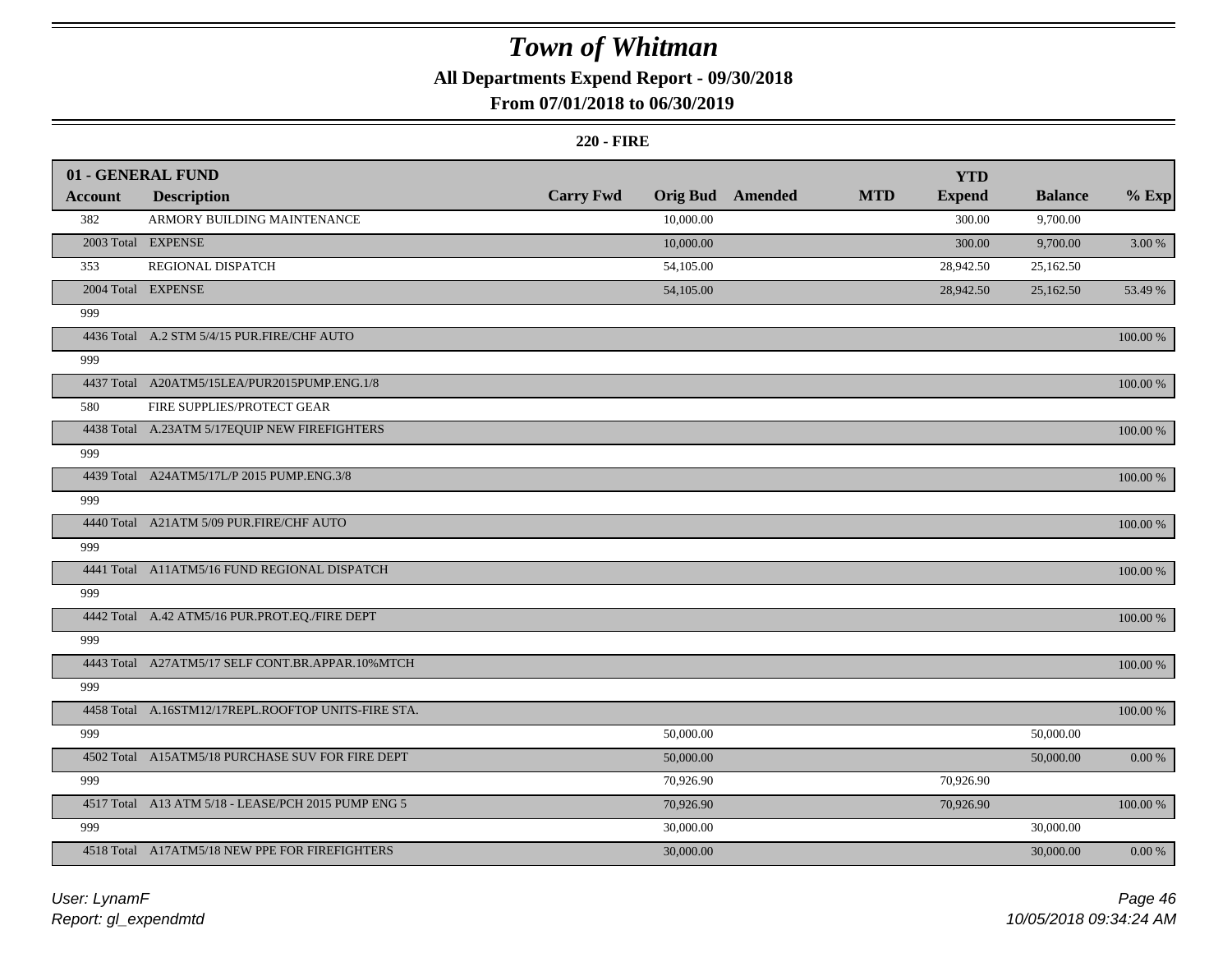**All Departments Expend Report - 09/30/2018**

### **From 07/01/2018 to 06/30/2019**

#### **220 - FIRE**

|                | 01 - GENERAL FUND                                   |                  |                 |         |            | <b>YTD</b>    |                |             |
|----------------|-----------------------------------------------------|------------------|-----------------|---------|------------|---------------|----------------|-------------|
| Account        | <b>Description</b>                                  | <b>Carry Fwd</b> | <b>Orig Bud</b> | Amended | <b>MTD</b> | <b>Expend</b> | <b>Balance</b> | $%$ Exp     |
| 999            |                                                     | 63,167.93        |                 |         |            | 63,167.93     |                |             |
| 4528 Total     | A25ATM5/17&19STM12/17REFURB1990PUMP.ENG             | 63,167.93        |                 |         |            | 63,167.93     |                | $100.00~\%$ |
| 999            |                                                     |                  | 17,947.00       |         |            |               | 17,947.00      |             |
|                | 4530 Total A18ATM5/18 5% MATCH - SCBA GEAR          |                  | 17,947.00       |         |            |               | 17,947.00      | $0.00\ \%$  |
| 999            |                                                     |                  |                 |         |            |               |                |             |
|                | 4547 Total A.26 STM5/17 LEA/PUR.2017 AMB. 1/5       |                  |                 |         |            |               |                | 100.00 %    |
| 999            |                                                     |                  | 39,599.50       |         |            | 39,599.50     |                |             |
|                | 4554 Total A16ATM5/18 LEASE PMT 2 OF 5 2016 AMBULAN |                  | 39,599.50       |         |            | 39,599.50     |                | 100.00 %    |
| 999            |                                                     |                  |                 |         |            |               |                |             |
|                | 4558 Total A19ATM5/14 REPL. FIRE STA.HEAT UNITS     |                  |                 |         |            |               |                | 100.00 %    |
| 999            |                                                     |                  |                 |         |            |               |                |             |
|                | 4559 Total A.40ATM5/16LEA/PUR&EQ.2012.AMB.4/4       |                  |                 |         |            |               |                | $100.00~\%$ |
| 999            |                                                     |                  |                 |         |            | 1,247.75      | $-1,247.75$    |             |
|                | 4566 Total A.18STM12/17RADIO SYSTEM-FIRE DEPT       |                  |                 |         |            | 1,247.75      | $-1,247.75$    | $100.00~\%$ |
| 999            |                                                     | 30,608.86        |                 |         |            |               | 30,608.86      |             |
|                | 4567 Total A.37ATM 5/16PUR2.AMB.STRCHS&STRUC.SYS    | 30,608.86        |                 |         |            |               | 30,608.86      | $0.00\ \%$  |
| 999            |                                                     |                  |                 |         |            |               |                |             |
|                | 4568 Total A.18ATM 5/14 PUR/EQ.FIRE COMMAND VEH.    |                  |                 |         |            |               |                | 100.00 %    |
| 220 Total FIRE |                                                     | 118,511.69       | 3,761,010.40    |         |            | 1,003,923.66  | 2,875,598.43   |             |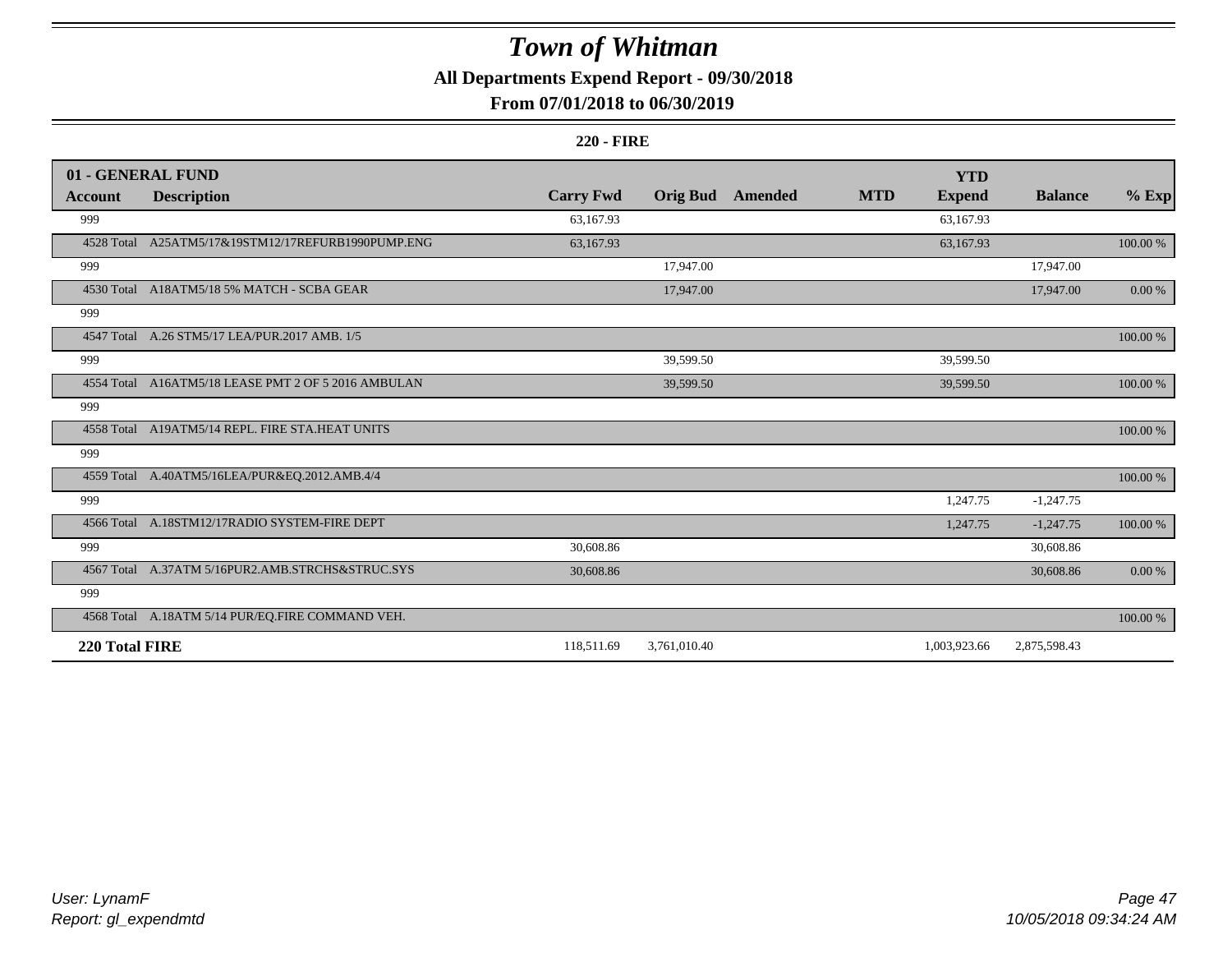**All Departments Expend Report - 09/30/2018**

### **From 07/01/2018 to 06/30/2019**

#### **221 - FIRE ALARM MAINTENANCE**

|         | 01 - GENERAL FUND                         |                  |                 |                |            | <b>YTD</b>    |                |          |
|---------|-------------------------------------------|------------------|-----------------|----------------|------------|---------------|----------------|----------|
| Account | <b>Description</b>                        | <b>Carry Fwd</b> | <b>Orig Bud</b> | <b>Amended</b> | <b>MTD</b> | <b>Expend</b> | <b>Balance</b> | $%$ Exp  |
| 585     | MISCELLANEOUS EXPENSE                     |                  |                 |                |            |               |                |          |
|         | 2000 Total EXPENSE                        |                  |                 |                |            |               |                | 100.00 % |
| 945     | FY2013 ENCUMBRANCES                       |                  |                 |                |            |               |                |          |
| 946     | FY2010 ENCUMBRANCES                       |                  |                 |                |            |               |                |          |
| 949     | <b>FY2014 ENCUMBRANCES</b>                |                  |                 |                |            |               |                |          |
|         | 2001 Total EXPENSE                        |                  |                 |                |            |               |                | 100.00 % |
| 999     |                                           |                  |                 |                |            |               |                |          |
|         | 4423 Total A.4STM5/6/02FIRE ALMS.TN.BLDGS |                  |                 |                |            |               |                | 100.00 % |
|         | <b>221 Total FIRE ALARM MAINTENANCE</b>   |                  |                 |                |            |               |                |          |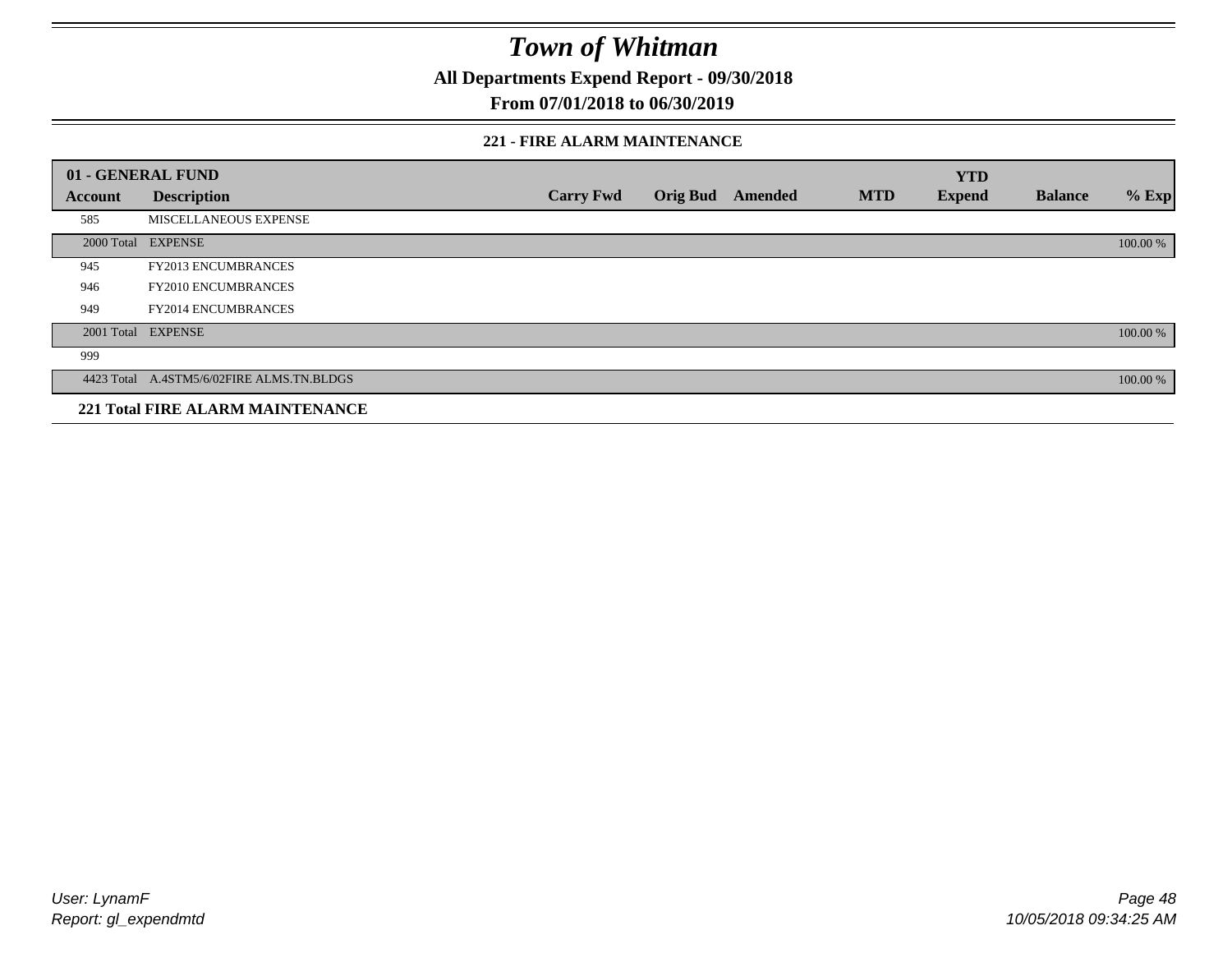**All Departments Expend Report - 09/30/2018**

### **From 07/01/2018 to 06/30/2019**

#### **222 - FOREST FIRES**

|         | 01 - GENERAL FUND             |                  |                 |         |            | <b>YTD</b>    |                |          |
|---------|-------------------------------|------------------|-----------------|---------|------------|---------------|----------------|----------|
| Account | <b>Description</b>            | <b>Carry Fwd</b> | <b>Orig Bud</b> | Amended | <b>MTD</b> | <b>Expend</b> | <b>Balance</b> | $%$ Exp  |
| 112     | <b>SALARIES</b>               |                  |                 |         |            |               |                |          |
|         | 1000 Total SALARIES           |                  |                 |         |            |               |                | 100.00 % |
| 585     | MISCELLANEOUS EXPENSE         |                  | 2,000.00        |         |            |               | 2,000.00       |          |
|         | 2000 Total EXPENSE            |                  | 2,000.00        |         |            |               | 2,000.00       | 0.00 %   |
| 943     | <b>FY2012 ENCUMBRANCES</b>    |                  |                 |         |            |               |                |          |
| 945     | <b>FY2013 ENCUMBRANCES</b>    |                  |                 |         |            |               |                |          |
| 946     | <b>FY2010 ENCUMBRANCES</b>    |                  |                 |         |            |               |                |          |
|         | 2001 Total EXPENSE            |                  |                 |         |            |               |                | 100.00 % |
|         | <b>222 Total FOREST FIRES</b> |                  | 2,000.00        |         |            |               | 2,000.00       |          |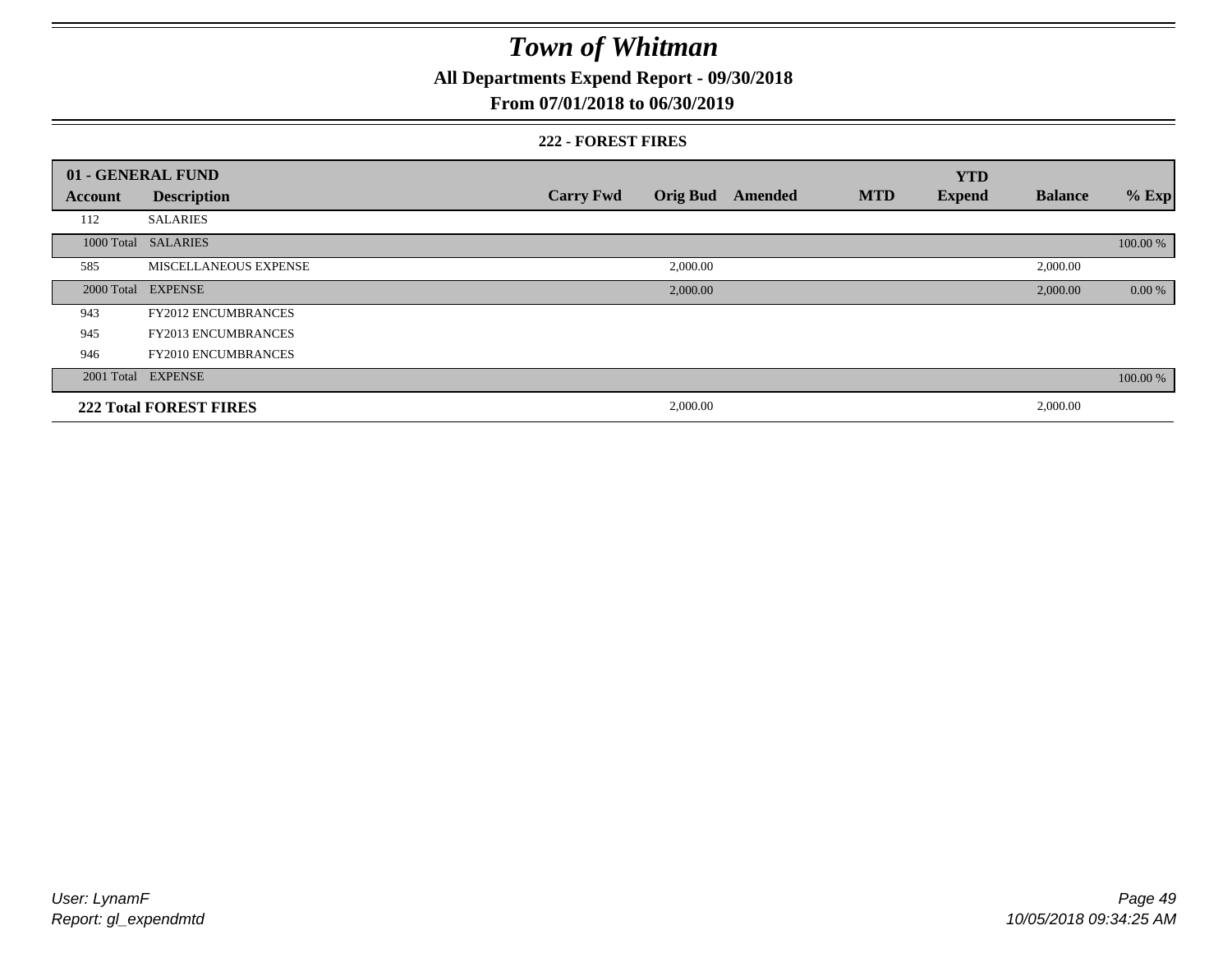**All Departments Expend Report - 09/30/2018**

**From 07/01/2018 to 06/30/2019**

#### **230 - RIGHT TO KNOW LAW BUDGET**

|         | 01 - GENERAL FUND                  |                  |                  |            | <b>YTD</b>    |                |          |
|---------|------------------------------------|------------------|------------------|------------|---------------|----------------|----------|
| Account | <b>Description</b>                 | <b>Carry Fwd</b> | Orig Bud Amended | <b>MTD</b> | <b>Expend</b> | <b>Balance</b> | $%$ Exp  |
| 585     | MISCELLANEOUS EXPENSE              |                  |                  |            |               |                |          |
|         | 2000 Total EXPENSE                 |                  |                  |            |               |                | 100.00 % |
|         | 230 Total RIGHT TO KNOW LAW BUDGET |                  |                  |            |               |                |          |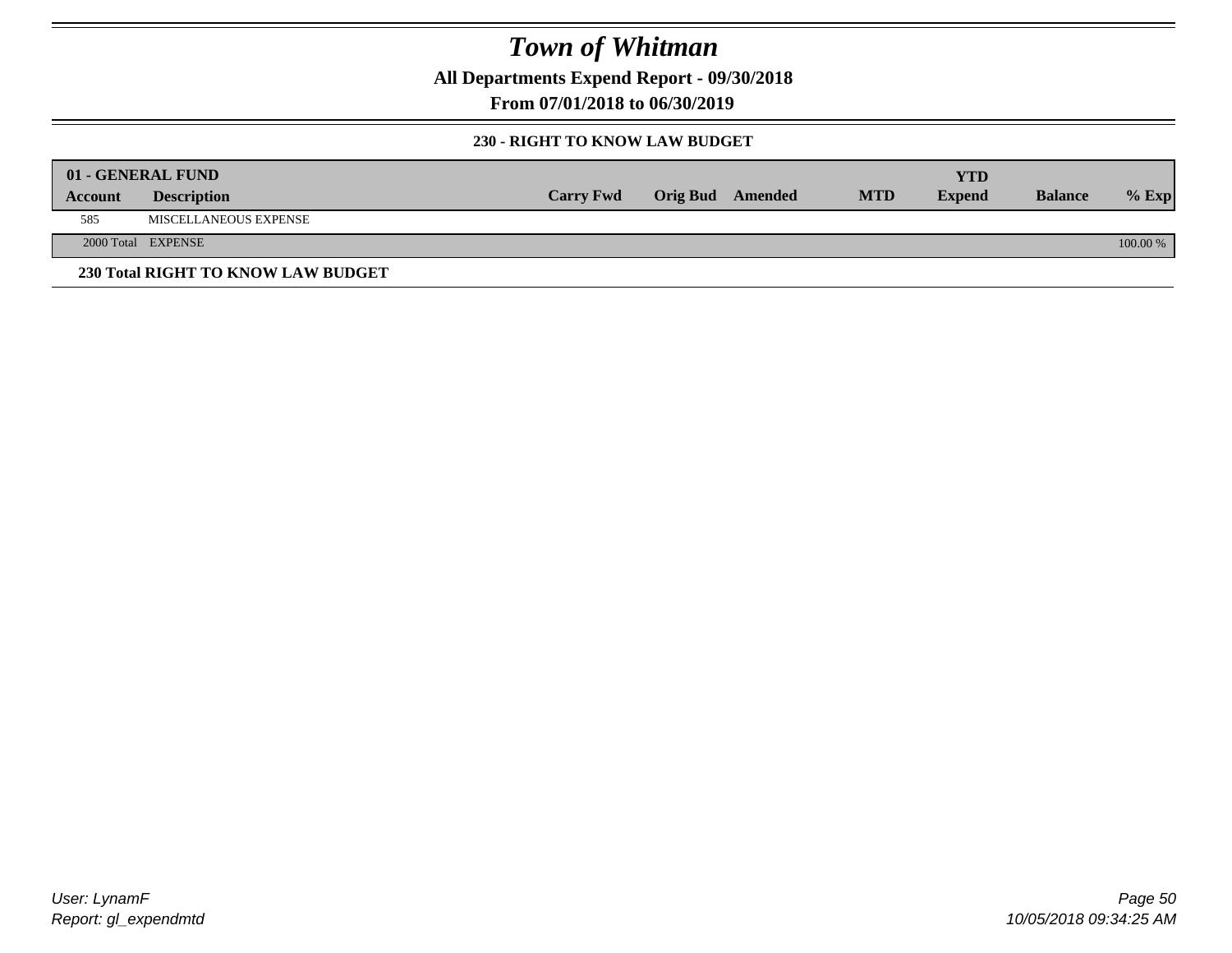**All Departments Expend Report - 09/30/2018**

**From 07/01/2018 to 06/30/2019**

#### **231 - AMBULANCE REPAIR**

|         | 01 - GENERAL FUND          |                  |                 |         |            | <b>YTD</b>    |                |          |
|---------|----------------------------|------------------|-----------------|---------|------------|---------------|----------------|----------|
| Account | <b>Description</b>         | <b>Carry Fwd</b> | <b>Orig Bud</b> | Amended | <b>MTD</b> | <b>Expend</b> | <b>Balance</b> | $%$ Exp  |
| 585     | MISCELLANEOUS EXPENSE      |                  | 25,000.00       |         |            | 15,333.20     | 9,666.80       |          |
|         | 2000 Total EXPENSE         |                  | 25,000.00       |         |            | 15,333.20     | 9,666.80       | 61.33 %  |
| 939     | <b>FY2015 ENCUMBRANCES</b> |                  |                 |         |            |               |                |          |
|         | 2001 Total EXPENSE         |                  |                 |         |            |               |                | 100.00 % |
|         | 231 Total AMBULANCE REPAIR |                  | 25,000.00       |         |            | 15,333.20     | 9,666.80       |          |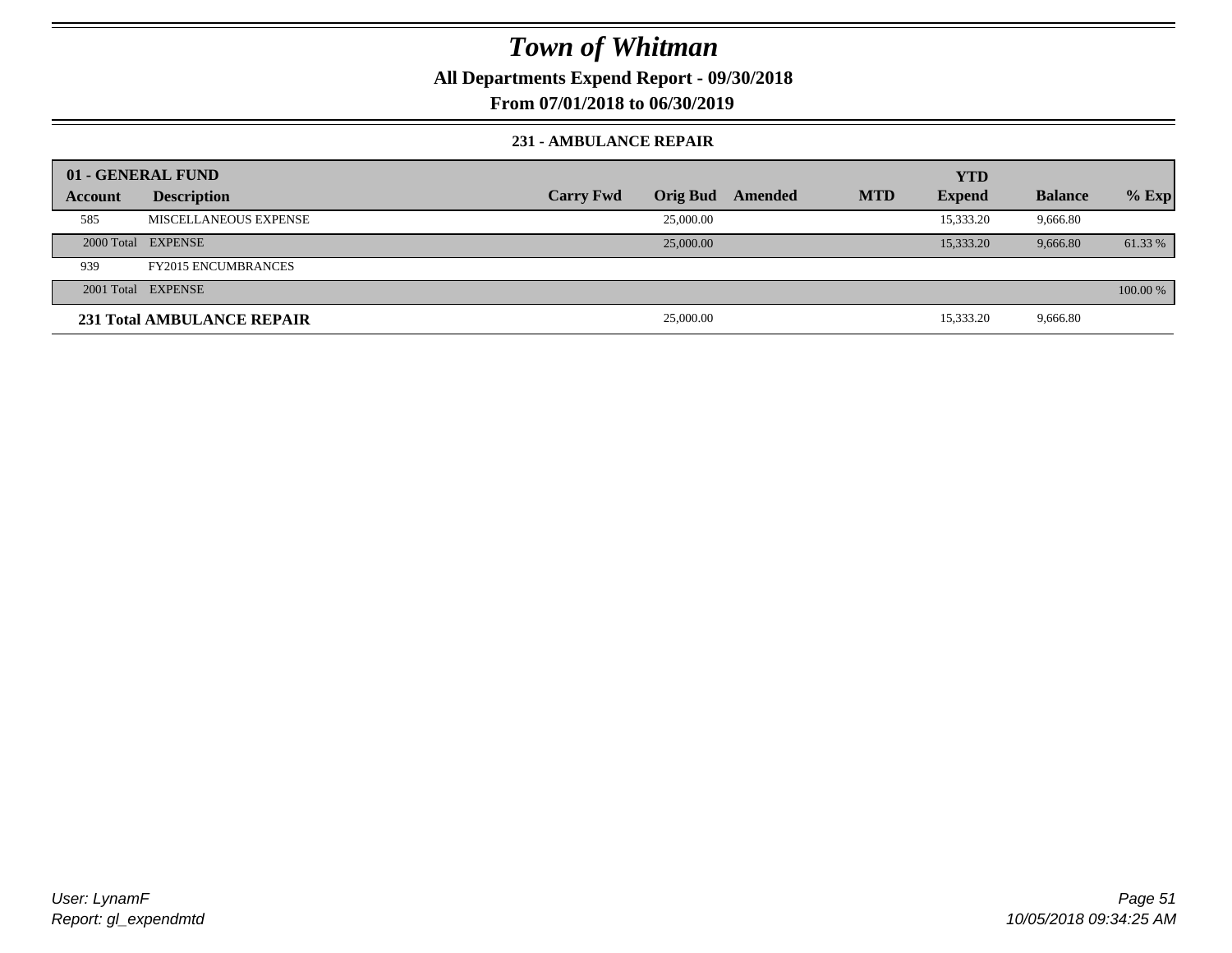**All Departments Expend Report - 09/30/2018**

**From 07/01/2018 to 06/30/2019**

#### **233 - AMBULANCE BILLING**

|         | 01 - GENERAL FUND                  |                  |                 |         |            | <b>YTD</b>    |                |          |
|---------|------------------------------------|------------------|-----------------|---------|------------|---------------|----------------|----------|
| Account | <b>Description</b>                 | <b>Carry Fwd</b> | <b>Orig Bud</b> | Amended | <b>MTD</b> | <b>Expend</b> | <b>Balance</b> | % Exp    |
| 252     | <b>SERVICES</b>                    |                  | 35,000.00       |         |            | 6,752.60      | 28,247.40      |          |
|         | 2000 Total EXPENSE                 |                  | 35,000.00       |         |            | 6,752.60      | 28,247.40      | 19.29 %  |
| 941     | FY 2017 ENCUMBRANCES               |                  |                 |         |            |               |                |          |
| 943     | <b>FY2012 ENCUMBRANCES</b>         |                  |                 |         |            |               |                |          |
| 945     | <b>FY2013 ENCUMBRANCES</b>         |                  |                 |         |            |               |                |          |
| 946     | <b>FY2010 ENCUMBRANCES</b>         |                  |                 |         |            |               |                |          |
| 949     | <b>FY2014 ENCUMBRANCES</b>         |                  |                 |         |            |               |                |          |
| 959     | <b>FY2006 ENCUMBRANCES</b>         |                  |                 |         |            |               |                |          |
| 938     | FY 2018 ENCUMBRANCES               | 3,229.36         |                 |         |            | 3,229.36      |                |          |
|         | 2001 Total EXPENSE                 | 3,229.36         |                 |         |            | 3,229.36      |                | 100.00 % |
|         | <b>233 Total AMBULANCE BILLING</b> | 3,229.36         | 35,000.00       |         |            | 9,981.96      | 28,247.40      |          |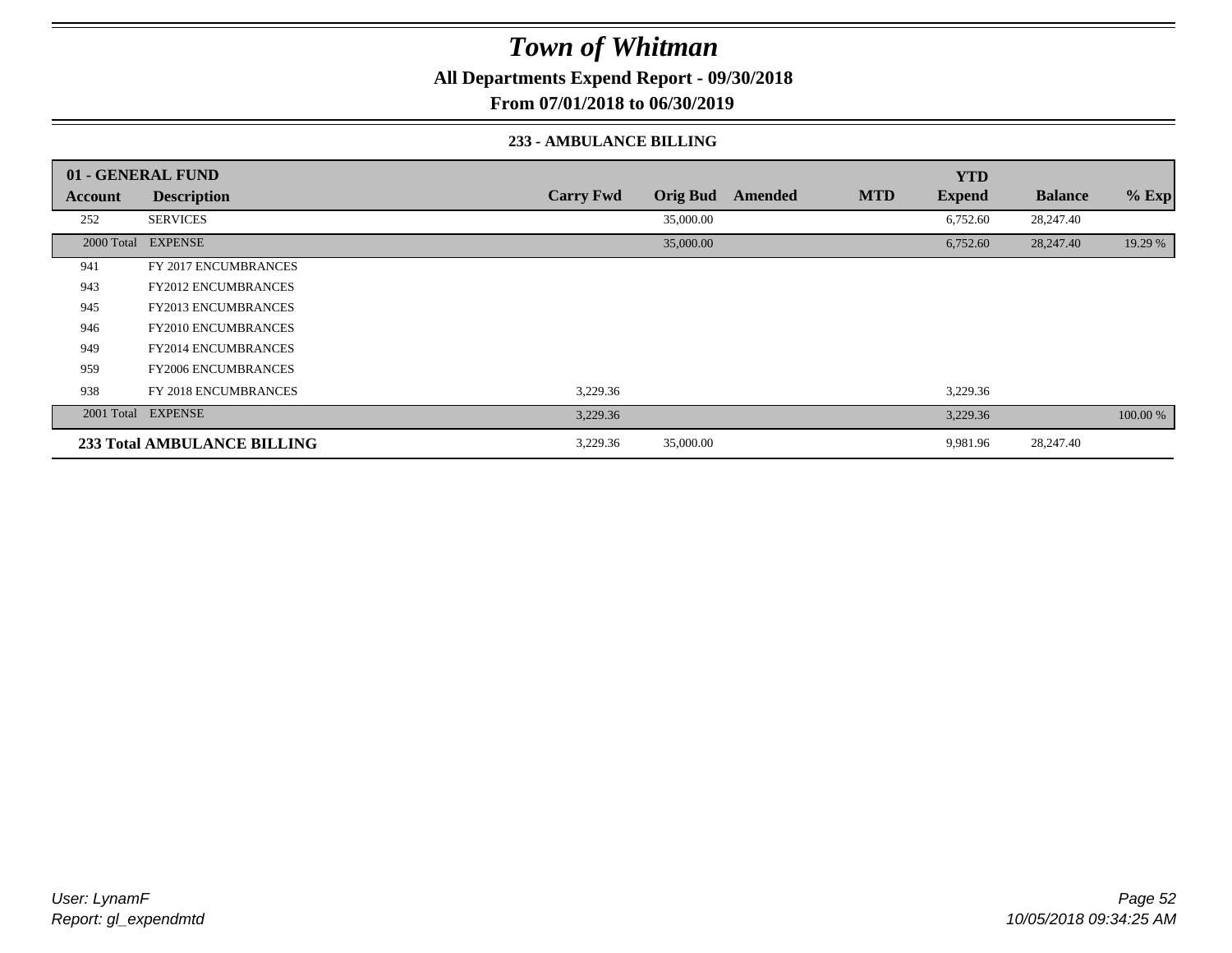**All Departments Expend Report - 09/30/2018**

**From 07/01/2018 to 06/30/2019**

#### **241 - BUILDING INSPECTOR**

|                | 01 - GENERAL FUND                   |                  |           |                         |            | <b>YTD</b>    |                |            |
|----------------|-------------------------------------|------------------|-----------|-------------------------|------------|---------------|----------------|------------|
| <b>Account</b> | <b>Description</b>                  | <b>Carry Fwd</b> |           | <b>Orig Bud</b> Amended | <b>MTD</b> | <b>Expend</b> | <b>Balance</b> | $%$ Exp    |
| 120            | SALARIES-PART TIME                  |                  | 68,760.00 |                         |            | 17,190.03     | 51,569.97      |            |
|                | 1000 Total SALARIES                 |                  | 68,760.00 |                         |            | 17,190.03     | 51,569.97      | 25.00 %    |
| 121            | <b>CLERICAL I</b>                   |                  | 49,147.00 |                         |            | 15,473.36     | 33,673.64      |            |
|                | 1001 Total SALARIES                 |                  | 49,147.00 |                         |            | 15,473.36     | 33,673.64      | 31.48 %    |
| 126            | <b>CLERICAL II</b>                  |                  |           |                         |            |               |                |            |
|                | 1002 Total SALARIES                 |                  |           |                         |            |               |                | 100.00 %   |
| 133            | <b>ASSISTANT</b>                    |                  | 1,700.00  |                         |            |               | 1,700.00       |            |
|                | 1003 Total SALARIES                 |                  | 1,700.00  |                         |            |               | 1,700.00       | $0.00\ \%$ |
| 242            | <b>VEHICLE MAINTENANCE</b>          |                  |           |                         |            |               |                |            |
| 340            | <b>TELEPHONE</b>                    |                  |           |                         |            |               |                |            |
| 343            | <b>CELL PHONES</b>                  |                  |           |                         |            | 152.97        | $-152.97$      |            |
| 420            | <b>OFFICE SUPPLIES</b>              |                  |           |                         |            | 202.97        | $-202.97$      |            |
| 481            | <b>GASOLINE</b>                     |                  |           |                         |            |               |                |            |
| 585            | MISCELLANEOUS EXPENSE               |                  | 5,000.00  |                         |            | 140.00        | 4,860.00       |            |
| 730            | <b>ASSOCIATION DUES</b>             |                  |           |                         |            | 70.00         | $-70.00$       |            |
| 731            | <b>MEETINGS</b>                     |                  |           |                         |            | 25.00         | $-25.00$       |            |
| 746            | <b>AUTO EXPENSE</b>                 |                  |           |                         |            | 388.45        | $-388.45$      |            |
|                | 2000 Total EXPENSE                  |                  | 5,000.00  |                         |            | 979.39        | 4,020.61       | 19.58 %    |
| 710            | IN STATE TRAVEL                     |                  |           |                         |            |               |                |            |
| 746            | <b>AUTO EXPENSE</b>                 |                  | 800.00    |                         |            | 723.94        | 76.06          |            |
|                | 2001 Total EXPENSE                  |                  | 800.00    |                         |            | 723.94        | 76.06          | 90.49 %    |
| 940            | FY2016 ENCUMBRANCES                 |                  |           |                         |            |               |                |            |
| 943            | FY2012 ENCUMBRANCES                 |                  |           |                         |            |               |                |            |
| 939            | FY2015 ENCUMBRANCES                 |                  |           |                         |            |               |                |            |
| 949            | FY2014 ENCUMBRANCES                 |                  |           |                         |            |               |                |            |
|                | 2002 Total EXPENSE                  |                  |           |                         |            |               |                | 100.00 %   |
| 750            | RS.FD.-DEMO.BARN-655 WASHINGTON ST. |                  |           |                         |            |               |                |            |
|                | 2003 Total EXPENSE                  |                  |           |                         |            |               |                | 100.00 %   |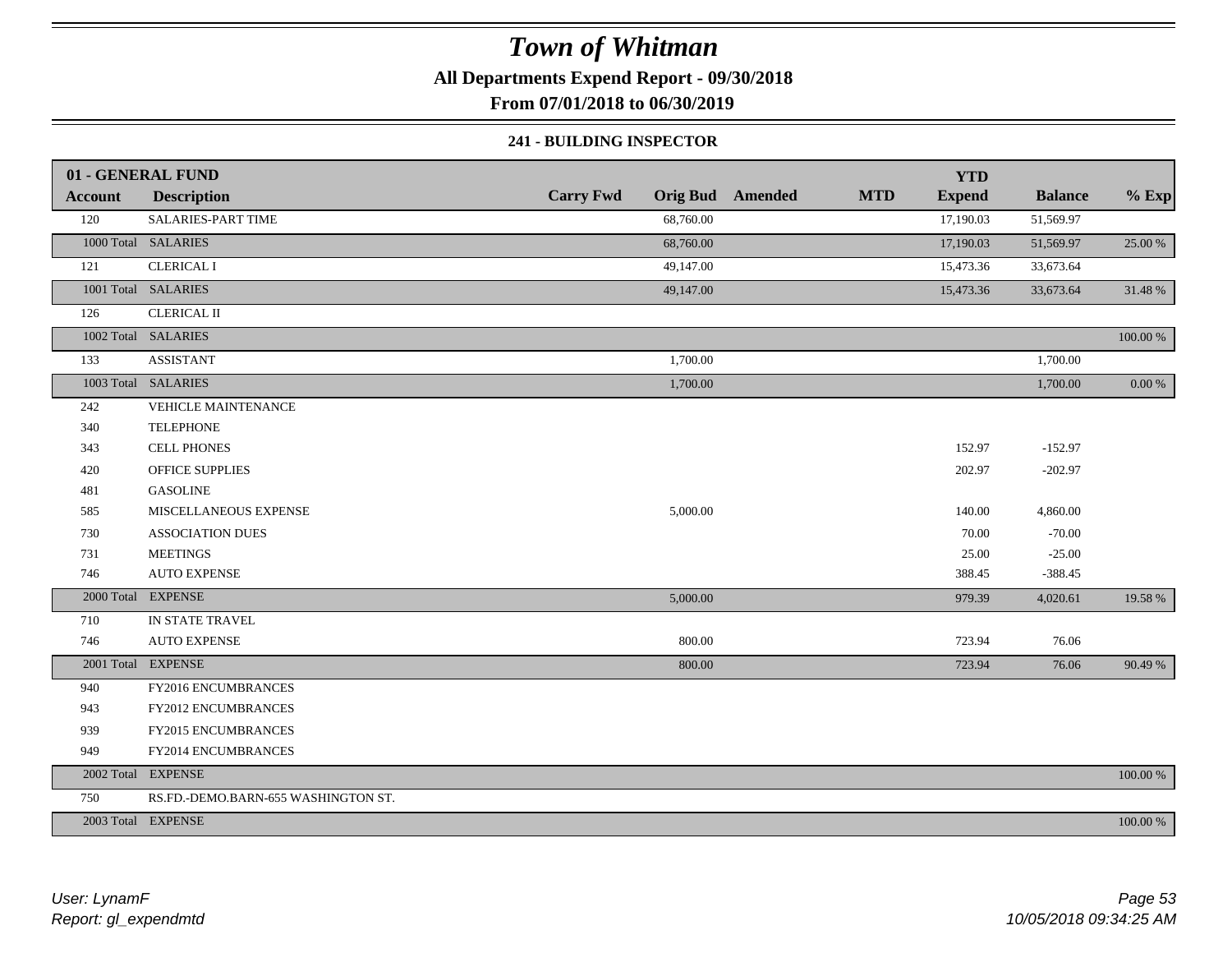**All Departments Expend Report - 09/30/2018**

### **From 07/01/2018 to 06/30/2019**

#### **241 - BUILDING INSPECTOR**

| 01 - GENERAL FUND |                                       |                  |                 |         |            |               |                |          |
|-------------------|---------------------------------------|------------------|-----------------|---------|------------|---------------|----------------|----------|
|                   |                                       |                  |                 |         |            | YTD           |                |          |
| Account           | <b>Description</b>                    | <b>Carry Fwd</b> | <b>Orig Bud</b> | Amended | <b>MTD</b> | <b>Expend</b> | <b>Balance</b> | $%$ Exp  |
| 753               | RS.FD.-COND.PROP.- 64 STAR ST.        |                  |                 |         |            |               |                |          |
| 754               | RES. FND. TR. - BOARD UP 35 EAST AVE. |                  |                 |         |            |               |                |          |
|                   | 2004 Total EXPENSE                    |                  |                 |         |            |               |                | 100.00 % |
|                   | <b>241 Total BUILDING INSPECTOR</b>   |                  | 125,407.00      |         |            | 34,366.72     | 91,040.28      |          |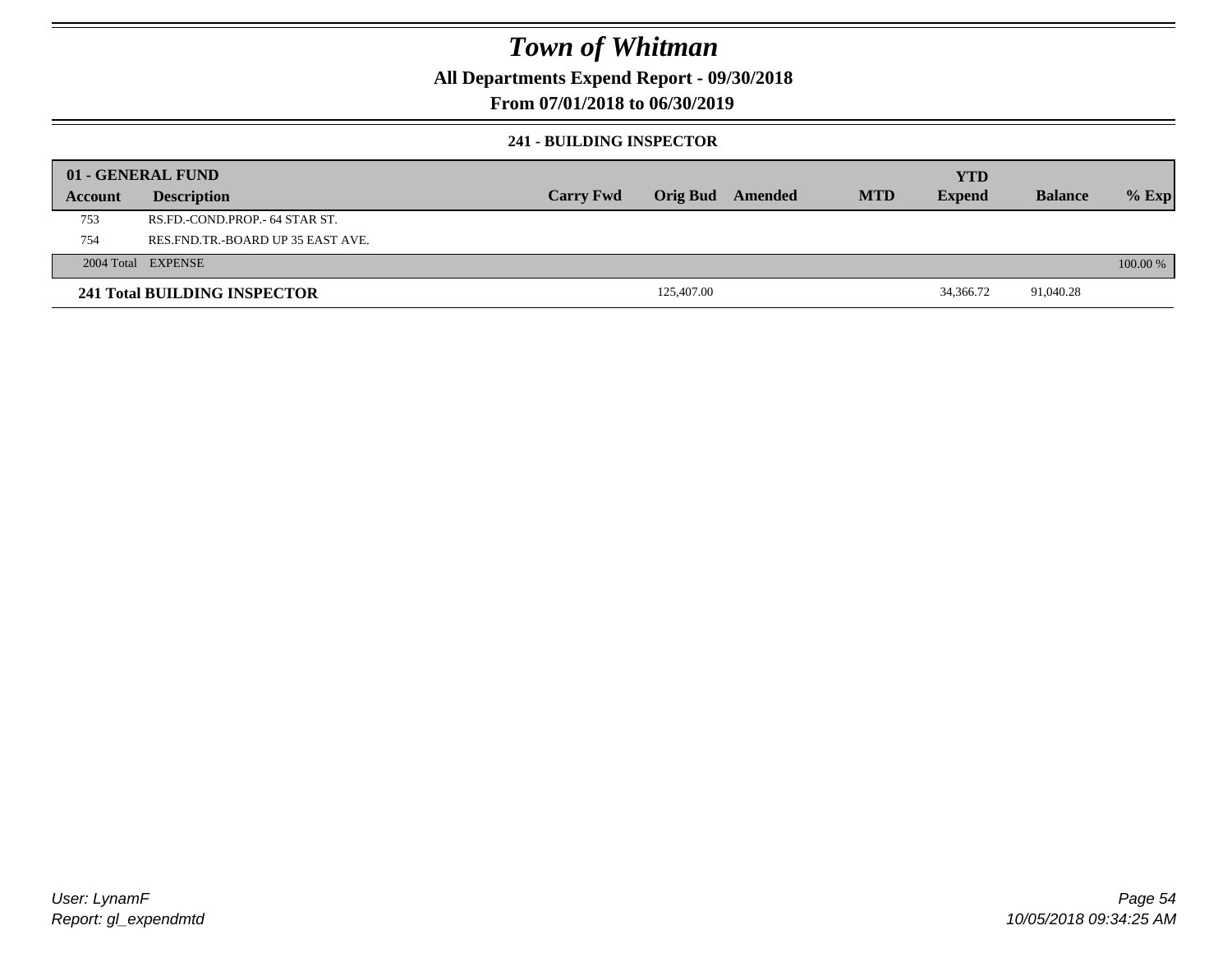**All Departments Expend Report - 09/30/2018**

**From 07/01/2018 to 06/30/2019**

#### **242 - GAS INSPECTOR**

|                | 01 - GENERAL FUND              |                                     |         | <b>YTD</b>                  |                |         |
|----------------|--------------------------------|-------------------------------------|---------|-----------------------------|----------------|---------|
| <b>Account</b> | <b>Description</b>             | <b>Orig Bud</b><br><b>Carry Fwd</b> | Amended | <b>MTD</b><br><b>Expend</b> | <b>Balance</b> | $%$ Exp |
| 120            | <b>SALARIES-PART TIME</b>      | 4,663.00                            |         | 1,165.74                    | 3,497.26       |         |
|                | 1000 Total SALARIES            | 4,663.00                            |         | 1,165.74                    | 3,497.26       | 24.99 % |
| 420            | <b>OFFICE SUPPLIES</b>         |                                     |         |                             |                |         |
| 585            | MISCELLANEOUS EXPENSE          | 400.00                              |         |                             | 400.00         |         |
| 710            | IN STATE TRAVEL                |                                     |         |                             |                |         |
| 731            | <b>MEETINGS</b>                |                                     |         | 40.00                       | $-40.00$       |         |
|                | 2000 Total EXPENSE             | 400.00                              |         | 40.00                       | 360.00         | 10.00 % |
|                | <b>242 Total GAS INSPECTOR</b> | 5,063.00                            |         | 1,205.74                    | 3,857.26       |         |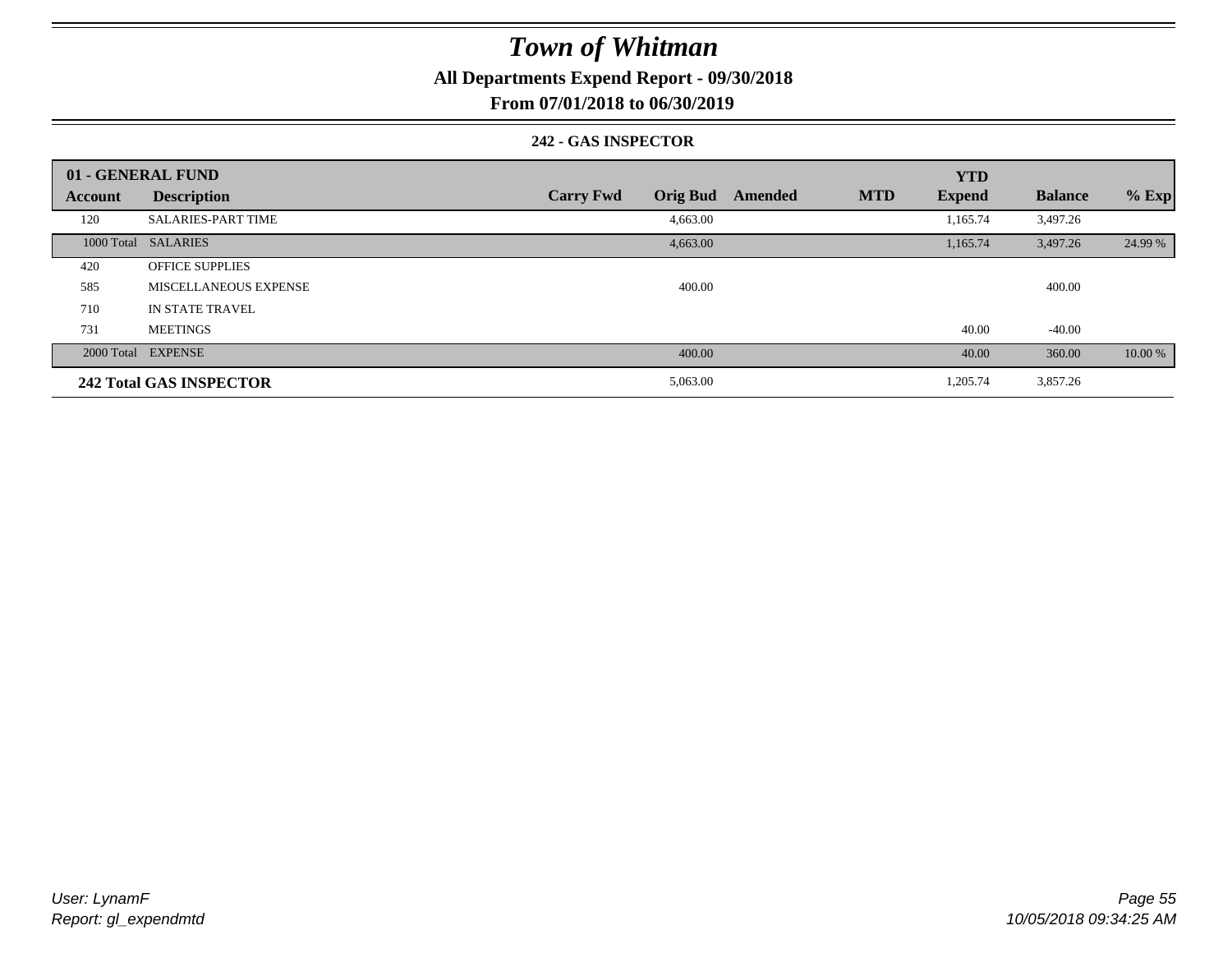**All Departments Expend Report - 09/30/2018**

**From 07/01/2018 to 06/30/2019**

#### **243 - PLUMBING INSPECTOR**

|                | 01 - GENERAL FUND            |                                     |         | <b>YTD</b>                  |                |         |
|----------------|------------------------------|-------------------------------------|---------|-----------------------------|----------------|---------|
| <b>Account</b> | <b>Description</b>           | <b>Orig Bud</b><br><b>Carry Fwd</b> | Amended | <b>MTD</b><br><b>Expend</b> | <b>Balance</b> | $%$ Exp |
| 120            | <b>SALARIES-PART TIME</b>    | 11,329.00                           |         | 2,832.24                    | 8,496.76       |         |
|                | 1000 Total SALARIES          | 11,329.00                           |         | 2,832.24                    | 8,496.76       | 24.99 % |
| 420            | <b>OFFICE SUPPLIES</b>       |                                     |         |                             |                |         |
| 585            | <b>MISCELLANEOUS EXPENSE</b> | 500.00                              |         |                             | 500.00         |         |
| 710            | <b>IN STATE TRAVEL</b>       |                                     |         | 40.88                       | $-40.88$       |         |
| 731            | <b>MEETINGS</b>              |                                     |         |                             |                |         |
|                | 2000 Total EXPENSE           | 500.00                              |         | 40.88                       | 459.12         | 8.17 %  |
|                | 243 Total PLUMBING INSPECTOR | 11,829.00                           |         | 2,873.12                    | 8,955.88       |         |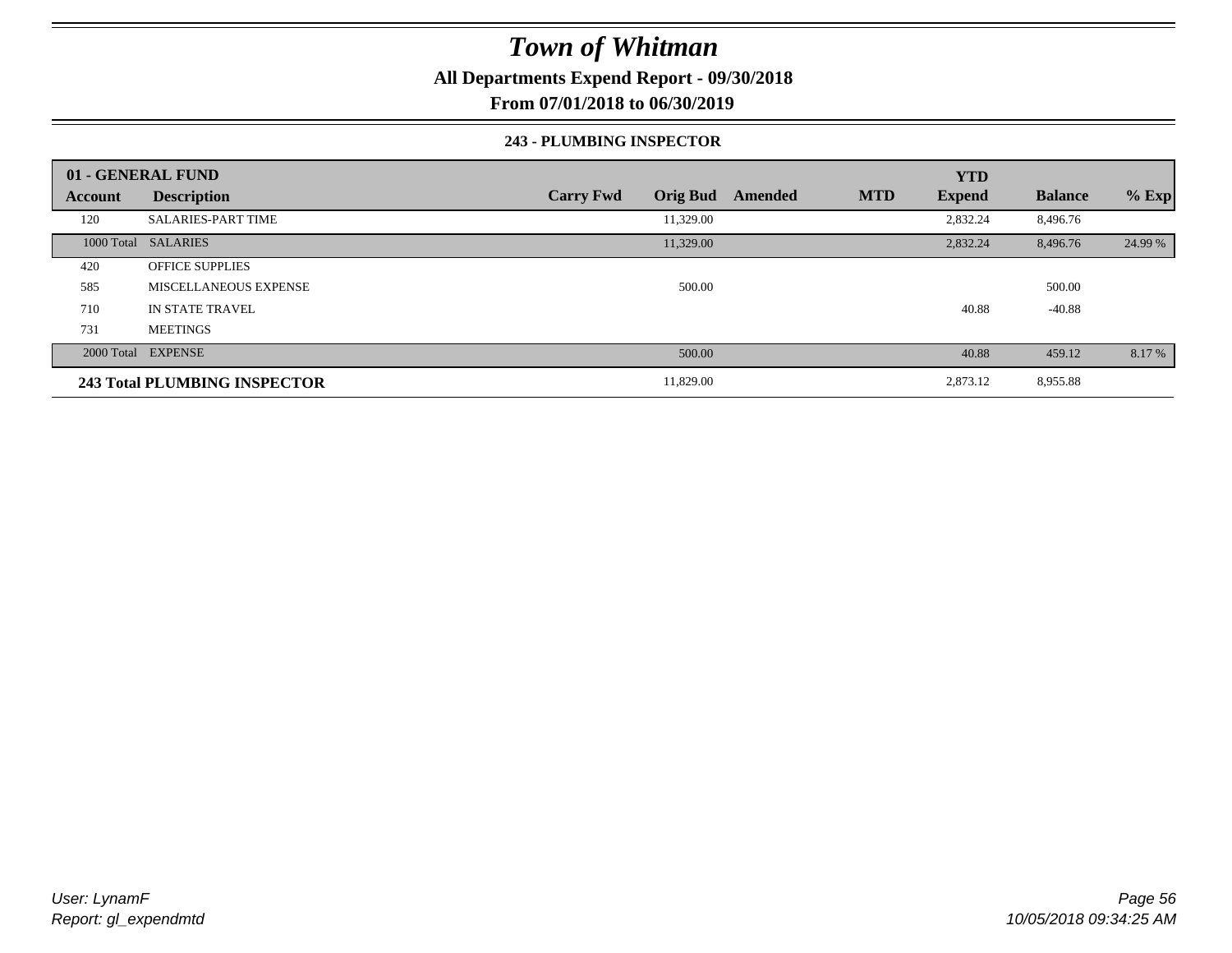**All Departments Expend Report - 09/30/2018**

**From 07/01/2018 to 06/30/2019**

#### **244 - SEALER OF WEIGHTS & MEASURES**

|            | 01 - GENERAL FUND                        |                  |                 |         |            | <b>YTD</b>    |                |           |
|------------|------------------------------------------|------------------|-----------------|---------|------------|---------------|----------------|-----------|
| Account    | <b>Description</b>                       | <b>Carry Fwd</b> | <b>Orig Bud</b> | Amended | <b>MTD</b> | <b>Expend</b> | <b>Balance</b> | $%$ Exp   |
| 120        | <b>SALARIES-PART TIME</b>                |                  | 4,617.00        |         |            | 1,154.25      | 3,462.75       |           |
| 1000 Total | <b>SALARIES</b>                          |                  | 4,617.00        |         |            | 1,154.25      | 3,462.75       | 25.00 %   |
| 420        | <b>OFFICE SUPPLIES</b>                   |                  |                 |         |            |               |                |           |
| 585        | MISCELLANEOUS EXPENSE                    |                  | 800.00          |         |            |               | 800.00         |           |
| 710        | IN STATE TRAVEL                          |                  |                 |         |            |               |                |           |
| 730        | <b>ASSOCIATION DUES</b>                  |                  |                 |         |            |               |                |           |
| 731        | <b>MEETINGS</b>                          |                  |                 |         |            |               |                |           |
|            | 2000 Total EXPENSE                       |                  | 800.00          |         |            |               | 800.00         | 0.00 %    |
| 243        | EQUIPMENT MAINTENANCE                    |                  | 125.00          |         |            |               | 125.00         |           |
| 2001 Total | <b>EXPENSE</b>                           |                  | 125.00          |         |            |               | 125.00         | $0.00 \%$ |
| 949        | <b>FY2014 ENCUMBRANCES</b>               |                  |                 |         |            |               |                |           |
| 2002 Total | <b>EXPENSE</b>                           |                  |                 |         |            |               |                | 100.00 %  |
| 999        |                                          |                  |                 |         |            |               |                |           |
|            | 3801 Total RESERVE FND.TRAN. - EQUIPMENT |                  |                 |         |            |               |                | 100.00 %  |
|            | 244 Total SEALER OF WEIGHTS & MEASURES   |                  | 5,542.00        |         |            | 1,154.25      | 4,387.75       |           |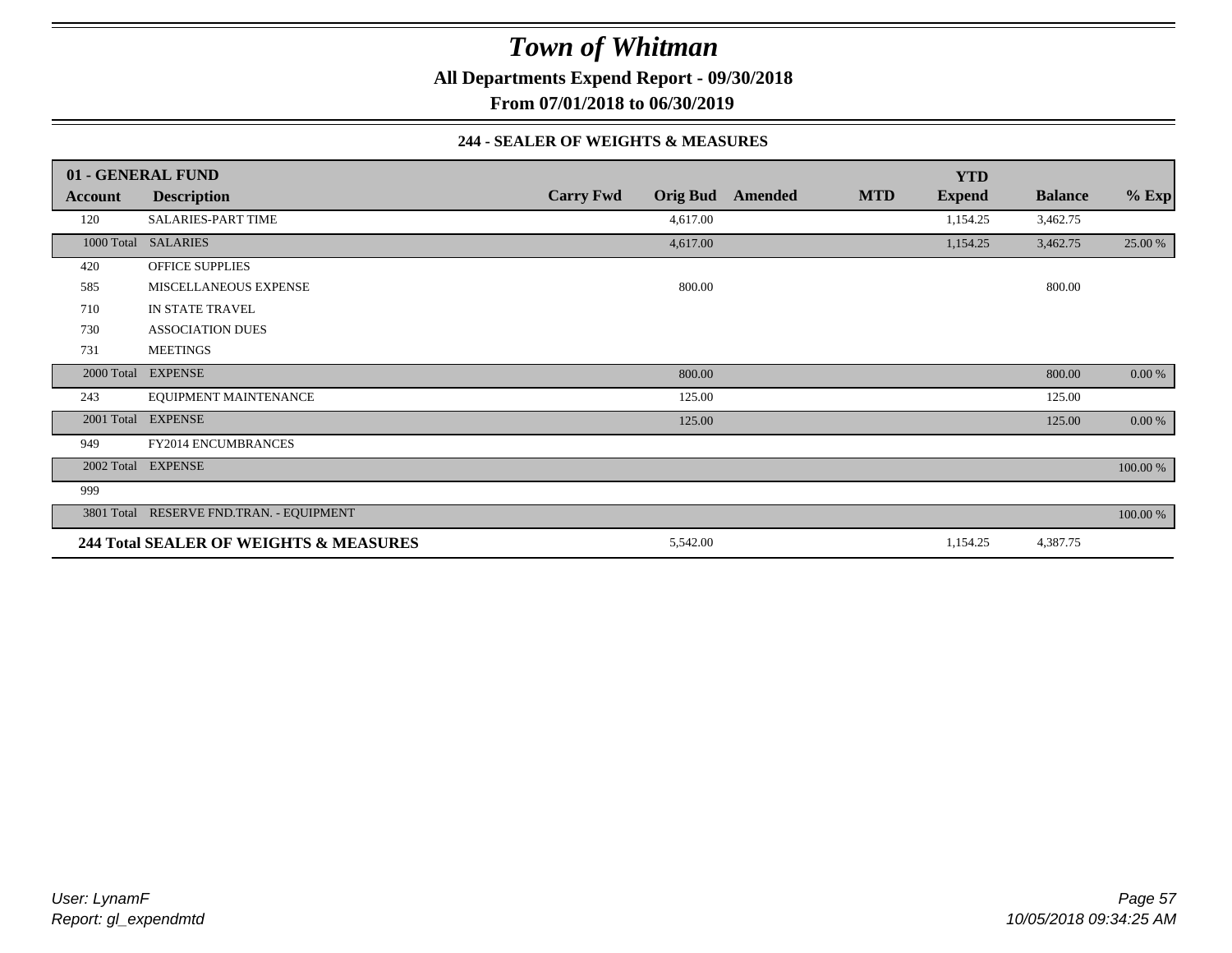**All Departments Expend Report - 09/30/2018**

**From 07/01/2018 to 06/30/2019**

#### **245 - ELECTRICAL INSPECTOR**

|         | 01 - GENERAL FUND                     |                                     |         |            | <b>YTD</b>    |                |          |
|---------|---------------------------------------|-------------------------------------|---------|------------|---------------|----------------|----------|
| Account | <b>Description</b>                    | <b>Carry Fwd</b><br><b>Orig Bud</b> | Amended | <b>MTD</b> | <b>Expend</b> | <b>Balance</b> | $%$ Exp  |
| 120     | <b>SALARIES-PART TIME</b>             | 16,784.00                           |         |            | 4,196.01      | 12,587.99      |          |
| 219     | <b>EMERGENCY RESPONSE</b>             | 1,200.00                            |         |            | 120.00        | 1,080.00       |          |
|         | 1000 Total SALARIES                   | 17,984.00                           |         |            | 4,316.01      | 13,667.99      | 23.99 %  |
| 340     | <b>TELEPHONE</b>                      |                                     |         |            |               |                |          |
| 343     | <b>CELL PHONES</b>                    |                                     |         |            |               |                |          |
| 420     | <b>OFFICE SUPPLIES</b>                |                                     |         |            |               |                |          |
| 585     | MISCELLANEOUS EXPENSE                 | 2,600.00                            |         |            |               | 2,600.00       |          |
| 710     | IN STATE TRAVEL                       |                                     |         |            |               |                |          |
| 948     | <b>FY07 ENCUMBRANCES</b>              |                                     |         |            |               |                |          |
|         | 2000 Total EXPENSE                    | 2,600.00                            |         |            |               | 2,600.00       | 0.00 %   |
| 948     | <b>FY07 ENCUMBRANCES</b>              |                                     |         |            |               |                |          |
|         | 2001 Total EXPENSE                    |                                     |         |            |               |                | 100.00 % |
|         | <b>245 Total ELECTRICAL INSPECTOR</b> | 20,584.00                           |         |            | 4,316.01      | 16,267.99      |          |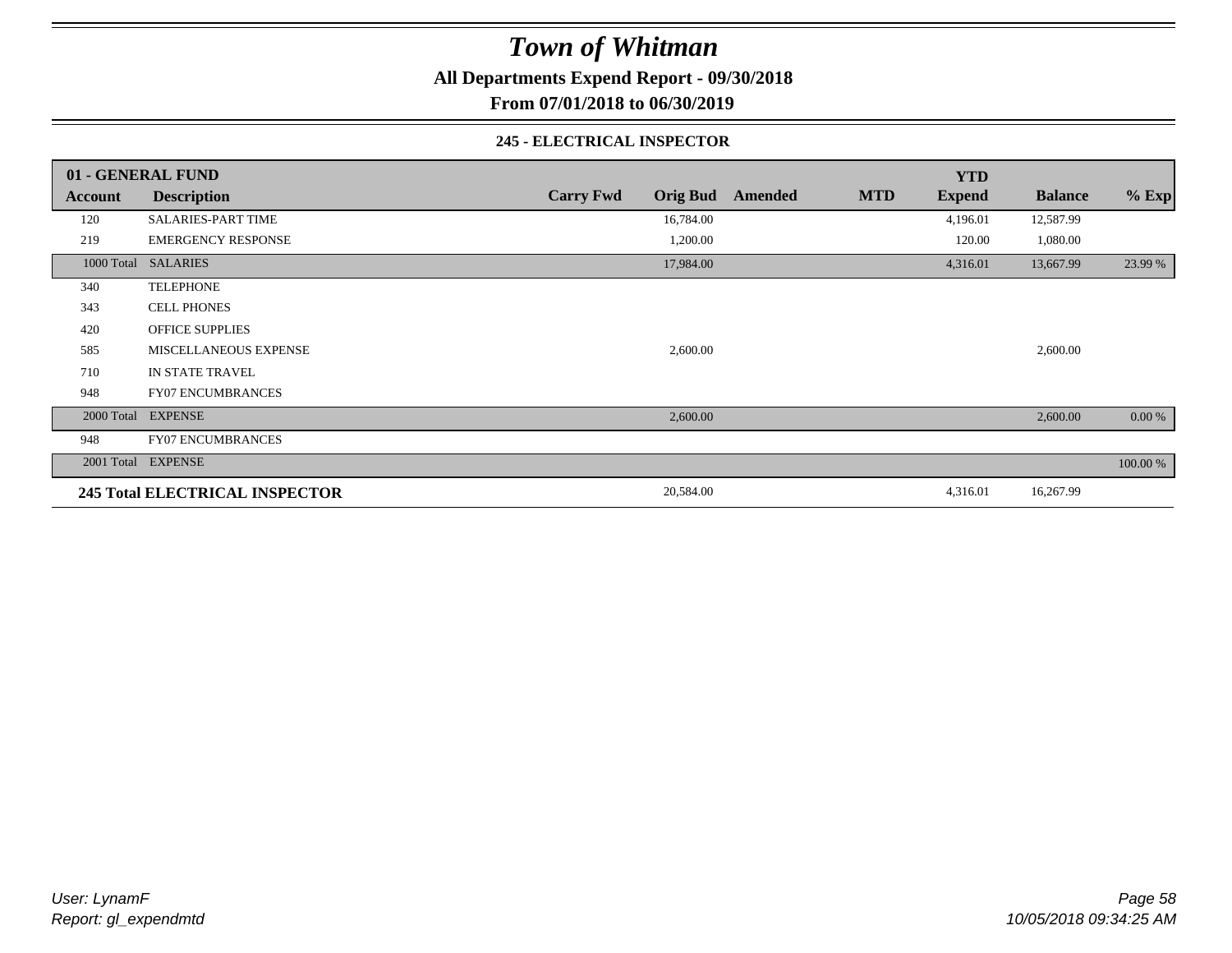**All Departments Expend Report - 09/30/2018**

### **From 07/01/2018 to 06/30/2019**

#### **291 - CIVIL DEFENSE**

|                | 01 - GENERAL FUND              |                  |           |                         |            | <b>YTD</b>    |                |          |
|----------------|--------------------------------|------------------|-----------|-------------------------|------------|---------------|----------------|----------|
| <b>Account</b> | <b>Description</b>             | <b>Carry Fwd</b> |           | <b>Orig Bud</b> Amended | <b>MTD</b> | <b>Expend</b> | <b>Balance</b> | $%$ Exp  |
| 112            | <b>SALARIES</b>                |                  |           |                         |            |               |                |          |
|                | 1000 Total SALARIES            |                  |           |                         |            |               |                | 100.00 % |
| 116            | <b>CLERICAL</b>                |                  | 3,817.00  |                         |            | 954.25        | 2,862.75       |          |
|                | 1001 Total SALARIES            |                  | 3,817.00  |                         |            | 954.25        | 2,862.75       | 25.00 %  |
| 242            | <b>VEHICLE MAINTENANCE</b>     |                  |           |                         |            |               |                |          |
| 243            | EQUIPMENT MAINTENANCE          |                  |           |                         |            |               |                |          |
| 311            | <b>COMPUTER SERVICES</b>       |                  |           |                         |            |               |                |          |
| 340            | <b>TELEPHONE</b>               |                  |           |                         |            |               |                |          |
| 343            | <b>CELL PHONES</b>             |                  |           |                         |            | 119.97        | $-119.97$      |          |
| 748            | <b>GENERATOR MAINTENANCE</b>   |                  |           |                         |            |               |                |          |
| 420            | <b>OFFICE SUPPLIES</b>         |                  |           |                         |            |               |                |          |
| 582            | <b>UNIFORMS</b>                |                  |           |                         |            |               |                |          |
| 585            | MISCELLANEOUS EXPENSE          |                  | 3,500.00  |                         |            | 523.70        | 2,976.30       |          |
| 730            | <b>ASSOCIATION DUES</b>        |                  |           |                         |            |               |                |          |
| 740            | <b>INSURANCE PREMIUMS</b>      |                  |           |                         |            |               |                |          |
|                | 2000 Total EXPENSE             |                  | 3,500.00  |                         |            | 643.67        | 2,856.33       | 18.39 %  |
| 311            | <b>COMPUTER SERVICES</b>       |                  |           |                         |            |               |                |          |
| 343            | <b>CELL PHONES</b>             |                  |           |                         |            |               |                |          |
| 739            | <b>AUXILIARY POLICE</b>        |                  |           |                         |            |               |                |          |
|                | 2001 Total EXPENSE             |                  |           |                         |            |               |                | 100.00 % |
| 943            | FY2012 ENCUMBRANCES            |                  |           |                         |            |               |                |          |
| 946            | FY2010 ENCUMBRANCES            |                  |           |                         |            |               |                |          |
| 949            | FY2014 ENCUMBRANCES            |                  |           |                         |            |               |                |          |
|                | 2002 Total EXPENSE             |                  |           |                         |            |               |                | 100.00 % |
| 748            | GENERATOR MAINTENANCE          |                  | 7,500.00  |                         |            | 6,875.00      | 625.00         |          |
|                | 2003 Total EXPENSE             |                  | 7,500.00  |                         |            | 6,875.00      | 625.00         | 91.66%   |
|                | <b>291 Total CIVIL DEFENSE</b> |                  | 14,817.00 |                         |            | 8,472.92      | 6,344.08       |          |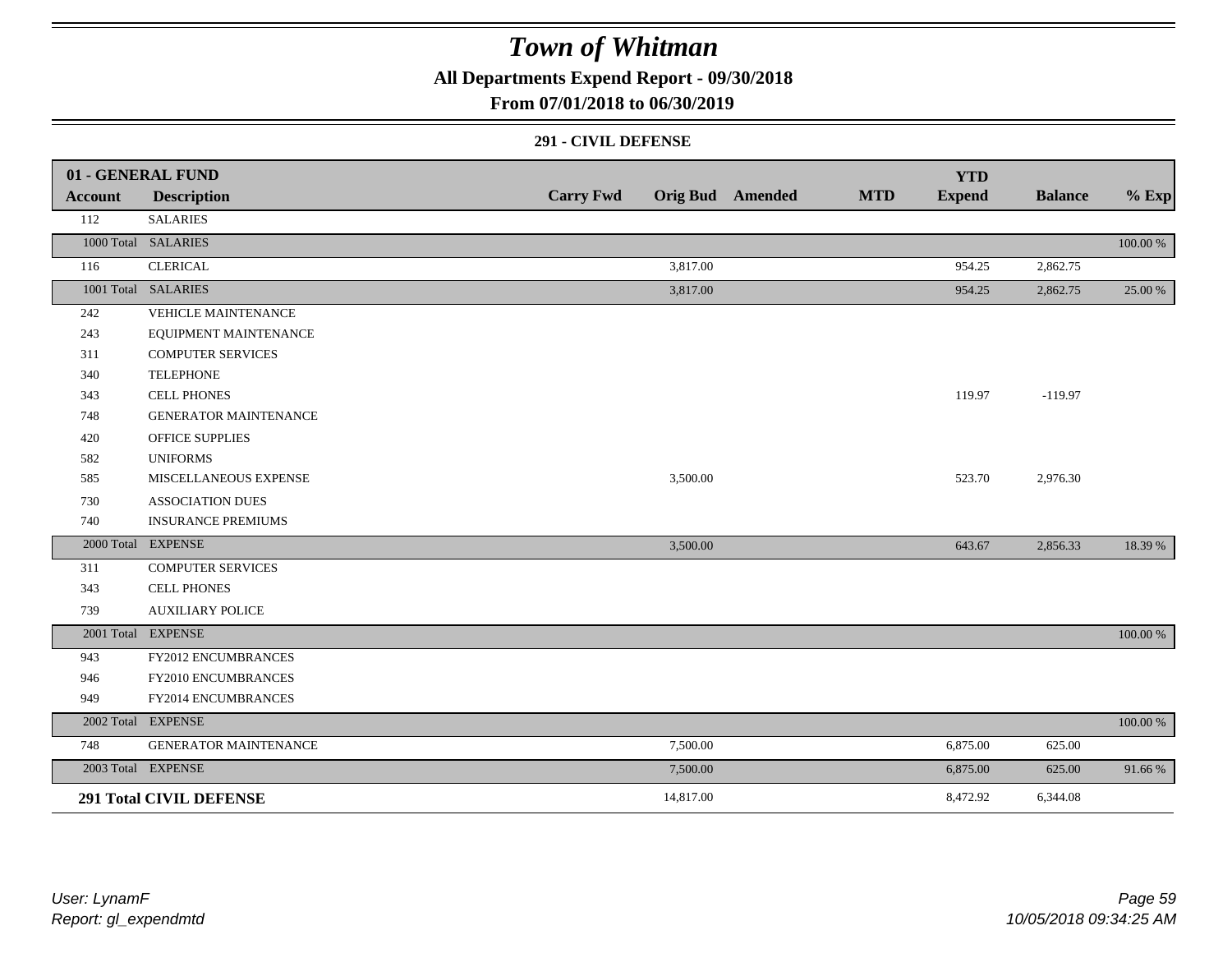**All Departments Expend Report - 09/30/2018**

**From 07/01/2018 to 06/30/2019**

#### **292 - SMALL ANIMAL CONTROL**

|                | 01 - GENERAL FUND                                 |                  |           |                         |            | <b>YTD</b>    |                |           |
|----------------|---------------------------------------------------|------------------|-----------|-------------------------|------------|---------------|----------------|-----------|
| <b>Account</b> | <b>Description</b>                                | <b>Carry Fwd</b> |           | <b>Orig Bud</b> Amended | <b>MTD</b> | <b>Expend</b> | <b>Balance</b> | $%$ Exp   |
| 112            | <b>SALARIES</b>                                   |                  | 45,734.00 |                         |            | 11,188.45     | 34,545.55      |           |
|                | 1000 Total SALARIES                               |                  | 45,734.00 |                         |            | 11,188.45     | 34, 545.55     | 24.46 %   |
| 120            | SALARIES-PART TIME                                |                  |           |                         |            |               |                |           |
|                | 1001 Total SALARIES                               |                  |           |                         |            |               |                | 100.00 %  |
| 210            | <b>ELECTRICITY</b>                                |                  |           |                         |            | 560.26        | $-560.26$      |           |
| 212            | <b>GAS (NATURAL)</b>                              |                  |           |                         |            | 70.70         | $-70.70$       |           |
| 242            | <b>VEHICLE MAINTENANCE</b>                        |                  |           |                         |            |               |                |           |
| 340            | <b>TELEPHONE</b>                                  |                  |           |                         |            |               |                |           |
| 343            | <b>CELL PHONES</b>                                |                  |           |                         |            | 152.97        | $-152.97$      |           |
| 430            | <b>BUILDING MAINTENANCE &amp; REPAIR</b>          |                  |           |                         |            | 52.31         | $-52.31$       |           |
| 481            | <b>GASOLINE</b>                                   |                  |           |                         |            | 172.80        | $-172.80$      |           |
| 585            | MISCELLANEOUS EXPENSE                             |                  | 10,234.00 |                         |            | 170.20        | 10,063.80      |           |
| 586            | <b>CARE OF ANIMALS</b>                            |                  |           |                         |            | 281.66        | $-281.66$      |           |
| 730            | <b>ASSOCIATION DUES</b>                           |                  |           |                         |            |               |                |           |
|                | 2000 Total EXPENSE                                |                  | 10,234.00 |                         |            | 1,460.90      | 8,773.10       | 14.27 %   |
| 200            | BURIAL OF DEAD ANIMALS                            |                  | 4,088.00  |                         |            |               | 4,088.00       |           |
|                | 2001 Total EXPENSE                                |                  | 4,088.00  |                         |            |               | 4,088.00       | $0.00 \%$ |
| 941            | FY 2017 ENCUMBRANCES                              |                  |           |                         |            |               |                |           |
| 945            | FY2013 ENCUMBRANCES                               |                  |           |                         |            |               |                |           |
| 940            | FY2016 ENCUMBRANCES                               |                  |           |                         |            |               |                |           |
|                | 2002 Total EXPENSE                                |                  |           |                         |            |               |                | 100.00 %  |
| 999            |                                                   |                  |           |                         |            |               |                |           |
|                | 4433 Total ART20ATM5/18LEASE/PCH22017FORDINT(1/3) |                  |           |                         |            |               |                | 100.00 %  |
| 999            |                                                   | 11,300.00        |           |                         |            |               | 11,300.00      |           |
|                | 4435 Total A27A ATM5/16TN.KEN.-REP.FLR.INST.FENC  | 11,300.00        |           |                         |            |               | 11,300.00      | $0.00 \%$ |
| 999            |                                                   |                  |           |                         |            |               |                |           |
|                | 4463 Total S4ATM5/18INSTALL2ROOF-TOPUNITSWMS      |                  |           |                         |            |               |                | 100.00 %  |
| 999            |                                                   |                  |           |                         |            |               |                |           |
|                | 4464 Total S5ATM5/18REPLACE2UNIVENTSATWMS         |                  |           |                         |            |               |                | 100.00 %  |
|                |                                                   |                  |           |                         |            |               |                |           |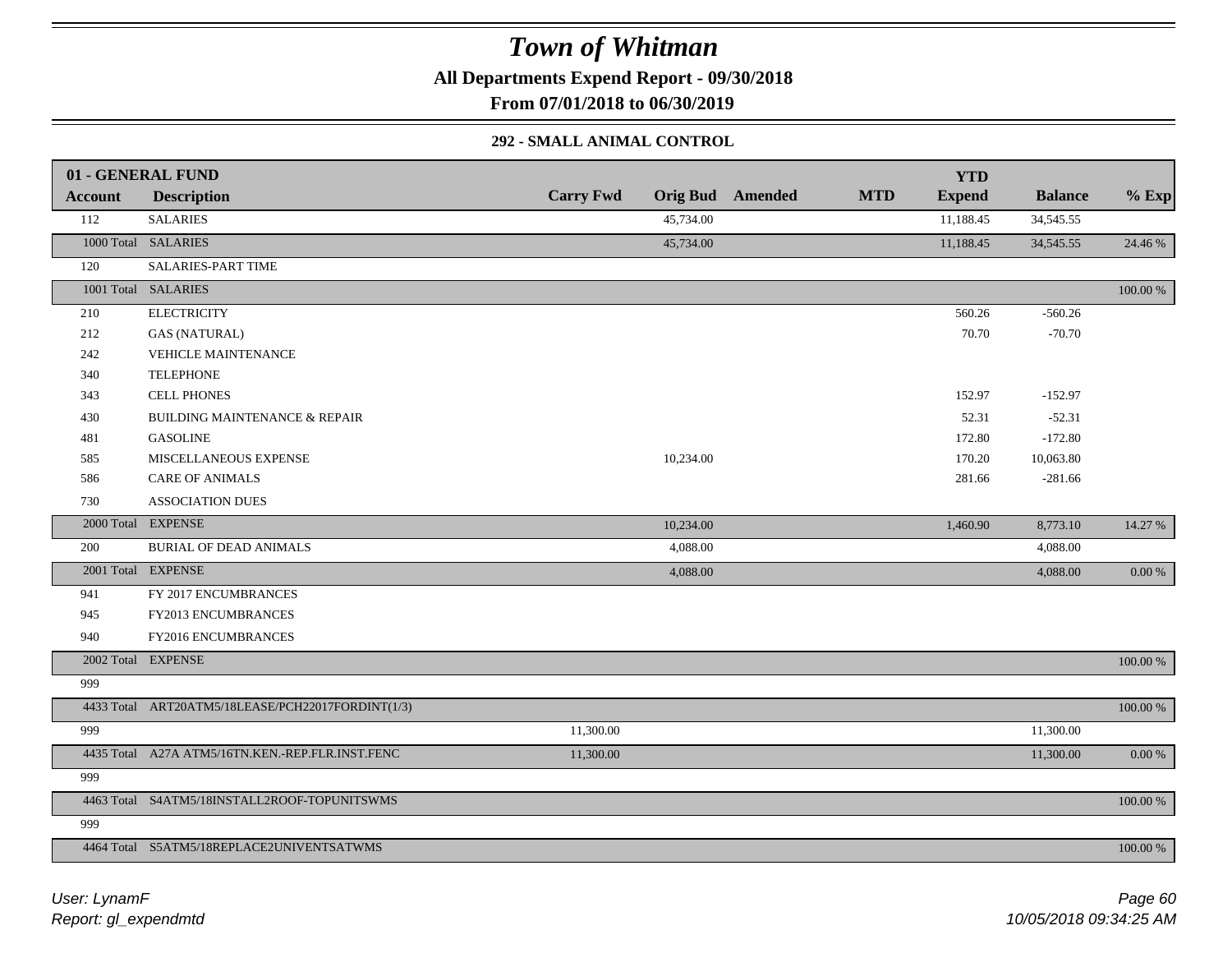**All Departments Expend Report - 09/30/2018**

**From 07/01/2018 to 06/30/2019**

### **292 - SMALL ANIMAL CONTROL**

|         | 01 - GENERAL FUND                     |                  |           |         |            | <b>YTD</b>    |                |         |
|---------|---------------------------------------|------------------|-----------|---------|------------|---------------|----------------|---------|
| Account | <b>Description</b>                    | <b>Carry Fwd</b> | Orig Bud  | Amended | <b>MTD</b> | <b>Expend</b> | <b>Balance</b> | $%$ Exp |
|         | <b>292 Total SMALL ANIMAL CONTROL</b> | 1,300.00         | 60,056.00 |         |            | 12,649.35     | 58,706.65      |         |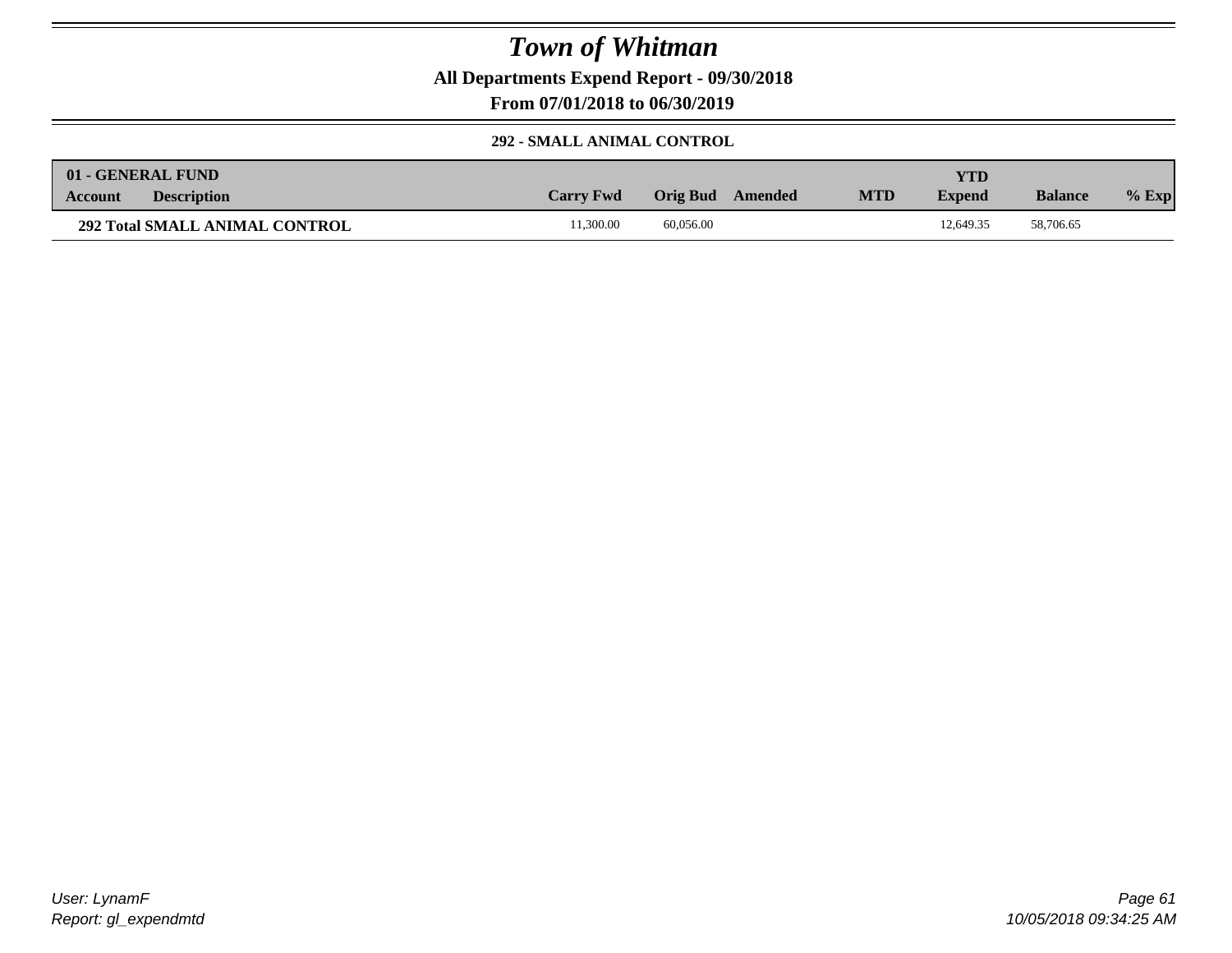**All Departments Expend Report - 09/30/2018**

### **From 07/01/2018 to 06/30/2019**

#### **300 - SCHOOL DEPARTMENT**

|                | 01 - GENERAL FUND                                   |                  |           |                         |            | <b>YTD</b>    |                |            |
|----------------|-----------------------------------------------------|------------------|-----------|-------------------------|------------|---------------|----------------|------------|
| <b>Account</b> | <b>Description</b>                                  | <b>Carry Fwd</b> |           | <b>Orig Bud</b> Amended | <b>MTD</b> | <b>Expend</b> | <b>Balance</b> | $%$ Exp    |
| 718            | HOLT SCHOOL-MAINTENANCE & EXP.                      |                  |           |                         |            |               |                |            |
|                | 2000 Total EXPENSE                                  |                  |           |                         |            |               |                | 100.00 %   |
| 940            | FY2016 ENCUMBRANCES                                 |                  |           |                         |            |               |                |            |
| 945            | FY2013 ENCUMBRANCES                                 |                  |           |                         |            |               |                |            |
|                | 2001 Total EXPENSE                                  |                  |           |                         |            |               |                | 100.00 %   |
| 999            |                                                     | 544,721.25       |           |                         |            |               | 544,721.25     |            |
|                | 4447 Total A46BATM5/16&A15STM12/17REP.DUVAL ROOF    | 544,721.25       |           |                         |            |               | 544,721.25     | $0.00 \%$  |
| 999            |                                                     | 5,142.25         |           |                         |            |               | 5,142.25       |            |
|                | 4449 Total A46A ATM5/16ENG.&DESIGN DUVAL ROOF       | 5,142.25         |           |                         |            |               | 5,142.25       | 0.00 %     |
| 999            |                                                     |                  |           |                         |            |               |                |            |
|                | 4450 Total A.51ATM5/16 PUR.ACOUST.MAT.CON&DUV       |                  |           |                         |            |               |                | 100.00 %   |
| 999            |                                                     |                  | 35,000.00 |                         |            |               | 35,000.00      |            |
|                | 4454 Total S1ATM5/18SECURITYIMPDUVALSCHOOL          |                  | 35,000.00 |                         |            |               | 35,000.00      | 0.00 %     |
| 999            |                                                     |                  | 35,000.00 |                         |            |               | 35,000.00      |            |
|                | 4456 Total S2ATM5/18SECURITYIMPCONLEYSCHOOL         |                  | 35,000.00 |                         |            |               | 35,000.00      | $0.00\ \%$ |
| 999            |                                                     | 8,000.00         |           |                         |            |               | 8,000.00       |            |
|                | 4458 Total A.16STM12/17REPL.ROOFTOP UNITS-FIRE STA. | 8,000.00         |           |                         |            |               | 8,000.00       | 0.00 %     |
| 999            |                                                     | 3,371.00         |           |                         |            |               | 3,371.00       |            |
|                | 4461 Total A.13STM12/17REPL2ROOFTOP UNITS-MID.SCH   | 3,371.00         |           |                         |            |               | 3,371.00       | $0.00\ \%$ |
| 999            |                                                     |                  | 35,000.00 |                         |            |               | 35,000.00      |            |
|                | 4462 Total S3ATM5/18UPDATEEXISTINGCAMARASDUVALSCHOO |                  | 35,000.00 |                         |            |               | 35,000.00      | $0.00\ \%$ |
| 999            |                                                     |                  | 5,600.00  |                         |            |               | 5,600.00       |            |
|                | 4464 Total S5ATM5/18REPLACE2UNIVENTSATWMS           |                  | 5,600.00  |                         |            |               | 5,600.00       | $0.00~\%$  |
| 999            |                                                     |                  | 15,000.00 |                         |            |               | 15,000.00      |            |
|                | 4469 Total S4 ATM5/18 INSTALL 2 ROOF-TOP UNITS - WM |                  | 15,000.00 |                         |            |               | 15,000.00      | 0.00 %     |
| 999            |                                                     |                  | 35,892.00 |                         |            |               | 35,892.00      |            |
|                | 4470 Total S6ATM5/18INT&EXTSECURITYCAMARAS-H.S.     |                  | 35,892.00 |                         |            |               | 35,892.00      | $0.00\ \%$ |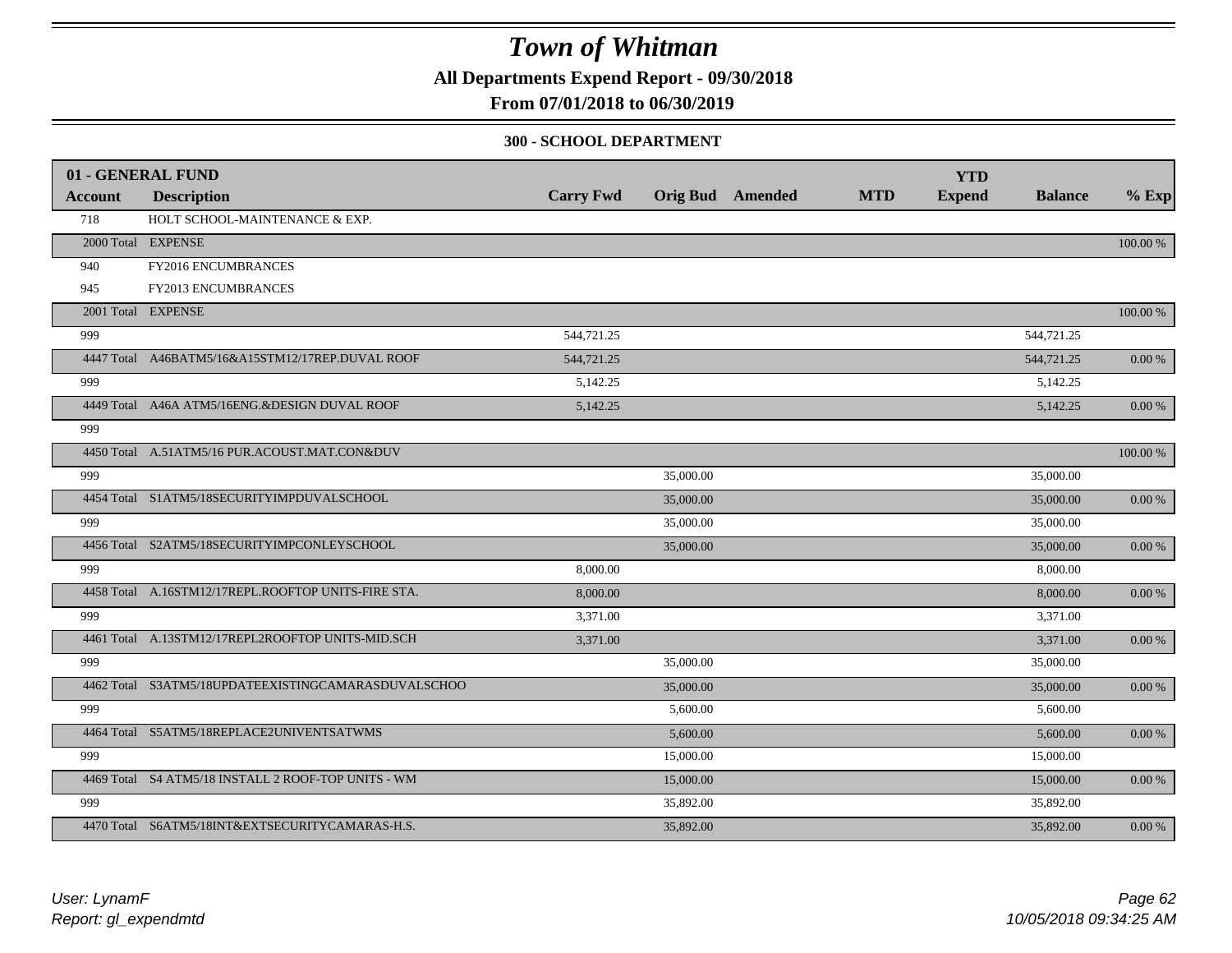**All Departments Expend Report - 09/30/2018**

### **From 07/01/2018 to 06/30/2019**

#### **300 - SCHOOL DEPARTMENT**

|            | 01 - GENERAL FUND                                   |                  |                 |         |            | <b>YTD</b>    |                |           |
|------------|-----------------------------------------------------|------------------|-----------------|---------|------------|---------------|----------------|-----------|
| Account    | <b>Description</b>                                  | <b>Carry Fwd</b> | <b>Orig Bud</b> | Amended | <b>MTD</b> | <b>Expend</b> | <b>Balance</b> | $%$ Exp   |
| 999        |                                                     |                  |                 |         |            |               |                |           |
| 4540 Total | A.50ATM5/16REPLACE CARPETS CONL&MID.                |                  |                 |         |            |               |                | 100.00 %  |
| 999        |                                                     |                  |                 |         |            |               |                |           |
|            | 4574 Total A.S2 ATM5/17 MIDDLE SCH.GYM FLOOR        |                  |                 |         |            |               |                | 100.00 %  |
| 999        |                                                     | 2,006.00         |                 |         |            |               | 2,006.00       |           |
|            | 4580 Total A.S3ATM5/17PHS.ED.CURT.&PORT.BLCH.MID.SC | 2,006.00         |                 |         |            |               | 2,006.00       | 0.00 %    |
| 999        |                                                     | 1,645.00         |                 |         |            |               | 1,645.00       |           |
| 4581 Total | A.S4ATM5/17EXT.DOORS-DUV.CON.MID.                   | 1,645.00         |                 |         |            |               | 1,645.00       | $0.00 \%$ |
| 999        |                                                     |                  |                 |         |            |               |                |           |
| 4582 Total | A.S6ATM5/17 SEAL PLAYGRDS.DUV,CON,MID.              |                  |                 |         |            |               |                | 100.00 %  |
| 999        |                                                     | 4,570.00         |                 |         |            |               | 4,570.00       |           |
|            | 4583 Total A.S7ATM5/17REPAIR SIDEWALKS-DUVAL        | 4,570.00         |                 |         |            |               | 4,570.00       | 0.00 %    |
|            | <b>300 Total SCHOOL DEPARTMENT</b>                  | 569,455.50       | 161,492.00      |         |            |               | 730,947.50     |           |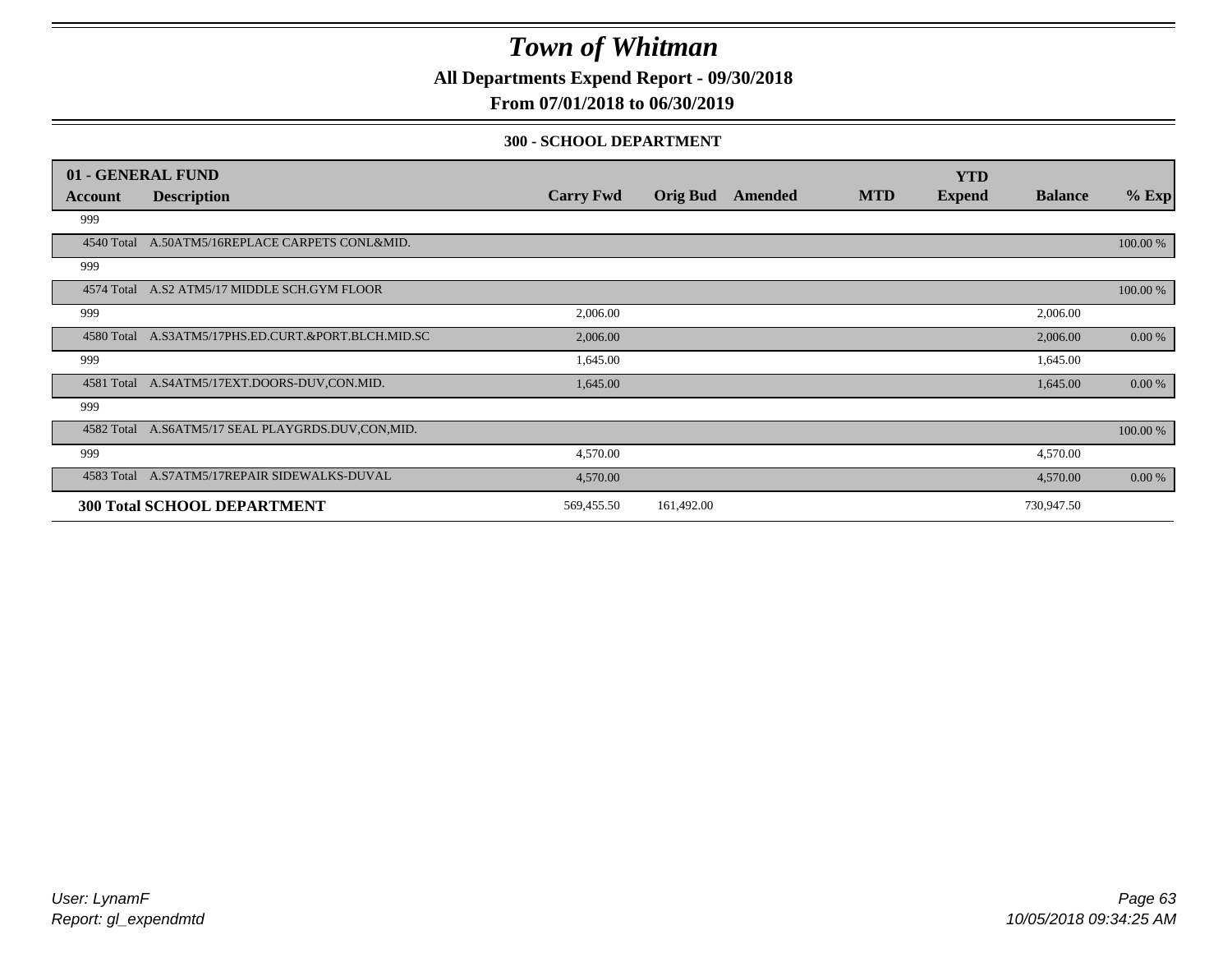**All Departments Expend Report - 09/30/2018**

### **From 07/01/2018 to 06/30/2019**

#### **301 - VOCATIONAL TRAINING**

|         | 01 - GENERAL FUND                    |                  |                 |         |            | <b>YTD</b>    |                |          |
|---------|--------------------------------------|------------------|-----------------|---------|------------|---------------|----------------|----------|
| Account | <b>Description</b>                   | <b>Carry Fwd</b> | <b>Orig Bud</b> | Amended | <b>MTD</b> | <b>Expend</b> | <b>Balance</b> | $%$ Exp  |
| 319     | SO.SH.VO.TEC.ADD'L APP.              |                  |                 |         |            |               |                |          |
| 321     | SOUTH SHORE VOCATIONAL-TECH.         |                  | 1,556,704.00    |         |            | 389,176.00    | 1,167,528.00   |          |
|         | 2000 Total EXPENSE                   |                  | 1,556,704.00    |         |            | 389,176.00    | 1,167,528.00   | 25.00 %  |
| 112     | <b>SALARIES</b>                      |                  |                 |         |            |               |                |          |
| 322     | OTHER VOCATIONAL TUITION             |                  | 294,174.00      |         |            |               | 294,174.00     |          |
|         | 2001 Total EXPENSE                   |                  | 294,174.00      |         |            |               | 294,174.00     | 0.00 %   |
| 710     | <b>IN STATE TRAVEL</b>               |                  | 49,000.00       |         |            |               | 49,000.00      |          |
|         | 2002 Total EXPENSE                   |                  | 49,000.00       |         |            |               | 49,000.00      | $0.00\%$ |
| 946     | <b>FY2010 ENCUMBRANCES</b>           |                  |                 |         |            |               |                |          |
|         | 2003 Total EXPENSE                   |                  |                 |         |            |               |                | 100.00 % |
|         | <b>301 Total VOCATIONAL TRAINING</b> |                  | 1,899,878.00    |         |            | 389,176.00    | 1,510,702.00   |          |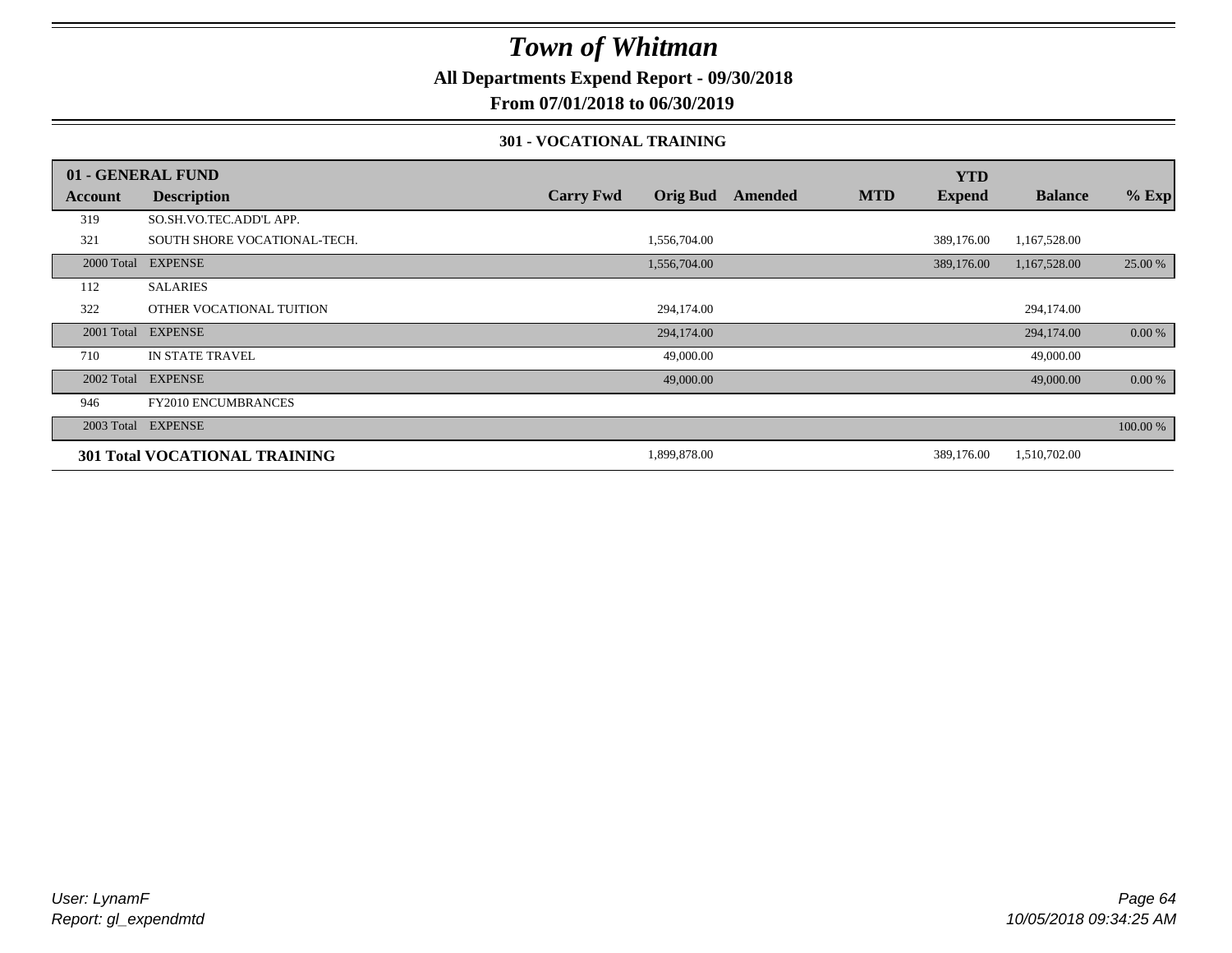**All Departments Expend Report - 09/30/2018**

**From 07/01/2018 to 06/30/2019**

#### **320 - WHITMAN-HANSON REGIONAL**

|                | 01 - GENERAL FUND                                |                  |                 |         |            | <b>YTD</b>    |                |           |
|----------------|--------------------------------------------------|------------------|-----------------|---------|------------|---------------|----------------|-----------|
| <b>Account</b> | <b>Description</b>                               | <b>Carry Fwd</b> | <b>Orig Bud</b> | Amended | <b>MTD</b> | <b>Expend</b> | <b>Balance</b> | $%$ Exp   |
| 324            | <b>CROSSING GUARDS</b>                           |                  | 39,027.00       |         |            | 4,301.29      | 34,725.71      |           |
|                | 1000 Total SALARIES                              |                  | 39,027.00       |         |            | 4,301.29      | 34,725.71      | 11.02 %   |
| 305            | <b>INSTRUCTIONAL</b>                             |                  | 13,270,185.00   |         |            | 3,317,546.25  | 9,952,638.75   |           |
|                | 2000 Total EXPENSE                               |                  | 13,270,185.00   |         |            | 3,317,546.25  | 9,952,638.75   | 25.00 %   |
| 323            | NON-MANDATED BUSSING                             |                  | 381,357.00      |         |            | 95,339.25     | 286,017.75     |           |
| 943            | FY2012 ENCUMBRANCES                              |                  |                 |         |            |               |                |           |
|                | 2001 Total EXPENSE                               |                  | 381,357.00      |         |            | 95,339.25     | 286,017.75     | 25.00 %   |
| 324            | <b>CROSSING GUARDS</b>                           |                  |                 |         |            | 76.00         | $-76.00$       |           |
|                | 2002 Total EXPENSE                               |                  |                 |         |            | 76.00         | $-76.00$       | 100.00 %  |
| 999            |                                                  |                  |                 |         |            |               |                |           |
|                | 4452 Total A.53ATM5/16REPAIR WALKWAYS -WHRS      |                  |                 |         |            |               |                | 100.00 %  |
| 999            |                                                  | 15,525.00        |                 |         |            |               | 15,525.00      |           |
|                | 4453 Total A54ATM5/16REPL.BLCHER CHAIR LIFT WHRS | 15,525.00        |                 |         |            |               | 15,525.00      | $0.00~\%$ |
| 999            |                                                  |                  |                 |         |            |               |                |           |
|                | 4455 Total A7STM 5/16 REPL.HOT WTR. SYS.WHRHS    |                  |                 |         |            |               |                | 100.00 %  |
| 999            |                                                  |                  |                 |         |            |               |                |           |
|                | 4457 Total A.14STM12/17MOVING P-K PROG.TO W-H    |                  |                 |         |            |               |                | 100.00 %  |
| 999            |                                                  |                  |                 |         |            |               |                |           |
|                | 4459 Total A.8STM5/17 PUR.W.H.R.SCHL LUNCH VAN   |                  |                 |         |            |               |                | 100.00 %  |
| 999            |                                                  |                  |                 |         |            |               |                |           |
|                | 4460 Total A.52ATM5/16RECONSTR.TENNIS CTS.WHRS   |                  |                 |         |            |               |                | 100.00 %  |
| 999            |                                                  |                  | 468,058.00      |         |            | 466,058.00    | 2,000.00       |           |
|                | 4465 Total ART.5 ATM5/18 DEBT SERV.HIGH SCH.     |                  | 468,058.00      |         |            | 466,058.00    | 2,000.00       | 99.57 %   |
| 999            |                                                  |                  |                 |         |            |               |                |           |
|                | 4466 Total A.9 ATM 5/17 DEBT SERV. HIGH SCHOOL   |                  |                 |         |            |               |                | 100.00 %  |
| 999            |                                                  |                  |                 |         |            |               |                |           |
|                | 4467 Total A.6 ATM5/15 DEBT SERV. HIGH SCH       |                  |                 |         |            |               |                | 100.00 %  |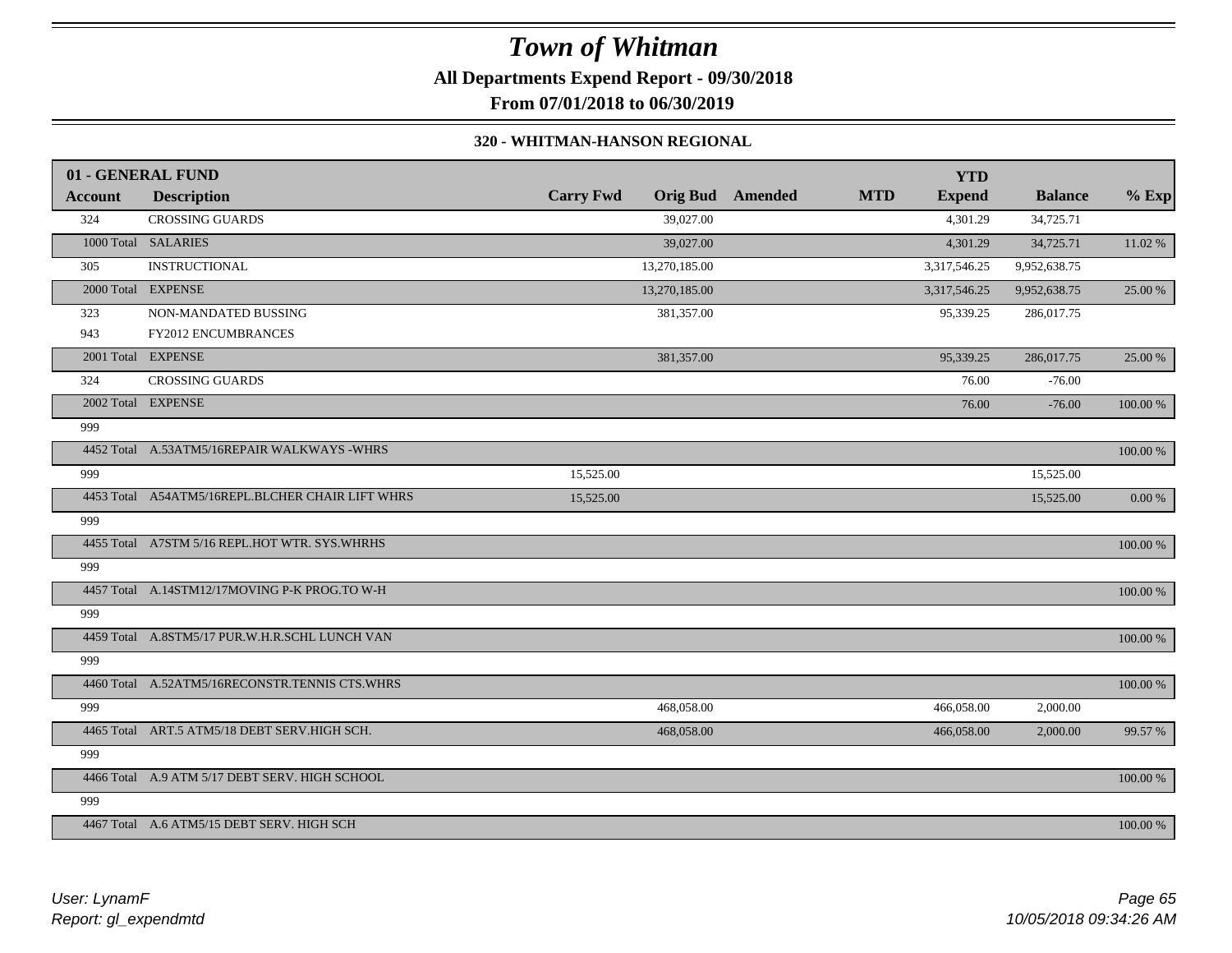**All Departments Expend Report - 09/30/2018**

**From 07/01/2018 to 06/30/2019**

#### **320 - WHITMAN-HANSON REGIONAL**

|            | 01 - GENERAL FUND                               |                  |                 |         |            | <b>YTD</b>    |                |          |
|------------|-------------------------------------------------|------------------|-----------------|---------|------------|---------------|----------------|----------|
| Account    | <b>Description</b>                              | <b>Carry Fwd</b> | <b>Orig Bud</b> | Amended | <b>MTD</b> | <b>Expend</b> | <b>Balance</b> | $%$ Exp  |
| 999        |                                                 | 227,866.56       |                 |         |            | 66,862.33     | 161,004.23     |          |
| 4584 Total | A1STM3/18 Mov.P-K Fr.Maquan toWHRHS             | 227,866.56       |                 |         |            | 66,862.33     | 161,004.23     | 29.34 %  |
| 999        |                                                 |                  |                 |         |            |               |                |          |
|            | 4590 Total A.S8ATM5/17 RESTORE TURF-HIGH SCHOOL |                  |                 |         |            |               |                | 100.00 % |
| 999        |                                                 | 3,037.00         |                 |         |            |               | 3,037.00       |          |
| 4591 Total | A.S10ATM 5/17REP.POTHOLES&CRAKS-H.S.            | 3,037.00         |                 |         |            |               | 3,037.00       | 0.00 %   |
| 999        |                                                 |                  |                 |         |            |               |                |          |
| 4592 Total | A.S11ATM5/17CROSSING LIGHTS-H.S.                |                  |                 |         |            |               |                | 100.00 % |
| 999        |                                                 |                  |                 |         |            |               |                |          |
|            | 4593 Total A.S13ATM5/17ENVELOPE REPAIRS-H.S.    |                  |                 |         |            |               |                | 100.00 % |
| 999        |                                                 | 14,887.00        |                 |         |            |               | 14,887.00      |          |
|            | 4594 Total A.S14ATM5/17 HOT WATER HEATER -H.S.  | 14,887.00        |                 |         |            |               | 14,887.00      | 0.00 %   |
|            | 320 Total WHITMAN-HANSON REGIONAL               | 261,315.56       | 14,158,627.00   |         |            | 3,950,183.12  | 10,469,759.44  |          |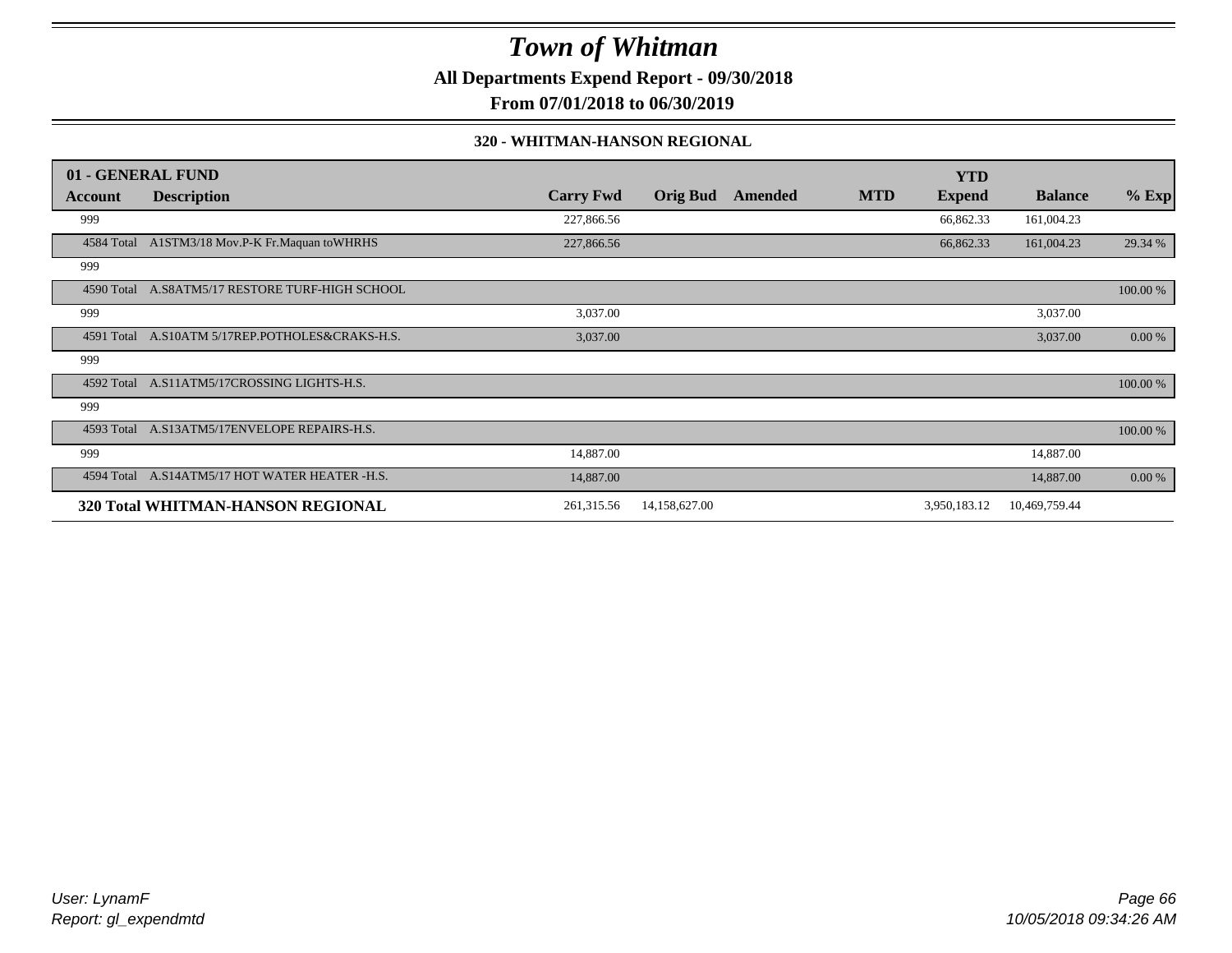**All Departments Expend Report - 09/30/2018**

### **From 07/01/2018 to 06/30/2019**

#### **294 - DPW-TREE DEPARTMENT**

|         | 01 - GENERAL FUND              |                  |                         |  |            | <b>YTD</b>    |                |          |
|---------|--------------------------------|------------------|-------------------------|--|------------|---------------|----------------|----------|
| Account | <b>Description</b>             | <b>Carry Fwd</b> | <b>Orig Bud</b> Amended |  | <b>MTD</b> | <b>Expend</b> | <b>Balance</b> | $%$ Exp  |
| 247     | INSECT CONTROL                 |                  |                         |  |            |               |                |          |
| 460     | <b>GROUNDSKEEPING SUPPLIES</b> |                  |                         |  |            |               |                |          |
| 585     | MISCELLANEOUS EXPENSE          |                  |                         |  |            |               |                |          |
|         | 2000 Total EXPENSE             |                  |                         |  |            |               |                | 100.00 % |
|         | 294 Total DPW-TREE DEPARTMENT  |                  |                         |  |            |               |                |          |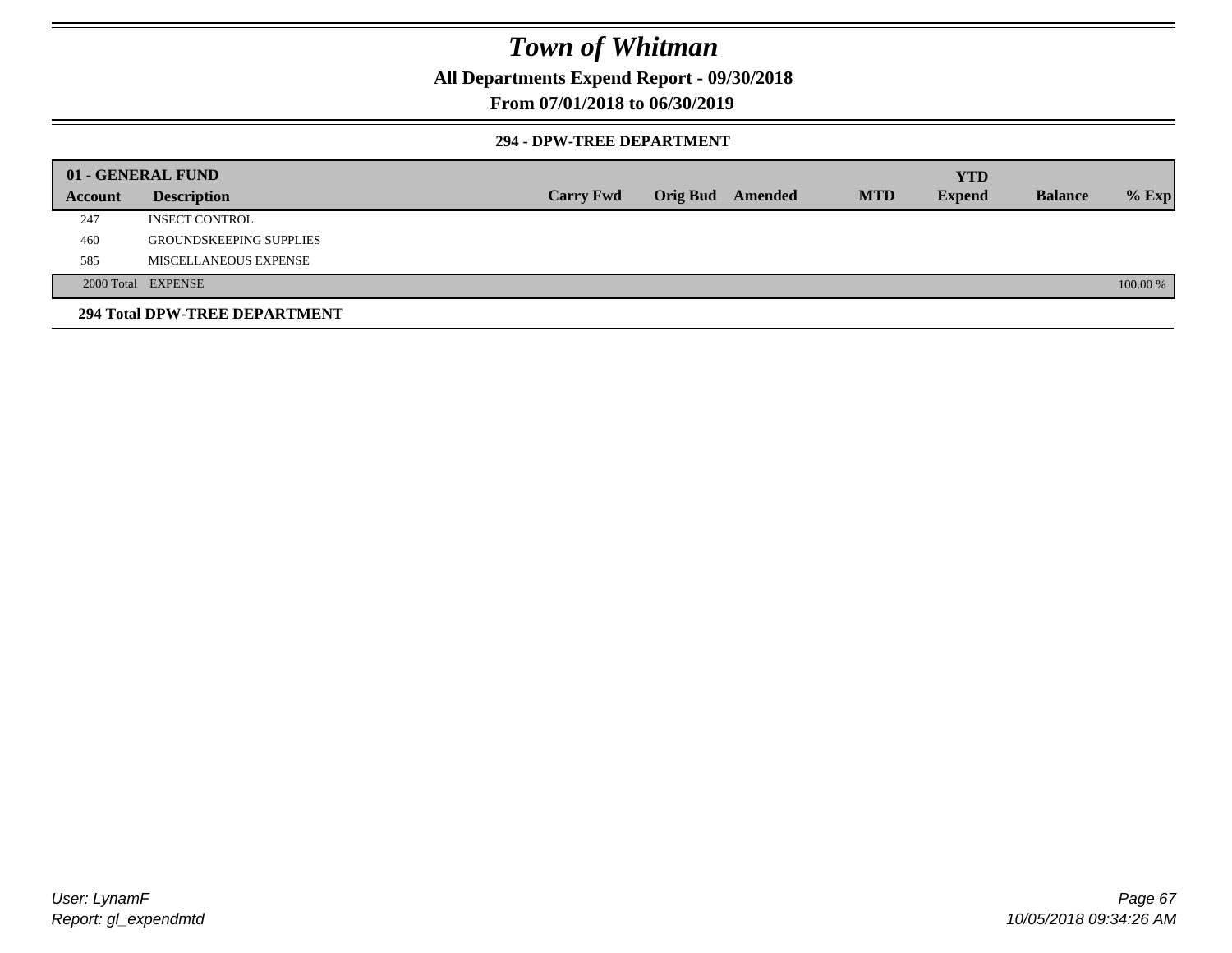### **All Departments Expend Report - 09/30/2018**

### **From 07/01/2018 to 06/30/2019**

#### **400 - DPW SALARIES**

|         | 01 - GENERAL FUND                  |                                     |                       | <b>YTD</b>    |                |          |
|---------|------------------------------------|-------------------------------------|-----------------------|---------------|----------------|----------|
| Account | <b>Description</b>                 | <b>Carry Fwd</b><br><b>Orig Bud</b> | <b>MTD</b><br>Amended | <b>Expend</b> | <b>Balance</b> | $%$ Exp  |
| 113     | DIVISIONAL LABOR-REGULAR           | 474,011.00                          |                       | 100,253.01    | 373,757.99     |          |
| 114     | DIVISIONAL LABOR-O.T.              |                                     |                       | 5,388.25      | $-5,388.25$    |          |
| 116     | <b>CLERICAL</b>                    | 43,680.00                           |                       | 10,920.00     | 32,760.00      |          |
| 123     | <b>RECORDING SECRETARY</b>         | 1,620.00                            |                       | 310.50        | 1,309.50       |          |
| 144     | <b>EDUCATION INCENTIVE</b>         |                                     |                       |               |                |          |
| 146     | SALARIES-LONGEVITY                 | 1,900.00                            |                       |               | 1,900.00       |          |
| 222     | CDL LIC. / STIPEND                 |                                     |                       |               |                |          |
| 939     | <b>FY2015 ENCUMBRANCES</b>         |                                     |                       |               |                |          |
|         | 1000 Total SALARIES                | 521,211.00                          |                       | 116,871.76    | 404,339.24     | 22.42 %  |
| 119     | SALARY-ASSIST.SUPERINTENDENT       | 98,387.00                           |                       | 24,529.31     | 73,857.69      |          |
| 222     | CDL LIC. / STIPEND                 | 983.00                              |                       | 983.00        |                |          |
| 234     | SALARIES - UNUSED SICK & VAC. TIME |                                     |                       |               |                |          |
|         | 1001 Total SALARIES                | 99,370.00                           |                       | 25,512.31     | 73,857.69      | 25.67 %  |
| 138     | SICK LEAVE BUY-BACK                |                                     |                       |               |                |          |
|         | 1002 Total SALARIES                |                                     |                       |               |                | 100.00 % |
|         | <b>400 Total DPW SALARIES</b>      | 620,581.00                          |                       | 142,384.07    | 478,196.93     |          |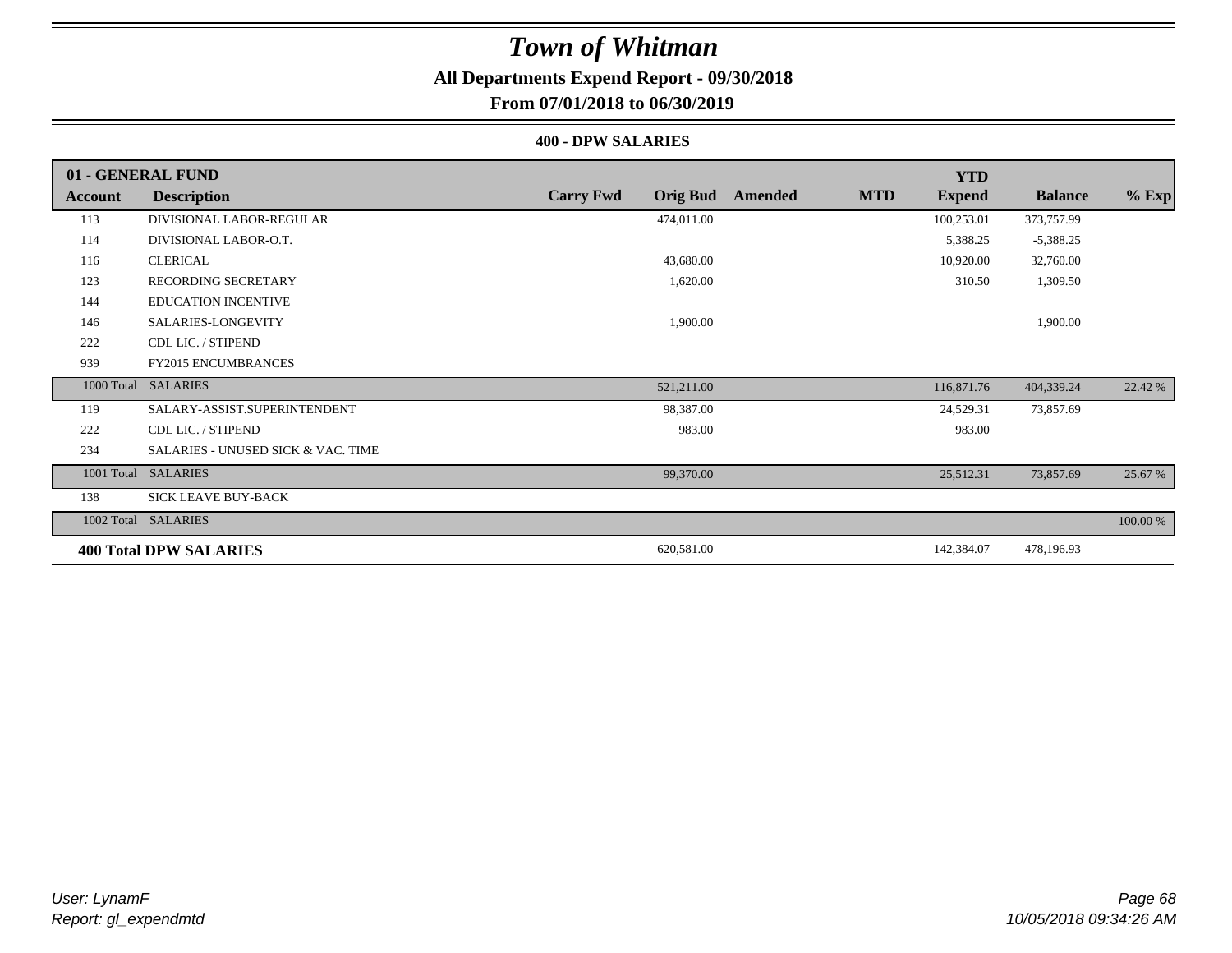**All Departments Expend Report - 09/30/2018**

**From 07/01/2018 to 06/30/2019**

### **402 - DPW-DIVISIONAL EXPENSE**

|                | 01 - GENERAL FUND              |                  |            |                         |            | <b>YTD</b>    |                |             |
|----------------|--------------------------------|------------------|------------|-------------------------|------------|---------------|----------------|-------------|
| <b>Account</b> | <b>Description</b>             | <b>Carry Fwd</b> |            | <b>Orig Bud Amended</b> | <b>MTD</b> | <b>Expend</b> | <b>Balance</b> | $%$ Exp     |
| 247            | <b>INSECT CONTROL</b>          |                  |            |                         |            |               |                |             |
| 460            | GROUNDSKEEPING SUPPLIES        |                  |            |                         |            |               |                |             |
| 582            | <b>UNIFORMS</b>                |                  |            |                         |            | 478.00        | $-478.00$      |             |
| 585            | MISCELLANEOUS EXPENSE          |                  | 176,100.00 |                         |            |               | 176,100.00     |             |
|                | 2294 Total DPW-TREE DEPARTMENT |                  | 176,100.00 |                         |            | 478.00        | 175,622.00     | 0.27 %      |
| 144            | <b>EDUCATION INCENTIVE</b>     |                  |            |                         |            |               |                |             |
| 244            | OFFICE EQUIPMENT MAINTENANCE   |                  |            |                         |            | 170.00        | $-170.00$      |             |
| 340            | <b>TELEPHONE</b>               |                  |            |                         |            | 77.60         | $-77.60$       |             |
| 343            | <b>CELL PHONES</b>             |                  |            |                         |            | 1,429.94      | $-1,429.94$    |             |
| 948            | FY07 ENCUMBRANCES              |                  |            |                         |            |               |                |             |
| 949            | FY2014 ENCUMBRANCES            |                  |            |                         |            |               |                |             |
| 420            | OFFICE SUPPLIES                |                  |            |                         |            | 574.69        | $-574.69$      |             |
| 422            | COPY EXPENSE                   |                  |            |                         |            |               |                |             |
| 582            | <b>UNIFORMS</b>                |                  |            |                         |            | 1,608.13      | $-1,608.13$    |             |
| 585            | MISCELLANEOUS EXPENSE          |                  |            |                         |            | 892.08        | $-892.08$      |             |
| 939            | FY2015 ENCUMBRANCES            |                  |            |                         |            |               |                |             |
| 730            | <b>ASSOCIATION DUES</b>        |                  |            |                         |            |               |                |             |
| 870            | OFFICE EQUIPMENT               |                  |            |                         |            |               |                |             |
| 2405 Total     | DPW-ADMINISTRATION             |                  |            |                         |            | 4,752.44      | $-4,752.44$    | 100.00 %    |
| 530            | <b>CHEMICALS</b>               |                  |            |                         |            |               |                |             |
| 582            | <b>UNIFORMS</b>                |                  |            |                         |            |               |                |             |
| 585            | MISCELLANEOUS EXPENSE          |                  |            |                         |            |               |                |             |
| 730            | <b>ASSOCIATION DUES</b>        |                  |            |                         |            |               |                |             |
| 731            | <b>MEETINGS</b>                |                  |            |                         |            |               |                |             |
| 943            | FY2012 ENCUMBRANCES            |                  |            |                         |            |               |                |             |
| 2411 Total     | DPW-ENGINEERING                |                  |            |                         |            |               |                | $100.00~\%$ |
| 245            | ROADWAY MAINTENANCE            |                  |            |                         |            | 5,764.53      | $-5,764.53$    |             |
| $248\,$        | STREET SIGNS & MARKINGS        |                  |            |                         |            | 59.45         | $-59.45$       |             |
| 250            | <b>DRAINAGE</b>                |                  |            |                         |            |               |                |             |
| 272            | EQUIPMENT RENTAL               |                  |            |                         |            |               |                |             |
| 582            | <b>UNIFORMS</b>                |                  |            |                         |            | 1,345.78      | $-1,345.78$    |             |
| User: LynamF   |                                |                  |            |                         |            |               |                | Page 69     |

*Report: gl\_expendmtd*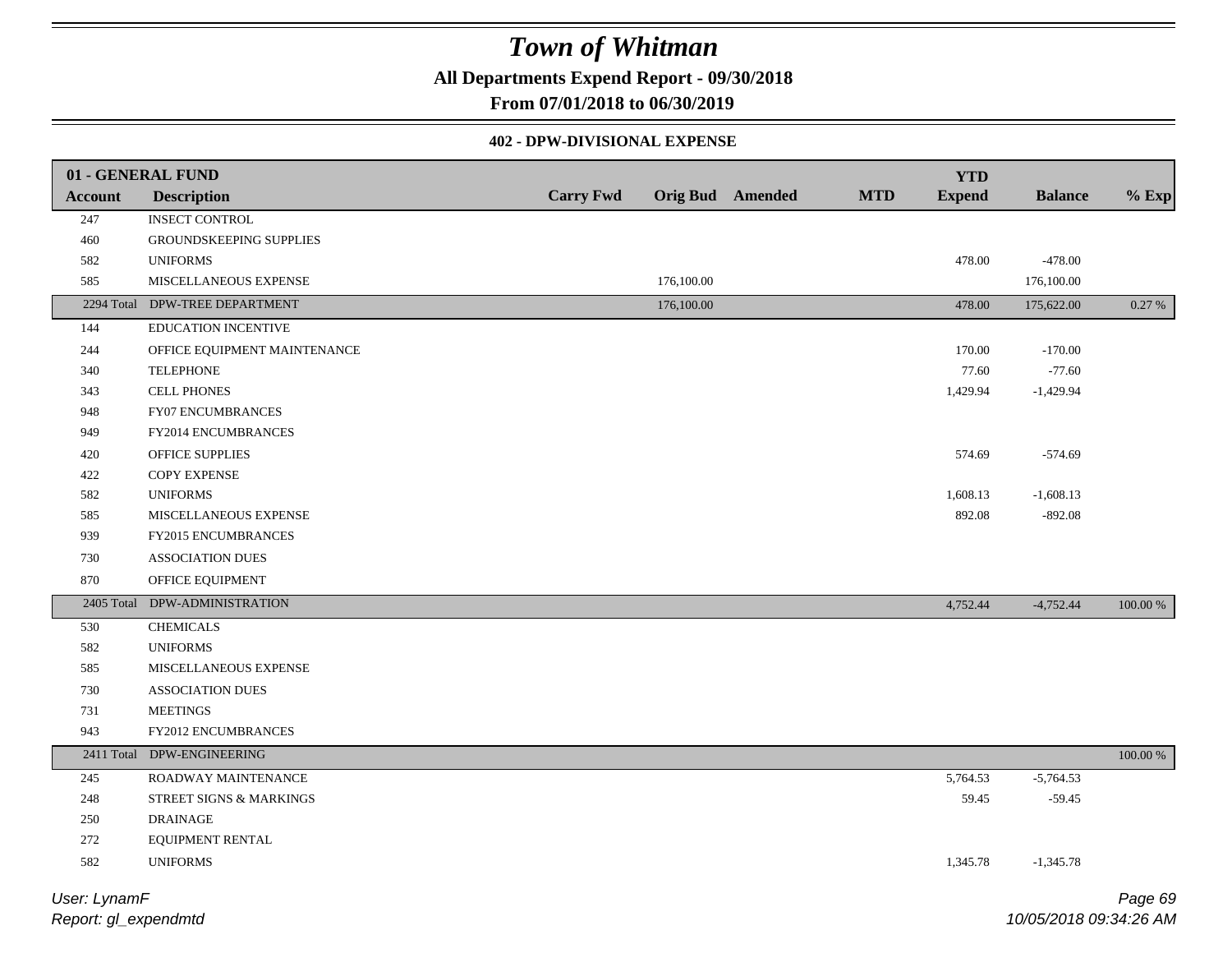**All Departments Expend Report - 09/30/2018**

**From 07/01/2018 to 06/30/2019**

#### **402 - DPW-DIVISIONAL EXPENSE**

|                | 01 - GENERAL FUND                        |                  |            |                         |            | <b>YTD</b>    |                |           |
|----------------|------------------------------------------|------------------|------------|-------------------------|------------|---------------|----------------|-----------|
| <b>Account</b> | <b>Description</b>                       | <b>Carry Fwd</b> |            | <b>Orig Bud</b> Amended | <b>MTD</b> | <b>Expend</b> | <b>Balance</b> | $%$ Exp   |
| 585            | MISCELLANEOUS EXPENSE                    |                  |            |                         |            | 2,839.29      | $-2,839.29$    |           |
| 938            | FY 2018 ENCUMBRANCES                     | 120.00           |            |                         |            | 120.00        |                |           |
| 2422 Total     | DPW-HIGHWAY CONSTRUCT. & MAINT           | 120.00           |            |                         |            | 10,129.05     | $-10,009.05$   | 8,440.87% |
| 582            | <b>UNIFORMS</b>                          |                  |            |                         |            |               |                |           |
| 585            | MISCELLANEOUS EXPENSE                    |                  |            |                         |            |               |                |           |
|                | 2427 Total FUEL DEPOT MAINTENANCE        |                  |            |                         |            |               |                | 100.00 %  |
| 210            | <b>ELECTRICITY</b>                       |                  |            |                         |            | 2,260.42      | $-2,260.42$    |           |
| 212            | <b>GAS (NATURAL)</b>                     |                  |            |                         |            | 170.91        | $-170.91$      |           |
| 214            | OIL (HEATING)                            |                  |            |                         |            |               |                |           |
| 430            | <b>BUILDING MAINTENANCE &amp; REPAIR</b> |                  |            |                         |            | 8,492.31      | $-8,492.31$    |           |
| 530            | <b>CHEMICALS</b>                         |                  |            |                         |            |               |                |           |
| 582            | <b>UNIFORMS</b>                          |                  |            |                         |            |               |                |           |
| 585            | MISCELLANEOUS EXPENSE                    |                  |            |                         |            | 791.95        | $-791.95$      |           |
|                | 2428 Total DPW-BUILDING & YARD MAINT.    |                  |            |                         |            | 11,715.59     | $-11,715.59$   | 100.00 %  |
| 242            | VEHICLE MAINTENANCE                      |                  |            |                         |            | 11,713.05     | $-11,713.05$   |           |
| 481            | <b>GASOLINE</b>                          |                  |            |                         |            | 10,914.97     | $-10,914.97$   |           |
| 582            | <b>UNIFORMS</b>                          |                  |            |                         |            |               |                |           |
| 585            | MISCELLANEOUS EXPENSE                    |                  |            |                         |            | 375.40        | $-375.40$      |           |
| 945            | FY2013 ENCUMBRANCES                      |                  |            |                         |            |               |                |           |
| 2429 Total     | DPW-EQUIPMENT MAINTENANCE                |                  |            |                         |            | 23,003.42     | $-23,003.42$   | 100.00 %  |
| 272            | EQUIPMENT RENTAL                         |                  |            |                         |            |               |                |           |
| 311            | <b>COMPUTER SERVICES</b>                 |                  |            |                         |            |               |                |           |
|                | 2450 Total DPW-WATER                     |                  |            |                         |            |               |                | 100.00 %  |
| 241            | RECREATIONAL FACILITIES MAINT.           |                  |            |                         |            | 1,261.04      | $-1,261.04$    |           |
| 460            | <b>GROUNDSKEEPING SUPPLIES</b>           |                  |            |                         |            | 2,793.93      | $-2,793.93$    |           |
| 582            | <b>UNIFORMS</b>                          |                  |            |                         |            | 14.99         | $-14.99$       |           |
| 585            | MISCELLANEOUS EXPENSE                    |                  |            |                         |            | 1,023.71      | $-1,023.71$    |           |
| 2650 Total     | DPW-PARK MAINTENANCE                     |                  |            |                         |            | 5,093.67      | $-5,093.67$    | 100.00 %  |
|                | <b>402 Total DPW-DIVISIONAL EXPENSE</b>  | 120.00           | 176,100.00 |                         |            | 55,172.17     | 121,047.83     |           |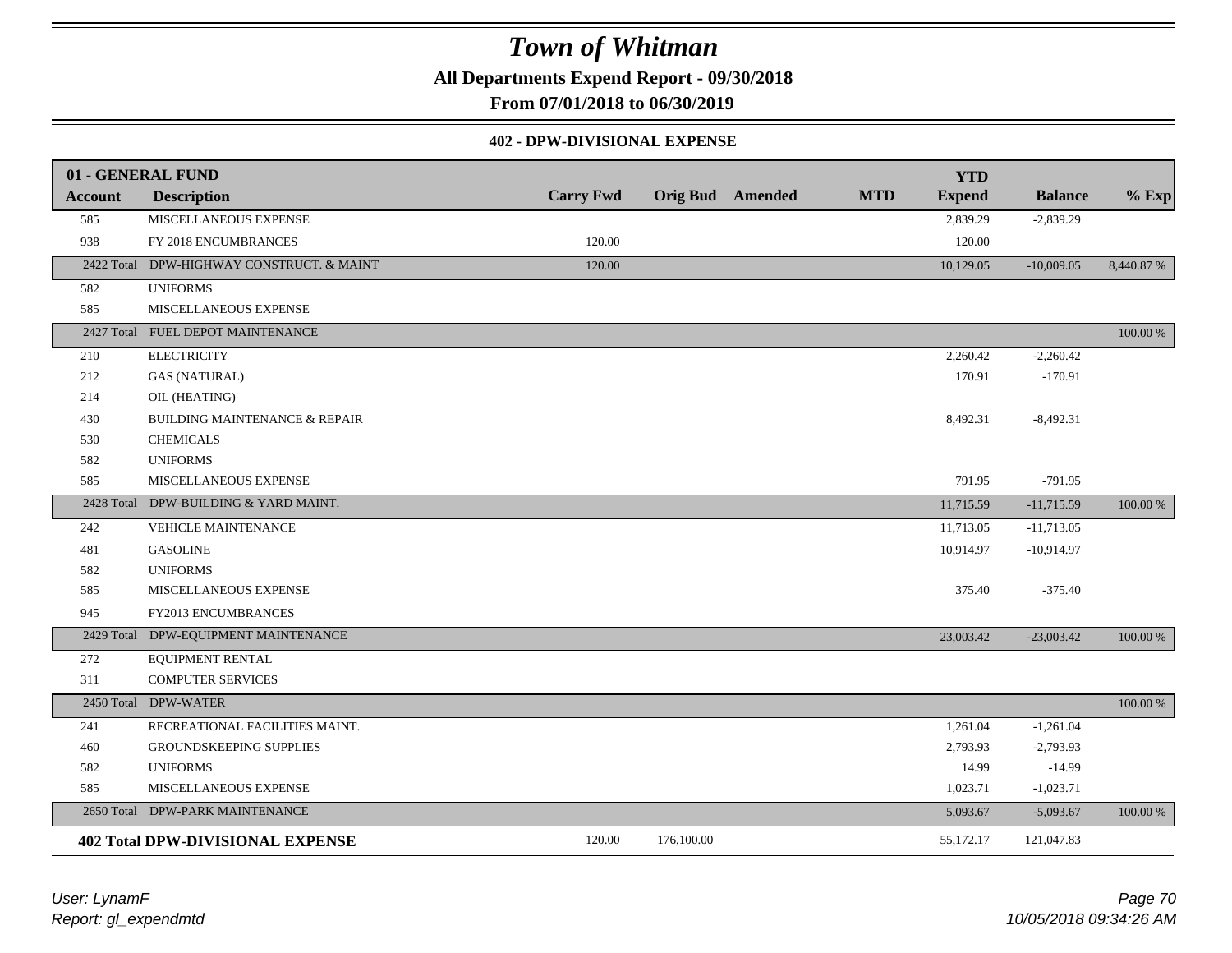**All Departments Expend Report - 09/30/2018**

**From 07/01/2018 to 06/30/2019**

#### **403 - DPW - SPECIAL ARTICLES**

| 01 - GENERAL FUND |                                                     |                  |                         |            | <b>YTD</b>    |                |          |
|-------------------|-----------------------------------------------------|------------------|-------------------------|------------|---------------|----------------|----------|
| <b>Account</b>    | <b>Description</b>                                  | <b>Carry Fwd</b> | <b>Orig Bud Amended</b> | <b>MTD</b> | <b>Expend</b> | <b>Balance</b> | $%$ Exp  |
| 999               |                                                     |                  |                         |            |               |                |          |
|                   | 4498 Total A.32ATM5/17LEA/PUR.2017SDWALK PLOW       |                  |                         |            |               |                | 100.00 % |
| 999               |                                                     |                  | 42,105.55               |            | 42,105.55     |                |          |
|                   | 4503 Total ART9ATM5/18 LEASE PMT #2OF4 SIDEWALK PLO |                  | 42,105.55               |            | 42,105.55     |                | 100.00 % |
| 999               |                                                     |                  |                         |            |               |                |          |
|                   | 4504 Total A14ATM 5/15 INSTALL TRAFFIC CNTRL.SIGNAL |                  |                         |            |               |                | 100.00 % |
| 999               |                                                     |                  |                         |            |               |                |          |
|                   | 4505 Total A17ATM 5/15 PUR.48" LAWN MOWER           |                  |                         |            |               |                | 100.00 % |
| 999               |                                                     |                  |                         |            |               |                |          |
|                   | 4506 Total ART24ATM5/18PCH100REMOTEDSKTOPUSERLICENS |                  |                         |            |               |                | 100.00 % |
| 999               |                                                     |                  |                         |            |               |                |          |
|                   | 4507 Total A10ATM5/16Pur&instdump trk.body&lift     |                  |                         |            |               |                | 100.00 % |
| 999               |                                                     |                  |                         |            |               |                |          |
|                   | 4508 Total A.23ATM5/14PUR.3 SOLAR TRAFIC BEACONS    |                  |                         |            |               |                | 100.00 % |
| 999               |                                                     |                  |                         |            |               |                |          |
|                   | 4509 Total ART22ATM5/18PCHMLTIFUNCPRTFORTWNNTWK     |                  |                         |            |               |                | 100.00 % |
| 999               |                                                     |                  |                         |            |               |                |          |
|                   | 4525 Total A.25ATM5/13CONSTRUCT STS&SIDEWKS         |                  |                         |            |               |                | 100.00 % |
| 999               |                                                     |                  |                         |            |               |                |          |
|                   | 4529 Total A31ATM 5/17CH90 REPAIR STS.& S/WALKS     |                  |                         |            |               |                | 100.00 % |
| 999               |                                                     |                  |                         |            |               |                |          |
|                   | 4531 Total A13 ATM 5/15 CH90 REPAIR STS.& S/WALKS   |                  |                         |            |               |                | 100.00 % |
| 999               |                                                     |                  |                         |            |               |                |          |
|                   | 4535 Total A24ATM5/10CH90PUR.PRE-MIX HEATER TRAILER |                  |                         |            |               |                | 100.00 % |
| 999               |                                                     |                  |                         |            |               |                |          |
|                   | 4537 Total A15 ATM 5/15 CH 90 REPAIR STS.& S/WALKS  |                  |                         |            |               |                | 100.00 % |
| 999               |                                                     |                  |                         |            |               |                |          |
|                   | 4541 Total A.39 ATM 5/04STS -WHIT.WDS               |                  |                         |            |               |                | 100.00 % |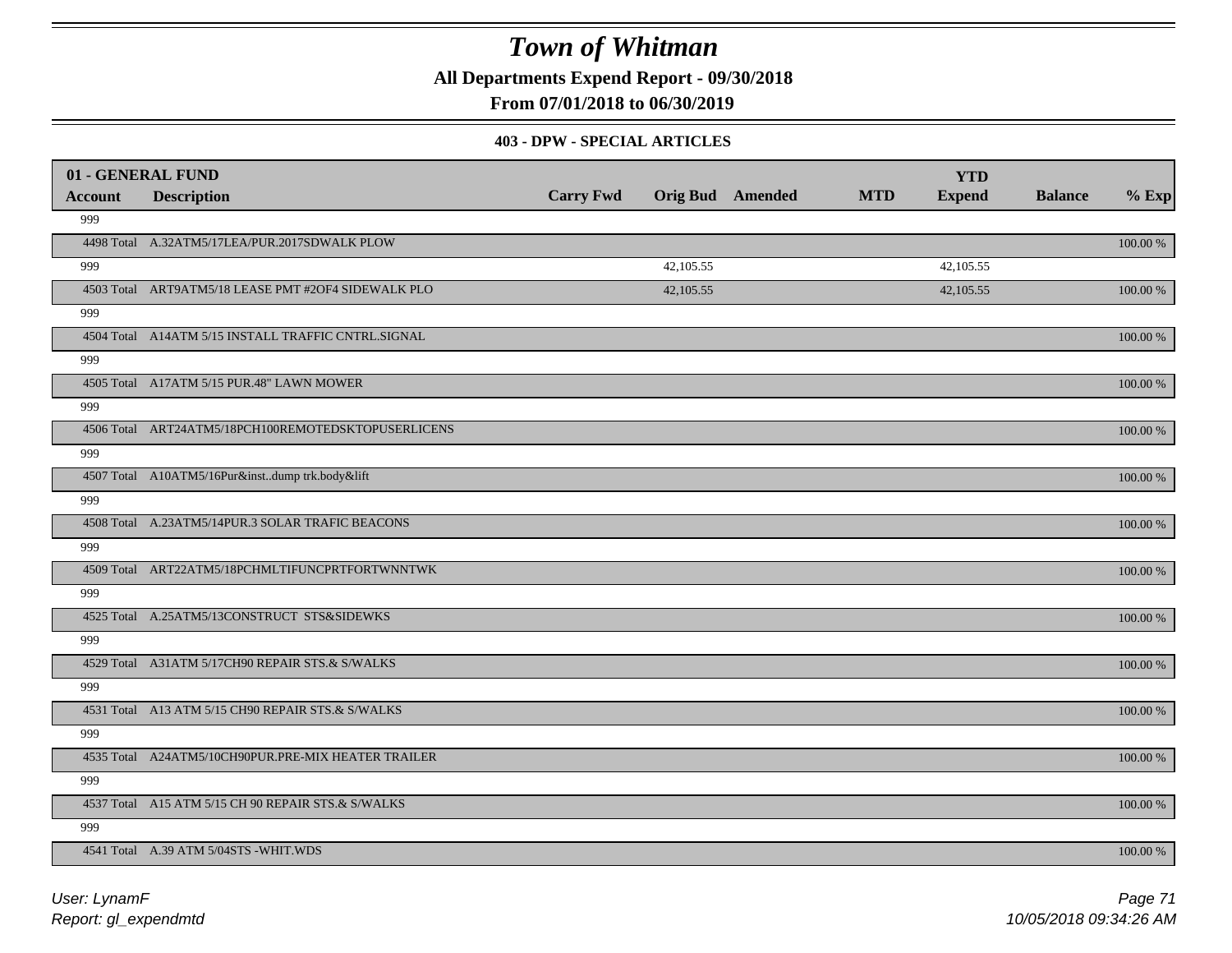**All Departments Expend Report - 09/30/2018**

### **From 07/01/2018 to 06/30/2019**

#### **403 - DPW - SPECIAL ARTICLES**

| 01 - GENERAL FUND |                                           |                  |                 |         |            | <b>YTD</b>    |                |          |
|-------------------|-------------------------------------------|------------------|-----------------|---------|------------|---------------|----------------|----------|
| Account           | <b>Description</b>                        | <b>Carry Fwd</b> | <b>Orig Bud</b> | Amended | <b>MTD</b> | <b>Expend</b> | <b>Balance</b> | $%$ Exp  |
| 999               |                                           |                  |                 |         |            |               |                |          |
|                   | 4542 Total A.40ATM5/04 PREP.STS.FOR ACCEP |                  |                 |         |            |               |                | 100.00 % |
| 999               |                                           | 15,690.50        |                 |         |            |               | 15,690.50      |          |
|                   | 4561 Total A.27B ATM 5/16 DPW SITE EVAL.  | 15,690.50        |                 |         |            |               | 15,690.50      | 0.00 %   |
| 999               |                                           |                  |                 |         |            |               |                |          |
|                   | 4569 Total A6 STM12/17INSTALL GEN.@ DPW   |                  |                 |         |            |               |                | 100.00 % |
| 999               |                                           |                  |                 |         |            |               |                |          |
|                   | 4576 Total ESTABLISH PETTY CASH-DPW       |                  |                 |         |            |               |                | 100.00 % |
|                   | 403 Total DPW - SPECIAL ARTICLES          | 15,690.50        | 42, 105.55      |         |            | 42,105.55     | 15,690.50      |          |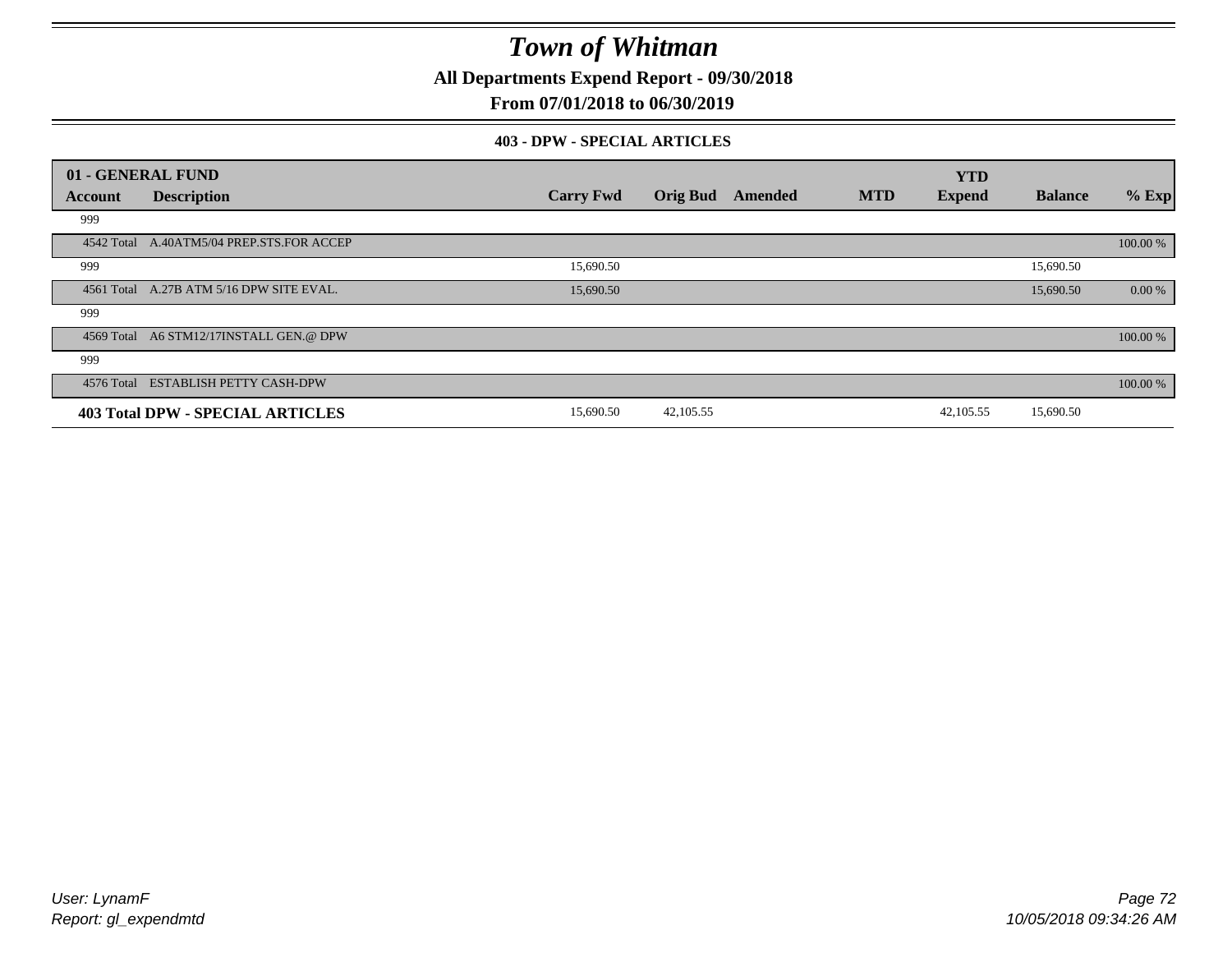**All Departments Expend Report - 09/30/2018**

### **From 07/01/2018 to 06/30/2019**

#### **405 - DPW-ADMINSTRATION**

|         | 01 - GENERAL FUND                  |                  |                  |            | <b>YTD</b>    |                |          |
|---------|------------------------------------|------------------|------------------|------------|---------------|----------------|----------|
| Account | <b>Description</b>                 | <b>Carry Fwd</b> | Orig Bud Amended | <b>MTD</b> | <b>Expend</b> | <b>Balance</b> | $%$ Exp  |
| 111     | SALARIES-ADMINSTRATIVE             |                  |                  |            |               |                |          |
|         | 1000 Total SALARIES                |                  |                  |            |               |                | 100.00 % |
| 244     | OFFICE EQUIPMENT MAINTENANCE       |                  |                  |            |               |                |          |
| 340     | <b>TELEPHONE</b>                   |                  |                  |            |               |                |          |
| 871     | OPERATING EQUIPMENT                |                  |                  |            |               |                |          |
| 877     | DEP ADMINISTRATIVE ASSESSMENT      |                  |                  |            |               |                |          |
| 420     | <b>OFFICE SUPPLIES</b>             |                  |                  |            |               |                |          |
| 422     | <b>COPY EXPENSE</b>                |                  |                  |            |               |                |          |
| 585     | MISCELLANEOUS EXPENSE              |                  |                  |            |               |                |          |
| 730     | <b>ASSOCIATION DUES</b>            |                  |                  |            |               |                |          |
| 870     | OFFICE EQUIPMENT                   |                  |                  |            |               |                |          |
|         | 2000 Total EXPENSE                 |                  |                  |            |               |                | 100.00 % |
|         | <b>405 Total DPW-ADMINSTRATION</b> |                  |                  |            |               |                |          |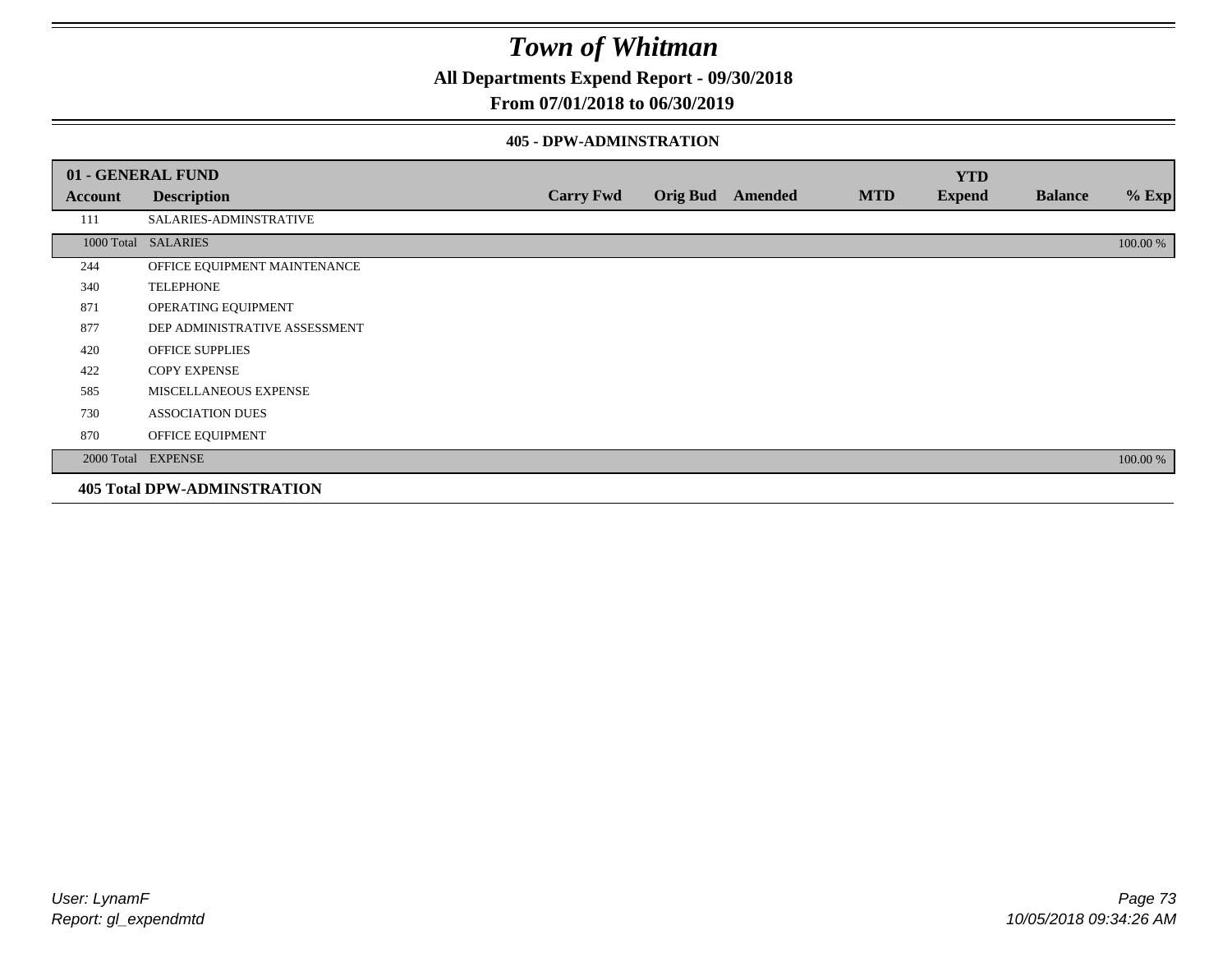**All Departments Expend Report - 09/30/2018**

**From 07/01/2018 to 06/30/2019**

### **414 - DPW-POLICE COVERAGE**

|         | 01 - GENERAL FUND             |                  |                 |         |            | <b>YTD</b>    |                |          |
|---------|-------------------------------|------------------|-----------------|---------|------------|---------------|----------------|----------|
| Account | <b>Description</b>            | <b>Carry Fwd</b> | <b>Orig Bud</b> | Amended | <b>MTD</b> | <b>Expend</b> | <b>Balance</b> | $%$ Exp  |
| 134     | <b>SALARIES-DPW COVERAGE</b>  |                  | 19,000.00       |         |            | 7.161.92      | 11,838.08      |          |
|         | 1000 Total SALARIES           |                  | 19,000.00       |         |            | 7.161.92      | 11,838.08      | 37.69%   |
| 941     | FY 2017 ENCUMBRANCES          |                  |                 |         |            |               |                |          |
|         | 2001 Total EXPENSE            |                  |                 |         |            |               |                | 100.00 % |
|         | 414 Total DPW-POLICE COVERAGE |                  | 19,000.00       |         |            | 7.161.92      | 11,838.08      |          |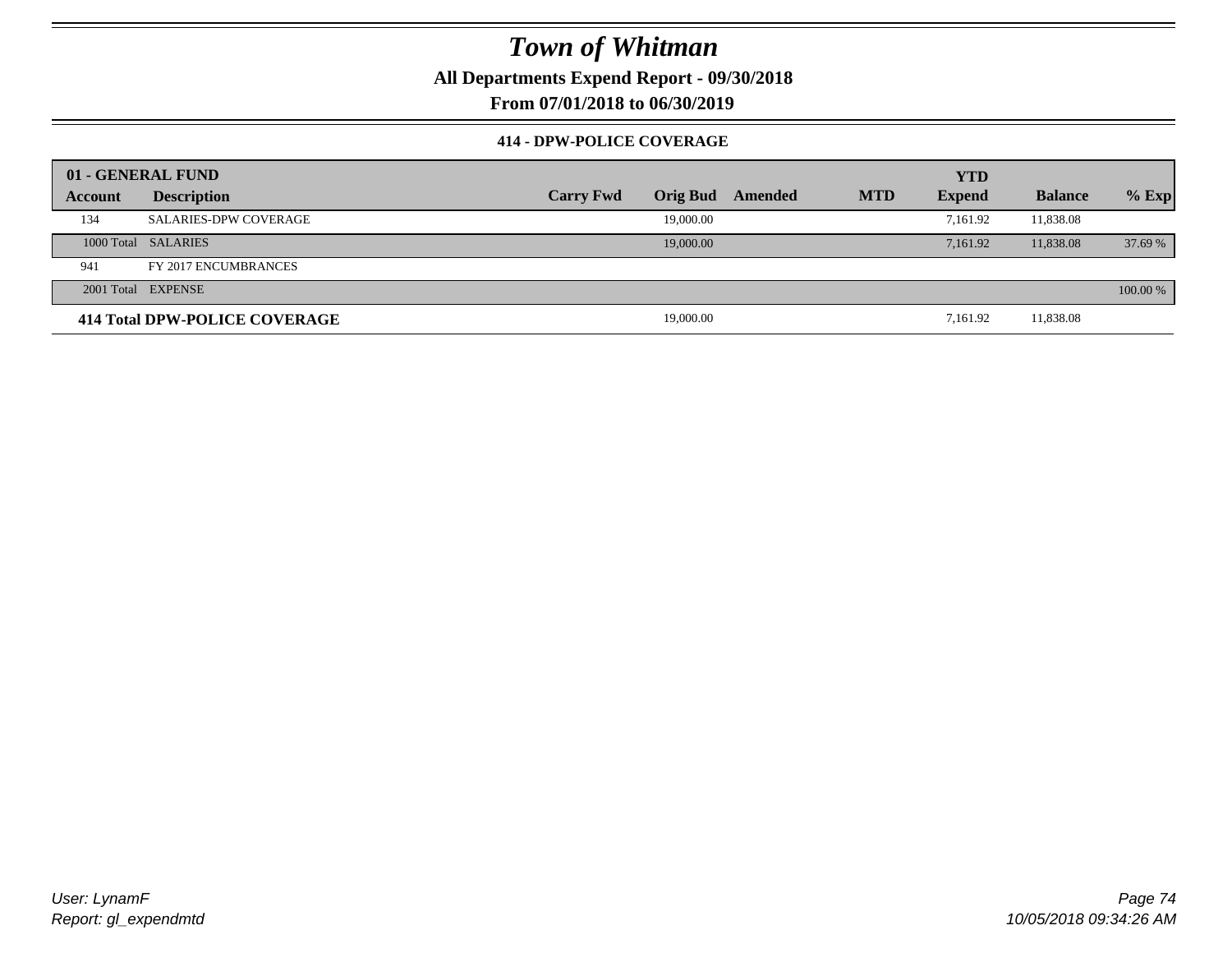**All Departments Expend Report - 09/30/2018**

**From 07/01/2018 to 06/30/2019**

### **423 - SNOW & ICE CONTROL**

|         | 01 - GENERAL FUND            |                  |                 |         |            | <b>YTD</b>    |                |          |
|---------|------------------------------|------------------|-----------------|---------|------------|---------------|----------------|----------|
| Account | <b>Description</b>           | <b>Carry Fwd</b> | <b>Orig Bud</b> | Amended | <b>MTD</b> | <b>Expend</b> | <b>Balance</b> | $%$ Exp  |
| 114     | DIVISIONAL LABOR-O.T.        |                  |                 |         |            |               |                |          |
|         | 1000 Total SALARIES          |                  |                 |         |            |               |                | 100.00 % |
| 272     | <b>EQUIPMENT RENTAL</b>      |                  |                 |         |            | 4.96          | $-4.96$        |          |
| 530     | <b>CHEMICALS</b>             |                  |                 |         |            |               |                |          |
| 585     | MISCELLANEOUS EXPENSE        |                  | 120,000.00      |         |            | 3.249.94      | 116,750.06     |          |
|         | 2000 Total EXPENSE           |                  | 120,000.00      |         |            | 3.254.90      | 116,745.10     | 2.71 %   |
|         | 423 Total SNOW & ICE CONTROL |                  | 120,000.00      |         |            | 3.254.90      | 116,745.10     |          |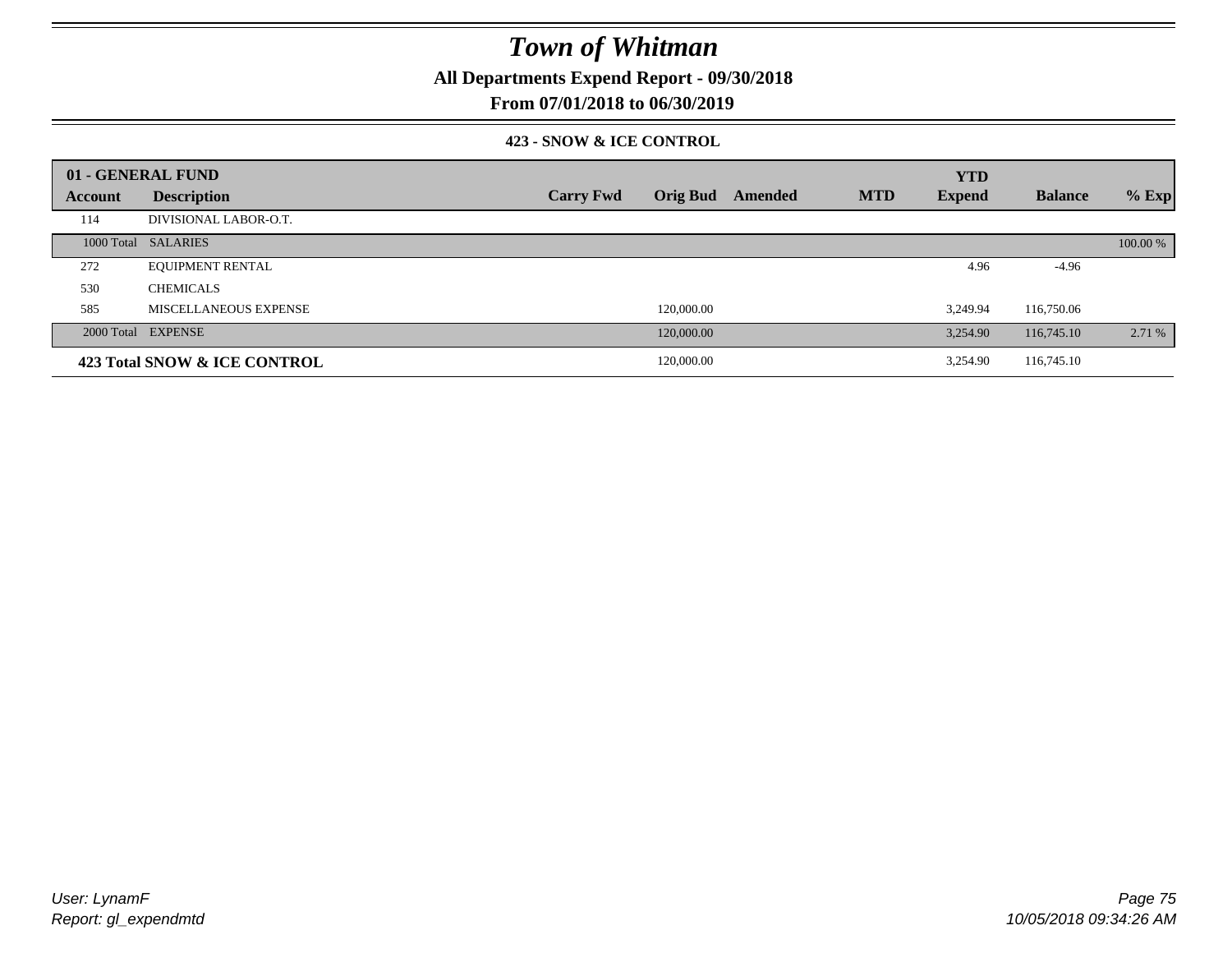**All Departments Expend Report - 09/30/2018**

**From 07/01/2018 to 06/30/2019**

### **424 - STREET LIGHTS**

|         | 01 - GENERAL FUND          |                  |                 |         |            | <b>YTD</b>    |                |          |
|---------|----------------------------|------------------|-----------------|---------|------------|---------------|----------------|----------|
| Account | <b>Description</b>         | <b>Carry Fwd</b> | <b>Orig Bud</b> | Amended | <b>MTD</b> | <b>Expend</b> | <b>Balance</b> | $%$ Exp  |
| 210     | <b>ELECTRICITY</b>         |                  | 143,000.00      |         |            | 37,742.68     | 105,257.32     |          |
|         | 2000 Total EXPENSE         |                  | 143,000.00      |         |            | 37,742.68     | 105,257.32     | 26.39 %  |
| 940     | <b>FY2016 ENCUMBRANCES</b> |                  |                 |         |            |               |                |          |
| 945     | <b>FY2013 ENCUMBRANCES</b> |                  |                 |         |            |               |                |          |
| 953     | <b>FY2009 ENCUMBRANCES</b> |                  |                 |         |            |               |                |          |
|         | 2001 Total EXPENSE         |                  |                 |         |            |               |                | 100.00 % |
|         | 424 Total STREET LIGHTS    |                  | 143,000.00      |         |            | 37,742.68     | 105.257.32     |          |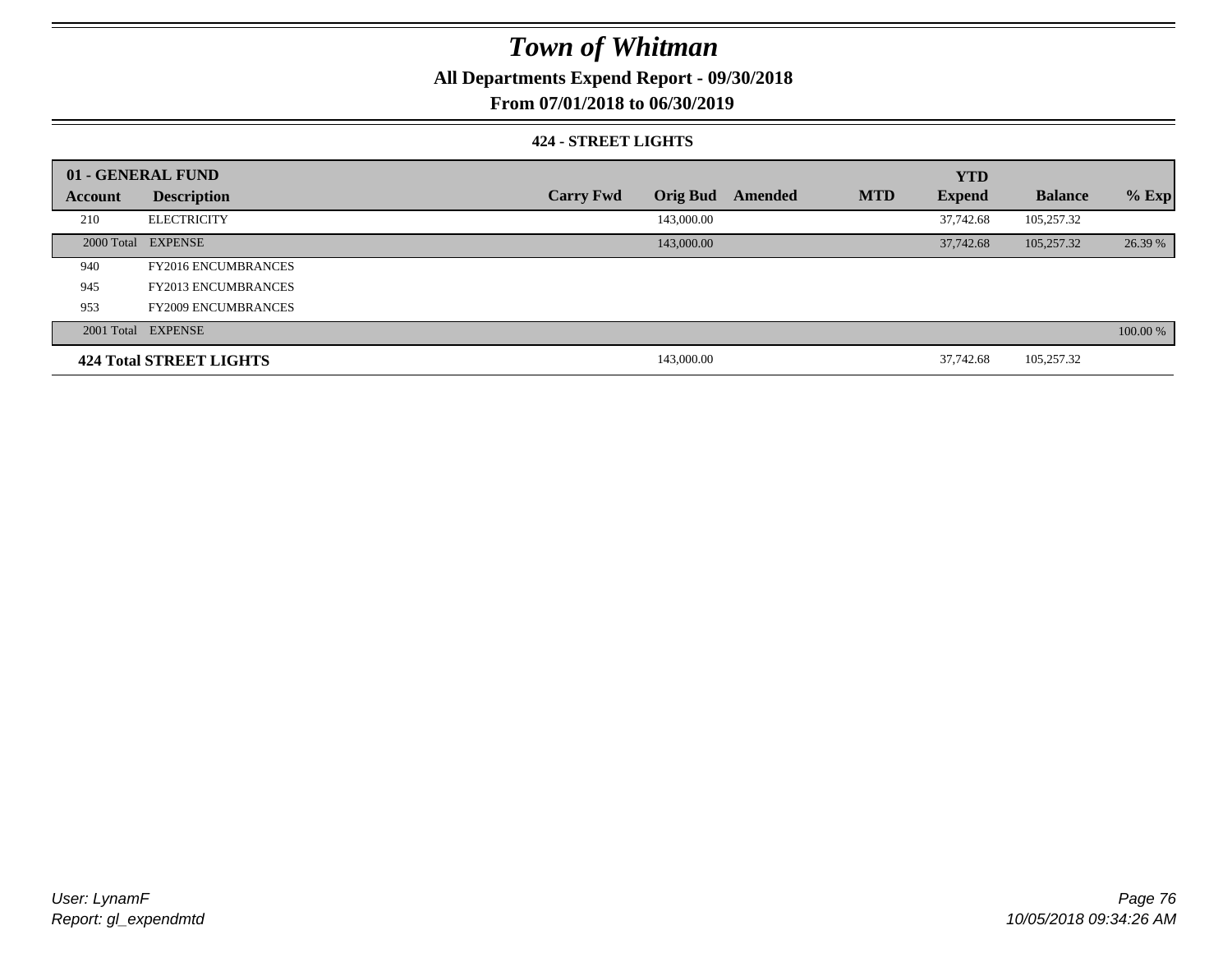**All Departments Expend Report - 09/30/2018**

**From 07/01/2018 to 06/30/2019**

### **433 - DPW-WASTE COLLECTION & DISP.**

|            | 01 - GENERAL FUND                         |                  |                 |         |            | <b>YTD</b>    |                |          |
|------------|-------------------------------------------|------------------|-----------------|---------|------------|---------------|----------------|----------|
| Account    | <b>Description</b>                        | <b>Carry Fwd</b> | <b>Orig Bud</b> | Amended | <b>MTD</b> | <b>Expend</b> | <b>Balance</b> | $%$ Exp  |
| 112        | <b>SALARIES</b>                           |                  |                 |         |            |               |                |          |
| 380        | <b>DISPOSAL COSTS</b>                     |                  | 1,199,800.00    |         |            | 143,113.20    | 1,056,686.80   |          |
| 585        | MISCELLANEOUS EXPENSE                     |                  |                 |         |            | 6,858.82      | $-6,858.82$    |          |
| 2000 Total | <b>EXPENSE</b>                            |                  | 1,199,800.00    |         |            | 149,972.02    | 1,049,827.98   | 12.49 %  |
| 939        | <b>FY2015 ENCUMBRANCES</b>                |                  |                 |         |            |               |                |          |
| 943        | <b>FY2012 ENCUMBRANCES</b>                |                  |                 |         |            |               |                |          |
| 945        | <b>FY2013 ENCUMBRANCES</b>                |                  |                 |         |            |               |                |          |
| 938        | FY 2018 ENCUMBRANCES                      | 62,146.95        |                 |         |            | 62,146.95     |                |          |
|            | 2001 Total EXPENSE                        | 62,146.95        |                 |         |            | 62,146.95     |                | 100.00 % |
| 999        |                                           |                  |                 |         |            |               |                |          |
|            | 4496 Total A.9STM6/5/97PUR.RECYCLING BINS |                  |                 |         |            |               |                | 100.00 % |
|            | 433 Total DPW-WASTE COLLECTION & DISP.    | 62,146.95        | 1,199,800.00    |         |            | 212,118.97    | 1,049,827.98   |          |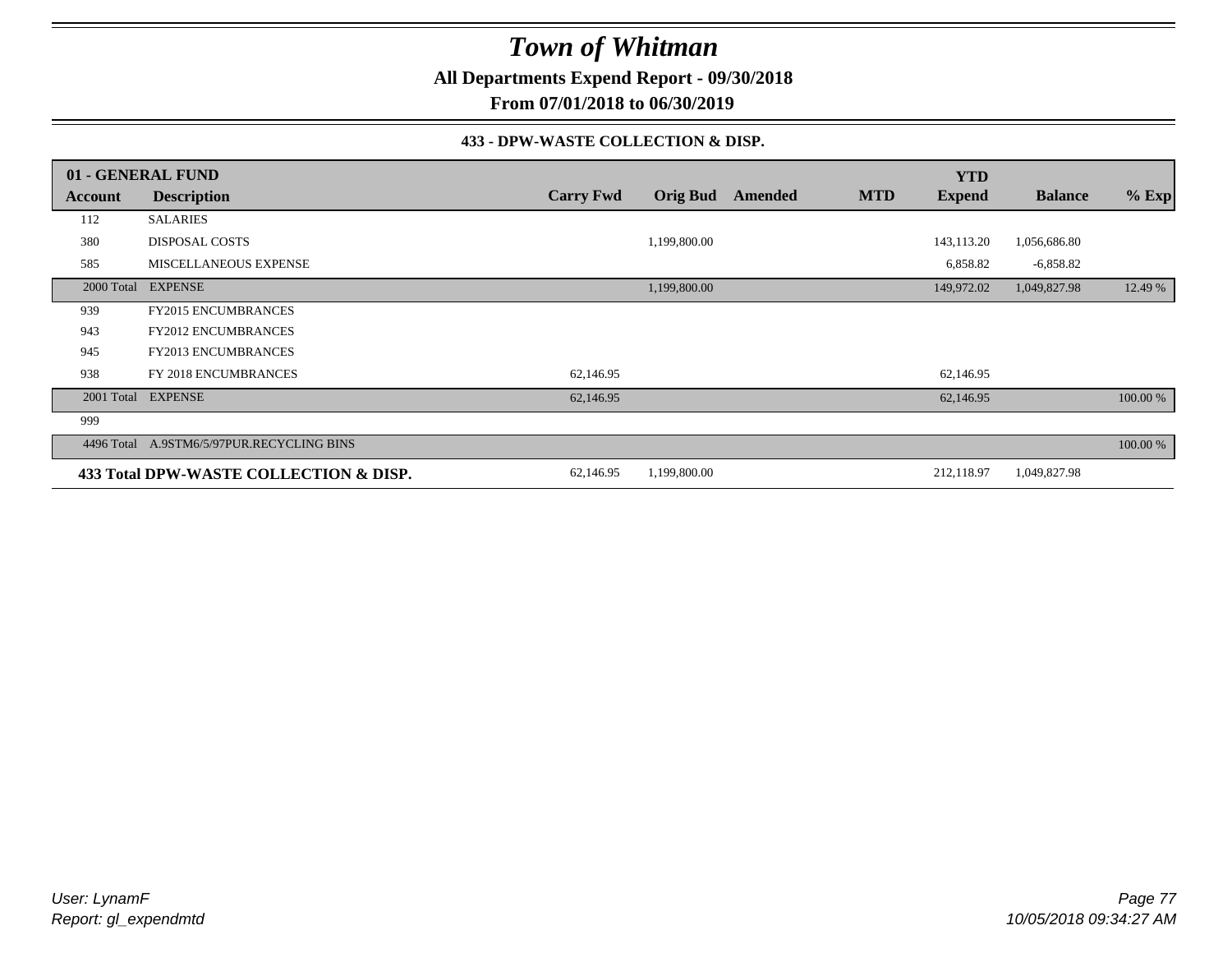**All Departments Expend Report - 09/30/2018**

### **From 07/01/2018 to 06/30/2019**

### **452 - WATER PURCHASE**

|                | 01 - GENERAL FUND               |                  |                  |            | <b>YTD</b>    |                |          |
|----------------|---------------------------------|------------------|------------------|------------|---------------|----------------|----------|
| <b>Account</b> | <b>Description</b>              | <b>Carry Fwd</b> | Orig Bud Amended | <b>MTD</b> | <b>Expend</b> | <b>Balance</b> | $%$ Exp  |
| 230            | <b>WATER PURCHASE</b>           |                  |                  |            |               |                |          |
| 585            | MISCELLANEOUS EXPENSE           |                  |                  |            |               |                |          |
|                | 2000 Total EXPENSE              |                  |                  |            |               |                | 100.00 % |
| 940            | <b>FY2016 ENCUMBRANCES</b>      |                  |                  |            |               |                |          |
| 949            | <b>FY2014 ENCUMBRANCES</b>      |                  |                  |            |               |                |          |
|                | 2001 Total EXPENSE              |                  |                  |            |               |                | 100.00 % |
|                | <b>452 Total WATER PURCHASE</b> |                  |                  |            |               |                |          |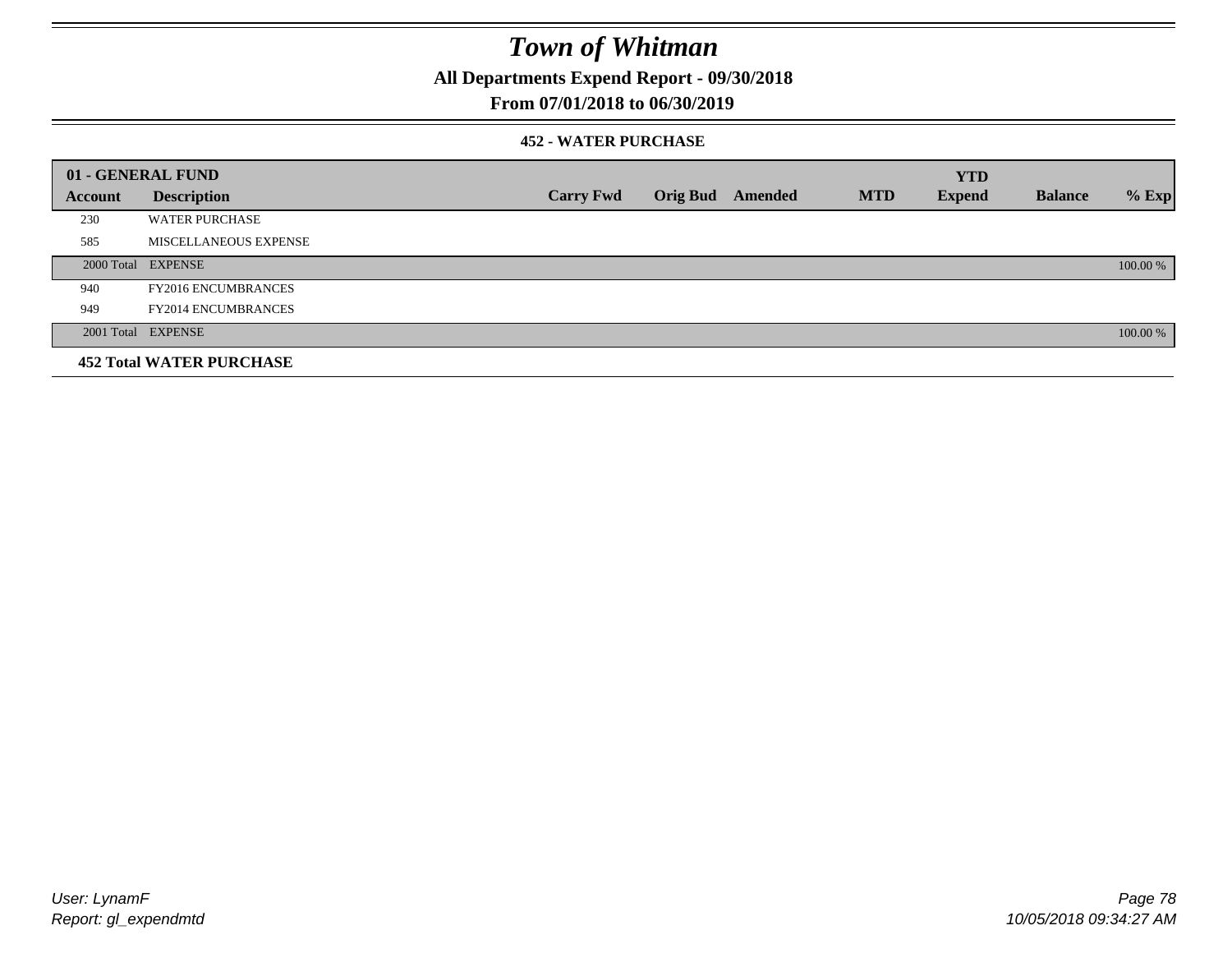**All Departments Expend Report - 09/30/2018**

**From 07/01/2018 to 06/30/2019**

### **492 - CARE OF SOLDIERS GRAVES**

|                | 01 - GENERAL FUND                 |                  |          |                  |            | YTD           |                |            |
|----------------|-----------------------------------|------------------|----------|------------------|------------|---------------|----------------|------------|
| <b>Account</b> | <b>Description</b>                | <b>Carry Fwd</b> |          | Orig Bud Amended | <b>MTD</b> | <b>Expend</b> | <b>Balance</b> | $%$ Exp    |
| 240            | BUILDING & GROUNDS MAINT.         |                  | 1,500.00 |                  |            | 1,500.00      |                |            |
|                | 2000 Total EXPENSE                |                  | 1,500.00 |                  |            | 1,500.00      |                | $100.00\%$ |
|                | 492 Total CARE OF SOLDIERS GRAVES |                  | 1,500.00 |                  |            | 1,500.00      |                |            |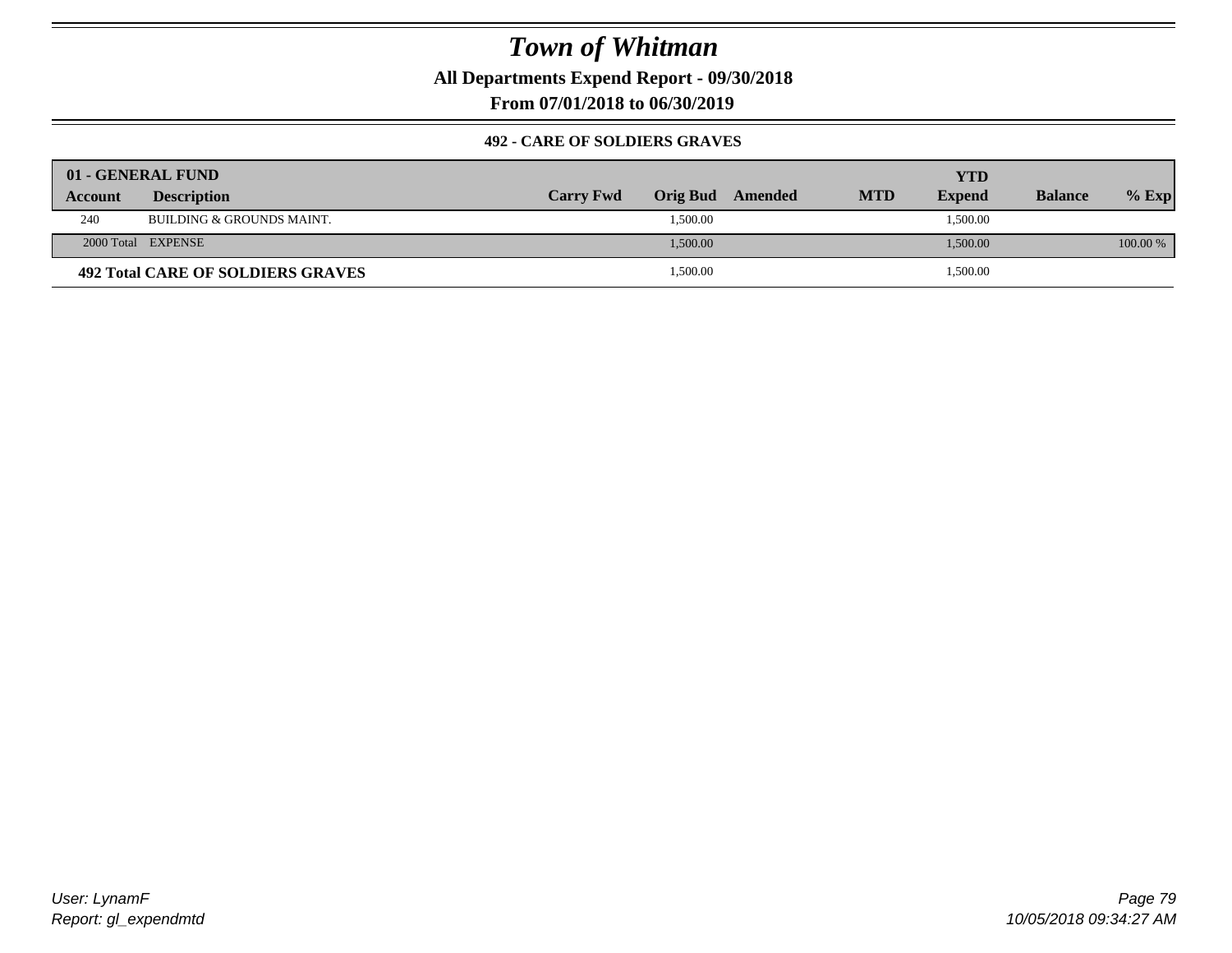**All Departments Expend Report - 09/30/2018**

**From 07/01/2018 to 06/30/2019**

#### **510 - BOARD OF HEALTH**

|         | 01 - GENERAL FUND            |                  |                       |                         |            | <b>YTD</b>    |                |          |
|---------|------------------------------|------------------|-----------------------|-------------------------|------------|---------------|----------------|----------|
| Account | <b>Description</b>           | <b>Carry Fwd</b> |                       | <b>Orig Bud</b> Amended | <b>MTD</b> | <b>Expend</b> | <b>Balance</b> | $%$ Exp  |
| 110     | SALARIES-BOARD MEMBERS       |                  |                       |                         |            |               |                |          |
|         | 1001 Total SALARIES          |                  |                       |                         |            |               |                | 100.00 % |
| 120     | <b>SALARIES-PART TIME</b>    |                  | 66,127.00             |                         |            | 16,531.71     | 49,595.29      |          |
|         | 1002 Total SALARIES          |                  | 66,127.00             |                         |            | 16,531.71     | 49,595.29      | 24.99 %  |
| 121     | <b>CLERICAL I</b>            |                  | 25,366.00             |                         |            | 6,335.32      | 19,030.68      |          |
|         | 1003 Total SALARIES          |                  | 25,366.00             |                         |            | 6,335.32      | 19,030.68      | 24.97 %  |
| 123     | RECORDING SECRETARY          |                  | $\overline{3,571.00}$ |                         |            | 591.50        | 2,979.50       |          |
|         | 1004 Total SALARIES          |                  | 3,571.00              |                         |            | 591.50        | 2,979.50       | 16.56 %  |
| 133     | <b>ASSISTANT</b>             |                  |                       | 1,800.00                |            | 106.08        | 1,693.92       |          |
|         | 1005 Total SALARIES          |                  |                       | 1,800.00                |            | 106.08        | 1,693.92       | 5.89 %   |
| 126     | <b>CLERICAL II</b>           |                  | 1,400.00              |                         |            | 158.54        | 1,241.46       |          |
|         | 1006 Total SALARIES          |                  | 1,400.00              |                         |            | 158.54        | 1,241.46       | 11.32 %  |
| 482     | RESERVE FUND TRANS.-SALARIES |                  |                       |                         |            |               |                |          |
| 483     | RESERVE FUND TRANS.-VACATION |                  |                       |                         |            |               |                |          |
|         | 1019 Total SALARIES          |                  |                       |                         |            |               |                | 100.00 % |
| 150     | ANIMAL INSPECTOR             |                  | 990.00                |                         |            | 270.00        | 720.00         |          |
| 151     | <b>BURIAL DEAD ANIMALS</b>   |                  |                       |                         |            |               |                |          |
| 315     | <b>BURIAL AGENT</b>          |                  | 275.00                |                         |            |               | 275.00         |          |
| 316     | <b>LABORATORY FEES</b>       |                  |                       |                         |            |               |                |          |
| 340     | <b>TELEPHONE</b>             |                  |                       |                         |            |               |                |          |
| 343     | <b>CELL PHONES</b>           |                  |                       |                         |            |               |                |          |
| 420     | <b>OFFICE SUPPLIES</b>       |                  |                       |                         |            | 88.42         | $-88.42$       |          |
| 501     | PREMIUM ON SALE OF BONDS     |                  |                       |                         |            |               |                |          |
| 585     | MISCELLANEOUS EXPENSE        |                  | 2,500.00              |                         |            | 57.87         | 2,442.13       |          |
| 730     | <b>ASSOCIATION DUES</b>      |                  |                       |                         |            | 150.00        | $-150.00$      |          |
| 731     | <b>MEETINGS</b>              |                  |                       |                         |            |               |                |          |
| 737     | RABID ANIMAL EXPENSE         |                  | 200.00                |                         |            |               | 200.00         |          |
| 738     | HOUSEHOLD HAZARDOUS WASTE    |                  | 3,500.00              |                         |            |               | 3,500.00       |          |
|         | 2000 Total EXPENSE           |                  | 7,465.00              |                         |            | 566.29        | 6,898.71       | 7.58 %   |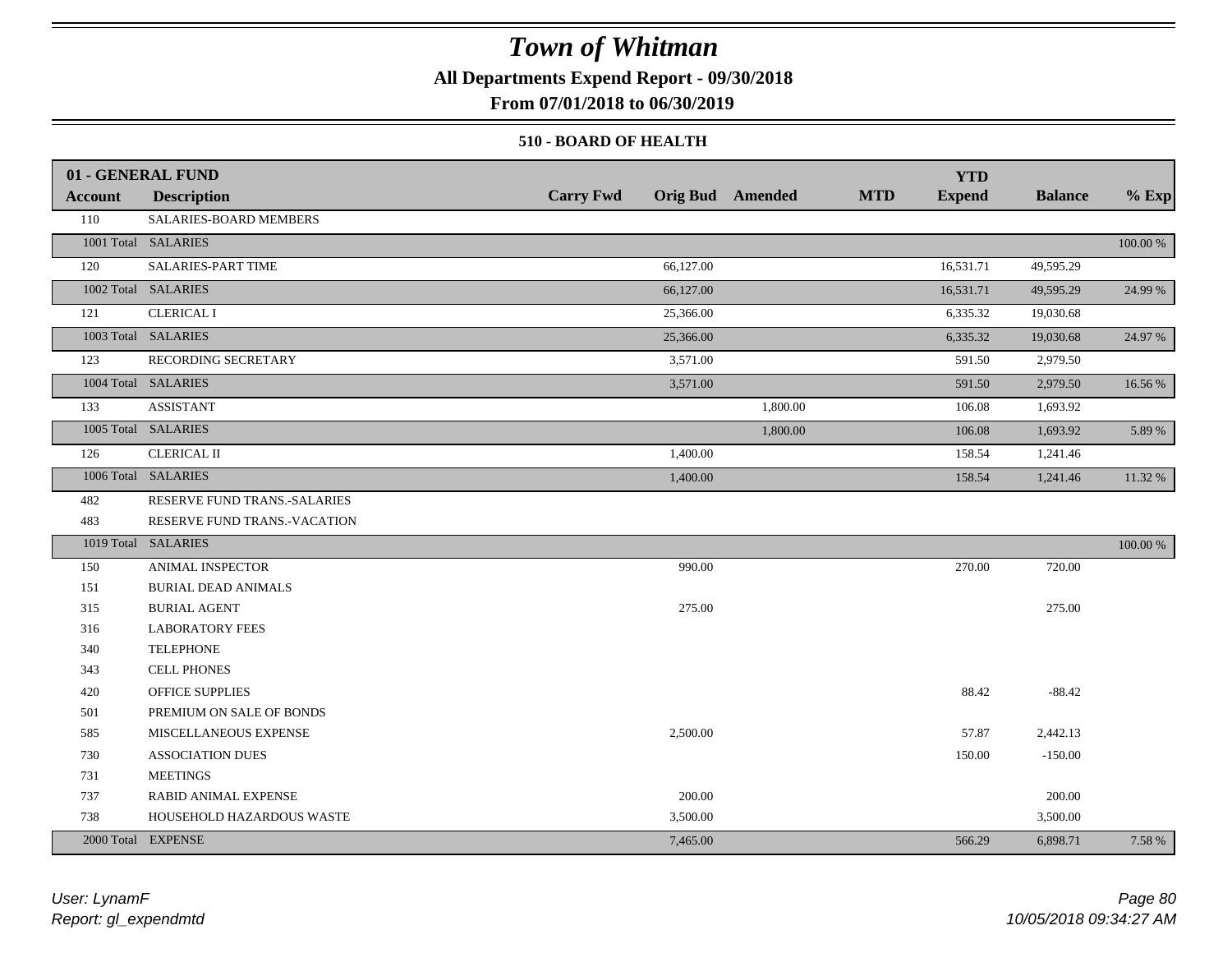**All Departments Expend Report - 09/30/2018**

**From 07/01/2018 to 06/30/2019**

### **510 - BOARD OF HEALTH**

|            | 01 - GENERAL FUND                                |                  |                 |          |            | <b>YTD</b>    |                |          |
|------------|--------------------------------------------------|------------------|-----------------|----------|------------|---------------|----------------|----------|
| Account    | <b>Description</b>                               | <b>Carry Fwd</b> | <b>Orig Bud</b> | Amended  | <b>MTD</b> | <b>Expend</b> | <b>Balance</b> | $%$ Exp  |
| 710        | IN STATE TRAVEL                                  |                  | 1,443.00        |          |            | 68.56         | 1,374.44       |          |
| 938        | FY 2018 ENCUMBRANCES                             | 131.50           |                 |          |            | 131.50        |                |          |
| 2001 Total | <b>EXPENSE</b>                                   | 131.50           | 1,443.00        |          |            | 200.06        | 1,374.44       | 12.70 %  |
| 940        | <b>FY2016 ENCUMBRANCES</b>                       |                  |                 |          |            |               |                |          |
| 2002 Total | <b>EXPENSE</b>                                   |                  |                 |          |            |               |                | 100.00 % |
| 999        |                                                  |                  | 3,000.00        |          |            |               | 3,000.00       |          |
|            | 4448 Total ART12 ATM5/18 SHARPS COLLECTION KIOSK |                  | 3,000.00        |          |            |               | 3,000.00       | 0.00 %   |
| 999        |                                                  | 904.30           |                 |          |            |               | 904.30         |          |
|            | 4451 Total A.6 ATM 5/16 HAZ.WASTE.DAY            | 904.30           |                 |          |            |               | 904.30         | 0.00 %   |
| 999        |                                                  |                  |                 |          |            |               |                |          |
|            | 4456 Total S2ATM5/18SECURITYIMPCONLEYSCHOOL      |                  |                 |          |            |               |                | 100.00 % |
| 999        |                                                  | 1,500.00         |                 |          |            |               | 1,500.00       |          |
|            | 4543 Total A.14 ATM5/17 B.O.H.SITE TRAINING      | 1,500.00         |                 |          |            |               | 1,500.00       | 0.00 %   |
|            | <b>510 Total BOARD OF HEALTH</b>                 | 2,535.80         | 108,372.00      | 1,800.00 |            | 24,489.50     | 88,218.30      |          |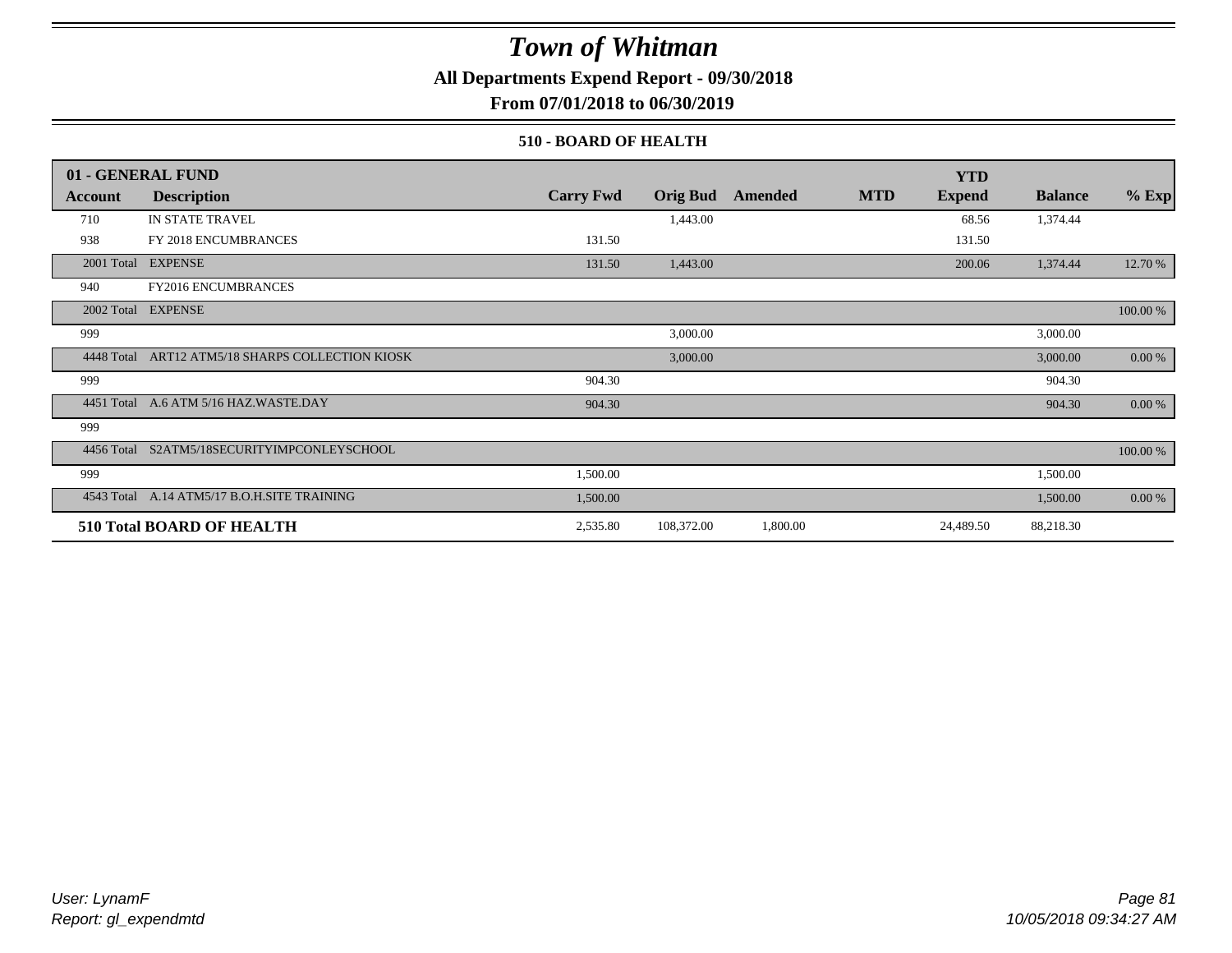**All Departments Expend Report - 09/30/2018**

**From 07/01/2018 to 06/30/2019**

### **519 - BOH-SEWER HOOK-UP INSPECTORS**

|         | 01 - GENERAL FUND                      |                  |                         |            | YTD           |                |          |
|---------|----------------------------------------|------------------|-------------------------|------------|---------------|----------------|----------|
| Account | <b>Description</b>                     | <b>Carry Fwd</b> | <b>Orig Bud</b> Amended | <b>MTD</b> | <b>Expend</b> | <b>Balance</b> | $%$ Exp  |
| 120     | SALARIES-PART TIME                     |                  |                         |            |               |                |          |
|         | 1000 Total SALARIES                    |                  |                         |            |               |                | 100.00 % |
|         | 519 Total BOH-SEWER HOOK-UP INSPECTORS |                  |                         |            |               |                |          |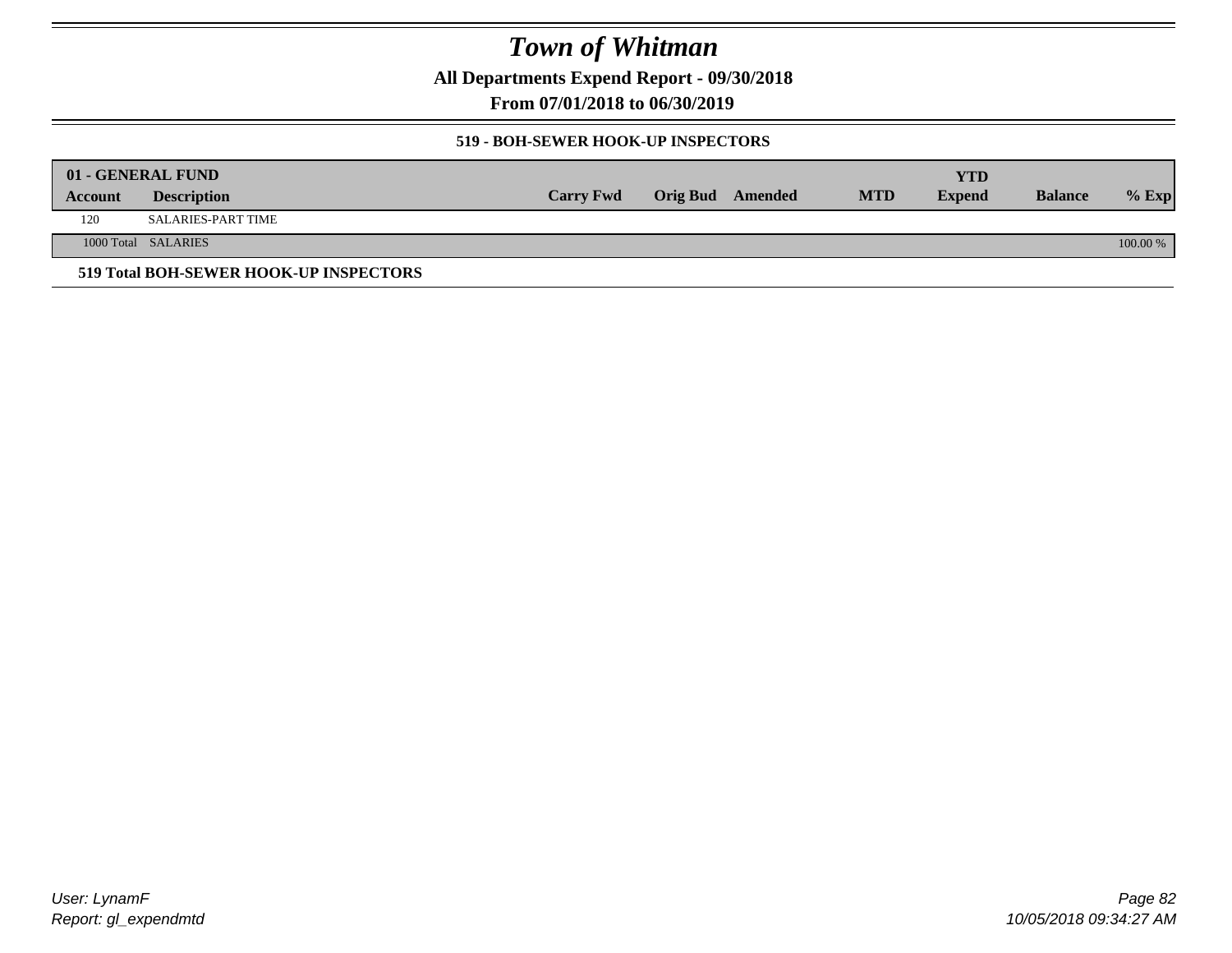**All Departments Expend Report - 09/30/2018**

### **From 07/01/2018 to 06/30/2019**

#### **522 - VISITING NURSE**

|         | 01 - GENERAL FUND                   |                  |                 |         |            | <b>YTD</b>    |                |          |
|---------|-------------------------------------|------------------|-----------------|---------|------------|---------------|----------------|----------|
| Account | <b>Description</b>                  | <b>Carry Fwd</b> | <b>Orig Bud</b> | Amended | <b>MTD</b> | <b>Expend</b> | <b>Balance</b> | $%$ Exp  |
| 300     | <b>MEDICAL &amp; DENTAL EXPENSE</b> |                  | 15,000.00       |         |            | 821.42        | 14,178.58      |          |
|         | 2000 Total EXPENSE                  |                  | 15,000.00       |         |            | 821.42        | 14,178.58      | 5.47 %   |
| 946     | <b>FY2010 ENCUMBRANCES</b>          |                  |                 |         |            |               |                |          |
|         | 2001 Total EXPENSE                  |                  |                 |         |            |               |                | 100.00 % |
|         | 522 Total VISITING NURSE            |                  | 15,000.00       |         |            | 821.42        | 14,178.58      |          |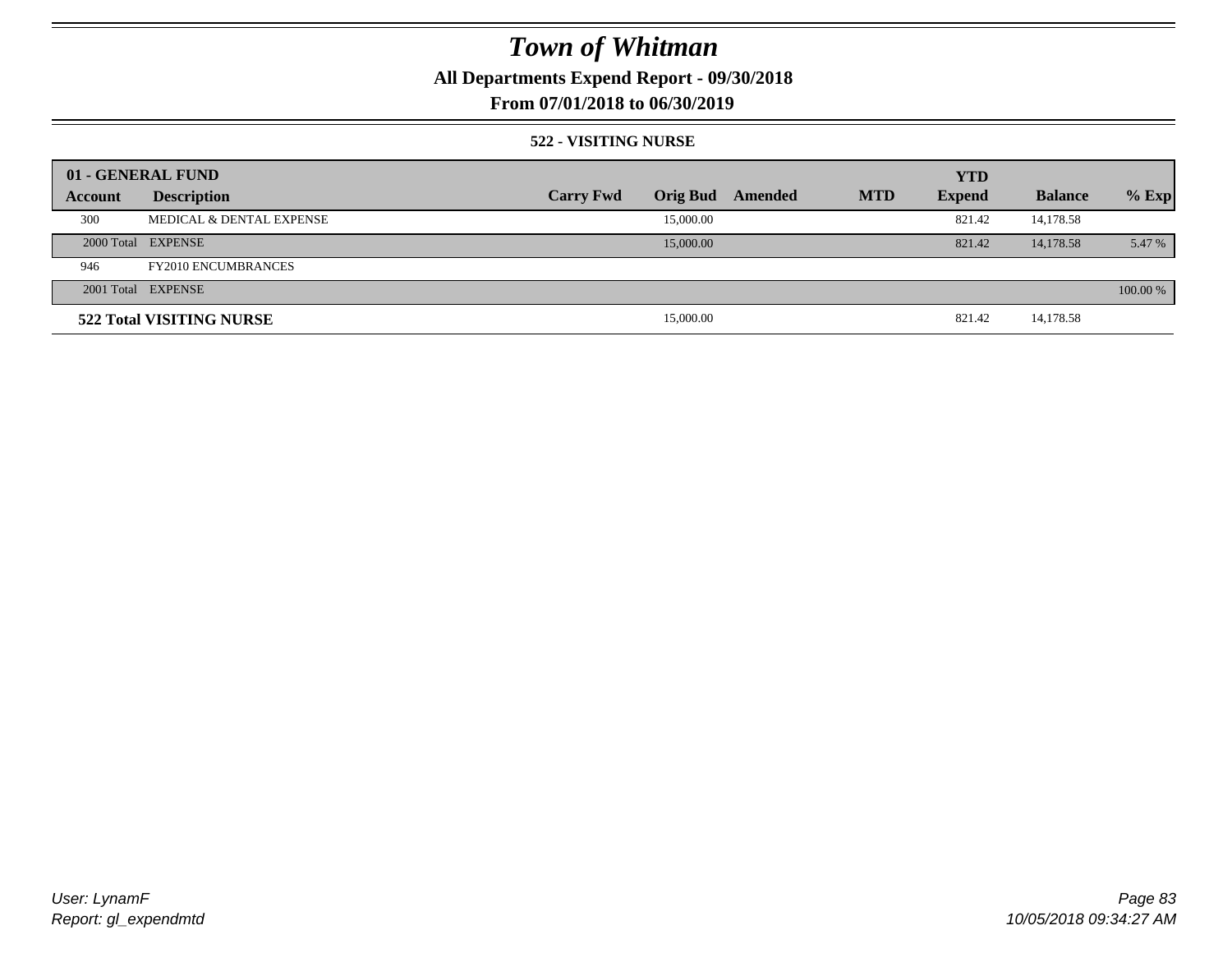**All Departments Expend Report - 09/30/2018**

### **From 07/01/2018 to 06/30/2019**

### **524 - DENTAL**

|         | 01 - GENERAL FUND       | <b>Carry Fwd</b> | <b>Orig Bud</b> Amended | <b>MTD</b> | <b>YTD</b><br><b>Expend</b> | <b>Balance</b> | $%$ Exp  |
|---------|-------------------------|------------------|-------------------------|------------|-----------------------------|----------------|----------|
| Account | <b>Description</b>      |                  |                         |            |                             |                |          |
| 730     | <b>ASSOCIATION DUES</b> |                  |                         |            |                             |                |          |
|         | 2000 Total EXPENSE      |                  |                         |            |                             |                | 100.00 % |
|         | <b>524 Total DENTAL</b> |                  |                         |            |                             |                |          |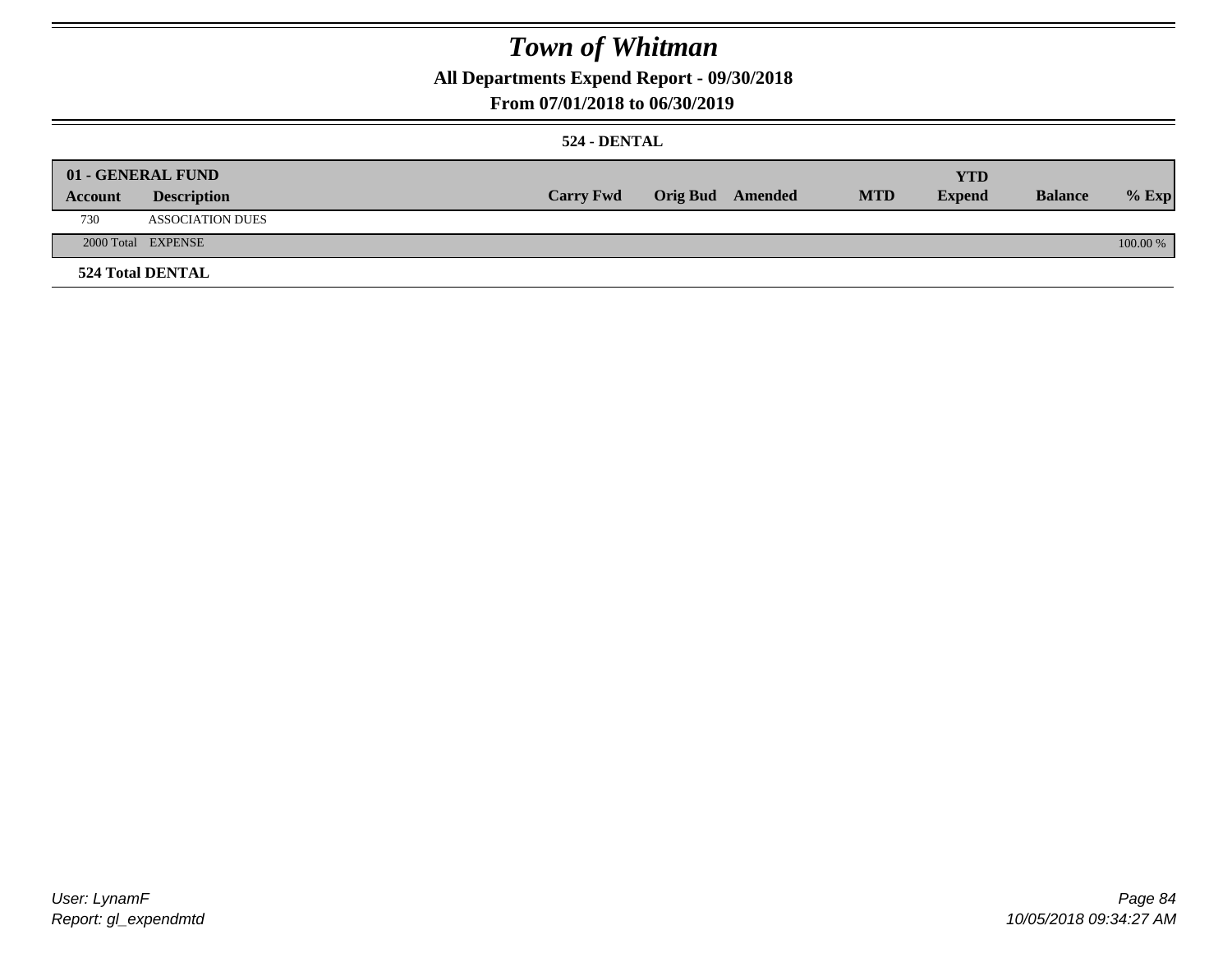**All Departments Expend Report - 09/30/2018**

**From 07/01/2018 to 06/30/2019**

### **541 - COUNCIL ON AGING**

|                | 01 - GENERAL FUND                        |                  |                         |            | <b>YTD</b>    |                |          |
|----------------|------------------------------------------|------------------|-------------------------|------------|---------------|----------------|----------|
| <b>Account</b> | <b>Description</b>                       | <b>Carry Fwd</b> | <b>Orig Bud</b> Amended | <b>MTD</b> | <b>Expend</b> | <b>Balance</b> | $%$ Exp  |
| 111            | SALARIES-ADMINSTRATIVE                   | 67,449.00        |                         |            | 16,862.30     | 50,586.70      |          |
| 138            | SICK LEAVE BUY-BACK                      |                  |                         |            |               |                |          |
| 146            | SALARIES-LONGEVITY                       |                  |                         |            |               |                |          |
|                | 1000 Total SALARIES                      | 67,449.00        |                         |            | 16,862.30     | 50,586.70      | 25.00 %  |
| 121            | <b>CLERICAL I</b>                        | 41,828.00        |                         |            | 10,413.46     | 31,414.54      |          |
|                | 1001 Total SALARIES                      | 41,828.00        |                         |            | 10,413.46     | 31,414.54      | 24.89 %  |
| 117            | <b>CUSTODIAL</b>                         |                  |                         |            |               |                |          |
|                | 1002 Total SALARIES                      |                  |                         |            |               |                | 100.00 % |
| 157            | <b>BUS DRIVER</b>                        | 35,924.00        |                         |            | 7,258.37      | 28,665.63      |          |
|                | 1003 Total SALARIES                      | 35,924.00        |                         |            | 7,258.37      | 28,665.63      | 20.20 %  |
| 129            | ADDITIONAL CLERICAL                      | 33,634.00        |                         |            | 8,408.40      | 25,225.60      |          |
|                | 1004 Total SALARIES                      | 33,634.00        |                         |            | 8,408.40      | 25,225.60      | 24.99 %  |
| 131            | <b>SOCIAL WORKER</b>                     | 33,109.00        |                         |            | 8,274.63      | 24,834.37      |          |
|                | 1005 Total SALARIES                      | 33,109.00        |                         |            | 8,274.63      | 24,834.37      | 24.99 %  |
| 210            | <b>ELECTRICITY</b>                       |                  |                         |            | 714.15        | $-714.15$      |          |
| 212            | <b>GAS (NATURAL)</b>                     |                  |                         |            | 51.02         | $-51.02$       |          |
| 242            | VEHICLE MAINTENANCE                      |                  |                         |            |               |                |          |
| 340            | <b>TELEPHONE</b>                         |                  |                         |            |               |                |          |
| 343            | <b>CELL PHONES</b>                       |                  |                         |            | 305.94        | $-305.94$      |          |
| 420            | <b>OFFICE SUPPLIES</b>                   |                  |                         |            |               |                |          |
| 481            | <b>GASOLINE</b>                          |                  |                         |            |               |                |          |
| 585            | MISCELLANEOUS EXPENSE                    | 15,157.00        |                         |            | 84.00         | 15,073.00      |          |
| 430            | <b>BUILDING MAINTENANCE &amp; REPAIR</b> |                  |                         |            | 2,571.46      | $-2,571.46$    |          |
| 710            | IN STATE TRAVEL                          |                  |                         |            |               |                |          |
| 730            | <b>ASSOCIATION DUES</b>                  |                  |                         |            |               |                |          |
| 731            | <b>MEETINGS</b>                          |                  |                         |            |               |                |          |
| 870            | OFFICE EQUIPMENT                         |                  |                         |            |               |                |          |
|                | 2000 Total EXPENSE                       | 15,157.00        |                         |            | 3,726.57      | 11,430.43      | 24.58 %  |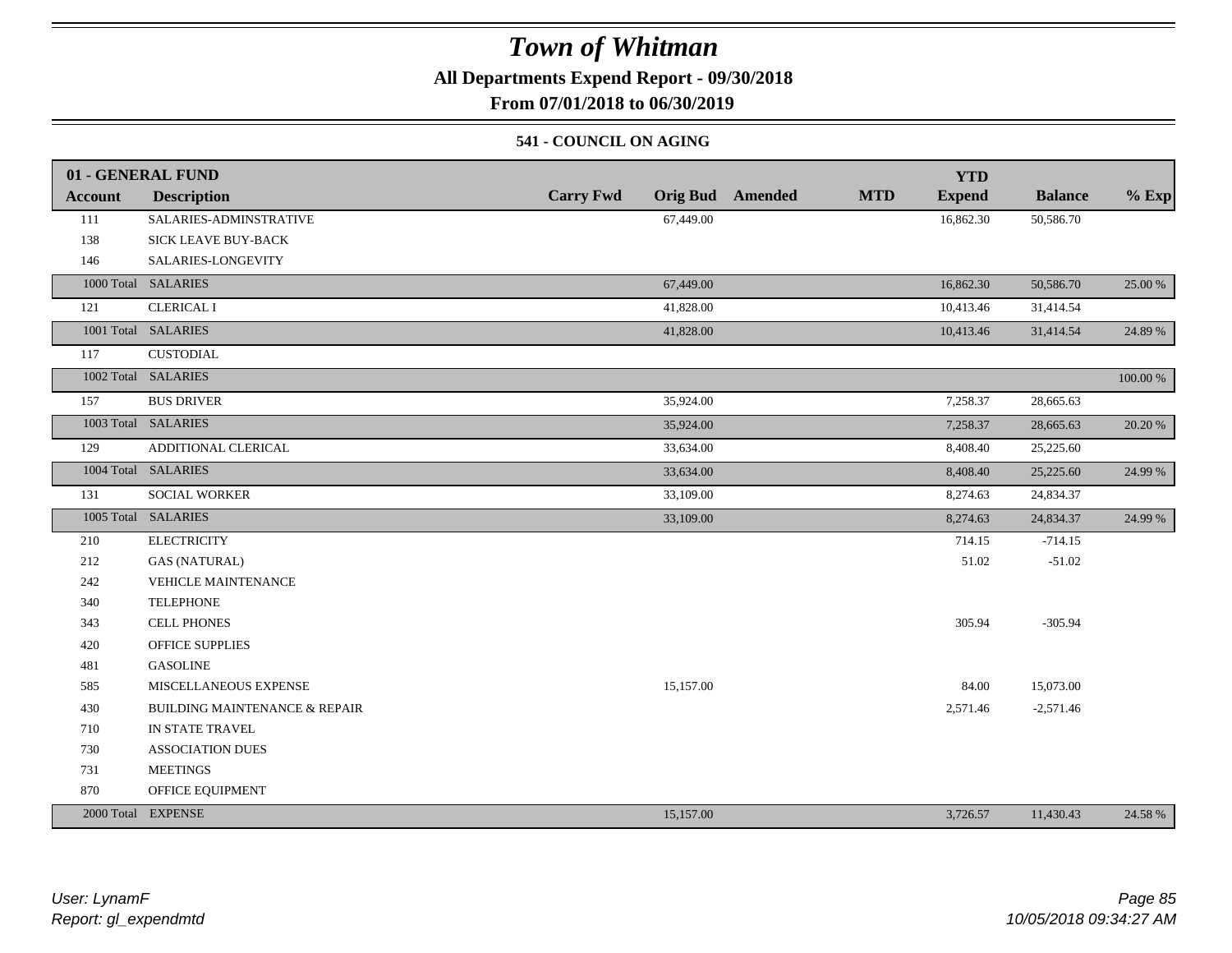**All Departments Expend Report - 09/30/2018**

### **From 07/01/2018 to 06/30/2019**

### **541 - COUNCIL ON AGING**

|         | 01 - GENERAL FUND                                |                  |                 |         |            | <b>YTD</b>    |                |          |
|---------|--------------------------------------------------|------------------|-----------------|---------|------------|---------------|----------------|----------|
| Account | <b>Description</b>                               | <b>Carry Fwd</b> | <b>Orig Bud</b> | Amended | <b>MTD</b> | <b>Expend</b> | <b>Balance</b> | $%$ Exp  |
| 940     | FY2016 ENCUMBRANCES                              |                  |                 |         |            |               |                |          |
| 941     | FY 2017 ENCUMBRANCES                             |                  |                 |         |            |               |                |          |
| 943     | FY2012 ENCUMBRANCES                              |                  |                 |         |            |               |                |          |
| 945     | <b>FY2013 ENCUMBRANCES</b>                       |                  |                 |         |            |               |                |          |
|         | 2002 Total EXPENSE                               |                  |                 |         |            |               |                | 100.00 % |
| 999     |                                                  |                  |                 |         |            |               |                |          |
|         | 4492 Total A.6 STM 5/7/12 PUR.CHAIRS-SENIOR CTR. |                  |                 |         |            |               |                | 100.00 % |
| 999     |                                                  |                  |                 |         |            |               |                |          |
|         | 4493 Total A19 ATM 5/12 C.O.A. BUILDING REPAIRS  |                  |                 |         |            |               |                | 100.00 % |
| 999     |                                                  |                  |                 |         |            |               |                |          |
|         | 4494 Total A.5STM5/17TOWN SHR.WHL CHR.EQ.BUS     |                  |                 |         |            |               |                | 100.00 % |
| 999     |                                                  |                  |                 |         |            |               |                |          |
|         | 4557 Total A.17 ATM 5/13 REPAVE COA PARKING LOT  |                  |                 |         |            |               |                | 100.00 % |
| 999     |                                                  |                  |                 |         |            |               |                |          |
|         | 4563 Total A.27A ATM 5/16 AIR COND. SEN.CTR.     |                  |                 |         |            |               |                | 100.00 % |
|         | 541 Total COUNCIL ON AGING                       |                  | 227,101.00      |         |            | 54,943.73     | 172,157.27     |          |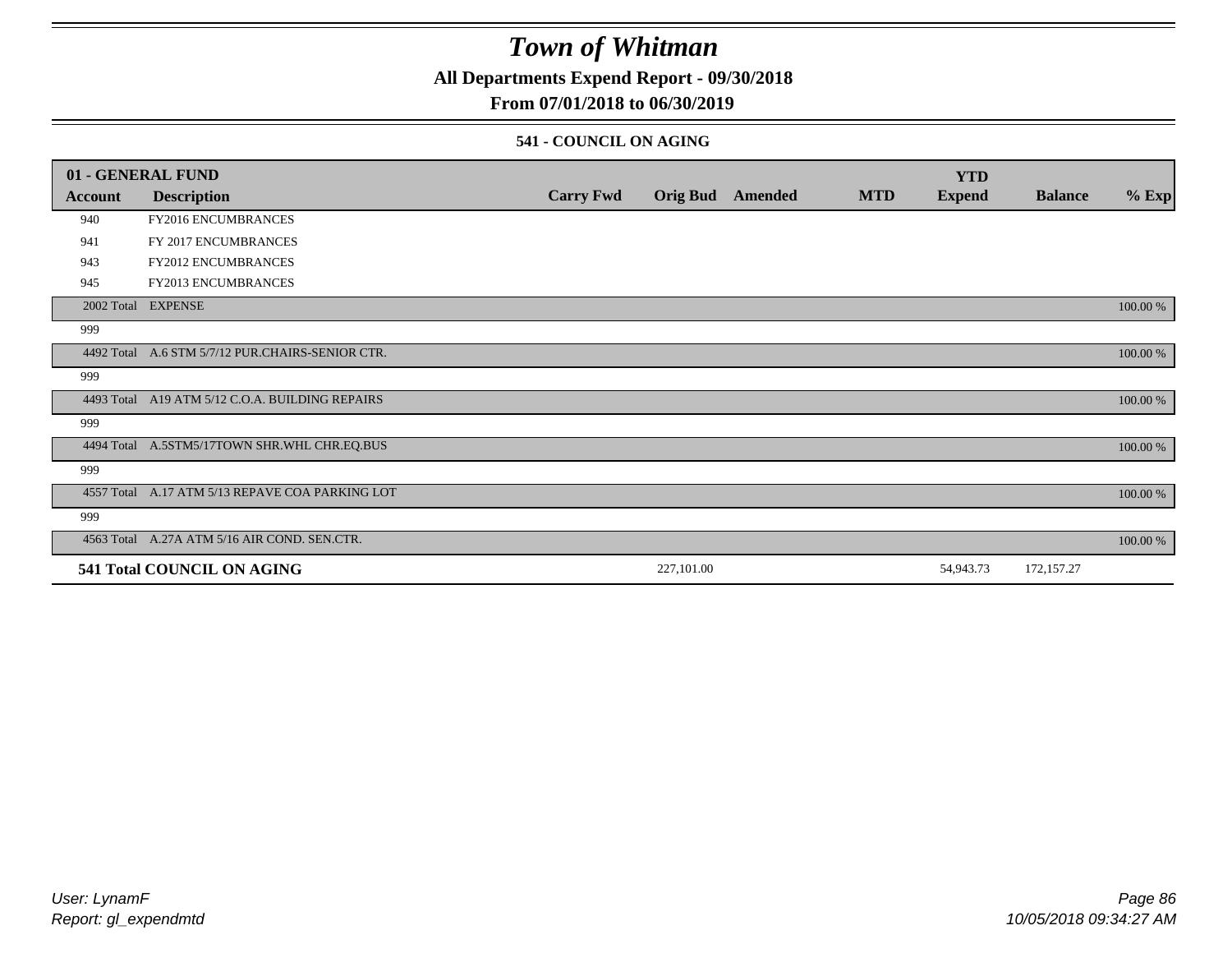**All Departments Expend Report - 09/30/2018**

**From 07/01/2018 to 06/30/2019**

### **543 - VETERANS SERVICES**

|            | 01 - GENERAL FUND                  |                  |           |                         |            | <b>YTD</b>    |                |          |
|------------|------------------------------------|------------------|-----------|-------------------------|------------|---------------|----------------|----------|
| Account    | <b>Description</b>                 | <b>Carry Fwd</b> |           | <b>Orig Bud</b> Amended | <b>MTD</b> | <b>Expend</b> | <b>Balance</b> | $%$ Exp  |
| 112        | <b>SALARIES</b>                    |                  |           |                         |            |               |                |          |
| 1000 Total | <b>SALARIES</b>                    |                  |           |                         |            |               |                | 100.00 % |
| 120        | SALARIES-PART TIME                 |                  |           |                         |            |               |                |          |
| 1001 Total | <b>SALARIES</b>                    |                  |           |                         |            |               |                | 100.00 % |
| 330        | <b>DISTRICT SERVICES</b>           |                  | 50,000.00 |                         |            |               | 50,000.00      |          |
| 340        | <b>TELEPHONE</b>                   |                  |           |                         |            |               |                |          |
| 343        | <b>CELL PHONES</b>                 |                  |           |                         |            | 152.97        | $-152.97$      |          |
| 420        | OFFICE SUPPLIES                    |                  |           |                         |            |               |                |          |
| 585        | MISCELLANEOUS EXPENSE              |                  | 1,500.00  |                         |            |               | 1,500.00       |          |
| 730        | <b>ASSOCIATION DUES</b>            |                  |           |                         |            |               |                |          |
| 731        | <b>MEETINGS</b>                    |                  |           |                         |            |               |                |          |
| 2000 Total | <b>EXPENSE</b>                     |                  | 51,500.00 |                         |            | 152.97        | 51,347.03      | 0.29%    |
| 710        | IN STATE TRAVEL                    |                  | 1,000.00  |                         |            |               | 1,000.00       |          |
| 2001 Total | <b>EXPENSE</b>                     |                  | 1,000.00  |                         |            |               | 1,000.00       | 0.00 %   |
| 999        |                                    |                  |           |                         |            |               |                |          |
| 4412 Total | TRI-TOWN PARADE                    |                  |           |                         |            |               |                | 100.00 % |
|            | <b>543 Total VETERANS SERVICES</b> |                  | 52,500.00 |                         |            | 152.97        | 52,347.03      |          |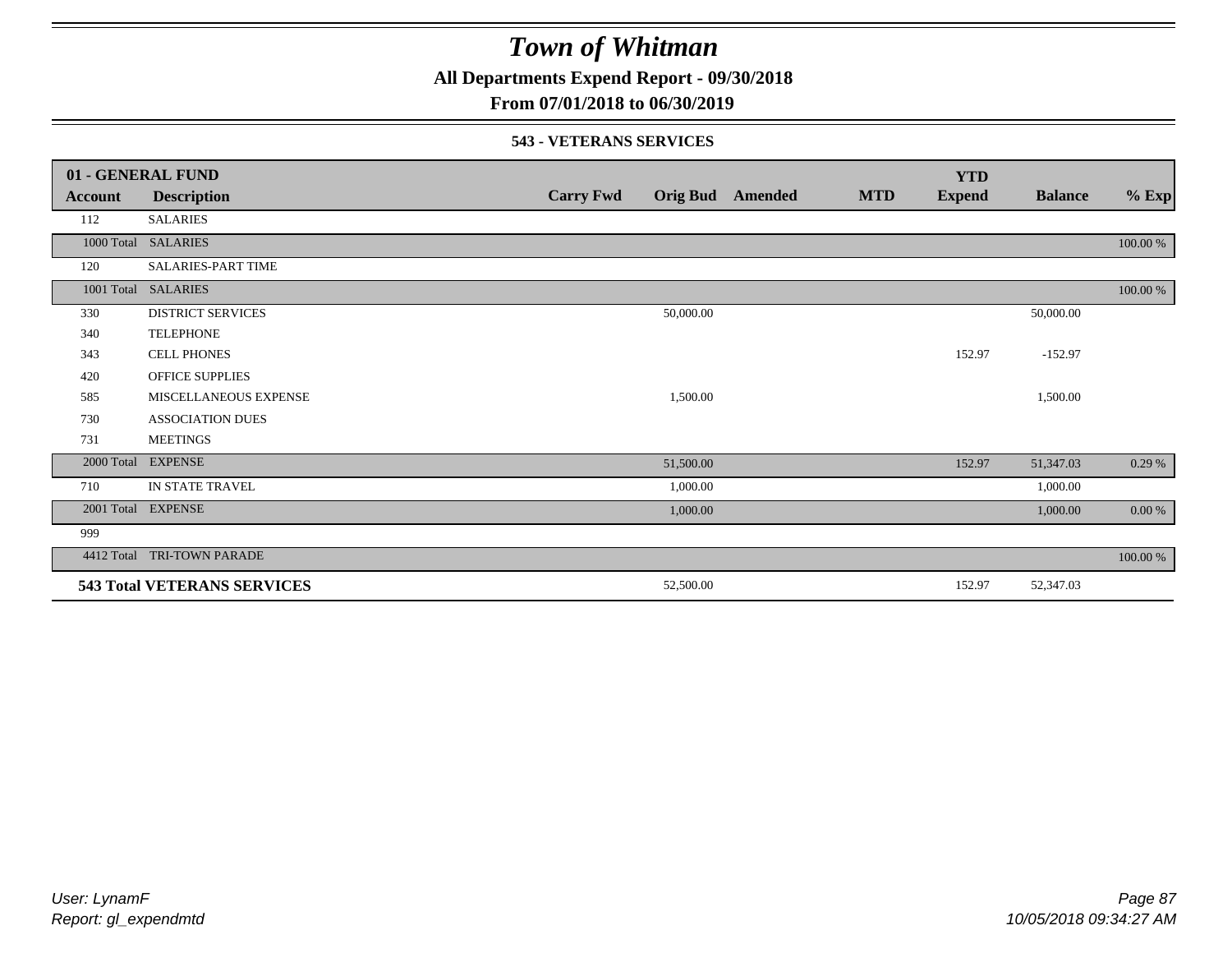**All Departments Expend Report - 09/30/2018**

### **From 07/01/2018 to 06/30/2019**

#### **544 - VETERANS BENEFITS**

|         | 01 - GENERAL FUND                  |                  |                 |         |            | <b>YTD</b>    |                |         |
|---------|------------------------------------|------------------|-----------------|---------|------------|---------------|----------------|---------|
| Account | <b>Description</b>                 | <b>Carry Fwd</b> | <b>Orig Bud</b> | Amended | <b>MTD</b> | <b>Expend</b> | <b>Balance</b> | $%$ Exp |
| 585     | MISCELLANEOUS EXPENSE              |                  |                 |         |            |               |                |         |
| 770     | <b>SUBSISTENCE</b>                 |                  | 180,000.00      |         |            | 42,361.12     | 137,638.88     |         |
| 771     | <b>FOOD</b>                        |                  |                 |         |            |               |                |         |
| 772     | <b>FUEL</b>                        |                  |                 |         |            |               |                |         |
| 773     | <b>HOSPITAL</b>                    |                  |                 |         |            |               |                |         |
| 774     | <b>MEDICAL CARE</b>                |                  |                 |         |            |               |                |         |
| 775     | <b>MEDICAL SUPPLIES</b>            |                  |                 |         |            |               |                |         |
| 776     | <b>HOUSING</b>                     |                  |                 |         |            |               |                |         |
|         | 2000 Total EXPENSE                 |                  | 180,000.00      |         |            | 42,361.12     | 137,638.88     | 23.53 % |
|         | <b>544 Total VETERANS BENEFITS</b> |                  | 180,000.00      |         |            | 42,361.12     | 137,638.88     |         |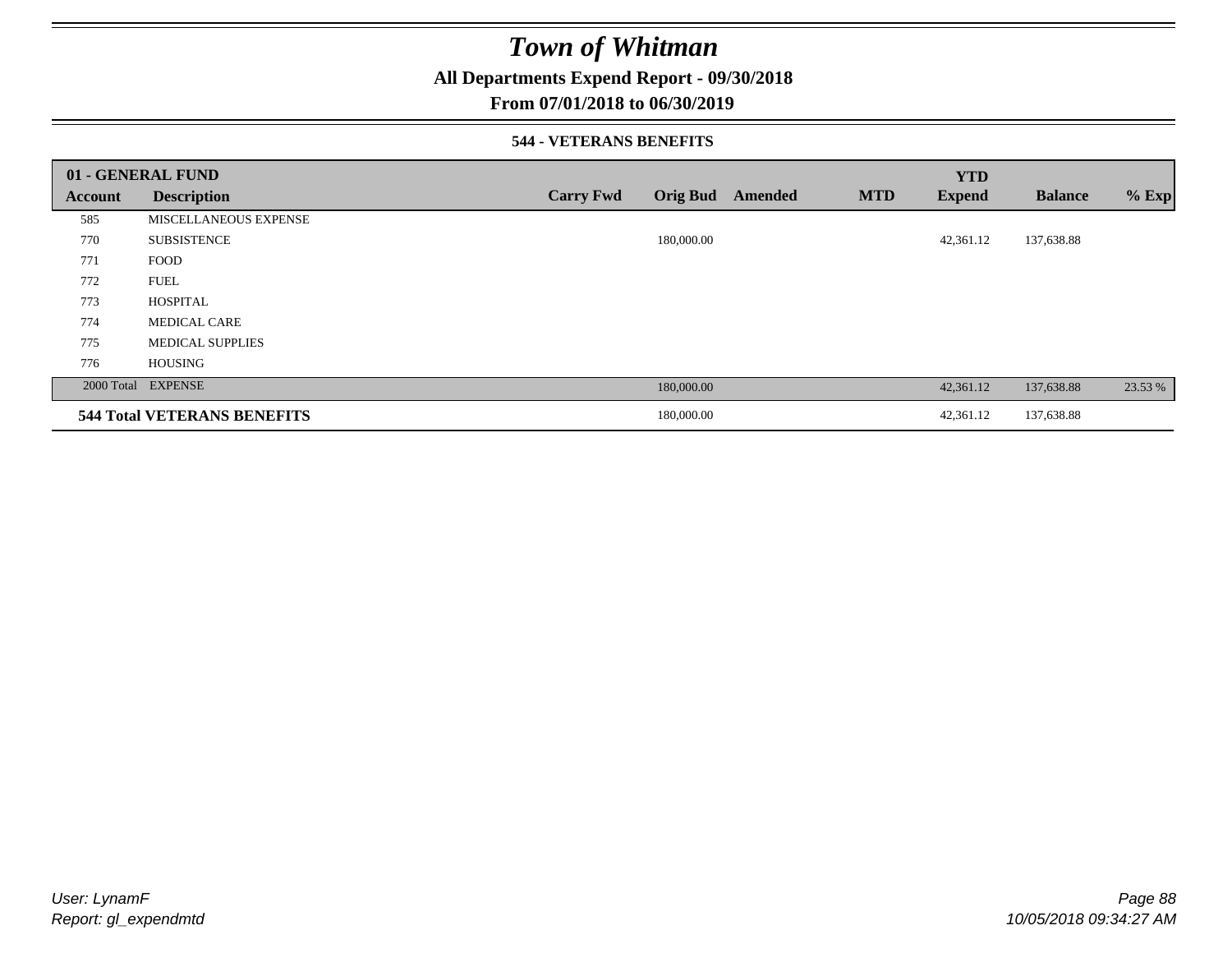**All Departments Expend Report - 09/30/2018**

### **From 07/01/2018 to 06/30/2019**

### **545 - DAV RENTAL**

|         | 01 - GENERAL FUND           |                  |                  |            | <b>YTD</b>    |                |          |
|---------|-----------------------------|------------------|------------------|------------|---------------|----------------|----------|
| Account | <b>Description</b>          | <b>Carry Fwd</b> | Orig Bud Amended | <b>MTD</b> | <b>Expend</b> | <b>Balance</b> | $%$ Exp  |
| 270     | <b>BUILDING RENTAL</b>      |                  |                  |            |               |                |          |
|         | 2000 Total EXPENSE          |                  |                  |            |               |                | 100.00 % |
|         | <b>545 Total DAV RENTAL</b> |                  |                  |            |               |                |          |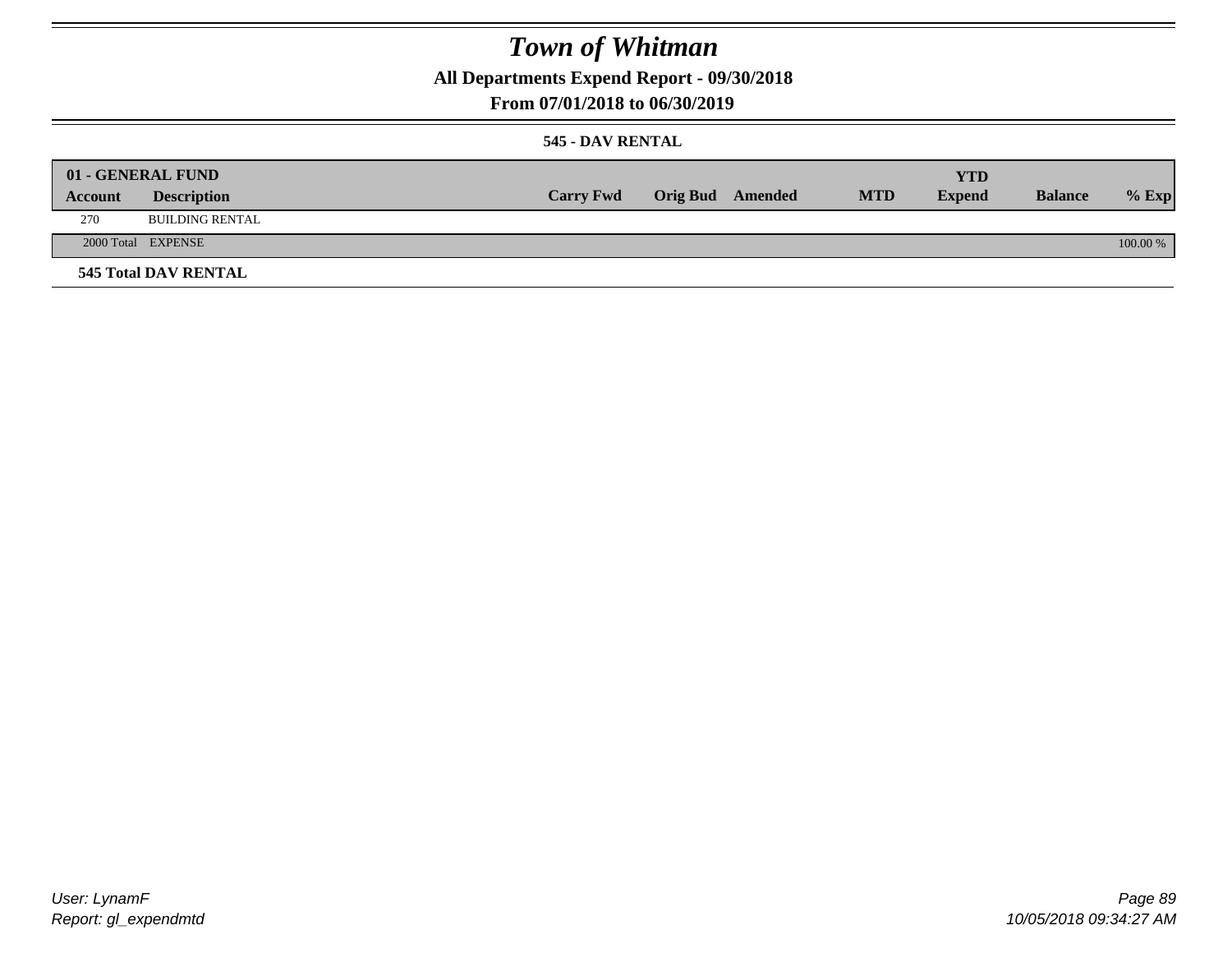**All Departments Expend Report - 09/30/2018**

**From 07/01/2018 to 06/30/2019**

### **550 - MISC. HUMAN SERVICES**

|            | 01 - GENERAL FUND                         |                  |                 |         |            | <b>YTD</b>    |                |          |
|------------|-------------------------------------------|------------------|-----------------|---------|------------|---------------|----------------|----------|
| Account    | <b>Description</b>                        | <b>Carry Fwd</b> | <b>Orig Bud</b> | Amended | <b>MTD</b> | <b>Expend</b> | <b>Balance</b> | $%$ Exp  |
| 939        | <b>FY2015 ENCUMBRANCES</b>                |                  |                 |         |            |               |                |          |
| 943        | <b>FY2012 ENCUMBRANCES</b>                |                  |                 |         |            |               |                |          |
| 945        | <b>FY2013 ENCUMBRANCES</b>                |                  |                 |         |            |               |                |          |
| 999        |                                           |                  | 12,000.00       |         |            | 1,500.00      | 10,500.00      |          |
| 4414 Total | ART26ATM5/18CODIFY/DIGITIZETOWNBY-LAWS    |                  | 12,000.00       |         |            | 1,500.00      | 10,500.00      | 12.50 %  |
| 999        |                                           | 500.00           | 500.00          |         |            |               | 1,000.00       |          |
|            | 4416 Total A.2 ATM 5/12 PLYMOUTH CTY.EXT. | 500.00           | 500.00          |         |            |               | 1,000.00       | 0.00 %   |
| 999        |                                           |                  |                 |         |            |               |                |          |
|            | 4522 Total COMPLETE STREETS GRANT -TIER 2 |                  |                 |         |            |               |                | 100.00 % |
|            | 550 Total MISC. HUMAN SERVICES            | 500.00           | 12,500.00       |         |            | 1,500.00      | 11,500.00      |          |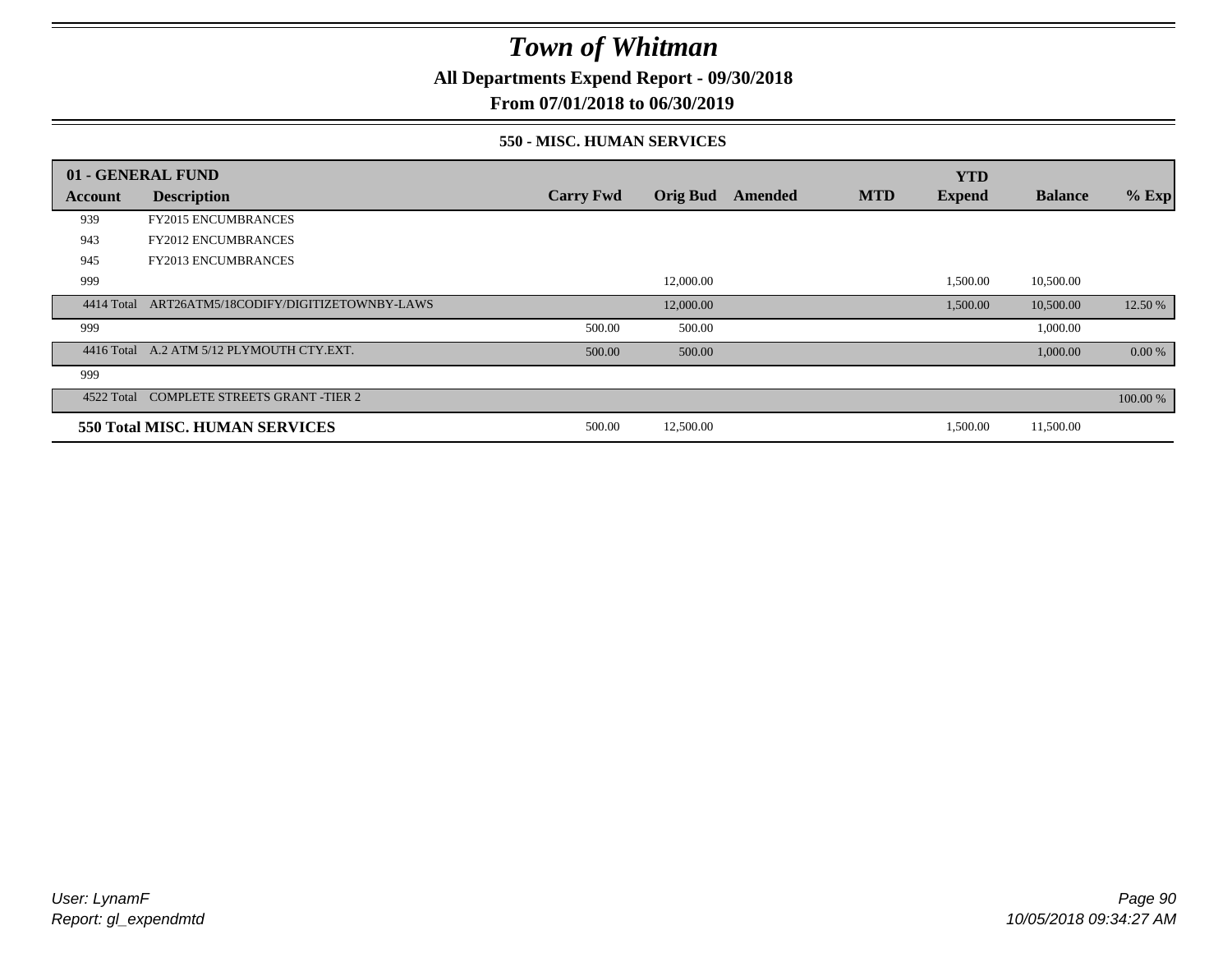### **All Departments Expend Report - 09/30/2018**

### **From 07/01/2018 to 06/30/2019**

#### **610 - LIBRARY**

|                | 01 - GENERAL FUND                        |                  |                  | <b>YTD</b>                  |                |          |
|----------------|------------------------------------------|------------------|------------------|-----------------------------|----------------|----------|
| <b>Account</b> | <b>Description</b>                       | <b>Carry Fwd</b> | Orig Bud Amended | <b>MTD</b><br><b>Expend</b> | <b>Balance</b> | $%$ Exp  |
| 111            | SALARIES-ADMINSTRATIVE                   | 68,437.00        |                  | 15,428.04                   | 53,008.96      |          |
| 138            | SICK LEAVE BUY-BACK                      |                  |                  |                             |                |          |
| 146            | SALARIES-LONGEVITY                       | 1,375.00         |                  | 1,250.00                    | 125.00         |          |
|                | 1000 Total SALARIES                      | 69,812.00        |                  | 16,678.04                   | 53,133.96      | 23.88 %  |
| 153            | SALARY-REF.LIBRARIAN-P.T.                |                  |                  |                             |                |          |
|                | 1001 Total SALARIES                      |                  |                  |                             |                | 100.00 % |
| 154            | SALARY-ASSISTANT DIRECTOR                | 51,736.00        |                  | 8,954.28                    | 42,781.72      |          |
|                | 1002 Total SALARIES                      | 51,736.00        |                  | 8,954.28                    | 42,781.72      | 17.30 %  |
| 155            | SALARY-CIRCULATION SUPERVISOR            | 49,540.00        |                  | 12,385.10                   | 37,154.90      |          |
|                | 1003 Total SALARIES                      | 49,540.00        |                  | 12,385.10                   | 37,154.90      | 25.00 %  |
| 156            | SALARY-YOUTH SERV. LIBRARIAN             | 47,014.00        |                  | 11,570.65                   | 35,443.35      |          |
|                | 1004 Total SALARIES                      | 47,014.00        |                  | 11,570.65                   | 35,443.35      | 24.61 %  |
| 159            | SALARY-LIBRARY TECHNICIANS-P.T.          | 76,300.00        |                  | 18,341.80                   | 57,958.20      |          |
|                | 1005 Total SALARIES                      | 76,300.00        |                  | 18,341.80                   | 57,958.20      | 24.03 %  |
| 117            | <b>CUSTODIAL</b>                         |                  |                  |                             |                |          |
|                | 1006 Total SALARIES                      |                  |                  |                             |                | 100.00 % |
| 220            | SENIOR LIBRARY TECHNICIAN                | 42,260.00        |                  | 10,565.10                   | 31,694.90      |          |
|                | 1007 Total SALARIES                      | 42,260.00        |                  | 10,565.10                   | 31,694.90      | 25.00 %  |
| 949            | FY2014 ENCUMBRANCES                      |                  |                  |                             |                |          |
|                | 1008 Total SALARIES                      |                  |                  |                             |                | 100.00 % |
| 210            | <b>ELECTRICITY</b>                       |                  |                  |                             |                |          |
| 212            | <b>GAS (NATURAL)</b>                     |                  |                  |                             |                |          |
| 244            | OFFICE EQUIPMENT MAINTENANCE             |                  |                  | 3,016.99                    | $-3,016.99$    |          |
| 311            | <b>COMPUTER SERVICES</b>                 |                  |                  |                             |                |          |
| 340            | <b>TELEPHONE</b>                         |                  |                  |                             |                |          |
| 589            | CATALOGING                               |                  |                  |                             |                |          |
| 420            | <b>OFFICE SUPPLIES</b>                   |                  |                  | 248.10                      | $-248.10$      |          |
| 430            | <b>BUILDING MAINTENANCE &amp; REPAIR</b> |                  |                  | 16.16                       | $-16.16$       |          |
| 585            | MISCELLANEOUS EXPENSE                    | 45,637.00        |                  | 2,154.14                    | 43,482.86      |          |
| 587            | <b>BOOKS</b>                             |                  |                  | 12,557.41                   | $-12,557.41$   |          |
|                |                                          |                  |                  |                             |                |          |

*Report: gl\_expendmtd User: LynamF*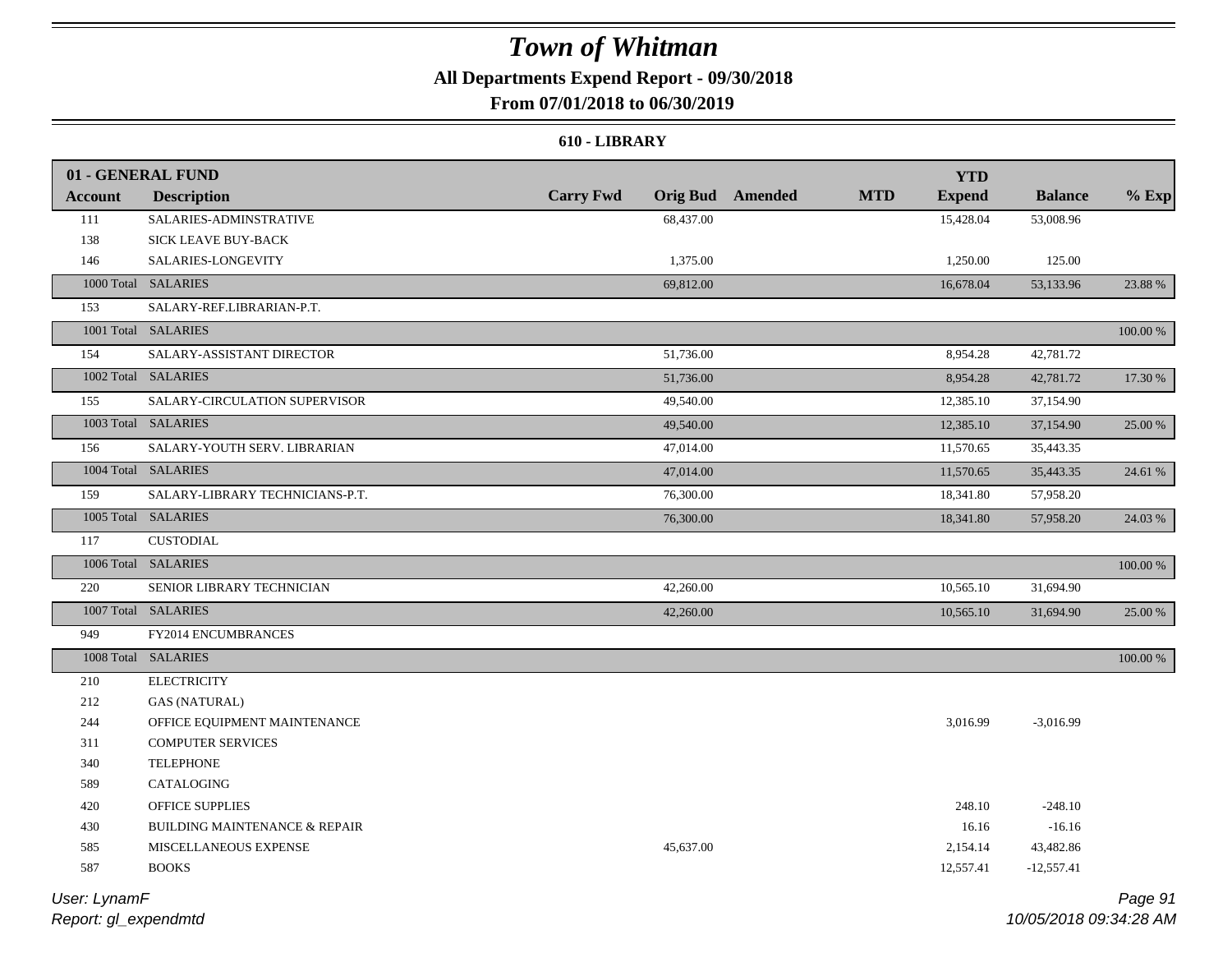### **All Departments Expend Report - 09/30/2018**

### **From 07/01/2018 to 06/30/2019**

#### **610 - LIBRARY**

|                | 01 - GENERAL FUND                                   |                  |           |                         |            | <b>YTD</b>    |                |             |
|----------------|-----------------------------------------------------|------------------|-----------|-------------------------|------------|---------------|----------------|-------------|
| <b>Account</b> | <b>Description</b>                                  | <b>Carry Fwd</b> |           | <b>Orig Bud</b> Amended | <b>MTD</b> | <b>Expend</b> | <b>Balance</b> | $%$ Exp     |
| 588            | <b>PERIODICALS</b>                                  |                  |           |                         |            | 4,543.27      | $-4,543.27$    |             |
| 939            | FY2015 ENCUMBRANCES                                 |                  |           |                         |            |               |                |             |
| 710            | IN STATE TRAVEL                                     |                  |           |                         |            | 31.51         | $-31.51$       |             |
| 730            | <b>ASSOCIATION DUES</b>                             |                  |           |                         |            |               |                |             |
| 731            | <b>MEETINGS</b>                                     |                  |           |                         |            |               |                |             |
|                | 2000 Total EXPENSE                                  |                  | 45,637.00 |                         |            | 22,567.58     | 23,069.42      | 49.45 %     |
| 210            | <b>ELECTRICITY</b>                                  |                  | 24,284.00 |                         |            | 2,762.47      | 21,521.53      |             |
| 212            | <b>GAS (NATURAL)</b>                                |                  |           |                         |            | 34.34         | $-34.34$       |             |
| 213            | MAINTENANCE CONTRACTS                               |                  |           |                         |            |               |                |             |
| 240            | <b>BUILDING &amp; GROUNDS MAINT.</b>                |                  |           |                         |            | 2,294.99      | $-2,294.99$    |             |
|                | 2001 Total EXPENSE                                  |                  | 24,284.00 |                         |            | 5,091.80      | 19,192.20      | 20.96 %     |
| 940            | FY2016 ENCUMBRANCES                                 |                  |           |                         |            |               |                |             |
| 946            | FY2010 ENCUMBRANCES                                 |                  |           |                         |            |               |                |             |
|                | 2002 Total EXPENSE                                  |                  |           |                         |            |               |                | $100.00~\%$ |
| 940            | FY2016 ENCUMBRANCES                                 |                  |           |                         |            |               |                |             |
|                | 2003 Total EXPENSE                                  |                  |           |                         |            |               |                | 100.00 %    |
| 215            | <b>OCLN MEMBERSHIP</b>                              |                  | 22,053.00 |                         |            | 22,022.00     | 31.00          |             |
| 943            | FY2012 ENCUMBRANCES                                 |                  |           |                         |            |               |                |             |
|                | 2004 Total EXPENSE                                  |                  | 22,053.00 |                         |            | 22,022.00     | 31.00          | 99.85 %     |
| 949            | FY2014 ENCUMBRANCES                                 |                  |           |                         |            |               |                |             |
| 943            | FY2012 ENCUMBRANCES                                 |                  |           |                         |            |               |                |             |
| 945            | FY2013 ENCUMBRANCES                                 |                  |           |                         |            |               |                |             |
|                | 2009 Total EXPENSE                                  |                  |           |                         |            |               |                | 100.00 %    |
| 999            |                                                     |                  |           |                         |            |               |                |             |
|                | 4490 Total A19 ATM 5/12 REPAIR&PAINT LIBRARY        |                  |           |                         |            |               |                | $100.00~\%$ |
| 999            |                                                     |                  |           |                         |            |               |                |             |
|                | 4501 Total A.17 ATM 5/13 PAINT & REPAIR LIBRARY     |                  |           |                         |            |               |                | 100.00 %    |
| 999            |                                                     |                  |           |                         |            |               |                |             |
|                | 4523 Total ART25 ATM5/18 PCH & INSTALL 6 SURVEILL C |                  |           |                         |            |               |                | 100.00 %    |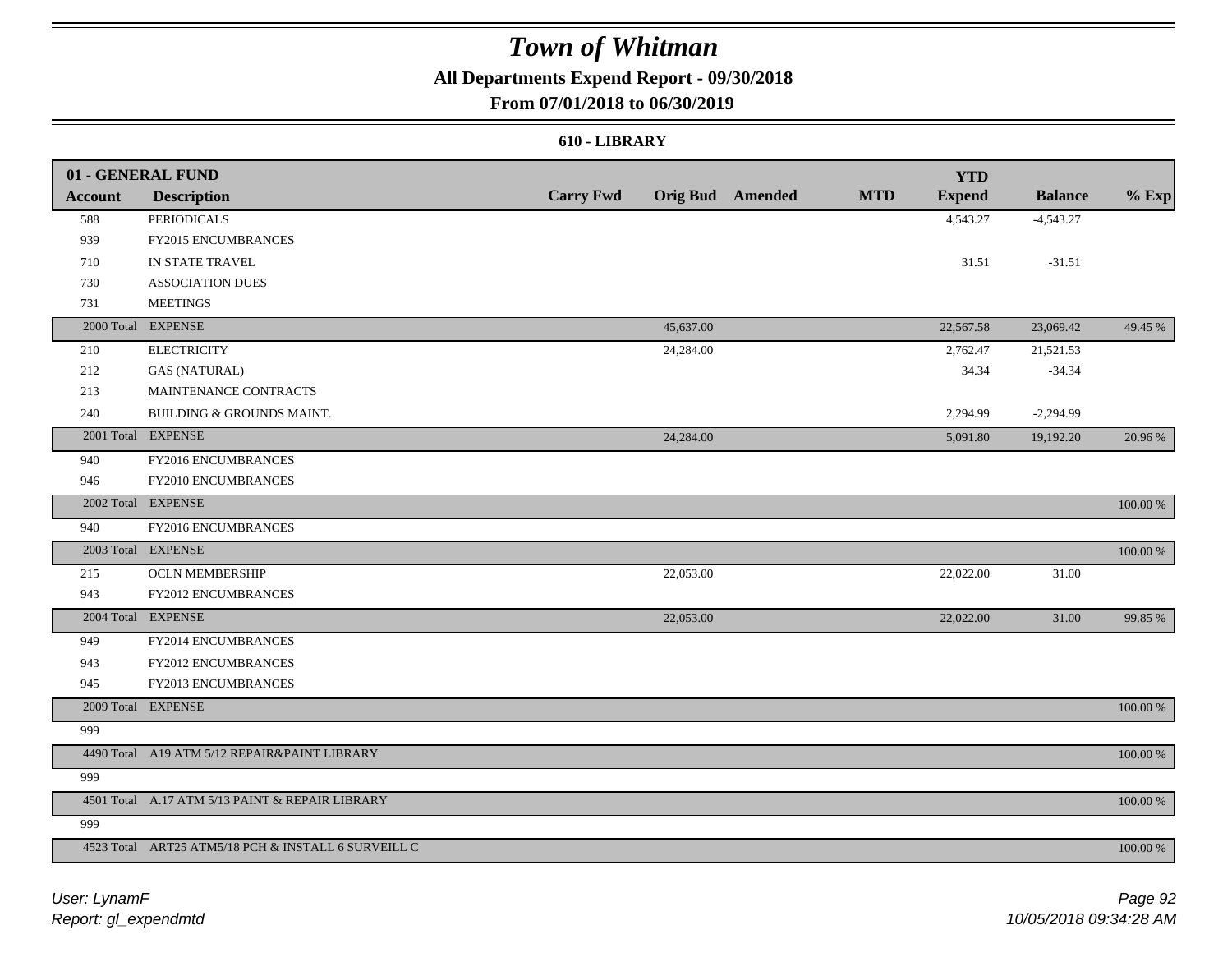**All Departments Expend Report - 09/30/2018**

### **From 07/01/2018 to 06/30/2019**

#### **610 - LIBRARY**

| <b>Account</b> | 01 - GENERAL FUND<br><b>Description</b>      | <b>Carry Fwd</b> |            | Orig Bud Amended | <b>MTD</b> | YTD<br><b>Expend</b> | <b>Balance</b> | $%$ Exp    |
|----------------|----------------------------------------------|------------------|------------|------------------|------------|----------------------|----------------|------------|
| 999            |                                              |                  |            |                  |            |                      |                |            |
|                | 4573 Total A.10ATM5/14 PAVE LIB. PARKING LOT |                  |            |                  |            |                      |                | $100.00\%$ |
|                | <b>610 Total LIBRARY</b>                     |                  | 428,636.00 |                  |            | 128,176.35           | 300,459.65     |            |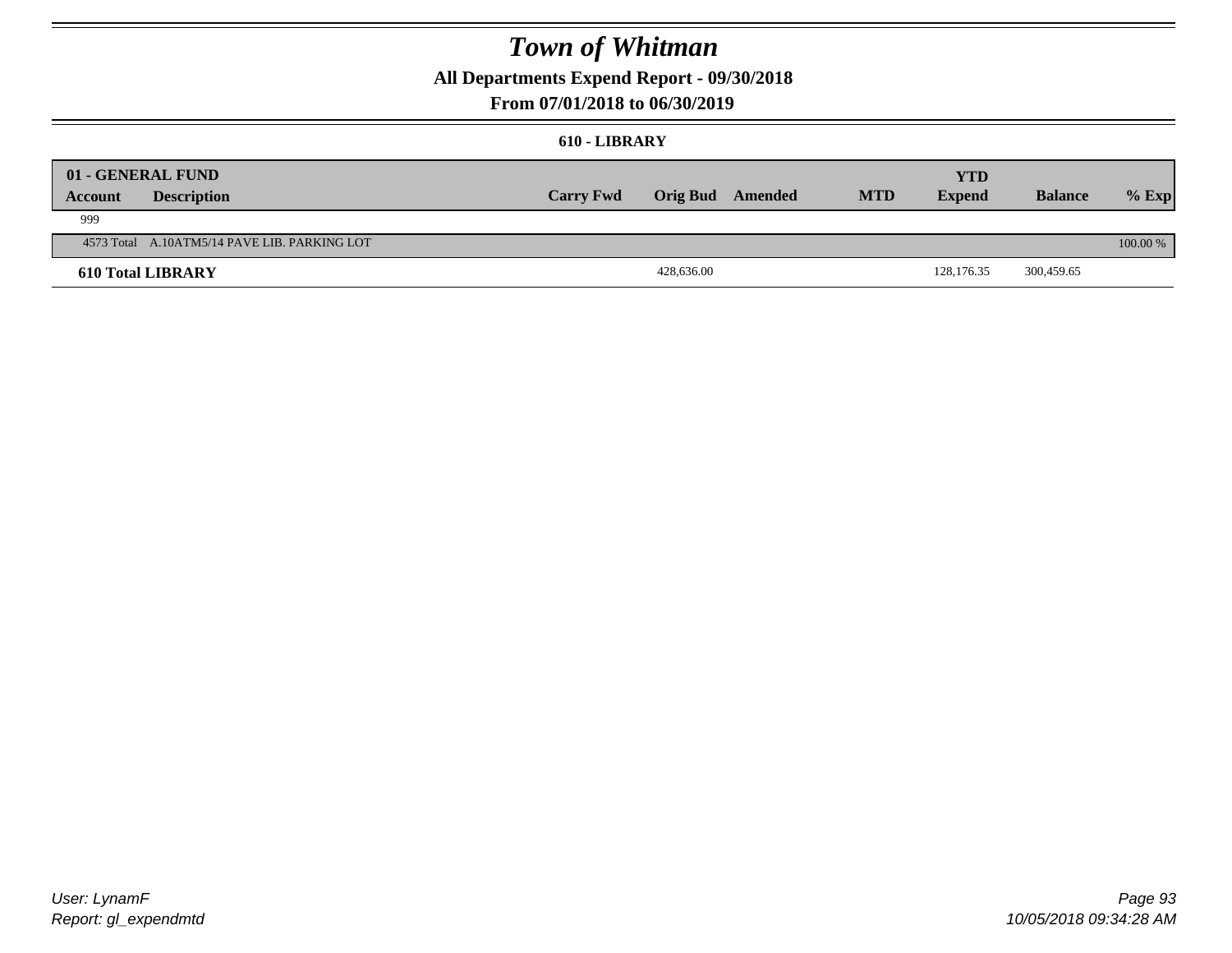**All Departments Expend Report - 09/30/2018**

### **From 07/01/2018 to 06/30/2019**

#### **630 - RECREATION**

|                | 01 - GENERAL FUND                        |                  |           |                         |            | <b>YTD</b>    |                |          |
|----------------|------------------------------------------|------------------|-----------|-------------------------|------------|---------------|----------------|----------|
| <b>Account</b> | <b>Description</b>                       | <b>Carry Fwd</b> |           | <b>Orig Bud</b> Amended | <b>MTD</b> | <b>Expend</b> | <b>Balance</b> | $%$ Exp  |
| 111            | SALARIES-ADMINSTRATIVE                   |                  | 21,360.00 |                         |            | 5,340.00      | 16,020.00      |          |
|                | 1000 Total SALARIES                      |                  | 21,360.00 |                         |            | 5,340.00      | 16,020.00      | 25.00 %  |
| 124            | SALARIES-POOL                            |                  | 8,000.00  |                         |            | 8,000.00      |                |          |
|                | 1001 Total SALARIES                      |                  | 8,000.00  |                         |            | 8,000.00      |                | 100.00 % |
| 120            | SALARIES-PART TIME                       |                  |           |                         |            |               |                |          |
|                | 1002 Total SALARIES                      |                  |           |                         |            |               |                | 100.00 % |
| 125            | SALARIES-WINTER PROGRAM                  |                  |           |                         |            |               |                |          |
|                | 1003 Total SALARIES                      |                  |           |                         |            |               |                | 100.00 % |
| 127            | PARK PROGRAM                             |                  |           |                         |            |               |                |          |
|                | 1004 Total SALARIES                      |                  |           |                         |            |               |                | 100.00 % |
| 210            | <b>ELECTRICITY</b>                       |                  |           |                         |            | 631.37        | $-631.37$      |          |
| 340            | <b>TELEPHONE</b>                         |                  |           |                         |            | 49.64         | $-49.64$       |          |
| 430            | <b>BUILDING MAINTENANCE &amp; REPAIR</b> |                  |           |                         |            |               |                |          |
| 584            | RECREATIONAL SUPPLIES                    |                  |           |                         |            |               |                |          |
| 585            | MISCELLANEOUS EXPENSE                    |                  | 6,100.00  |                         |            | 712.50        | 5,387.50       |          |
| 591            | FOURTH OF JULY                           |                  |           |                         |            | 2,287.50      | $-2,287.50$    |          |
| 710            | IN STATE TRAVEL                          |                  |           |                         |            |               |                |          |
| 730            | <b>ASSOCIATION DUES</b>                  |                  |           |                         |            |               |                |          |
| 731            | <b>MEETINGS</b>                          |                  |           |                         |            |               |                |          |
| 749            | POOL MAINTENANCE                         |                  |           |                         |            | 2,043.77      | $-2,043.77$    |          |
|                | 2000 Total EXPENSE                       |                  | 6,100.00  |                         |            | 5,724.78      | 375.22         | 93.84 %  |
| 939            | FY2015 ENCUMBRANCES                      |                  |           |                         |            |               |                |          |
| 948            | FY07 ENCUMBRANCES                        |                  |           |                         |            |               |                |          |
| 959            | FY2006 ENCUMBRANCES                      |                  |           |                         |            |               |                |          |
|                | 2001 Total EXPENSE                       |                  |           |                         |            |               |                | 100.00 % |
| 999            |                                          |                  |           |                         |            |               |                |          |
|                | 4412 Total TRI-TOWN PARADE               |                  |           |                         |            |               |                | 100.00 % |
| 999            |                                          |                  |           |                         |            |               |                |          |
|                | 4413 Total RES.FD.TR.POOL FILTER REPAIRS |                  |           |                         |            |               |                | 100.00 % |

*Report: gl\_expendmtd User: LynamF*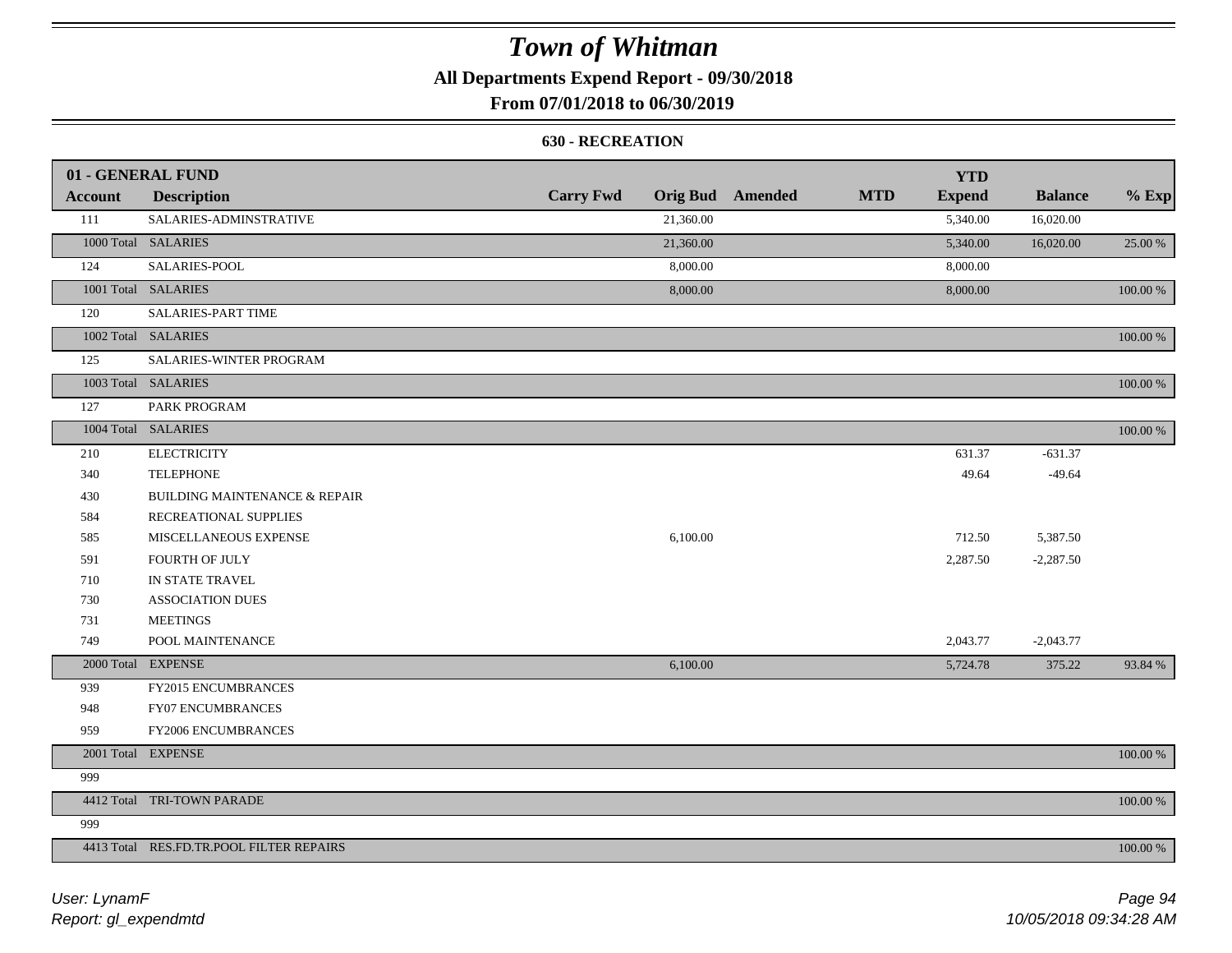**All Departments Expend Report - 09/30/2018**

### **From 07/01/2018 to 06/30/2019**

#### **630 - RECREATION**

|            | 01 - GENERAL FUND                                   |                  |                 |         |            | <b>YTD</b>    |                |          |
|------------|-----------------------------------------------------|------------------|-----------------|---------|------------|---------------|----------------|----------|
| Account    | <b>Description</b>                                  | <b>Carry Fwd</b> | <b>Orig Bud</b> | Amended | <b>MTD</b> | <b>Expend</b> | <b>Balance</b> | $%$ Exp  |
| 999        |                                                     |                  |                 |         |            |               |                |          |
|            | 4489 Total A18STM11/00 PLAYGROUND REPAIRS           |                  |                 |         |            |               |                | 100.00 % |
| 999        |                                                     |                  |                 |         |            |               |                |          |
|            | 4491 Total A14STM5/6/13REP/UPGR.POOL FILTRATION SYS |                  |                 |         |            |               |                | 100.00 % |
| 999        |                                                     |                  |                 |         |            |               |                |          |
|            | 4555 Total ESTABLISH PETTY CASH-PARK PROGRAM        |                  |                 |         |            |               |                | 100.00 % |
| 999        |                                                     |                  |                 |         |            |               |                |          |
| 4556 Total | ESTABLISH PETTY CASH-POOL PROGRAM                   |                  |                 |         |            |               |                | 100.00 % |
|            | <b>630 Total RECREATION</b>                         |                  | 35,460.00       |         |            | 19,064.78     | 16,395.22      |          |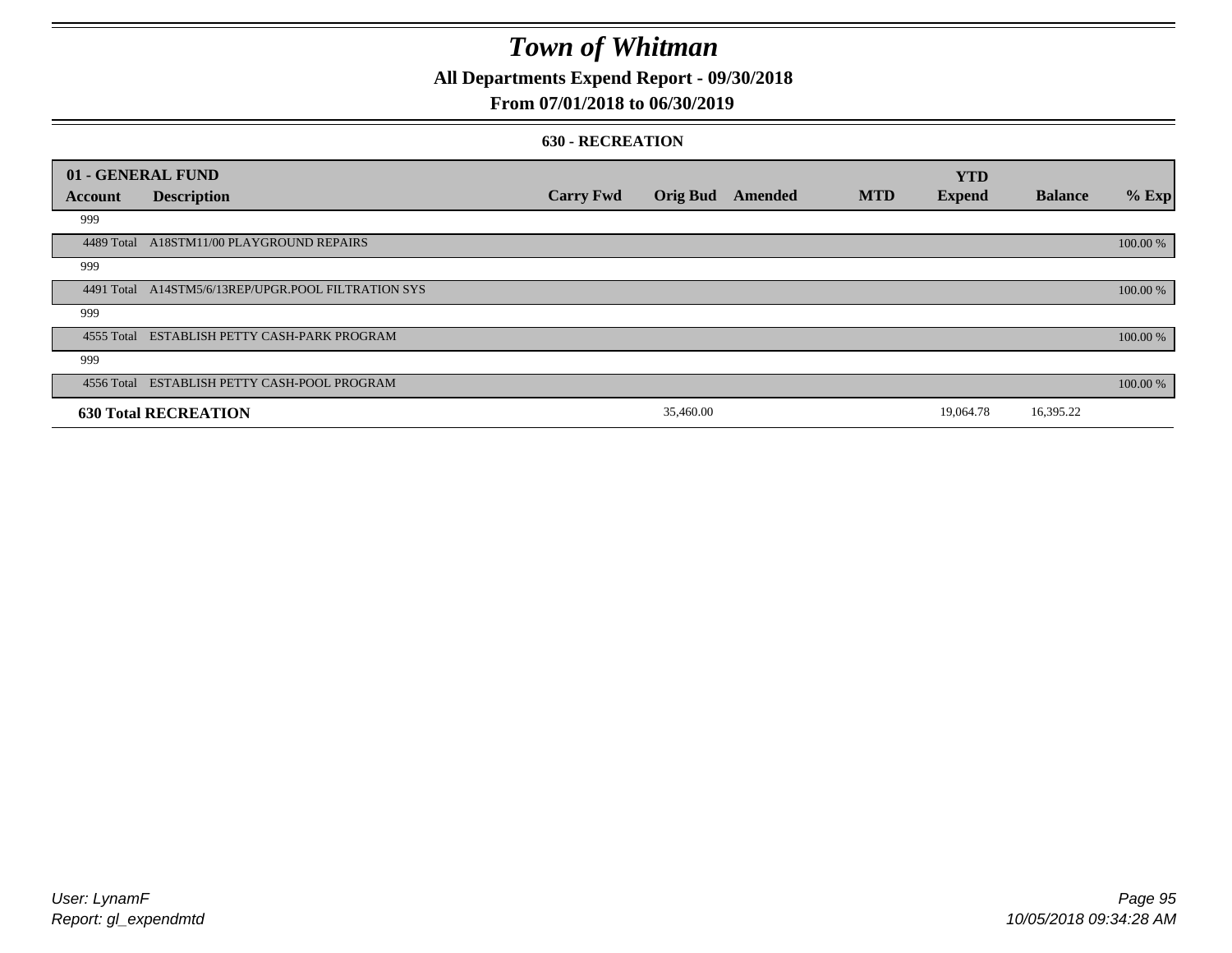**All Departments Expend Report - 09/30/2018**

**From 07/01/2018 to 06/30/2019**

### **650 - DPW-BANDSTAND & PARK MAINTENANCE**

| 01 - GENERAL FUND |                                            |                  |                 |         |            | <b>YTD</b>    |                |          |
|-------------------|--------------------------------------------|------------------|-----------------|---------|------------|---------------|----------------|----------|
| Account           | <b>Description</b>                         | <b>Carry Fwd</b> | <b>Orig Bud</b> | Amended | <b>MTD</b> | <b>Expend</b> | <b>Balance</b> | $%$ Exp  |
| 241               | RECREATIONAL FACILITIES MAINT.             |                  |                 |         |            |               |                |          |
| 460               | <b>GROUNDSKEEPING SUPPLIES</b>             |                  |                 |         |            |               |                |          |
| 585               | <b>MISCELLANEOUS EXPENSE</b>               |                  | 2,000.00        |         |            |               | 2,000.00       |          |
|                   | 2000 Total EXPENSE                         |                  | 2,000.00        |         |            |               | 2,000.00       | 0.00 %   |
| 999               |                                            | 21,089.00        |                 |         |            |               | 21,089.00      |          |
|                   | 4485 Total A.40ATM05/07PARK GRTS-TN.MATCH  | 21,089.00        |                 |         |            |               | 21,089.00      | 0.00 %   |
| 999               |                                            | 34,915.67        |                 |         |            |               | 34,915.67      |          |
| 4486 Total        | A6 STM5/17 TOWN PARK UPGRADES              | 34,915.67        |                 |         |            |               | 34,915.67      | 0.00 %   |
| 999               |                                            |                  |                 |         |            |               |                |          |
| 4487 Total        | A.19STM11/00 MSTR PLAN-TN.PARK             |                  |                 |         |            |               |                | 100.00 % |
| 999               |                                            |                  |                 |         |            |               |                |          |
| 4488 Total        | A10STM5/14TOWN PARK ADA IMPROVE            |                  |                 |         |            |               |                | 100.00 % |
|                   | 650 Total DPW-BANDSTAND & PARK MAINTENANCE | 56,004.67        | 2,000.00        |         |            |               | 58,004.67      |          |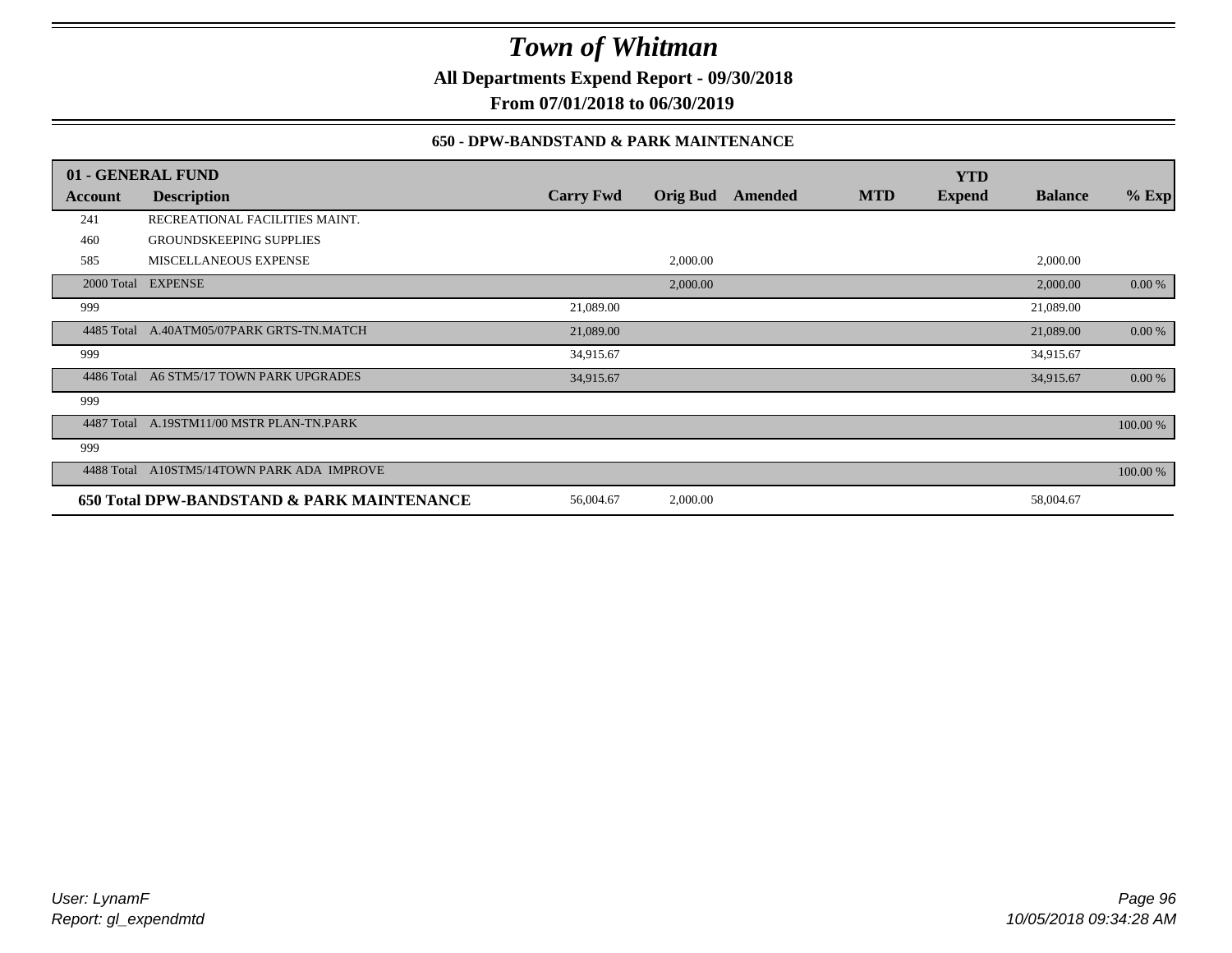**All Departments Expend Report - 09/30/2018**

**From 07/01/2018 to 06/30/2019**

### **651 - BANDSTAND MAINTENANCE**

| 01 - GENERAL FUND |                                            |                  |                         |            | <b>YTD</b>    |                |          |
|-------------------|--------------------------------------------|------------------|-------------------------|------------|---------------|----------------|----------|
| <b>Account</b>    | <b>Description</b>                         | <b>Carry Fwd</b> | <b>Orig Bud</b> Amended | <b>MTD</b> | <b>Expend</b> | <b>Balance</b> | $%$ Exp  |
| 585               | MISCELLANEOUS EXPENSE                      |                  |                         |            |               |                |          |
|                   | 2000 Total EXPENSE                         |                  |                         |            |               |                | 100.00 % |
| 999               |                                            |                  |                         |            |               |                |          |
|                   | 4488 Total A10STM5/14TOWN PARK ADA IMPROVE |                  |                         |            |               |                | 100.00 % |
|                   | <b>651 Total BANDSTAND MAINTENANCE</b>     |                  |                         |            |               |                |          |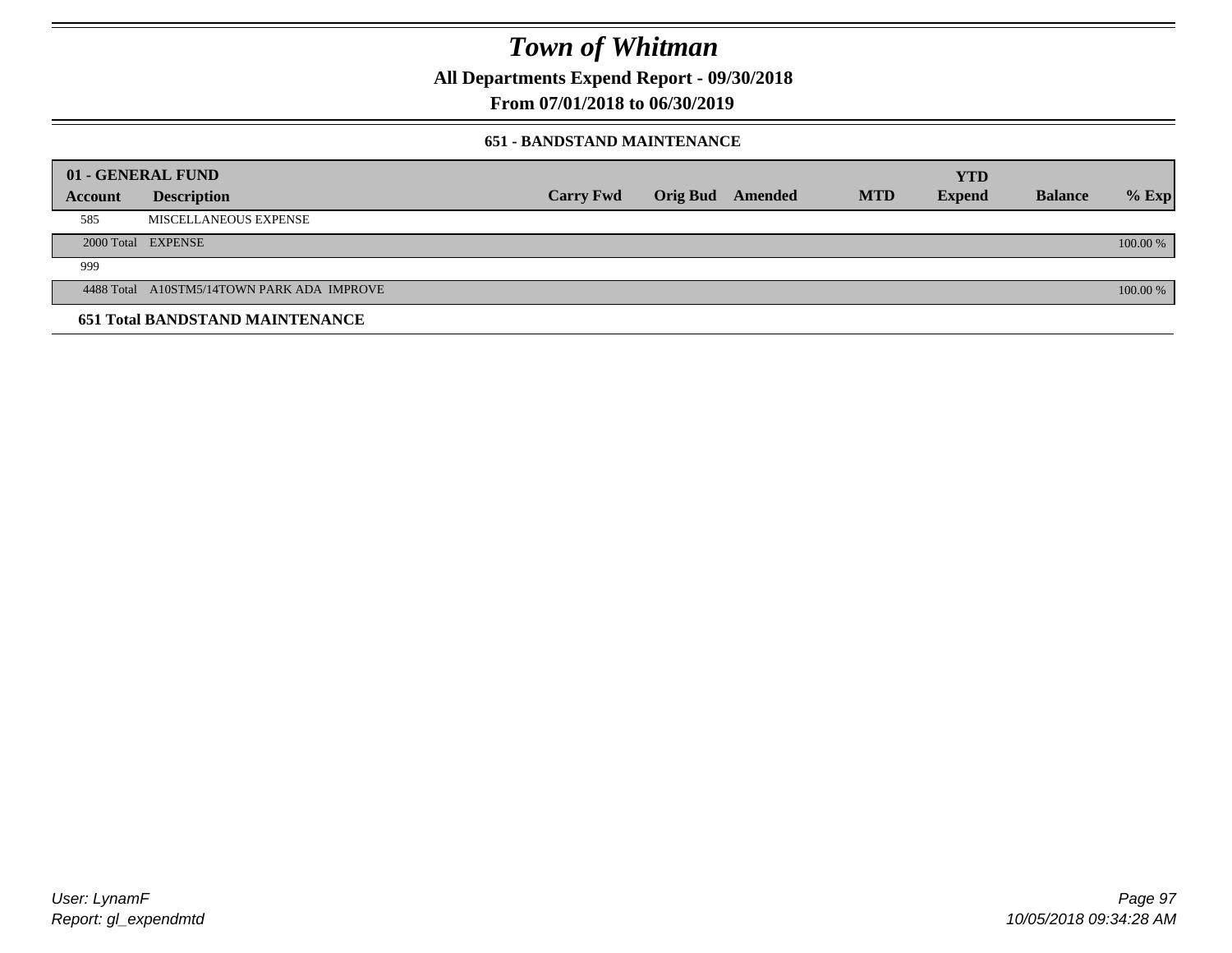**All Departments Expend Report - 09/30/2018**

### **From 07/01/2018 to 06/30/2019**

### **691 - HISTORICAL COMMISSION**

| 01 - GENERAL FUND |                                                 |                  |                 |         |            | <b>YTD</b>    |                |          |
|-------------------|-------------------------------------------------|------------------|-----------------|---------|------------|---------------|----------------|----------|
| Account           | <b>Description</b>                              | <b>Carry Fwd</b> | <b>Orig Bud</b> | Amended | <b>MTD</b> | <b>Expend</b> | <b>Balance</b> | $%$ Exp  |
| 420               | OFFICE SUPPLIES                                 |                  |                 |         |            |               |                |          |
| 585               | MISCELLANEOUS EXPENSE                           |                  | 500.00          |         |            |               | 500.00         |          |
| 730               | <b>ASSOCIATION DUES</b>                         |                  |                 |         |            |               |                |          |
| 731               | <b>MEETINGS</b>                                 |                  |                 |         |            |               |                |          |
| 2000 Total        | <b>EXPENSE</b>                                  |                  | 500.00          |         |            |               | 500.00         | 0.00 %   |
| 945               | <b>FY2013 ENCUMBRANCES</b>                      |                  |                 |         |            |               |                |          |
| 953               | <b>FY2009 ENCUMBRANCES</b>                      |                  |                 |         |            |               |                |          |
|                   | 2001 Total EXPENSE                              |                  |                 |         |            |               |                | 100.00 % |
| 999               |                                                 |                  |                 |         |            |               |                |          |
|                   | 4484 Total A.3STM5/13TN.HALL HIST.REG.MTCH.FNDS |                  |                 |         |            |               |                | 100.00 % |
|                   | 691 Total HISTORICAL COMMISSION                 |                  | 500.00          |         |            |               | 500.00         |          |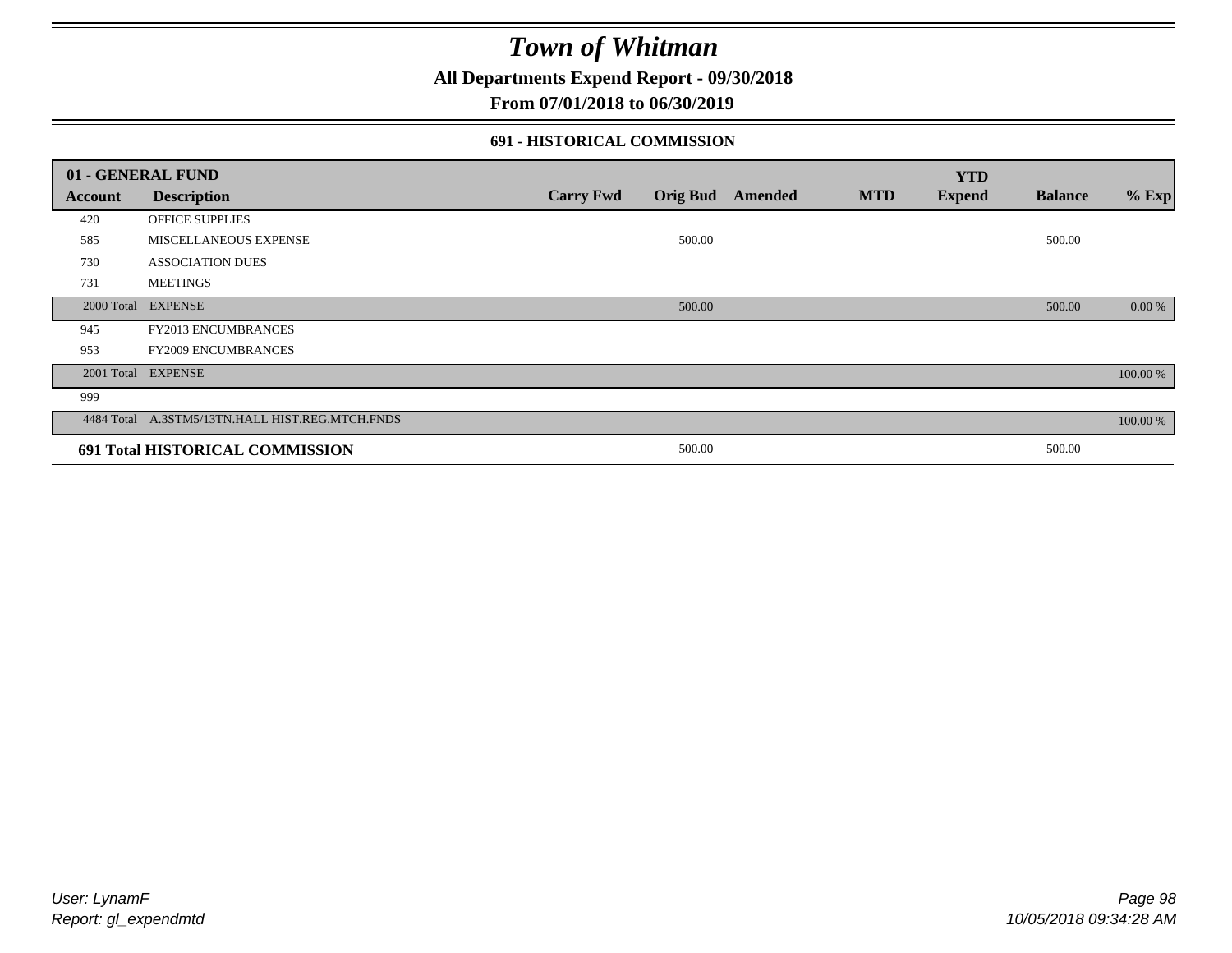**All Departments Expend Report - 09/30/2018**

### **From 07/01/2018 to 06/30/2019**

#### **692 - MEMORIAL DAY**

| 01 - GENERAL FUND |                               |                  |                 |         |            | <b>YTD</b>    |                |          |
|-------------------|-------------------------------|------------------|-----------------|---------|------------|---------------|----------------|----------|
| Account           | <b>Description</b>            | <b>Carry Fwd</b> | <b>Orig Bud</b> | Amended | <b>MTD</b> | <b>Expend</b> | <b>Balance</b> | $%$ Exp  |
| 585               | MISCELLANEOUS EXPENSE         |                  | 2,200.00        |         |            |               | 2,200.00       |          |
|                   | 2000 Total EXPENSE            |                  | 2,200.00        |         |            |               | 2,200.00       | $0.00\%$ |
| 945               | <b>FY2013 ENCUMBRANCES</b>    |                  |                 |         |            |               |                |          |
|                   | 2001 Total EXPENSE            |                  |                 |         |            |               |                | 100.00 % |
|                   | <b>692 Total MEMORIAL DAY</b> |                  | 2,200.00        |         |            |               | 2,200.00       |          |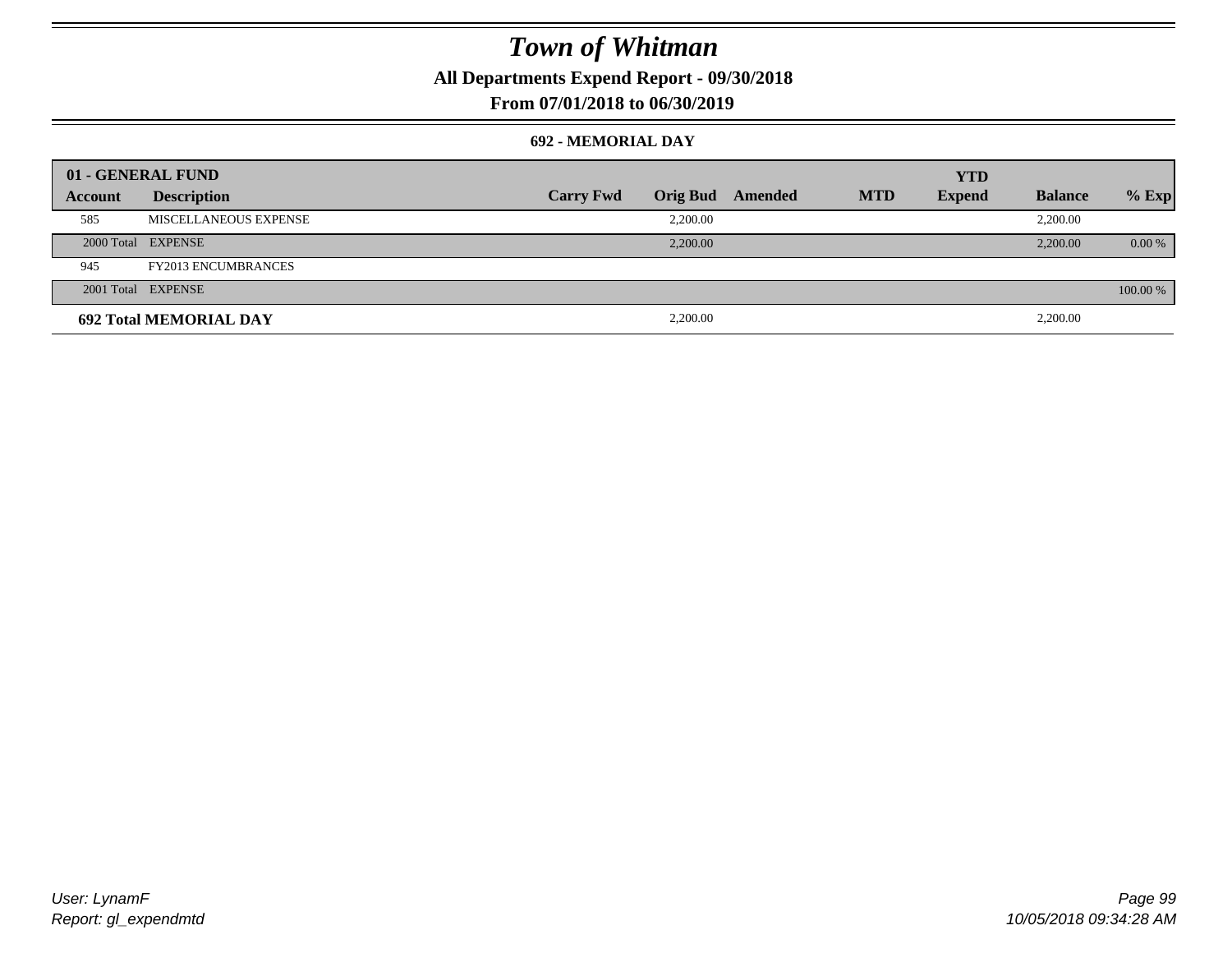**All Departments Expend Report - 09/30/2018**

**From 07/01/2018 to 06/30/2019**

### **693 - 125TH ANNIVERSARY CELEBRATION**

|         | 01 - GENERAL FUND                       |                  |                         |            | YTD           |                |          |
|---------|-----------------------------------------|------------------|-------------------------|------------|---------------|----------------|----------|
| Account | <b>Description</b>                      | <b>Carry Fwd</b> | <b>Orig Bud</b> Amended | <b>MTD</b> | <b>Expend</b> | <b>Balance</b> | $%$ Exp  |
| 585     | MISCELLANEOUS EXPENSE                   |                  |                         |            |               |                |          |
|         | 2000 Total EXPENSE                      |                  |                         |            |               |                | 100.00 % |
|         | 693 Total 125TH ANNIVERSARY CELEBRATION |                  |                         |            |               |                |          |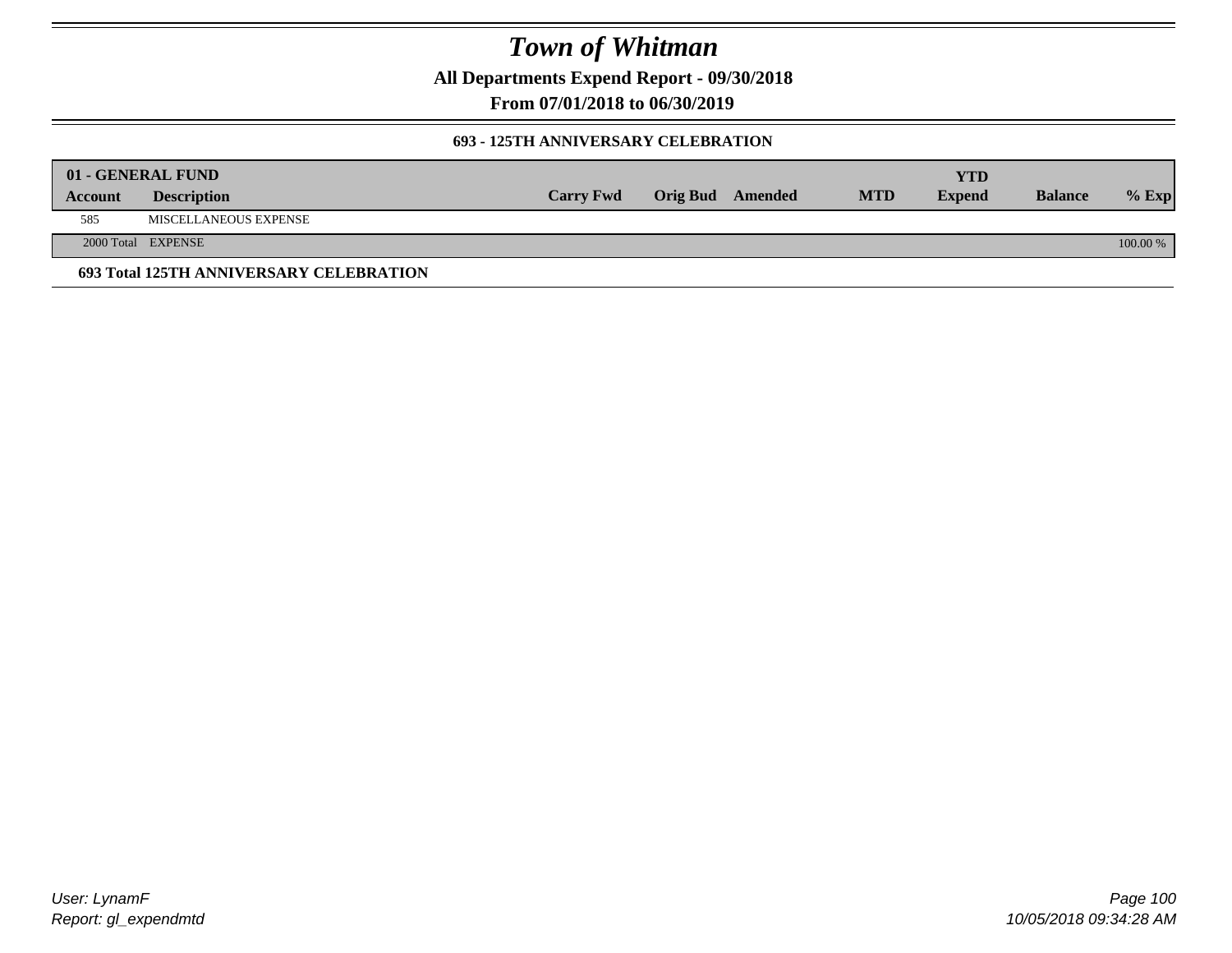**All Departments Expend Report - 09/30/2018**

### **From 07/01/2018 to 06/30/2019**

#### **710 - RETIREMENT OF DEBT**

|                | 01 - GENERAL FUND                                 |                  |            |                         |            | <b>YTD</b>    |                |          |
|----------------|---------------------------------------------------|------------------|------------|-------------------------|------------|---------------|----------------|----------|
| <b>Account</b> | <b>Description</b>                                | <b>Carry Fwd</b> |            | <b>Orig Bud</b> Amended | <b>MTD</b> | <b>Expend</b> | <b>Balance</b> | $%$ Exp  |
| 910            | MAT.PRIN.L.T.DEBT 6/1/2008                        |                  |            |                         |            |               |                |          |
| 911            | INT.LONG TERM DEBT WTR/SWR                        |                  |            |                         |            |               |                |          |
| 912            | MAT.PRIN.-L.TERM DEBT TN.BLDGS                    |                  |            |                         |            |               |                |          |
| 919            | <b>INT.LONG TERM DEBT - WATER</b>                 |                  |            |                         |            |               |                |          |
| 921            | MAT.PRIN.-REVENUE ANT.NOTES                       |                  |            |                         |            |               |                |          |
|                | 2000 Total EXPENSE                                |                  |            |                         |            |               |                | 100.00 % |
| 912            | MAT.PRIN.-L.TERM DEBT TN.BLDGS                    |                  |            |                         |            |               |                |          |
| 922            | MAT.PRIN.-BANS-TH/POL/FIRE STA                    |                  |            |                         |            |               |                |          |
| 923            | PRINCIPAL LONG TERM - SEWER                       |                  |            |                         |            |               |                |          |
| 925            | INTEREST TEMPORARY LOANS                          |                  |            |                         |            |               |                |          |
|                | 2001 Total EXPENSE                                |                  |            |                         |            |               |                | 100.00 % |
| 924            | DEBT MISCELLANEOUS - WATER                        |                  |            |                         |            |               |                |          |
|                | 2002 Total EXPENSE                                |                  |            |                         |            |               |                | 100.00 % |
| 928            | A. 8 ATM 5/14 TITLE V LOAN PMT.                   |                  |            |                         |            |               |                |          |
| 929            | A.7 ATM 5/16 TITLE V LOAN PMN                     |                  |            |                         |            |               |                |          |
| 934            | ART.8 ATM 5/18 - TITLE V DEBT SERVICE             |                  | 6,714.29   |                         |            | 5,873.20      | 841.09         |          |
| 936            | A.10 ATM 5/15 TITLE V LOAN PMN                    |                  |            |                         |            |               |                |          |
|                | 2003 Total EXPENSE                                |                  | 6,714.29   |                         |            | 5,873.20      | 841.09         | 87.47 %  |
| 912            | MAT.PRIN.-L.TERM DEBT TN.BLDGS                    |                  |            |                         |            |               |                |          |
| 916            | <b>INTEREST LONG TERM DEBT</b>                    |                  |            |                         |            |               |                |          |
|                | 4601 Total A.7 ATM 5/14 DEBT TN.BLDGS.POLICE STA. |                  |            |                         |            |               |                | 100.00 % |
| 912            | MAT.PRIN.-L.TERM DEBT TN.BLDGS                    |                  |            |                         |            |               |                |          |
| 916            | <b>INTEREST LONG TERM DEBT</b>                    |                  |            |                         |            |               |                |          |
|                | 4602 Total A.8 ATM 5/15 DEBT SERV. TN.BLDGS.      |                  |            |                         |            |               |                | 100.00 % |
| 912            | MAT.PRIN.-L.TERM DEBT TN.BLDGS                    |                  |            |                         |            |               |                |          |
| 916            | INTEREST LONG TERM DEBT                           |                  |            |                         |            |               |                |          |
|                | 4603 Total A.24 ATM5/16 DEBT SERV.TN.BLDGS        |                  |            |                         |            |               |                | 100.00 % |
| 912            | MAT.PRIN.-L.TERM DEBT TN.BLDGS                    |                  | 100,000.00 |                         |            |               | 100,000.00     |          |
| 916            | <b>INTEREST LONG TERM DEBT</b>                    |                  |            |                         |            |               |                |          |
|                | 4604 Total A.10 ATM5/17 DEBT TN.BLDGS.            |                  | 100,000.00 |                         |            |               | 100,000,00     | 0.00 %   |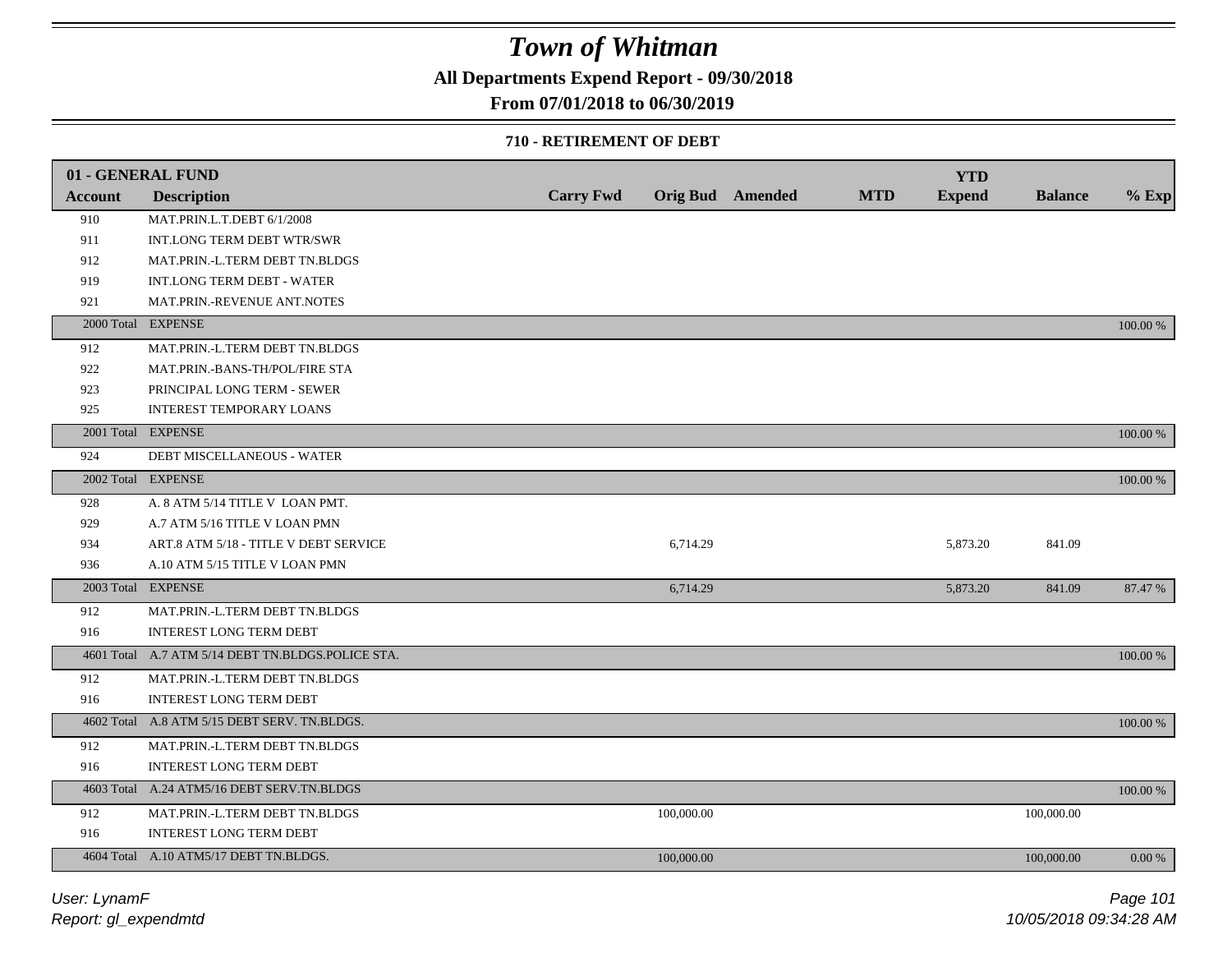**All Departments Expend Report - 09/30/2018**

**From 07/01/2018 to 06/30/2019**

#### **710 - RETIREMENT OF DEBT**

|         | 01 - GENERAL FUND                                |                  |                 |         |            | <b>YTD</b>    |                |          |
|---------|--------------------------------------------------|------------------|-----------------|---------|------------|---------------|----------------|----------|
| Account | <b>Description</b>                               | <b>Carry Fwd</b> | <b>Orig Bud</b> | Amended | <b>MTD</b> | <b>Expend</b> | <b>Balance</b> | $%$ Exp  |
| 912     | MAT.PRIN.-L.TERM DEBT TN.BLDGS                   |                  |                 |         |            |               |                |          |
| 916     | <b>INTEREST LONG TERM DEBT</b>                   |                  |                 |         |            |               |                |          |
|         | 4605 Total A.12ATM5/17DEBT SERV.TN.BLDGS-POL.STA |                  |                 |         |            |               |                | 100.00 % |
|         | <b>710 Total RETIREMENT OF DEBT</b>              |                  | 106,714.29      |         |            | 5.873.20      | 100,841.09     |          |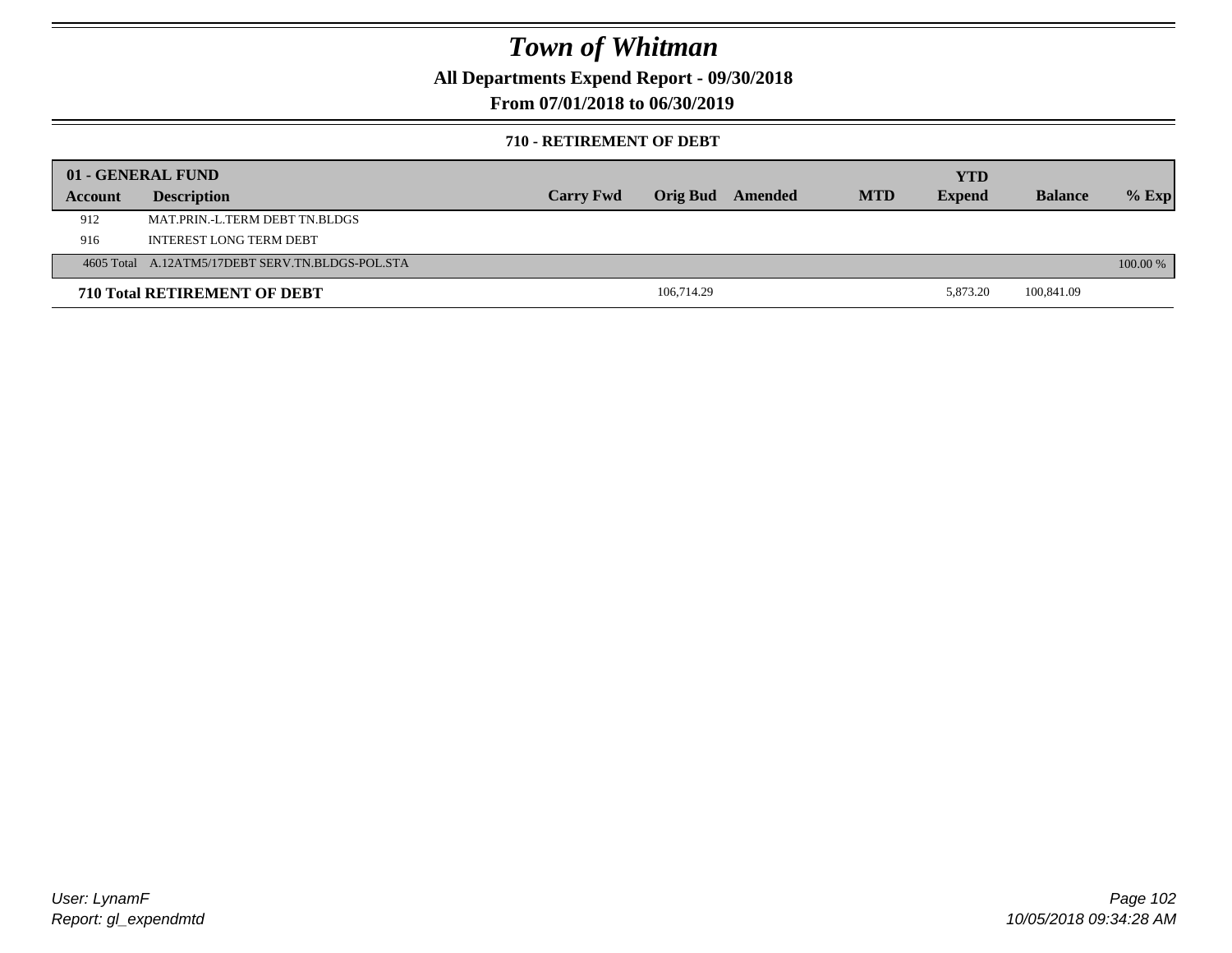**All Departments Expend Report - 09/30/2018**

**From 07/01/2018 to 06/30/2019**

### **751 - INTEREST-LONG TERM DEBT**

|         | 01 - GENERAL FUND                 |                  |                  |            | <b>YTD</b>    |                |          |
|---------|-----------------------------------|------------------|------------------|------------|---------------|----------------|----------|
| Account | <b>Description</b>                | <b>Carry Fwd</b> | Orig Bud Amended | <b>MTD</b> | <b>Expend</b> | <b>Balance</b> | $%$ Exp  |
| 916     | <b>INTEREST LONG TERM DEBT</b>    |                  |                  |            |               |                |          |
| 917     | INTEREST LONG TERM DEBT-T.HALL    |                  |                  |            |               |                |          |
| 918     | INT.LONG TERM DEBT-LIBRARY        |                  |                  |            |               |                |          |
|         | 2000 Total EXPENSE                |                  |                  |            |               |                | 100.00 % |
|         | 751 Total INTEREST-LONG TERM DEBT |                  |                  |            |               |                |          |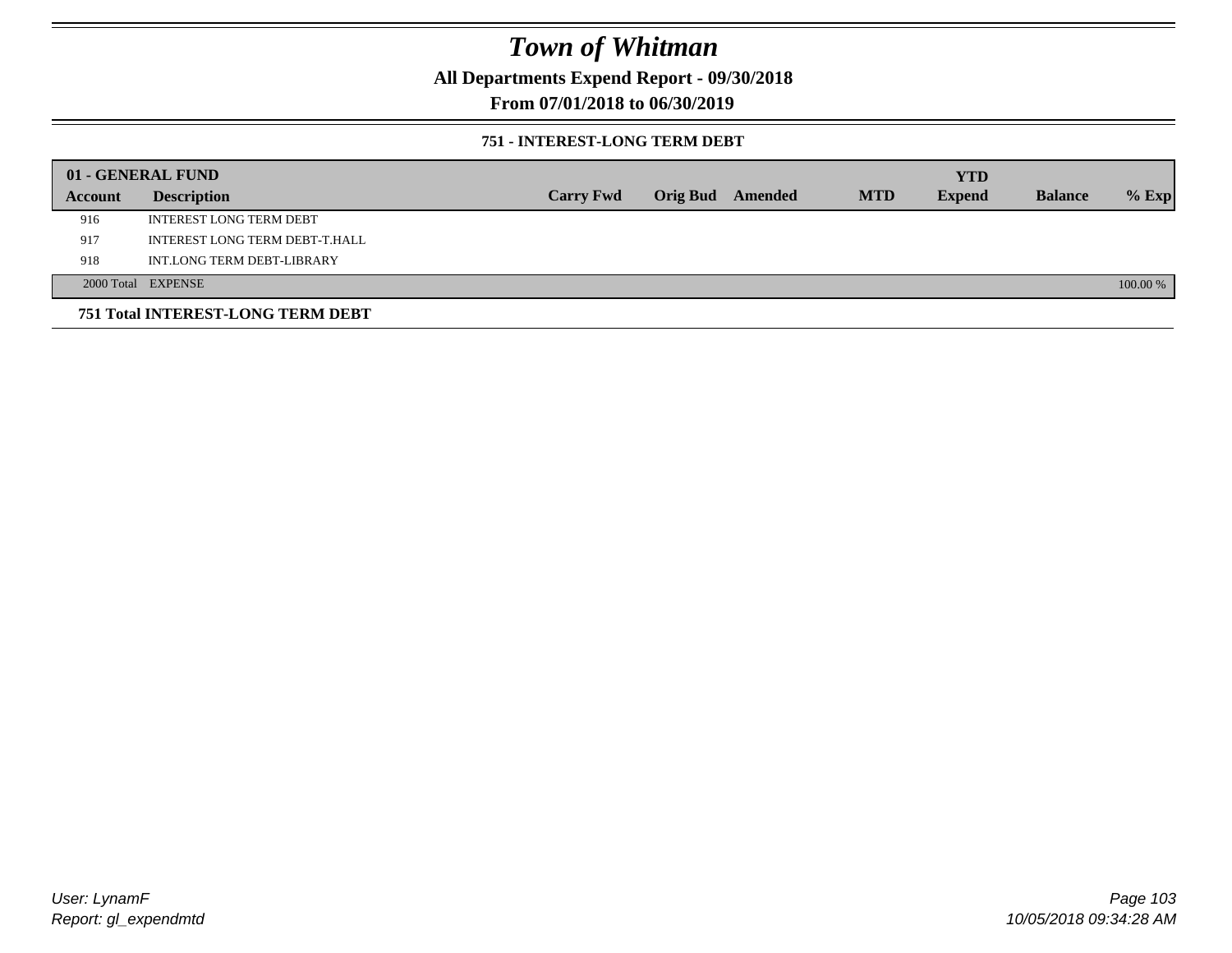**All Departments Expend Report - 09/30/2018**

**From 07/01/2018 to 06/30/2019**

### **752 - INTEREST-SHORT TERM DEBT**

|         | 01 - GENERAL FUND                         |                  |                 |         |            | <b>YTD</b>    |                |          |
|---------|-------------------------------------------|------------------|-----------------|---------|------------|---------------|----------------|----------|
| Account | <b>Description</b>                        | <b>Carry Fwd</b> | <b>Orig Bud</b> | Amended | <b>MTD</b> | <b>Expend</b> | <b>Balance</b> | $%$ Exp  |
| 925     | INTEREST TEMPORARY LOANS                  |                  |                 |         |            |               |                |          |
| 927     | INTEREST ON TAX ABATEMENTS                |                  |                 |         |            |               |                |          |
| 951     | <b>DEBT ISSUANCE EXPENSE</b>              |                  |                 |         |            |               |                |          |
|         | 2000 Total EXPENSE                        |                  |                 |         |            |               |                | 100.00 % |
|         | <b>752 Total INTEREST-SHORT TERM DEBT</b> |                  |                 |         |            |               |                |          |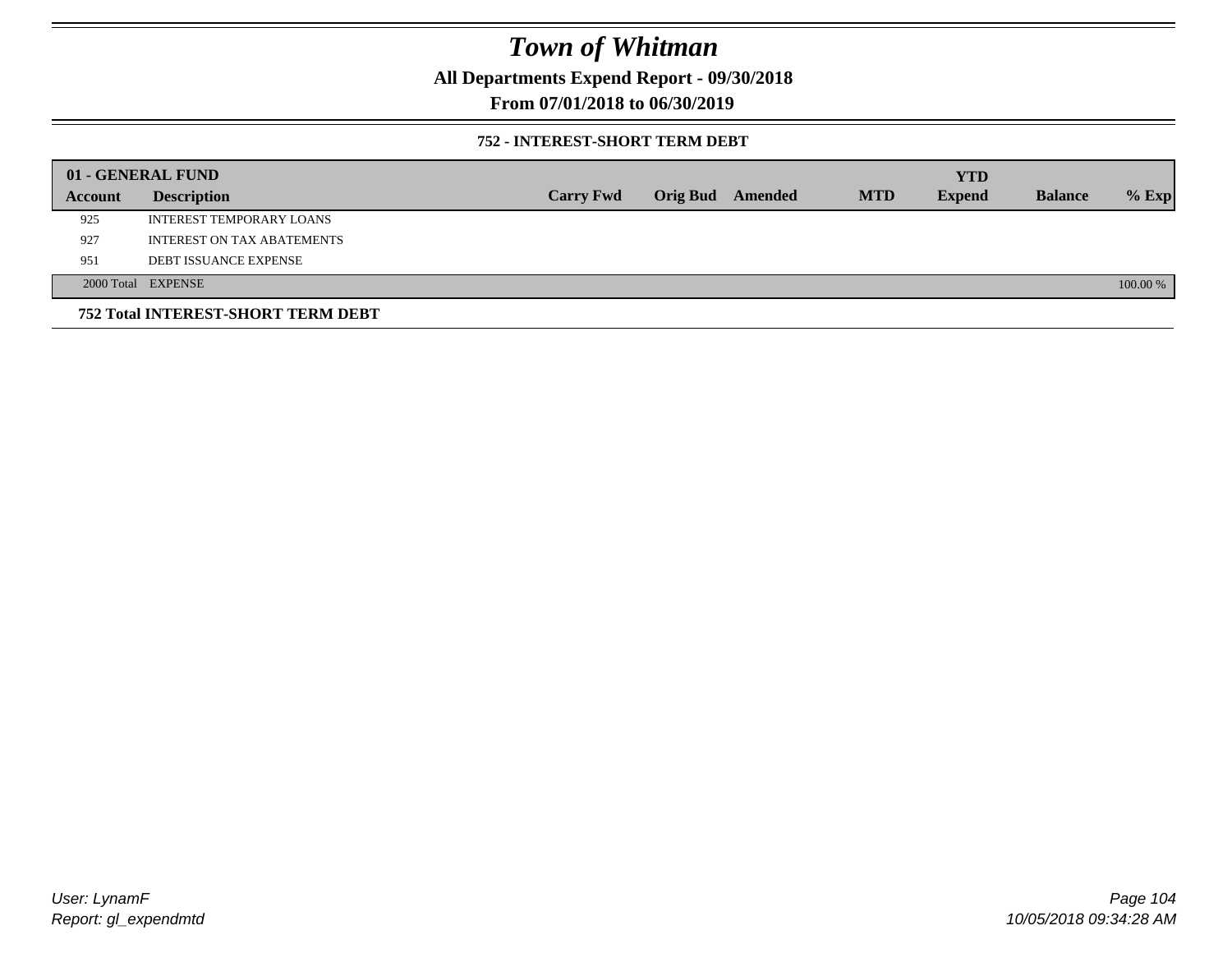**All Departments Expend Report - 09/30/2018**

**From 07/01/2018 to 06/30/2019**

### **760 - AGENCY & REGISTRATION FEES**

|         | 01 - GENERAL FUND                    |                  |                         |            | YTD           |                |          |
|---------|--------------------------------------|------------------|-------------------------|------------|---------------|----------------|----------|
| Account | <b>Description</b>                   | <b>Carry Fwd</b> | <b>Orig Bud</b> Amended | <b>MTD</b> | <b>Expend</b> | <b>Balance</b> | $%$ Exp  |
| 252     | <b>SERVICES</b>                      |                  |                         |            |               |                |          |
|         | 2000 Total EXPENSE                   |                  |                         |            |               |                | 100.00 % |
|         | 760 Total AGENCY & REGISTRATION FEES |                  |                         |            |               |                |          |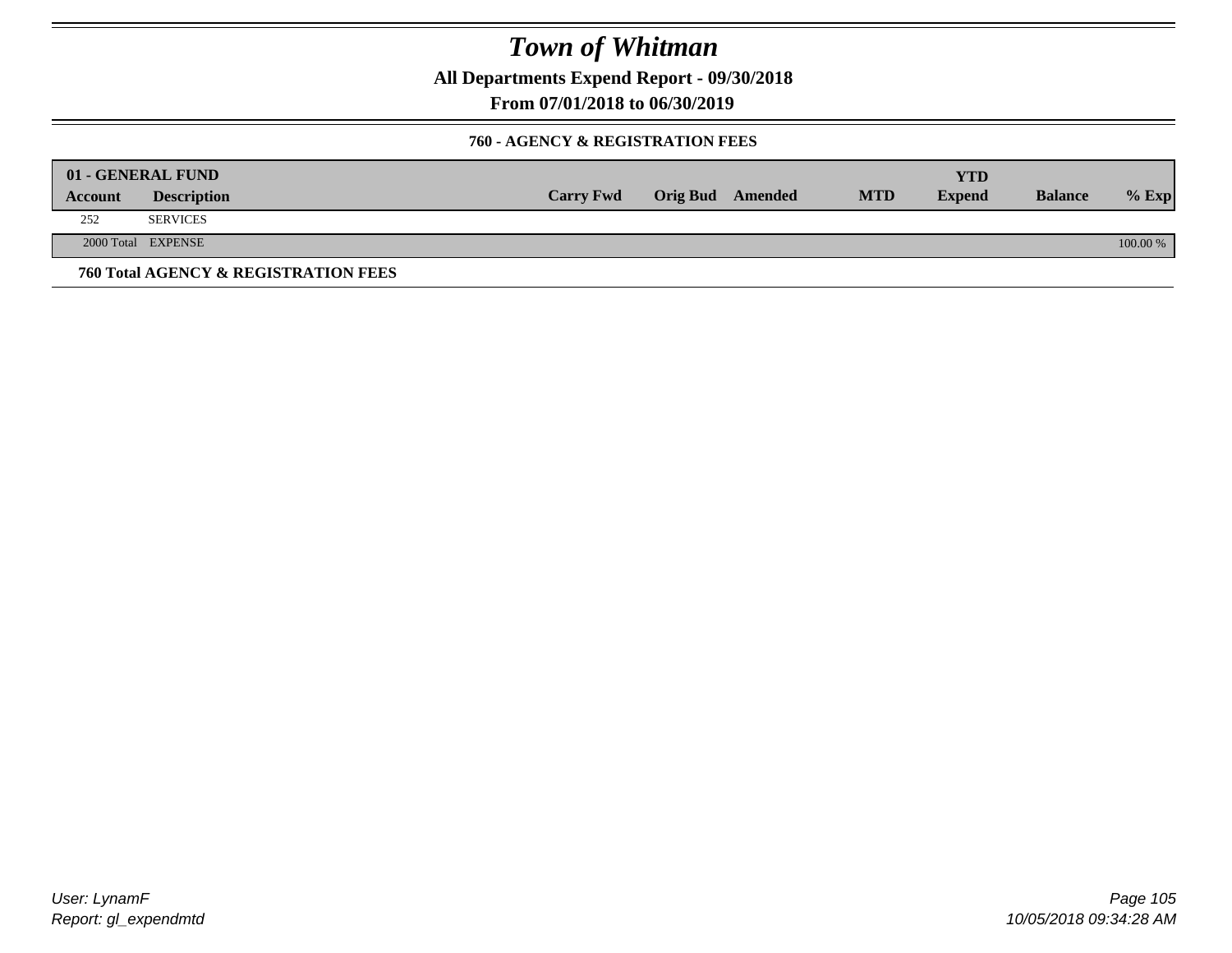**All Departments Expend Report - 09/30/2018**

### **From 07/01/2018 to 06/30/2019**

#### **761 - DEBT ISSUE EXPENSE**

|         | 01 - GENERAL FUND                       |                  |          |                  |            | <b>YTD</b>    |                |          |
|---------|-----------------------------------------|------------------|----------|------------------|------------|---------------|----------------|----------|
| Account | <b>Description</b>                      | <b>Carry Fwd</b> |          | Orig Bud Amended | <b>MTD</b> | <b>Expend</b> | <b>Balance</b> | $%$ Exp  |
| 252     | <b>SERVICES</b>                         |                  | 2,000.00 |                  |            |               | 2,000.00       |          |
| 255     | PRIOR YEAR ADJUSTMENT                   |                  |          |                  |            |               |                |          |
| 298     | RES. FND. TRAN. TITLE V DEBT ISSUE EXP. |                  |          |                  |            |               |                |          |
|         | 2000 Total EXPENSE                      |                  | 2,000.00 |                  |            |               | 2,000.00       | $0.00\%$ |
|         | <b>761 Total DEBT ISSUE EXPENSE</b>     |                  | 2,000.00 |                  |            |               | 2,000.00       |          |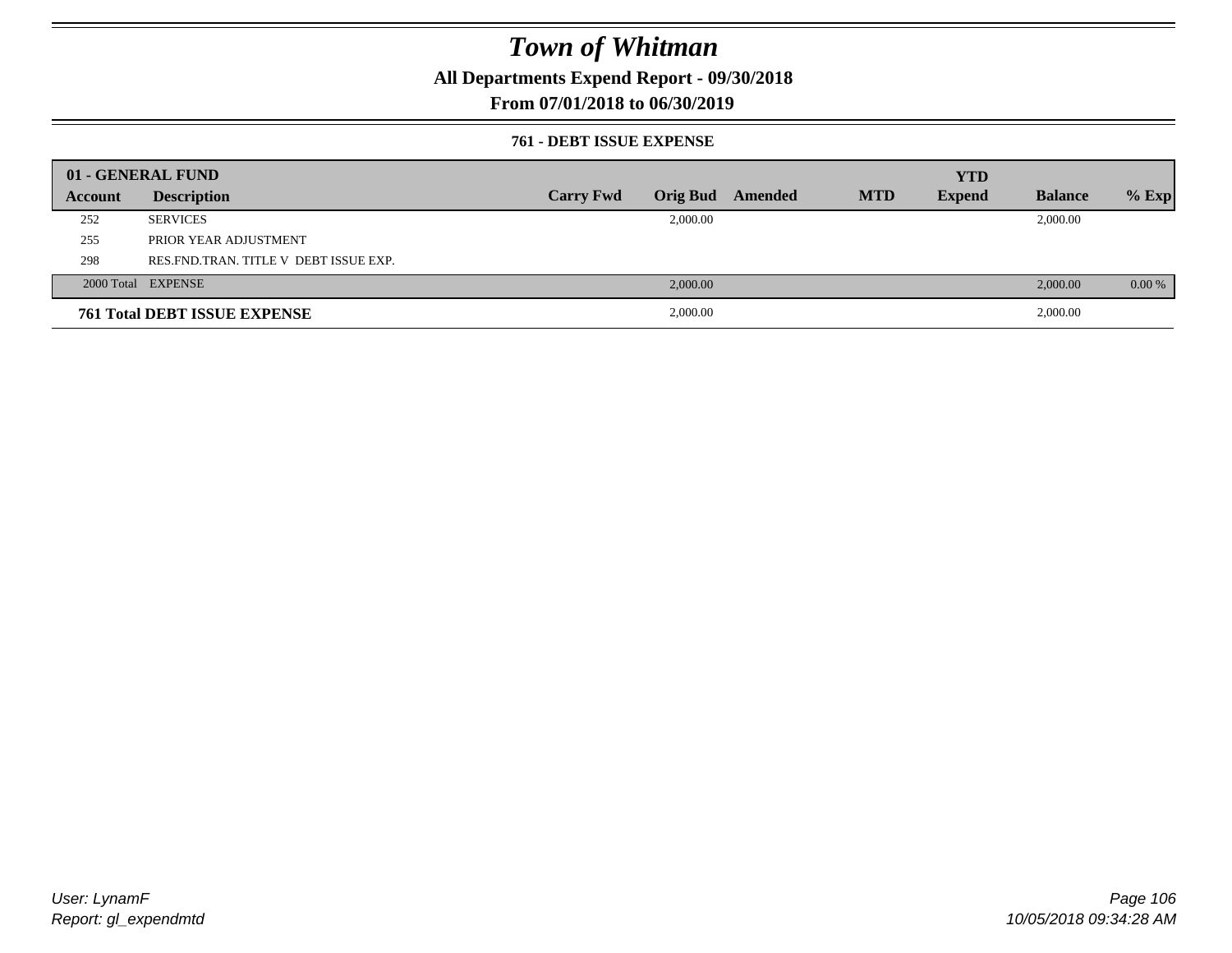**All Departments Expend Report - 09/30/2018**

**From 07/01/2018 to 06/30/2019**

#### **820 - STATE ASSESSMENTS**

|            | 01 - GENERAL FUND                  |                  |                 |         |            | <b>YTD</b>    |                |          |
|------------|------------------------------------|------------------|-----------------|---------|------------|---------------|----------------|----------|
| Account    | <b>Description</b>                 | <b>Carry Fwd</b> | <b>Orig Bud</b> | Amended | <b>MTD</b> | <b>Expend</b> | <b>Balance</b> | $%$ Exp  |
| 640        | AIR POLLUTION CONTROL DISTRICT     |                  |                 |         |            | 1,017.00      | $-1,017.00$    |          |
|            | 2002 Total EXPENSE                 |                  |                 |         |            | 1,017.00      | $-1,017.00$    | 100.00 % |
| 642        | OLD COLONY PLANNING COUNCIL        |                  |                 |         |            | 1,425.00      | $-1,425.00$    |          |
|            | 2003 Total EXPENSE                 |                  |                 |         |            | 1,425.00      | $-1,425.00$    | 100.00 % |
| 644        | REGIONAL TRANSPORTATION AUTH.      |                  |                 |         |            | 6,255.00      | $-6,255.00$    |          |
| 2005 Total | <b>EXPENSE</b>                     |                  |                 |         |            | 6,255.00      | $-6,255.00$    | 100.00 % |
| 645        | RMV NON-RENEWAL SURCHARGE          |                  |                 |         |            | 5,457.00      | $-5,457.00$    |          |
| 2006 Total | <b>EXPENSE</b>                     |                  |                 |         |            | 5,457.00      | $-5,457.00$    | 100.00 % |
| 646        | MOSQUITO CONTROL                   |                  |                 |         |            | 7,152.00      | $-7,152.00$    |          |
| 2007 Total | <b>EXPENSE</b>                     |                  |                 |         |            | 7,152.00      | $-7,152.00$    | 100.00 % |
| 647        | <b>MBTA</b>                        |                  |                 |         |            | 18,543.00     | $-18,543.00$   |          |
|            | 2009 Total EXPENSE                 |                  |                 |         |            | 18,543.00     | $-18,543.00$   | 100.00 % |
|            | <b>820 Total STATE ASSESSMENTS</b> |                  |                 |         |            | 39,849.00     | $-39,849.00$   |          |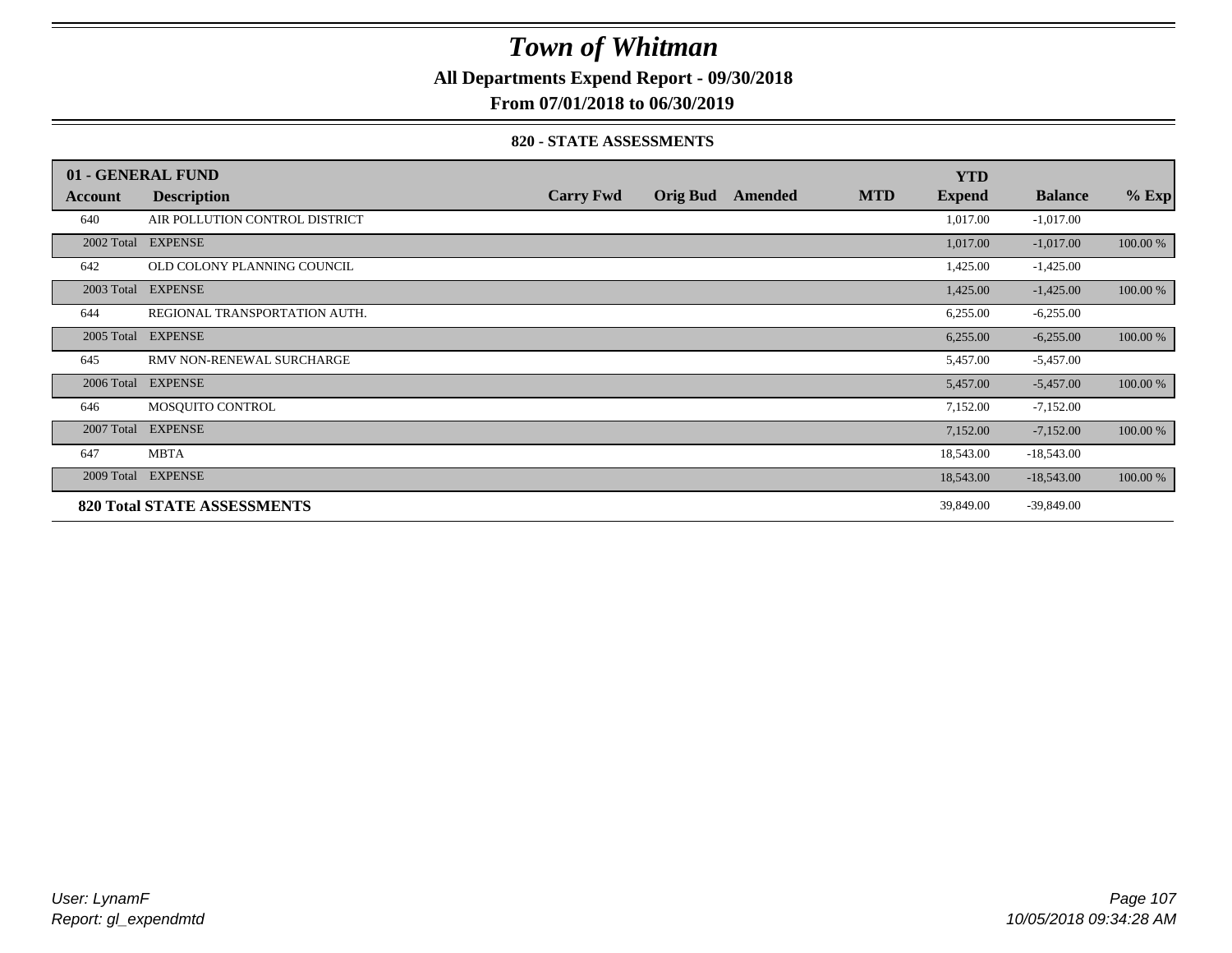**All Departments Expend Report - 09/30/2018**

**From 07/01/2018 to 06/30/2019**

### **830 - COUNTY ASSESSMENT**

|         | 01 - GENERAL FUND                  |                  |                  |            | YTD           |                |            |
|---------|------------------------------------|------------------|------------------|------------|---------------|----------------|------------|
| Account | <b>Description</b>                 | <b>Carry Fwd</b> | Orig Bud Amended | <b>MTD</b> | <b>Expend</b> | <b>Balance</b> | $%$ Exp    |
| 622     | <b>COUNTY TAX</b>                  |                  |                  |            |               |                |            |
|         | 2000 Total EXPENSE                 |                  |                  |            |               |                | $100.00\%$ |
|         | <b>830 Total COUNTY ASSESSMENT</b> |                  |                  |            |               |                |            |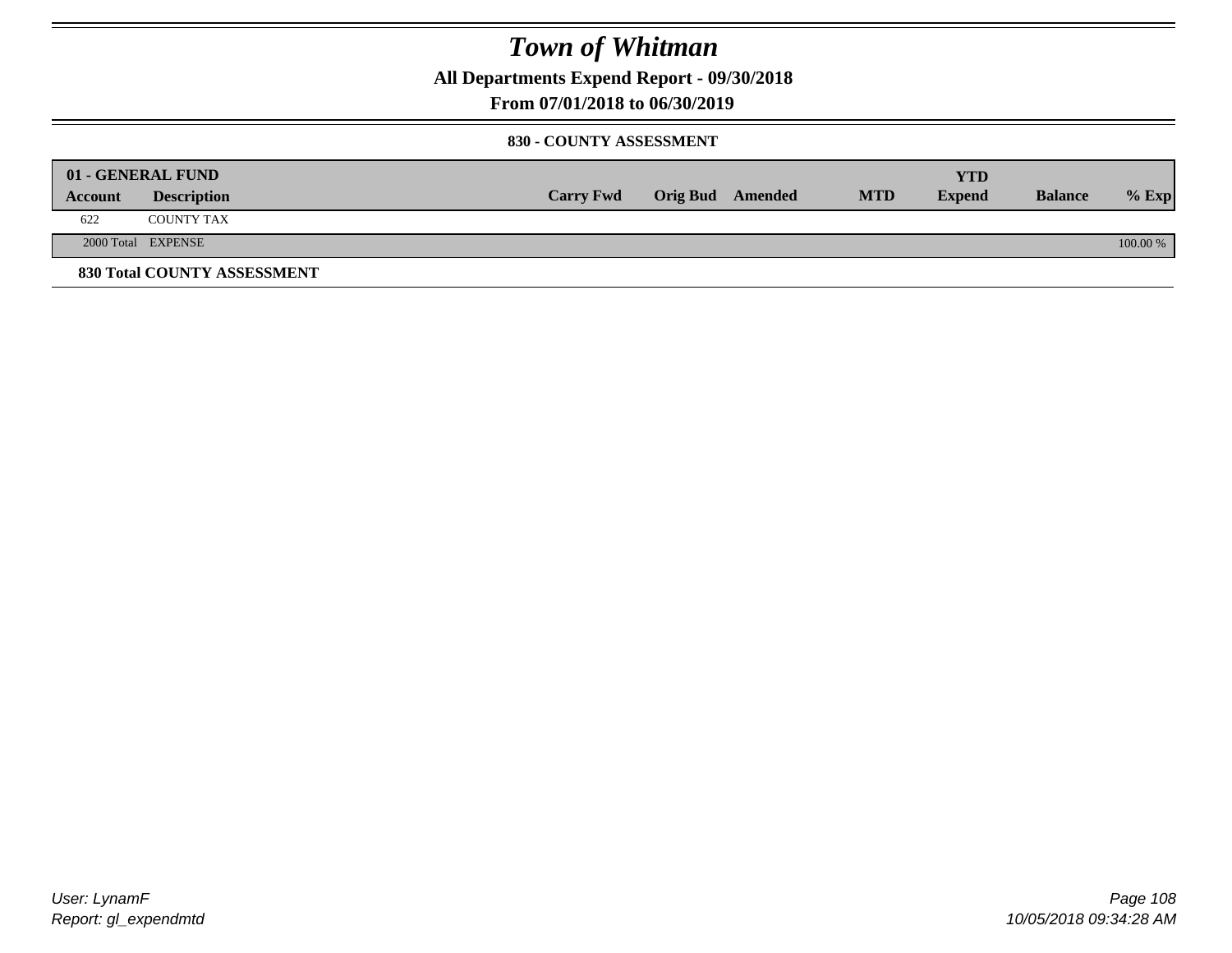**All Departments Expend Report - 09/30/2018**

### **From 07/01/2018 to 06/30/2019**

### **870 - AGENCY**

|         | 01 - GENERAL FUND  |                  |                         |            | <b>YTD</b>    |                |          |
|---------|--------------------|------------------|-------------------------|------------|---------------|----------------|----------|
| Account | <b>Description</b> | <b>Carry Fwd</b> | <b>Orig Bud</b> Amended | <b>MTD</b> | <b>Expend</b> | <b>Balance</b> | $%$ Exp  |
| 899     | EXCHANGE ACCOUNT   |                  |                         |            |               |                |          |
|         | 2002 Total EXPENSE |                  |                         |            |               |                | 100.00 % |
|         | 870 Total AGENCY   |                  |                         |            |               |                |          |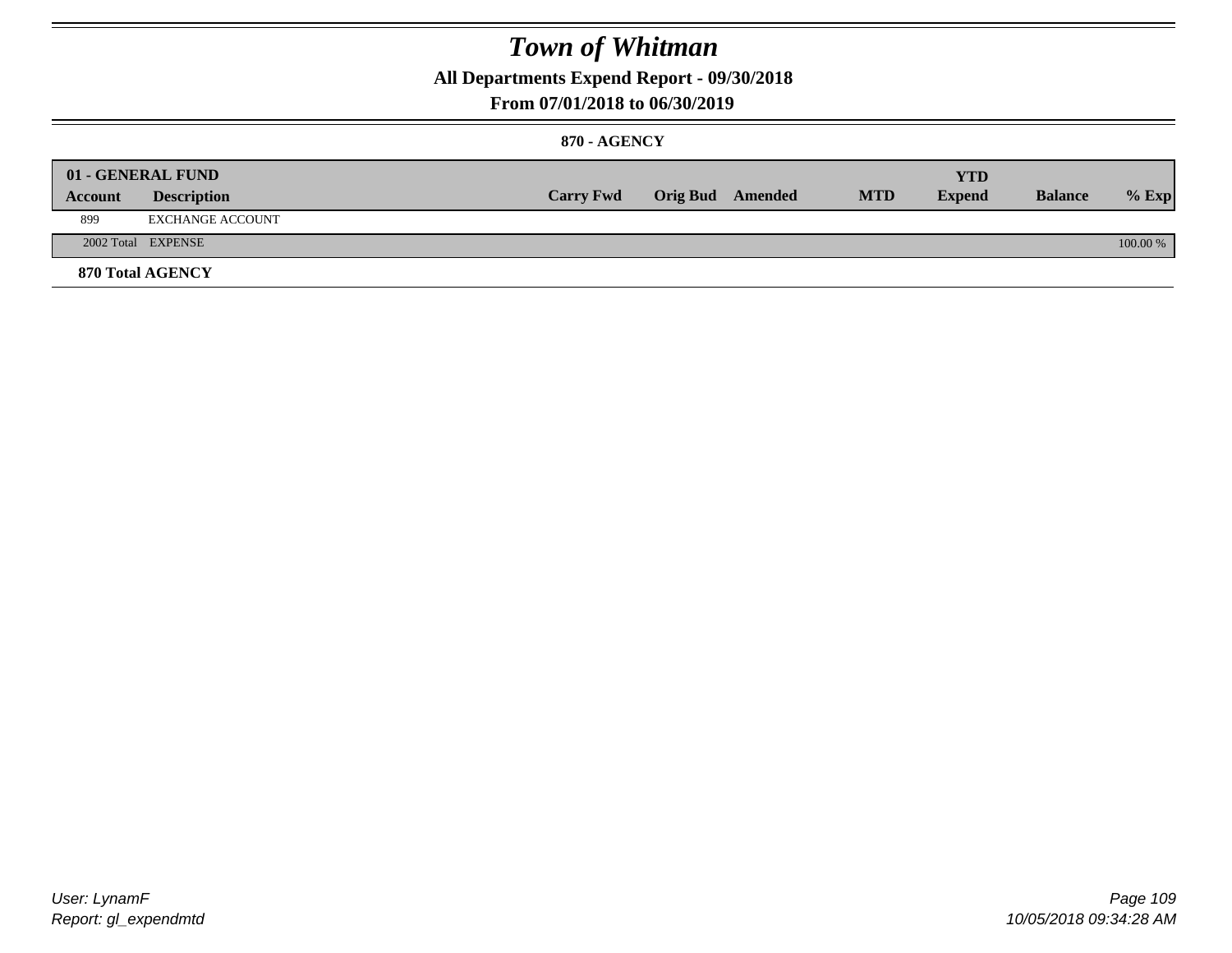**All Departments Expend Report - 09/30/2018**

**From 07/01/2018 to 06/30/2019**

### **877 - OFF-SITE STOR.RECORDS RETENT.**

|         | 01 - GENERAL FUND                       |                  |                         |            | YTD           |                |          |
|---------|-----------------------------------------|------------------|-------------------------|------------|---------------|----------------|----------|
| Account | <b>Description</b>                      | <b>Carry Fwd</b> | <b>Orig Bud</b> Amended | <b>MTD</b> | <b>Expend</b> | <b>Balance</b> | $%$ Exp  |
| 585     | MISCELLANEOUS EXPENSE                   |                  |                         |            |               |                |          |
|         | 2000 Total EXPENSE                      |                  |                         |            |               |                | 100.00 % |
|         | 877 Total OFF-SITE STOR.RECORDS RETENT. |                  |                         |            |               |                |          |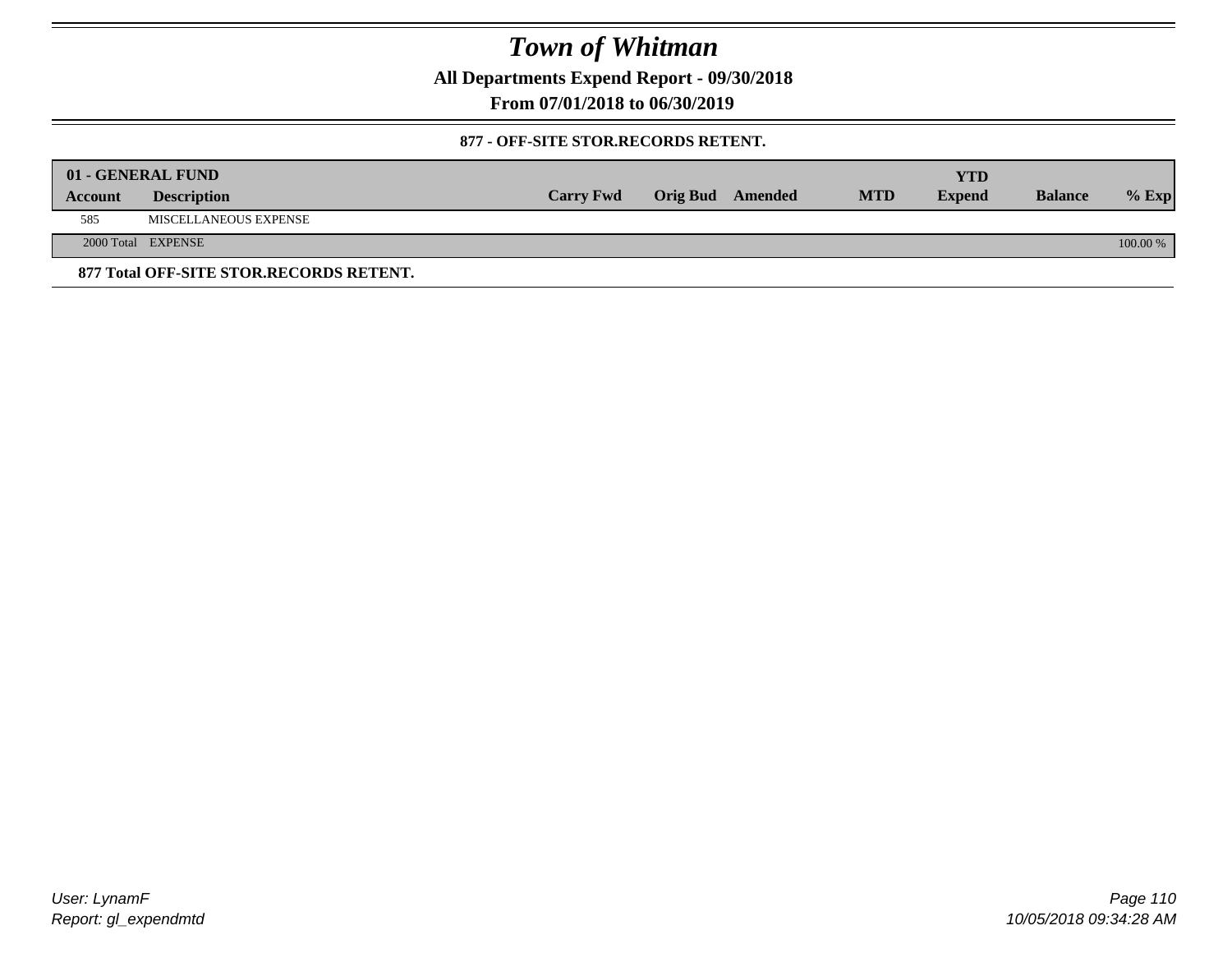**All Departments Expend Report - 09/30/2018**

### **From 07/01/2018 to 06/30/2019**

#### **878 - OTHER FINANCING USES**

|         | 01 - GENERAL FUND                     |                  |                 |         |            | <b>YTD</b>    |                |         |
|---------|---------------------------------------|------------------|-----------------|---------|------------|---------------|----------------|---------|
| Account | <b>Description</b>                    | <b>Carry Fwd</b> | <b>Orig Bud</b> | Amended | <b>MTD</b> | <b>Expend</b> | <b>Balance</b> | $%$ Exp |
| 401     | WTR/SWR CAPITAL PROJ. FUND            |                  |                 |         |            |               |                |         |
| 403     | CAPITAL PROJECT FUND                  |                  |                 |         |            |               |                |         |
| 404     | <b>SPECIAL REVENUE FUND</b>           |                  |                 |         |            |               |                |         |
| 405     | WATER/SEWER ENTERPRISE FUND           |                  |                 |         |            |               |                |         |
| 406     | <b>TRUST FUNDS</b>                    |                  | 140,000.00      |         |            |               | 140,000.00     |         |
| 407     | <b>AGENCY FUND</b>                    |                  |                 |         |            |               |                |         |
|         | 2100 Total INTERFUND TRANSFERS        |                  | 140,000.00      |         |            |               | 140,000.00     | 0.00 %  |
|         | <b>878 Total OTHER FINANCING USES</b> |                  | 140,000.00      |         |            |               | 140,000.00     |         |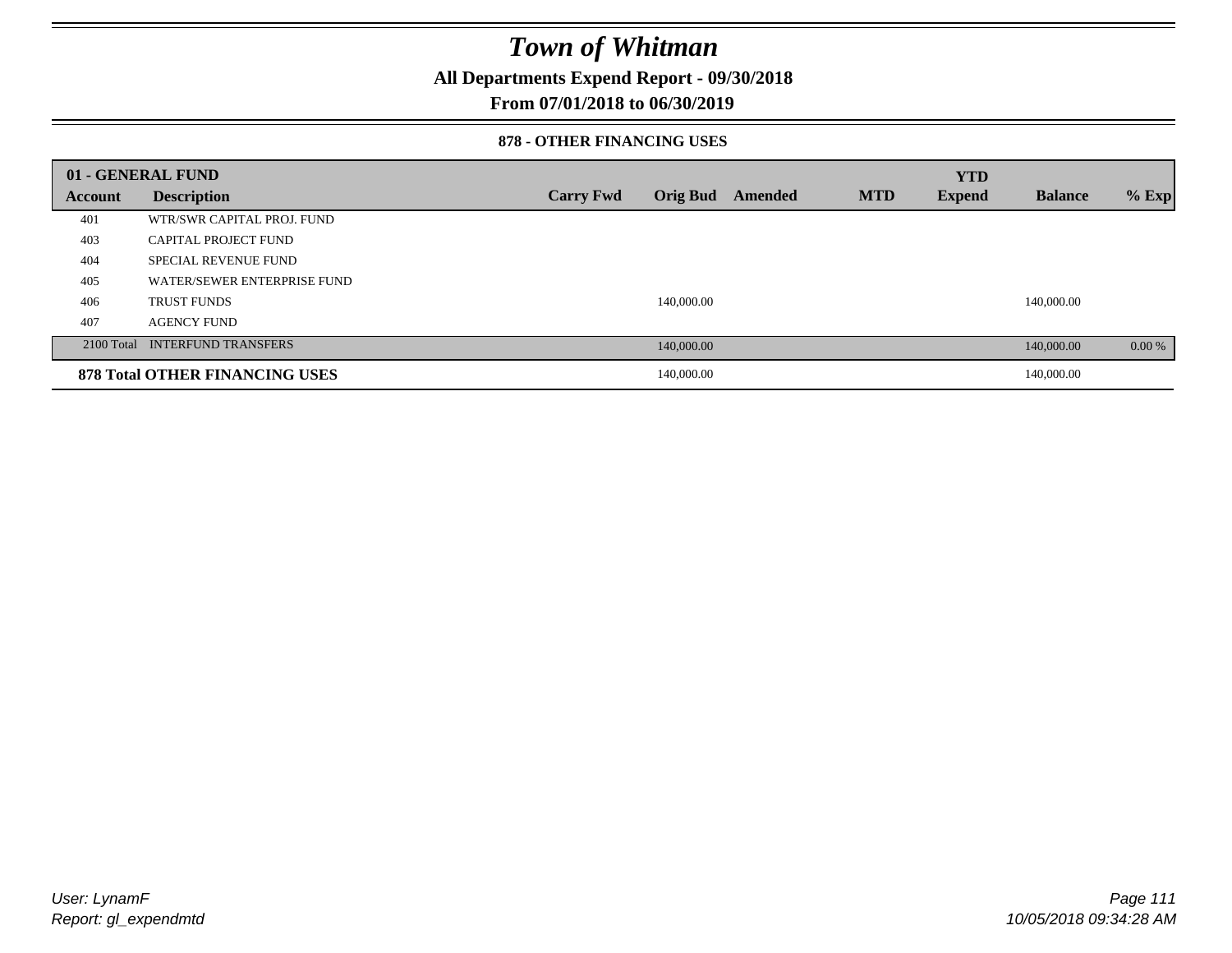**All Departments Expend Report - 09/30/2018**

### **From 07/01/2018 to 06/30/2019**

### **910 - UNPAID BILLS**

|         | 01 - GENERAL FUND          |                  |                  |            | <b>YTD</b>    |                |          |
|---------|----------------------------|------------------|------------------|------------|---------------|----------------|----------|
| Account | <b>Description</b>         | <b>Carry Fwd</b> | Orig Bud Amended | <b>MTD</b> | <b>Expend</b> | <b>Balance</b> | $%$ Exp  |
| 112     | <b>SALARIES</b>            |                  |                  |            |               |                |          |
|         | 1000 Total SALARIES        |                  |                  |            |               |                | 100.00 % |
| 585     | MISCELLANEOUS EXPENSE      |                  |                  |            |               |                |          |
|         | 2000 Total EXPENSE         |                  |                  |            |               |                | 100.00 % |
| 945     | <b>FY2013 ENCUMBRANCES</b> |                  |                  |            |               |                |          |
|         | 2001 Total EXPENSE         |                  |                  |            |               |                | 100.00 % |
|         | 910 Total UNPAID BILLS     |                  |                  |            |               |                |          |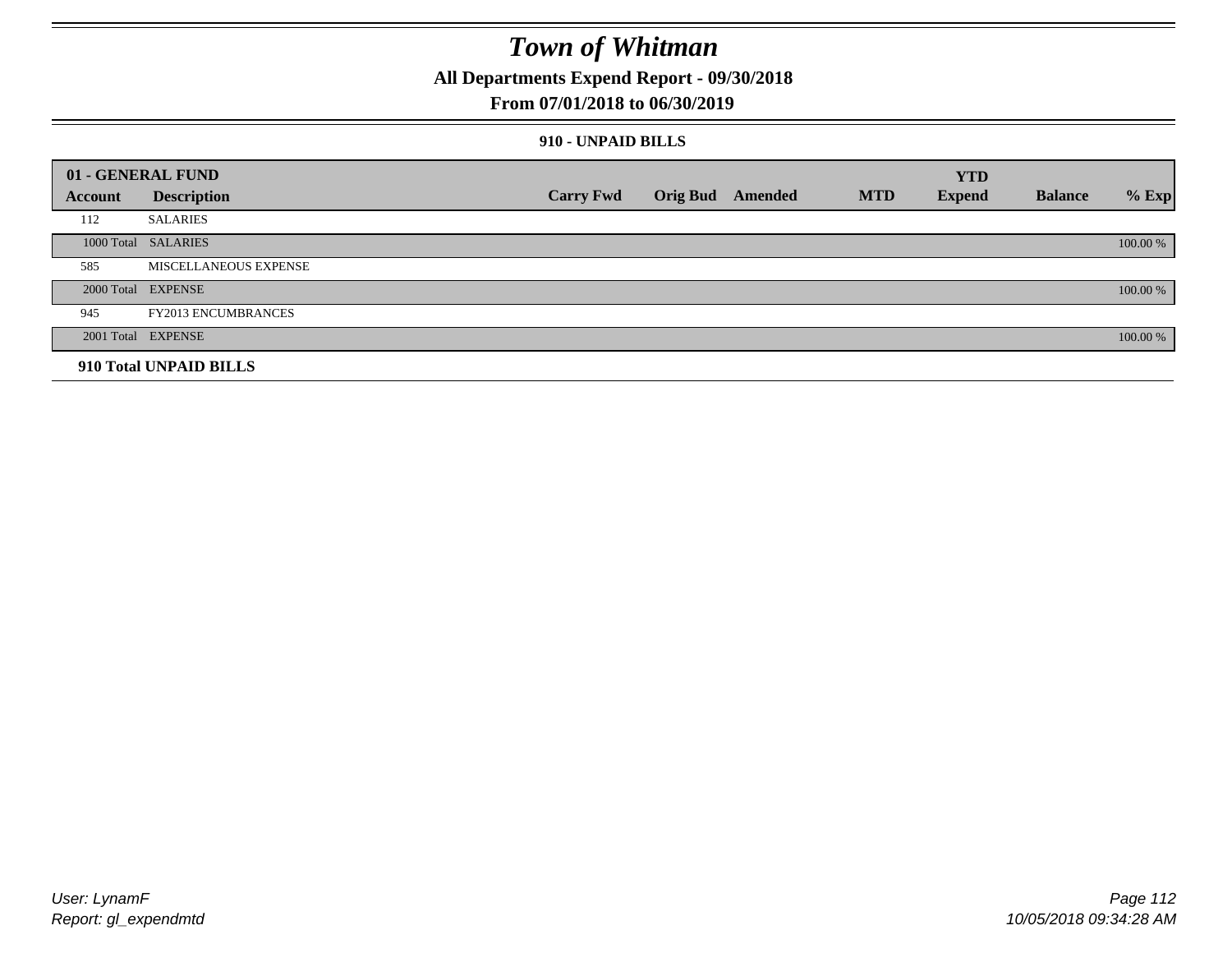**All Departments Expend Report - 09/30/2018**

### **From 07/01/2018 to 06/30/2019**

#### **911 - RETIREMENT**

|         | 01 - GENERAL FUND          |                  |                 |         |            | <b>YTD</b>    |                |          |
|---------|----------------------------|------------------|-----------------|---------|------------|---------------|----------------|----------|
| Account | <b>Description</b>         | <b>Carry Fwd</b> | <b>Orig Bud</b> | Amended | <b>MTD</b> | <b>Expend</b> | <b>Balance</b> | $%$ Exp  |
| 170     | <b>COUNTY RETIREMENT</b>   |                  | 1,933,377.00    |         |            | 1,933,377.00  |                |          |
|         | 2000 Total EXPENSE         |                  | 1,933,377.00    |         |            | 1,933,377.00  |                | 100.00 % |
| 169     | STATE RETIREMENT-SECT.59A  |                  |                 |         |            |               |                |          |
|         | 2001 Total EXPENSE         |                  |                 |         |            |               |                | 100.00 % |
| 943     | <b>FY2012 ENCUMBRANCES</b> |                  |                 |         |            |               |                |          |
|         | 2002 Total EXPENSE         |                  |                 |         |            |               |                | 100.00 % |
|         | 911 Total RETIREMENT       |                  | 1,933,377.00    |         |            | 1,933,377.00  |                |          |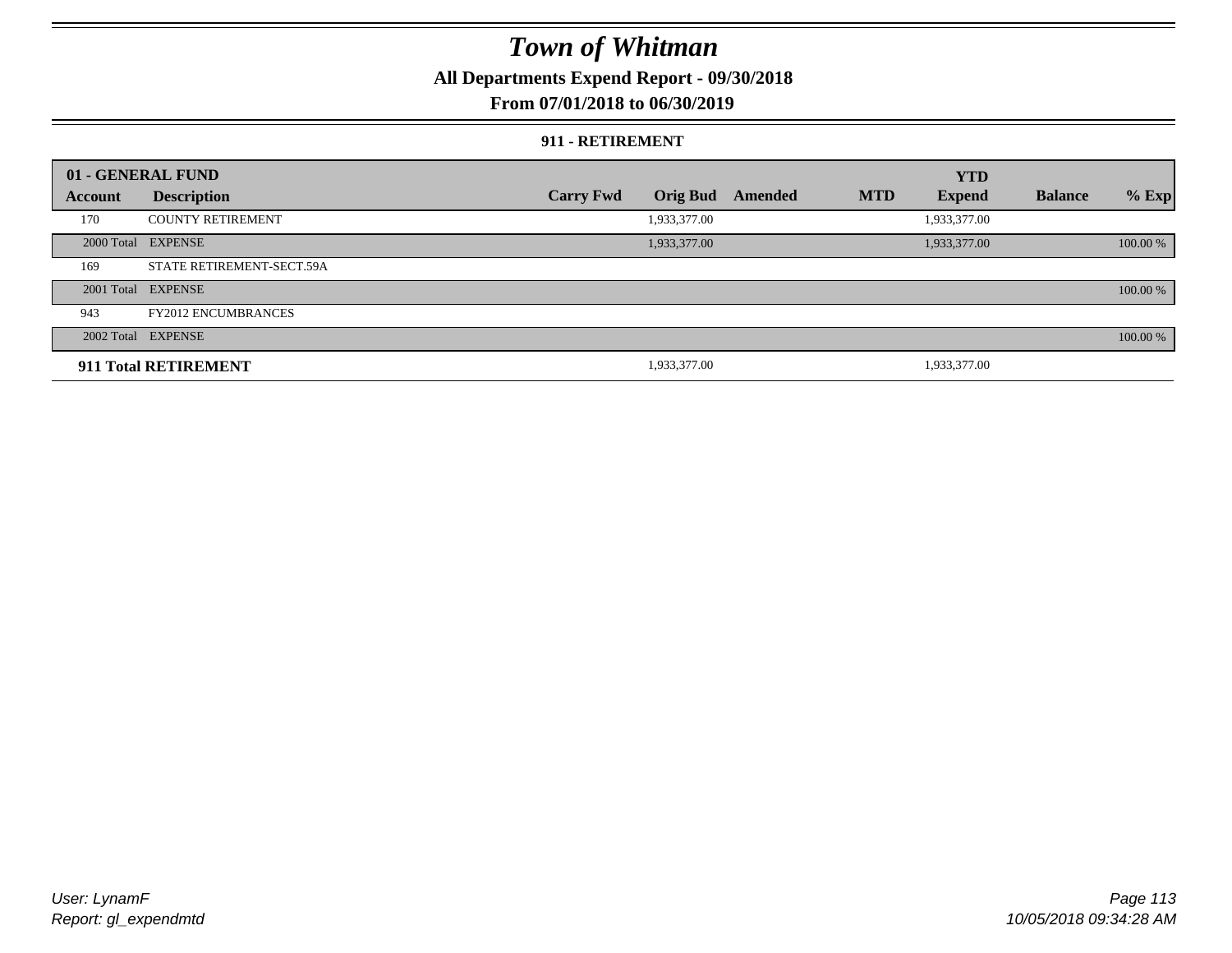**All Departments Expend Report - 09/30/2018**

**From 07/01/2018 to 06/30/2019**

### **912 - WORKER'S COMPENSATION**

|         | 01 - GENERAL FUND               |                  |                  |            | <b>YTD</b>    |                |          |
|---------|---------------------------------|------------------|------------------|------------|---------------|----------------|----------|
| Account | <b>Description</b>              | <b>Carry Fwd</b> | Orig Bud Amended | <b>MTD</b> | <b>Expend</b> | <b>Balance</b> | $%$ Exp  |
| 171     | <b>WORKER'S COMPENSATION</b>    |                  |                  |            |               |                |          |
|         | 2000 Total EXPENSE              |                  |                  |            |               |                | 100.00 % |
|         | 912 Total WORKER'S COMPENSATION |                  |                  |            |               |                |          |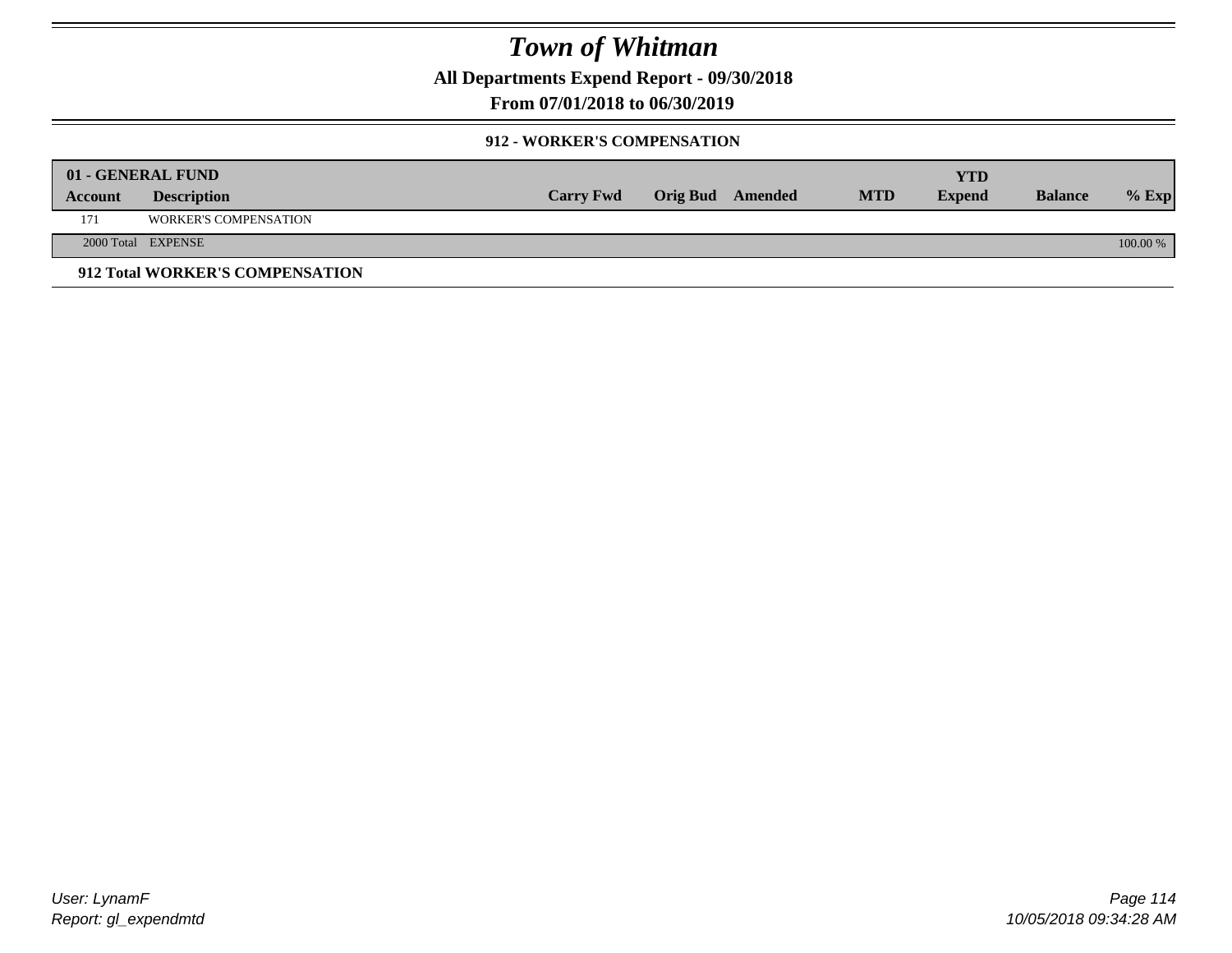**All Departments Expend Report - 09/30/2018**

**From 07/01/2018 to 06/30/2019**

### **913 - UNEMPLOYMENT COMPENSATION**

|                | 01 - GENERAL FUND                   |                  |                 |         |            | <b>YTD</b>    |                |          |
|----------------|-------------------------------------|------------------|-----------------|---------|------------|---------------|----------------|----------|
| <b>Account</b> | <b>Description</b>                  | <b>Carry Fwd</b> | <b>Orig Bud</b> | Amended | <b>MTD</b> | <b>Expend</b> | <b>Balance</b> | $%$ Exp  |
| 172            | UNEMPLOYMENT INSURANCE              |                  | 8,000.00        |         |            |               | 8,000.00       |          |
|                | 2000 Total EXPENSE                  |                  | 8,000.00        |         |            |               | 8,000.00       | 0.00 %   |
| 939            | <b>FY2015 ENCUMBRANCES</b>          |                  |                 |         |            |               |                |          |
| 940            | <b>FY2016 ENCUMBRANCES</b>          |                  |                 |         |            |               |                |          |
| 948            | <b>FY07 ENCUMBRANCES</b>            |                  |                 |         |            |               |                |          |
| 958            | <b>FY2005 ENCUMBRANCES</b>          |                  |                 |         |            |               |                |          |
| 959            | <b>FY2006 ENCUMBRANCES</b>          |                  |                 |         |            |               |                |          |
| 943            | <b>FY2012 ENCUMBRANCES</b>          |                  |                 |         |            |               |                |          |
|                | 2001 Total EXPENSE                  |                  |                 |         |            |               |                | 100.00 % |
|                | 913 Total UNEMPLOYMENT COMPENSATION |                  | 8,000.00        |         |            |               | 8,000.00       |          |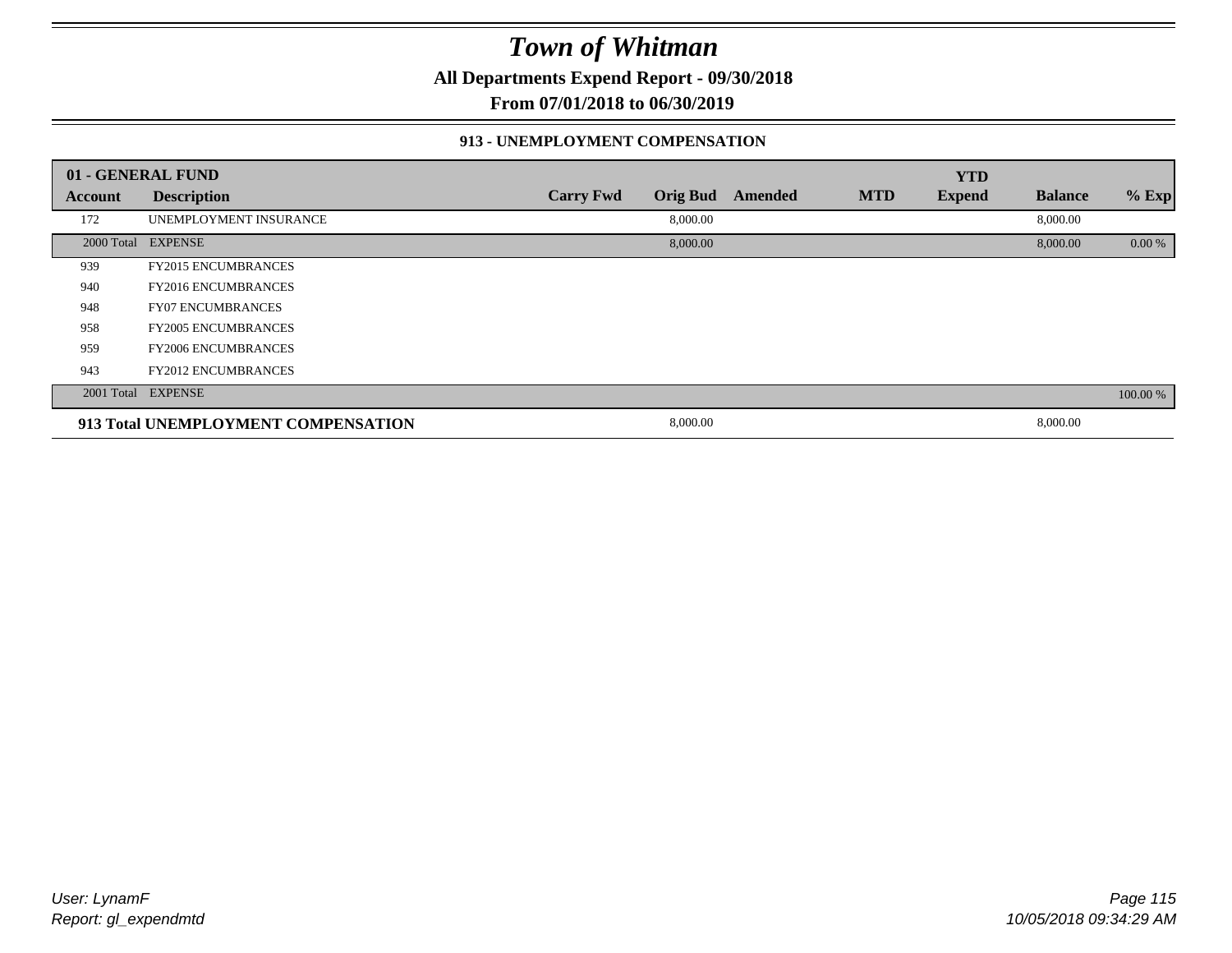**All Departments Expend Report - 09/30/2018**

**From 07/01/2018 to 06/30/2019**

### **914 - HEALTH/LIFE INSURANCE-TOWN MATCH**

|            | 01 - GENERAL FUND                          |                  |                 |         |            | <b>YTD</b>    |                |         |
|------------|--------------------------------------------|------------------|-----------------|---------|------------|---------------|----------------|---------|
| Account    | <b>Description</b>                         | <b>Carry Fwd</b> | <b>Orig Bud</b> | Amended | <b>MTD</b> | <b>Expend</b> | <b>Balance</b> | $%$ Exp |
| 175        | <b>LIFE INSURANCE</b>                      |                  |                 |         |            | 2,949.56      | $-2,949.56$    |         |
| 180        | <b>FLEX BENEFITS FEES</b>                  |                  |                 |         |            | 400.00        | $-400.00$      |         |
| 181        | MANDATORY DEF.COMP.EXP.                    |                  |                 |         |            |               |                |         |
| 174        | HEALTH INSURANCE                           |                  | 1,595,370.00    |         |            | 487,413.98    | 1,107,956.02   |         |
| 2000 Total | <b>EXPENSE</b>                             |                  | 1,595,370.00    |         |            | 490,763.54    | 1,104,606.46   | 30.76 % |
| 941        | FY 2017 ENCUMBRANCES                       |                  |                 |         |            |               |                |         |
| 945        | <b>FY2013 ENCUMBRANCES</b>                 |                  |                 |         |            |               |                |         |
| 949        | <b>FY2014 ENCUMBRANCES</b>                 |                  |                 |         |            |               |                |         |
| 953        | <b>FY2009 ENCUMBRANCES</b>                 |                  |                 |         |            |               |                |         |
| 958        | <b>FY2005 ENCUMBRANCES</b>                 |                  |                 |         |            |               |                |         |
| 943        | <b>FY2012 ENCUMBRANCES</b>                 |                  |                 |         |            |               |                |         |
| 938        | FY 2018 ENCUMBRANCES                       | 350.00           |                 |         |            |               | 350.00         |         |
| 2001 Total | <b>EXPENSE</b>                             | 350.00           |                 |         |            |               | 350.00         | 0.00 %  |
|            | 914 Total HEALTH/LIFE INSURANCE-TOWN MATCH | 350.00           | 1,595,370.00    |         |            | 490,763.54    | 1,104,956.46   |         |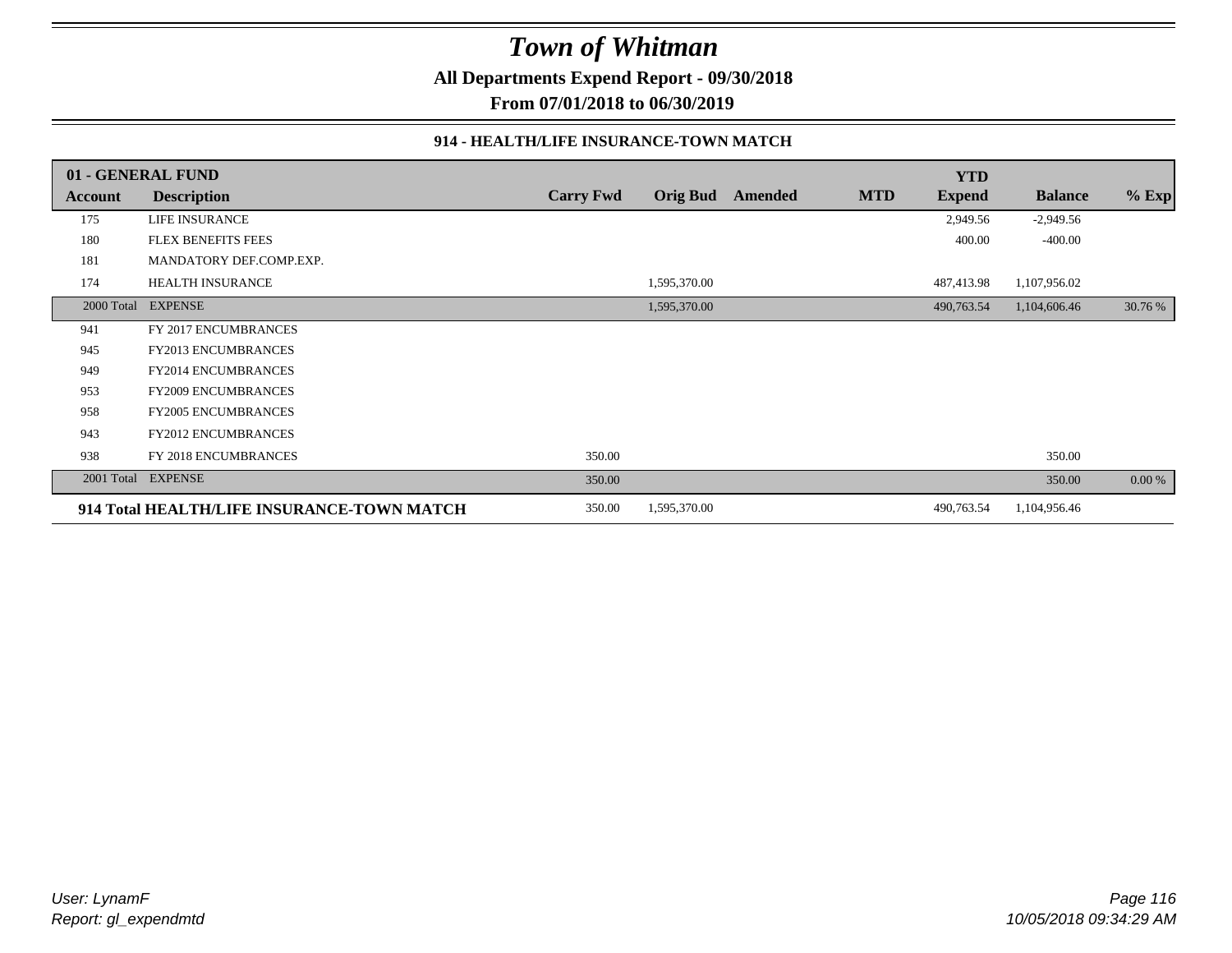**All Departments Expend Report - 09/30/2018**

**From 07/01/2018 to 06/30/2019**

### **915 - OPEIU SICK LEAVE BUY-OUT**

|         | 01 - GENERAL FUND                  |                  |                         |            | YTD           |                |          |
|---------|------------------------------------|------------------|-------------------------|------------|---------------|----------------|----------|
| Account | <b>Description</b>                 | <b>Carry Fwd</b> | <b>Orig Bud</b> Amended | <b>MTD</b> | <b>Expend</b> | <b>Balance</b> | $%$ Exp  |
| 112     | <b>SALARIES</b>                    |                  |                         |            |               |                |          |
|         | 1000 Total SALARIES                |                  |                         |            |               |                | 100.00 % |
|         | 915 Total OPEIU SICK LEAVE BUY-OUT |                  |                         |            |               |                |          |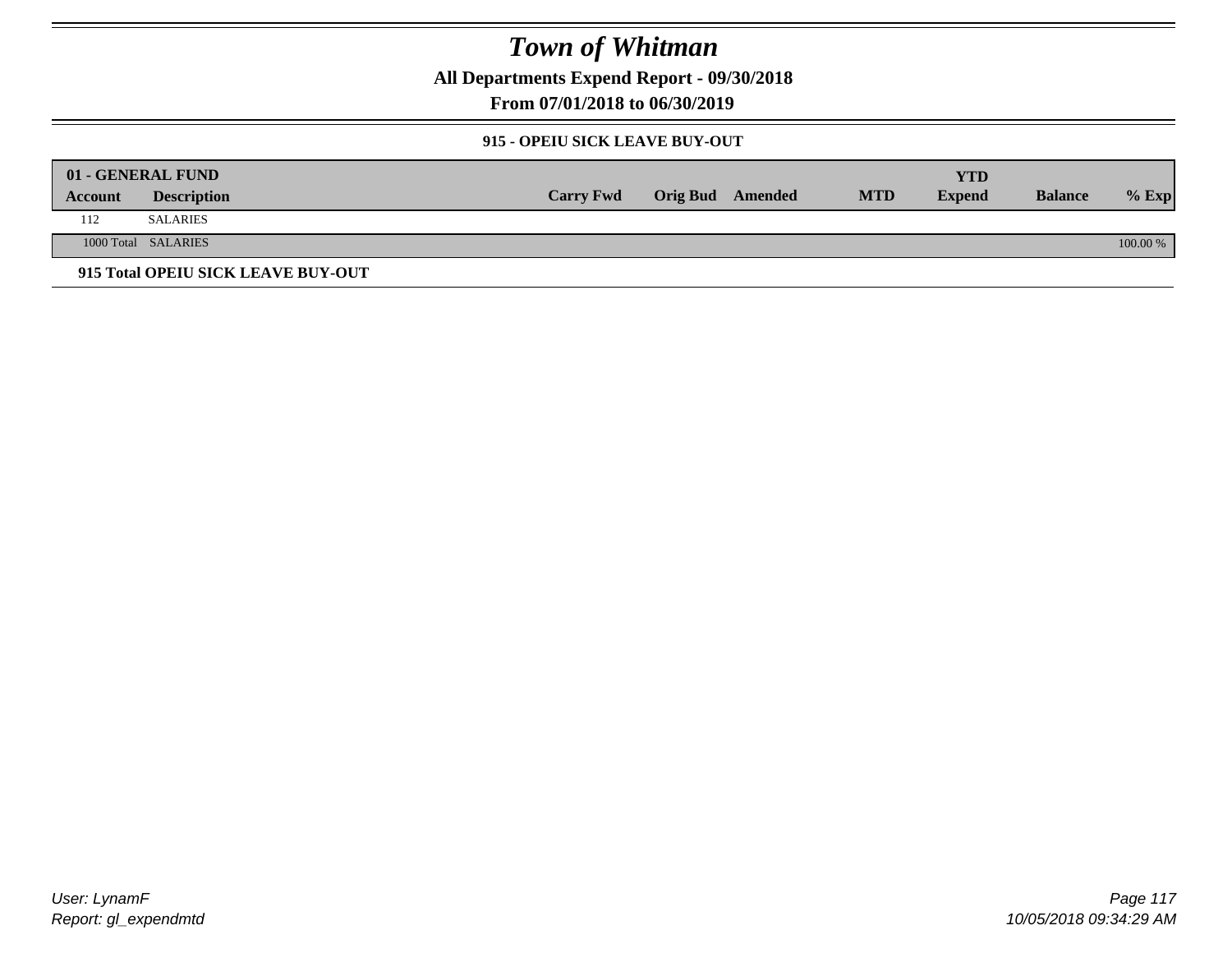**All Departments Expend Report - 09/30/2018**

**From 07/01/2018 to 06/30/2019**

### **916 - OPEIU FY01 RETROACTIVE**

| 01 - GENERAL FUND |                                  |                  |                         |            | YTD           |                |          |
|-------------------|----------------------------------|------------------|-------------------------|------------|---------------|----------------|----------|
| Account           | <b>Description</b>               | <b>Carry Fwd</b> | <b>Orig Bud</b> Amended | <b>MTD</b> | <b>Expend</b> | <b>Balance</b> | $%$ Exp  |
| 112               | <b>SALARIES</b>                  |                  |                         |            |               |                |          |
|                   | 1000 Total SALARIES              |                  |                         |            |               |                | 100.00 % |
|                   | 916 Total OPEIU FY01 RETROACTIVE |                  |                         |            |               |                |          |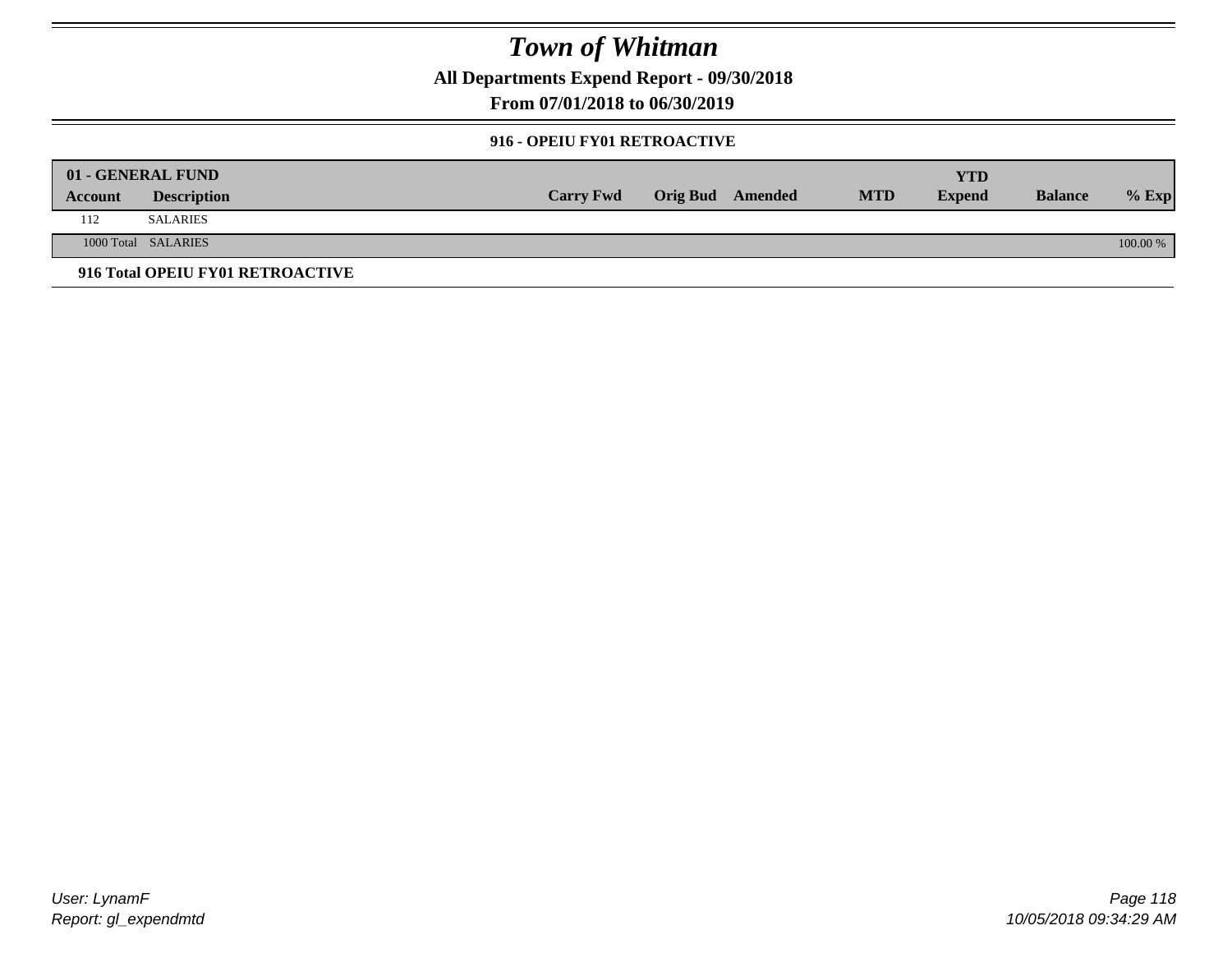**All Departments Expend Report - 09/30/2018**

**From 07/01/2018 to 06/30/2019**

### **917 - OPEIU DEPARTMENT HEAD COVERAGE**

|         | 01 - GENERAL FUND                        |                  |                         |            | YTD           |                |            |
|---------|------------------------------------------|------------------|-------------------------|------------|---------------|----------------|------------|
| Account | <b>Description</b>                       | <b>Carry Fwd</b> | <b>Orig Bud</b> Amended | <b>MTD</b> | <b>Expend</b> | <b>Balance</b> | $%$ Exp    |
| 112     | <b>SALARIES</b>                          |                  |                         |            |               |                |            |
|         | 1000 Total SALARIES                      |                  |                         |            |               |                | $100.00\%$ |
|         | 917 Total OPEIU DEPARTMENT HEAD COVERAGE |                  |                         |            |               |                |            |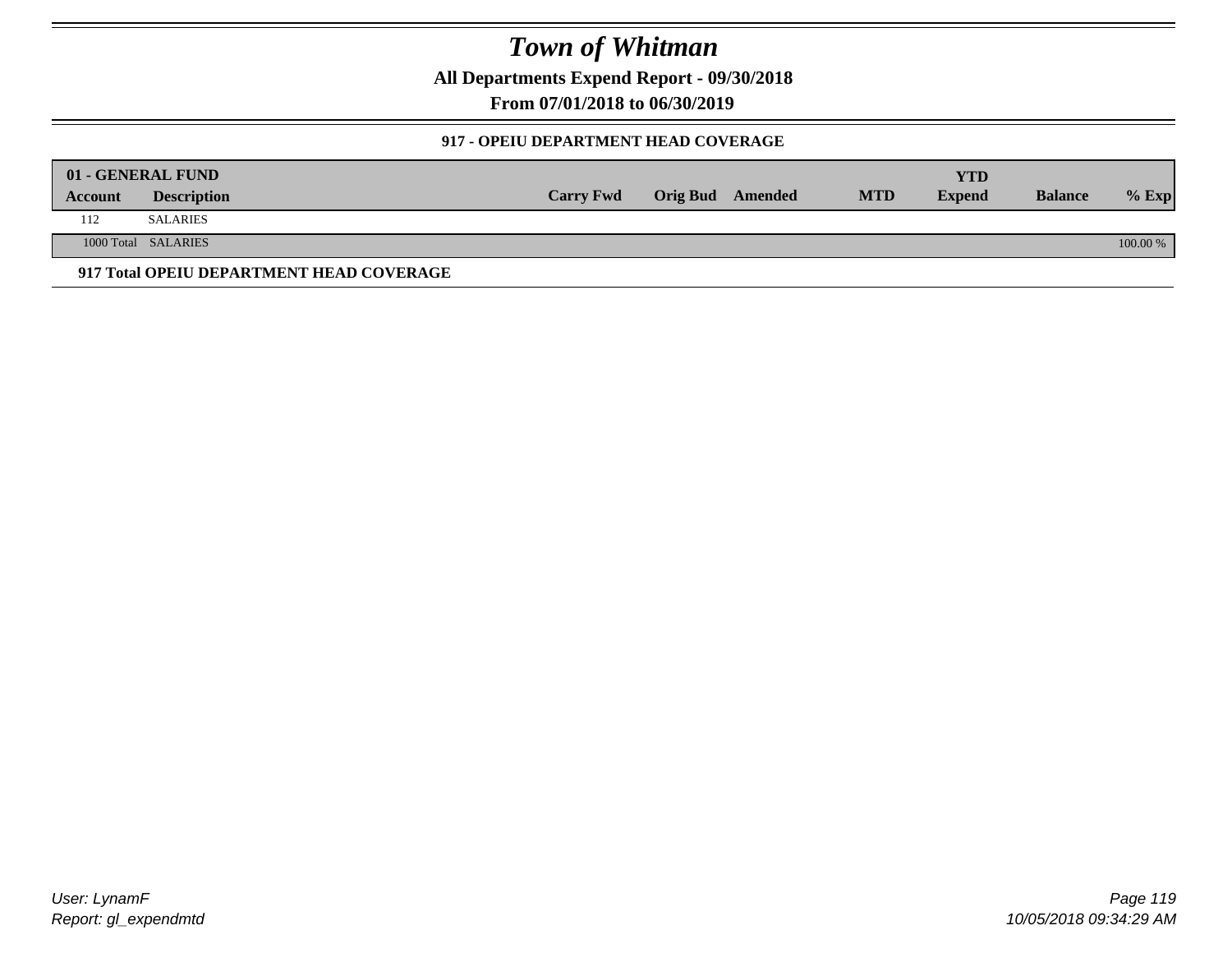**All Departments Expend Report - 09/30/2018**

**From 07/01/2018 to 06/30/2019**

### **919 - PAYROLL TAXES - TOWN MATCH**

|         | 01 - GENERAL FUND                    |                  |                 |         |            | <b>YTD</b>    |                |          |
|---------|--------------------------------------|------------------|-----------------|---------|------------|---------------|----------------|----------|
| Account | <b>Description</b>                   | <b>Carry Fwd</b> | <b>Orig Bud</b> | Amended | <b>MTD</b> | <b>Expend</b> | <b>Balance</b> | $%$ Exp  |
| 177     | F.I.C.A.                             |                  |                 |         |            |               |                |          |
| 181     | MANDATORY DEF.COMP.EXP.              |                  |                 |         |            |               |                |          |
| 176     | <b>MEDICARE TAX</b>                  |                  | 132,250.00      |         |            | 33.199.81     | 99.050.19      |          |
|         | 2000 Total EXPENSE                   |                  | 132,250.00      |         |            | 33,199.81     | 99,050.19      | 25.10 %  |
| 941     | FY 2017 ENCUMBRANCES                 |                  |                 |         |            |               |                |          |
|         | 2001 Total EXPENSE                   |                  |                 |         |            |               |                | 100.00 % |
|         | 919 Total PAYROLL TAXES - TOWN MATCH |                  | 132,250.00      |         |            | 33,199.81     | 99,050.19      |          |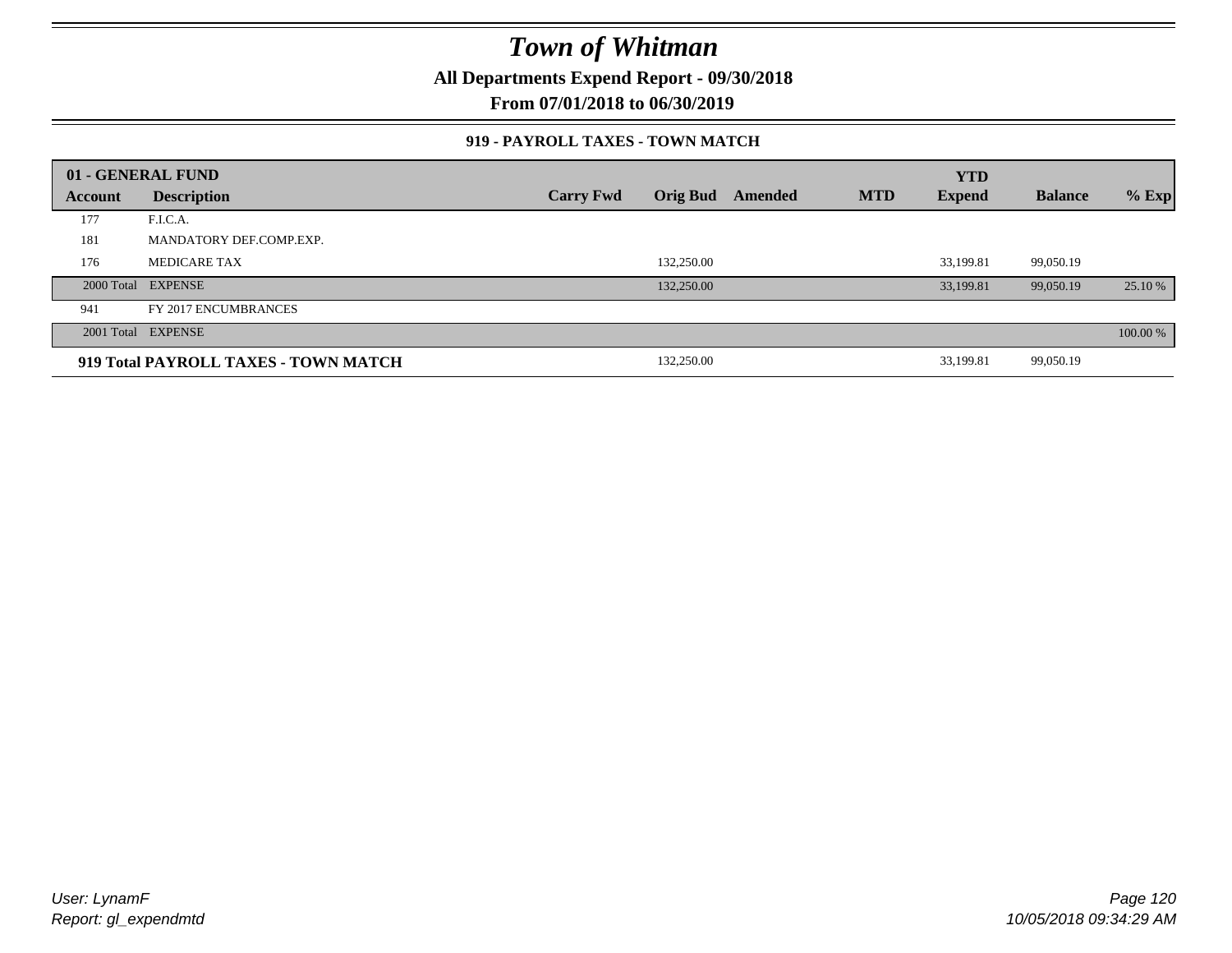**All Departments Expend Report - 09/30/2018**

**From 07/01/2018 to 06/30/2019**

#### **945 - LIABILITY INSURANCE**

|         | 01 - GENERAL FUND                |                  |                 |         |            | <b>YTD</b>    |                |          |
|---------|----------------------------------|------------------|-----------------|---------|------------|---------------|----------------|----------|
| Account | <b>Description</b>               | <b>Carry Fwd</b> | <b>Orig Bud</b> | Amended | <b>MTD</b> | <b>Expend</b> | <b>Balance</b> | $%$ Exp  |
| 740     | <b>INSURANCE PREMIUMS</b>        |                  | 354,900.00      |         |            | 286,459.93    | 68,440.07      |          |
| 742     | <b>INSURANCE SEMINARS</b>        |                  |                 |         |            |               |                |          |
| 743     | <b>INSURANCE-BID ADVERTISING</b> |                  |                 |         |            |               |                |          |
|         | 2000 Total EXPENSE               |                  | 354,900.00      |         |            | 286,459.93    | 68,440.07      | 80.71 %  |
| 939     | <b>FY2015 ENCUMBRANCES</b>       |                  |                 |         |            |               |                |          |
| 943     | <b>FY2012 ENCUMBRANCES</b>       |                  |                 |         |            |               |                |          |
| 945     | <b>FY2013 ENCUMBRANCES</b>       |                  |                 |         |            |               |                |          |
|         | 2001 Total EXPENSE               |                  |                 |         |            |               |                | 100.00 % |
|         | 945 Total LIABILITY INSURANCE    |                  | 354,900.00      |         |            | 286,459.93    | 68,440.07      |          |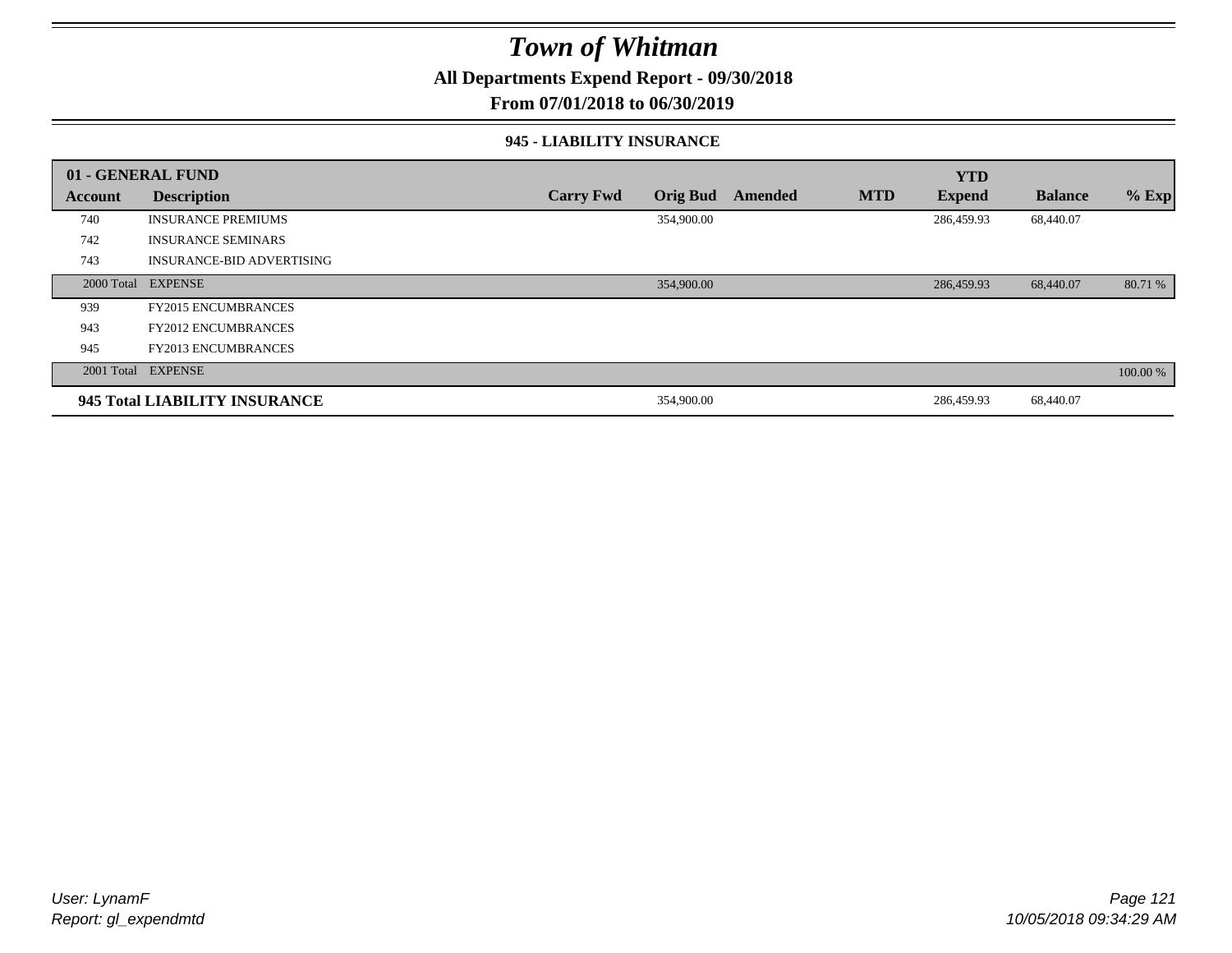**All Departments Expend Report - 09/30/2018**

**From 07/01/2018 to 06/30/2019**

### **996 - TRANSFERS TO TRUST FUNDS**

|         | 01 - GENERAL FUND                         |                  |                 |         |            | <b>YTD</b>    |                |            |
|---------|-------------------------------------------|------------------|-----------------|---------|------------|---------------|----------------|------------|
| Account | <b>Description</b>                        | <b>Carry Fwd</b> | <b>Orig Bud</b> | Amended | <b>MTD</b> | <b>Expend</b> | <b>Balance</b> | $%$ Exp    |
| 999     |                                           |                  |                 |         |            |               |                |            |
|         | 4001 Total A8 ATM 5/16 O.P.E.B.TRUST FUND |                  |                 |         |            |               |                | $100.00\%$ |
| 999     |                                           |                  |                 |         |            |               |                |            |
|         | 4002 Total ART.1 STM 1/17/95              |                  |                 |         |            |               |                | $100.00\%$ |
|         | 996 Total TRANSFERS TO TRUST FUNDS        |                  |                 |         |            |               |                |            |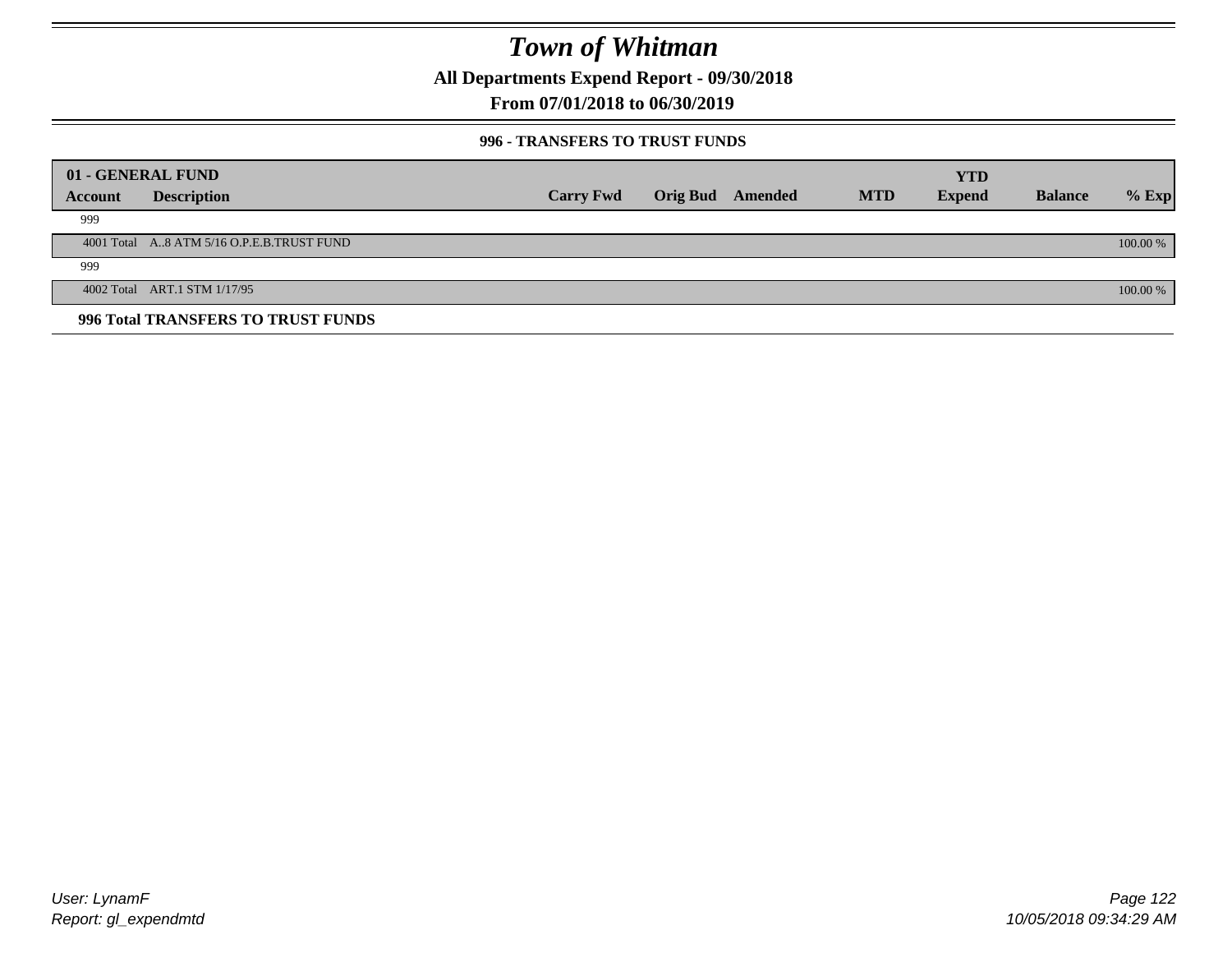**All Departments Expend Report - 09/30/2018**

**From 07/01/2018 to 06/30/2019**

#### **997 - TRANSFERS TO AGENCY FUND**

|         | 01 - GENERAL FUND                  |                  |                 |         |            | <b>YTD</b>    |                 |          |
|---------|------------------------------------|------------------|-----------------|---------|------------|---------------|-----------------|----------|
| Account | <b>Description</b>                 | <b>Carry Fwd</b> | <b>Orig Bud</b> | Amended | <b>MTD</b> | <b>Expend</b> | <b>Balance</b>  | $%$ Exp  |
| 999     |                                    |                  |                 |         |            |               |                 |          |
|         | 4003 Total PRIOR YEAR ADJUSTMENT   |                  |                 |         |            |               |                 | 100.00 % |
|         | 997 Total TRANSFERS TO AGENCY FUND |                  |                 |         |            |               |                 |          |
|         | 01 Total GENERAL FUND              | 1,167,921.62     | 33,414,103.67   |         |            | 10,366,504.21 | 24, 215, 521.08 |          |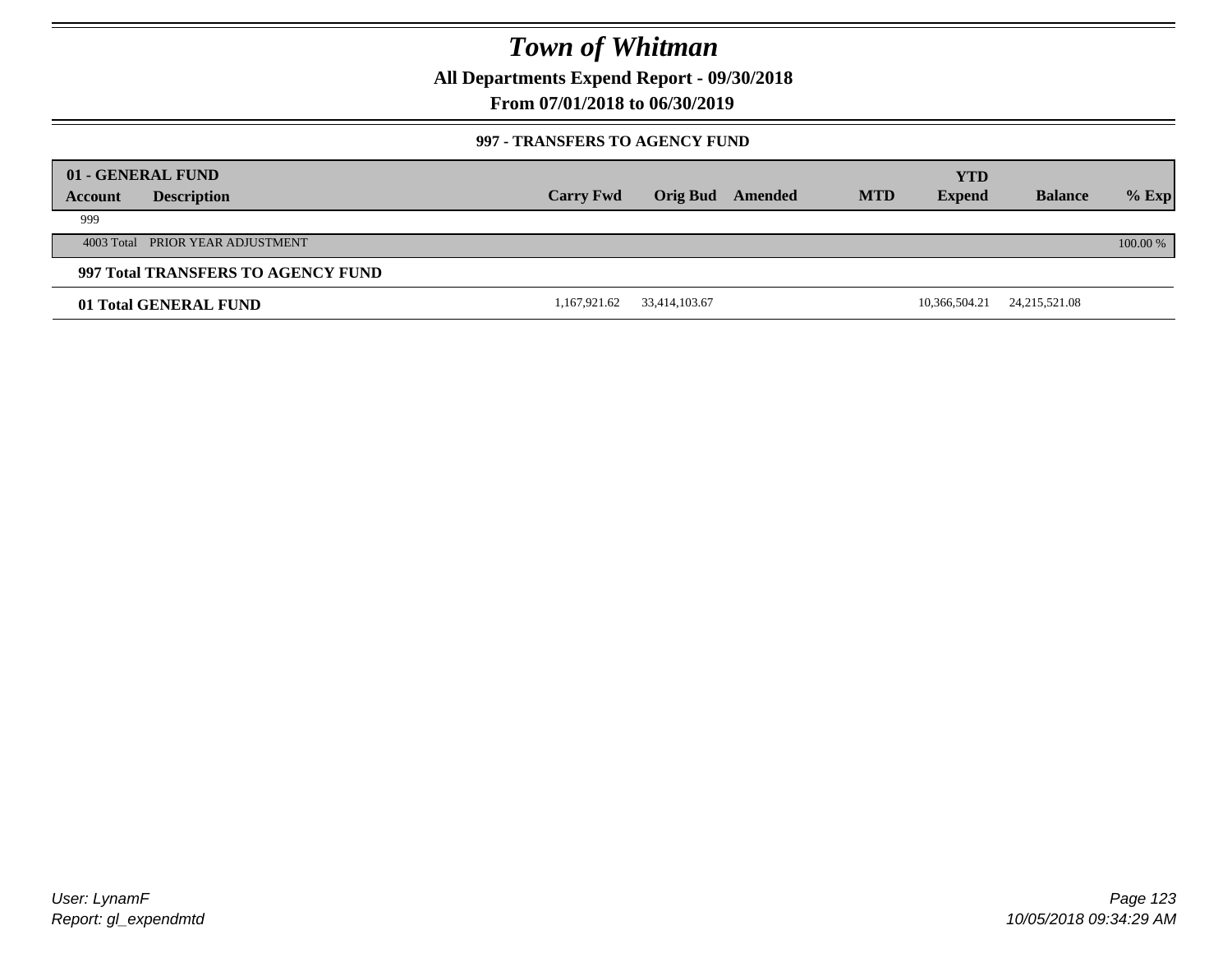**All Departments Expend Report - 09/30/2018**

**From 07/01/2018 to 06/30/2019**

### **853 - PLANNING BOARD REVOLVING CH53G**

|                | <b>05 - SPECIAL REVENUE FUND</b>         |                  |                  |            | <b>YTD</b>    |                |             |
|----------------|------------------------------------------|------------------|------------------|------------|---------------|----------------|-------------|
| <b>Account</b> | <b>Description</b>                       | <b>Carry Fwd</b> | Orig Bud Amended | <b>MTD</b> | <b>Expend</b> | <b>Balance</b> | $%$ Exp     |
| 359            | PL.BD.REV.WINDSOR EST.C44S53G            |                  |                  |            |               |                |             |
|                | 2004 Total EXPENSE                       |                  |                  |            |               |                | 100.00 %    |
| 360            | PL.BD.REV. DANECCA EST.C44S53G           |                  |                  |            |               |                |             |
|                | 2005 Total EXPENSE                       |                  |                  |            |               |                | 100.00 %    |
| 361            | PL.BD.REV.BUTTERNUT CH44 S53G            |                  |                  |            |               |                |             |
|                | 2007 Total EXPENSE                       |                  |                  |            |               |                | 100.00 %    |
| 362            | PL.BD.REV.OAKDALE FM.I C44S53G           |                  |                  |            |               |                |             |
|                | 2008 Total EXPENSE                       |                  |                  |            |               |                | 100.00 %    |
| 358            | PLANNG.BD.REV.R.R.AVE.CH44S53G           |                  |                  |            |               |                |             |
|                | 2009 Total EXPENSE                       |                  |                  |            |               |                | $100.00~\%$ |
| 364            | PLANNING BOARD                           |                  |                  |            |               |                |             |
|                | 2010 Total EXPENSE                       |                  |                  |            |               |                | $100.00~\%$ |
| 365            | PL.BD.RV.VICTORIA EST.CH44S53G           |                  |                  |            |               |                |             |
|                | 2011 Total EXPENSE                       |                  |                  |            |               |                | 100.00 %    |
| 369            | PL.BD.REV.MEADOWBROOK CH44S53G           |                  |                  |            |               |                |             |
|                | 2016 Total EXPENSE                       |                  |                  |            |               |                | 100.00 %    |
| 370            | PL.BD.RV.CATHERINE RD.CH44S53G           |                  |                  |            |               |                |             |
|                | 2017 Total EXPENSE                       |                  |                  |            |               |                | 100.00 %    |
| 371            | PL.BD.RV.J.YOUNG EST.CH44S53G            |                  |                  |            |               |                |             |
|                | 2018 Total EXPENSE                       |                  |                  |            |               |                | 100.00 %    |
| 372            | PL.BD.REV.ERIN ST.EXT.C44S53G            |                  |                  |            |               |                |             |
|                | 2019 Total EXPENSE                       |                  |                  |            |               |                | $100.00~\%$ |
| 373            | PL.BD.RV.HIGHLND ST.EX.C44S53G           |                  |                  |            |               |                |             |
|                | 2020 Total EXPENSE                       |                  |                  |            |               |                | 100.00 %    |
| 357            | PLANNG.BD.REV.HARV.LN.CH44S53G           |                  |                  |            |               |                |             |
|                | 2021 Total EXPENSE                       |                  |                  |            |               |                | 100.00 %    |
|                | 853 Total PLANNING BOARD REVOLVING CH53G |                  |                  |            |               |                |             |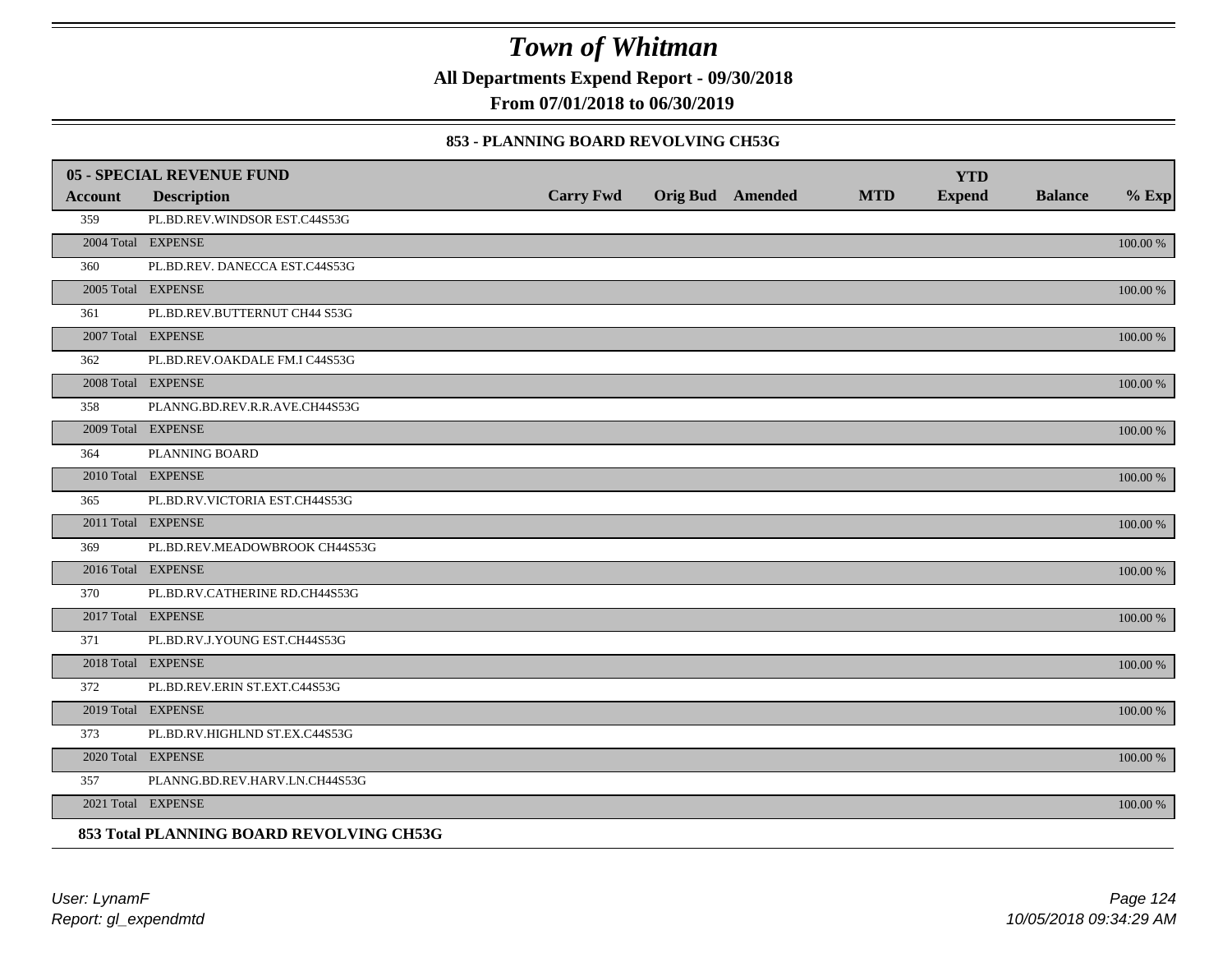**All Departments Expend Report - 09/30/2018**

**From 07/01/2018 to 06/30/2019**

### **855 - REVOLVING ACCOUNTS CH53E 1/2**

|            | 05 - SPECIAL REVENUE FUND              |                  |                            | <b>YTD</b>                  |                |          |
|------------|----------------------------------------|------------------|----------------------------|-----------------------------|----------------|----------|
| Account    | <b>Description</b>                     | <b>Carry Fwd</b> | <b>Orig Bud</b><br>Amended | <b>MTD</b><br><b>Expend</b> | <b>Balance</b> | $%$ Exp  |
| 355        | C.O.A.PROGRAM REV. CH 53E 1/2          | 12,112.45        | 2,468.00                   | 2,125.06                    | 12,455.39      |          |
|            | 2000 Total EXPENSE                     | 12,112.45        | 2,468.00                   | 2,125.06                    | 12,455.39      | 14.57 %  |
| 356        | LIB.FINES & FEES REV.CH53E1/2          | 1,078.30         | 3,704.38                   | 2,296.63                    | 2,486.05       |          |
| 2001 Total | <b>EXPENSE</b>                         | 1,078.30         | 3,704.38                   | 2,296.63                    | 2,486.05       | 48.01 %  |
| 363        | CROSS CONN.TESTING EXPENSE             |                  |                            |                             |                |          |
| 2002 Total | <b>EXPENSE</b>                         |                  |                            |                             |                | 100.00 % |
| 350        | SEMLAC REV.CH44S53E1/2 (POLICE)        | 1,607.79         |                            |                             | 1,607.79       |          |
| 351        | ANIMAL CONTROL REV.CH44 S53E1/2        |                  | 253.00                     |                             | 253.00         |          |
| 374        | PLANNING BOARD REV.C44 S53E1/2         | 86,853.87        | 715.00                     | 6,340.00                    | 81,228.87      |          |
| 377        | PASSPORT PHOTO REV.CH44S53E1/2         | 4,371.01         | 390.00                     |                             | 4,761.01       |          |
| 378        | FIRE ALARM REV.CH44S53E1/2             | 150.00           |                            |                             | 150.00         |          |
| 379        | <b>MARIHUANA FINES CH44S53E1/2</b>     | 100.00           |                            |                             | 100.00         |          |
| 2003 Total | <b>EXPENSE</b>                         | 93,082.67        | 1,358.00                   | 6,340.00                    | 88,100.67      | 6.71 %   |
|            | 855 Total REVOLVING ACCOUNTS CH53E 1/2 | 106,273.42       | 7,530.38                   | 10,761.69                   | 103,042.11     |          |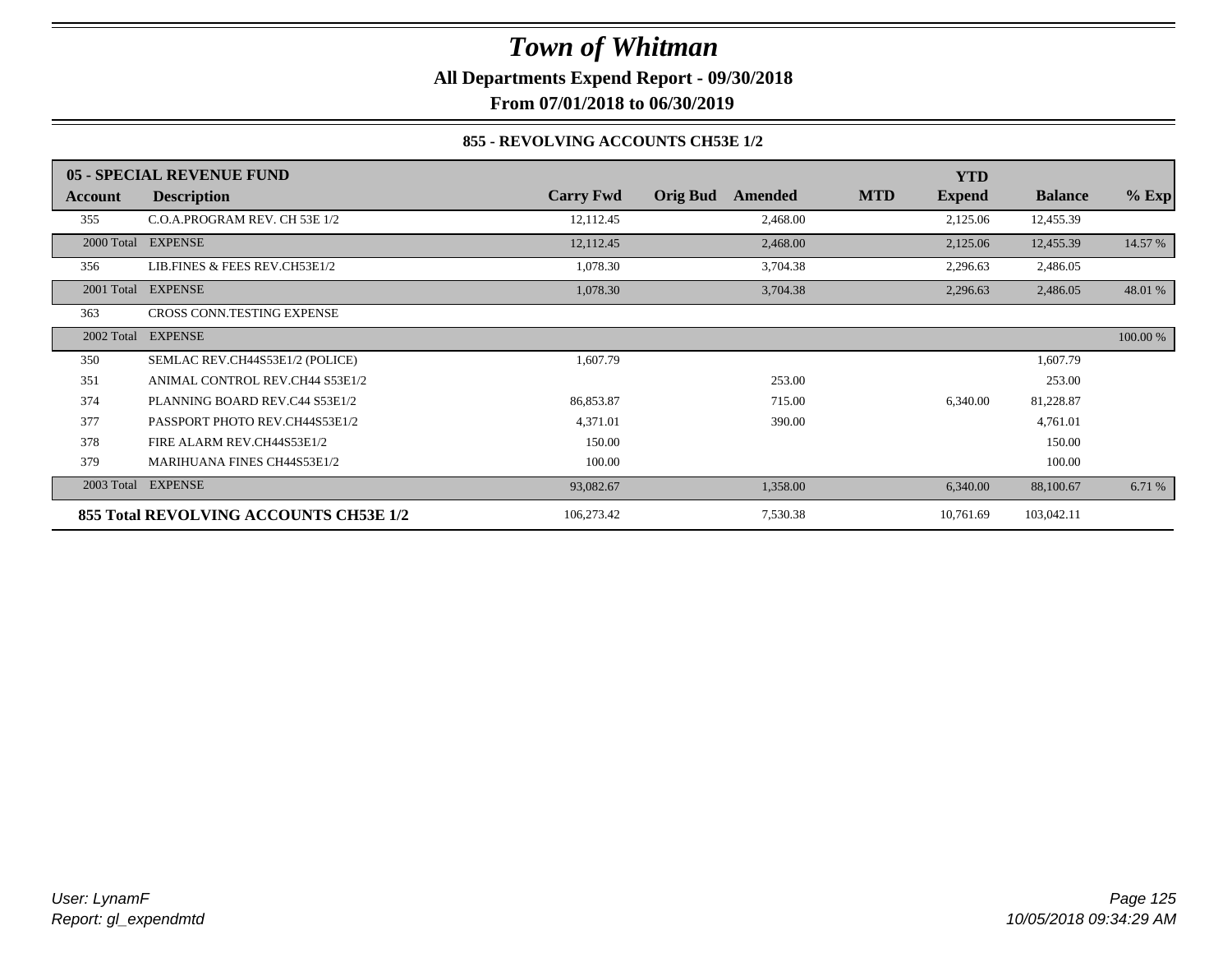**All Departments Expend Report - 09/30/2018**

**From 07/01/2018 to 06/30/2019**

### **857 - REVOLVING ACCOUNTS - MISC.**

|         | 05 - SPECIAL REVENUE FUND            |                  |                     |            | <b>YTD</b>    |                |         |
|---------|--------------------------------------|------------------|---------------------|------------|---------------|----------------|---------|
| Account | <b>Description</b>                   | <b>Carry Fwd</b> | Orig Bud<br>Amended | <b>MTD</b> | <b>Expend</b> | <b>Balance</b> | $%$ Exp |
| 376     | WETLANDS PROT.FND.CH43S218A.97       | 37,379.60        | 262.50              |            | 7.41          | 37,634.69      |         |
|         | 2023 Total EXPENSE                   | 37,379.60        | 262.50              |            | 7.41          | 37,634.69      | 0.01%   |
|         | 857 Total REVOLVING ACCOUNTS - MISC. | 37,379.60        | 262.50              |            | 7.41          | 37,634.69      |         |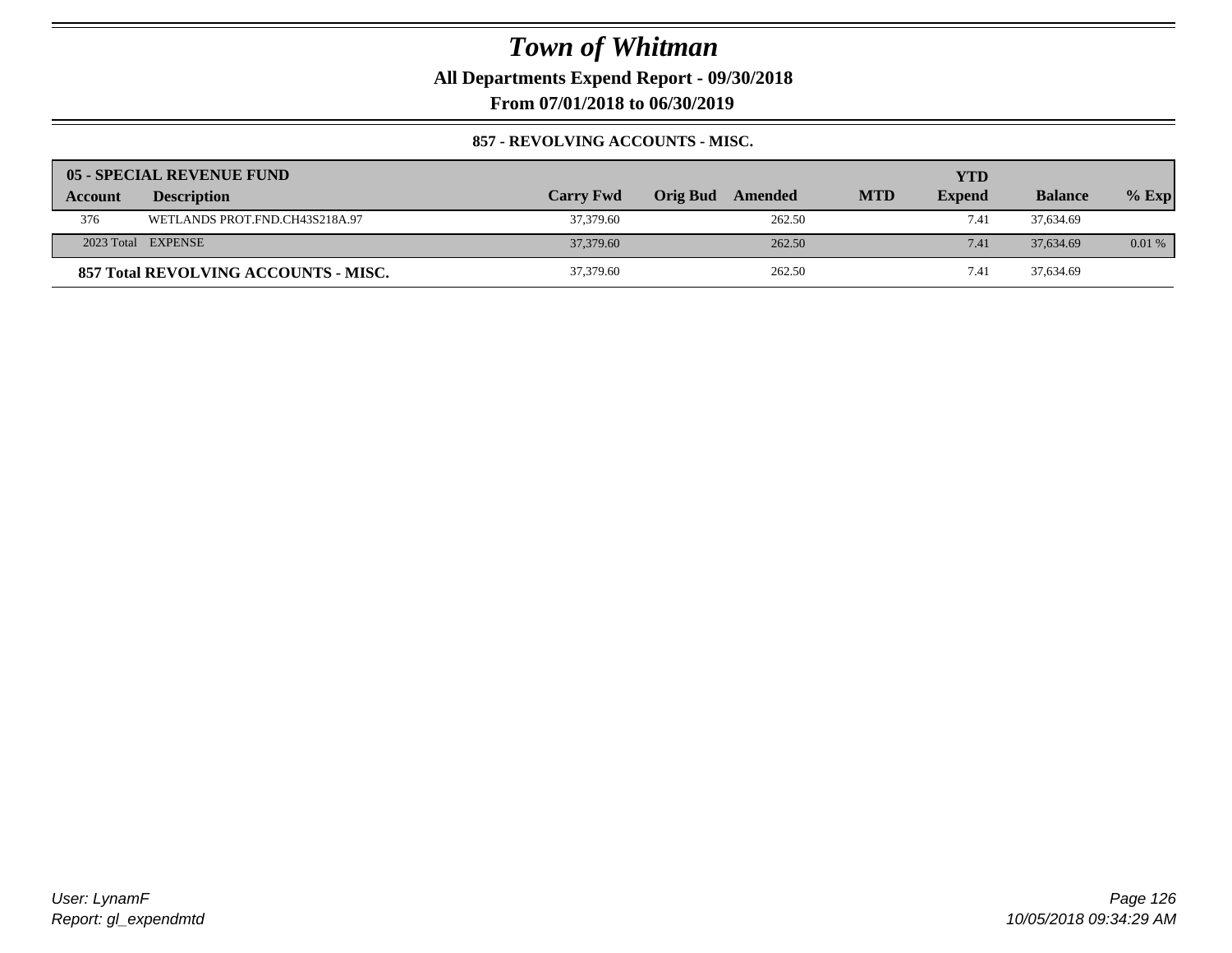**All Departments Expend Report - 09/30/2018**

**From 07/01/2018 to 06/30/2019**

#### **858 - APPEALS BD.REVOLVING S53G**

|         | 05 - SPECIAL REVENUE FUND           |                  |                  |            | YTD           |                |            |
|---------|-------------------------------------|------------------|------------------|------------|---------------|----------------|------------|
| Account | <b>Description</b>                  | <b>Carry Fwd</b> | Orig Bud Amended | <b>MTD</b> | <b>Expend</b> | <b>Balance</b> | $\%$ Exp   |
| 367     | APPEALS BD.-TWOCAN PROP. S53G       |                  |                  |            |               |                |            |
|         | 2014 Total EXPENSE                  |                  |                  |            |               |                | $100.00\%$ |
|         | 858 Total APPEALS BD.REVOLVING S53G |                  |                  |            |               |                |            |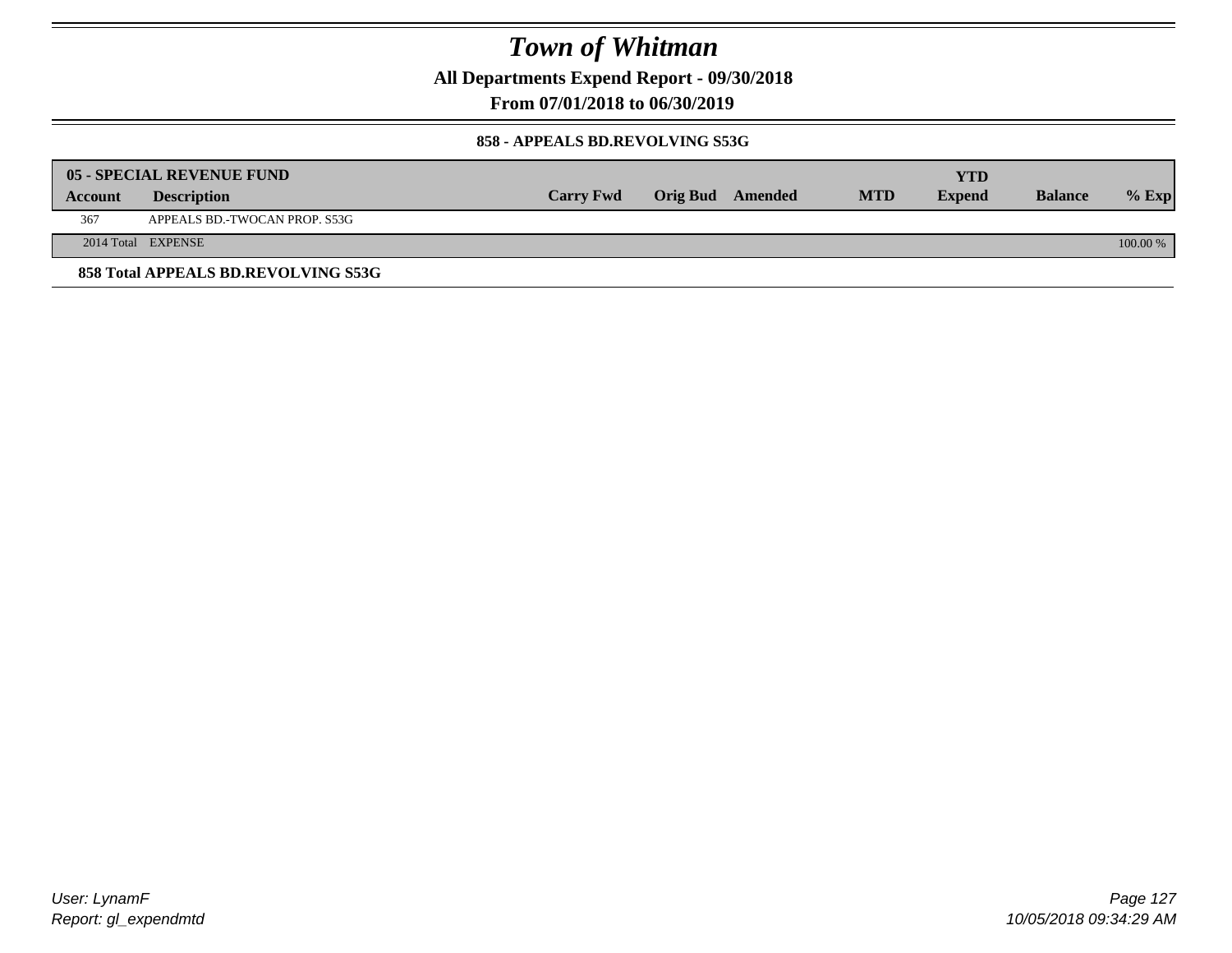**All Departments Expend Report - 09/30/2018**

**From 07/01/2018 to 06/30/2019**

#### **862 - RECREATION REVOLVING**

|                | 05 - SPECIAL REVENUE FUND        |                  |                  |            | <b>YTD</b>    |                |             |
|----------------|----------------------------------|------------------|------------------|------------|---------------|----------------|-------------|
| <b>Account</b> | <b>Description</b>               | <b>Carry Fwd</b> | Orig Bud Amended | <b>MTD</b> | <b>Expend</b> | <b>Balance</b> | $%$ Exp     |
| 010            | <b>BASKETBALL</b>                |                  |                  |            |               |                |             |
|                | 2000 Total EXPENSE               |                  |                  |            |               |                | 100.00 %    |
| 011            | <b>FIELD TRIP</b>                |                  |                  |            |               |                |             |
|                | 2001 Total EXPENSE               |                  |                  |            |               |                | 100.00 %    |
| 012            | <b>GOLF</b>                      |                  |                  |            |               |                |             |
|                | 2002 Total EXPENSE               |                  |                  |            |               |                | 100.00 %    |
| 013            | <b>RECREATION</b>                | 17,805.14        | 20,006.35        |            | 36,583.06     | 1,228.43       |             |
|                | 2003 Total EXPENSE               | 17,805.14        | 20,006.35        |            | 36,583.06     | 1,228.43       | 96.75 %     |
| 014            | PRESCHOOL                        |                  |                  |            |               |                |             |
|                | 2004 Total EXPENSE               |                  |                  |            |               |                | 100.00 %    |
| 015            | <b>TENNIS</b>                    |                  |                  |            |               |                |             |
|                | 2005 Total EXPENSE               |                  |                  |            |               |                | 100.00 %    |
| 016            | TAI CHI                          |                  |                  |            |               |                |             |
|                | 2006 Total EXPENSE               |                  |                  |            |               |                | 100.00 %    |
| 017            | <b>WOMENS GYM</b>                |                  |                  |            |               |                |             |
|                | 2007 Total EXPENSE               |                  |                  |            |               |                | 100.00 %    |
| 018            | <b>FIELD MAINT</b>               | 1,805.89         |                  |            | 1,200.50      | 605.39         |             |
|                | 2008 Total EXPENSE               | 1,805.89         |                  |            | 1,200.50      | 605.39         | 66.47 %     |
| 019            | ARTS & CRAFTS REVOLVING          |                  |                  |            |               |                |             |
|                | 2009 Total EXPENSE               |                  |                  |            |               |                | $100.00~\%$ |
| 020            | FIELD LIGHTING                   | 1.65             |                  |            |               | 1.65           |             |
|                | 2010 Total EXPENSE               | 1.65             |                  |            |               | 1.65           | 0.00 %      |
| 009            | PLAYGROUND                       |                  |                  |            |               |                |             |
|                | 2013 Total EXPENSE               |                  |                  |            |               |                | $100.00~\%$ |
| 033            | DANCE PROGRAMS                   |                  |                  |            |               |                |             |
|                | 2014 Total EXPENSE               |                  |                  |            |               |                | $100.00~\%$ |
| 056            | GUARANTEE DEP.REFND.-J. KELLEHER |                  |                  |            |               |                |             |
|                | 2015 Total EXPENSE               |                  |                  |            |               |                | 100.00 %    |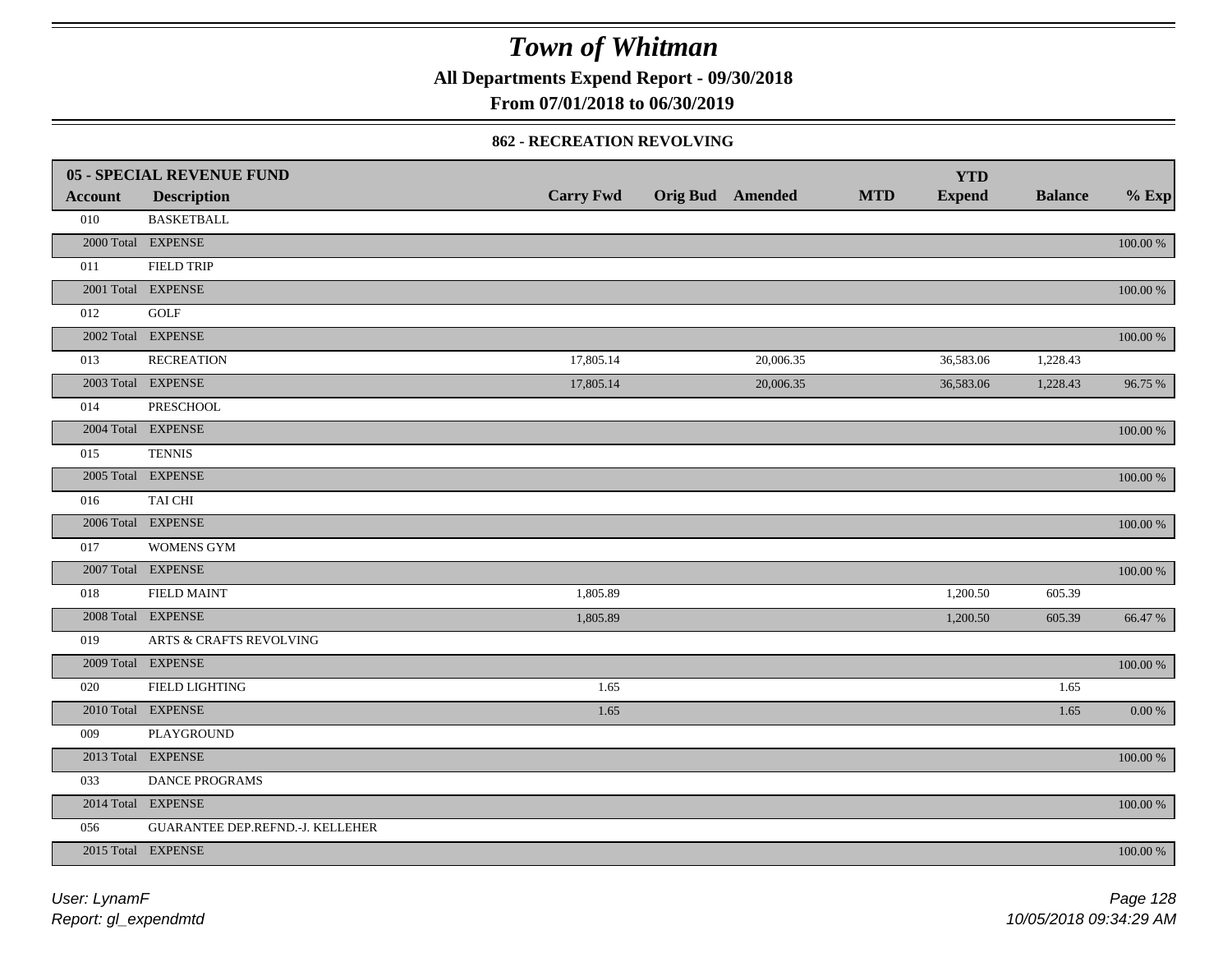**All Departments Expend Report - 09/30/2018**

**From 07/01/2018 to 06/30/2019**

### **862 - RECREATION REVOLVING**

|         | 05 - SPECIAL REVENUE FUND             |                  |          |           |            | <b>YTD</b>    |                |          |
|---------|---------------------------------------|------------------|----------|-----------|------------|---------------|----------------|----------|
| Account | <b>Description</b>                    | <b>Carry Fwd</b> | Orig Bud | Amended   | <b>MTD</b> | <b>Expend</b> | <b>Balance</b> | $%$ Exp  |
| 216     | RECREATION-SUMMER PROGRAMS            |                  |          |           |            |               |                |          |
|         | 2024 Total EXPENSE                    |                  |          |           |            |               |                | 100.00 % |
| 217     | <b>RECREATION-WINTER PROGRAMS</b>     |                  |          |           |            |               |                |          |
|         | 2025 Total EXPENSE                    |                  |          |           |            |               |                | 100.00 % |
|         | <b>862 Total RECREATION REVOLVING</b> | 19.612.68        |          | 20,006.35 |            | 37,783.56     | 1,835.47       |          |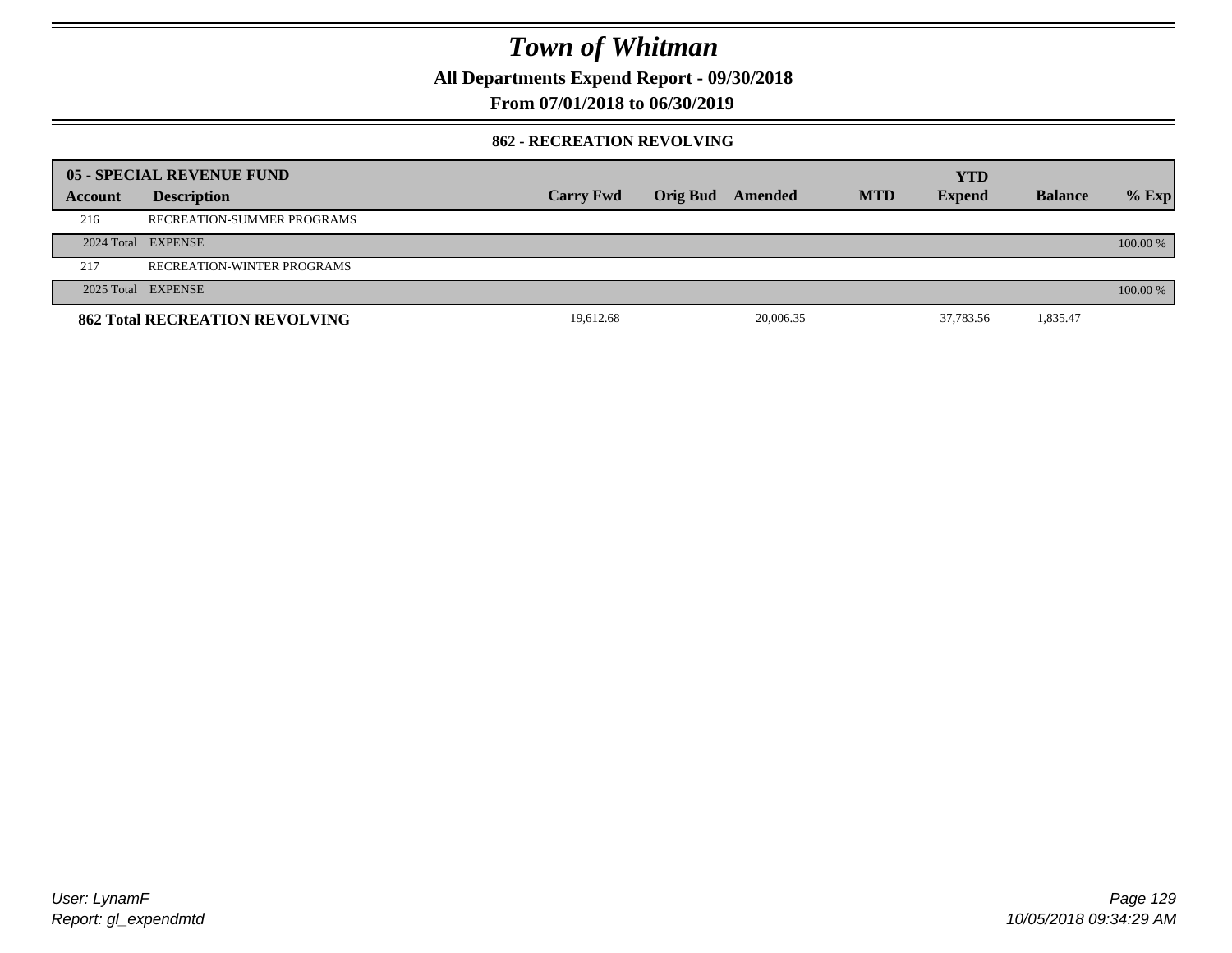**All Departments Expend Report - 09/30/2018**

### **From 07/01/2018 to 06/30/2019**

#### **875 - MISCELLANEOUS**

|         | 05 - SPECIAL REVENUE FUND                |                  |                         | <b>YTD</b>                  |                |            |
|---------|------------------------------------------|------------------|-------------------------|-----------------------------|----------------|------------|
| Account | <b>Description</b>                       | <b>Carry Fwd</b> | <b>Orig Bud</b> Amended | <b>MTD</b><br><b>Expend</b> | <b>Balance</b> | $%$ Exp    |
| 022     | POLICE DEPT.RESTITUTION                  | 426.30           | 75.00                   |                             | 501.30         |            |
| 023     | FIRE DEPT. RESTITUTION                   |                  |                         |                             |                |            |
| 025     | <b>DPW - RESTITUTION</b>                 | 29.42            |                         |                             | 29.42          |            |
| 047     | <b>LIBRARY RESTITUTION</b>               | 994.30           | 151.94                  | 622.14                      | 524.10         |            |
|         | 2000 Total EXPENSE                       | 1,450.02         | 226.94                  | 622.14                      | 1,054.82       | 37.09 %    |
| 041     | <b>AMBULANCE REFUNDS</b>                 |                  |                         |                             |                |            |
|         | 2001 Total EXPENSE                       |                  |                         |                             |                | 100.00 %   |
| 045     | PARKING TICKET REFUNDS                   |                  |                         |                             |                |            |
|         | 2002 Total EXPENSE                       |                  |                         |                             |                | 100.00 %   |
| 049     | <b>INSURANCE PROCEEDS</b>                |                  |                         | 230.66                      | $-230.66$      |            |
|         | 2003 Total EXPENSE                       |                  |                         | 230.66                      | $-230.66$      | 100.00 %   |
| 259     | LIBRARY AWARD-HEALTH ACCESS 2009         | 28.88            |                         |                             | 28.88          |            |
|         | 2004 Total EXPENSE                       | 28.88            |                         |                             | 28.88          | $0.00\ \%$ |
| 262     | FRIENDS OF WHITMAN PARK GRANT            | 244.99           |                         |                             | 244.99         |            |
| 265     | NESTLE MATCH.GR.-WHITMAN PARK            | 1,420.55         |                         |                             | 1,420.55       |            |
|         | 2005 Total EXPENSE                       | 1,665.54         |                         |                             | 1,665.54       | $0.00\ \%$ |
| 264     | MAYFL.MUN.HLTH.-WELLNESS GRANT           | 5.72             |                         |                             | 5.72           |            |
|         | 2006 Total EXPENSE                       | 5.72             |                         |                             | 5.72           | 0.00 %     |
| 266     | FIRE DEPT-ARSON REWARD PROGRAM           |                  |                         |                             |                |            |
|         | 2007 Total EXPENSE                       |                  |                         |                             |                | 100.00 %   |
| 267     | TOWN ADM - MIIA ACCESS CARD SYSTEM       |                  |                         |                             |                |            |
| 268     | REC RESV FOR APPROP - DPW TRNSPRT INFRAS | 1,295.00         |                         |                             | 1,295.00       |            |
|         | 2008 Total EXPENSE                       | 1,295.00         |                         |                             | 1,295.00       | 0.00 %     |
|         | <b>875 Total MISCELLANEOUS</b>           | 4,445.16         | 226.94                  | 852.80                      | 3,819.30       |            |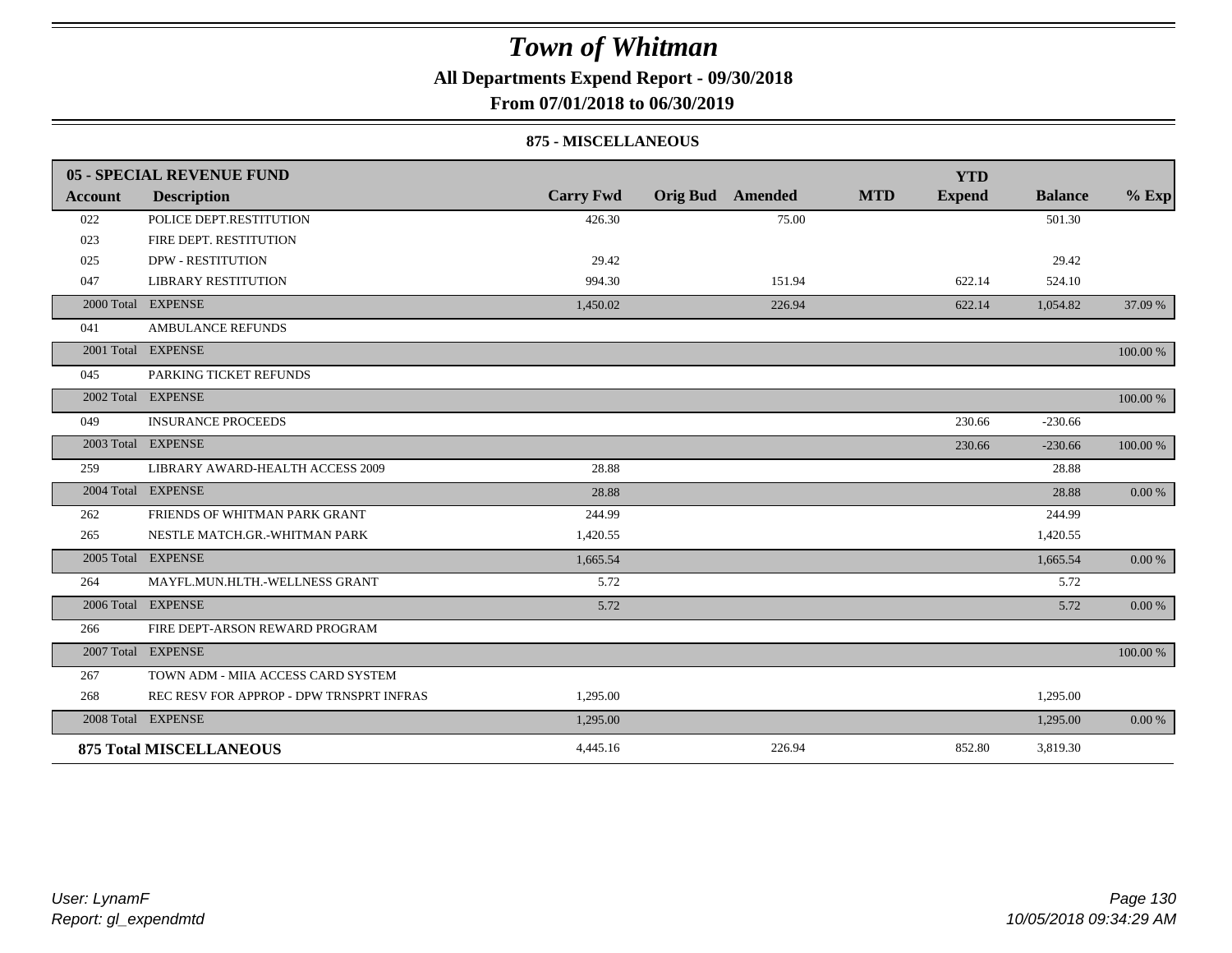**All Departments Expend Report - 09/30/2018**

**From 07/01/2018 to 06/30/2019**

### **878 - OTHER FINANCING USES**

|         | 05 - SPECIAL REVENUE FUND             |                  |                  |            | YTD           |                |          |
|---------|---------------------------------------|------------------|------------------|------------|---------------|----------------|----------|
| Account | <b>Description</b>                    | <b>Carry Fwd</b> | Orig Bud Amended | <b>MTD</b> | <b>Expend</b> | <b>Balance</b> | $%$ Exp  |
| 400     | <b>GENERAL FUND</b>                   |                  | 809,726.68       |            | 809,726.68    |                |          |
|         | 2100 Total INTERFUND TRANSFERS        |                  | 809,726.68       |            | 809,726.68    |                | 100.00 % |
|         | <b>878 Total OTHER FINANCING USES</b> |                  | 809,726.68       |            | 809,726.68    |                |          |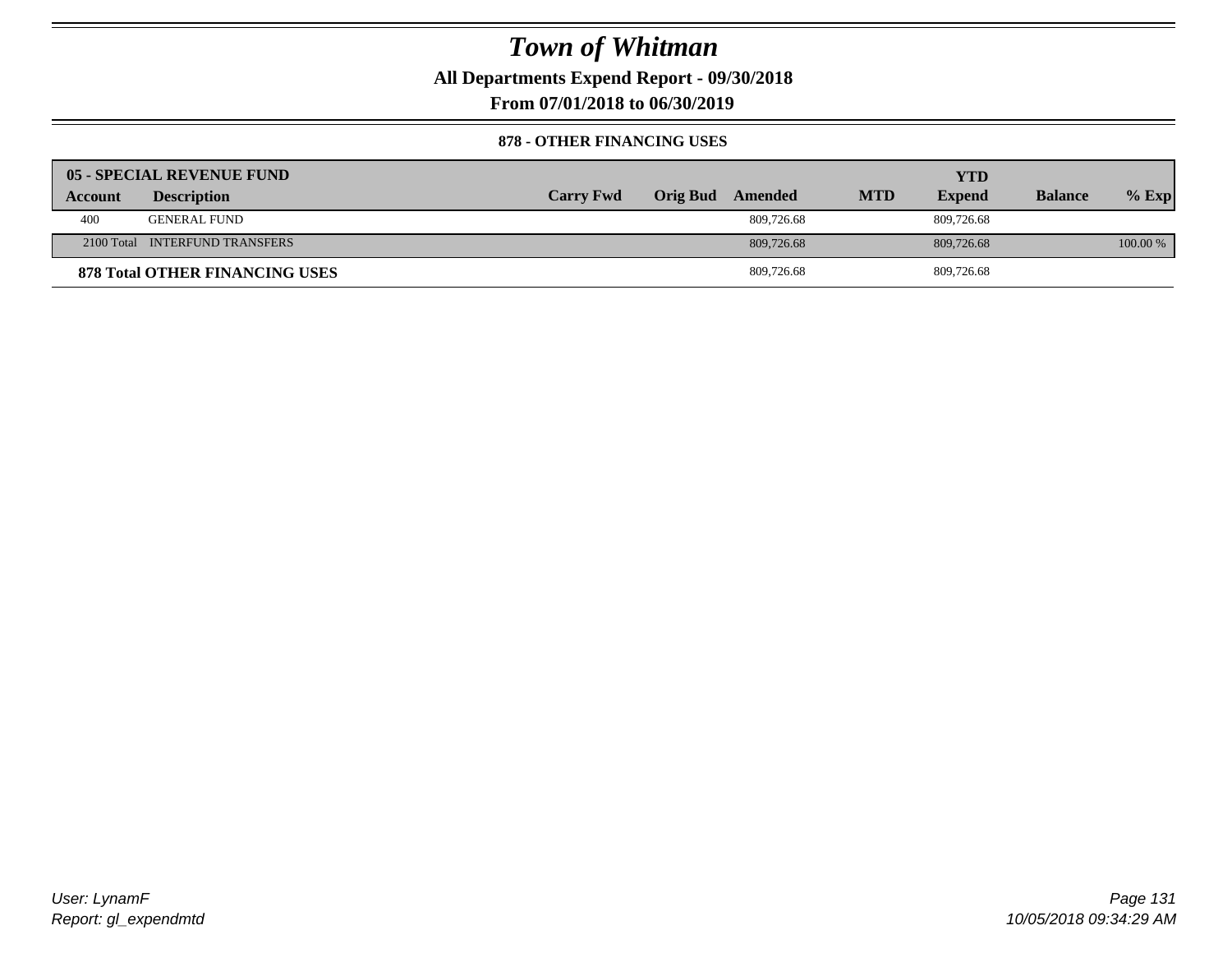**All Departments Expend Report - 09/30/2018**

**From 07/01/2018 to 06/30/2019**

#### **880 - FEDERAL GRANTS-TOWN**

|                | 05 - SPECIAL REVENUE FUND                |                  |                         |          |            | <b>YTD</b>    |                |          |
|----------------|------------------------------------------|------------------|-------------------------|----------|------------|---------------|----------------|----------|
| <b>Account</b> | <b>Description</b>                       | <b>Carry Fwd</b> | <b>Orig Bud Amended</b> |          | <b>MTD</b> | <b>Expend</b> | <b>Balance</b> | $%$ Exp  |
| 218            | FED.GRANT-POL. CLICKIT OR TICK           | 12.60            |                         |          |            |               | 12.60          |          |
| 026            | FED.GRANT-COPS MORE                      |                  |                         |          |            |               |                |          |
| 057            | FED.GRANT-COPS IN SCHOOL                 |                  |                         |          |            |               |                |          |
| 084            | FED.GRANT-COPS FAST                      |                  |                         |          |            |               |                |          |
| 086            | FED.EQUIT.SHARING FNDS-DEPT.OF JUSTICE   | 0.14             |                         |          |            |               | 0.14           |          |
|                | 2002 Total EXPENSE                       | 12.74            |                         |          |            |               | 12.74          | 0.00 %   |
|                |                                          |                  |                         |          |            |               |                |          |
| 075            | LSTA HEALTH INFORMATION GRANT            |                  |                         |          |            |               |                |          |
| 207            | FED.GRANT THRU ST.- HIGHWAY SAFETY       |                  |                         |          |            |               |                |          |
|                | 2005 Total EXPENSE                       |                  |                         |          |            |               |                | 100.00 % |
| 099            | FED.GRANT TITLE IIIE OCPC                |                  |                         |          |            |               |                |          |
|                | 2006 Total EXPENSE                       |                  |                         |          |            |               |                | 100.00 % |
| 600            | FED.GR.-THRU STATE-CERT FY09             |                  |                         |          |            |               |                |          |
| 601            | FY05 EMA-CITIZEN CORP/CERT GRA           |                  |                         |          |            |               |                |          |
| 607            | FED.GR-THRU ST.FFY13EMA-CIT.CORP/CERT    |                  |                         |          |            |               |                |          |
| 610            | FED.GRNT.-THRU ST.FY14 CIT.CORP.PROG.    |                  |                         |          |            |               |                |          |
|                | 2007 Total EXPENSE                       |                  |                         |          |            |               |                | 100.00 % |
| 602            | LIB.EQUAL ACCESS GRANT                   |                  |                         |          |            |               |                |          |
| 606            | <b>FY11LIBRARIES FOR JOB SEEKERS GR.</b> | 27.71            |                         |          |            |               | 27.71          |          |
| 615            | FAIR GR.-MA HUMANITIES                   | 17.02            |                         |          |            |               | 17.02          |          |
| 616            | LIBRARY-FULL STEAM AHEAD GRANT           |                  |                         |          |            |               |                |          |
|                | 2008 Total EXPENSE                       | 44.73            |                         |          |            |               | 44.73          | 0.00 %   |
| 603            | FED.GRANT LOCAL PREP.GR.FY05             |                  |                         |          |            |               |                |          |
| 609            | FED.GRANT LOCAL PREP.GRNT.FY06           |                  |                         |          |            |               |                |          |
|                | 2009 Total EXPENSE                       |                  |                         |          |            |               |                | 100.00 % |
| 604            | FED.GR.-FY04ASST.TO FIREFIGHTE           |                  |                         |          |            |               |                |          |
|                | 2010 Total EXPENSE                       |                  |                         |          |            |               |                | 100.00 % |
| 608            | FED.GRANT-(SRAC)HOMELAND SECUR           |                  |                         |          |            |               |                |          |
| 612            | FED.GRNT-THRU STATE FY11 EMPG            |                  |                         |          |            |               |                |          |
| 613            | FED.GRNT-THRU STATE FY10 EMPG            |                  |                         |          |            |               |                |          |
| 614            | FED.GRNT-THRU STATE EMPG                 | $-3.220.00$      |                         | 3.220.00 |            |               |                |          |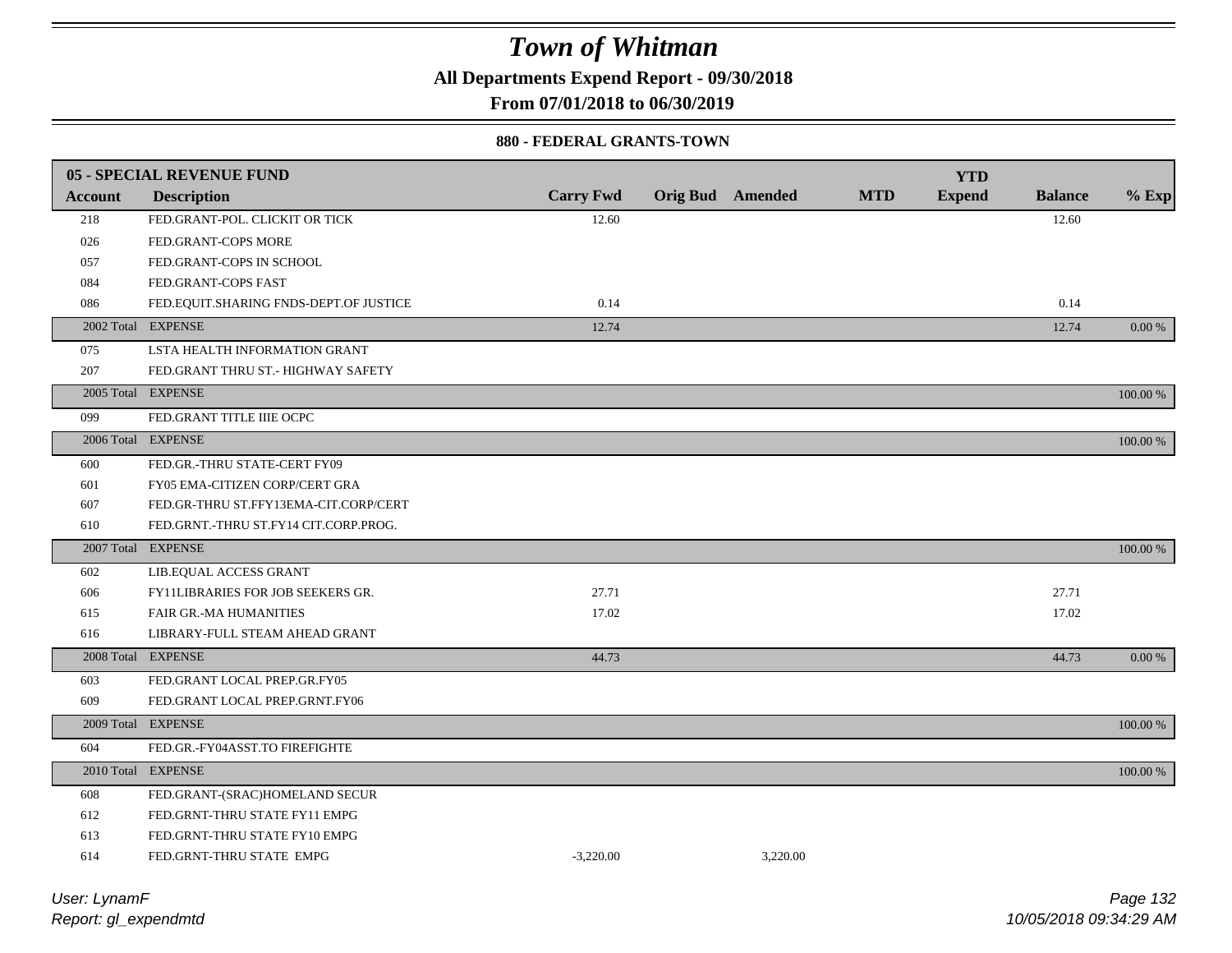**All Departments Expend Report - 09/30/2018**

**From 07/01/2018 to 06/30/2019**

#### **880 - FEDERAL GRANTS-TOWN**

| <b>05 - SPECIAL REVENUE FUND</b>     |                  |                  |            | YTD           |                |            |
|--------------------------------------|------------------|------------------|------------|---------------|----------------|------------|
| <b>Description</b><br><b>Account</b> | <b>Carry Fwd</b> | Orig Bud Amended | <b>MTD</b> | <b>Expend</b> | <b>Balance</b> | $%$ Exp    |
| 2011 Total EXPENSE                   | $-3.220.00$      | 3.220.00         |            |               |                | $100.00\%$ |
| <b>880 Total FEDERAL GRANTS-TOWN</b> | $-3,162.53$      | 3,220.00         |            |               | 57.47          |            |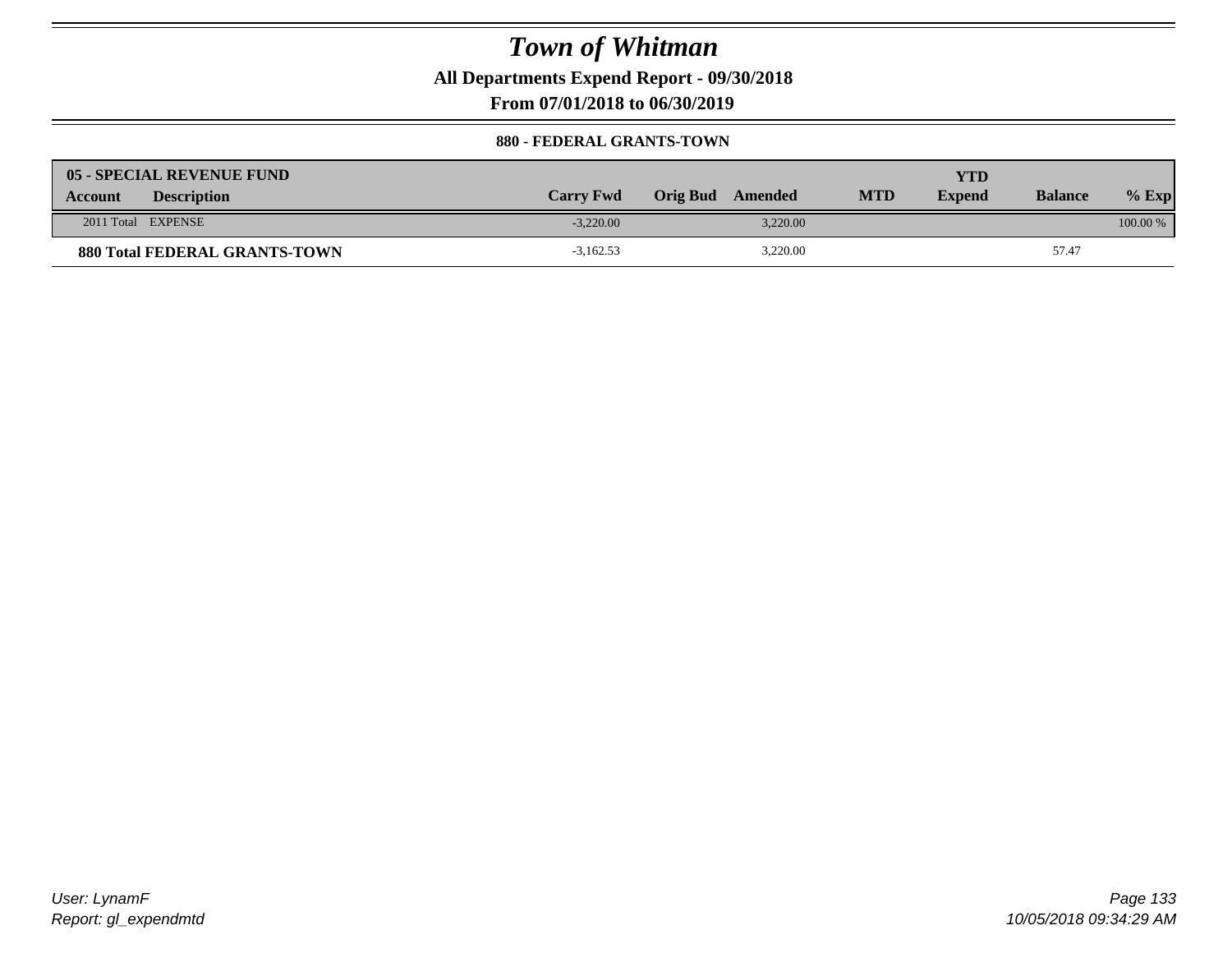**All Departments Expend Report - 09/30/2018**

**From 07/01/2018 to 06/30/2019**

### **881 - FEDERAL REVENUE DIRECT**

|                | <b>05 - SPECIAL REVENUE FUND</b>        |                  |                  |            | YTD           |                |          |
|----------------|-----------------------------------------|------------------|------------------|------------|---------------|----------------|----------|
| <b>Account</b> | <b>Description</b>                      | <b>Carry Fwd</b> | Orig Bud Amended | <b>MTD</b> | <b>Expend</b> | <b>Balance</b> | $%$ Exp  |
| 086            | FED.EQUIT.SHARING FNDS-DEPT.OF JUSTICE  |                  |                  |            |               |                |          |
|                | 2002 Total EXPENSE                      |                  |                  |            |               |                | 100.00 % |
|                | <b>881 Total FEDERAL REVENUE DIRECT</b> |                  |                  |            |               |                |          |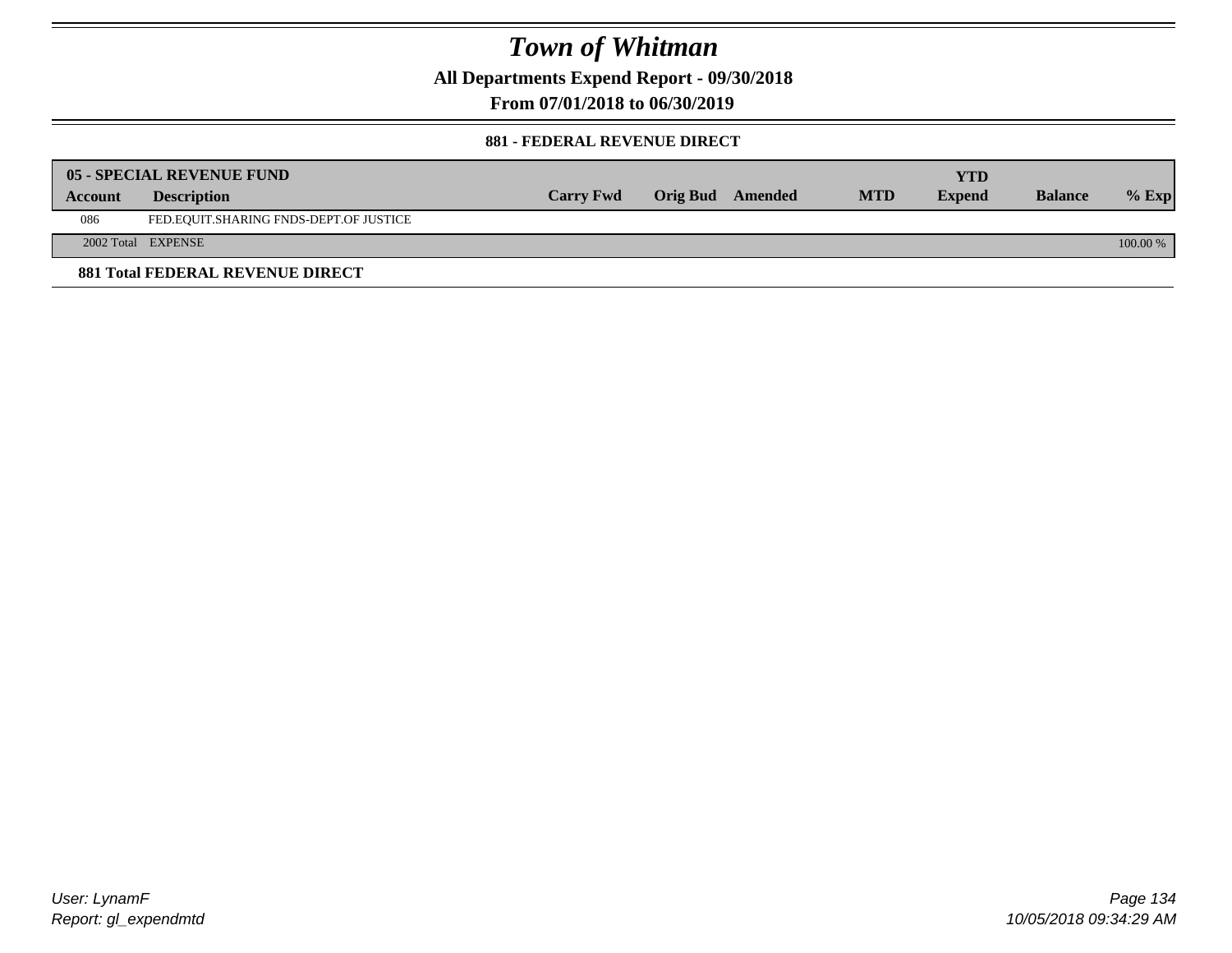**All Departments Expend Report - 09/30/2018**

**From 07/01/2018 to 06/30/2019**

#### **882 - STATE GRANTS-TOWN**

|         | 05 - SPECIAL REVENUE FUND         |                  |                         | <b>YTD</b>                  |                |          |
|---------|-----------------------------------|------------------|-------------------------|-----------------------------|----------------|----------|
| Account | <b>Description</b>                | <b>Carry Fwd</b> | <b>Orig Bud</b> Amended | <b>MTD</b><br><b>Expend</b> | <b>Balance</b> | $%$ Exp  |
| 061     | STATE MANDATE - POLLING HOURS     | 24,402.85        | 2,198.00                | 20,300.00                   | 6,300.85       |          |
|         | 2000 Total EXPENSE                | 24,402.85        | 2,198.00                | 20,300.00                   | 6,300.85       | 76.31 %  |
| 069     | <b>CHAPTER 90</b>                 |                  |                         |                             |                |          |
| 070     | <b>CHAPTER 811</b>                |                  |                         |                             |                |          |
|         | 2001 Total EXPENSE                |                  |                         |                             |                | 100.00 % |
| 065     | WHITMAN CULTURAL COUNCIL          | 4,580.67         | 0.96                    | 3,495.00                    | 1,086.63       |          |
|         | 2002 Total EXPENSE                | 4,580.67         | 0.96                    | 3,495.00                    | 1,086.63       | 76.28 %  |
| 073     | LIB. INCENTIVE/MUN. EQUAL.        | 47.94            |                         | 292.96                      | $-245.02$      |          |
|         | 2003 Total EXPENSE                | 47.94            |                         | 292.96                      | $-245.02$      | 611.09%  |
| 074     | C.O.A.SERV.INCENT.GR(ELDER AFF    |                  |                         |                             |                |          |
| 076     | SENIOR CIT.FORMULA GRANT          | 14,161.03        |                         | 3,599.09                    | 10,561.94      |          |
| 197     | <b>OCES NUTRITION GRANT</b>       | 2,330.87         |                         |                             | 2,330.87       |          |
|         | 2004 Total EXPENSE                | 16,491.90        |                         | 3,599.09                    | 12,892.81      | 21.82%   |
| 077     | D.A.R.E.                          |                  |                         |                             |                |          |
| 078     | <b>BULLET-PROOF VESTS</b>         |                  |                         |                             |                |          |
| 079     | CCJ-POLICE PUBLIC SFTY.EQUIP.     |                  |                         |                             |                |          |
| 082     | <b>COMMUNITY POLICING</b>         |                  |                         |                             |                |          |
| 083     | <b>GOV.ALLIANCE AGAINST DRUGS</b> |                  |                         |                             |                |          |
|         | 2005 Total EXPENSE                |                  |                         |                             |                | 100.00 % |
| 085     | WPAT TITLE 5 PROGRAM              | 12,304.78        |                         |                             | 12,304.78      |          |
| 194     | SP.REV.WPAT TITLE 5 PROG.LOAN     | 5.00             |                         |                             | 5.00           |          |
| 325     | ST.GRANT - B.O.H. PHEP FUNDS      | 2,152.57         |                         | 272.94                      | 1,879.63       |          |
| 326     | ST.GRANT - B.O.H. PHER 3          |                  |                         |                             |                |          |
| 329     | ST.GR.LOCAL PUB.HLTH.MINI GR.2013 |                  |                         |                             |                |          |
|         | 2006 Total EXPENSE                | 14,462.35        |                         | 272.94                      | 14,189.41      | 1.88 %   |
| 087     | MHC-HISTORICAL PROPERTIES         |                  |                         |                             |                |          |
| 198     | CIVIL WAR MONUMENT                |                  |                         |                             |                |          |
|         | 2007 Total EXPENSE                |                  |                         |                             |                | 100.00 % |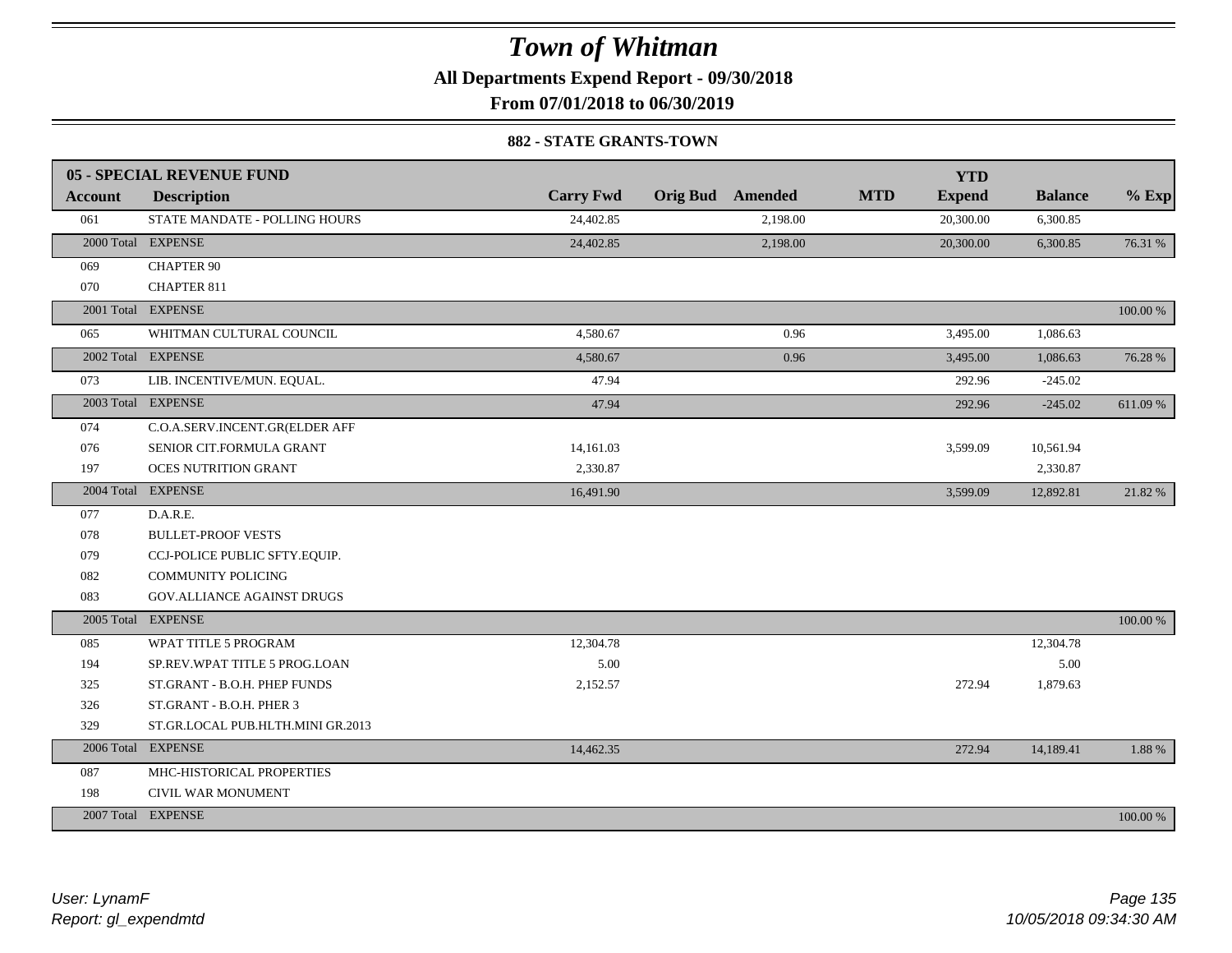**All Departments Expend Report - 09/30/2018**

**From 07/01/2018 to 06/30/2019**

#### **882 - STATE GRANTS-TOWN**

|                | 05 - SPECIAL REVENUE FUND          |                  |                 |          |            | <b>YTD</b>    |                |          |
|----------------|------------------------------------|------------------|-----------------|----------|------------|---------------|----------------|----------|
| <b>Account</b> | <b>Description</b>                 | <b>Carry Fwd</b> | <b>Orig Bud</b> | Amended  | <b>MTD</b> | <b>Expend</b> | <b>Balance</b> | $%$ Exp  |
| 089            | FIRE DEPT. S.A.F.E. GRANT          | 2,208.41         |                 |          |            | 689.40        | 1,519.01       |          |
| 189            | ST.GRANT-CCJ-FIRE EQUIPMENT        |                  |                 |          |            |               |                |          |
|                | 2008 Total EXPENSE                 | 2,208.41         |                 |          |            | 689.40        | 1,519.01       | 31.21 %  |
| 190            | ST.GR-GREEN COMMUNITIES-ENRGY GR.  | 80.00            |                 |          |            |               | 80.00          |          |
| 191            | SUST.MAT.RECYC.GR.- CARTS          | 3,850.00         |                 |          |            | 1,360.02      | 2,489.98       |          |
| 192            | COMM.COMPACT-WAGE &CLASS STUDY     |                  |                 |          |            |               |                |          |
| 193            | COMM.COMPACT--SOLAR DEVELPMENT     | 9,520.00         |                 |          |            | 600.00        | 8,920.00       |          |
| 199            | COMM.COMPACT-MFG.SITE DEVELOPMENT  | 5,260.00         |                 |          |            |               | 5,260.00       |          |
|                | 2009 Total EXPENSE                 | 18,710.00        |                 |          |            | 1,960.02      | 16,749.98      | 10.47 %  |
| 195            | PLYM.CNTY.GRNT.OPER.SAFE PROM      |                  |                 |          |            |               |                |          |
|                | 2010 Total EXPENSE                 |                  |                 |          |            |               |                | 100.00 % |
| 196            | FIRE-PUBLIC SAFETY EQUIPMENT       |                  |                 |          |            |               |                |          |
|                | 2011 Total EXPENSE                 |                  |                 |          |            |               |                | 100.00 % |
| 201            | ST.GRANT - FIREFIGHTING EQUIPM     |                  |                 |          |            |               |                |          |
|                | 2013 Total EXPENSE                 |                  |                 |          |            |               |                | 100.00 % |
| 202            | ST.GRANT-HOMELAND SECURITY         |                  |                 |          |            |               |                |          |
| 203            | MDPH-AMB.TASK FORCE GRANT          |                  |                 |          |            |               |                |          |
|                | 2014 Total EXPENSE                 |                  |                 |          |            |               |                | 100.00 % |
| 225            | ST.GR.MA.HIST.PRES.PARK LIGHT.     |                  |                 |          |            |               |                |          |
|                | 2015 Total EXPENSE                 |                  |                 |          |            |               |                | 100.00 % |
| 227            | ST.GRANT-MC/VFA EMA GRANT          |                  |                 |          |            |               |                |          |
|                | 2016 Total EXPENSE                 |                  |                 |          |            |               |                | 100.00 % |
|                | <b>882 Total STATE GRANTS-TOWN</b> | 80,904.12        |                 | 2,198.96 |            | 30,609.41     | 52,493.67      |          |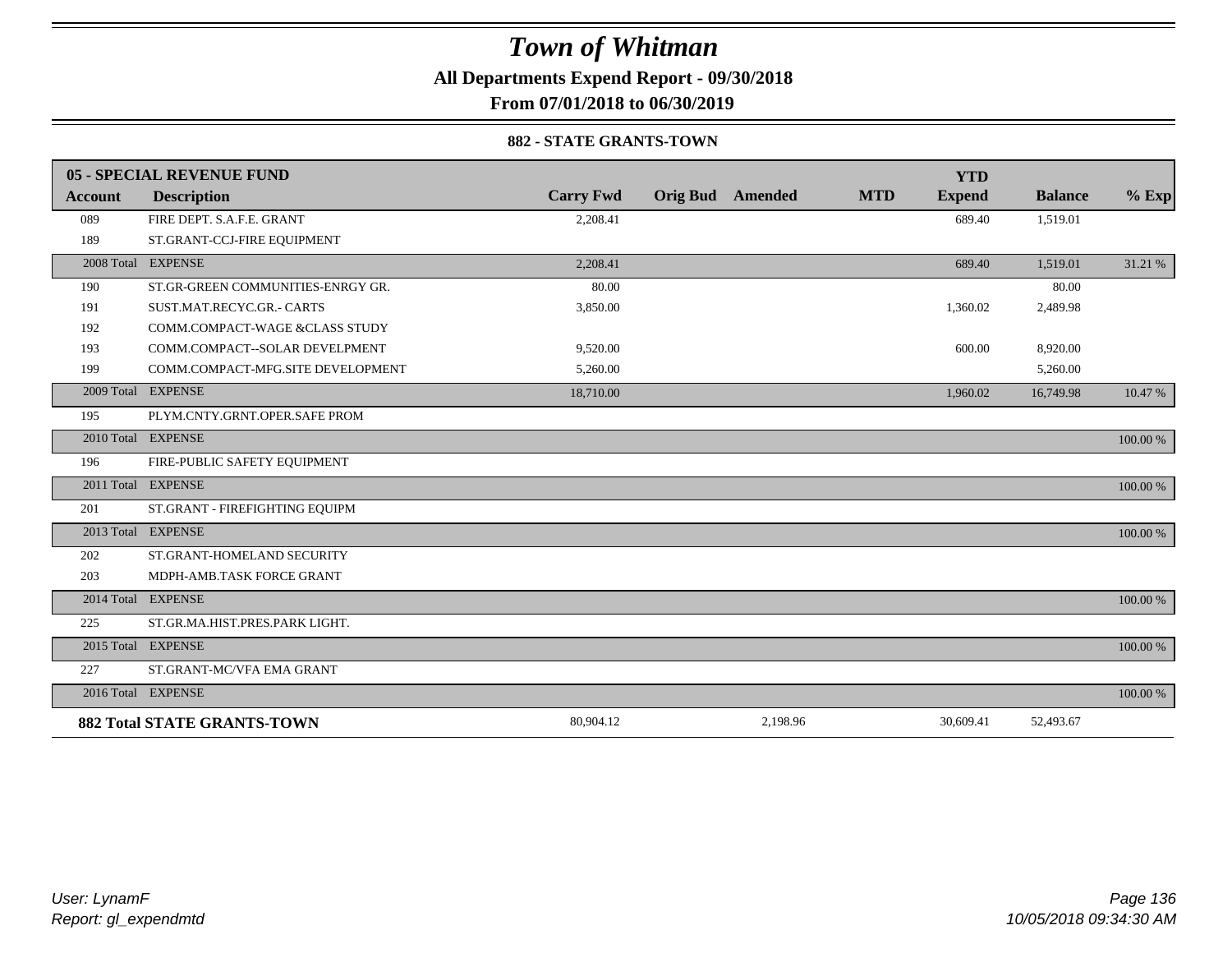**All Departments Expend Report - 09/30/2018**

### **From 07/01/2018 to 06/30/2019**

### **895 - GIFTS**

|                | 05 - SPECIAL REVENUE FUND      |                  |                         |          |            | <b>YTD</b>    |                |            |
|----------------|--------------------------------|------------------|-------------------------|----------|------------|---------------|----------------|------------|
| <b>Account</b> | <b>Description</b>             | <b>Carry Fwd</b> | <b>Orig Bud</b> Amended |          | <b>MTD</b> | <b>Expend</b> | <b>Balance</b> | $%$ Exp    |
| 100            | GIFT-COUNCIL ON AGING          | 23,544.43        |                         | 12.00    |            |               | 23,556.43      |            |
|                | 2000 Total EXPENSE             | 23,544.43        |                         | 12.00    |            |               | 23,556.43      | 0.00 %     |
| 101            | GIFT-RECREATION-POOL           | 26.28            |                         |          |            |               | 26.28          |            |
|                | 2001 Total EXPENSE             | 26.28            |                         |          |            |               | 26.28          | 0.00 %     |
| 102            | <b>GIFT-TOWN HALL</b>          | 0.36             |                         |          |            |               | 0.36           |            |
|                | 2003 Total EXPENSE             | 0.36             |                         |          |            |               | 0.36           | 0.00 %     |
| 103            | <b>GIFTS-DARE PROGRAM</b>      |                  |                         |          |            |               |                |            |
|                | 2004 Total EXPENSE             |                  |                         |          |            |               |                | 100.00 %   |
| 108            | <b>GIFT-FIRE DEPT</b>          | 1,136.77         |                         |          |            | 461.97        | 674.80         |            |
| 256            | GIFT-EMERGENCY MANAGEMENT      | 615.36           |                         |          |            | 79.60         | 535.76         |            |
|                | 2005 Total EXPENSE             | 1,752.13         |                         |          |            | 541.57        | 1,210.56       | 30.90 %    |
| 104            | GIFT-RECREATION COMMISSION     | 20.45            |                         |          |            |               | 20.45          |            |
|                | 2006 Total EXPENSE             | 20.45            |                         |          |            |               | 20.45          | 0.00 %     |
| 098            | GIFT-GOLD STAR SIGN PROJECT    | 788.27           |                         |          |            |               | 788.27         |            |
| 105            | GIFT-HISTORICAL COMMISSION     | 289.52           |                         | 200.00   |            |               | 489.52         |            |
|                | 2007 Total EXPENSE             | 1,077.79         |                         | 200.00   |            |               | 1,277.79       | $0.00\,\%$ |
| 107            | <b>GIFT-LEARN NOT TO BURN</b>  |                  |                         |          |            |               |                |            |
|                | 2008 Total EXPENSE             |                  |                         |          |            |               |                | 100.00 %   |
| 160            | GIFT-DARE,CLASSROOM EDUCATION  | 7,218.48         |                         | 5,000.00 |            | 2,790.00      | 9,428.48       |            |
| 208            | POLICE DEPT.LOJACK GIFT ACCT.  | 1,060.00         |                         |          |            |               | 1,060.00       |            |
| 238            | GIFT-POLICE DEPT.              | 100.00           |                         |          |            |               | 100.00         |            |
|                | 2009 Total EXPENSE             | 8,378.48         |                         | 5,000.00 |            | 2,790.00      | 10,588.48      | 20.85 %    |
| 161            | <b>GIFT-YOUTH CENTER</b>       | 39.66            |                         |          |            |               | 39.66          |            |
|                | 2010 Total EXPENSE             | 39.66            |                         |          |            |               | 39.66          | $0.00\,\%$ |
| 162            | GIFT-SMALL ANIMAL CONTROL      | 7,197.04         |                         | 6,000.00 |            | 283.30        | 12,913.74      |            |
| 185            | GIFT-SMALL ANIMAL CONT.-CAT US |                  |                         |          |            |               |                |            |
|                | 2011 Total EXPENSE             | 7,197.04         |                         | 6,000.00 |            | 283.30        | 12,913.74      | 2.14 %     |
| 163            | GIFT-PLAYGROUND RESTORATION    | 1,477.01         |                         |          |            | 1,477.01      |                |            |
|                | 2013 Total EXPENSE             | 1,477.01         |                         |          |            | 1,477.01      |                | 100.00 %   |
|                |                                |                  |                         |          |            |               |                |            |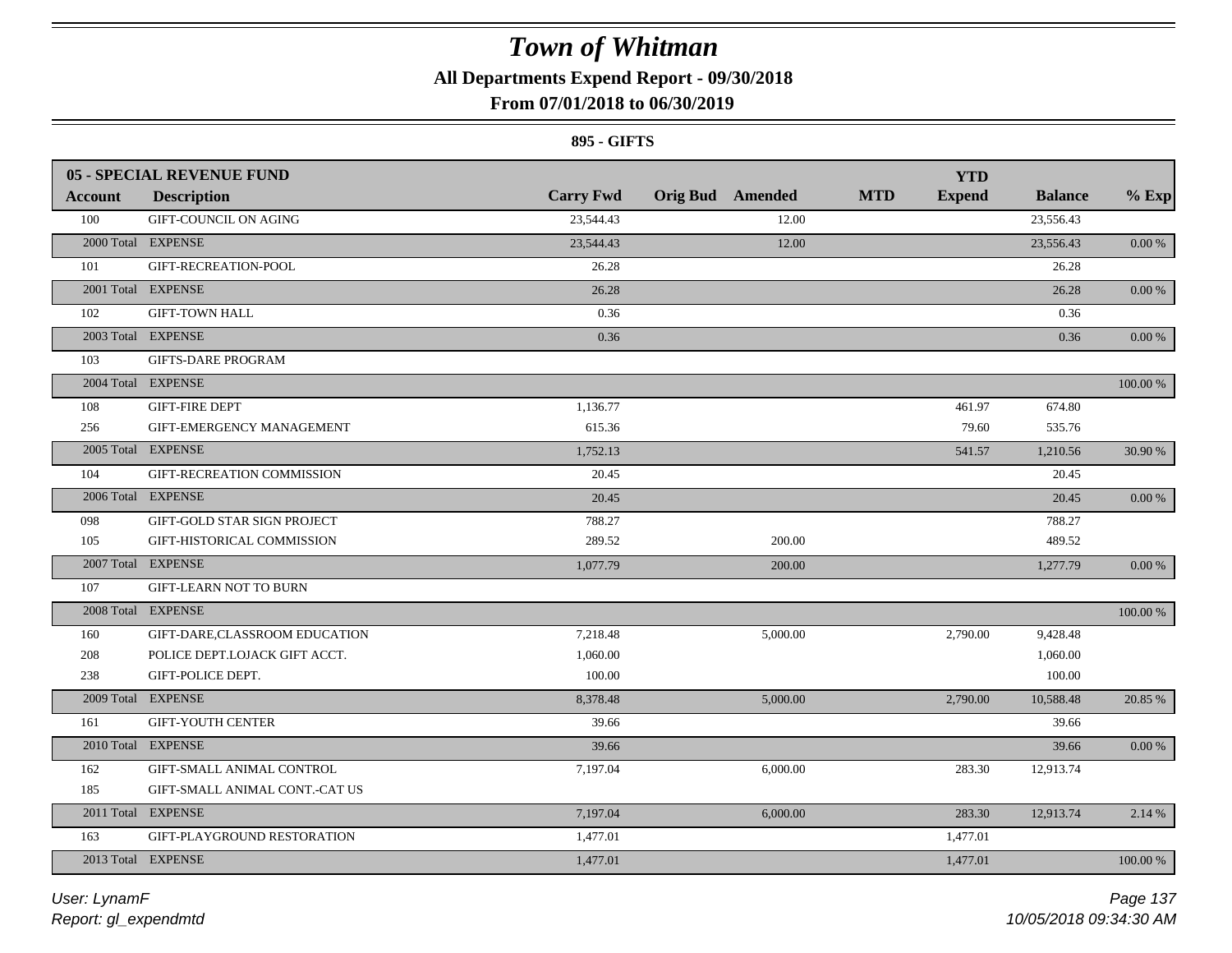**All Departments Expend Report - 09/30/2018**

### **From 07/01/2018 to 06/30/2019**

#### **895 - GIFTS**

|                 | 05 - SPECIAL REVENUE FUND             |                  |                            | <b>YTD</b>                  |                |          |
|-----------------|---------------------------------------|------------------|----------------------------|-----------------------------|----------------|----------|
| Account         | <b>Description</b>                    | <b>Carry Fwd</b> | <b>Orig Bud</b><br>Amended | <b>MTD</b><br><b>Expend</b> | <b>Balance</b> | $%$ Exp  |
| 106             | <b>GIFT-LIBRARY GIFT FUND</b>         | 1,392.80         | 284.00                     | 882.86                      | 793.94         |          |
| 166             | <b>GIFT-LIBRARY LARGE PRINT BOOKS</b> |                  |                            |                             |                |          |
|                 | 2014 Total EXPENSE                    | 1,392.80         | 284.00                     | 882.86                      | 793.94         | 52.65 %  |
| 164             | GIFT-RECREATION-BASKETBALL            |                  |                            |                             |                |          |
|                 | 2015 Total EXPENSE                    |                  |                            |                             |                | 100.00 % |
| 165             | GIFT-R.ROSEN-POOL & BASKETBALL        |                  |                            |                             |                |          |
|                 | 2016 Total EXPENSE                    |                  |                            |                             |                | 100.00 % |
| 168             | GIFT - NESTLE PLAYGROUND ACCT.        |                  |                            |                             |                |          |
|                 | 2017 Total EXPENSE                    |                  |                            |                             |                | 100.00 % |
| 109             | GIFT-CONSERVATION COMMISSION          | 1,388.74         | 1,000.00                   |                             | 2,388.74       |          |
| 205             | <b>GIFT - PARK RESTORATION</b>        | 25.00            |                            |                             | 25.00          |          |
| 2018 Total      | <b>EXPENSE</b>                        | 1,413.74         | 1,000.00                   |                             | 2,413.74       | 0.00 %   |
| 224             | <b>GIFT - CULTURAL COUNCIL</b>        | 2,041.71         |                            | 690.00                      | 1,351.71       |          |
|                 | 2019 Total EXPENSE                    | 2,041.71         |                            | 690.00                      | 1,351.71       | 33.79 %  |
| 233             | GIFT - PUB.LIB.MTCHG.INCENT.GR        | 142.41           |                            |                             | 142.41         |          |
|                 | 2020 Total EXPENSE                    | 142.41           |                            |                             | 142.41         | 0.00 %   |
| 235             | GIFT - FIRE / HARVARD PILG. HEALTH    |                  |                            |                             |                |          |
|                 | 2021 Total EXPENSE                    |                  |                            |                             |                | 100.00 % |
| 895 Total GIFTS |                                       | 48,504.29        | 12,496.00                  | 6,664.74                    | 54,335.55      |          |
|                 | <b>05 Total SPECIAL REVENUE FUND</b>  | 293,956.74       | 855,667.81                 | 896,406.29                  | 253,218.26     |          |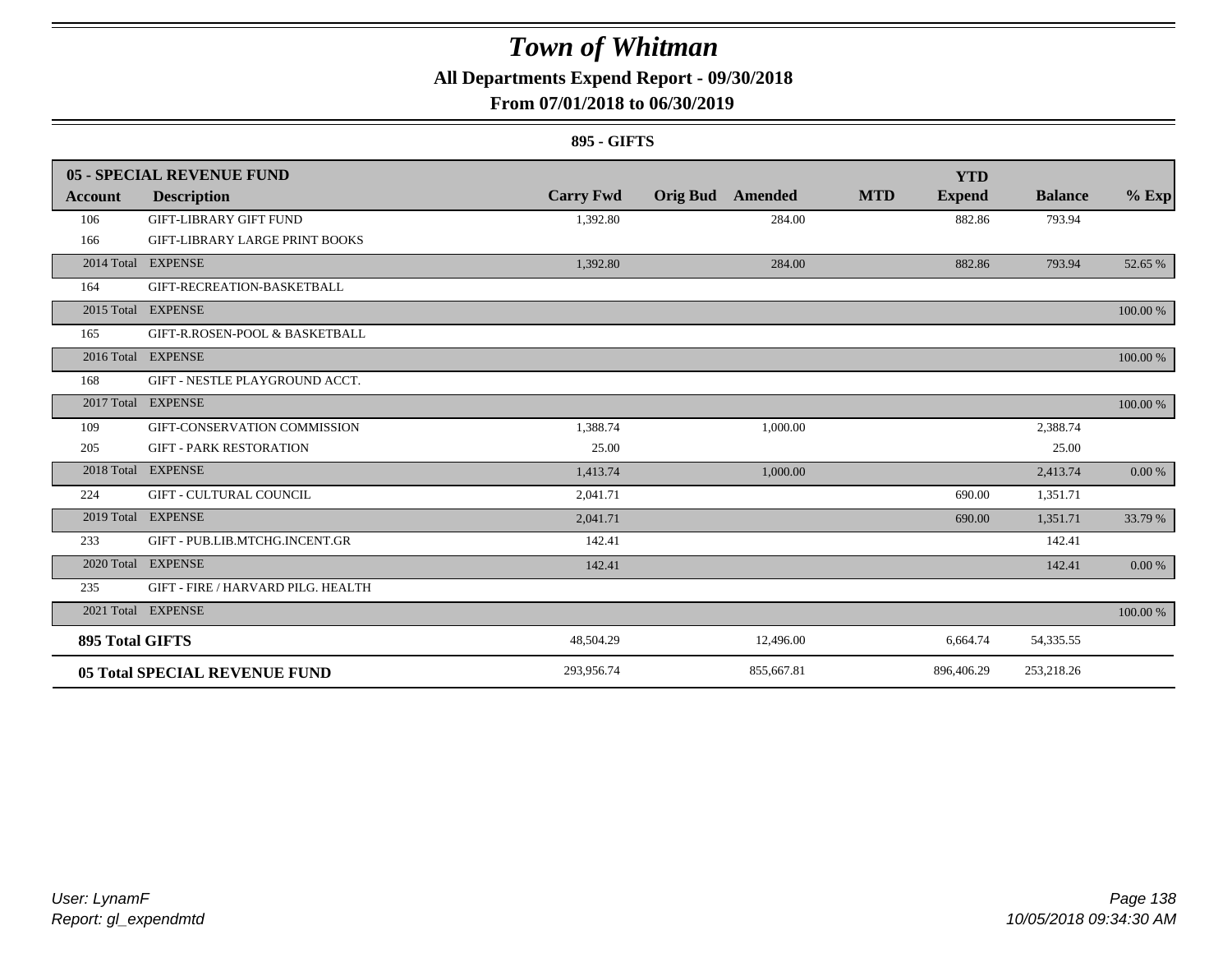**All Departments Expend Report - 09/30/2018**

**From 07/01/2018 to 06/30/2019**

#### **710 - RETIREMENT OF DEBT**

|         | <b>06 - CAPITAL PROJECTS FUND</b>   |                  |                  |            | <b>YTD</b>    |                |          |
|---------|-------------------------------------|------------------|------------------|------------|---------------|----------------|----------|
| Account | <b>Description</b>                  | <b>Carry Fwd</b> | Orig Bud Amended | <b>MTD</b> | <b>Expend</b> | <b>Balance</b> | $%$ Exp  |
| 922     | MAT.PRIN.-BANS-TH/POL/FIRE STA      |                  |                  |            |               |                |          |
|         | 2001 Total EXPENSE                  |                  |                  |            |               |                | 100.00 % |
|         | <b>710 Total RETIREMENT OF DEBT</b> |                  |                  |            |               |                |          |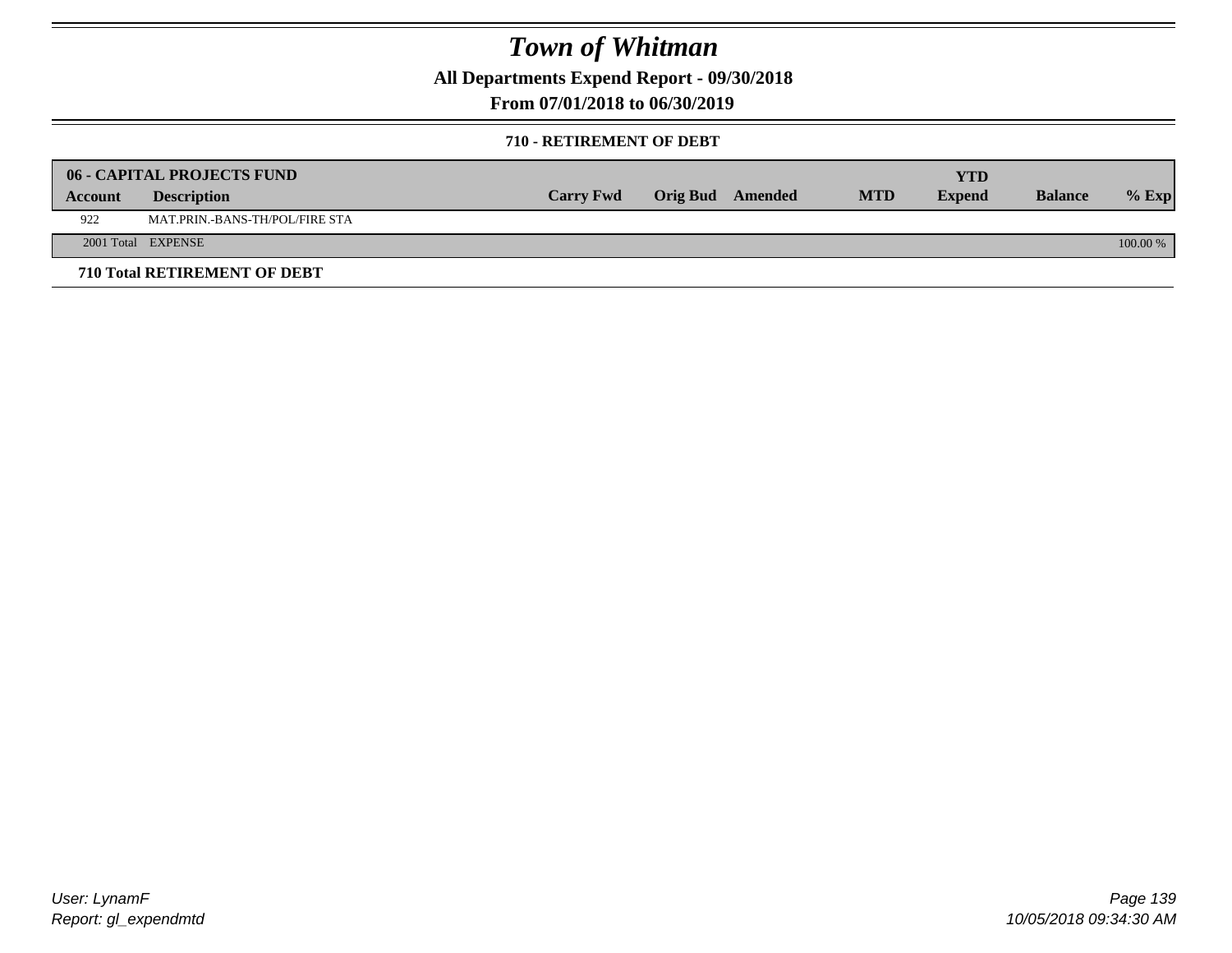**All Departments Expend Report - 09/30/2018**

### **From 07/01/2018 to 06/30/2019**

#### **930 - CAPITAL PROJECTS**

|            | 06 - CAPITAL PROJECTS FUND                          |                  |                         |            | <b>YTD</b>    |                |          |
|------------|-----------------------------------------------------|------------------|-------------------------|------------|---------------|----------------|----------|
| Account    | <b>Description</b>                                  | <b>Carry Fwd</b> | <b>Orig Bud</b> Amended | <b>MTD</b> | <b>Expend</b> | <b>Balance</b> | $%$ Exp  |
| 832        | PROJECT MANAGEMENT SERVICES                         |                  |                         |            |               |                |          |
| 833        | <b>EQUIPMENT &amp; FURNISHINGS</b>                  |                  |                         |            |               |                |          |
| 834        | <b>ISSUANCE COSTS</b>                               |                  |                         |            |               |                |          |
| 835        | CAP.PROJ.-BUDGET ONLY                               |                  |                         |            |               |                |          |
| 836        | <b>FIRE STATION</b>                                 |                  |                         |            |               |                |          |
| 837        | TOWN HALL - AIR CONDITIONING                        |                  |                         |            |               |                |          |
| 839        | POLICE STATION                                      |                  |                         |            |               |                |          |
| 4510 Total | ART23ATM5/18DEPTHEADERPKGSFORP&FWEBSITE             |                  |                         |            |               |                | 100.00 % |
| 837        | TOWN HALL - AIR CONDITIONING                        |                  |                         |            |               |                |          |
| 4511 Total | ART25ATM5/18PCH/INSTALL6SURVEILCAMARAS              |                  |                         |            |               |                | 100.00 % |
| 837        | TOWN HALL - AIR CONDITIONING                        | 39,897.53        |                         |            |               | 39,897.53      |          |
|            | 4578 Total A.1 STM1/12/15 AIR COND.TOWN HALL        | 39,897.53        |                         |            |               | 39,897.53      | $0.00\%$ |
| 850        | ADDITIONAL EQUIPMENT                                | 280,000.00       |                         |            |               | 280,000.00     |          |
|            | 4617 Total ART 2 STM 5_7_18: PURCHASE & UPDATE STRE | 280,000.00       |                         |            |               | 280,000.00     | $0.00\%$ |
|            | 930 Total CAPITAL PROJECTS                          | 319,897.53       |                         |            |               | 319,897.53     |          |
|            | 06 Total CAPITAL PROJECTS FUND                      | 319,897.53       |                         |            |               | 319,897.53     |          |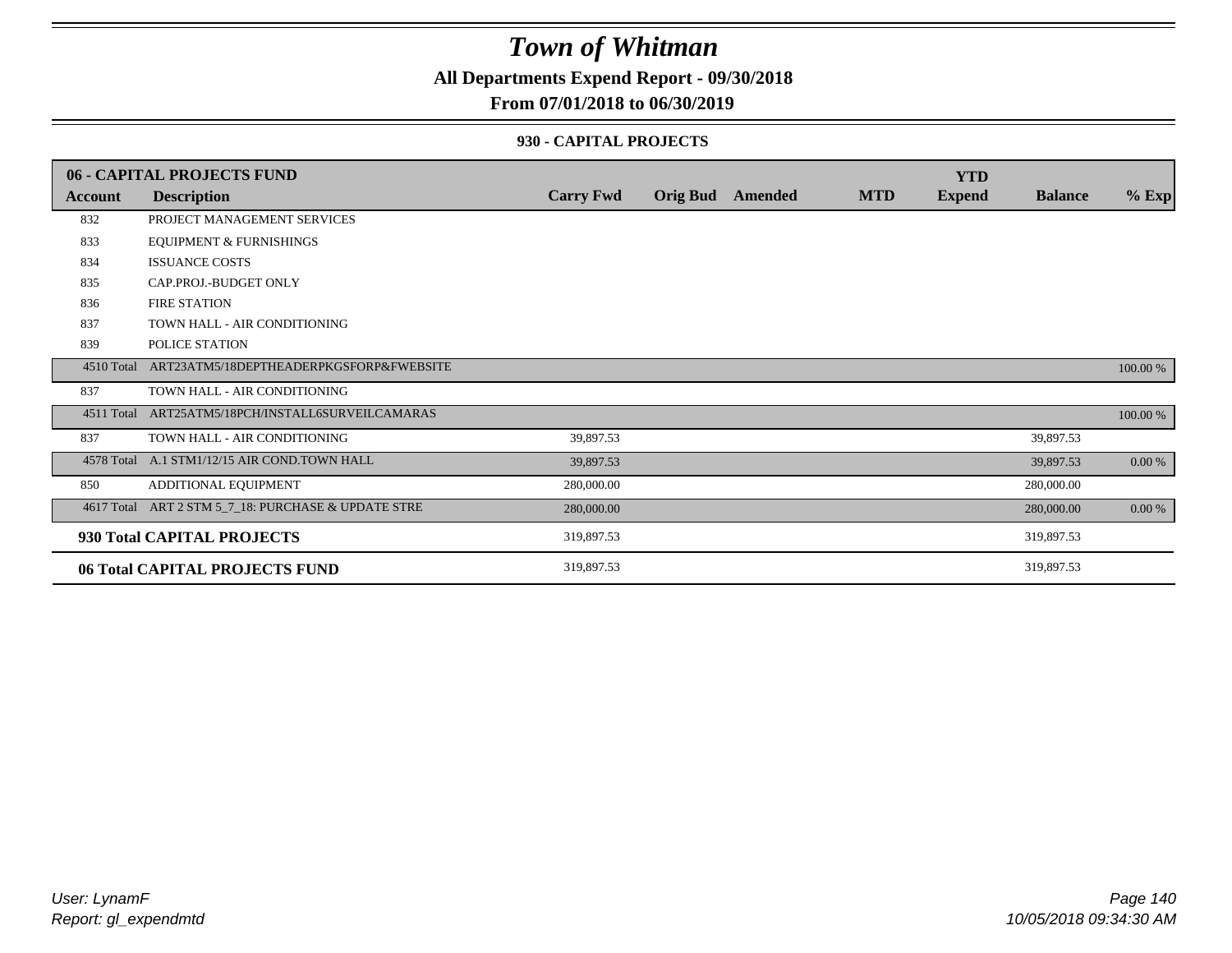**All Departments Expend Report - 09/30/2018**

**From 07/01/2018 to 06/30/2019**

#### **403 - DPW - SPECIAL ARTICLES**

|                | 07 - CHAPTER 90 HIGHWAY FUND                        |                  |                         |           |            | <b>YTD</b>    |                |             |
|----------------|-----------------------------------------------------|------------------|-------------------------|-----------|------------|---------------|----------------|-------------|
| <b>Account</b> | <b>Description</b>                                  | <b>Carry Fwd</b> | <b>Orig Bud</b> Amended |           | <b>MTD</b> | <b>Expend</b> | <b>Balance</b> | $%$ Exp     |
| 069            | <b>CHAPTER 90</b>                                   | 643.15           |                         | 0.10      |            |               | 643.25         |             |
| 070            | <b>CHAPTER 811</b>                                  |                  |                         |           |            |               |                |             |
|                | 2001 Total EXPENSE                                  | 643.15           |                         | 0.10      |            |               | 643.25         | $0.00\,\%$  |
| 999            |                                                     |                  |                         |           |            |               |                |             |
|                | 4504 Total A14ATM 5/15 INSTALL TRAFFIC CNTRL.SIGNAL |                  |                         |           |            |               |                | 100.00 %    |
| 999            |                                                     |                  |                         |           |            |               |                |             |
|                | 4506 Total ART24ATM5/18PCH100REMOTEDSKTOPUSERLICENS |                  |                         |           |            |               |                | 100.00 %    |
| 999            |                                                     |                  |                         |           |            |               |                |             |
|                | 4521 Total WINTER RECOVERY ASSIST.FY15 MDOT         |                  |                         |           |            |               |                | 100.00 %    |
| 999            |                                                     | $-25,123.14$     |                         | 25,123.14 |            |               |                |             |
|                | 4522 Total COMPLETE STREETS GRANT -TIER 2           | $-25,123.14$     |                         | 25,123.14 |            |               |                | 100.00 %    |
| 999            |                                                     |                  |                         |           |            |               |                |             |
|                | 4525 Total A.25ATM5/13CONSTRUCT STS&SIDEWKS         |                  |                         |           |            |               |                | 100.00 %    |
| 999            |                                                     |                  |                         |           |            |               |                |             |
|                | 4529 Total A31ATM 5/17CH90 REPAIR STS.& S/WALKS     |                  |                         |           |            |               |                | $100.00~\%$ |
| 999            |                                                     |                  |                         |           |            |               |                |             |
|                | 4531 Total A13 ATM 5/15 CH90 REPAIR STS.& S/WALKS   |                  |                         |           |            |               |                | 100.00 %    |
| 999            |                                                     | 34,045.61        |                         |           |            |               | 34,045.61      |             |
|                | 4533 Total A.32ATM5/16 CH90 PUR.6 WHEEL DMP.TRK.    | 34,045.61        |                         |           |            |               | 34,045.61      | 0.00 %      |
| 999            |                                                     |                  |                         |           |            |               |                |             |
|                | 4534 Total A.3 STM 11/13 CH90 REPAIR STS.& S/WALKS  |                  |                         |           |            |               |                | 100.00 %    |
| 999            |                                                     |                  |                         |           |            |               |                |             |
|                | 4535 Total A24ATM5/10CH90PUR.PRE-MIX HEATER TRAILER |                  |                         |           |            |               |                | $100.00~\%$ |
| 999            |                                                     |                  |                         |           |            |               |                |             |
|                | 4537 Total A15 ATM 5/15 CH 90 REPAIR STS.& S/WALKS  |                  |                         |           |            |               |                | 100.00 %    |
| 999            |                                                     |                  |                         |           |            |               |                |             |
|                | 4618 Total ART. 10 ATM 5/18 CH 90 REPAIR STS & SIDE |                  |                         |           |            |               |                | $100.00~\%$ |
|                | <b>403 Total DPW - SPECIAL ARTICLES</b>             | 9,565.62         |                         | 25,123.24 |            |               | 34,688.86      |             |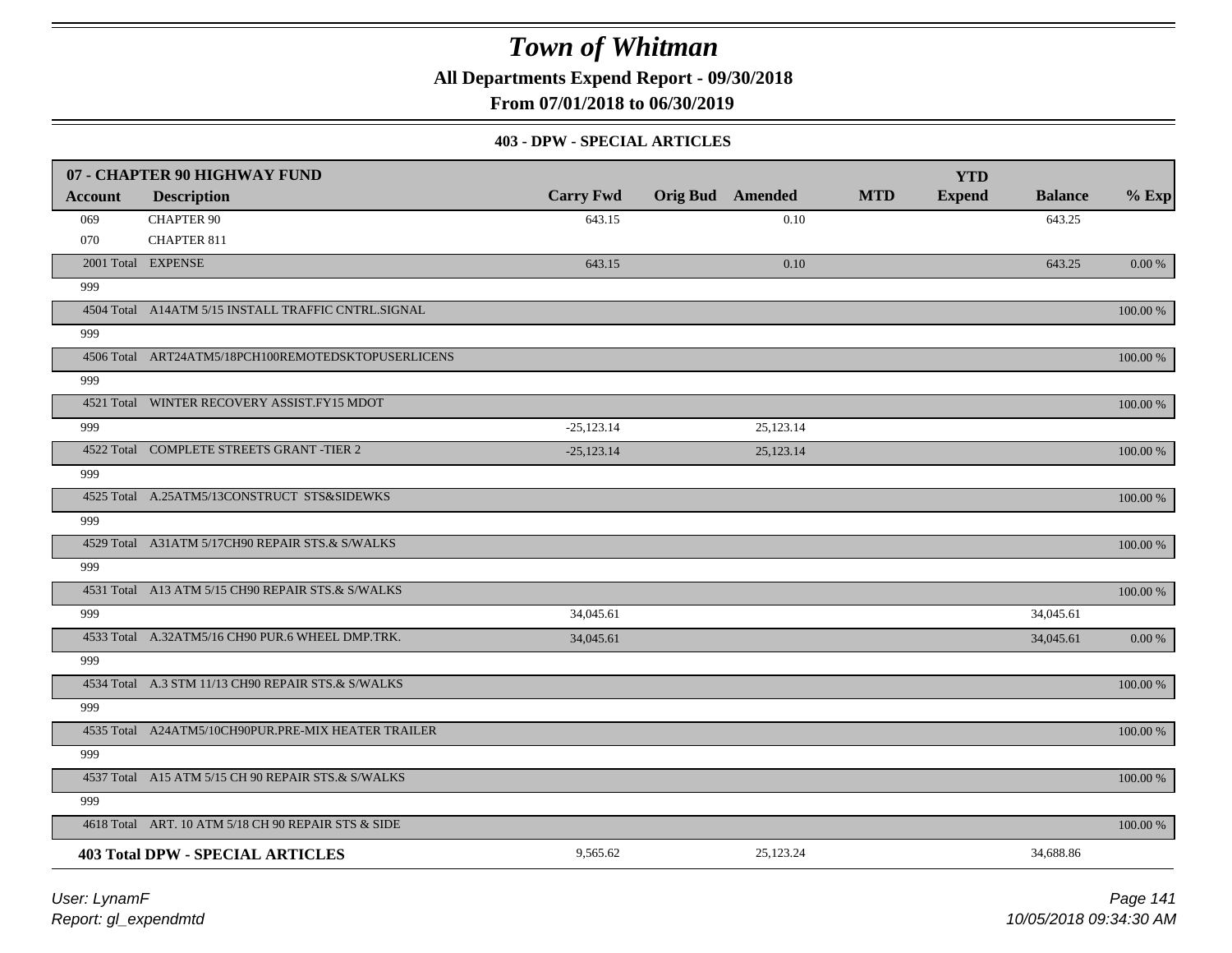**All Departments Expend Report - 09/30/2018**

**From 07/01/2018 to 06/30/2019**

#### **403 - DPW - SPECIAL ARTICLES**

| 07 - CHAPTER 90 HIGHWAY FUND         |                  |                  |           |            | YTD           |                |         |
|--------------------------------------|------------------|------------------|-----------|------------|---------------|----------------|---------|
| <b>Description</b><br><b>Account</b> | <b>Carry Fwd</b> | Orig Bud Amended |           | <b>MTD</b> | <b>Expend</b> | <b>Balance</b> | $%$ Exp |
| 07 Total CHAPTER 90 HIGHWAY FUND     | 9,565.62         |                  | 25.123.24 |            |               | 34,688.86      |         |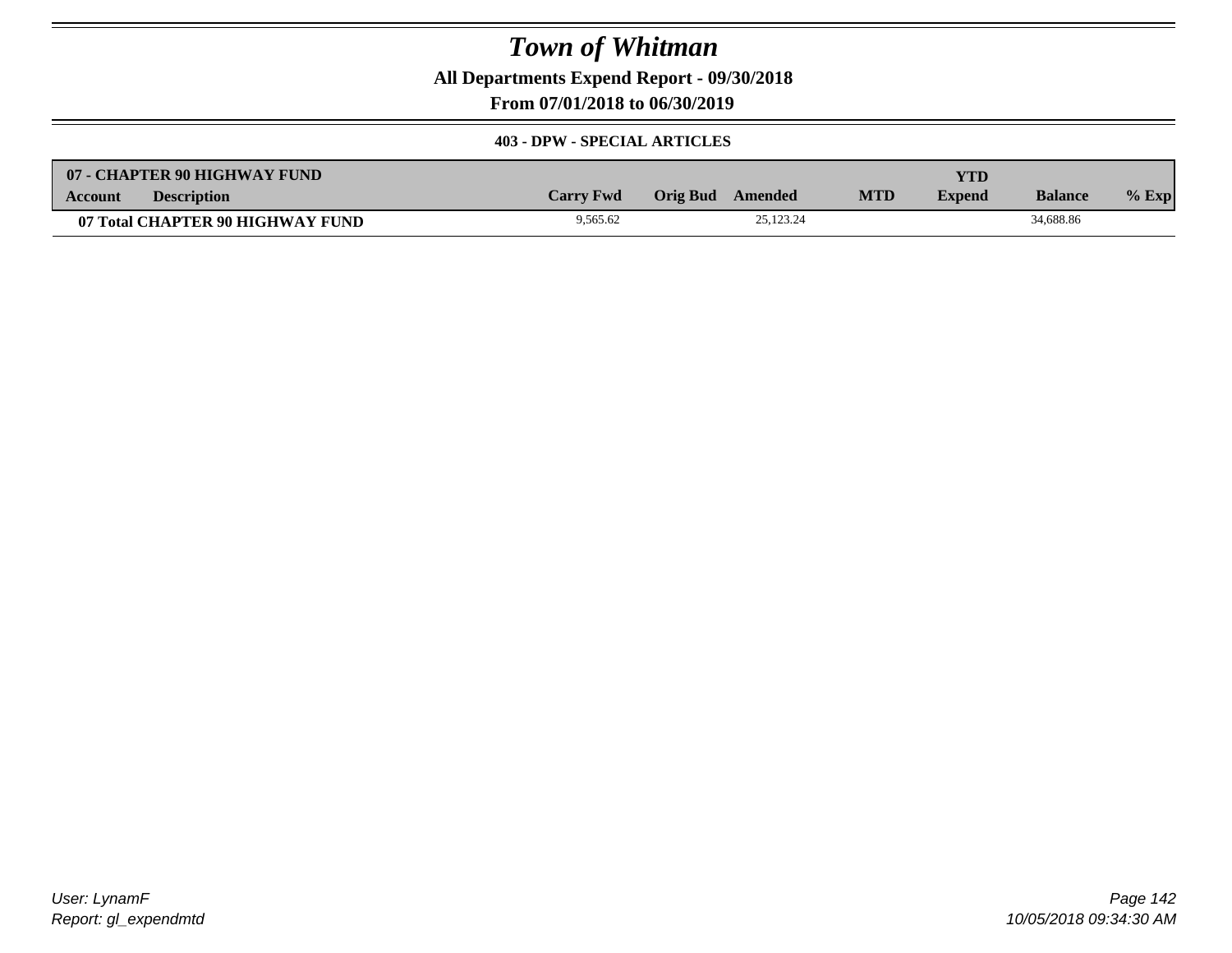**All Departments Expend Report - 09/30/2018**

**From 07/01/2018 to 06/30/2019**

### **852 - POLICE REVOLVING**

| 09 - AGENCY FUND |                                   |                  |                 |         |            | <b>YTD</b>    |                |            |
|------------------|-----------------------------------|------------------|-----------------|---------|------------|---------------|----------------|------------|
| Account          | <b>Description</b>                | <b>Carry Fwd</b> | <b>Orig Bud</b> | Amended | <b>MTD</b> | <b>Expend</b> | <b>Balance</b> | $%$ Exp    |
| 007              | <b>REGULAR DETAILS</b>            |                  |                 |         |            | 59,640.00     | -59.640.00     |            |
|                  | 1000 Total SALARIES               |                  |                 |         |            | 59,640.00     | $-59,640,00$   | $100.00\%$ |
|                  | <b>852 Total POLICE REVOLVING</b> |                  |                 |         |            | 59,640.00     | -59,640.00     |            |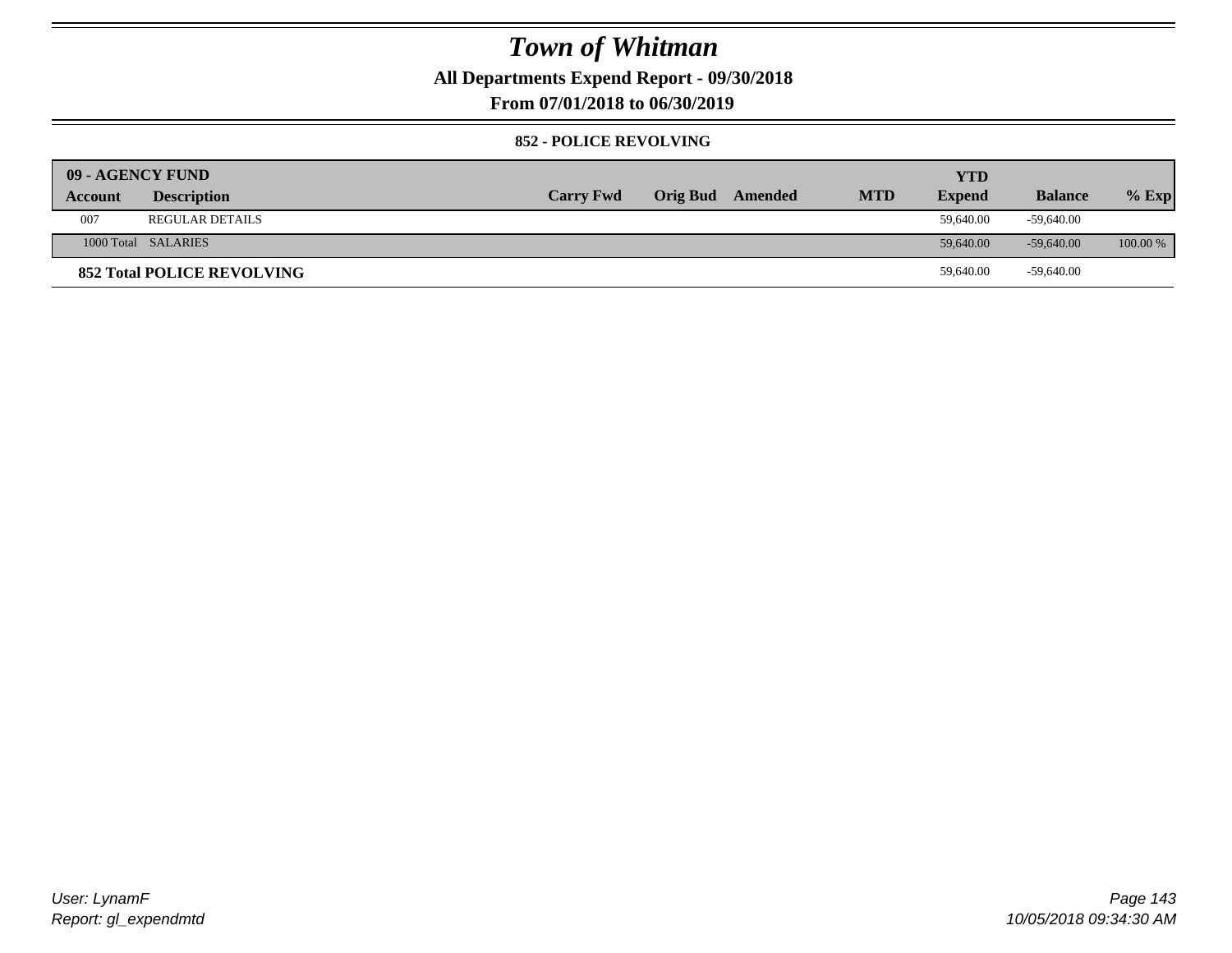**All Departments Expend Report - 09/30/2018**

**From 07/01/2018 to 06/30/2019**

### **853 - PLANNING BOARD REVOLVING CH53G**

| 09 - AGENCY FUND |                                          |                  |                         |            | <b>YTD</b>    |                |             |
|------------------|------------------------------------------|------------------|-------------------------|------------|---------------|----------------|-------------|
| <b>Account</b>   | <b>Description</b>                       | <b>Carry Fwd</b> | <b>Orig Bud</b> Amended | <b>MTD</b> | <b>Expend</b> | <b>Balance</b> | $%$ Exp     |
| 359              | PL.BD.REV.WINDSOR EST.C44S53G            |                  |                         |            |               |                |             |
|                  | 2004 Total EXPENSE                       |                  |                         |            |               |                | 100.00 %    |
| 360              | PL.BD.REV. DANECCA EST.C44S53G           |                  |                         |            |               |                |             |
|                  | 2005 Total EXPENSE                       |                  |                         |            |               |                | 100.00 %    |
| 361              | PL.BD.REV.BUTTERNUT CH44 S53G            |                  |                         |            |               |                |             |
|                  | 2007 Total EXPENSE                       |                  |                         |            |               |                | 100.00 %    |
| 362              | PL.BD.REV.OAKDALE FM.I C44S53G           |                  |                         |            |               |                |             |
|                  | 2008 Total EXPENSE                       |                  |                         |            |               |                | 100.00 %    |
| 358              | PLANNG.BD.REV.R.R.AVE.CH44S53G           | 1,324.73         | 0.22                    |            |               | 1,324.95       |             |
|                  | 2009 Total EXPENSE                       | 1,324.73         | 0.22                    |            |               | 1,324.95       | 0.00 %      |
| 365              | PL.BD.RV.VICTORIA EST.CH44S53G           |                  |                         |            |               |                |             |
|                  | 2011 Total EXPENSE                       |                  |                         |            |               |                | 100.00 %    |
| 369              | PL.BD.REV.MEADOWBROOK CH44S53G           |                  |                         |            |               |                |             |
|                  | 2016 Total EXPENSE                       |                  |                         |            |               |                | $100.00~\%$ |
| 370              | PL.BD.RV.CATHERINE RD.CH44S53G           |                  |                         |            |               |                |             |
|                  | 2017 Total EXPENSE                       |                  |                         |            |               |                | 100.00 %    |
| 371              | PL.BD.RV.J.YOUNG EST.CH44S53G            |                  |                         |            |               |                |             |
|                  | 2018 Total EXPENSE                       |                  |                         |            |               |                | 100.00 %    |
| 372              | PL.BD.REV.ERIN ST.EXT.C44S53G            |                  |                         |            |               |                |             |
|                  | 2019 Total EXPENSE                       |                  |                         |            |               |                | 100.00 %    |
| 373              | PL.BD.RV.HIGHLND ST.EX.C44S53G           |                  |                         |            |               |                |             |
|                  | 2020 Total EXPENSE                       |                  |                         |            |               |                | 100.00 %    |
| 357              | PLANNG.BD.REV.HARV.LN.CH44S53G           |                  |                         |            |               |                |             |
|                  | 2021 Total EXPENSE                       |                  |                         |            |               |                | 100.00 %    |
|                  | 853 Total PLANNING BOARD REVOLVING CH53G | 1,324.73         | 0.22                    |            |               | 1,324.95       |             |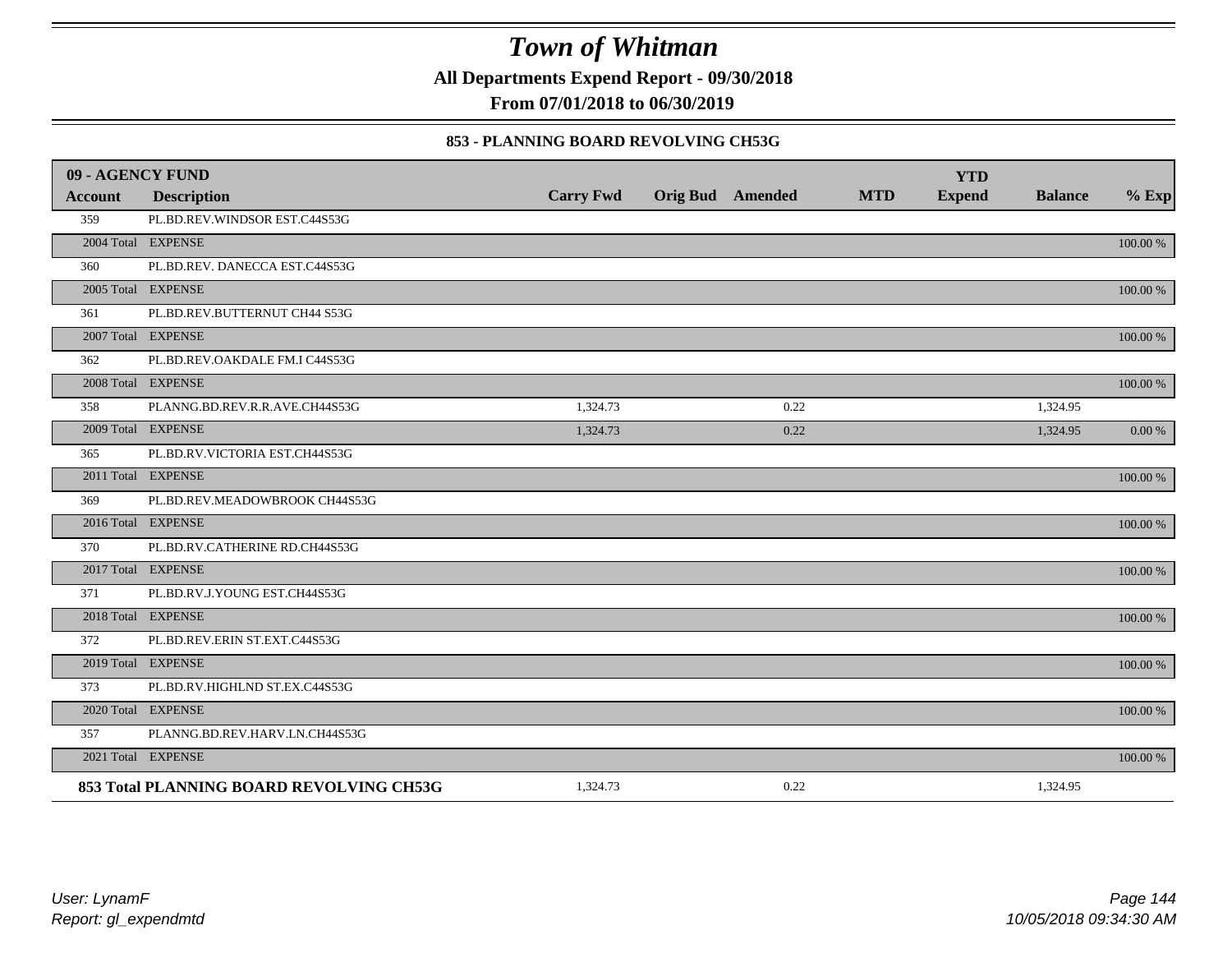**All Departments Expend Report - 09/30/2018**

### **From 07/01/2018 to 06/30/2019**

### **854 - DPW DETAILS**

|         | 09 - AGENCY FUND       |                  |                  |            | <b>YTD</b>    |                |          |
|---------|------------------------|------------------|------------------|------------|---------------|----------------|----------|
| Account | <b>Description</b>     | <b>Carry Fwd</b> | Orig Bud Amended | <b>MTD</b> | <b>Expend</b> | <b>Balance</b> | $%$ Exp  |
| 007     | <b>REGULAR DETAILS</b> |                  |                  |            |               |                |          |
|         | 1000 Total SALARIES    |                  |                  |            |               |                | 100.00 % |
|         | 854 Total DPW DETAILS  |                  |                  |            |               |                |          |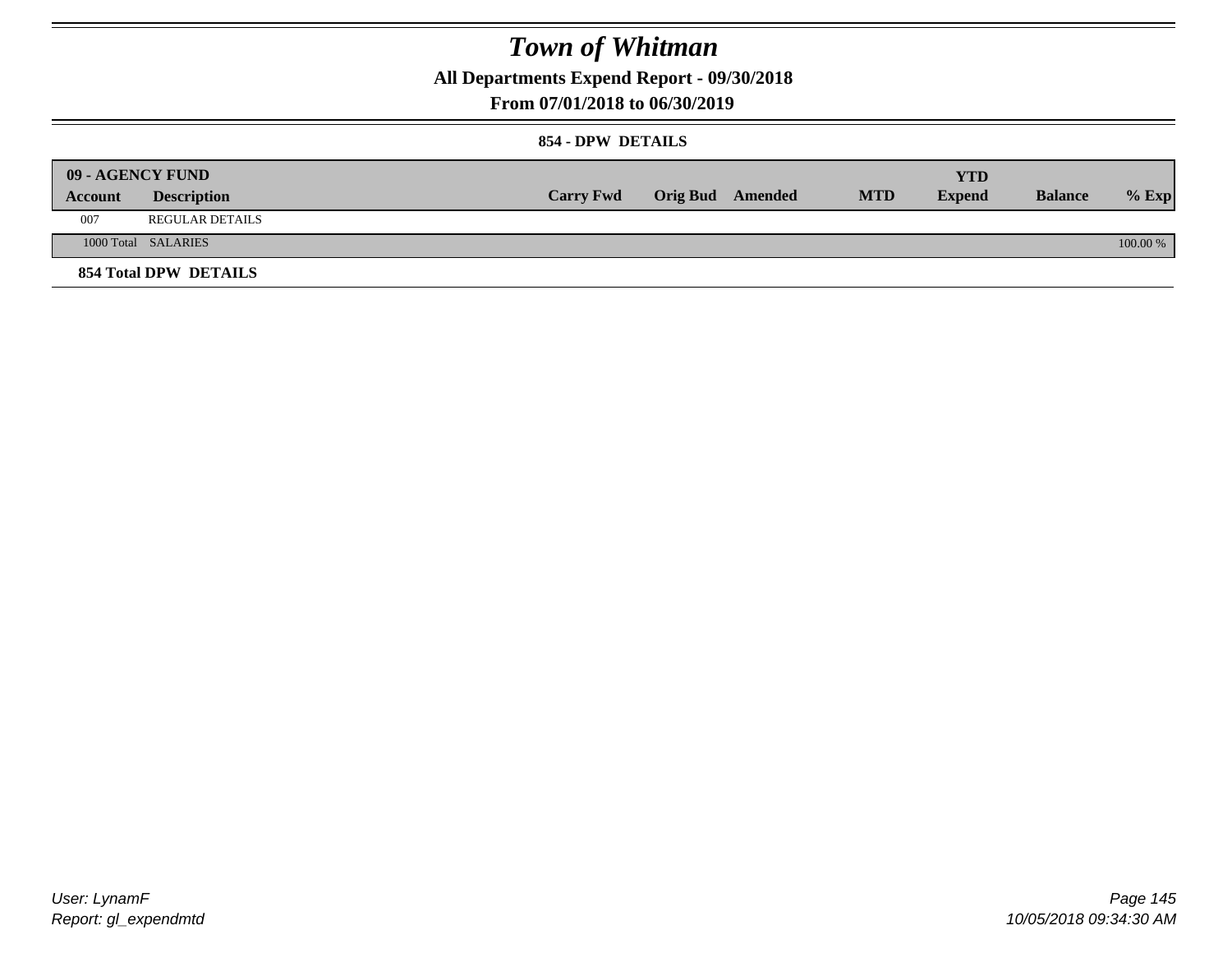**All Departments Expend Report - 09/30/2018**

**From 07/01/2018 to 06/30/2019**

### **856 - FIRE DETAILS**

| 09 - AGENCY FUND |                        |                  |                         |            | <b>YTD</b>    |                |            |
|------------------|------------------------|------------------|-------------------------|------------|---------------|----------------|------------|
| Account          | <b>Description</b>     | <b>Carry Fwd</b> | <b>Orig Bud</b> Amended | <b>MTD</b> | <b>Expend</b> | <b>Balance</b> | $%$ Exp    |
| 007              | <b>REGULAR DETAILS</b> |                  |                         |            | 12,960.00     | $-12,960.00$   |            |
|                  | 1000 Total SALARIES    |                  |                         |            | 12,960.00     | $-12,960,00$   | $100.00\%$ |
|                  | 856 Total FIRE DETAILS |                  |                         |            | 12,960.00     | $-12,960.00$   |            |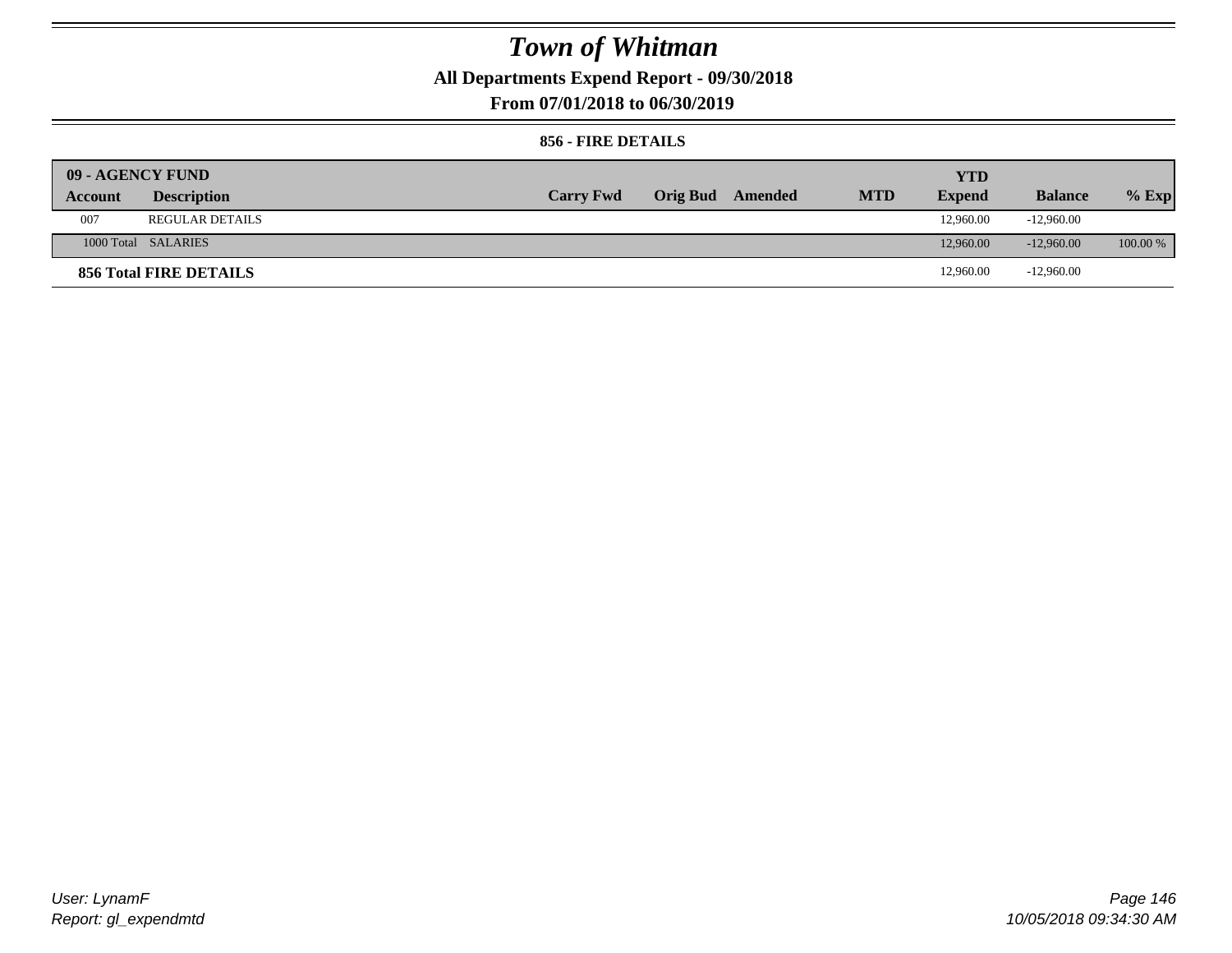**All Departments Expend Report - 09/30/2018**

**From 07/01/2018 to 06/30/2019**

#### **858 - APPEALS BD.REVOLVING S53G**

|         | 09 - AGENCY FUND                    |                  |                  |            | <b>YTD</b>    |                |          |
|---------|-------------------------------------|------------------|------------------|------------|---------------|----------------|----------|
| Account | <b>Description</b>                  | <b>Carry Fwd</b> | Orig Bud Amended | <b>MTD</b> | <b>Expend</b> | <b>Balance</b> | $%$ Exp  |
| 367     | APPEALS BD.-TWOCAN PROP. S53G       |                  |                  |            |               |                |          |
|         | 2014 Total EXPENSE                  |                  |                  |            |               |                | 100.00 % |
|         | 858 Total APPEALS BD.REVOLVING S53G |                  |                  |            |               |                |          |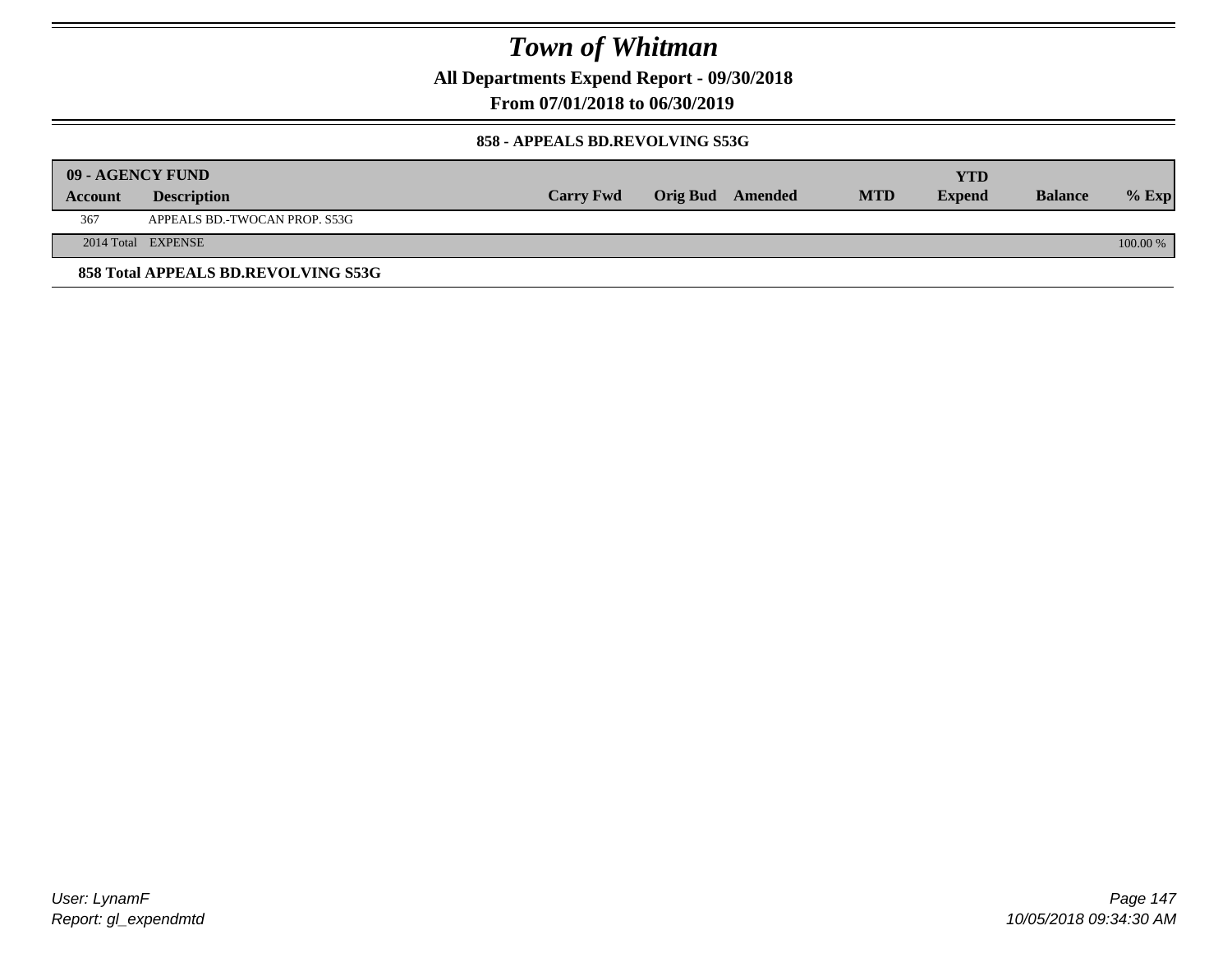### **All Departments Expend Report - 09/30/2018**

### **From 07/01/2018 to 06/30/2019**

### **870 - AGENCY**

| 09 - AGENCY FUND |                                |                  |                         |            | <b>YTD</b>    |                |          |
|------------------|--------------------------------|------------------|-------------------------|------------|---------------|----------------|----------|
| <b>Account</b>   | <b>Description</b>             | <b>Carry Fwd</b> | <b>Orig Bud</b> Amended | <b>MTD</b> | <b>Expend</b> | <b>Balance</b> | $%$ Exp  |
| 030              | DEPUTY COLLECTOR'S FEES        |                  |                         |            | 19,170.00     | $-19,170.00$   |          |
|                  | 2000 Total EXPENSE             |                  |                         |            | 19,170.00     | $-19,170.00$   | 100.00 % |
| 031              | SPORTING LICENSES STATE        |                  |                         |            |               |                |          |
| 032              | DUE TO STATE-GUN PERMITS       |                  |                         |            | 3,187.50      | $-3,187.50$    |          |
|                  | 2001 Total EXPENSE             |                  |                         |            | 3,187.50      | $-3,187.50$    | 100.00 % |
| 780              | F.I.C.A. WITHHOLDING           |                  |                         |            |               |                |          |
| 781              | FEDERAL WITHHOLDING            |                  |                         |            | 252,976.91    | $-252,976.91$  |          |
| 782              | STATE WITHHOLDING              |                  |                         |            | 109,748.29    | $-109,748.29$  |          |
| 783              | <b>COUNTY RETIREMENT</b>       |                  |                         |            | 170,986.27    | -170,986.27    |          |
| 785              | MEDICARE TAX WITHHOLDING       |                  |                         |            | 33,199.81     | $-33,199.81$   |          |
| 786              | <b>CREDIT UNION-TOWN</b>       |                  |                         |            | 139,370.00    | $-139,370.00$  |          |
| 788              | DEFERRED COMPENSATION-TOWN     |                  |                         |            | 72,888.00     | $-72,888.00$   |          |
| 790              | COURT ORDERED DEDUCTIONS       |                  |                         |            | 2,621.25      | $-2,621.25$    |          |
| 791              | <b>DUES-POLICE</b>             |                  |                         |            | 3,822.00      | $-3,822.00$    |          |
| 792              | <b>DUES-FIRE</b>               |                  |                         |            | 7,200.00      | $-7,200.00$    |          |
| 793              | <b>DUES-DPW</b>                |                  |                         |            | 2,136.75      | $-2,136.75$    |          |
| 794              | DUES-T.H.EMPLOYEES UNION       |                  |                         |            | 1,207.00      | $-1,207.00$    |          |
| 795              | DUES-T.H. EMPLOYEES-VOLUNTARY  |                  |                         |            |               |                |          |
| 796              | <b>INSURANCE 1</b>             |                  |                         |            | 2,290.94      | $-2,290.94$    |          |
| 797              | <b>INSURANCE 2</b>             |                  |                         |            | 6,557.06      | $-6,557.06$    |          |
| 799              | <b>WAGE GARNISHMENTS</b>       |                  |                         |            |               |                |          |
| 800              | BLUE CARE-PREF.PROVIDER OPTION |                  |                         |            | 18,732.70     | $-18,732.70$   |          |
| $801\,$          | MASTER HEALTH PLUS-TOWN        |                  |                         |            |               |                |          |
| 802              | MASTER HEALTH PLUS-PENSION     |                  |                         |            |               |                |          |
| 803              | <b>MEDEX</b>                   |                  |                         |            | 54,399.00     | $-54,399.00$   |          |
| 804              | PILGRIM-TOWN                   |                  |                         |            | 51,825.90     | $-51,825.90$   |          |
| 805              | TEFRA-TOWM                     |                  |                         |            |               |                |          |
| 806              | CARVE OUT GROUPS-MEDICARE      |                  |                         |            |               |                |          |
| 812              | MANDATORY DEFFR'D COMPENSATION |                  |                         |            | 7,291.80      | $-7,291.80$    |          |
| 813              | DELTA DENTAL PLAN              |                  |                         |            | 23,761.84     | $-23,761.84$   |          |
| 816              | CAFETERIA PLAN-FSA CARD FEE    |                  |                         |            | 79.12         | $-79.12$       |          |
| 818              | CAFETERIA BENEFITS-TOWN        |                  |                         |            | 10,498.25     | $-10,498.25$   |          |
|                  |                                |                  |                         |            |               |                |          |

### *Report: gl\_expendmtd User: LynamF*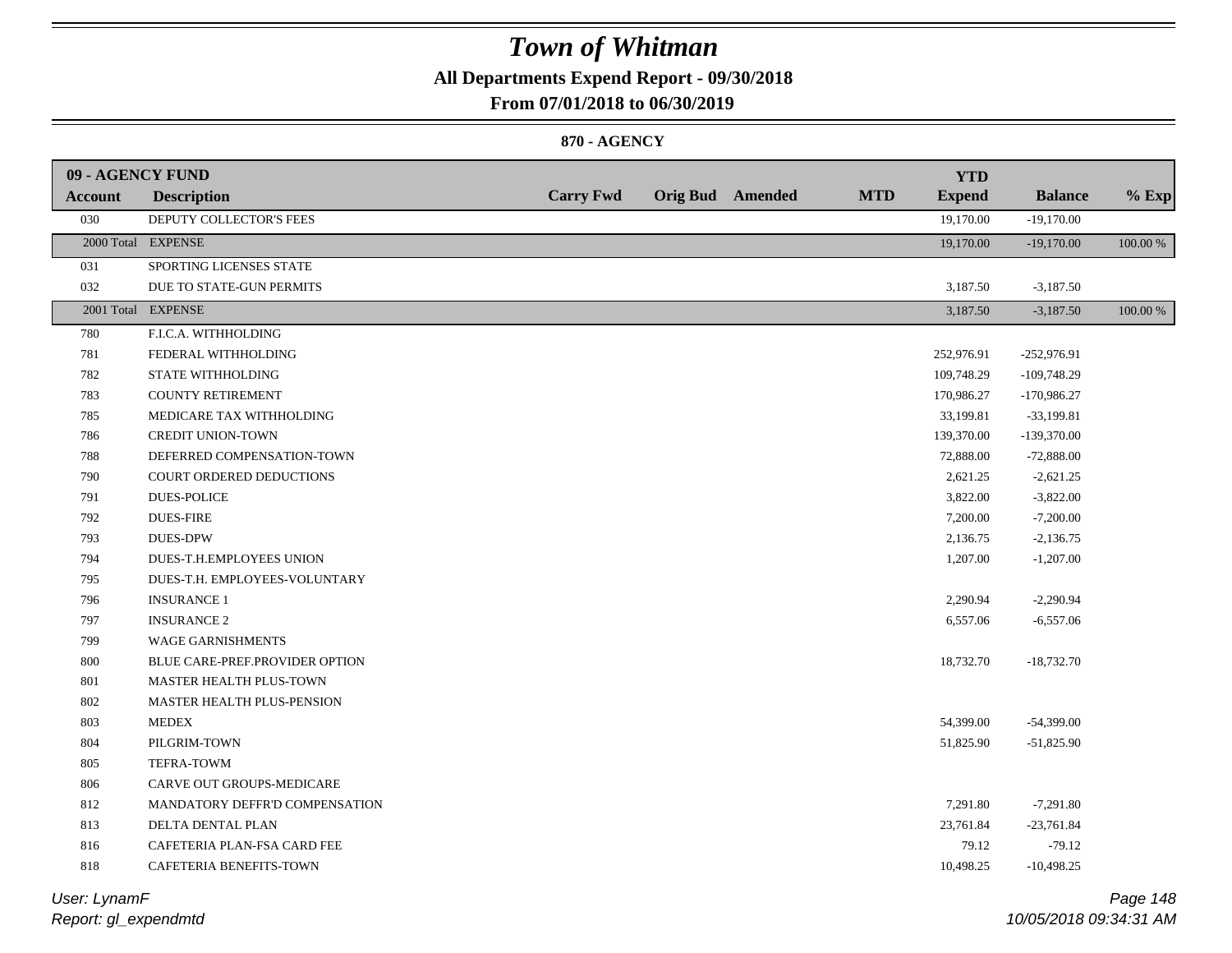### **All Departments Expend Report - 09/30/2018**

### **From 07/01/2018 to 06/30/2019**

### **870 - AGENCY**

| 09 - AGENCY FUND |                                |                  |                 |         |            | <b>YTD</b>    |                 |          |
|------------------|--------------------------------|------------------|-----------------|---------|------------|---------------|-----------------|----------|
| Account          | <b>Description</b>             | <b>Carry Fwd</b> | <b>Orig Bud</b> | Amended | <b>MTD</b> | <b>Expend</b> | <b>Balance</b>  | $%$ Exp  |
| 819              | <b>TAXABLE FRINGE BENEFITS</b> |                  |                 |         |            | 1,629.30      | $-1,629.30$     |          |
| 821              | <b>NETWORK BLUE</b>            |                  |                 |         |            | 104,504.05    | $-104,504.05$   |          |
| 823              | <b>HPHC MEDICARE ENHANCE</b>   |                  |                 |         |            |               |                 |          |
| 824              | MPA - LEGAL DEFENSE FUND       |                  |                 |         |            |               |                 |          |
| 827              | <b>DUES - LIBRARY</b>          |                  |                 |         |            | 846.25        | $-846.25$       |          |
| 828              | NETWORK BLUE-RATE SAVER        |                  |                 |         |            | 31,453.10     | $-31,453.10$    |          |
| 829              | HARVARD PILGRIM-RATE SAVER     |                  |                 |         |            | 943.95        | $-943.95$       |          |
| 881              | DIRECT DEPOSIT-PAYROLL         |                  |                 |         |            |               |                 |          |
| 899              | <b>EXCHANGE ACCOUNT</b>        |                  |                 |         |            |               |                 |          |
|                  | 2002 Total EXPENSE             |                  |                 |         |            | 1,110,969.54  | $-1,110,969.54$ | 100.00 % |
|                  | <b>870 Total AGENCY</b>        |                  |                 |         |            | 1,133,327.04  | $-1,133,327.04$ |          |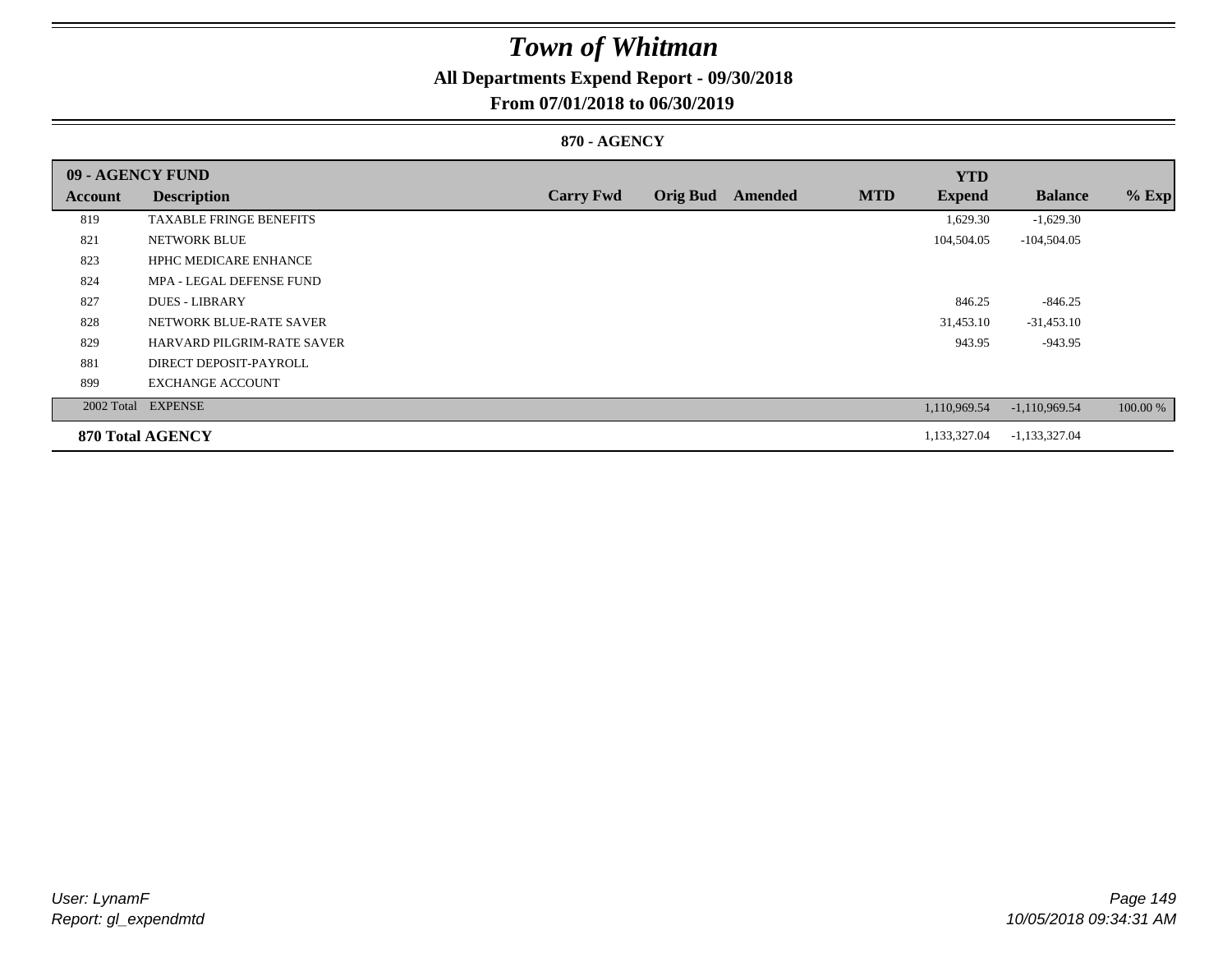**All Departments Expend Report - 09/30/2018**

**From 07/01/2018 to 06/30/2019**

#### **980 - PERFORMANCE BONDS**

|         | 09 - AGENCY FUND            |                  |          |         |            | <b>YTD</b>    |                 |          |
|---------|-----------------------------|------------------|----------|---------|------------|---------------|-----------------|----------|
| Account | <b>Description</b>          | <b>Carry Fwd</b> | Orig Bud | Amended | <b>MTD</b> | <b>Expend</b> | <b>Balance</b>  | $%$ Exp  |
| 364     | PLANNING BOARD              |                  |          |         |            |               |                 |          |
|         | 2004 Total EXPENSE          |                  |          |         |            |               |                 | 100.00 % |
|         | 980 Total PERFORMANCE BONDS |                  |          |         |            |               |                 |          |
|         | 09 Total AGENCY FUND        | 1,324.73         |          | 0.22    |            | 1,205,927.04  | $-1,204,602.09$ |          |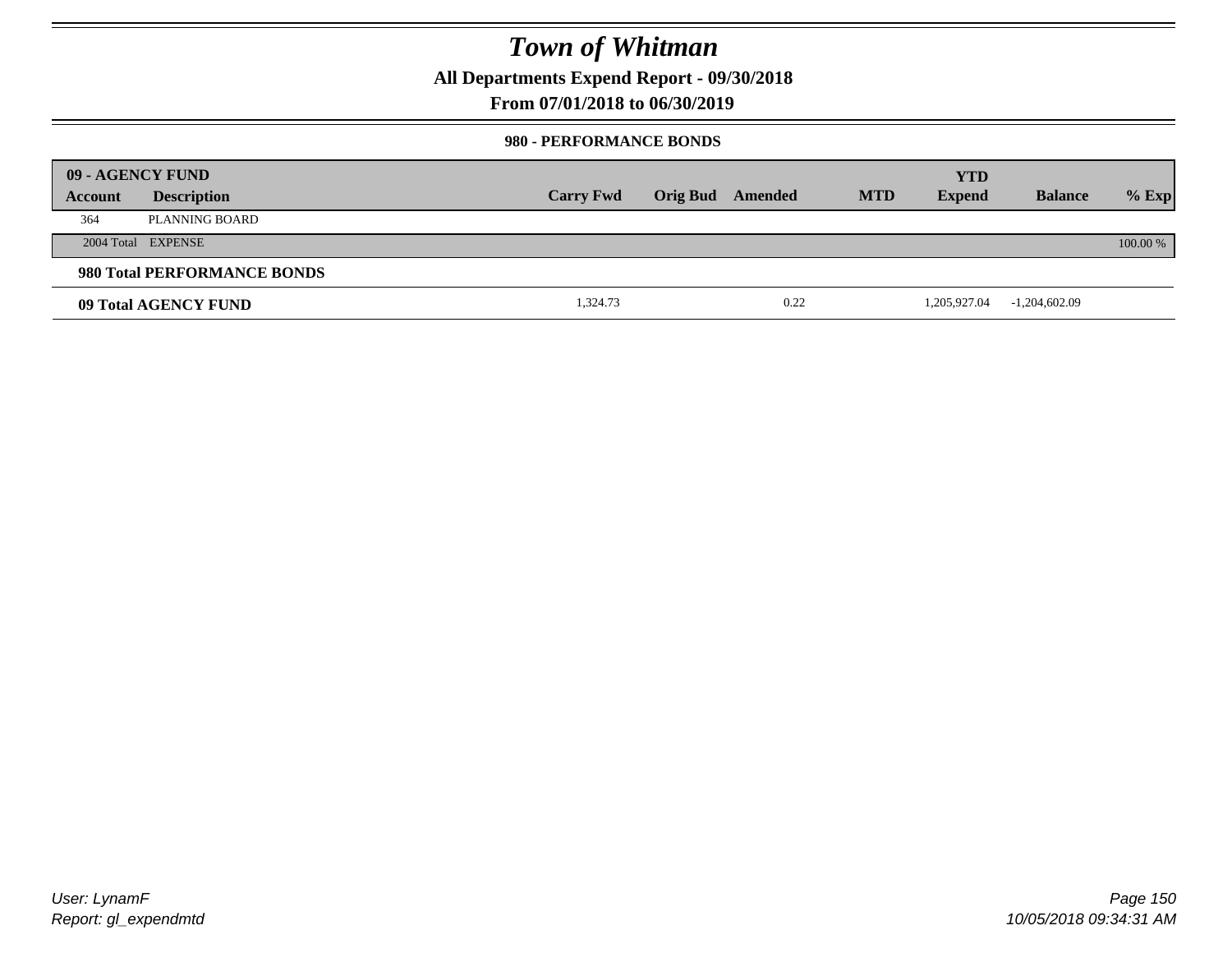**All Departments Expend Report - 09/30/2018**

**From 07/01/2018 to 06/30/2019**

| 60 - WATER/SEWER ENTERPRISE FUND                    |                  |                            |            | <b>YTD</b>    |                |         |
|-----------------------------------------------------|------------------|----------------------------|------------|---------------|----------------|---------|
| <b>Description</b><br>Account                       | <b>Carry Fwd</b> | <b>Orig Bud</b><br>Amended | <b>MTD</b> | <b>Expend</b> | <b>Balance</b> | $%$ Exp |
| 999                                                 | 323,144.58       |                            |            | 56,682.07     | 266,462.51     |         |
| 4615 Total ART. 3 STM MAY 7, 2018: FY 19 WATER DEBT | 323,144.58       |                            |            | 56,682.07     | 266,462.51     | 17.54 % |
| 440 Total WATER/SEWER                               | 323,144.58       |                            |            | 56.682.07     | 266,462.51     |         |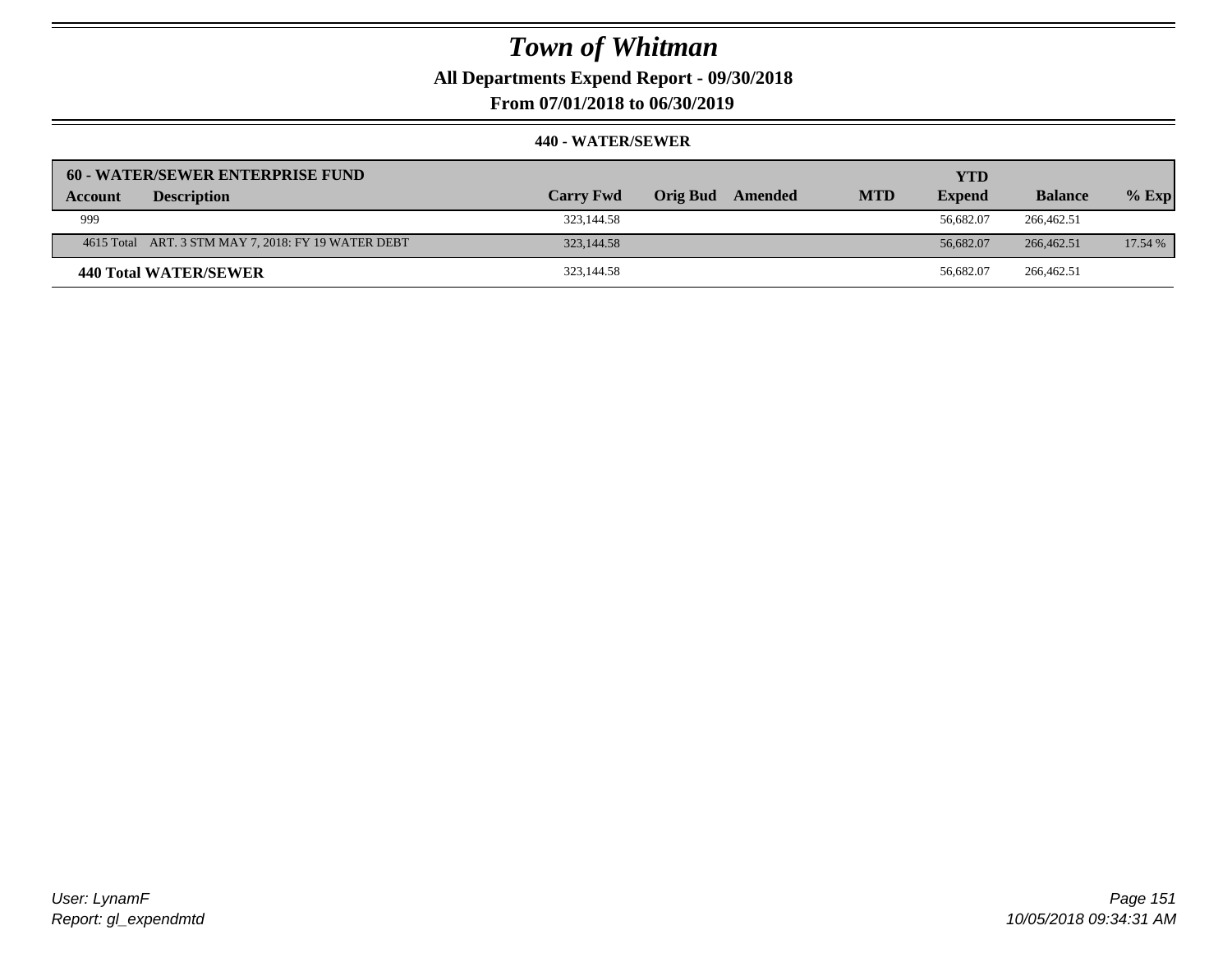### **All Departments Expend Report - 09/30/2018**

### **From 07/01/2018 to 06/30/2019**

|                | <b>60 - WATER/SEWER ENTERPRISE FUND</b>  |                  |                                       | <b>YTD</b>    |                |          |
|----------------|------------------------------------------|------------------|---------------------------------------|---------------|----------------|----------|
| <b>Account</b> | <b>Description</b>                       | <b>Carry Fwd</b> | <b>Orig Bud</b> Amended<br><b>MTD</b> | <b>Expend</b> | <b>Balance</b> | $%$ Exp  |
| 111            | SALARIES-ADMINSTRATIVE                   | 109,650.00       |                                       | 68,773.82     | 40,876.18      |          |
| 112            | <b>SALARIES</b>                          |                  |                                       |               |                |          |
| 113            | DIVISIONAL LABOR-REGULAR                 | 463,539.00       |                                       | 94,931.56     | 368,607.44     |          |
| 114            | DIVISIONAL LABOR-O.T.                    |                  |                                       | 9,791.99      | $-9,791.99$    |          |
| 116            | <b>CLERICAL</b>                          | 49,560.00        |                                       | 18,145.40     | 31,414.60      |          |
| 119            | SALARY-ASSIST.SUPERINTENDENT             |                  |                                       |               |                |          |
| 136            | POLICE DETAILS                           | 16,000.00        |                                       | 2,835.00      | 13,165.00      |          |
| 144            | <b>EDUCATION INCENTIVE</b>               |                  |                                       |               |                |          |
| 146            | SALARIES-LONGEVITY                       | 2,925.00         |                                       | 850.00        | 2,075.00       |          |
| 222            | CDL LIC. / STIPEND                       | 1,645.00         |                                       | 1,645.00      |                |          |
| 228            | <b>CDL STIPEND - UNION</b>               |                  |                                       |               |                |          |
| 234            | SALARIES - UNUSED SICK & VAC. TIME       |                  |                                       |               |                |          |
|                | 1000 Total SALARIES                      | 643,319.00       |                                       | 196,972.77    | 446,346.23     | 30.61 %  |
| 949            | FY2014 ENCUMBRANCES                      |                  |                                       |               |                |          |
|                | 1003 Total SALARIES                      |                  |                                       |               |                | 100.00 % |
| 210            | <b>ELECTRICITY</b>                       | 70,000.00        |                                       | 12,100.03     | 57,899.97      |          |
| 212            | <b>GAS (NATURAL)</b>                     | 15,000.00        |                                       | 244.71        | 14,755.29      |          |
| 230            | <b>WATER PURCHASE</b>                    | 1,400,000.00     |                                       | 383,491.65    | 1,016,508.35   |          |
| 243            | EQUIPMENT MAINTENANCE                    |                  |                                       |               |                |          |
| 309            | <b>TECHNICAL SERVICES</b>                |                  |                                       |               |                |          |
| 340            | <b>TELEPHONE</b>                         | 8,000.00         |                                       | 238.31        | 7.761.69       |          |
| 380            | <b>DISPOSAL COSTS</b>                    | 900,000.00       |                                       |               | 900,000.00     |          |
| 381            | PRIOR YEAR USER FEE                      |                  |                                       |               |                |          |
| 420            | <b>OFFICE SUPPLIES</b>                   |                  |                                       |               |                |          |
| 430            | <b>BUILDING MAINTENANCE &amp; REPAIR</b> | 50,000.00        |                                       | 5,542.45      | 44,457.55      |          |
| 481            | <b>GASOLINE</b>                          | 1,500.00         |                                       |               | 1,500.00       |          |
| 530            | <b>CHEMICALS</b>                         | 80,000.00        |                                       | 16,060.82     | 63,939.18      |          |
| 582            | <b>UNIFORMS</b>                          |                  |                                       | 298.13        | $-298.13$      |          |
|                |                                          |                  |                                       |               |                |          |
| 585            | MISCELLANEOUS EXPENSE                    | 15,000.00        |                                       | 1,747.19      | 13,252.81      |          |
| 363            | CROSS CONN.TESTING EXPENSE               | 3,500.00         |                                       |               | 3,500.00       |          |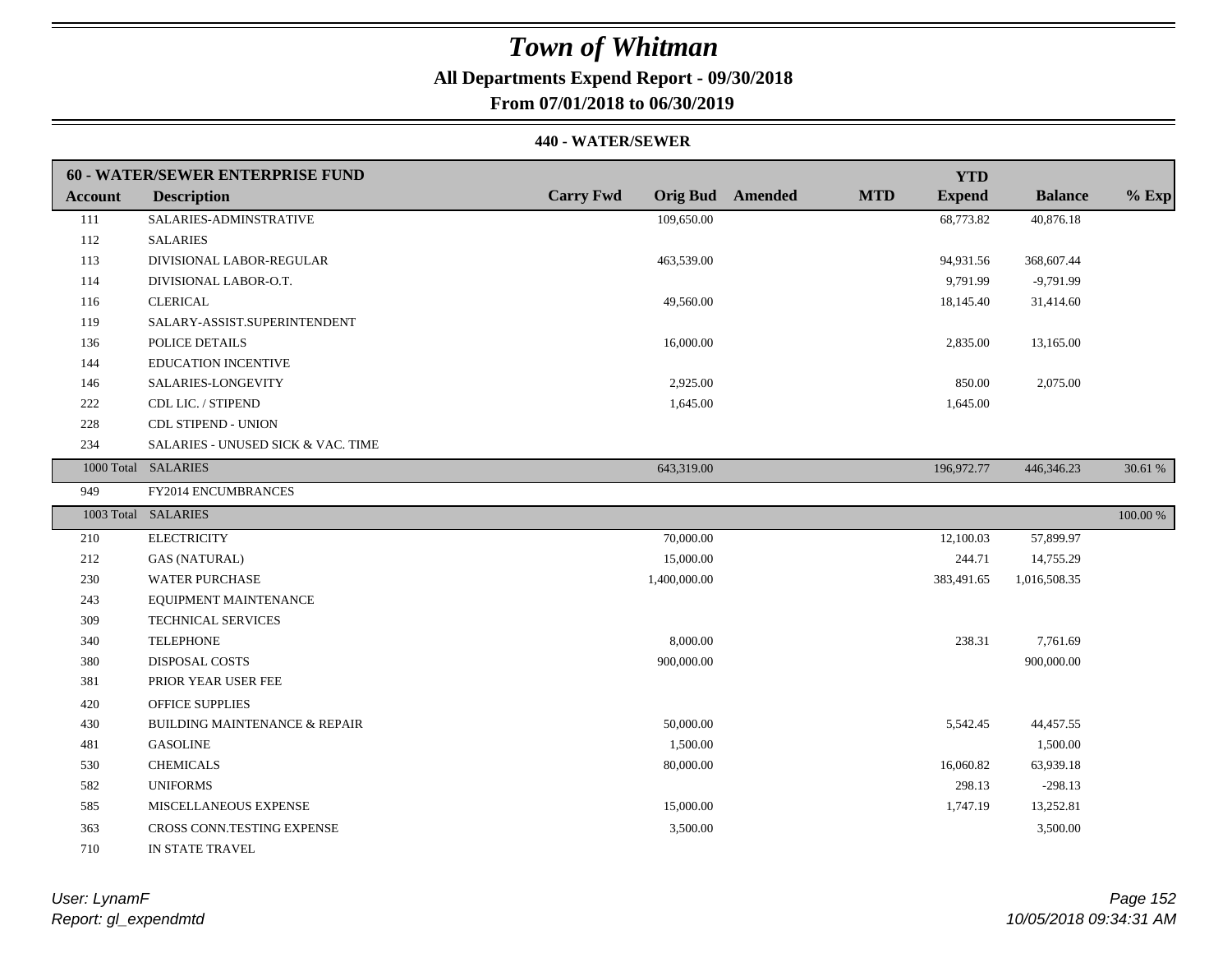### **All Departments Expend Report - 09/30/2018**

### **From 07/01/2018 to 06/30/2019**

|         | 60 - WATER/SEWER ENTERPRISE FUND     |                  |              |                  |            | <b>YTD</b>    |                |         |
|---------|--------------------------------------|------------------|--------------|------------------|------------|---------------|----------------|---------|
| Account | <b>Description</b>                   | <b>Carry Fwd</b> |              | Orig Bud Amended | <b>MTD</b> | <b>Expend</b> | <b>Balance</b> | $%$ Exp |
| 720     | OUT OF STATE TRAVEL                  |                  |              |                  |            |               |                |         |
| 730     | <b>ASSOCIATION DUES</b>              |                  |              |                  |            |               |                |         |
| 734     | AGENCY AND REGISTRATION FEES         |                  |              |                  |            |               |                |         |
| 735     | <b>BANK CHARGES</b>                  |                  | 3,800.00     |                  |            |               | 3,800.00       |         |
| 924     | DEBT MISCELLANEOUS - WATER           |                  | 33,150.00    |                  |            | 1,828.15      | 31,321.85      |         |
| 926     | DEBT MISCELLANEOUS-SEWER             |                  |              |                  |            |               |                |         |
| 777     | <b>BUDGET RESERVE</b>                |                  | 52,928.00    |                  |            |               | 52,928.00      |         |
| 825     | <b>LAND</b>                          |                  |              |                  |            |               |                |         |
| 826     | <b>BUILDINGS</b>                     |                  |              |                  |            |               |                |         |
| 830     | <b>PLANT</b>                         |                  |              |                  |            |               |                |         |
| 840     | SITE IMPROVEMENT                     |                  |              |                  |            |               |                |         |
| 850     | ADDITIONAL EQUIPMENT                 |                  |              |                  |            |               |                |         |
| 875     | REPLACE EQUIPMENT                    |                  |              |                  |            |               |                |         |
| 890     | CAPITAL PROJECT                      |                  |              |                  |            |               |                |         |
| 910     | MAT.PRIN.L.T.DEBT 6/1/2008           |                  |              |                  |            |               |                |         |
| 911     | INT.LONG TERM DEBT WTR/SWR           |                  |              |                  |            |               |                |         |
| 913     | PRIN.-L.T. DEBT WTR.RE-FUNDED 3/8/12 |                  |              |                  |            |               |                |         |
| 914     | PRINCIPAL LONG TERM-WATER            |                  |              |                  |            |               |                |         |
| 915     | INT.LONG TERM DEBT-SEWER             |                  | 119,000.00   |                  |            | 3,704.98      | 115,295.02     |         |
| 916     | <b>INTEREST LONG TERM DEBT</b>       |                  |              |                  |            |               |                |         |
| 919     | <b>INT.LONG TERM DEBT - WATER</b>    |                  |              |                  |            |               |                |         |
| 925     | <b>INTEREST TEMPORARY LOANS</b>      |                  |              |                  |            |               |                |         |
| 942     | SEWER PRIN.-L.T.DEBT 2030            |                  | 533,000.00   |                  |            | 339,636.80    | 193,363.20     |         |
| 944     | PRIN.LONG TERM-WTR/SWR               |                  |              |                  |            |               |                |         |
| 950     | <b>REPAYMENT OF BANS</b>             |                  |              |                  |            |               |                |         |
| 951     | DEBT ISSUANCE EXPENSE                |                  |              |                  |            |               |                |         |
| 955     | REPAYMENT OF GANS-PRINCIPAL          |                  |              |                  |            |               |                |         |
| 957     | MAT.PRIN.-L.T.DEBT 1/15/2013         |                  |              |                  |            |               |                |         |
| 960     | INDIRECT COSTS-TO GENERAL FUND       |                  | 509,003.00   |                  |            |               | 509,003.00     |         |
| 961     | INDIRECT COSTS-TO WATER ENT.FD       |                  |              |                  |            |               |                |         |
|         | 2000 Total EXPENSE                   |                  | 3,793,881.00 |                  |            | 764,893.22    | 3,028,987.78   | 20.16 % |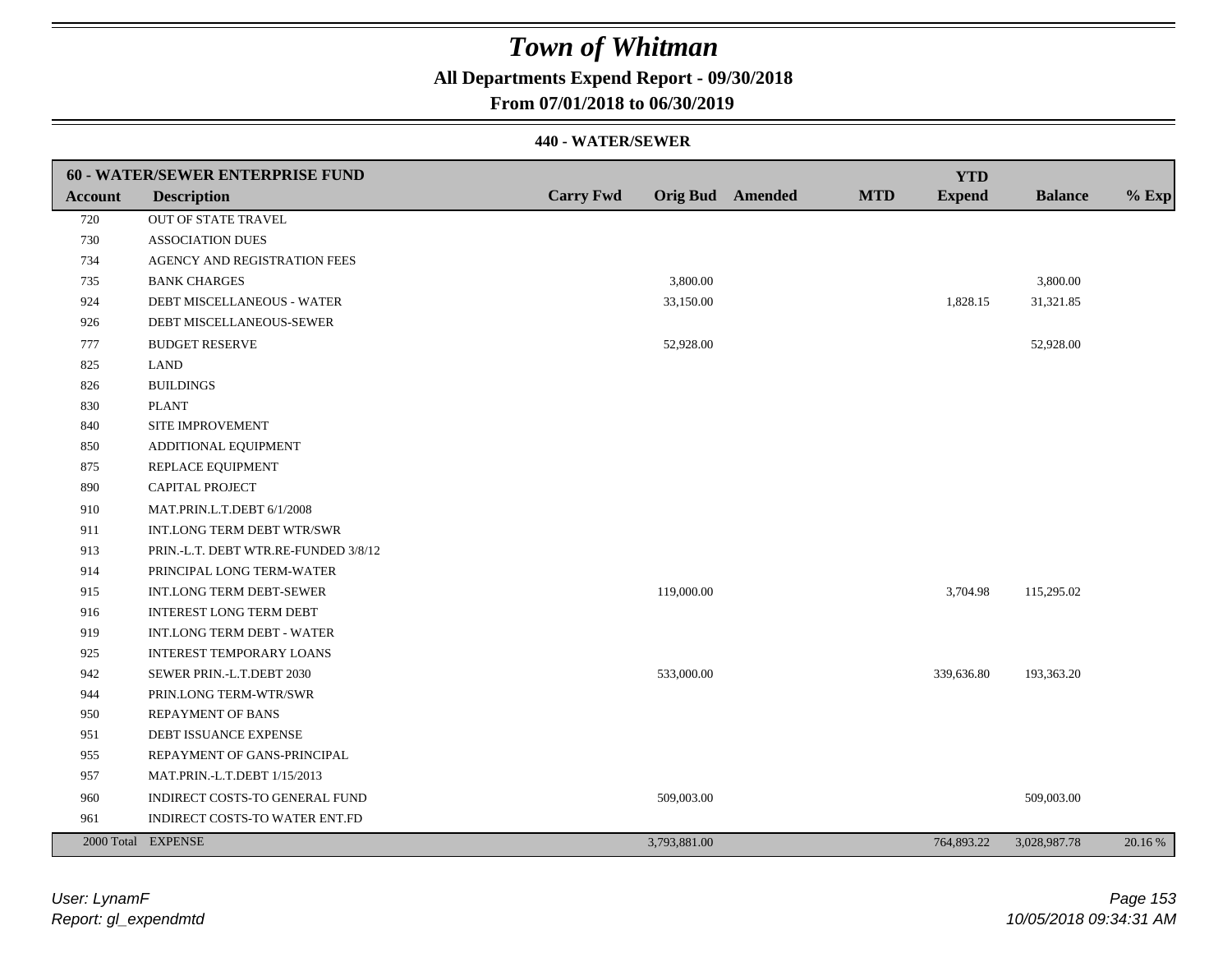**All Departments Expend Report - 09/30/2018**

### **From 07/01/2018 to 06/30/2019**

|                | <b>60 - WATER/SEWER ENTERPRISE FUND</b>             |                  |           |                         |            | <b>YTD</b>    |                |             |
|----------------|-----------------------------------------------------|------------------|-----------|-------------------------|------------|---------------|----------------|-------------|
| <b>Account</b> | <b>Description</b>                                  | <b>Carry Fwd</b> |           | <b>Orig Bud</b> Amended | <b>MTD</b> | <b>Expend</b> | <b>Balance</b> | $%$ Exp     |
| 956            | REPAYMENT OF BANS-PRINCIPAL                         |                  |           |                         |            |               |                |             |
|                | 2004 Total EXPENSE                                  |                  |           |                         |            |               |                | $100.00~\%$ |
| 962            | SEWER BOND REFUNDING EXPENSE                        |                  |           |                         |            |               |                |             |
|                | 2005 Total EXPENSE                                  |                  |           |                         |            |               |                | $100.00~\%$ |
| 311            | <b>COMPUTER SERVICES</b>                            |                  | 12,000.00 |                         |            | 3,043.64      | 8,956.36       |             |
| 344            | <b>POSTAGE</b>                                      |                  |           |                         |            | 393.56        | $-393.56$      |             |
|                | 2050 Total DATA PROCESSING AND MAILING              |                  | 12,000.00 |                         |            | 3,437.20      | 8,562.80       | 28.64 %     |
| 272            | <b>EQUIPMENT RENTAL</b>                             |                  |           |                         |            |               |                |             |
| 317            | <b>WATER TESTING</b>                                |                  |           |                         |            | 6,580.00      | $-6,580.00$    |             |
| 251            | <b>WATER MAINS</b>                                  |                  |           |                         |            | 3,033.56      | $-3,033.56$    |             |
| 253            | <b>HYDRANTS</b>                                     |                  |           |                         |            |               |                |             |
| 254            | <b>METERS</b>                                       |                  |           |                         |            | 2,970.00      | $-2,970.00$    |             |
| 582            | <b>UNIFORMS</b>                                     |                  |           |                         |            | 1,655.08      | $-1,655.08$    |             |
| 585            | MISCELLANEOUS EXPENSE                               |                  | 65,300.00 |                         |            | 2,605.24      | 62,694.76      |             |
|                | 2200 Total DIVISIONAL EXPENSE                       |                  | 65,300.00 |                         |            | 16,843.88     | 48,456.12      | 25.79 %     |
| 286            | WATER LEAK DETECTION                                |                  | 8,000.00  |                         |            |               | 8,000.00       |             |
|                | 2201 Total EXPENSE                                  |                  | 8,000.00  |                         |            |               | 8,000.00       | 0.00 %      |
| 999            |                                                     |                  |           |                         |            |               |                |             |
|                | 4469 Total S4 ATM5/18 INSTALL 2 ROOF-TOP UNITS - WM |                  |           |                         |            |               |                | 100.00 %    |
| 911            | INT.LONG TERM DEBT WTR/SWR                          |                  |           |                         |            |               |                |             |
| 944            | PRIN.LONG TERM-WTR/SWR                              |                  |           |                         |            |               |                |             |
| 999            |                                                     |                  |           |                         |            |               |                |             |
|                | 4472 Total A.6STM5/15DEBT SER.FY16 1ST PMT.BNDS.R.E |                  |           |                         |            |               |                | 100.00 %    |
| 999            |                                                     | 25,000.00        |           |                         |            |               | 25,000.00      |             |
|                | 4473 Total A10STM5/15ENG.SERV.UNIDIR.FLSH.PR.R.E.   | 25,000.00        |           |                         |            |               | 25,000.00      | 0.00 %      |
| 999            |                                                     |                  |           |                         |            |               |                |             |
|                | 4480 Total A31ATM5/16PUR2016CHEV.4W/D PICKUP W/PLOW |                  |           |                         |            |               |                | 100.00 %    |
| 999            |                                                     |                  |           |                         |            |               |                |             |
|                | 4482 Total A5STM5/15 DEBT SER.-TEMP.BORROWING-R.E.  |                  |           |                         |            |               |                | 100.00 %    |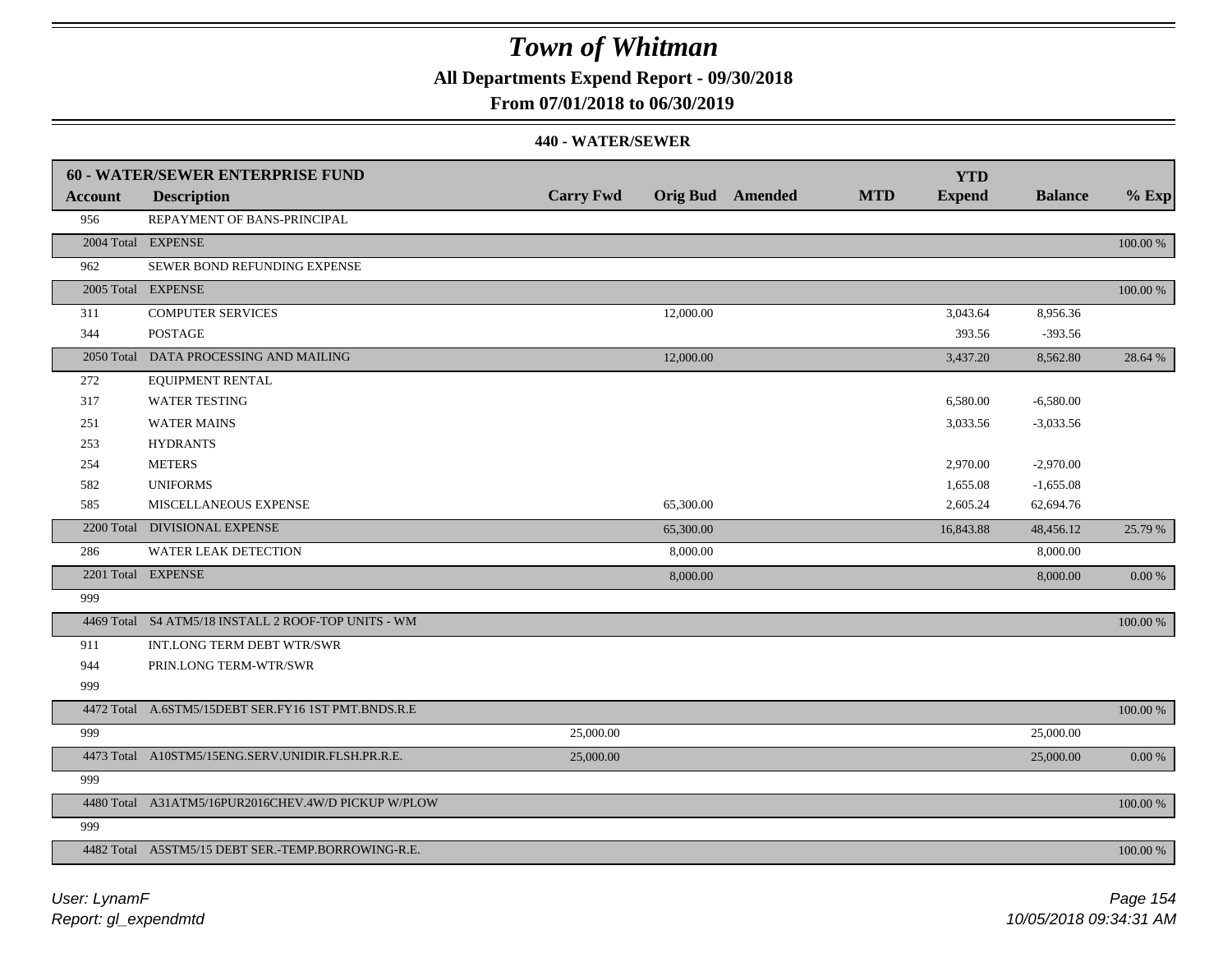**All Departments Expend Report - 09/30/2018**

### **From 07/01/2018 to 06/30/2019**

|         | <b>60 - WATER/SEWER ENTERPRISE FUND</b>              |                  |                         |            | <b>YTD</b>    |                |             |
|---------|------------------------------------------------------|------------------|-------------------------|------------|---------------|----------------|-------------|
| Account | <b>Description</b>                                   | <b>Carry Fwd</b> | <b>Orig Bud</b> Amended | <b>MTD</b> | <b>Expend</b> | <b>Balance</b> | $%$ Exp     |
| 999     |                                                      |                  |                         |            |               |                |             |
|         | 4483 Total A.33ATM5/09RELIN.3500FT.PIPE/REP.MANHOLE  |                  |                         |            |               |                | 100.00 %    |
| 999     |                                                      | 59,587.24        |                         |            |               | 59,587.24      |             |
|         | 4532 Total A.20ATM5/12FR.R.EARN.TO REP.SEW.SYS       | 59,587.24        |                         |            |               | 59,587.24      | $0.00\ \%$  |
| 999     |                                                      |                  |                         |            |               |                |             |
|         | 4538 Total A.31 ATM 5/10 50% PUR.E350 FORD CARGO VAN |                  |                         |            |               |                | $100.00~\%$ |
| 999     |                                                      |                  |                         |            |               |                |             |
|         | 4539 Total A13STM5/15FR.R.E.SEW.SERV.BROCK-PR.YRS    |                  |                         |            |               |                | $100.00~\%$ |
| 999     |                                                      |                  |                         |            |               |                |             |
|         | 4548 Total A.25ATM5/11FR.R.E. TO REP. WSTEWTR PUMPS  |                  |                         |            |               |                | 100.00 %    |
| 999     |                                                      |                  |                         |            |               |                |             |
|         | 4560 Total A.30 ATM 5/10 REPAIR WASTEWTR.PUMPS       |                  |                         |            |               |                | 100.00 %    |
| 999     |                                                      |                  |                         |            |               |                |             |
|         | 4562 Total A.30ATM5/16 REPLACE TRUCK BODY            |                  |                         |            |               |                | 100.00 %    |
| 999     |                                                      |                  |                         |            |               |                |             |
|         | 4577 Total DPW-SITE WORK & PERMIT/FACILITY IMPROV.   |                  |                         |            |               |                | 100.00 %    |
| 999     |                                                      | 18,301.96        |                         |            |               | 18,301.96      |             |
|         | 4579 Total A.5STM12/17 SWR.F.MAIN REP.& BY-PASS      | 18,301.96        |                         |            |               | 18,301.96      | $0.00\ \%$  |
| 999     |                                                      | 2,000.00         |                         |            |               | 2,000.00       |             |
|         | 4606 Total Res.Fnd. Trans.-Engin.Costs Rte.18 & 27   | 2,000.00         |                         |            |               | 2,000.00       | 0.00 %      |
| 999     |                                                      |                  |                         |            |               |                |             |
|         | 4608 Total A.21ATM5/12 FR.R.EARN.TO LEAK DETECT.     |                  |                         |            |               |                | 100.00 %    |
| 999     |                                                      |                  |                         |            |               |                |             |
|         | 4609 Total A.21 ATM5/14 FR.R.E.PUR&INST.BACK-UP GEN  |                  |                         |            |               |                | 100.00 %    |
| 999     |                                                      |                  |                         |            |               |                |             |
|         | 4610 Total A.22ATM5/14FR.R.E.REP.&REPL.EQ@PUMP STA.  |                  |                         |            |               |                | 100.00 %    |
| 999     |                                                      |                  |                         |            |               |                |             |
|         | 4611 Total A2 STM 5/17 PRIOR YEAR BILL               |                  |                         |            |               |                | 100.00 %    |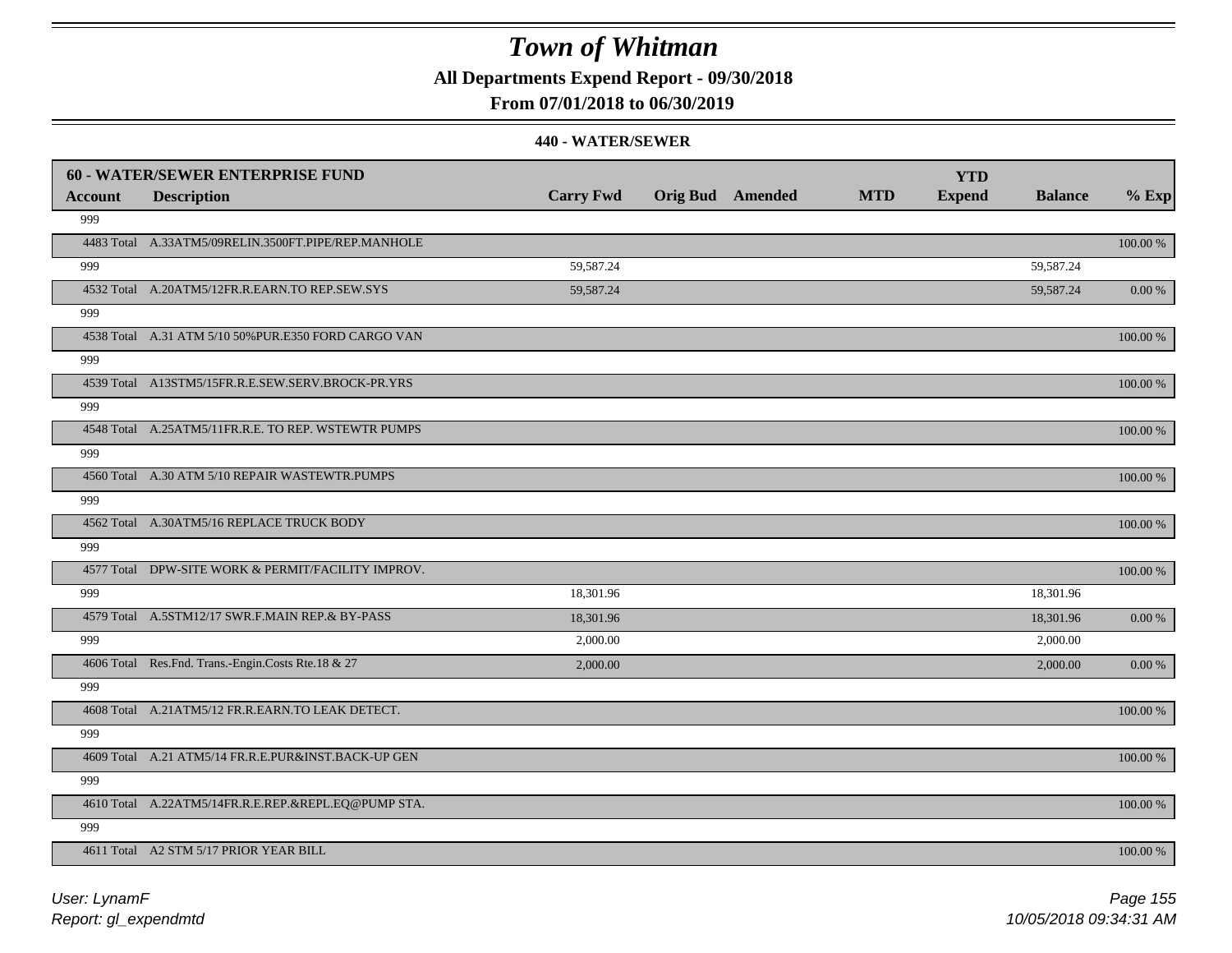**All Departments Expend Report - 09/30/2018**

### **From 07/01/2018 to 06/30/2019**

|         | 60 - WATER/SEWER ENTERPRISE FUND               | <b>Carry Fwd</b> | <b>Orig Bud</b> | Amended | <b>MTD</b> | <b>YTD</b>    | <b>Balance</b> |            |
|---------|------------------------------------------------|------------------|-----------------|---------|------------|---------------|----------------|------------|
| Account | <b>Description</b>                             |                  |                 |         |            | <b>Expend</b> |                | $%$ Exp    |
| 999     |                                                |                  |                 |         |            |               |                |            |
|         | 4612 Total A.3STM 12/17 PUR.WATER METERS       |                  |                 |         |            |               |                | 100.00 %   |
| 999     |                                                | 411,152.20       |                 |         |            | 34,763.79     | 376,388.41     |            |
|         | 4613 Total A.4STM12/17 SWR.EASEMNT SURVEYG ETC | 411,152.20       |                 |         |            | 34,763.79     | 376,388.41     | 8.45 %     |
| 999     |                                                |                  |                 |         |            |               |                |            |
|         | 4614 Total A.30ATM 5/10 WASTEWTR.UPGRADES FY06 |                  |                 |         |            |               |                | $100.00\%$ |
|         | 440 Total WATER/SEWER                          | 516,041.40       | 4,522,500.00    |         |            | 1.016.910.86  | 4,021,630.54   |            |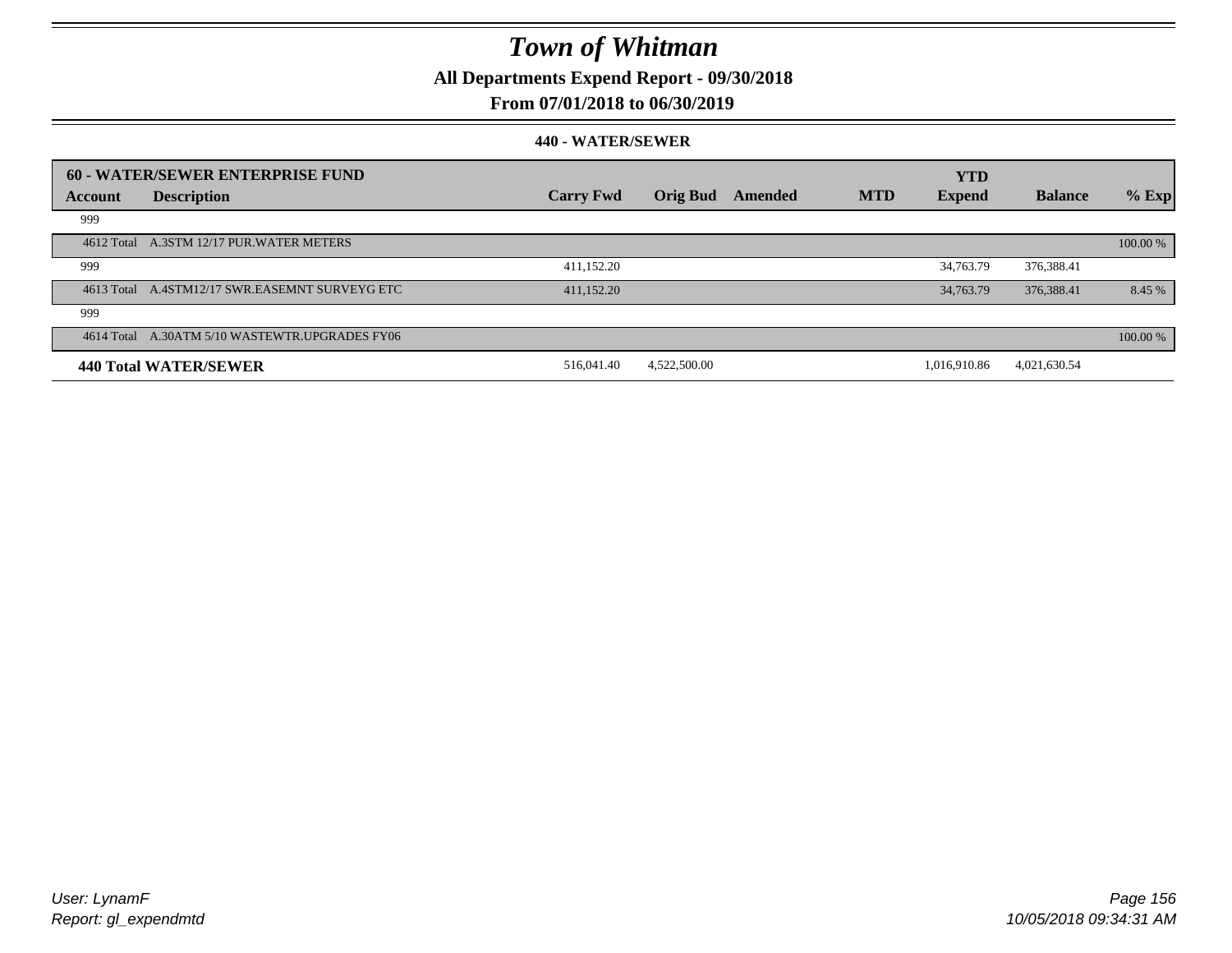**All Departments Expend Report - 09/30/2018**

### **From 07/01/2018 to 06/30/2019**

#### **441 - SEWER ENCUMBRANCE**

|                | 60 - WATER/SEWER ENTERPRISE FUND     |                  |                         |            | <b>YTD</b>    |                |          |
|----------------|--------------------------------------|------------------|-------------------------|------------|---------------|----------------|----------|
| <b>Account</b> | <b>Description</b>                   | <b>Carry Fwd</b> | <b>Orig Bud</b> Amended | <b>MTD</b> | <b>Expend</b> | <b>Balance</b> | $%$ Exp  |
| 380            | DISPOSAL COSTS                       |                  |                         |            |               |                |          |
|                | 2000 Total EXPENSE                   |                  |                         |            |               |                | 100.00 % |
| 938            | FY 2018 ENCUMBRANCES                 | 850,000.00       |                         |            |               | 850,000.00     |          |
| 939            | FY2015 ENCUMBRANCES                  |                  |                         |            |               |                |          |
| 940            | FY2016 ENCUMBRANCES                  |                  |                         |            |               |                |          |
| 943            | <b>FY2012 ENCUMBRANCES</b>           |                  |                         |            |               |                |          |
| 945            | FY2013 ENCUMBRANCES                  |                  |                         |            |               |                |          |
| 946            | FY2010 ENCUMBRANCES                  |                  |                         |            |               |                |          |
| 948            | <b>FY07 ENCUMBRANCES</b>             |                  |                         |            |               |                |          |
| 949            | FY2014 ENCUMBRANCES                  |                  |                         |            |               |                |          |
| 953            | FY2009 ENCUMBRANCES                  |                  |                         |            |               |                |          |
| 958            | FY2005 ENCUMBRANCES                  |                  |                         |            |               |                |          |
| 959            | FY2006 ENCUMBRANCES                  |                  |                         |            |               |                |          |
| 965            | SEWER FY13 DISPOSAL COSTS ENCUMBERED |                  |                         |            |               |                |          |
| 966            | SEWER FY14 DISPOSAL COSTS ENCUMBERED |                  |                         |            |               |                |          |
| 967            | SEWER FY15 DISPOSAL COSTS ENCUMBERED |                  |                         |            |               |                |          |
| 941            | FY 2017 ENCUMBRANCES                 |                  |                         |            |               |                |          |
|                | 2001 Total EXPENSE                   | 850,000.00       |                         |            |               | 850,000.00     | 0.00 %   |
| 765            | INDIR.COSTS DUE TO GEN.FD.FY95       |                  |                         |            |               |                |          |
| 766            | INDIR.COSTS DUE TO GEN.FD.FY96       |                  |                         |            |               |                |          |
| 767            | INDIR.COSTS DUE TO GEN.FD FY97       |                  |                         |            |               |                |          |
| 768            | INDIR.COSTS DUE TO GEN.FD.FY98       |                  |                         |            |               |                |          |
| 769            | INDIR.COSTS DUE TO GEN.FD.FY99       |                  |                         |            |               |                |          |
|                | 2002 Total EXPENSE                   |                  |                         |            |               |                | 100.00 % |
| 863            | IND.COSTS FY00 DUE TO GF-PR.YR       |                  |                         |            |               |                |          |
| 869            | INDIR.COSTS DUE TO G.FND-PR.YR       |                  |                         |            |               |                |          |
|                | 2003 Total EXPENSE                   |                  |                         |            |               |                | 100.00 % |
|                | <b>441 Total SEWER ENCUMBRANCE</b>   | 850,000.00       |                         |            |               | 850,000.00     |          |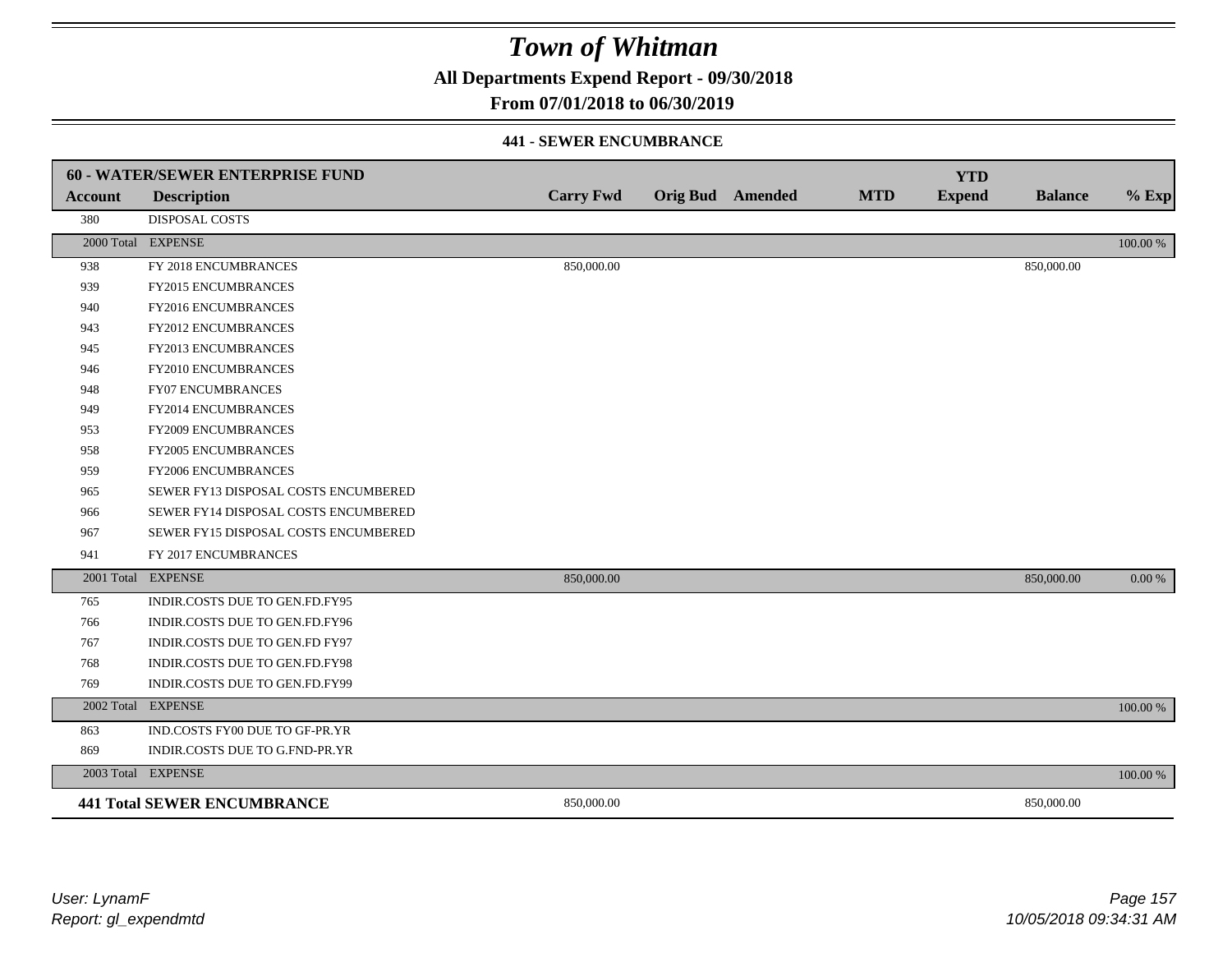**All Departments Expend Report - 09/30/2018**

### **From 07/01/2018 to 06/30/2019**

#### **451 - WATER ENCUMBRANCE**

|         | 60 - WATER/SEWER ENTERPRISE FUND   |                  |                 |         |            | <b>YTD</b>    |                |          |
|---------|------------------------------------|------------------|-----------------|---------|------------|---------------|----------------|----------|
| Account | <b>Description</b>                 | <b>Carry Fwd</b> | <b>Orig Bud</b> | Amended | <b>MTD</b> | <b>Expend</b> | <b>Balance</b> | $%$ Exp  |
| 941     | FY 2017 ENCUMBRANCES               |                  |                 |         |            |               |                |          |
|         | 2000 Total EXPENSE                 |                  |                 |         |            |               |                | 100.00 % |
| 938     | FY 2018 ENCUMBRANCES               | 22,174.78        |                 |         |            | 22,174.78     |                |          |
| 939     | <b>FY2015 ENCUMBRANCES</b>         |                  |                 |         |            |               |                |          |
| 940     | <b>FY2016 ENCUMBRANCES</b>         |                  |                 |         |            |               |                |          |
| 949     | <b>FY2014 ENCUMBRANCES</b>         |                  |                 |         |            |               |                |          |
|         | 2001 Total EXPENSE                 | 22,174.78        |                 |         |            | 22,174.78     |                | 100.00 % |
|         | <b>451 Total WATER ENCUMBRANCE</b> | 22,174.78        |                 |         |            | 22,174.78     |                |          |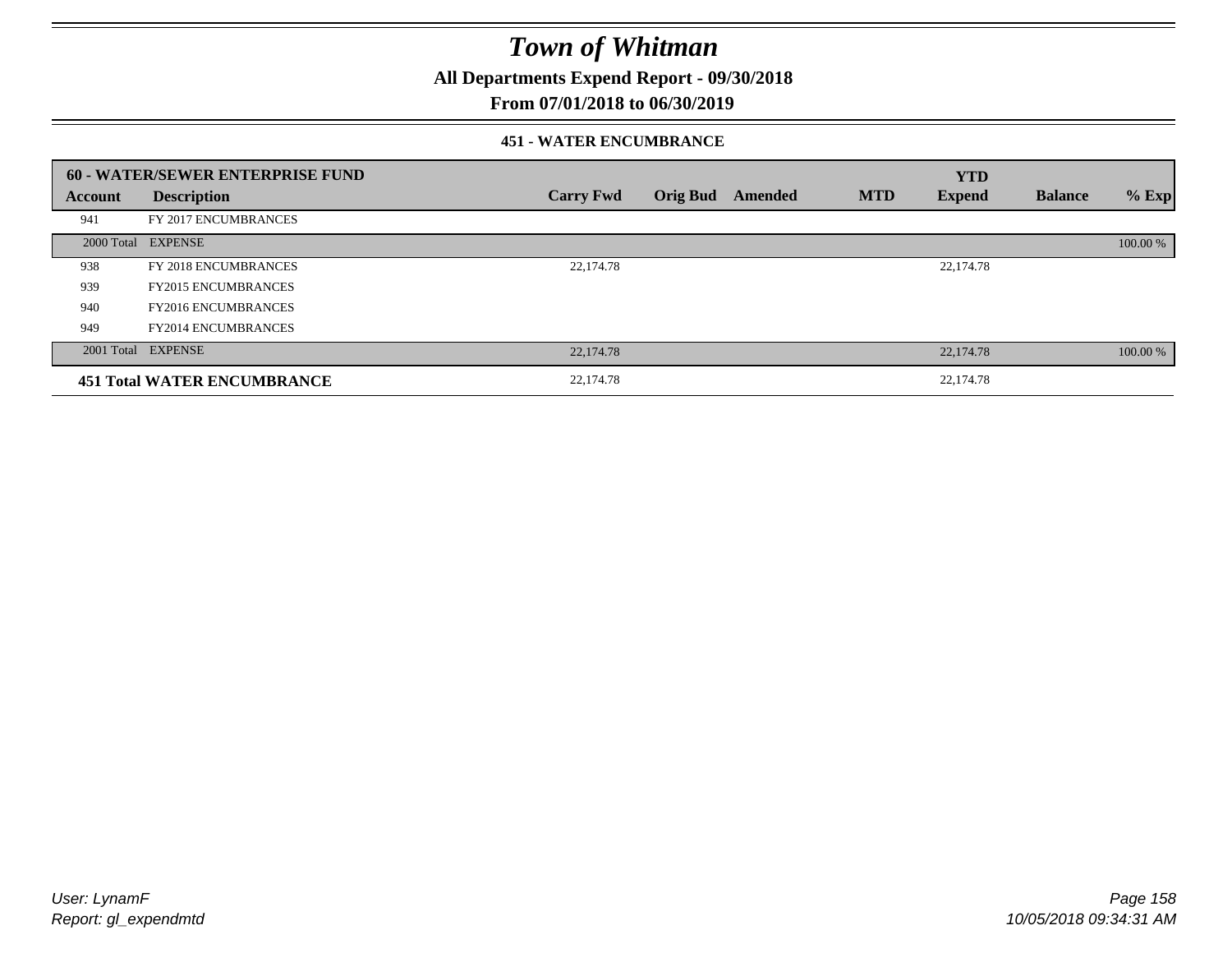**All Departments Expend Report - 09/30/2018**

### **From 07/01/2018 to 06/30/2019**

|                 | <b>60 - WATER/SEWER ENTERPRISE FUND</b> |                  |                  |            | YTD           |                |            |
|-----------------|-----------------------------------------|------------------|------------------|------------|---------------|----------------|------------|
| Account         | <b>Description</b>                      | <b>Carry Fwd</b> | Orig Bud Amended | <b>MTD</b> | <b>Expend</b> | <b>Balance</b> | $%$ Exp    |
| 005             | <b>TRASH FEE REFUNDS</b>                |                  |                  |            |               |                |            |
| 1997 Total 1997 |                                         |                  |                  |            |               |                | $100.00\%$ |
|                 | <b>850 Total TAX REFUNDS</b>            |                  |                  |            |               |                |            |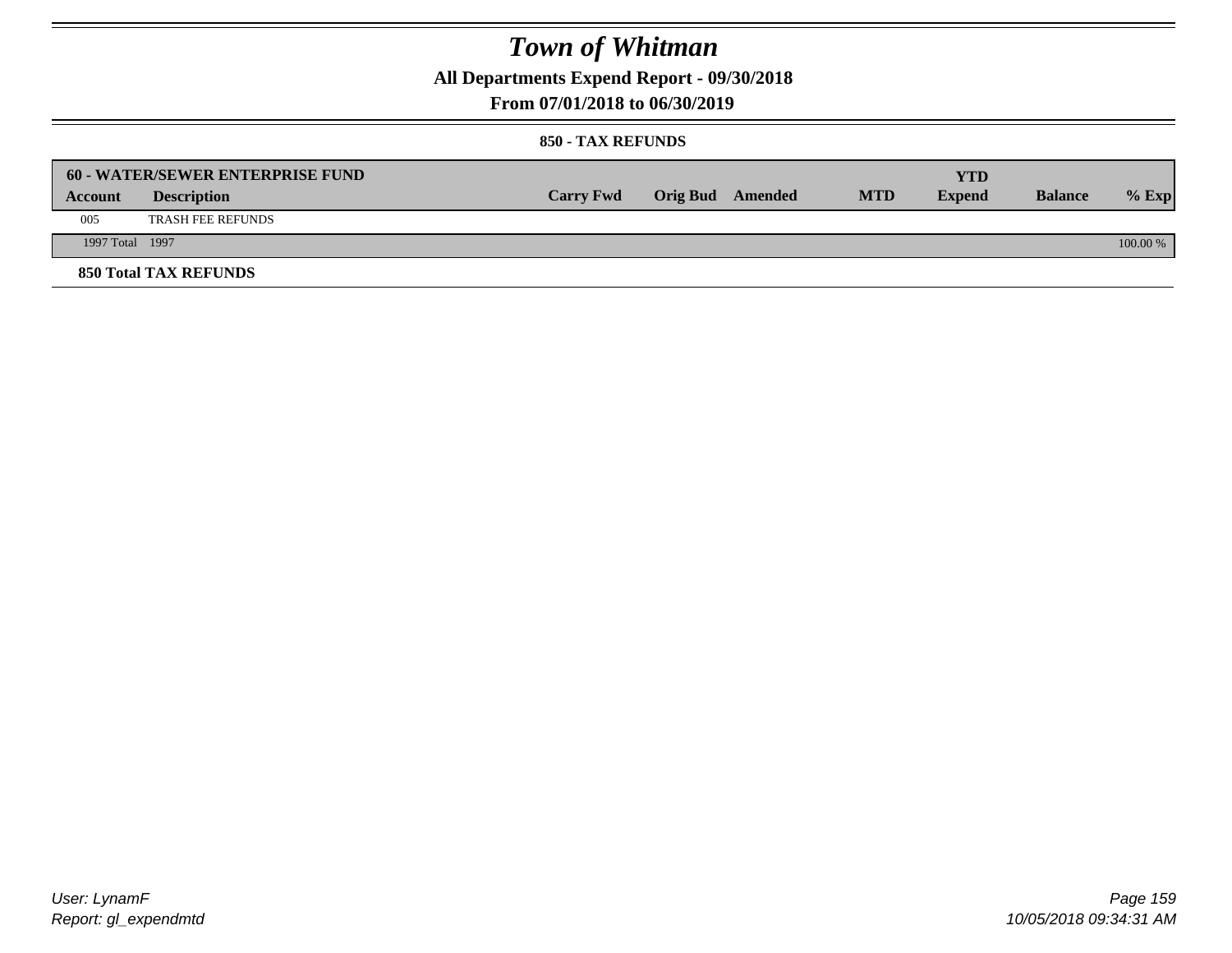**All Departments Expend Report - 09/30/2018**

**From 07/01/2018 to 06/30/2019**

#### **851 - FIRE REVOLVING**

|         | 60 - WATER/SEWER ENTERPRISE FUND |                  |                  |            | YTD           |                |          |
|---------|----------------------------------|------------------|------------------|------------|---------------|----------------|----------|
| Account | <b>Description</b>               | <b>Carry Fwd</b> | Orig Bud Amended | <b>MTD</b> | <b>Expend</b> | <b>Balance</b> | $%$ Exp  |
| 008     | <b>SEWER DETAILS</b>             |                  |                  |            |               |                |          |
|         | 1000 Total SALARIES              |                  |                  |            |               |                | 100.00 % |
|         | <b>851 Total FIRE REVOLVING</b>  |                  |                  |            |               |                |          |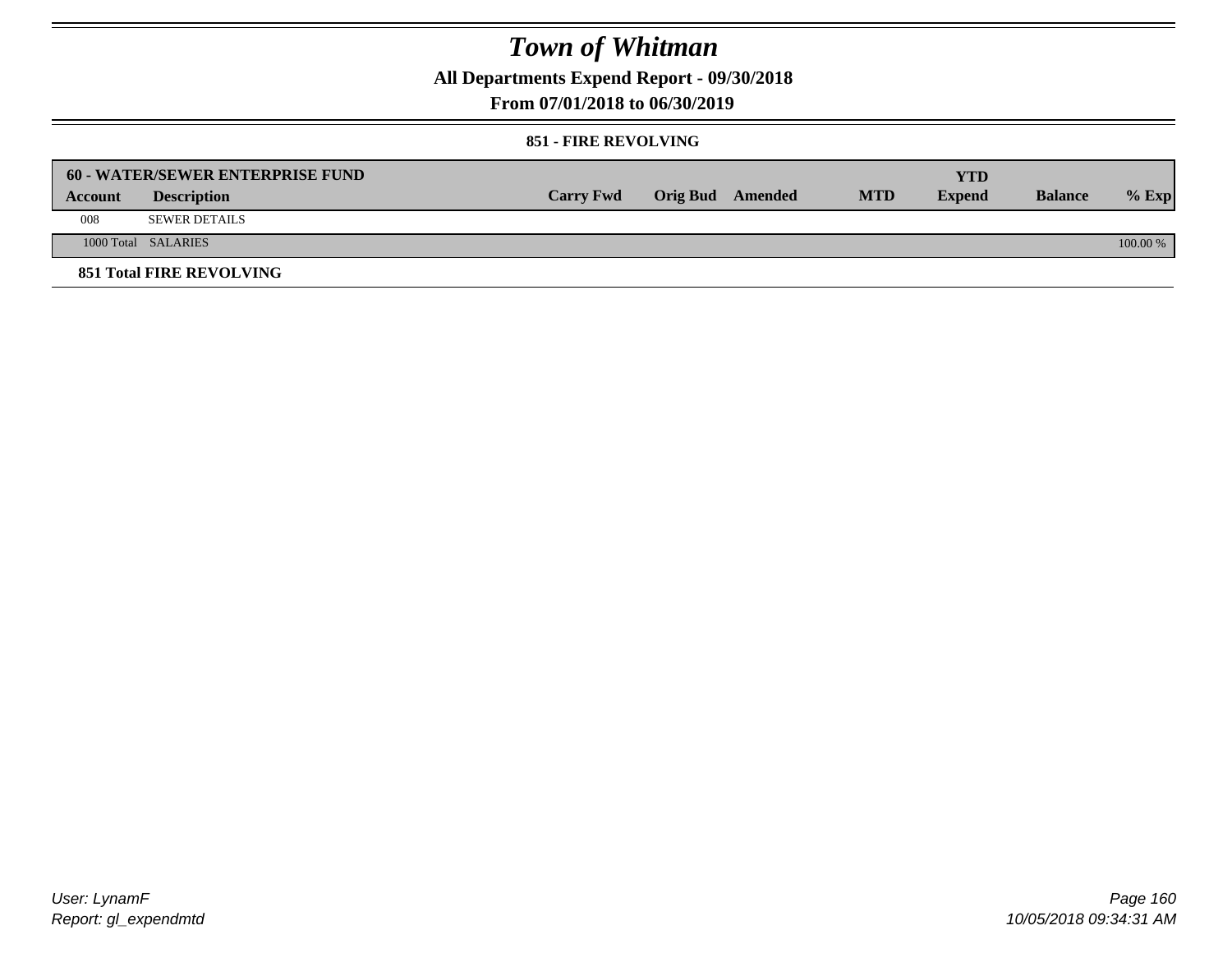**All Departments Expend Report - 09/30/2018**

**From 07/01/2018 to 06/30/2019**

#### **852 - POLICE REVOLVING**

|         | <b>60 - WATER/SEWER ENTERPRISE FUND</b> |                  |                  |            | <b>YTD</b>    |                |            |
|---------|-----------------------------------------|------------------|------------------|------------|---------------|----------------|------------|
| Account | <b>Description</b>                      | <b>Carry Fwd</b> | Orig Bud Amended | <b>MTD</b> | <b>Expend</b> | <b>Balance</b> | $\%$ Exp   |
| 008     | <b>SEWER DETAILS</b>                    |                  |                  |            |               |                |            |
|         | 1000 Total SALARIES                     |                  |                  |            |               |                | $100.00\%$ |
|         | <b>852 Total POLICE REVOLVING</b>       |                  |                  |            |               |                |            |

*Report: gl\_expendmtd User: LynamF*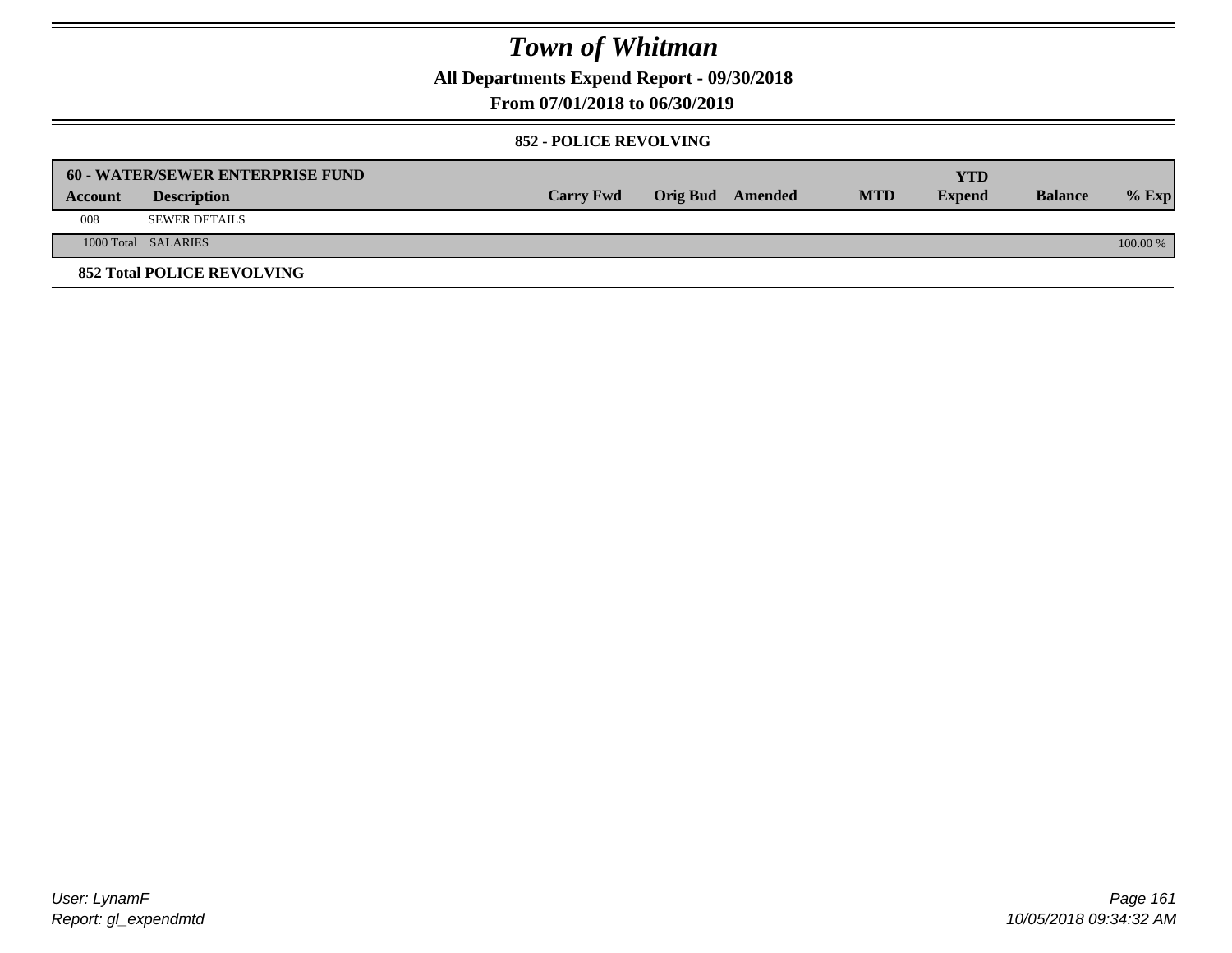### **All Departments Expend Report - 09/30/2018**

### **From 07/01/2018 to 06/30/2019**

### **870 - AGENCY**

|         | <b>60 - WATER/SEWER ENTERPRISE FUND</b> |                  |                 |                |            | <b>YTD</b>    |                |          |
|---------|-----------------------------------------|------------------|-----------------|----------------|------------|---------------|----------------|----------|
| Account | <b>Description</b>                      | <b>Carry Fwd</b> | <b>Orig Bud</b> | <b>Amended</b> | <b>MTD</b> | <b>Expend</b> | <b>Balance</b> | $%$ Exp  |
| 027     | <b>GUAR.DEPOSIT INTEREST-REFUND</b>     |                  |                 |                |            |               |                |          |
| 029     | <b>GUARANTEED DEPOSITS REFUNDED</b>     |                  |                 |                |            |               |                |          |
| 055     | <b>GUARANTEED DEP.J.TASSINARI</b>       |                  |                 |                |            |               |                |          |
| 056     | <b>GUARANTEE DEP.REFND.-J. KELLEHER</b> |                  |                 |                |            |               |                |          |
| 059     | <b>GUARANTEE DEPOSITS FORFIETED</b>     |                  |                 |                |            |               |                |          |
| 236     | GUAR.DEPOSITS REFUNDED-CONSTR.TECH.     |                  |                 |                |            |               |                |          |
| 237     | <b>GUARENTEE DEPOSITS REFUNDED</b>      |                  |                 |                |            |               |                |          |
| 410     | GUAR.DEP.REFNDED-R. Robertson           |                  |                 |                |            |               |                |          |
|         | 2000 Total EXPENSE                      |                  |                 |                |            |               |                | 100.00 % |
| 899     | <b>EXCHANGE ACCOUNT</b>                 |                  |                 |                |            |               |                |          |
|         | 2002 Total EXPENSE                      |                  |                 |                |            |               |                | 100.00 % |
|         | <b>870 Total AGENCY</b>                 |                  |                 |                |            |               |                |          |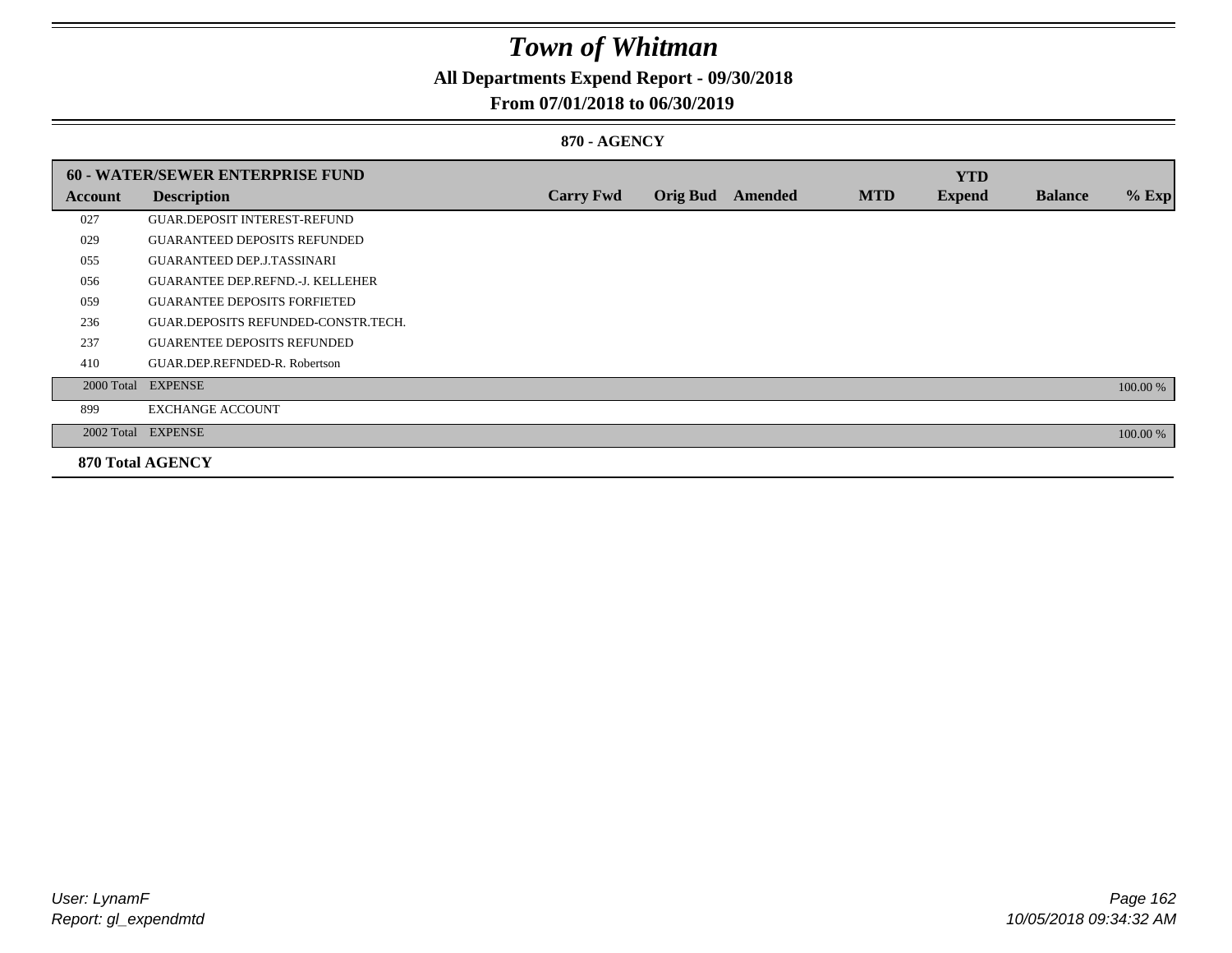**All Departments Expend Report - 09/30/2018**

### **From 07/01/2018 to 06/30/2019**

#### **873 - USER CHARGES REFUNDS**

|                 | 60 - WATER/SEWER ENTERPRISE FUND |                  |                  |            | <b>YTD</b>    |                |          |
|-----------------|----------------------------------|------------------|------------------|------------|---------------|----------------|----------|
| <b>Account</b>  | <b>Description</b>               | <b>Carry Fwd</b> | Orig Bud Amended | <b>MTD</b> | <b>Expend</b> | <b>Balance</b> | $%$ Exp  |
| 053             | SEWER RATES REFUNDS              |                  |                  |            |               |                |          |
| 1999 Total 1999 |                                  |                  |                  |            |               |                | 100.00 % |
| 053             | <b>SEWER RATES REFUNDS</b>       |                  |                  |            |               |                |          |
|                 | 2001 Total EXPENSE               |                  |                  |            |               |                | 100.00 % |
| 053             | SEWER RATES REFUNDS              |                  |                  |            |               |                |          |
|                 | 2002 Total EXPENSE               |                  |                  |            |               |                | 100.00 % |
| 053             | <b>SEWER RATES REFUNDS</b>       |                  |                  |            |               |                |          |
|                 | 2003 Total EXPENSE               |                  |                  |            |               |                | 100.00 % |
| 053             | SEWER RATES REFUNDS              |                  |                  |            |               |                |          |
| 178             | SEWER LIEN REFUNDS               |                  |                  |            |               |                |          |
|                 | 2004 Total EXPENSE               |                  |                  |            |               |                | 100.00 % |
| 053             | SEWER RATES REFUNDS              |                  |                  |            |               |                |          |
| 178             | SEWER LIEN REFUNDS               |                  |                  |            |               |                |          |
|                 | 2005 Total EXPENSE               |                  |                  |            |               |                | 100.00 % |
| 053             | SEWER RATES REFUNDS              |                  |                  |            |               |                |          |
|                 | 2006 Total EXPENSE               |                  |                  |            |               |                | 100.00 % |
| 053             | SEWER RATES REFUNDS              |                  |                  |            |               |                |          |
| 178             | SEWER LIEN REFUNDS               |                  |                  |            |               |                |          |
|                 | 2007 Total EXPENSE               |                  |                  |            |               |                | 100.00 % |
| 053             | SEWER RATES REFUNDS              |                  |                  |            |               |                |          |
| 178             | SEWER LIEN REFUNDS               |                  |                  |            |               |                |          |
|                 | 2008 Total EXPENSE               |                  |                  |            |               |                | 100.00 % |
| 053             | SEWER RATES REFUNDS              |                  |                  |            |               |                |          |
| 178             | SEWER LIEN REFUNDS               |                  |                  |            |               |                |          |
|                 | 2009 Total EXPENSE               |                  |                  |            |               |                | 100.00 % |
| 053             | SEWER RATES REFUNDS              |                  |                  |            |               |                |          |
| 178             | SEWER LIEN REFUNDS               |                  |                  |            |               |                |          |
|                 | 2010 Total EXPENSE               |                  |                  |            |               |                | 100.00 % |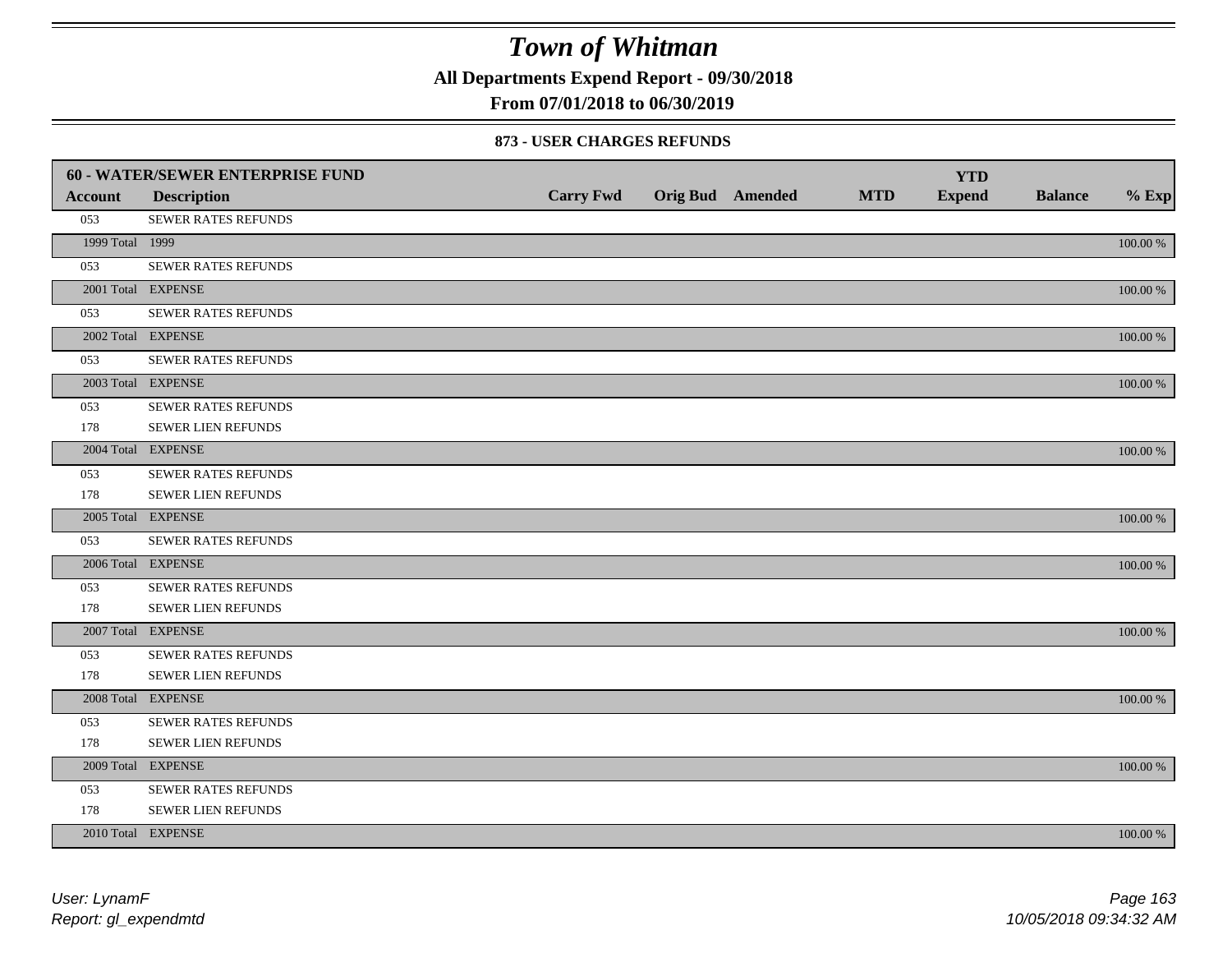**All Departments Expend Report - 09/30/2018**

### **From 07/01/2018 to 06/30/2019**

#### **873 - USER CHARGES REFUNDS**

|                | 60 - WATER/SEWER ENTERPRISE FUND |                  |                         |            | <b>YTD</b>    |                |             |
|----------------|----------------------------------|------------------|-------------------------|------------|---------------|----------------|-------------|
| <b>Account</b> | <b>Description</b>               | <b>Carry Fwd</b> | <b>Orig Bud</b> Amended | <b>MTD</b> | <b>Expend</b> | <b>Balance</b> | $%$ Exp     |
| 053            | SEWER RATES REFUNDS              |                  |                         |            |               |                |             |
|                | 2011 Total EXPENSE               |                  |                         |            |               |                | 100.00 %    |
| 053            | SEWER RATES REFUNDS              |                  |                         |            |               |                |             |
| 178            | SEWER LIEN REFUNDS               |                  |                         |            |               |                |             |
|                | 2012 Total EXPENSE               |                  |                         |            |               |                | 100.00 %    |
| 053            | SEWER RATES REFUNDS              |                  |                         |            |               |                |             |
| 173            | <b>WATER LIEN REFUNDS</b>        |                  |                         |            |               |                |             |
| 178            | SEWER LIEN REFUNDS               |                  |                         |            |               |                |             |
|                | 2013 Total EXPENSE               |                  |                         |            |               |                | 100.00 %    |
| 046            | WATER RATES REFUNDS              |                  |                         |            |               |                |             |
| 053            | SEWER RATES REFUNDS              |                  |                         |            |               |                |             |
| 173            | WATER LIEN REFUNDS               |                  |                         |            |               |                |             |
| 178            | <b>SEWER LIEN REFUNDS</b>        |                  |                         |            |               |                |             |
|                | 2014 Total EXPENSE               |                  |                         |            |               |                | 100.00 %    |
| 046            | <b>WATER RATES REFUNDS</b>       |                  |                         |            |               |                |             |
| 053            | SEWER RATES REFUNDS              |                  |                         |            |               |                |             |
| 173            | WATER LIEN REFUNDS               |                  |                         |            |               |                |             |
| 178            | SEWER LIEN REFUNDS               |                  |                         |            |               |                |             |
|                | 2015 Total EXPENSE               |                  |                         |            |               |                | 100.00 %    |
| 046            | <b>WATER RATES REFUNDS</b>       |                  |                         |            |               |                |             |
| 053            | SEWER RATES REFUNDS              |                  |                         |            |               |                |             |
| 173            | <b>WATER LIEN REFUNDS</b>        |                  |                         |            |               |                |             |
| 178            | SEWER LIEN REFUNDS               |                  |                         |            |               |                |             |
|                | 2016 Total EXPENSE               |                  |                         |            |               |                | 100.00 %    |
| 046            | WATER RATES REFUNDS              |                  |                         |            |               |                |             |
| 053            | <b>SEWER RATES REFUNDS</b>       |                  |                         |            |               |                |             |
| 173            | <b>WATER LIEN REFUNDS</b>        |                  |                         |            |               |                |             |
| 178            | <b>SEWER LIEN REFUNDS</b>        |                  |                         |            |               |                |             |
|                | 2017 Total EXPENSE               |                  |                         |            |               |                | $100.00~\%$ |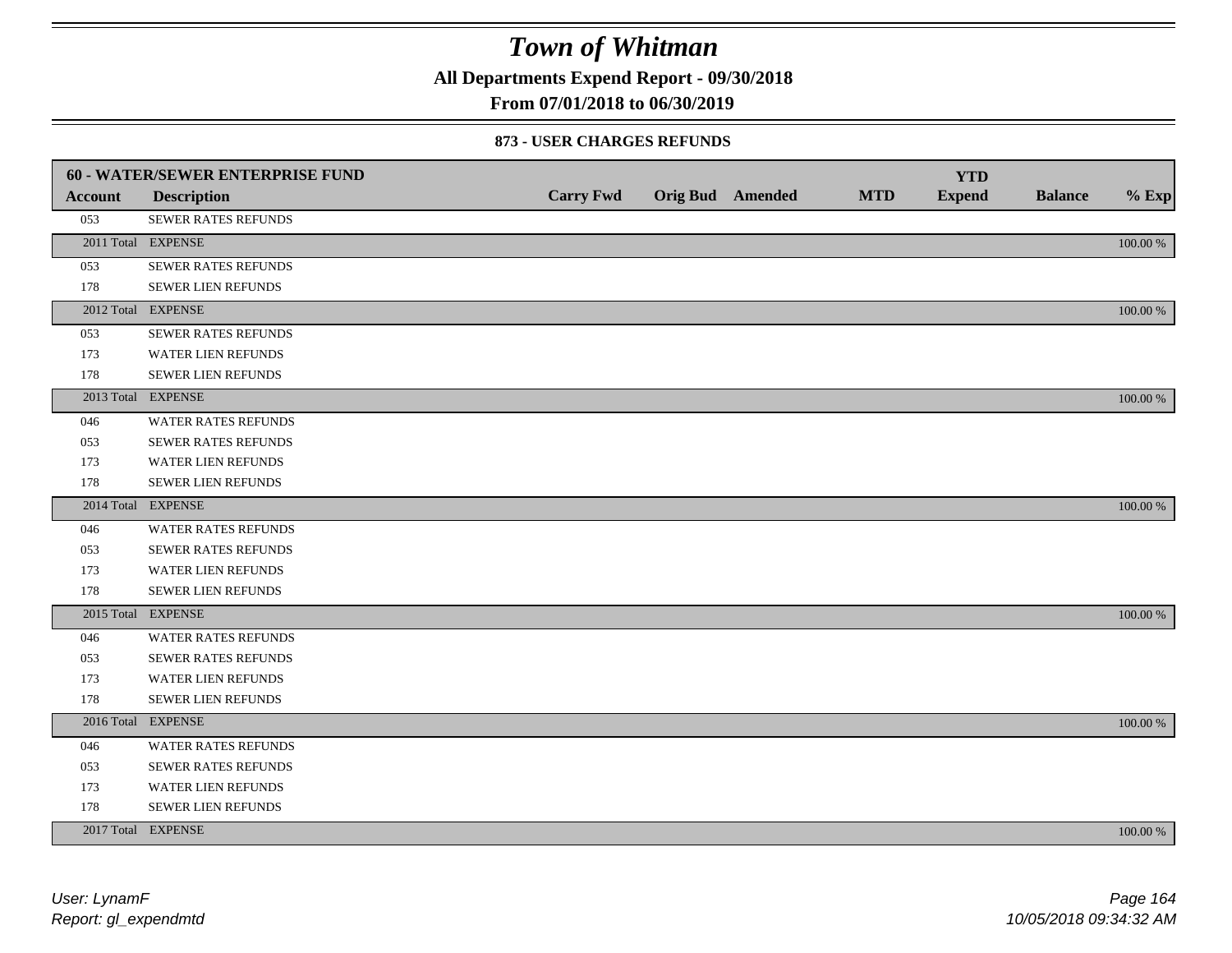**All Departments Expend Report - 09/30/2018**

### **From 07/01/2018 to 06/30/2019**

#### **873 - USER CHARGES REFUNDS**

|         | 60 - WATER/SEWER ENTERPRISE FUND      |                  |                 |         |            | <b>YTD</b>    |                |          |
|---------|---------------------------------------|------------------|-----------------|---------|------------|---------------|----------------|----------|
| Account | <b>Description</b>                    | <b>Carry Fwd</b> | <b>Orig Bud</b> | Amended | <b>MTD</b> | <b>Expend</b> | <b>Balance</b> | $%$ Exp  |
| 046     | <b>WATER RATES REFUNDS</b>            |                  |                 |         |            |               |                |          |
| 053     | <b>SEWER RATES REFUNDS</b>            |                  |                 |         |            |               |                |          |
| 173     | <b>WATER LIEN REFUNDS</b>             |                  |                 |         |            |               |                |          |
| 178     | <b>SEWER LIEN REFUNDS</b>             |                  |                 |         |            |               |                |          |
|         | 2018 Total EXPENSE                    |                  |                 |         |            |               |                | 100.00 % |
| 046     | <b>WATER RATES REFUNDS</b>            |                  |                 |         |            |               |                |          |
| 053     | <b>SEWER RATES REFUNDS</b>            |                  |                 |         |            |               |                |          |
| 173     | <b>WATER LIEN REFUNDS</b>             |                  |                 |         |            |               |                |          |
| 178     | <b>SEWER LIEN REFUNDS</b>             |                  |                 |         |            |               |                |          |
|         | 2019 Total EXPENSE                    |                  |                 |         |            |               |                | 100.00 % |
|         | <b>873 Total USER CHARGES REFUNDS</b> |                  |                 |         |            |               |                |          |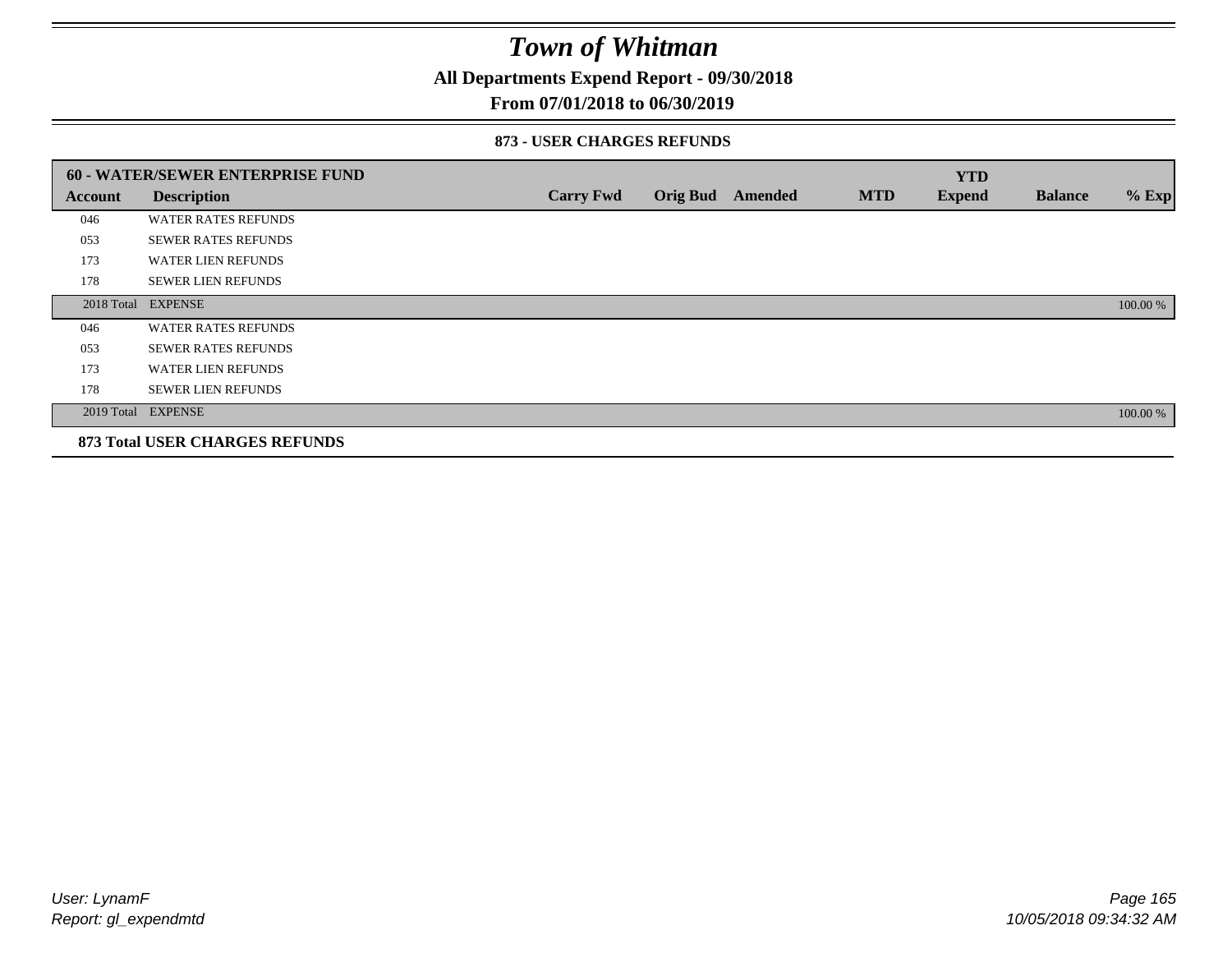**All Departments Expend Report - 09/30/2018**

### **From 07/01/2018 to 06/30/2019**

#### **875 - MISCELLANEOUS**

|         | <b>60 - WATER/SEWER ENTERPRISE FUND</b> |                  |  |                         |            | YTD           |                |            |
|---------|-----------------------------------------|------------------|--|-------------------------|------------|---------------|----------------|------------|
| Account | <b>Description</b>                      | <b>Carry Fwd</b> |  | <b>Orig Bud</b> Amended | <b>MTD</b> | <b>Expend</b> | <b>Balance</b> | $%$ Exp    |
| 044     | REFUNDS-PRIOR YEARS                     |                  |  |                         |            |               |                |            |
| 080     | WTR/SWR REFUNDS-PEN.&INT.               |                  |  |                         |            |               |                |            |
|         | 2000 Total EXPENSE                      |                  |  |                         |            |               |                | $100.00\%$ |
|         | <b>875 Total MISCELLANEOUS</b>          |                  |  |                         |            |               |                |            |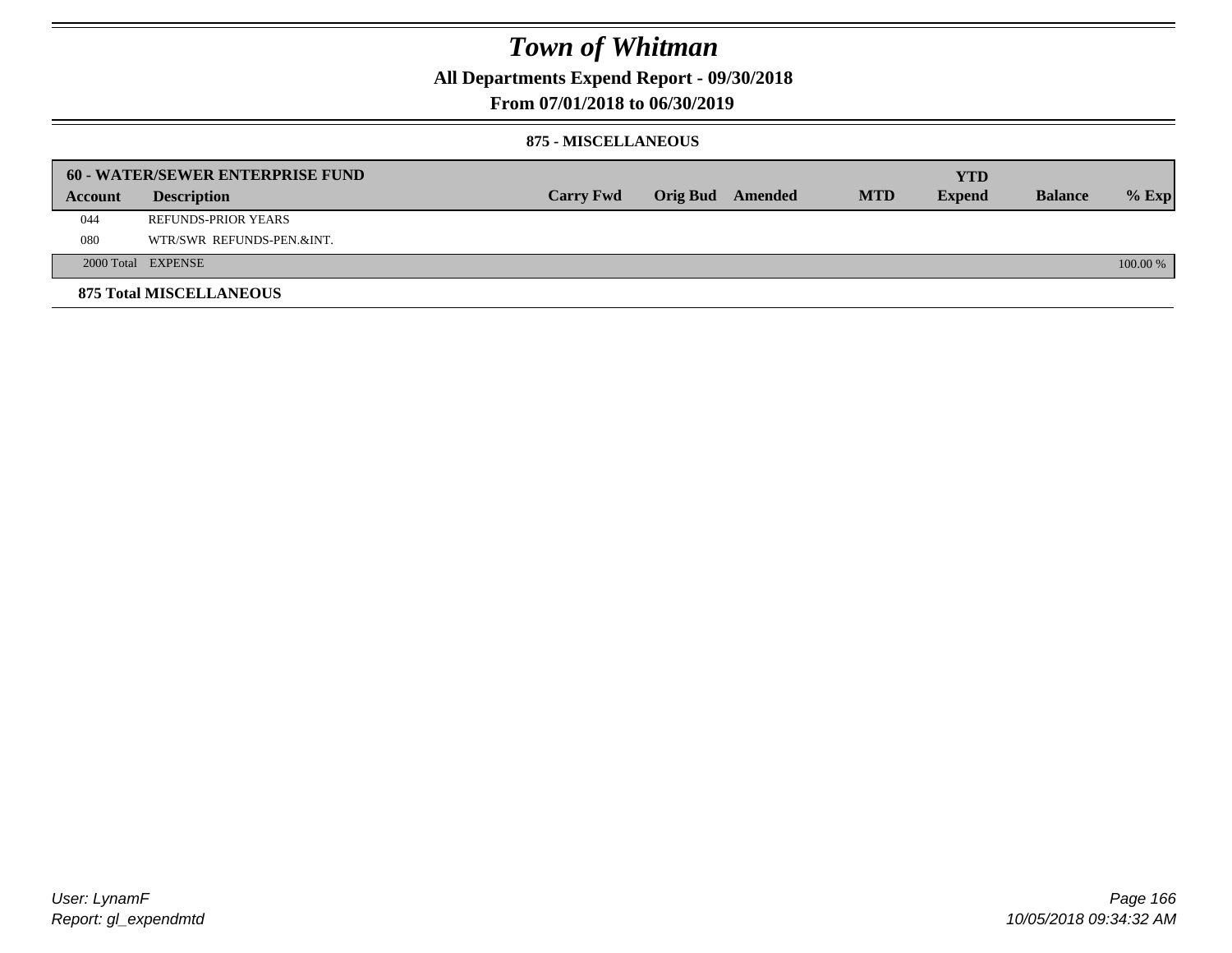**All Departments Expend Report - 09/30/2018**

**From 07/01/2018 to 06/30/2019**

#### **878 - OTHER FINANCING USES**

|         | 60 - WATER/SEWER ENTERPRISE FUND            |                  |                 |         |            | <b>YTD</b>    |                |          |
|---------|---------------------------------------------|------------------|-----------------|---------|------------|---------------|----------------|----------|
| Account | <b>Description</b>                          | <b>Carry Fwd</b> | <b>Orig Bud</b> | Amended | <b>MTD</b> | <b>Expend</b> | <b>Balance</b> | $%$ Exp  |
| 400     | <b>GENERAL FUND</b>                         |                  |                 |         |            |               |                |          |
| 401     | WTR/SWR CAPITAL PROJ. FUND                  |                  |                 |         |            |               |                |          |
|         | 2100 Total INTERFUND TRANSFERS              |                  |                 |         |            |               |                | 100.00 % |
| 501     | PREMIUM ON SALE OF BONDS                    |                  |                 |         |            |               |                |          |
|         | 2101 Total INTERFUND TRANSFERS              |                  |                 |         |            |               |                | 100.00 % |
|         | <b>878 Total OTHER FINANCING USES</b>       |                  |                 |         |            |               |                |          |
|         | <b>60 Total WATER/SEWER ENTERPRISE FUND</b> | 1,711,360.76     | 4,522,500.00    |         |            | 1.095.767.71  | 5,138,093.05   |          |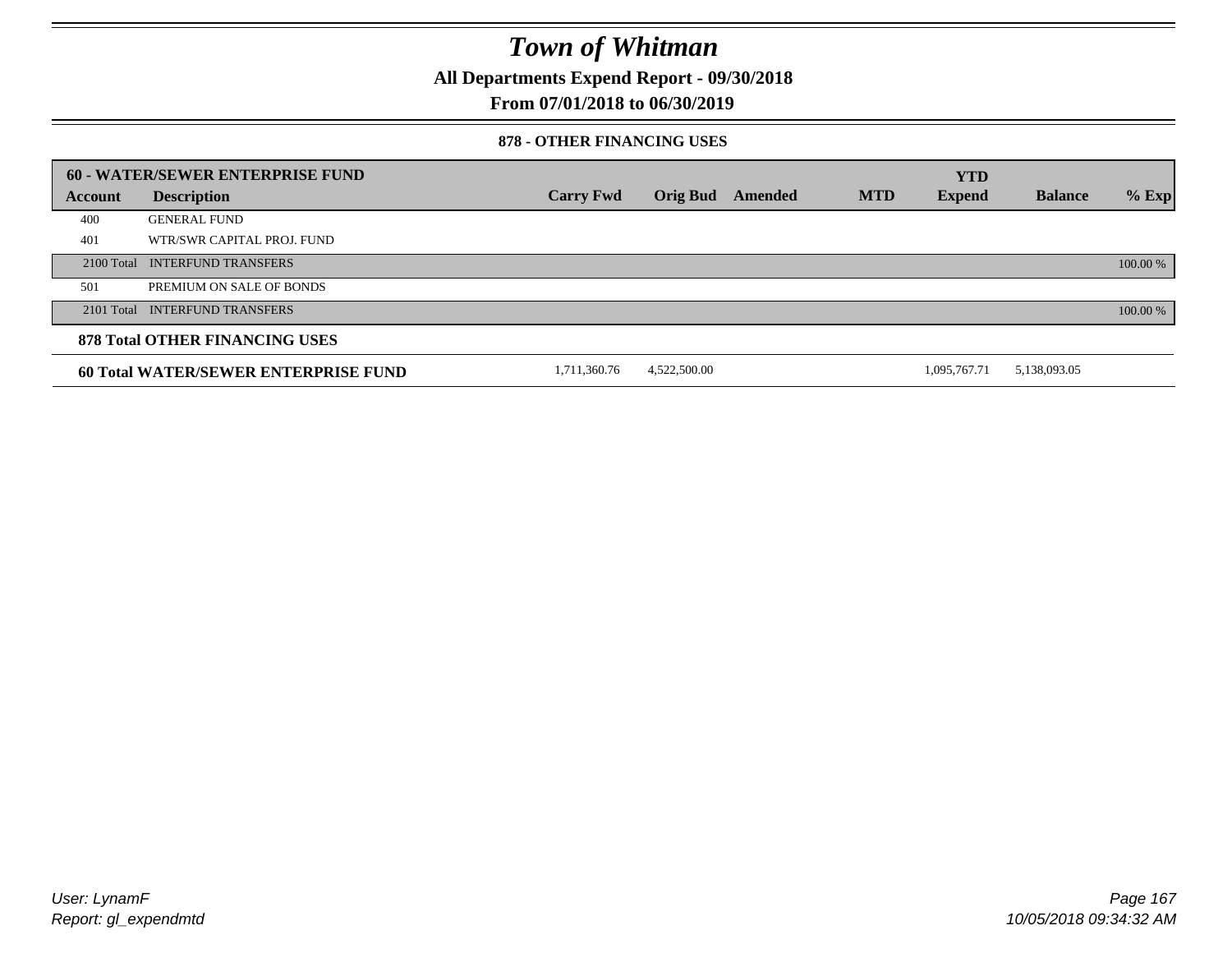**All Departments Expend Report - 09/30/2018**

**From 07/01/2018 to 06/30/2019**

#### **878 - OTHER FINANCING USES**

|         | 62 - WATER/SEWER ENT.CAP.PROJ.FUND    |                  |                  |            | <b>YTD</b>    |                |            |
|---------|---------------------------------------|------------------|------------------|------------|---------------|----------------|------------|
| Account | <b>Description</b>                    | <b>Carry Fwd</b> | Orig Bud Amended | <b>MTD</b> | <b>Expend</b> | <b>Balance</b> | $%$ Exp    |
| 950     | <b>REPAYMENT OF BANS</b>              |                  |                  |            |               |                |            |
|         | 2000 Total EXPENSE                    |                  |                  |            |               |                | $100.00\%$ |
|         | <b>878 Total OTHER FINANCING USES</b> |                  |                  |            |               |                |            |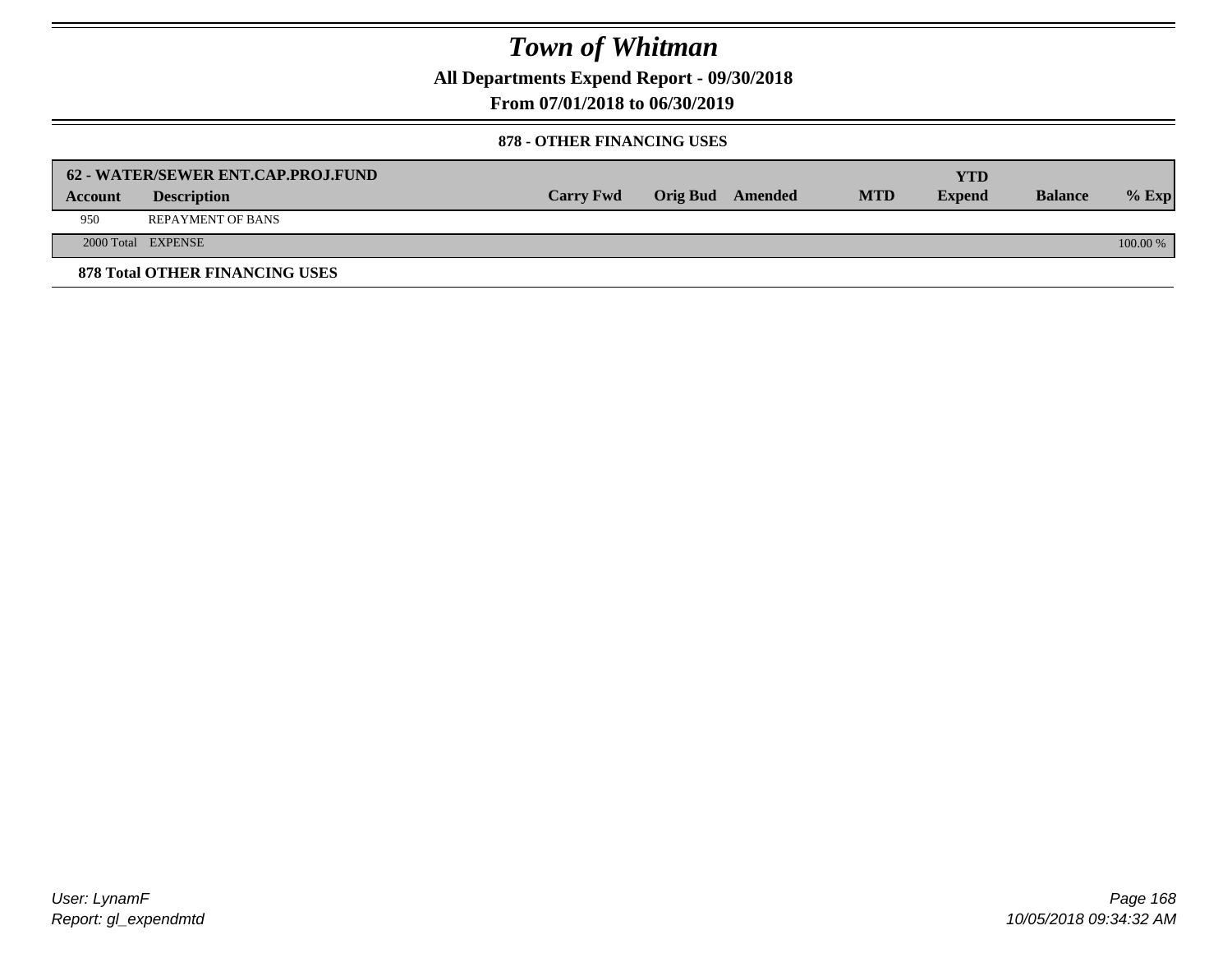**All Departments Expend Report - 09/30/2018**

### **From 07/01/2018 to 06/30/2019**

#### **930 - CAPITAL PROJECTS**

|                | 62 - WATER/SEWER ENT.CAP.PROJ.FUND     |                  |                 |         |            | <b>YTD</b>    |                |          |
|----------------|----------------------------------------|------------------|-----------------|---------|------------|---------------|----------------|----------|
| <b>Account</b> | <b>Description</b>                     | <b>Carry Fwd</b> | <b>Orig Bud</b> | Amended | <b>MTD</b> | <b>Expend</b> | <b>Balance</b> | $%$ Exp  |
| 925            | <b>INTEREST TEMPORARY LOANS</b>        |                  |                 |         |            |               |                |          |
|                | 2000 Total EXPENSE                     |                  |                 |         |            |               |                | 100.00 % |
| 999            |                                        | 68,899.51        |                 |         |            |               | 68,899.51      |          |
| 4515 Total     | A.30 ATM5/13 WATER MAIN PROJECT        | 68,899.51        |                 |         |            |               | 68,899.51      | 0.00 %   |
| 999            |                                        | 1,500,000.00     |                 |         |            |               | 1,500,000.00   |          |
| 4588 Total     | A2STM12/17DPW2018WTR.MAIN PROJ.        | 1,500,000.00     |                 |         |            |               | 1,500,000.00   | 0.00 %   |
| 999            |                                        | 1,499,400.00     |                 |         |            | 1,400.00      | 1,498,000.00   |          |
| 4589 Total     | A2STM12/17DPW2018WTR.METERS PROJ       | 1,499,400.00     |                 |         |            | 1,400.00      | 1,498,000.00   | 0.09%    |
|                | 930 Total CAPITAL PROJECTS             | 3,068,299.51     |                 |         |            | 1,400.00      | 3,066,899.51   |          |
|                | 62 Total WATER/SEWER ENT.CAP.PROJ.FUND | 3,068,299.51     |                 |         |            | 1,400.00      | 3,066,899.51   |          |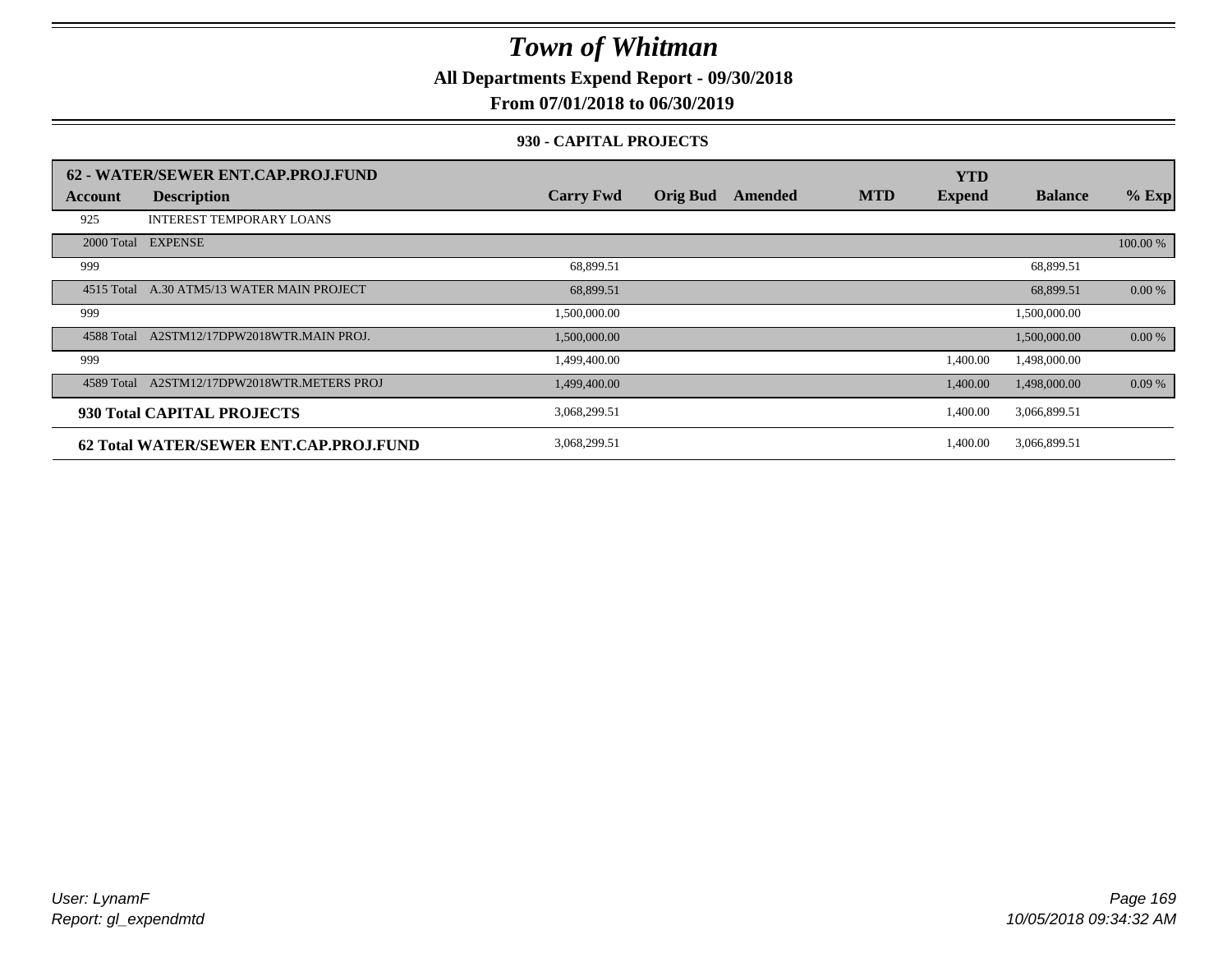**All Departments Expend Report - 09/30/2018**

**From 07/01/2018 to 06/30/2019**

#### **878 - OTHER FINANCING USES**

|         | 70 - SEWER ENTERPRISE-REFUNDED                 |                  |                 |         |            | <b>YTD</b>    |                |          |
|---------|------------------------------------------------|------------------|-----------------|---------|------------|---------------|----------------|----------|
| Account | <b>Description</b>                             | <b>Carry Fwd</b> | <b>Orig Bud</b> | Amended | <b>MTD</b> | <b>Expend</b> | <b>Balance</b> | $%$ Exp  |
| 999     |                                                |                  |                 |         |            |               |                |          |
|         | 2000 Total EXPENSE                             |                  |                 |         |            |               |                | 100.00 % |
|         | <b>878 Total OTHER FINANCING USES</b>          |                  |                 |         |            |               |                |          |
|         | <b>70 Total SEWER ENTERPRISE-REFUNDED DEBT</b> |                  |                 |         |            |               |                |          |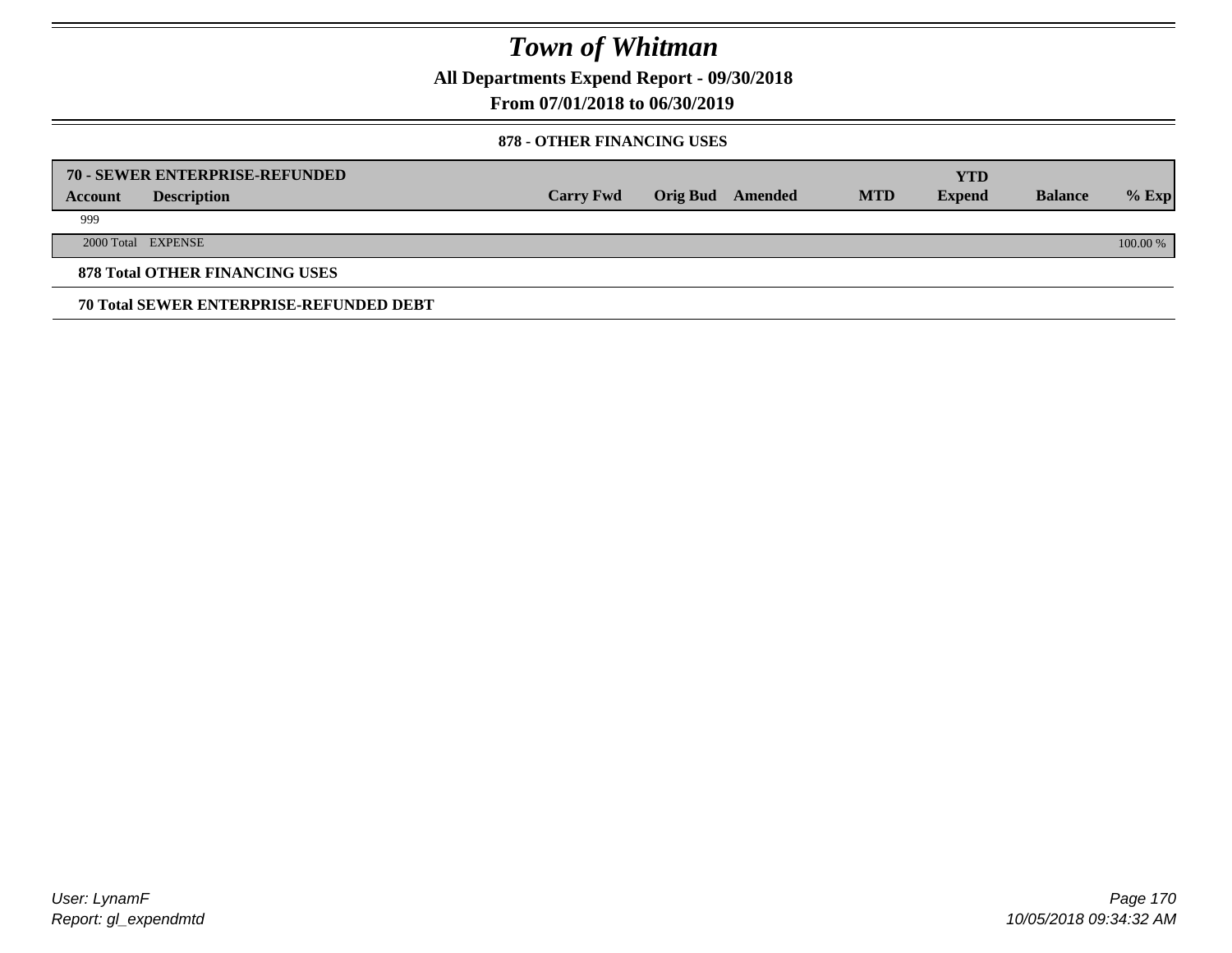**All Departments Expend Report - 09/30/2018**

### **From 07/01/2018 to 06/30/2019**

#### **998 - TRUST FUNDS**

|                | 83 - TRUST FUNDS - EXPENDABLE             |                  |                         |            | <b>YTD</b>    |                |             |
|----------------|-------------------------------------------|------------------|-------------------------|------------|---------------|----------------|-------------|
| <b>Account</b> | <b>Description</b>                        | <b>Carry Fwd</b> | <b>Orig Bud Amended</b> | <b>MTD</b> | <b>Expend</b> | <b>Balance</b> | $%$ Exp     |
| 999            |                                           |                  |                         |            |               |                |             |
|                | 8301 Total WILMOT V. EVERSON RECREATION   |                  |                         |            |               |                | 100.00 %    |
| 999            |                                           |                  |                         |            |               |                |             |
|                | 8302 Total ELLEN CONWAY SPELLMAN FUND     |                  |                         |            |               |                | 100.00 %    |
| 999            |                                           |                  |                         |            |               |                |             |
|                | 8303 Total PRESTON GURNEY JEWELL FUND     |                  |                         |            |               |                | $100.00~\%$ |
| 999            |                                           |                  |                         |            |               |                |             |
|                | 8304 Total HELEN L. POOLE SCHOOL FUND     |                  |                         |            |               |                | 100.00 %    |
| 999            |                                           |                  |                         |            |               |                |             |
|                | 8305 Total CHARLES POOLE HIGH SCH.FUND    |                  |                         |            |               |                | 100.00 %    |
| 999            |                                           |                  |                         |            |               |                |             |
|                | 8306 Total CARRIE POOLE HIGH SCH.FUND     |                  |                         |            |               |                | 100.00 %    |
| 999            |                                           |                  |                         |            |               |                |             |
|                | 8307 Total GEOGAN NEEDY FUND              |                  |                         |            |               |                | 100.00 %    |
| 999            |                                           |                  |                         |            |               |                |             |
|                | 8308 Total BENJAMIN & LUCY CHURCHILL FUND |                  |                         |            |               |                | 100.00 %    |
| 999            |                                           |                  |                         |            |               |                |             |
|                | 8309 Total ANNA CLIFFORD HOWARD FUND      |                  |                         |            |               |                | $100.00~\%$ |
| 999            |                                           |                  |                         |            |               |                |             |
|                | 8310 Total J.C. GILBERT FOUNTAIN FUND     |                  |                         |            |               |                | 100.00 %    |
| 999            |                                           |                  |                         |            |               |                |             |
|                | 8311 Total HIGH STREET CEMETERY FUND      |                  |                         |            |               |                | 100.00 %    |
| 999            |                                           |                  |                         |            |               |                |             |
|                | 8312 Total MOUNT ZION CEMETERY FUND       |                  |                         |            |               |                | $100.00~\%$ |
| 999            |                                           |                  |                         |            |               |                |             |
|                | 8313 Total WORLD WAR II MEMORIAL FUND     |                  |                         |            |               |                | 100.00 %    |
| 999            |                                           |                  |                         |            |               |                |             |
|                | 8314 Total GAR ARTIFACTS FUND             |                  |                         |            |               |                | 100.00 %    |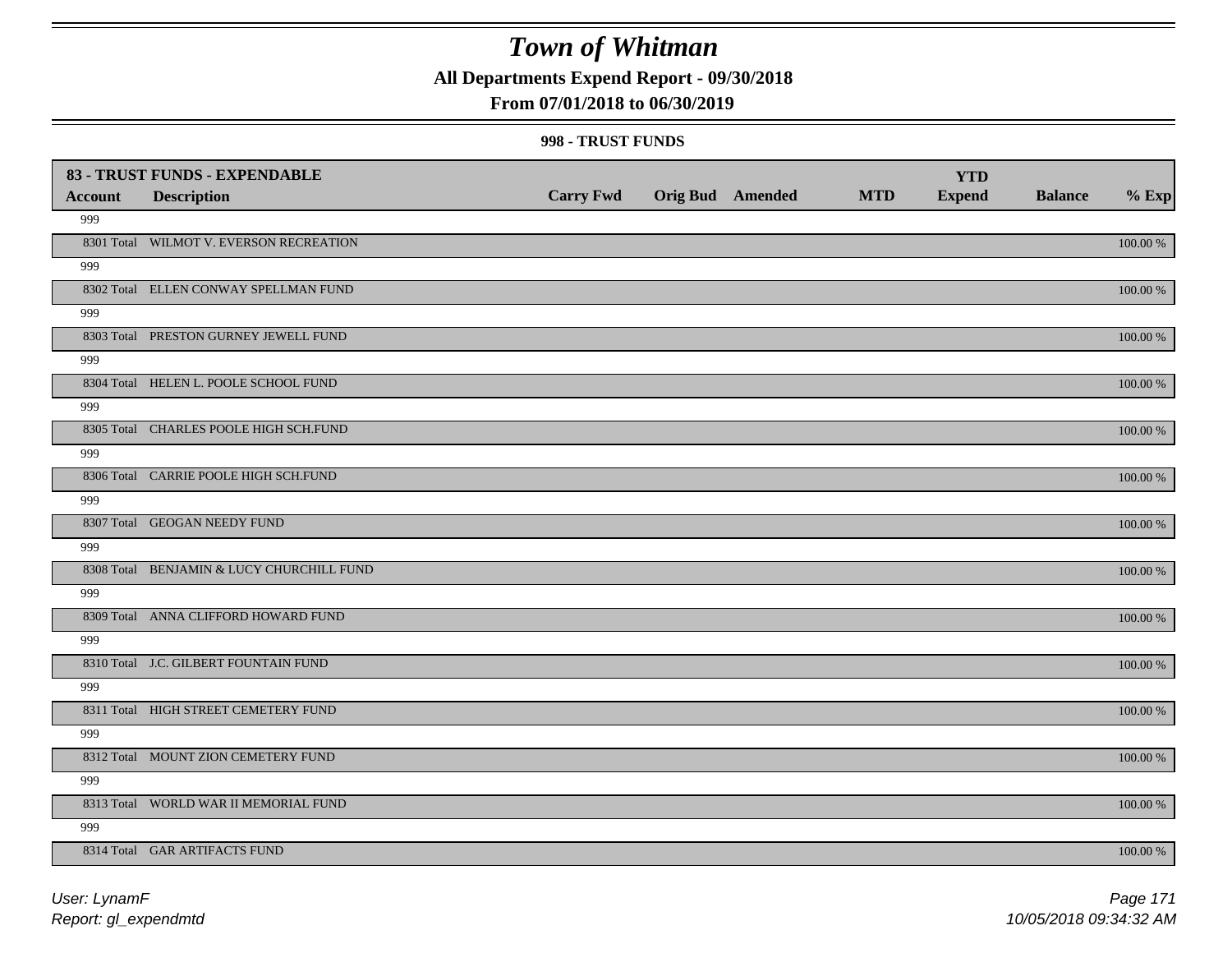**All Departments Expend Report - 09/30/2018**

### **From 07/01/2018 to 06/30/2019**

#### **998 - TRUST FUNDS**

| <b>Account</b> | 83 - TRUST FUNDS - EXPENDABLE<br><b>Description</b> | <b>Carry Fwd</b> | Orig Bud Amended | <b>MTD</b> | <b>YTD</b><br><b>Expend</b> | <b>Balance</b> | $%$ Exp     |
|----------------|-----------------------------------------------------|------------------|------------------|------------|-----------------------------|----------------|-------------|
| 999            |                                                     |                  |                  |            |                             |                |             |
|                | 8315 Total BATH HOUSE PROJECT FUND                  |                  |                  |            |                             |                | 100.00 %    |
| 999            |                                                     |                  |                  |            |                             |                |             |
|                | 8316 Total STABILIZATION FUND                       |                  |                  |            |                             |                | 100.00 %    |
| 999            |                                                     |                  |                  |            |                             |                |             |
|                | 8317 Total TOWN HALL RESTORATION FUND               |                  |                  |            |                             |                | 100.00 %    |
| 999            |                                                     |                  |                  |            |                             |                |             |
|                | 8318 Total BICENTENNIAL VITALIZATION FUND           |                  |                  |            |                             |                | 100.00 %    |
| 999            |                                                     |                  |                  |            |                             |                |             |
|                | 8319 Total CONSERVATION FUND                        |                  |                  |            |                             |                | 100.00 %    |
| 999            |                                                     |                  |                  |            |                             |                |             |
|                | 8320 Total M.ANNIS PEARSON LIBRARY FUND             |                  |                  |            |                             |                | 100.00 %    |
| 999            |                                                     |                  |                  |            |                             |                |             |
|                | 8321 Total ABBEY CHAMPNEY LIBRARY FUND              |                  |                  |            |                             |                | 100.00 %    |
| 999            |                                                     |                  |                  |            |                             |                |             |
|                | 8322 Total BURRILL LIB.FND-(EXP.INC.ONLY)           |                  |                  |            |                             |                | 100.00 %    |
| 999            |                                                     |                  |                  |            |                             |                |             |
|                | 8323 Total BURRILL LIB.FND-CAP.PROJECTS             |                  |                  |            |                             |                | 100.00 %    |
| 999            |                                                     |                  |                  |            |                             |                |             |
|                | 8324 Total ANNA CLIFFORD LIBRARY FUND               |                  |                  |            |                             |                | $100.00~\%$ |
| 999            |                                                     |                  |                  |            |                             |                |             |
|                | 8325 Total CARRIE E. POOLE LIBRARY FUND             |                  |                  |            |                             |                | $100.00~\%$ |
| 999            |                                                     |                  |                  |            |                             |                |             |
|                | 8326 Total WILLIAM POOLE LIBRARY FUND               |                  |                  |            |                             |                | 100.00 %    |
| 999            |                                                     |                  |                  |            |                             |                |             |
|                | 8327 Total CHARLES H. POOLE LIBRARY FUND            |                  |                  |            |                             |                | 100.00 %    |
| 999            |                                                     |                  |                  |            |                             |                |             |
|                | 8328 Total HIRAM POOLE LIBRARY FUND                 |                  |                  |            |                             |                | 100.00 %    |

*Report: gl\_expendmtd User: LynamF*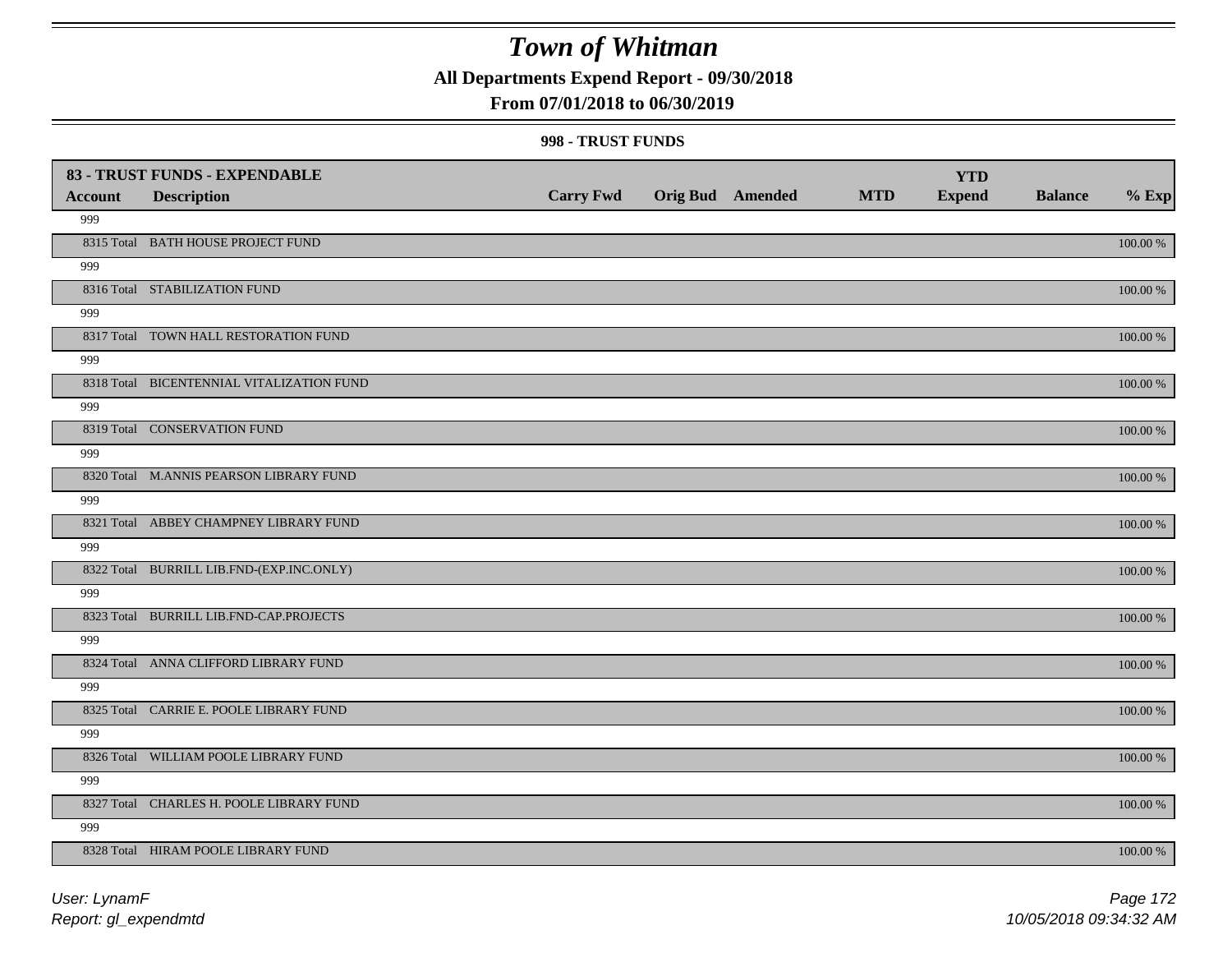**All Departments Expend Report - 09/30/2018**

### **From 07/01/2018 to 06/30/2019**

#### **998 - TRUST FUNDS**

|                | 83 - TRUST FUNDS - EXPENDABLE              |                  |                         |            | <b>YTD</b>    |                |             |
|----------------|--------------------------------------------|------------------|-------------------------|------------|---------------|----------------|-------------|
| <b>Account</b> | <b>Description</b>                         | <b>Carry Fwd</b> | <b>Orig Bud Amended</b> | <b>MTD</b> | <b>Expend</b> | <b>Balance</b> | $%$ Exp     |
| 999            |                                            |                  |                         |            |               |                |             |
|                | 8329 Total MABEL RAND LIBRARY FUND         |                  |                         |            |               |                | 100.00 %    |
| 999            |                                            |                  |                         |            |               |                |             |
|                | 8330 Total LEO F.RYAN LIBRARY TRUST FUND   |                  |                         |            |               |                | 100.00 %    |
| 999            |                                            |                  |                         |            |               |                |             |
|                | 8331 Total ANNA CLIFFORD HOWARD RELIEF     |                  |                         |            |               |                | $100.00~\%$ |
| 999            |                                            |                  |                         |            |               |                |             |
|                | 8332 Total SARAH POOLE LIBRARY FUND        |                  |                         |            |               |                | 100.00 %    |
| 999            |                                            |                  |                         |            |               |                |             |
|                | 8333 Total LYDIA POOLE LIBRARY FUND        |                  |                         |            |               |                | 100.00 %    |
| 999            |                                            |                  |                         |            |               |                |             |
|                | 8334 Total LOUIS SHARP LIBRARY FUND        |                  |                         |            |               |                | 100.00 %    |
| 999            |                                            |                  |                         |            |               |                |             |
|                | 8335 Total DANIEL REED LIBRARY FUND        |                  |                         |            |               |                | 100.00 %    |
| 999            |                                            |                  |                         |            |               |                |             |
|                | 8336 Total C & L BURRILL SCHOLARSHIP FUND  |                  |                         |            |               |                | $100.00~\%$ |
| 999            |                                            |                  |                         |            |               |                |             |
|                | 8337 Total W.J. & A.C. HOWARD SCHOLARSHIP  |                  |                         |            |               |                | 100.00 %    |
| 999            |                                            |                  |                         |            |               |                |             |
|                | 8338 Total CHARLES POOLE ORGAN FUND        |                  |                         |            |               |                | 100.00 %    |
| 999            |                                            |                  |                         |            |               |                |             |
|                | 8339 Total HELENE POOLE LIBRARY FUND       |                  |                         |            |               |                | 100.00 %    |
| 999            |                                            |                  |                         |            |               |                |             |
|                | 8340 Total E.P.FITZGIBBONS PERPETUAL CARE  |                  |                         |            |               |                | $100.00~\%$ |
| 999            |                                            |                  |                         |            |               |                |             |
|                | 8341 Total M.M.FITZGIBBONS, PERPETUAL CARE |                  |                         |            |               |                | 100.00 %    |
| 999            |                                            |                  |                         |            |               |                |             |
|                | 8342 Total SAMUEL HUTCHINSON PERPETUAL C.  |                  |                         |            |               |                | 100.00 %    |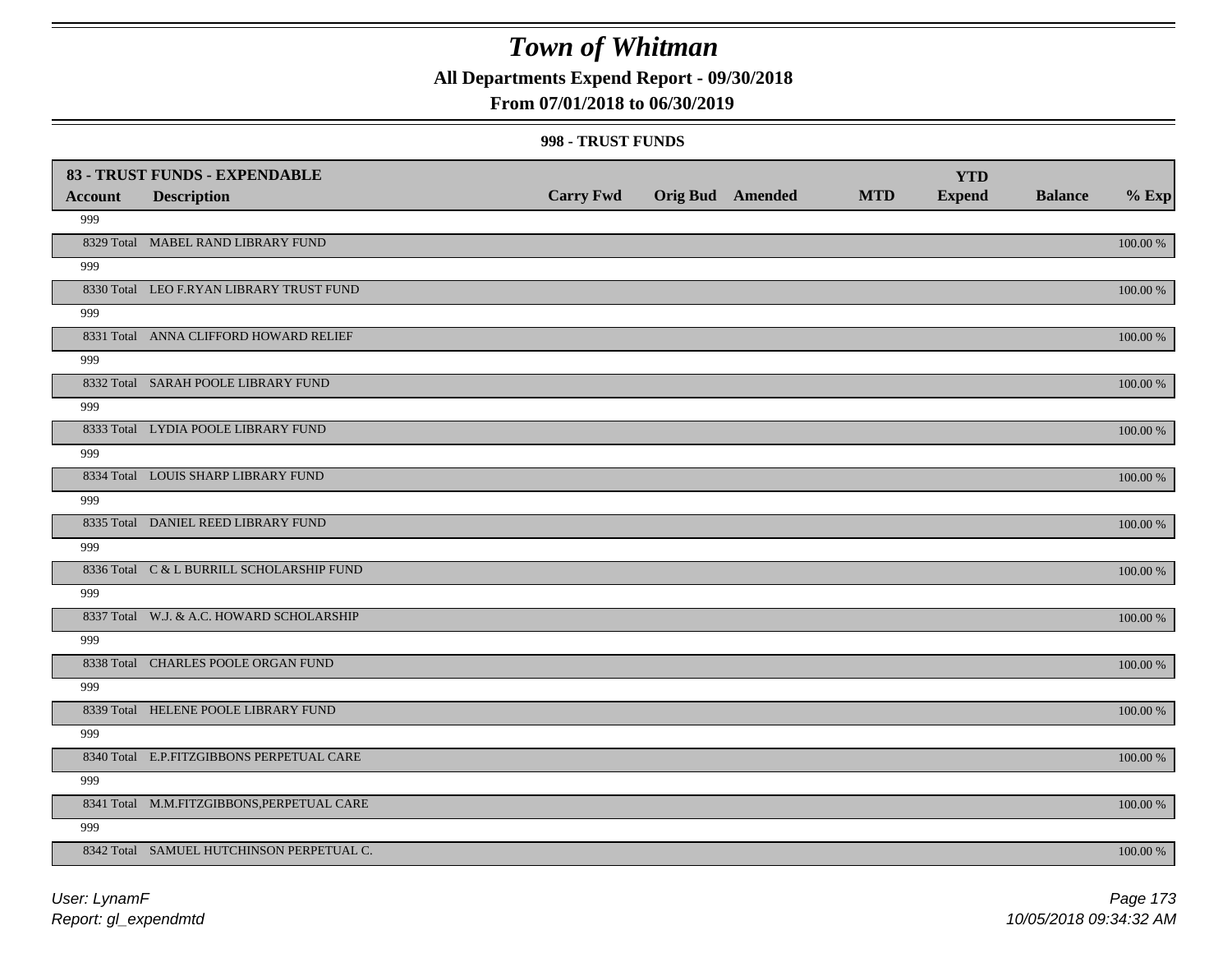**All Departments Expend Report - 09/30/2018**

### **From 07/01/2018 to 06/30/2019**

#### **998 - TRUST FUNDS**

|                | 83 - TRUST FUNDS - EXPENDABLE              |                  |                         |            | <b>YTD</b>    |                |             |
|----------------|--------------------------------------------|------------------|-------------------------|------------|---------------|----------------|-------------|
| <b>Account</b> | <b>Description</b>                         | <b>Carry Fwd</b> | <b>Orig Bud</b> Amended | <b>MTD</b> | <b>Expend</b> | <b>Balance</b> | $%$ Exp     |
| 999            |                                            |                  |                         |            |               |                |             |
|                | 8343 Total J.A.&W.A.MURPHY PERPETUAL CARE  |                  |                         |            |               |                | 100.00 %    |
| 999            |                                            |                  |                         |            |               |                |             |
|                | 8344 Total LUCIA RYAN, PERPETUAL CARE      |                  |                         |            |               |                | 100.00 %    |
| 999            |                                            |                  |                         |            |               |                |             |
|                | 8345 Total JOHN F. GURNEY, PERPETUAL CARE  |                  |                         |            |               |                | 100.00 %    |
| 999            |                                            |                  |                         |            |               |                |             |
|                | 8346 Total WILLIAM H. FOGARTY, PERPETUAL C |                  |                         |            |               |                | $100.00~\%$ |
| 999            |                                            |                  |                         |            |               |                |             |
|                | 8348 Total BANDSTAND RESTORATION FUND      |                  |                         |            |               |                | 100.00 %    |
| 999            |                                            |                  |                         |            |               |                |             |
|                | 8350 Total MARY E. PIERCE CONSTRUCTION FD  |                  |                         |            |               |                | 100.00 %    |
| 999            |                                            |                  |                         |            |               |                |             |
|                | 8351 Total MARY E. PIERCE LIBRARY FUND     |                  |                         |            |               |                | 100.00 %    |
| 999            |                                            |                  |                         |            |               |                |             |
|                | 8352 Total CLAIMS TRUST FUND               |                  |                         |            |               |                | 100.00 %    |
| 999            |                                            |                  |                         |            | 846.39        | $-846.39$      |             |
|                | 8353 Total LAW ENFORCEMENT TRUST FUND      |                  |                         |            | 846.39        | $-846.39$      | 100.00 %    |
| 999            |                                            |                  |                         |            |               |                |             |
|                | 8354 Total HENNING W. HANSON BEQUEST-COA   |                  |                         |            |               |                | 100.00 %    |
| 999            |                                            |                  |                         |            |               |                |             |
|                | 8355 Total HENNING W.HANSON BEQUEST-LIBR.  |                  |                         |            |               |                | 100.00 %    |
| 999            |                                            |                  |                         |            |               |                |             |
|                | 8357 Total B.G.GUERRA LIBRARY TRUST FUND   |                  |                         |            |               |                | 100.00 %    |
|                | 998 Total TRUST FUNDS                      |                  |                         |            | 846.39        | $-846.39$      |             |
|                | 83 Total TRUST FUNDS - EXPENDABLE          |                  |                         |            | 846.39        | $-846.39$      |             |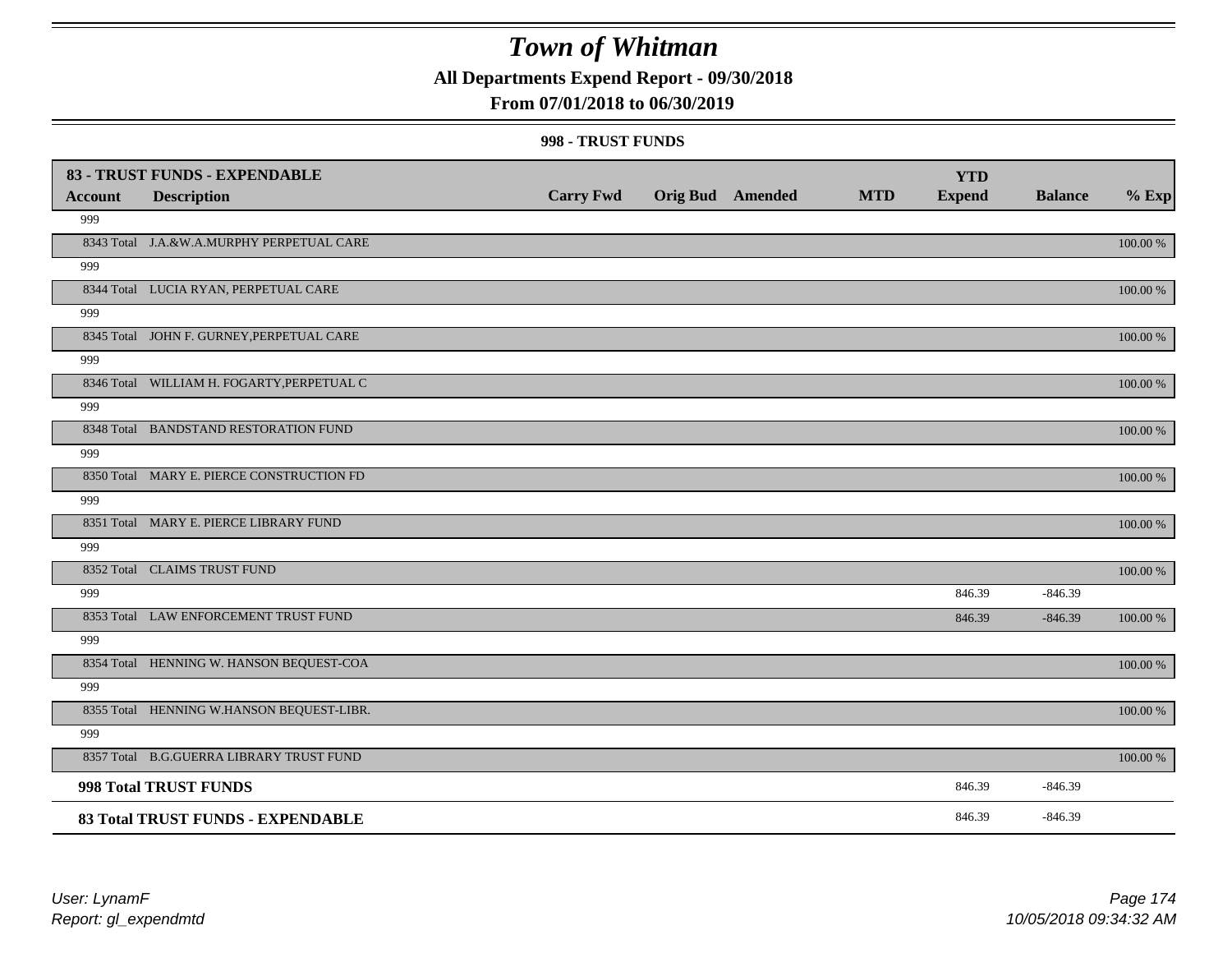**All Departments Expend Report - 09/30/2018**

**From 07/01/2018 to 06/30/2019**

#### **820 - STATE ASSESSMENTS**

|                | 91 - GENERAL LEDGER EXPENSE ACCTS  |                  |                         |            | <b>YTD</b>    |                |          |
|----------------|------------------------------------|------------------|-------------------------|------------|---------------|----------------|----------|
| <b>Account</b> | <b>Description</b>                 | <b>Carry Fwd</b> | <b>Orig Bud</b> Amended | <b>MTD</b> | <b>Expend</b> | <b>Balance</b> | $%$ Exp  |
| 631            | SPECIAL EDUCATION                  |                  |                         |            |               |                |          |
|                | 2000 Total EXPENSE                 |                  |                         |            |               |                | 100.00 % |
| 634            | MOTOR VEHICLE EXCISE BILLS         |                  |                         |            |               |                |          |
|                | 2001 Total EXPENSE                 |                  |                         |            |               |                | 100.00 % |
| 640            | AIR POLLUTION CONTROL DISTRICT     |                  |                         |            |               |                |          |
|                | 2002 Total EXPENSE                 |                  |                         |            |               |                | 100.00 % |
| 642            | OLD COLONY PLANNING COUNCIL        |                  |                         |            |               |                |          |
|                | 2003 Total EXPENSE                 |                  |                         |            |               |                | 100.00 % |
| 643            | PARKING SURCHARGE                  |                  |                         |            |               |                |          |
|                | 2004 Total EXPENSE                 |                  |                         |            |               |                | 100.00 % |
| 644            | REGIONAL TRANSPORTATION AUTH.      |                  |                         |            |               |                |          |
|                | 2005 Total EXPENSE                 |                  |                         |            |               |                | 100.00 % |
| 645            | RMV NON-RENEWAL SURCHARGE          |                  |                         |            |               |                |          |
|                | 2006 Total EXPENSE                 |                  |                         |            |               |                | 100.00 % |
| 646            | MOSQUITO CONTROL                   |                  |                         |            |               |                |          |
|                | 2007 Total EXPENSE                 |                  |                         |            |               |                | 100.00 % |
| 648            | CRIMINAL JUSTICE TRAINING          |                  |                         |            |               |                |          |
|                | 2008 Total EXPENSE                 |                  |                         |            |               |                | 100.00 % |
| 647            | <b>MBTA</b>                        |                  |                         |            |               |                |          |
|                | 2009 Total EXPENSE                 |                  |                         |            |               |                | 100.00 % |
|                | <b>820 Total STATE ASSESSMENTS</b> |                  |                         |            |               |                |          |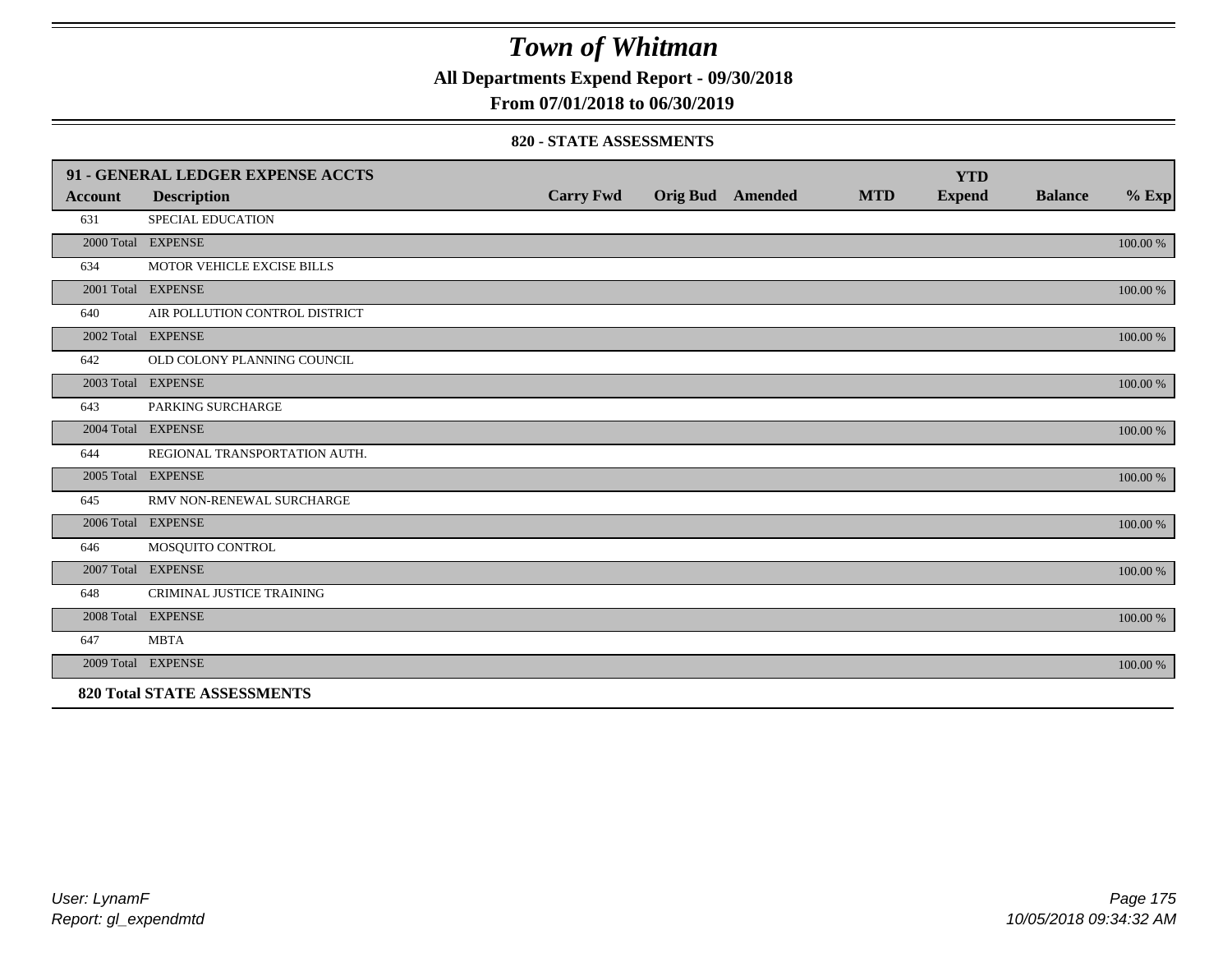**All Departments Expend Report - 09/30/2018**

**From 07/01/2018 to 06/30/2019**

#### **830 - COUNTY ASSESSMENT**

|         | 91 - GENERAL LEDGER EXPENSE ACCTS |                  |                  |            | <b>YTD</b>    |                |            |
|---------|-----------------------------------|------------------|------------------|------------|---------------|----------------|------------|
| Account | <b>Description</b>                | <b>Carry Fwd</b> | Orig Bud Amended | <b>MTD</b> | <b>Expend</b> | <b>Balance</b> | $%$ Exp    |
| 622     | <b>COUNTY TAX</b>                 |                  |                  |            |               |                |            |
|         | 2000 Total EXPENSE                |                  |                  |            |               |                | $100.00\%$ |
|         | 830 Total COUNTY ASSESSMENT       |                  |                  |            |               |                |            |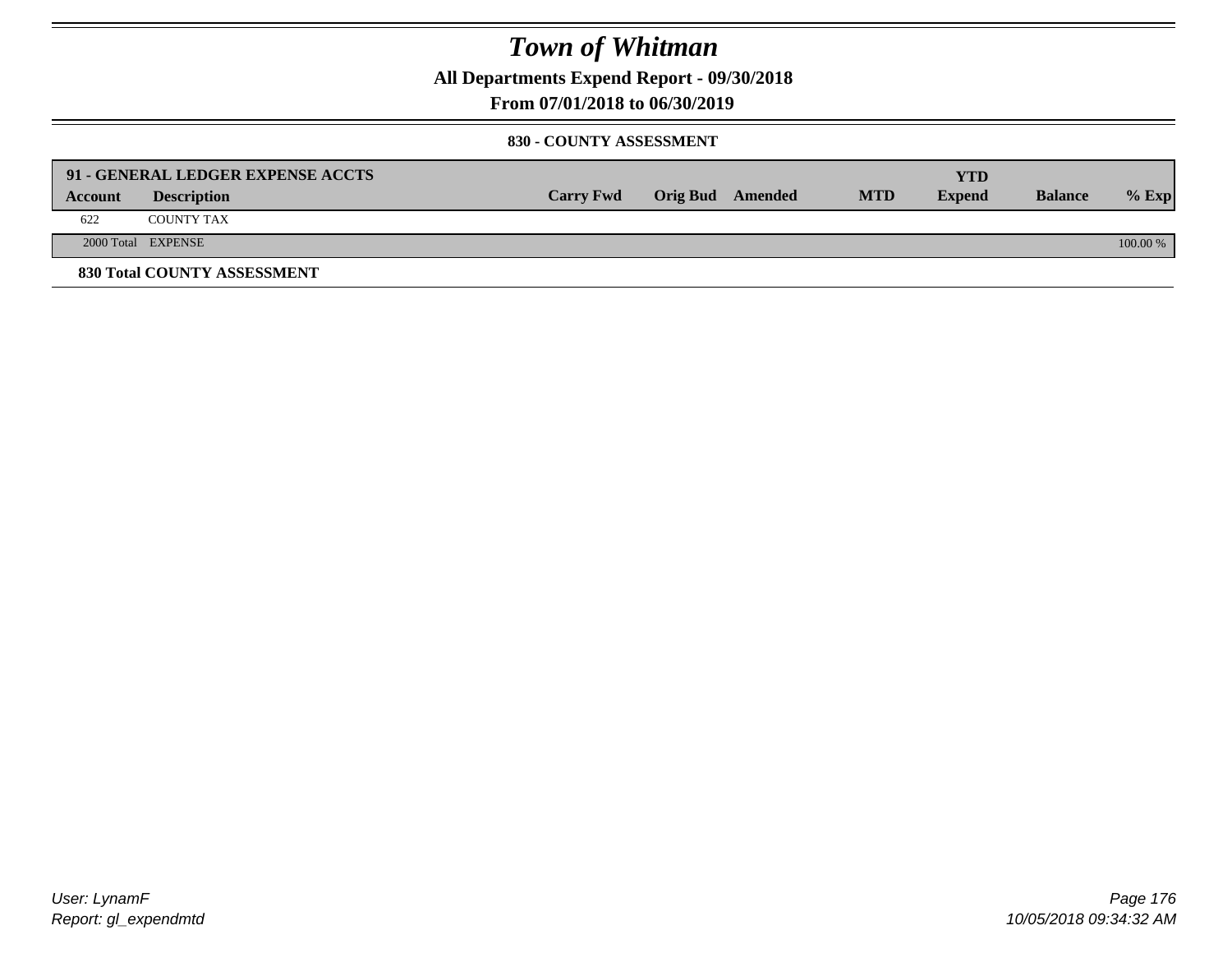**All Departments Expend Report - 09/30/2018**

### **From 07/01/2018 to 06/30/2019**

#### **850 - TAX REFUNDS**

|                 | 91 - GENERAL LEDGER EXPENSE ACCTS |                  |                         |            | <b>YTD</b>    |                |             |
|-----------------|-----------------------------------|------------------|-------------------------|------------|---------------|----------------|-------------|
| <b>Account</b>  | <b>Description</b>                | <b>Carry Fwd</b> | <b>Orig Bud Amended</b> | <b>MTD</b> | <b>Expend</b> | <b>Balance</b> | $%$ Exp     |
| 003             | MOTOR VEHICLE EXCISE              |                  |                         |            |               |                |             |
| 1984 Total 1984 |                                   |                  |                         |            |               |                | $100.00~\%$ |
| 003             | MOTOR VEHICLE EXCISE              |                  |                         |            |               |                |             |
| 1985 Total 1985 |                                   |                  |                         |            |               |                | $100.00~\%$ |
| 003             | MOTOR VEHICLE EXCISE              |                  |                         |            |               |                |             |
| 1986 Total 1986 |                                   |                  |                         |            |               |                | $100.00~\%$ |
| 001             | PERSONAL PROPERTY TAX             |                  |                         |            |               |                |             |
| 003             | MOTOR VEHICLE EXCISE              |                  |                         |            |               |                |             |
| 1987 Total 1987 |                                   |                  |                         |            |               |                | 100.00 %    |
| 001             | PERSONAL PROPERTY TAX             |                  |                         |            |               |                |             |
| 003             | MOTOR VEHICLE EXCISE              |                  |                         |            |               |                |             |
| 1988 Total 1988 |                                   |                  |                         |            |               |                | $100.00\%$  |
| 002             | REAL ESTATE TAX                   |                  |                         |            |               |                |             |
| 003             | MOTOR VEHICLE EXCISE              |                  |                         |            |               |                |             |
| 1989 Total 1989 |                                   |                  |                         |            |               |                | 100.00 %    |
| 001             | PERSONAL PROPERTY TAX             |                  |                         |            |               |                |             |
| 002             | REAL ESTATE TAX                   |                  |                         |            |               |                |             |
| 003             | MOTOR VEHICLE EXCISE              |                  |                         |            |               |                |             |
| 1990 Total 1990 |                                   |                  |                         |            |               |                | $100.00~\%$ |
| 001             | PERSONAL PROPERTY TAX             |                  |                         |            |               |                |             |
| 002             | REAL ESTATE TAX                   |                  |                         |            |               |                |             |
| 003             | MOTOR VEHICLE EXCISE              |                  |                         |            |               |                |             |
| 1991 Total 1991 |                                   |                  |                         |            |               |                | 100.00 %    |
| 001             | PERSONAL PROPERTY TAX             |                  |                         |            |               |                |             |
| 003             | MOTOR VEHICLE EXCISE              |                  |                         |            |               |                |             |
| 1992 Total 1992 |                                   |                  |                         |            |               |                | $100.00~\%$ |
| 001             | PERSONAL PROPERTY TAX             |                  |                         |            |               |                |             |
| 002             | REAL ESTATE TAX                   |                  |                         |            |               |                |             |
| 003             | MOTOR VEHICLE EXCISE              |                  |                         |            |               |                |             |
| 005             | TRASH FEE REFUNDS                 |                  |                         |            |               |                |             |
| User: LynamF    |                                   |                  |                         |            |               |                | Page 177    |

*Report: gl\_expendmtd*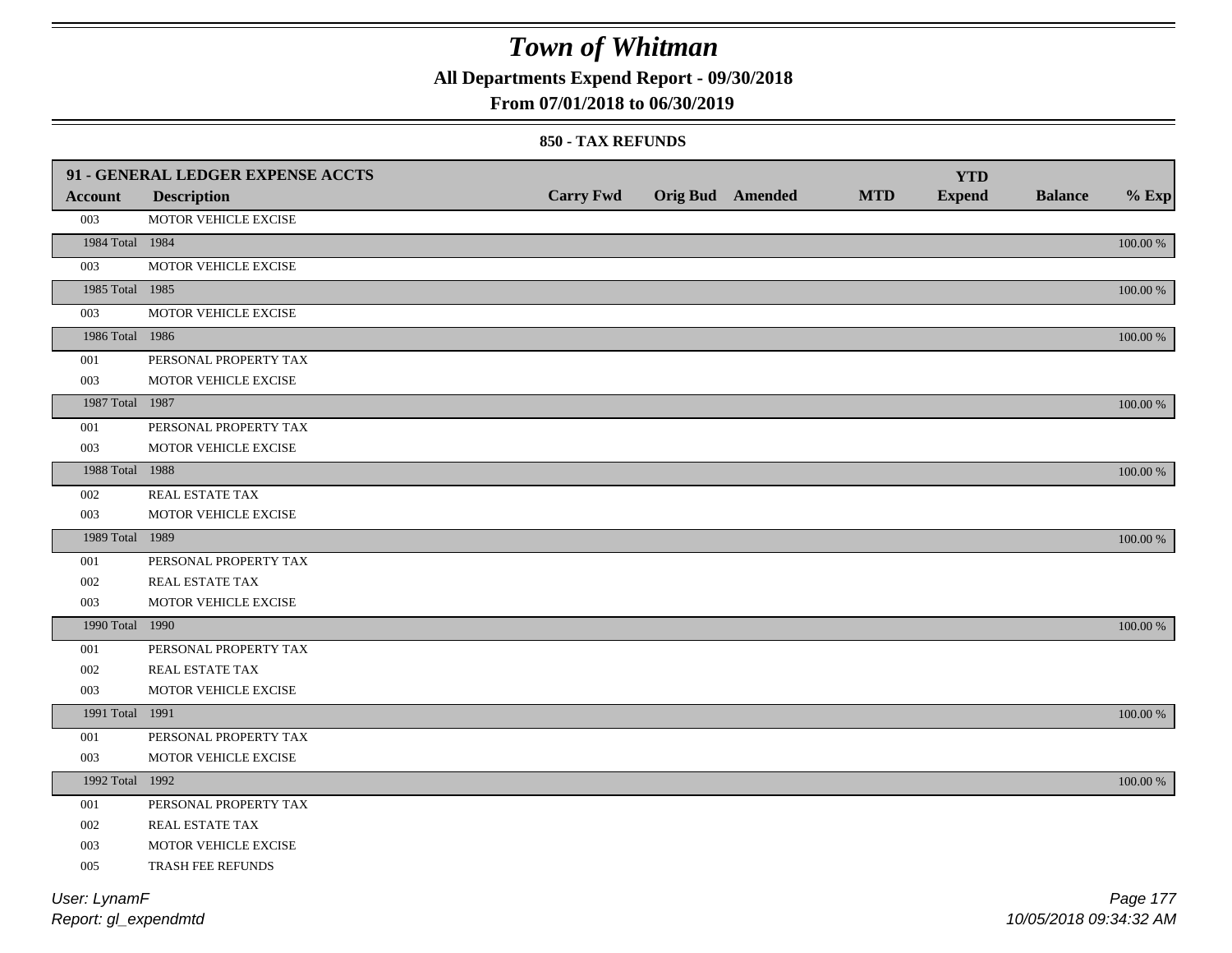**All Departments Expend Report - 09/30/2018**

### **From 07/01/2018 to 06/30/2019**

|                 | 91 - GENERAL LEDGER EXPENSE ACCTS |                  |                         |            | <b>YTD</b>    |                |             |
|-----------------|-----------------------------------|------------------|-------------------------|------------|---------------|----------------|-------------|
| <b>Account</b>  | <b>Description</b>                | <b>Carry Fwd</b> | <b>Orig Bud Amended</b> | <b>MTD</b> | <b>Expend</b> | <b>Balance</b> | $%$ Exp     |
| 006             | TRASH LIEN REFUNDS                |                  |                         |            |               |                |             |
| 1993 Total 1993 |                                   |                  |                         |            |               |                | 100.00 %    |
| 001             | PERSONAL PROPERTY TAX             |                  |                         |            |               |                |             |
| 002             | REAL ESTATE TAX                   |                  |                         |            |               |                |             |
| 003             | MOTOR VEHICLE EXCISE              |                  |                         |            |               |                |             |
| 005             | TRASH FEE REFUNDS                 |                  |                         |            |               |                |             |
| 006             | TRASH LIEN REFUNDS                |                  |                         |            |               |                |             |
| 1994 Total 1994 |                                   |                  |                         |            |               |                | $100.00~\%$ |
| 001             | PERSONAL PROPERTY TAX             |                  |                         |            |               |                |             |
| 002             | REAL ESTATE TAX                   |                  |                         |            |               |                |             |
| 003             | MOTOR VEHICLE EXCISE              |                  |                         |            |               |                |             |
| 1995 Total 1995 |                                   |                  |                         |            |               |                | 100.00 %    |
| 001             | PERSONAL PROPERTY TAX             |                  |                         |            |               |                |             |
| 002             | REAL ESTATE TAX                   |                  |                         |            |               |                |             |
| 003             | MOTOR VEHICLE EXCISE              |                  |                         |            |               |                |             |
| 1996 Total 1996 |                                   |                  |                         |            |               |                | 100.00 %    |
| 001             | PERSONAL PROPERTY TAX             |                  |                         |            |               |                |             |
| 002             | REAL ESTATE TAX                   |                  |                         |            |               |                |             |
| 003             | MOTOR VEHICLE EXCISE              |                  |                         |            |               |                |             |
| 005             | TRASH FEE REFUNDS                 |                  |                         |            |               |                |             |
| 1997 Total 1997 |                                   |                  |                         |            |               |                | 100.00 %    |
| 001             | PERSONAL PROPERTY TAX             |                  |                         |            |               |                |             |
| 002             | REAL ESTATE TAX                   |                  |                         |            |               |                |             |
| 003             | MOTOR VEHICLE EXCISE              |                  |                         |            |               |                |             |
| 1998 Total 1998 |                                   |                  |                         |            |               |                | 100.00 %    |
| 001             | PERSONAL PROPERTY TAX             |                  |                         |            |               |                |             |
| 002             | REAL ESTATE TAX                   |                  |                         |            |               |                |             |
| 003             | MOTOR VEHICLE EXCISE              |                  |                         |            |               |                |             |
| 1999 Total 1999 |                                   |                  |                         |            |               |                | 100.00 %    |
|                 |                                   |                  |                         |            |               |                |             |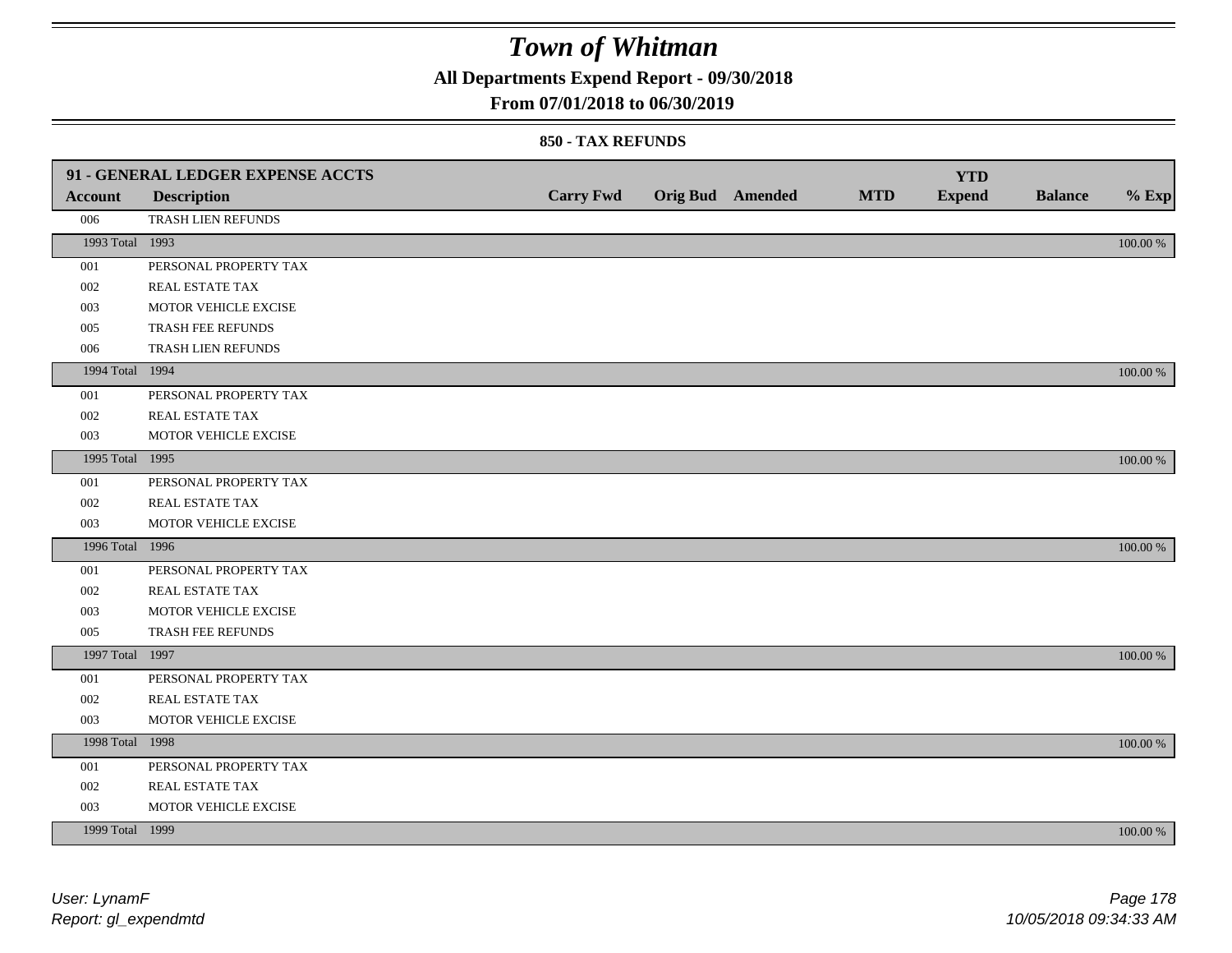**All Departments Expend Report - 09/30/2018**

### **From 07/01/2018 to 06/30/2019**

|                | 91 - GENERAL LEDGER EXPENSE ACCTS |                  |                  |            | <b>YTD</b>    |                |             |
|----------------|-----------------------------------|------------------|------------------|------------|---------------|----------------|-------------|
| <b>Account</b> | <b>Description</b>                | <b>Carry Fwd</b> | Orig Bud Amended | <b>MTD</b> | <b>Expend</b> | <b>Balance</b> | $%$ Exp     |
| 001            | PERSONAL PROPERTY TAX             |                  |                  |            |               |                |             |
| 002            | REAL ESTATE TAX                   |                  |                  |            |               |                |             |
| 003            | MOTOR VEHICLE EXCISE              |                  |                  |            |               |                |             |
|                | 2000 Total EXPENSE                |                  |                  |            |               |                | 100.00 %    |
| 001            | PERSONAL PROPERTY TAX             |                  |                  |            |               |                |             |
| 002            | REAL ESTATE TAX                   |                  |                  |            |               |                |             |
| 003            | MOTOR VEHICLE EXCISE              |                  |                  |            |               |                |             |
|                | 2001 Total EXPENSE                |                  |                  |            |               |                | 100.00 %    |
| 001            | PERSONAL PROPERTY TAX             |                  |                  |            |               |                |             |
| 002            | REAL ESTATE TAX                   |                  |                  |            |               |                |             |
| 003            | MOTOR VEHICLE EXCISE              |                  |                  |            |               |                |             |
| 004            | <b>BOAT EXCISE</b>                |                  |                  |            |               |                |             |
|                | 2002 Total EXPENSE                |                  |                  |            |               |                | 100.00 %    |
| 001            | PERSONAL PROPERTY TAX             |                  |                  |            |               |                |             |
| 002            | REAL ESTATE TAX                   |                  |                  |            |               |                |             |
| 003            | MOTOR VEHICLE EXCISE              |                  |                  |            |               |                |             |
| 004            | <b>BOAT EXCISE</b>                |                  |                  |            |               |                |             |
| 006            | TRASH LIEN REFUNDS                |                  |                  |            |               |                |             |
|                | 2003 Total EXPENSE                |                  |                  |            |               |                | 100.00 %    |
| 001            | PERSONAL PROPERTY TAX             |                  |                  |            |               |                |             |
| 002            | REAL ESTATE TAX                   |                  |                  |            |               |                |             |
| 003            | MOTOR VEHICLE EXCISE              |                  |                  |            |               |                |             |
| 004            | <b>BOAT EXCISE</b>                |                  |                  |            |               |                |             |
|                | 2004 Total EXPENSE                |                  |                  |            |               |                | 100.00 %    |
| 001            | PERSONAL PROPERTY TAX             |                  |                  |            |               |                |             |
| 002            | REAL ESTATE TAX                   |                  |                  |            |               |                |             |
| 003            | MOTOR VEHICLE EXCISE              |                  |                  |            |               |                |             |
| 004            | <b>BOAT EXCISE</b>                |                  |                  |            |               |                |             |
|                | 2005 Total EXPENSE                |                  |                  |            |               |                | $100.00~\%$ |
|                |                                   |                  |                  |            |               |                |             |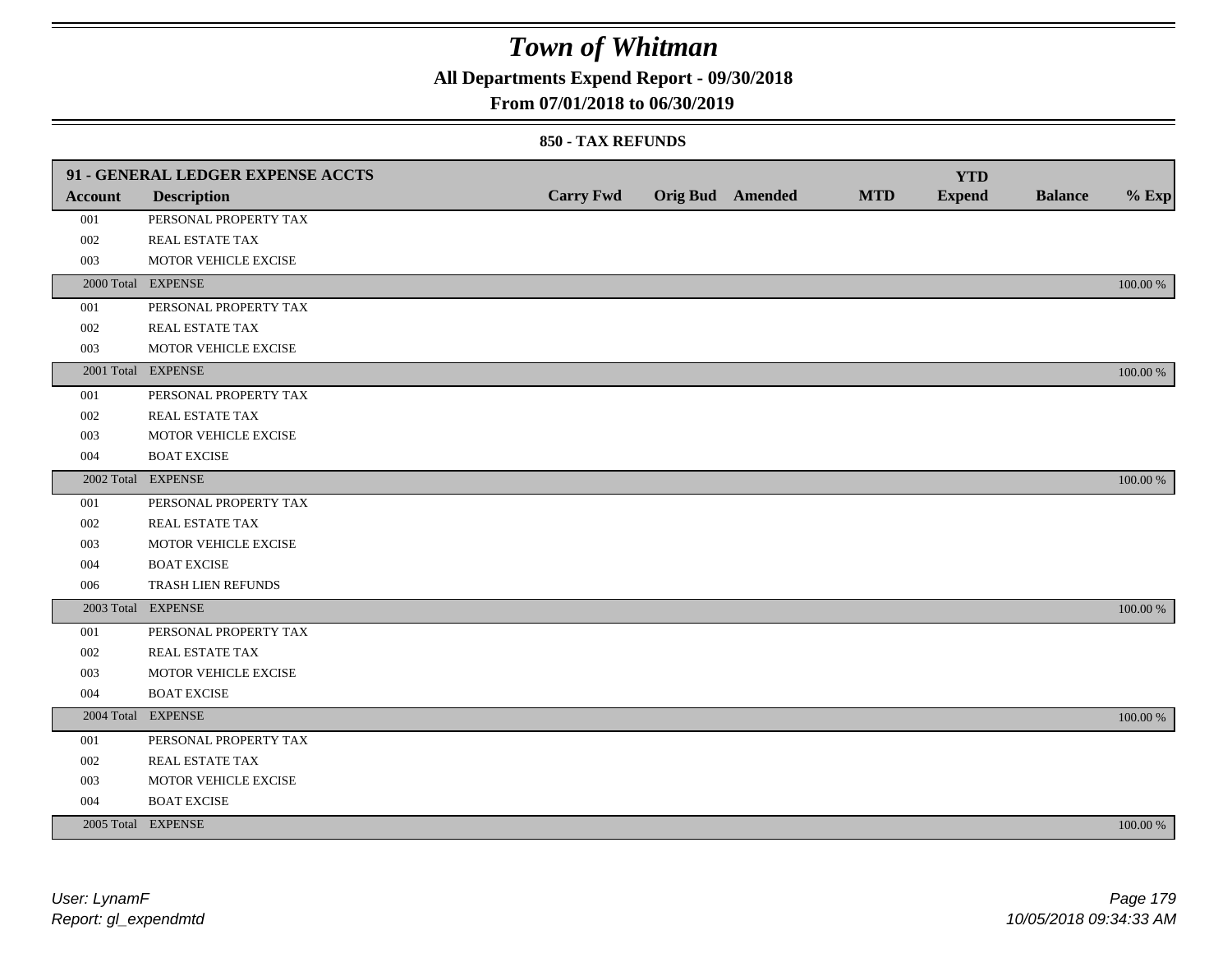**All Departments Expend Report - 09/30/2018**

### **From 07/01/2018 to 06/30/2019**

|                | 91 - GENERAL LEDGER EXPENSE ACCTS |                  |                         |            | <b>YTD</b>    |                |          |
|----------------|-----------------------------------|------------------|-------------------------|------------|---------------|----------------|----------|
| <b>Account</b> | <b>Description</b>                | <b>Carry Fwd</b> | <b>Orig Bud Amended</b> | <b>MTD</b> | <b>Expend</b> | <b>Balance</b> | $%$ Exp  |
| 001            | PERSONAL PROPERTY TAX             |                  |                         |            |               |                |          |
| 002            | REAL ESTATE TAX                   |                  |                         |            |               |                |          |
| 003            | MOTOR VEHICLE EXCISE              |                  |                         |            |               |                |          |
| 004            | <b>BOAT EXCISE</b>                |                  |                         |            |               |                |          |
|                | 2006 Total EXPENSE                |                  |                         |            |               |                | 100.00 % |
| 001            | PERSONAL PROPERTY TAX             |                  |                         |            |               |                |          |
| 002            | REAL ESTATE TAX                   |                  |                         |            |               |                |          |
| 003            | MOTOR VEHICLE EXCISE              |                  |                         |            |               |                |          |
| 004            | <b>BOAT EXCISE</b>                |                  |                         |            |               |                |          |
|                | 2007 Total EXPENSE                |                  |                         |            |               |                | 100.00 % |
| 001            | PERSONAL PROPERTY TAX             |                  |                         |            |               |                |          |
| 002            | <b>REAL ESTATE TAX</b>            |                  |                         |            |               |                |          |
| 003            | MOTOR VEHICLE EXCISE              |                  |                         |            |               |                |          |
| 004            | <b>BOAT EXCISE</b>                |                  |                         |            |               |                |          |
|                | 2008 Total EXPENSE                |                  |                         |            |               |                | 100.00 % |
| 001            | PERSONAL PROPERTY TAX             |                  |                         |            |               |                |          |
| 002            | <b>REAL ESTATE TAX</b>            |                  |                         |            |               |                |          |
| 003            | MOTOR VEHICLE EXCISE              |                  |                         |            |               |                |          |
| 004            | <b>BOAT EXCISE</b>                |                  |                         |            |               |                |          |
|                | 2009 Total EXPENSE                |                  |                         |            |               |                | 100.00 % |
| 001            | PERSONAL PROPERTY TAX             |                  |                         |            |               |                |          |
| 002            | REAL ESTATE TAX                   |                  |                         |            |               |                |          |
| 003            | MOTOR VEHICLE EXCISE              |                  |                         |            |               |                |          |
|                | 2010 Total EXPENSE                |                  |                         |            |               |                | 100.00 % |
| 001            | PERSONAL PROPERTY TAX             |                  |                         |            |               |                |          |
| 002            | <b>REAL ESTATE TAX</b>            |                  |                         |            |               |                |          |
| 003            | MOTOR VEHICLE EXCISE              |                  |                         |            |               |                |          |
|                | 2011 Total EXPENSE                |                  |                         |            |               |                | 100.00 % |
| 001            | PERSONAL PROPERTY TAX             |                  |                         |            |               |                |          |
| 002            | REAL ESTATE TAX                   |                  |                         |            |               |                |          |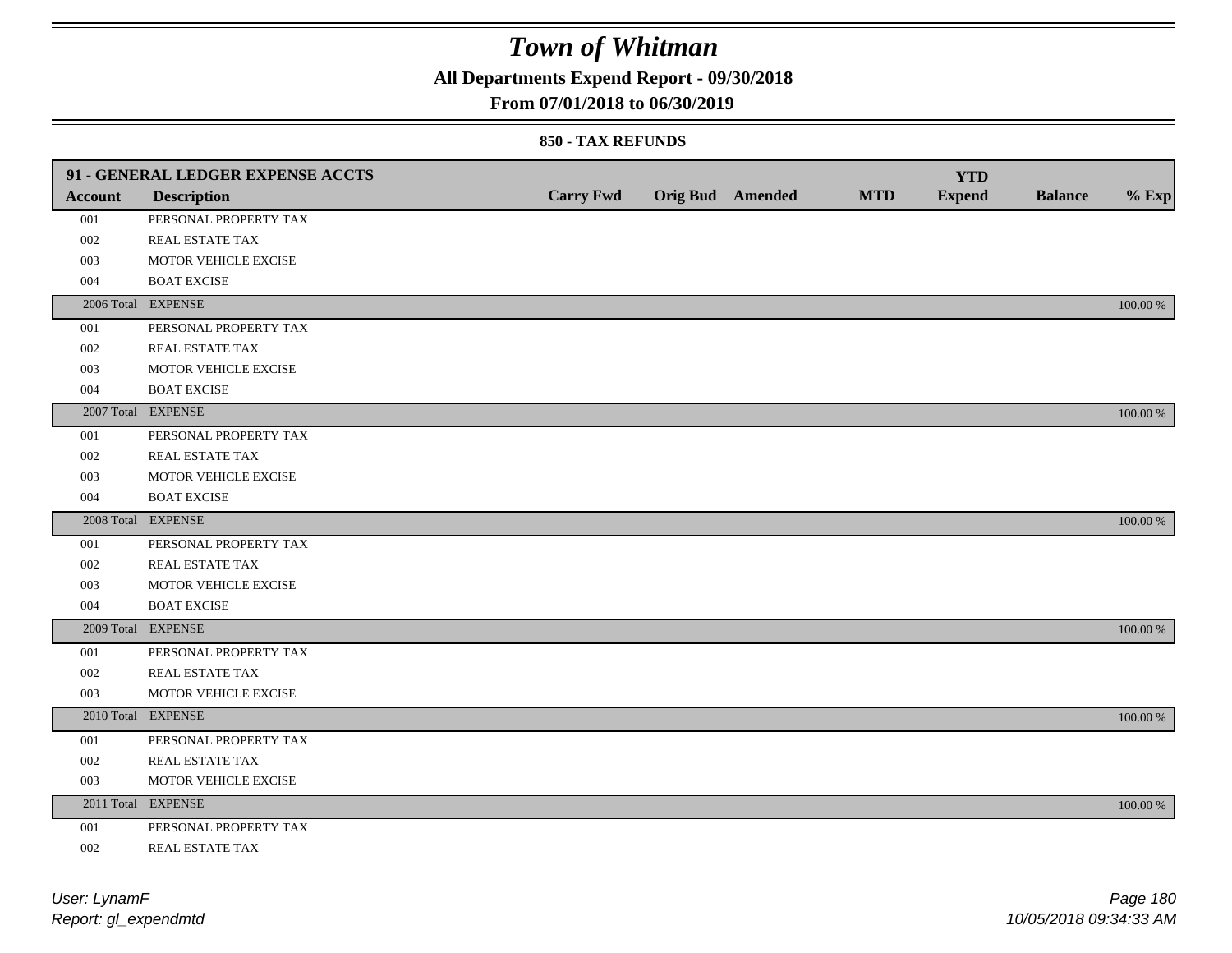**All Departments Expend Report - 09/30/2018**

### **From 07/01/2018 to 06/30/2019**

### **850 - TAX REFUNDS**

|                | 91 - GENERAL LEDGER EXPENSE ACCTS |                  |                         | <b>MTD</b> | <b>YTD</b>    |                |          |
|----------------|-----------------------------------|------------------|-------------------------|------------|---------------|----------------|----------|
| <b>Account</b> | <b>Description</b>                | <b>Carry Fwd</b> | <b>Orig Bud</b> Amended |            | <b>Expend</b> | <b>Balance</b> | $%$ Exp  |
| 003            | MOTOR VEHICLE EXCISE              |                  |                         |            |               |                |          |
|                | 2012 Total EXPENSE                |                  |                         |            |               |                | 100.00 % |
| 001            | PERSONAL PROPERTY TAX             |                  |                         |            |               |                |          |
| 002            | REAL ESTATE TAX                   |                  |                         |            |               |                |          |
| 003            | MOTOR VEHICLE EXCISE              |                  |                         |            |               |                |          |
| 004            | <b>BOAT EXCISE</b>                |                  |                         |            |               |                |          |
|                | 2013 Total EXPENSE                |                  |                         |            |               |                | 100.00 % |
| 001            | PERSONAL PROPERTY TAX             |                  |                         |            |               |                |          |
| 002            | REAL ESTATE TAX                   |                  |                         |            |               |                |          |
| 003            | MOTOR VEHICLE EXCISE              |                  |                         |            |               |                |          |
| 004            | <b>BOAT EXCISE</b>                |                  |                         |            |               |                |          |
|                | 2014 Total EXPENSE                |                  |                         |            |               |                | 100.00 % |
| 001            | PERSONAL PROPERTY TAX             |                  |                         |            |               |                |          |
| 002            | REAL ESTATE TAX                   |                  |                         |            |               |                |          |
| 003            | MOTOR VEHICLE EXCISE              |                  |                         |            |               |                |          |
| 004            | <b>BOAT EXCISE</b>                |                  |                         |            |               |                |          |
|                | 2015 Total EXPENSE                |                  |                         |            |               |                | 100.00 % |
| 001            | PERSONAL PROPERTY TAX             |                  |                         |            |               |                |          |
| 002            | REAL ESTATE TAX                   |                  |                         |            |               |                |          |
| 003            | MOTOR VEHICLE EXCISE              |                  |                         |            | 2,955.85      | $-2,955.85$    |          |
| 004            | <b>BOAT EXCISE</b>                |                  |                         |            |               |                |          |
|                | 2016 Total EXPENSE                |                  |                         |            | 2,955.85      | $-2,955.85$    | 100.00 % |
| 001            | PERSONAL PROPERTY TAX             |                  |                         |            |               |                |          |
| 002            | <b>REAL ESTATE TAX</b>            |                  |                         |            |               |                |          |
| 003            | MOTOR VEHICLE EXCISE              |                  |                         |            | 606.04        | $-606.04$      |          |
| 004            | <b>BOAT EXCISE</b>                |                  |                         |            |               |                |          |
|                | 2017 Total EXPENSE                |                  |                         |            | 606.04        | $-606.04$      | 100.00 % |
| 001            | PERSONAL PROPERTY TAX             |                  |                         |            |               |                |          |
| 002            | REAL ESTATE TAX                   |                  |                         |            | 18,146.69     | $-18,146.69$   |          |
| 003            | MOTOR VEHICLE EXCISE              |                  |                         |            | 11,734.73     | $-11,734.73$   |          |
|                |                                   |                  |                         |            |               |                |          |

| User: LynamF         | Page 181               |
|----------------------|------------------------|
| Report: gl_expendmtd | 10/05/2018 09:34:33 AM |

*User: LynamF*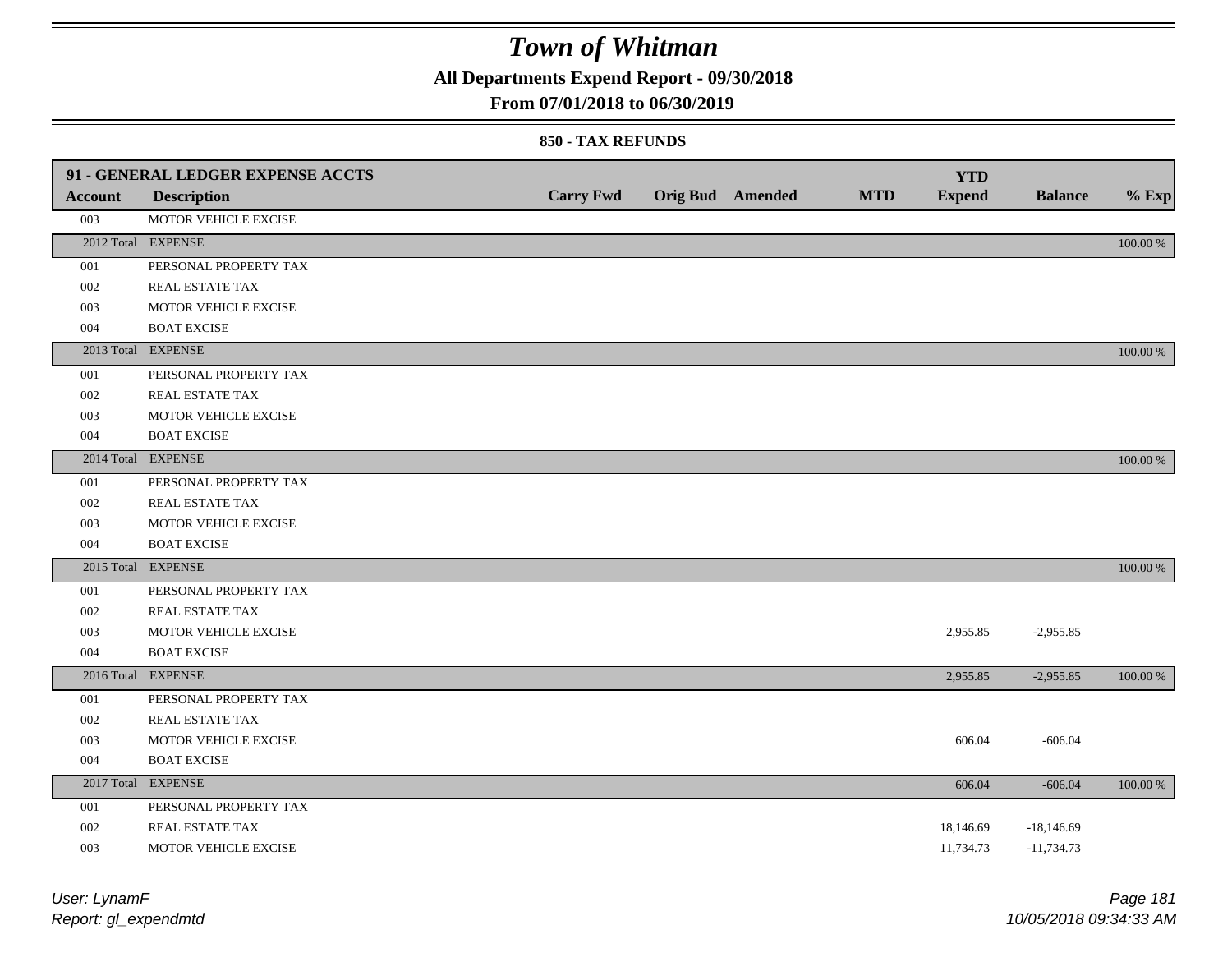**All Departments Expend Report - 09/30/2018**

### **From 07/01/2018 to 06/30/2019**

#### **850 - TAX REFUNDS**

|                | 91 - GENERAL LEDGER EXPENSE ACCTS |                  |                 |         |            | <b>YTD</b>    |                |          |
|----------------|-----------------------------------|------------------|-----------------|---------|------------|---------------|----------------|----------|
| <b>Account</b> | <b>Description</b>                | <b>Carry Fwd</b> | <b>Orig Bud</b> | Amended | <b>MTD</b> | <b>Expend</b> | <b>Balance</b> | $%$ Exp  |
| 004            | <b>BOAT EXCISE</b>                |                  |                 |         |            |               |                |          |
|                | 2018 Total EXPENSE                |                  |                 |         |            | 29,881.42     | $-29,881.42$   | 100.00 % |
| 001            | PERSONAL PROPERTY TAX             |                  |                 |         |            |               |                |          |
| 002            | REAL ESTATE TAX                   |                  |                 |         |            | 1,091.69      | $-1,091.69$    |          |
| 003            | <b>MOTOR VEHICLE EXCISE</b>       |                  |                 |         |            |               |                |          |
| 004            | <b>BOAT EXCISE</b>                |                  |                 |         |            |               |                |          |
|                | 2019 Total EXPENSE                |                  |                 |         |            | 1,091.69      | $-1,091.69$    | 100.00 % |
|                | <b>850 Total TAX REFUNDS</b>      |                  |                 |         |            | 34,535.00     | $-34,535.00$   |          |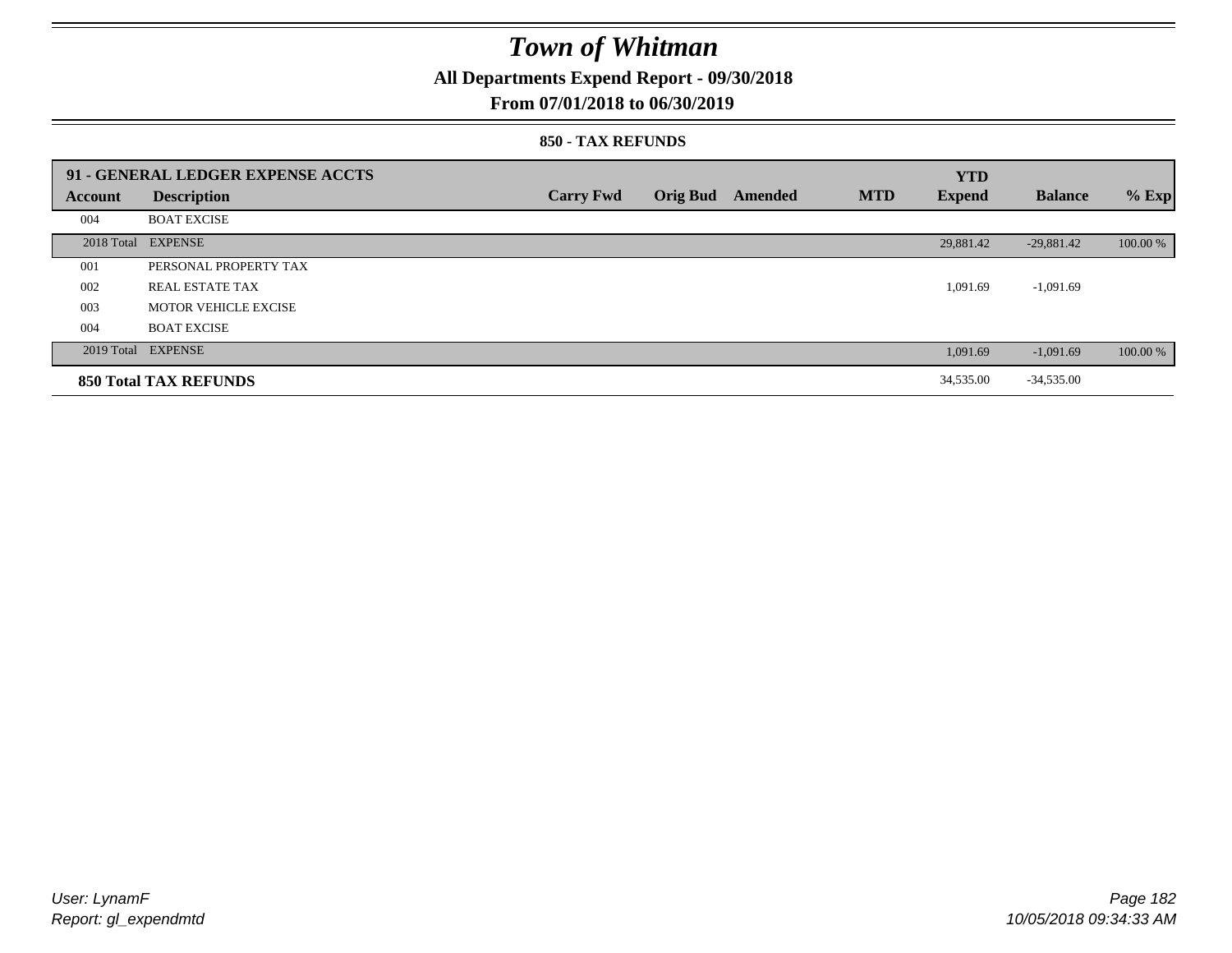**All Departments Expend Report - 09/30/2018**

### **From 07/01/2018 to 06/30/2019**

### **870 - AGENCY**

|         | 91 - GENERAL LEDGER EXPENSE ACCTS    |                  |                         |            | <b>YTD</b>    |                |          |
|---------|--------------------------------------|------------------|-------------------------|------------|---------------|----------------|----------|
| Account | <b>Description</b>                   | <b>Carry Fwd</b> | <b>Orig Bud</b> Amended | <b>MTD</b> | <b>Expend</b> | <b>Balance</b> | $%$ Exp  |
| 899     | <b>EXCHANGE ACCOUNT</b>              |                  |                         |            |               |                |          |
|         | 2001 Total EXPENSE                   |                  |                         |            |               |                | 100.00 % |
| 028     | <b>MASS.CRUSHING &amp; RECYCLING</b> |                  |                         |            |               |                |          |
| 033     | DANCE PROGRAMS                       |                  |                         |            |               |                |          |
|         | 2012 Total EXPENSE                   |                  |                         |            |               |                | 100.00 % |
|         | 870 Total AGENCY                     |                  |                         |            |               |                |          |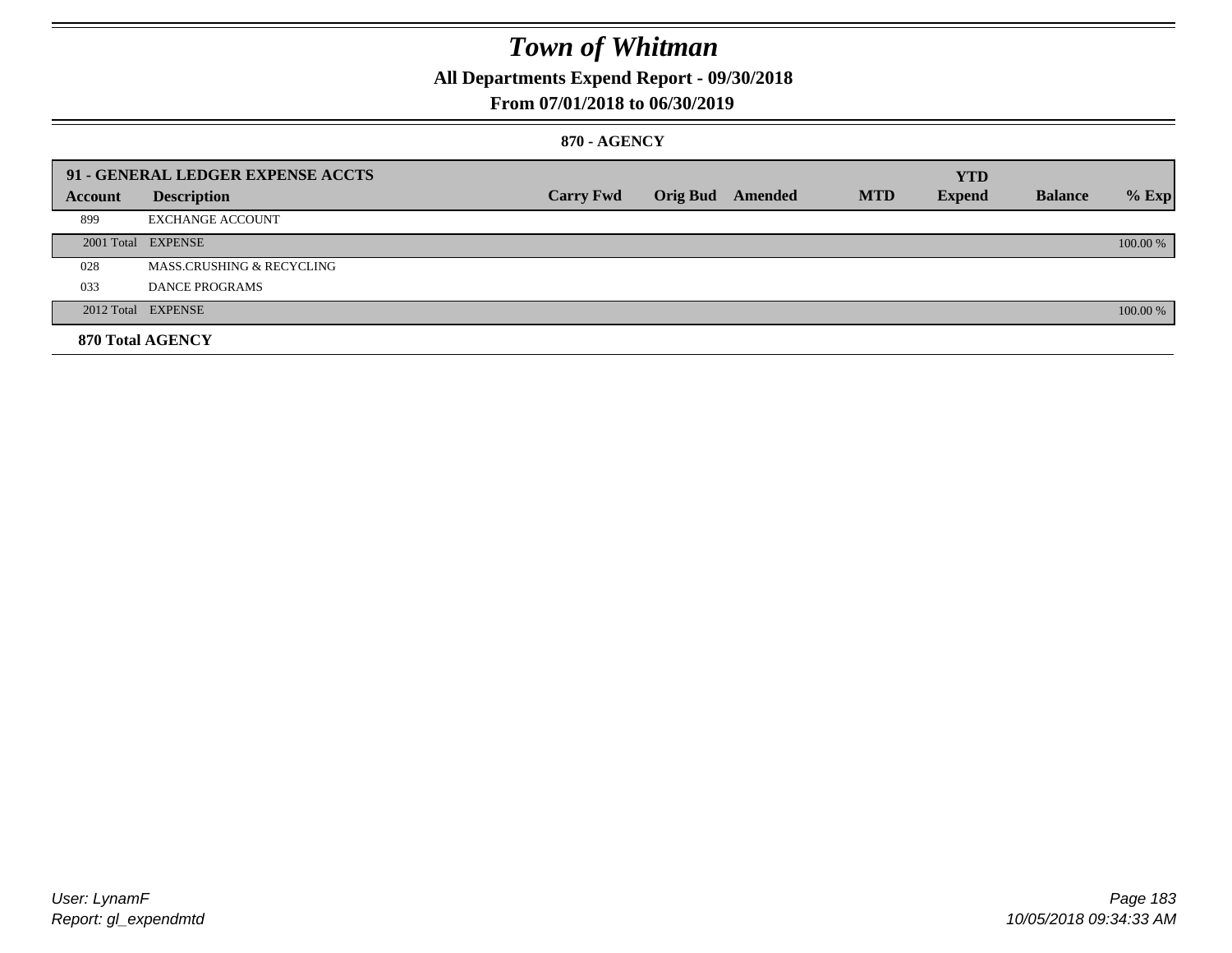**All Departments Expend Report - 09/30/2018**

**From 07/01/2018 to 06/30/2019**

### **873 - USER CHARGES REFUNDS**

|         | 91 - GENERAL LEDGER EXPENSE ACCTS |                  |                         |            | <b>YTD</b>    |                |          |
|---------|-----------------------------------|------------------|-------------------------|------------|---------------|----------------|----------|
| Account | <b>Description</b>                | <b>Carry Fwd</b> | <b>Orig Bud</b> Amended | <b>MTD</b> | <b>Expend</b> | <b>Balance</b> | $%$ Exp  |
| 006     | TRASH LIEN REFUNDS                |                  |                         |            |               |                |          |
| 021     | <b>2014 TRASH FEE REFUNDS</b>     |                  |                         |            |               |                |          |
|         | 2000 Total EXPENSE                |                  |                         |            |               |                | 100.00 % |
| 006     | TRASH LIEN REFUNDS                |                  |                         |            |               |                |          |
|         | 2012 Total EXPENSE                |                  |                         |            |               |                | 100.00 % |
| 005     | TRASH FEE REFUNDS                 |                  |                         |            |               |                |          |
| 006     | TRASH LIEN REFUNDS                |                  |                         |            |               |                |          |
|         | 2015 Total EXPENSE                |                  |                         |            |               |                | 100.00 % |
| 005     | TRASH FEE REFUNDS                 |                  |                         |            |               |                |          |
| 006     | TRASH LIEN REFUNDS                |                  |                         |            |               |                |          |
|         | 2016 Total EXPENSE                |                  |                         |            |               |                | 100.00 % |
| 005     | TRASH FEE REFUNDS                 |                  |                         |            |               |                |          |
| 006     | TRASH LIEN REFUNDS                |                  |                         |            |               |                |          |
|         | 2017 Total EXPENSE                |                  |                         |            |               |                | 100.00 % |
| 005     | TRASH FEE REFUNDS                 |                  |                         |            |               |                |          |
| 006     | TRASH LIEN REFUNDS                |                  |                         |            |               |                |          |
|         | 2018 Total EXPENSE                |                  |                         |            |               |                | 100.00 % |
| 005     | TRASH FEE REFUNDS                 |                  |                         |            |               |                |          |
| 006     | TRASH LIEN REFUNDS                |                  |                         |            |               |                |          |
|         | 2019 Total EXPENSE                |                  |                         |            |               |                | 100.00 % |
|         | 873 Total USER CHARGES REFUNDS    |                  |                         |            |               |                |          |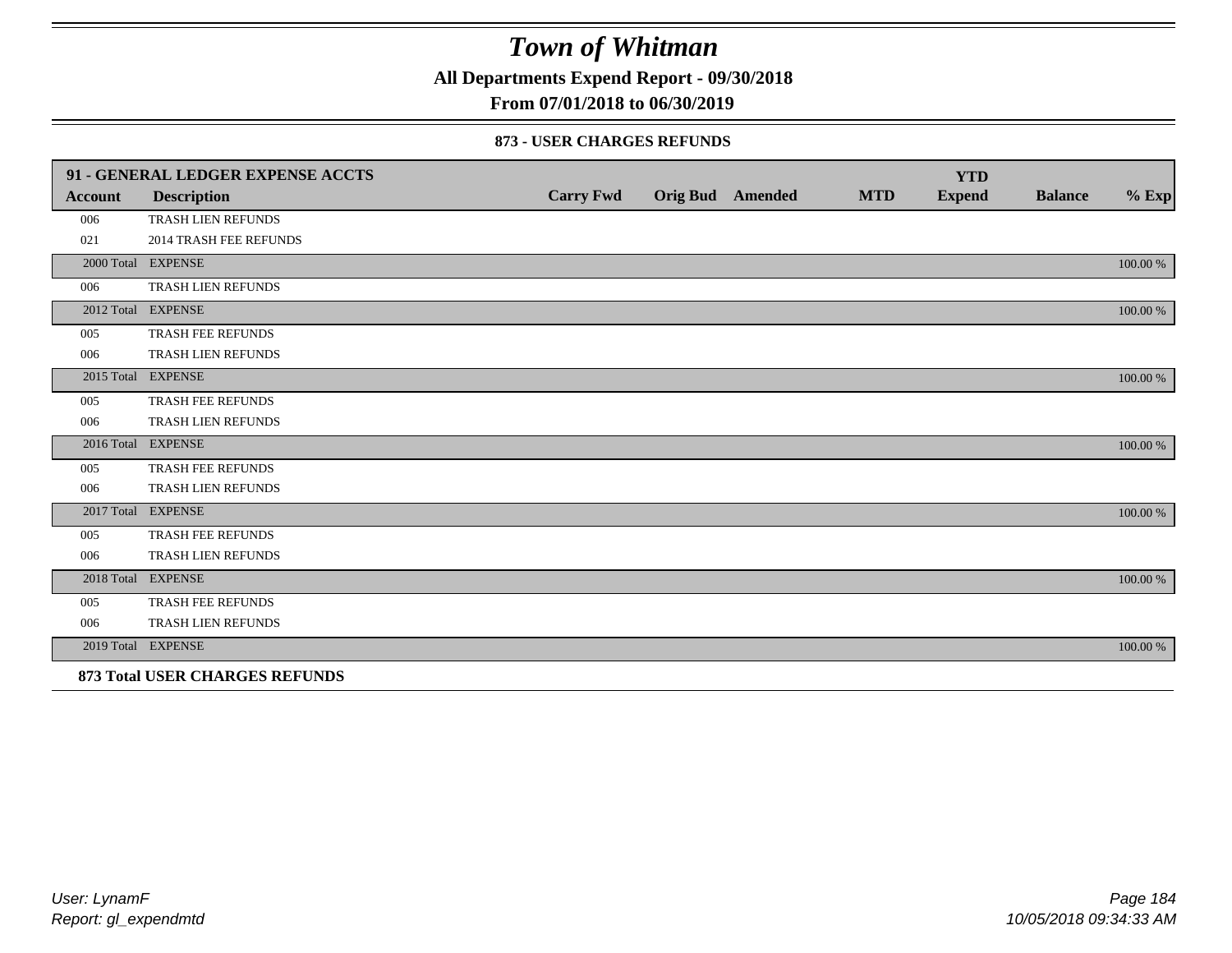**All Departments Expend Report - 09/30/2018**

### **From 07/01/2018 to 06/30/2019**

#### **875 - MISCELLANEOUS**

|                 | 91 - GENERAL LEDGER EXPENSE ACCTS |                  |                         |            | <b>YTD</b>    |                |             |
|-----------------|-----------------------------------|------------------|-------------------------|------------|---------------|----------------|-------------|
| <b>Account</b>  | <b>Description</b>                | <b>Carry Fwd</b> | <b>Orig Bud</b> Amended | <b>MTD</b> | <b>Expend</b> | <b>Balance</b> | $%$ Exp     |
| 046             | WATER RATES REFUNDS               |                  |                         |            |               |                |             |
| 1997 Total 1997 |                                   |                  |                         |            |               |                | $100.00~\%$ |
| 046             | <b>WATER RATES REFUNDS</b>        |                  |                         |            |               |                |             |
| 1998 Total 1998 |                                   |                  |                         |            |               |                | 100.00 %    |
| 046             | WATER RATES REFUNDS               |                  |                         |            |               |                |             |
| 1999 Total 1999 |                                   |                  |                         |            |               |                | $100.00~\%$ |
| 034             | PREMIUM SALE OF BONDS             |                  |                         |            |               |                |             |
| 035             | <b>INTEREST ON SALE OF BONDS</b>  |                  |                         |            |               |                |             |
| 036             | <b>GRANT ANTICIPATION NOTES</b>   |                  |                         |            |               |                |             |
| 038             | REVENUE ANTICIPATION NOTES        |                  |                         |            |               |                |             |
| 039             | <b>BOND ANTICIPATION NOTES</b>    |                  |                         |            |               |                |             |
| 042             | <b>BOARD OF APPEALS REFUNDS</b>   |                  |                         |            |               |                |             |
| 043             | BUILDING INSPECTOR REFUNDS        |                  |                         |            |               |                |             |
| 044             | REFUNDS-PRIOR YEARS               |                  |                         |            |               |                |             |
| 045             | PARKING TICKET REFUNDS            |                  |                         |            |               |                |             |
| 046             | WATER RATES REFUNDS               |                  |                         |            |               |                |             |
| 052             | <b>TAILINGS</b>                   |                  |                         |            |               |                |             |
| 071             | <b>COLLECTORS OVER/SHORT</b>      |                  |                         |            |               |                |             |
| 080             | WTR/SWR REFUNDS-PEN.&INT.         |                  |                         |            |               |                |             |
| 081             | WATER RATES REFUNDS FY95          |                  |                         |            |               |                |             |
| 090             | MUNICIPAL LIEN REFUNDS            |                  |                         |            |               |                |             |
| 093             | WATER RATES REFUNDS FY96          |                  |                         |            |               |                |             |
| 635             | COLLECTORS FEES-REFUNDS           |                  |                         |            |               |                |             |
| 636             | <b>EXCISE INTEREST-REFUNDS</b>    |                  |                         |            |               |                |             |
|                 | 2000 Total EXPENSE                |                  |                         |            |               |                | 100.00 %    |
| 021             | 2014 TRASH FEE REFUNDS            |                  |                         |            |               |                |             |
| 025             | <b>DPW - RESTITUTION</b>          |                  |                         |            |               |                |             |
| 058             | TRASH FEE REFUNDS FY2000          |                  |                         |            |               |                |             |
| 063             | TRASH FEE REFUNDS FY02            |                  |                         |            |               |                |             |
| 064             | TRASH FEE REFUNDS FY2001          |                  |                         |            |               |                |             |
| 091             | TRASH FEE REFUNDS FY03            |                  |                         |            |               |                |             |

*Report: gl\_expendmtd User: LynamF*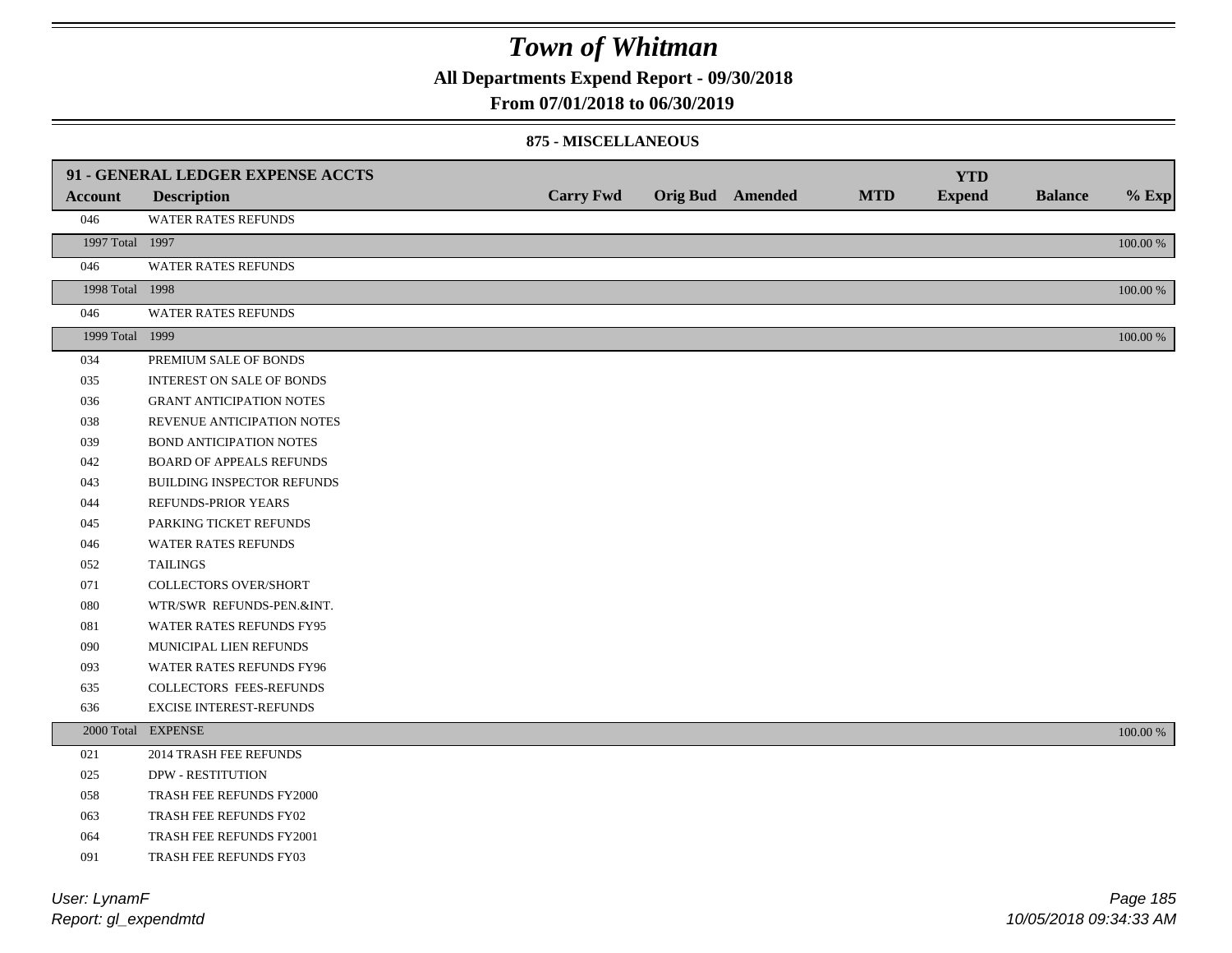**All Departments Expend Report - 09/30/2018**

### **From 07/01/2018 to 06/30/2019**

#### **875 - MISCELLANEOUS**

|                | 91 - GENERAL LEDGER EXPENSE ACCTS |                  |                  |            | <b>YTD</b>    |                |          |
|----------------|-----------------------------------|------------------|------------------|------------|---------------|----------------|----------|
| <b>Account</b> | <b>Description</b>                | <b>Carry Fwd</b> | Orig Bud Amended | <b>MTD</b> | <b>Expend</b> | <b>Balance</b> | $%$ Exp  |
| 092            | TRASH FEE REFUNDS FY2004          |                  |                  |            |               |                |          |
| 094            | TRASH LIEN REFUNDS FY2004         |                  |                  |            |               |                |          |
| 095            | TRASH LIEN REFUNDS FY95           |                  |                  |            |               |                |          |
| 096            | TRASH LIEN REFUNDS FY96           |                  |                  |            |               |                |          |
| 187            | TRASH LIEN REFUNDS 2005           |                  |                  |            |               |                |          |
| 206            | TRASH FEE REFUNDS 2005            |                  |                  |            |               |                |          |
| 209            | TRASH FEE REFUNDS 2006            |                  |                  |            |               |                |          |
| 223            | <b>TRASH LIEN REFUNDS 2006</b>    |                  |                  |            |               |                |          |
| 226            | <b>TRASH FEE REFUNDS 2007</b>     |                  |                  |            |               |                |          |
| 229            | TRASH LIEN REFUNDS 2007           |                  |                  |            |               |                |          |
| 231            | <b>2008 TRASH FEE REFUNDS</b>     |                  |                  |            |               |                |          |
| 232            | 2008 TRASH LIEN REFUNDS           |                  |                  |            |               |                |          |
| 257            | <b>2009 TRASH FEE REFUNDS</b>     |                  |                  |            |               |                |          |
| 258            | 2009 TRASH LIEN REFUNDS           |                  |                  |            |               |                |          |
| 260            | <b>2010 TRASH FEE REFUNDS</b>     |                  |                  |            |               |                |          |
| 261            | 2011 TRASH FEE REFUNDS            |                  |                  |            |               |                |          |
| 263            | <b>2012 TRASH FEE REFUNDS</b>     |                  |                  |            |               |                |          |
| 327            | <b>2013 TRASH FEE REFUNDS</b>     |                  |                  |            |               |                |          |
| 328            | 2013 TRASH LIEN REFUNDS           |                  |                  |            |               |                |          |
|                | 2001 Total EXPENSE                |                  |                  |            |               |                | 100.00 % |
|                | <b>875 Total MISCELLANEOUS</b>    |                  |                  |            |               |                |          |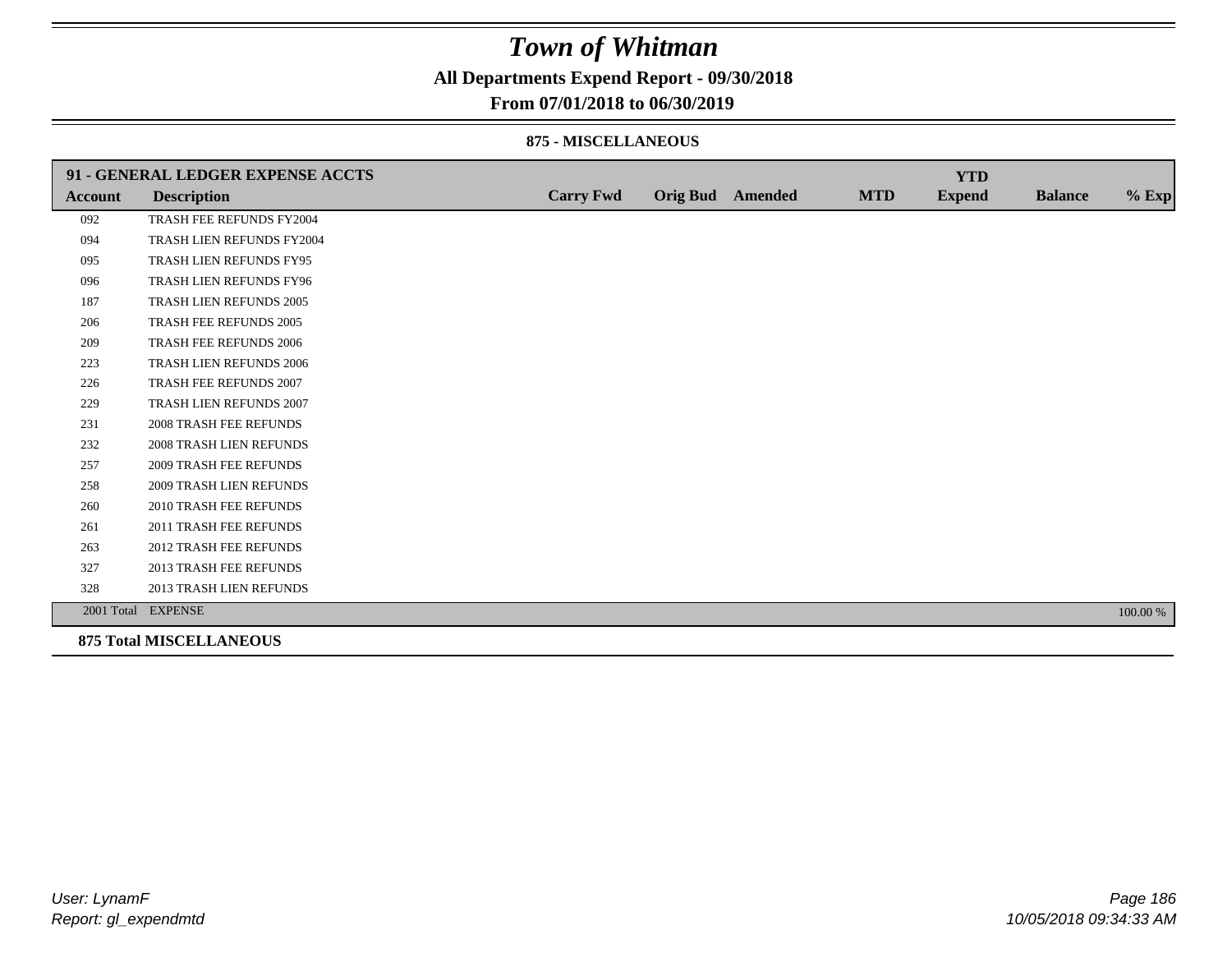**All Departments Expend Report - 09/30/2018**

### **From 07/01/2018 to 06/30/2019**

#### **876 - INVESTMENTS**

|         | 91 - GENERAL LEDGER EXPENSE ACCTS       |                  |                 |                |            | <b>YTD</b>    |                |          |
|---------|-----------------------------------------|------------------|-----------------|----------------|------------|---------------|----------------|----------|
| Account | <b>Description</b>                      | <b>Carry Fwd</b> | <b>Orig Bud</b> | <b>Amended</b> | <b>MTD</b> | <b>Expend</b> | <b>Balance</b> | % Exp    |
| 287     | <b>AUXILIARY POLICE EXPENSE</b>         |                  |                 |                |            |               |                |          |
| 288     | REPURCHASE AGREE.NOTES-GENERAL          |                  |                 |                |            |               |                |          |
| 289     | REPUR.AGREE.NOTES-DPW CHAP811           |                  |                 |                |            |               |                |          |
| 290     | <b>INVESTMENT CD'S-GENERAL</b>          |                  |                 |                |            |               |                |          |
| 293     | PROGRAMMING SERV.& SUPPLIES             |                  |                 |                |            |               |                |          |
| 294     | <b>INVEST. CD'S-CHAPTER 811</b>         |                  |                 |                |            |               |                |          |
| 295     | <b>INVEST. CD'S-SCHOOL LUNCH</b>        |                  |                 |                |            |               |                |          |
| 298     | RES. FND. TRAN. TITLE V DEBT ISSUE EXP. |                  |                 |                |            |               |                |          |
| 299     | REPUR.AGREE.NOTES-DPW CHAP.90           |                  |                 |                |            |               |                |          |
|         | 2000 Total EXPENSE                      |                  |                 |                |            |               |                | 100.00 % |
|         | <b>876 Total INVESTMENTS</b>            |                  |                 |                |            |               |                |          |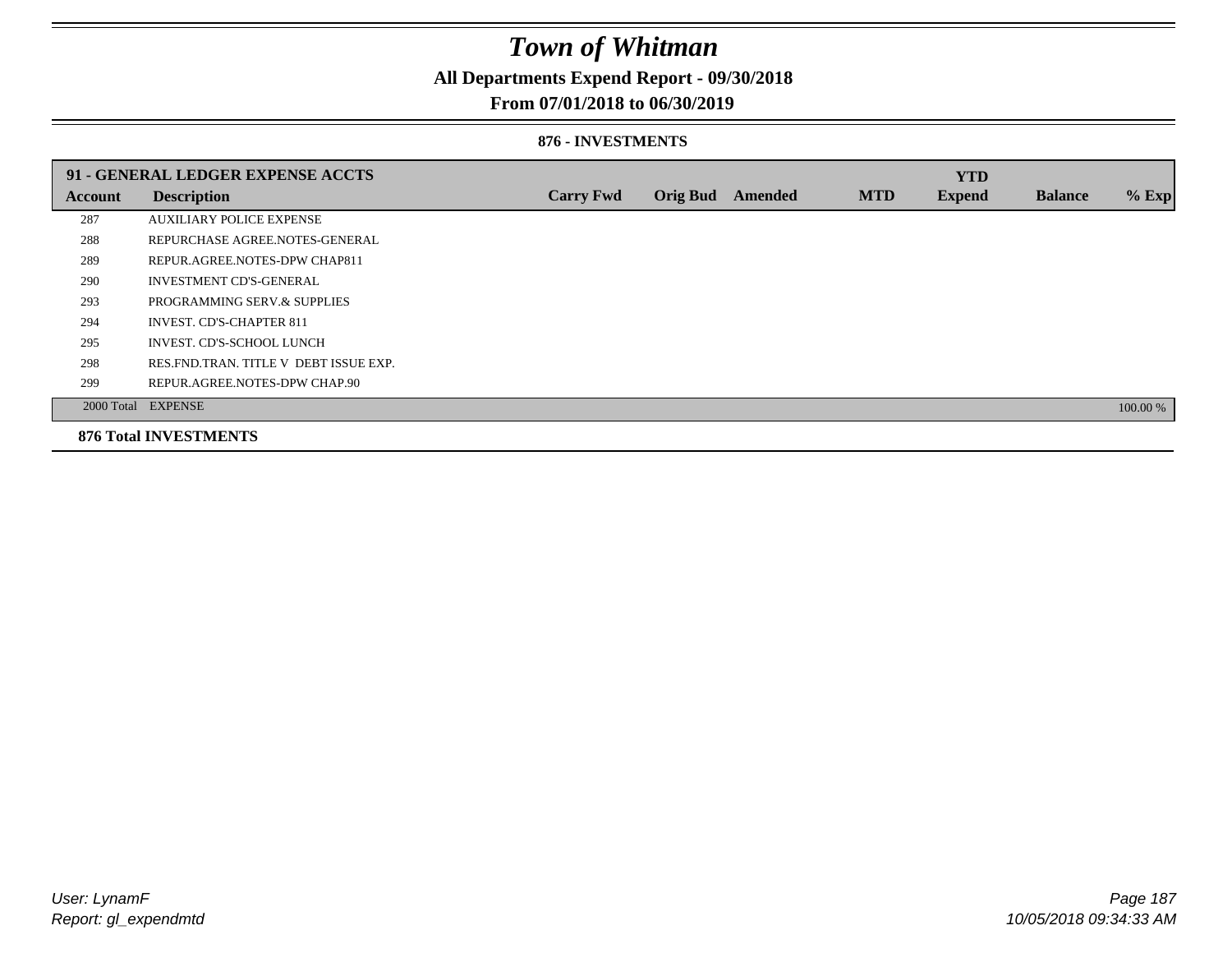**All Departments Expend Report - 09/30/2018**

### **From 07/01/2018 to 06/30/2019**

#### **878 - OTHER FINANCING USES**

|            | 91 - GENERAL LEDGER EXPENSE ACCTS     |                  |                 |         |            | <b>YTD</b>    |                |          |
|------------|---------------------------------------|------------------|-----------------|---------|------------|---------------|----------------|----------|
| Account    | <b>Description</b>                    | <b>Carry Fwd</b> | <b>Orig Bud</b> | Amended | <b>MTD</b> | <b>Expend</b> | <b>Balance</b> | $%$ Exp  |
| 409        | <b>REFUNDED BONDS</b>                 |                  |                 |         |            |               |                |          |
| 2000 Total | <b>EXPENSE</b>                        |                  |                 |         |            |               |                | 100.00 % |
| 401        | WTR/SWR CAPITAL PROJ. FUND            |                  |                 |         |            |               |                |          |
| 404        | <b>SPECIAL REVENUE FUND</b>           |                  |                 |         |            |               |                |          |
| 2100 Total | <b>INTERFUND TRANSFERS</b>            |                  |                 |         |            |               |                | 100.00 % |
| 402        | STABILIZATION FUND                    |                  |                 |         |            |               |                |          |
| 2101 Total | <b>INTERFUND TRANSFERS</b>            |                  |                 |         |            |               |                | 100.00 % |
| 403        | <b>CAPITAL PROJECT FUND</b>           |                  |                 |         |            |               |                |          |
|            | 2102 Total INTERFUND TRANSFERS        |                  |                 |         |            |               |                | 100.00 % |
|            | <b>878 Total OTHER FINANCING USES</b> |                  |                 |         |            |               |                |          |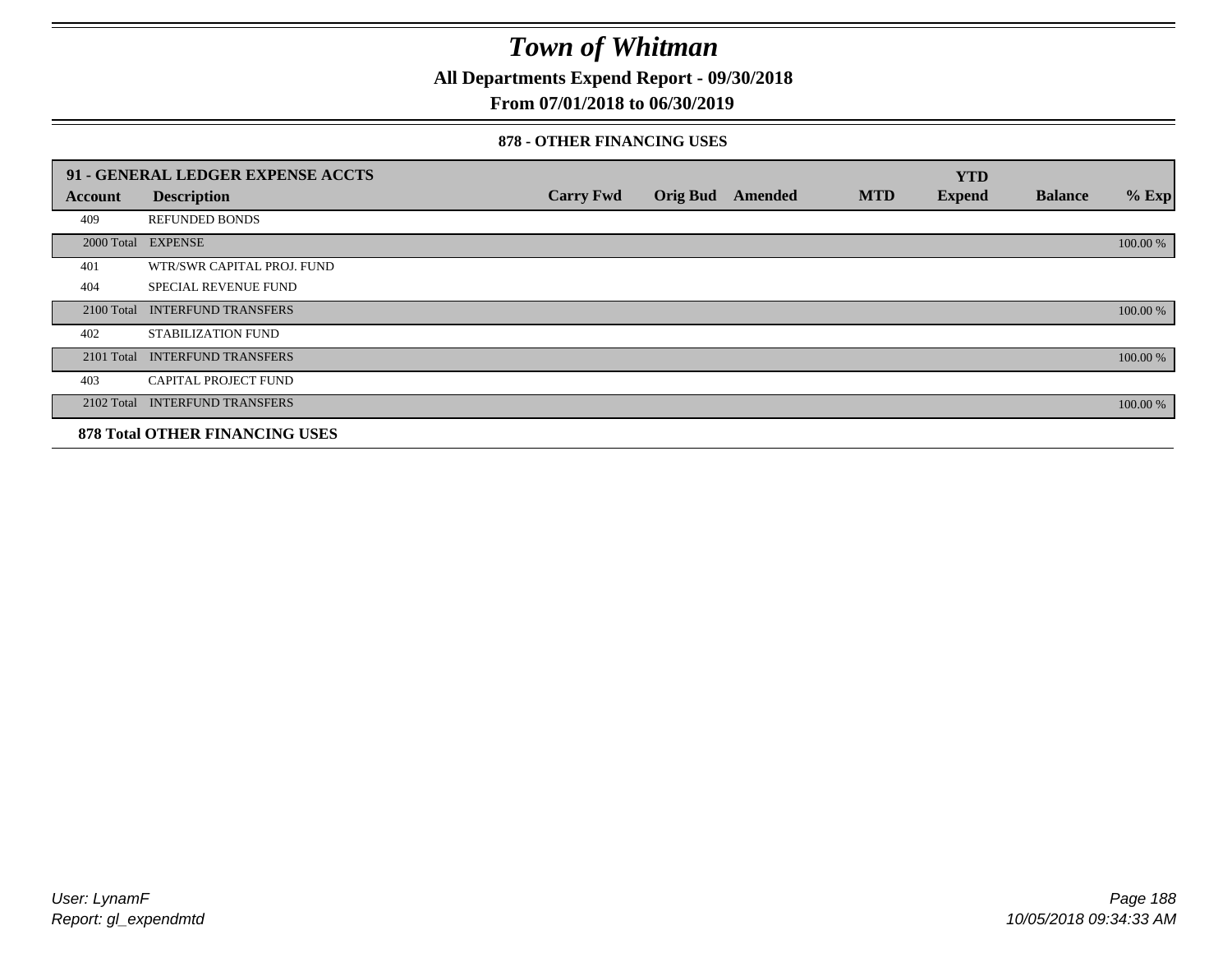**All Departments Expend Report - 09/30/2018**

**From 07/01/2018 to 06/30/2019**

### **883 - DARE GRANT DIST.W-H REG.SCHOOL**

|         | 91 - GENERAL LEDGER EXPENSE ACCTS        |                  |                  |            | <b>YTD</b>    |                |          |
|---------|------------------------------------------|------------------|------------------|------------|---------------|----------------|----------|
| Account | <b>Description</b>                       | <b>Carry Fwd</b> | Orig Bud Amended | <b>MTD</b> | <b>Expend</b> | <b>Balance</b> | $%$ Exp  |
| 112     | <b>SALARIES</b>                          |                  |                  |            |               |                |          |
| 585     | MISCELLANEOUS EXPENSE                    |                  |                  |            |               |                |          |
|         | 2000 Total EXPENSE                       |                  |                  |            |               |                | 100.00 % |
|         | 883 Total DARE GRANT DIST.W-H REG.SCHOOL |                  |                  |            |               |                |          |
|         | 91 Total GENERAL LEDGER EXPENSE ACCTS    |                  |                  |            | 34,535.00     | $-34,535.00$   |          |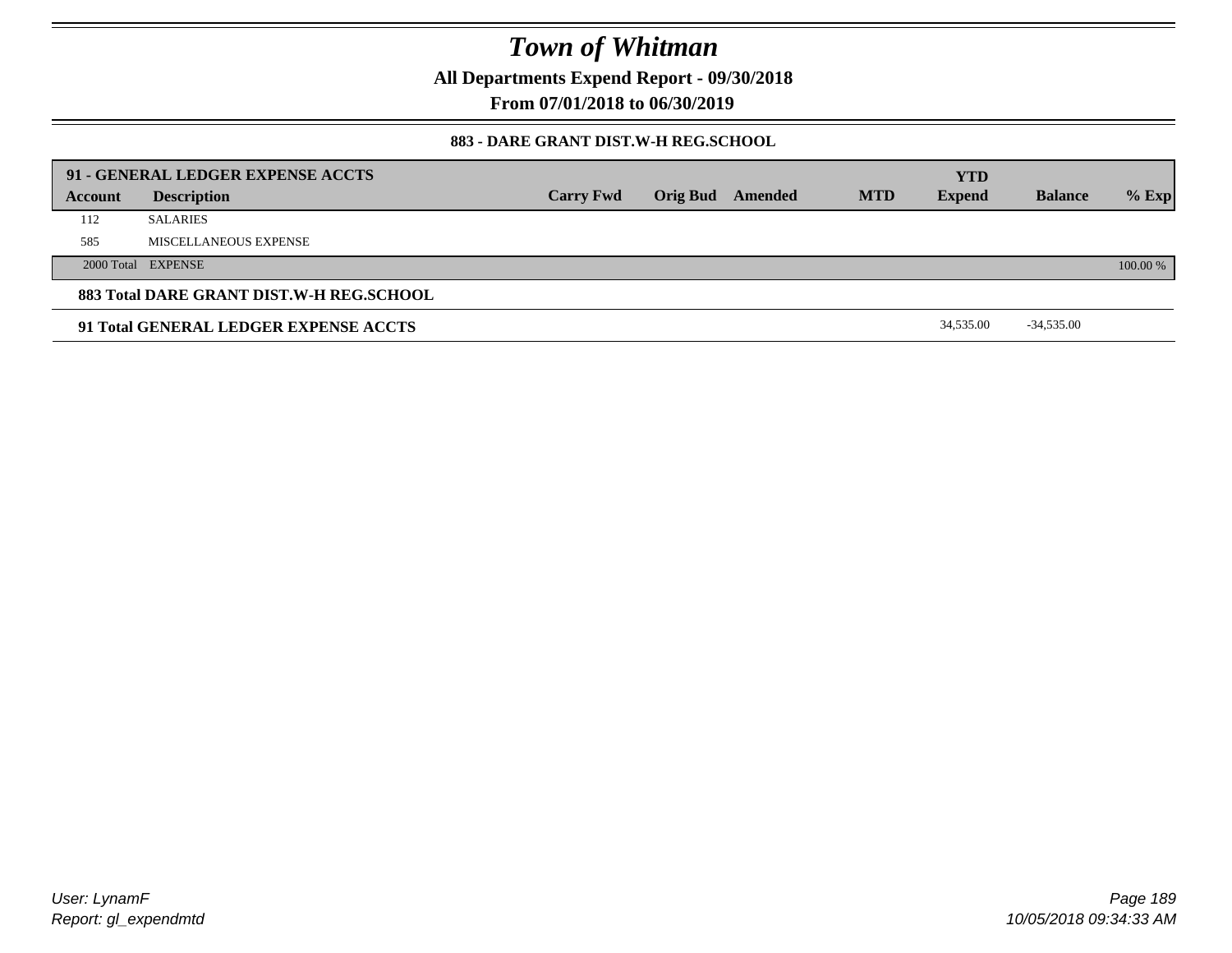**All Departments Expend Report - 09/30/2018**

**From 07/01/2018 to 06/30/2019**

### **878 - OTHER FINANCING USES**

|         | 98 - CABLE ACCESS CORPORATION             |                  |                  |            | YTD           |                |          |
|---------|-------------------------------------------|------------------|------------------|------------|---------------|----------------|----------|
| Account | <b>Description</b>                        | <b>Carry Fwd</b> | Orig Bud Amended | <b>MTD</b> | <b>Expend</b> | <b>Balance</b> | $%$ Exp  |
| 405     | WATER/SEWER ENTERPRISE FUND               |                  |                  |            |               |                |          |
|         | 2104 Total DISTRIBUTION TO CABLE ACCESS C |                  |                  |            |               |                | 100.00 % |
|         | <b>878 Total OTHER FINANCING USES</b>     |                  |                  |            |               |                |          |